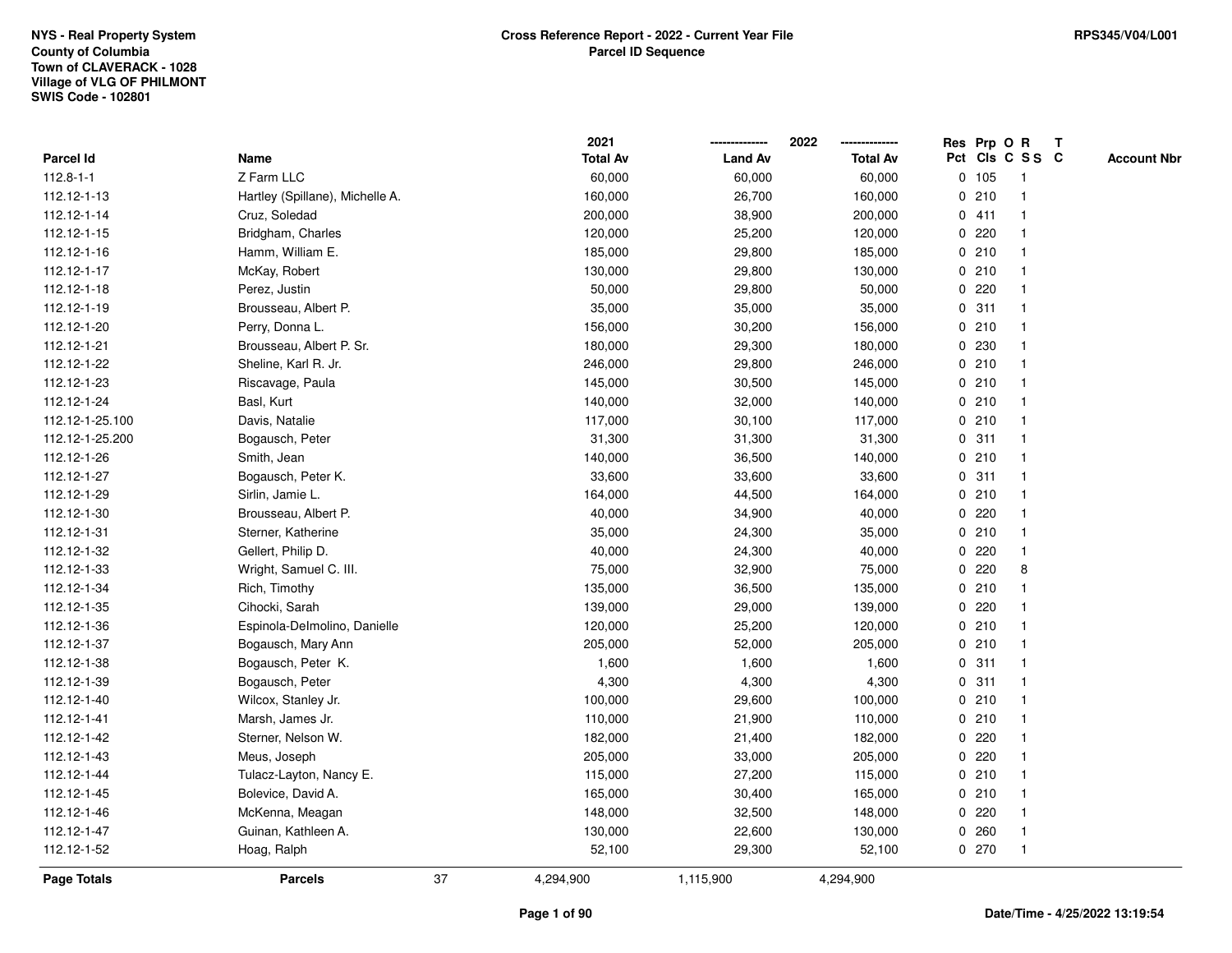|                    |                                   |    | 2021            |                | 2022            |             |        | Res Prp O R     | T |                    |
|--------------------|-----------------------------------|----|-----------------|----------------|-----------------|-------------|--------|-----------------|---|--------------------|
| Parcel Id          | Name                              |    | <b>Total Av</b> | <b>Land Av</b> | <b>Total Av</b> |             |        | Pct Cls C S S C |   | <b>Account Nbr</b> |
| 112.12-1-53        | Perry, Matthew D.                 |    | 32,300          | 32,300         | 32,300          | 0           | 311    | $\mathbf{1}$    |   |                    |
| 112.12-1-54        | Perry, Matthew                    |    | 140,000         | 20,800         | 140,000         | 0           | 210    | $\mathbf{1}$    |   |                    |
| 112.12-1-55        | MacFarlane, Robert J.             |    | 137,000         | 13,600         | 137,000         |             | 0210   | $\mathbf{1}$    |   |                    |
| 112.12-1-56        | Ingram, lan                       |    | 68,000          | 31,400         | 68,000          |             | 0210   |                 |   |                    |
| 112.12-1-57        | Davala, Lester W.                 |    | 125,000         | 28,400         | 125,000         |             | 0 230  |                 |   |                    |
| 112.12-1-58        | Watson & Werzinger LLC            |    | 175,000         | 26,100         | 175,000         |             | 0411   |                 |   |                    |
| 112.12-1-59        | Watson & Werzinger LLC            |    | 70,000          | 22,100         | 70,000          | 0           | 220    |                 |   |                    |
| 112.12-1-60        | Angello, Elizabeth R.             |    | 150,000         | 36,500         | 150,000         |             | 99 425 |                 |   |                    |
| 112.12-1-61        | <b>MDZ Properties LTD</b>         |    | 156,000         | 26,500         | 156,000         | 0           | 220    |                 |   |                    |
| 112.12-1-62        | Coughlin, Edward III.             |    | 216,000         | 20,600         | 216,000         |             | 0210   | $\mathbf{1}$    |   |                    |
| 112.12-1-63        | Devlin, Kimberly                  |    | 170,000         | 22,700         | 170,000         |             | 0210   |                 |   |                    |
| 112.12-1-64        | Wright, Nathan F.                 |    | 230,000         | 42,200         | 230,000         |             | 0411   |                 |   |                    |
| 112.12-1-65        | Collette, Paul                    |    | 70,000          | 9,400          | 70,000          |             | 0210   |                 |   |                    |
| 112.12-1-66        | Davala, Heather                   |    | 21,700          | 21,700         | 21,700          |             | 0.311  |                 |   |                    |
| 112.12-1-67        | Davala, Janet F.                  |    | 120,000         | 20,800         | 120,000         | 0           | 220    |                 |   |                    |
| 112.12-1-68        | Burch, Mitchell J.                |    | 100,000         | 15,600         | 100,000         |             | 0210   | $\mathbf{1}$    |   |                    |
| 112.12-1-69        | <b>AMB Capital Properties LLC</b> |    | 155,000         | 29,100         | 155,000         | 0           | 220    | $\mathbf{1}$    |   |                    |
| 112.12-1-70.100    | Village Of Philmont               |    | 19,000          | 19,000         | 19,000          |             | 0 592  | 8               |   |                    |
| 112.12-1-70.200    | Juste, Audre D.                   |    | 286,000         | 31,800         | 286,000         |             | 0 483  |                 |   |                    |
| 112.12-1-71        | Gardner, Mindy                    |    | 170,000         | 26,700         | 170,000         |             | 0210   |                 |   |                    |
| 112.12-1-72        | Shook, Dwayne                     |    | 169,000         | 24,100         | 169,000         |             | 0210   |                 |   |                    |
| 112.12-1-73        | Baker, Darryl I.                  |    | 130,000         | 24,300         | 130,000         | 0           | 220    |                 |   |                    |
| 112.12-1-74        | Yoors, Kore                       |    | 143,000         | 35,900         | 143,000         |             | 0 449  | -1              |   |                    |
| 112.12-1-75        | <b>Hudson Mansion LLC</b>         |    | 850,000         | 47,000         | 850,000         | $\mathbf 0$ | 210    | $\mathbf{1}$    |   |                    |
| 112.16-1-5         | Anderson, Shan                    |    | 85,000          | 26,400         | 85,000          |             | 0210   |                 |   |                    |
| 112.16-1-6         | Thomas, Jake                      |    | 122,000         | 25,900         | 122,000         |             | 0210   |                 |   |                    |
| 112.16-1-7         | Jennings, Lori J.                 |    | 159,000         | 26,400         | 159,000         |             | 0210   |                 |   |                    |
| 112.16-1-8         | Ventura-Russek, Elise             |    | 115,000         | 30,900         | 115,000         |             | 0210   |                 |   |                    |
| 112.16-1-9         | Speed, Clarence V.                |    | 160,000         | 27,600         | 160,000         |             | 0.220  |                 |   |                    |
| 112.16-1-10        | Speed, Clarence V. Jr.            |    | 148,000         | 27,600         | 148,000         | 0           | 210    | -1              |   |                    |
| 112.16-1-12        | Rutkowski, Marion                 |    | 131,000         | 28,400         | 131,000         |             | 0210   | $\mathbf{1}$    |   |                    |
| 112.16-1-13        | Perez, Justin                     |    | 31,500          | 31,500         | 31,500          |             | 0.311  | -1              |   |                    |
| 112.16-1-14        | Perez, Justin                     |    | 350,000         | 26,800         | 350,000         |             | 0411   |                 |   |                    |
| 112.16-1-15        | Perez, Justin                     |    | 40,000          | 38,500         | 40,000          |             | 0.312  |                 |   |                    |
| 112.16-1-17        | Graziano, John C                  |    | 142,000         | 20,600         | 142,000         |             | 0210   |                 |   |                    |
| 112.16-1-18        | Graziano, John C.                 |    | 145,000         | 20,700         | 145,000         |             | 0210   | -1              |   |                    |
| 112.16-1-19        | Gellert, Philip                   |    | 55,000          | 11,200         | 55,000          |             | 0210   | $\mathbf{1}$    |   |                    |
| <b>Page Totals</b> | <b>Parcels</b>                    | 37 | 5,586,500       | 971,100        | 5,586,500       |             |        |                 |   |                    |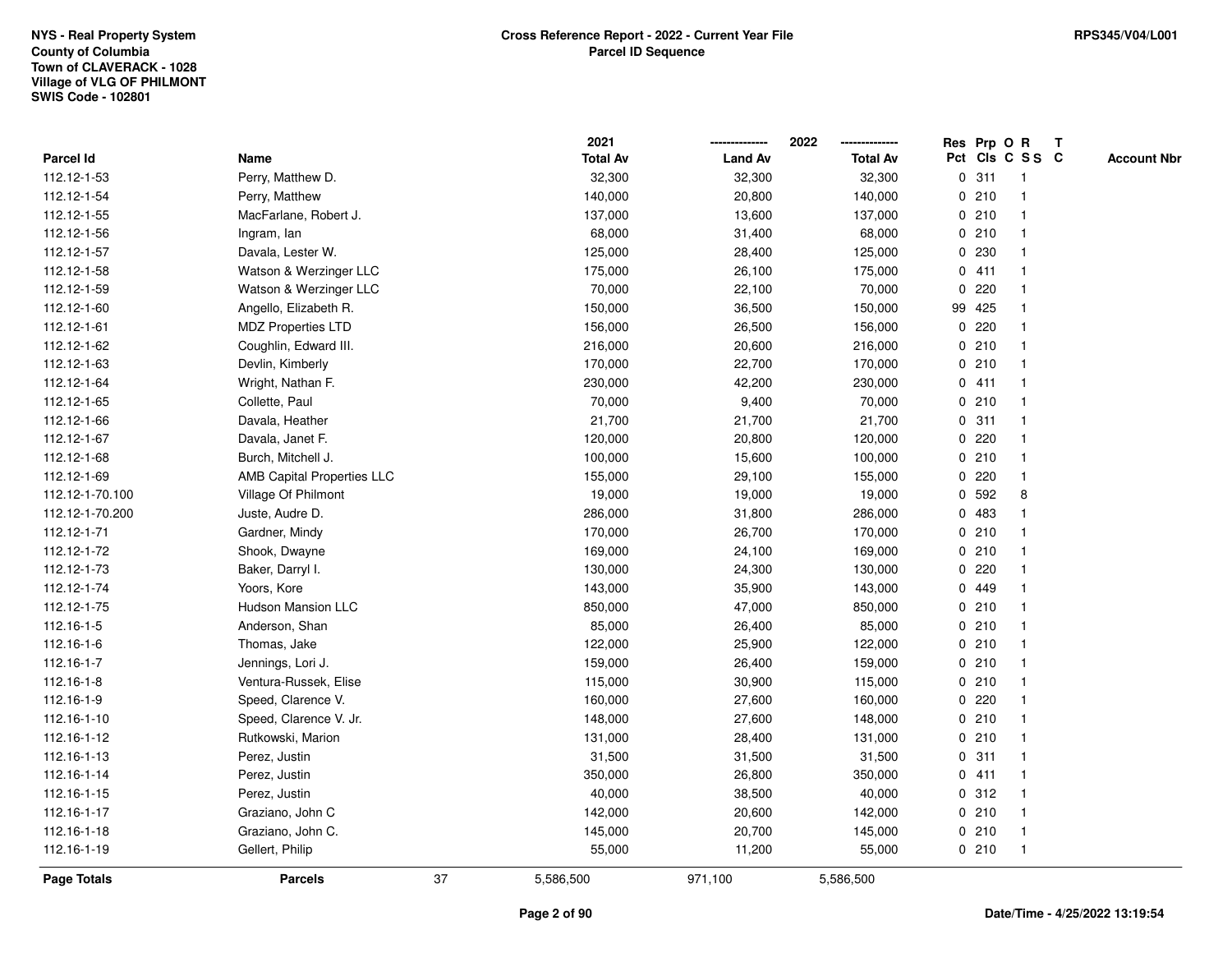|                    |                               |    | 2021            |                | 2022            |             |       | Res Prp O R     | T |                    |
|--------------------|-------------------------------|----|-----------------|----------------|-----------------|-------------|-------|-----------------|---|--------------------|
| Parcel Id          | Name                          |    | <b>Total Av</b> | <b>Land Av</b> | <b>Total Av</b> |             |       | Pct Cls C S S C |   | <b>Account Nbr</b> |
| 112.16-1-20        | Gellert, Philip               |    | 59,000          | 34,100         | 59,000          |             | 0210  | -1              |   |                    |
| 112.16-1-21        | Upright, Susan M.             |    | 80,000          | 11,500         | 80,000          | 0           | 210   | -1              |   |                    |
| 112.16-1-22        | Jennings, Monte E.            |    | 83,000          | 27,200         | 83,000          |             | 0210  | -1              |   |                    |
| 112.16-1-23        | Gellert, Philip               |    | 66,000          | 11,300         | 66,000          |             | 0210  |                 |   |                    |
| 112.16-1-24        | Martin, Heather L.            |    | 50,000          | 11,700         | 50,000          |             | 0210  |                 |   |                    |
| 112.16-1-25        | Ingersoll, Carla              |    | 101,000         | 20,900         | 101,000         |             | 0210  |                 |   |                    |
| 112.16-1-26        | Smith, Timothy D.             |    | 116,000         | 38,800         | 116,000         |             | 0210  |                 |   |                    |
| 112.16-1-27        | King, Arthur                  |    | 375,000         | 39,200         | 375,000         |             | 0210  | $\overline{1}$  |   |                    |
| 112.16-1-28        | Monaghan, Robert              |    | 195,000         | 39,700         | 195,000         |             | 0210  | $\mathbf{1}$    |   |                    |
| 112.16-1-29        | Columbia Land Conservancy Inc |    | 137,500         | 137,500        | 137,500         |             | 0.322 | 8               |   |                    |
| 112.16-1-36        | Shutts, Durwood M.            |    | 30,500          | 30,500         | 30,500          |             | 0.314 |                 |   |                    |
| $113.5 - 1 - 1$    | Richards, Thomas E. Jr.       |    | 65,800          | 38,500         | 65,800          |             | 0.312 |                 |   |                    |
| $113.5 - 1 - 2$    | Village Of Philmont           |    | 463,000         | 117,000        | 463,000         |             | 0651  | 8               |   |                    |
| 113.5-1-3          | Benson, Stephen C.            |    | 250,000         | 121,000        | 250,000         |             | 0.240 | -1              |   |                    |
| 113.5-1-4.100      | State of New York             |    | 40,000          | 40,000         | 40,000          | $\mathbf 0$ | 311   | 8               |   |                    |
| 113.5-1-4.200      | Philmont Rod and Gun Club     |    | 50,000          | 40,000         | 50,000          | 0           | 312   | -1              |   |                    |
| 113.5-1-5.1        | Taylor, Lee W.                |    | 3,000           | 3,000          | 3,000           |             | 0 314 | $\mathbf{1}$    |   |                    |
| 113.5-1-5.2        | State of New York             |    | 9,300           | 9,300          | 9,300           |             | 0 961 | 8               |   |                    |
| 113.5-1-6          | Philmont Rod & Gun Club Inc   |    | 165,000         | 155,300        | 165,000         |             | 0682  |                 |   |                    |
| 113.5-1-7.100      | Morris, Paul R.               |    | 239,000         | 45,700         | 239,000         |             | 0210  |                 |   |                    |
| 113.5-1-7.200      | Morris, Paul R.               |    | 44,000          | 35,000         | 44,000          |             | 0 449 |                 |   |                    |
| 113.5-1-8.100      | Urrutia, Misael               |    | 186,000         | 53,000         | 186,000         |             | 0210  |                 |   |                    |
| 113.5-1-8.200      | Urrutia, Misael               |    | 42,600          | 40,500         | 42,600          |             | 0.270 | -1              |   |                    |
| 113.5-1-10         | Polyak, Alexander             |    | 30,000          | 30,000         | 30,000          | $\mathbf 0$ | 311   | $\mathbf{1}$    |   |                    |
| 113.5-1-11.100     | Aldrich, Edmund               |    | 172,000         | 47,500         | 172,000         |             | 0210  |                 |   |                    |
| 113.5-1-11.200     | Keller, John A.               |    | 61,200          | 31,100         | 61,200          |             | 0 270 |                 |   |                    |
| 113.5-1-12         | Tracy, Kerry A.               |    | 95,000          | 33,400         | 95,000          |             | 0210  |                 |   |                    |
| 113.5-1-13         | Vitell, John                  |    | 120,000         | 30,100         | 120,000         |             | 0210  |                 |   |                    |
| 113.5-1-14         | Johnson, Brian T.             |    | 73,800          | 34,400         | 73,800          |             | 0270  |                 |   |                    |
| 113.5-1-15         | Smith, Carol                  |    | 134,000         | 30,100         | 134,000         |             | 0210  | -1              |   |                    |
| 113.5-1-16.1       | Haywood, Leland III.          |    | 38,200          | 30,100         | 38,200          |             | 0271  | -1              |   |                    |
| 113.5-1-16.2       | Burdick, Ryan B.              |    | 81,800          | 28,500         | 81,800          |             | 0 270 | -1              |   |                    |
| 113.5-1-17         | Miller, Martin                |    | 136,000         | 30,100         | 136,000         |             | 0210  |                 |   |                    |
| 113.5-1-18         | Morris, Richard K.            |    | 184,000         | 41,900         | 184,000         |             | 0210  |                 |   |                    |
| 113.5-1-19         | Boyles, Robert J.             |    | 24,300          | 24,300         | 24,300          |             | 0.311 | -1              |   |                    |
| 113.5-1-20         | Boyles, Robert J.             |    | 130,000         | 24,000         | 130,000         |             | 0210  | -1              |   |                    |
| 113.5-1-21         | Spurlock, Rain E.             |    | 165,000         | 38,400         | 165,000         |             | 0210  | $\mathbf{1}$    |   |                    |
| <b>Page Totals</b> | <b>Parcels</b>                | 37 | 4,296,000       | 1,554,600      | 4,296,000       |             |       |                 |   |                    |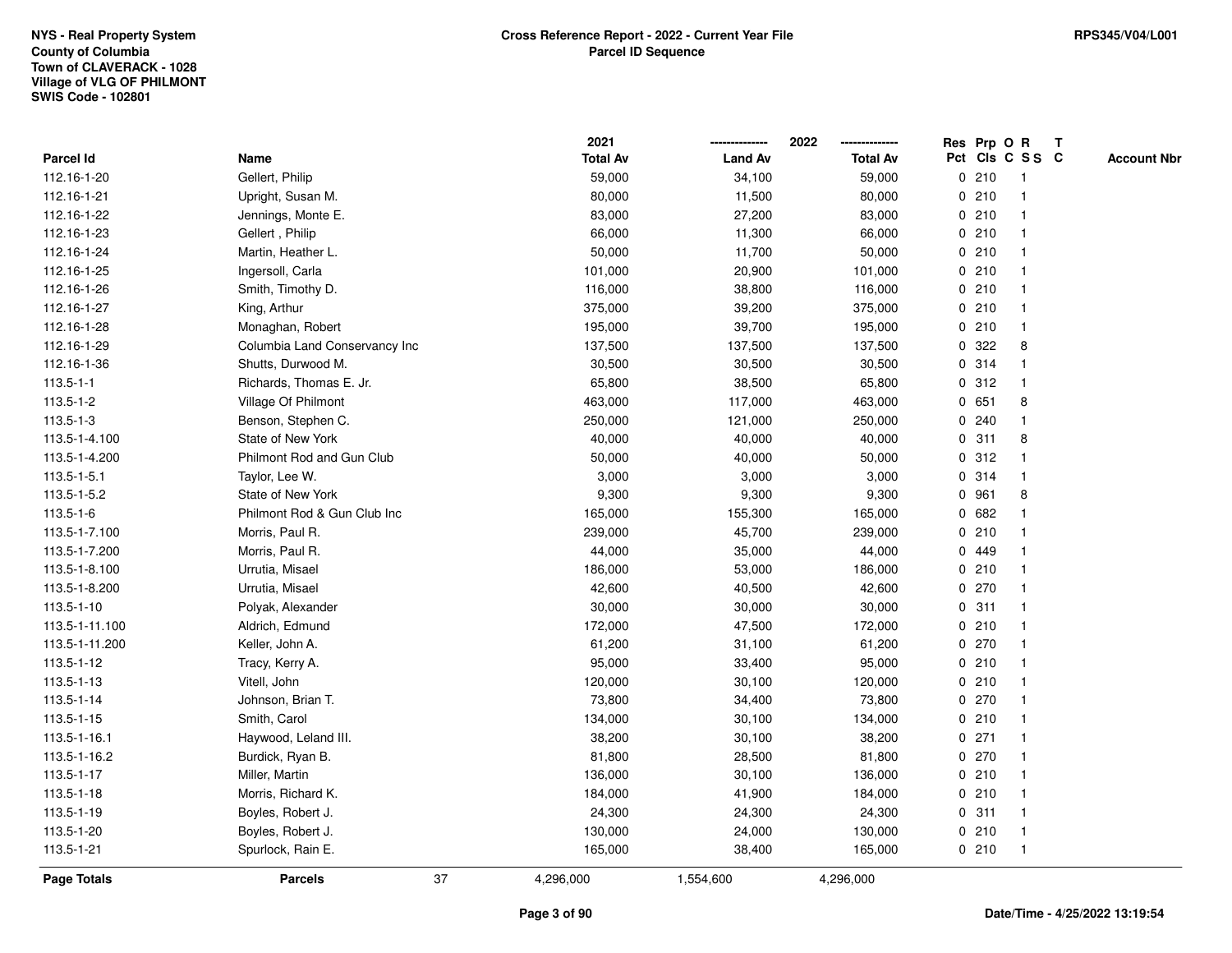|                  |                           |    | 2021            |                | 2022            |   | Res Prp O R |                 | T |                    |
|------------------|---------------------------|----|-----------------|----------------|-----------------|---|-------------|-----------------|---|--------------------|
| <b>Parcel Id</b> | Name                      |    | <b>Total Av</b> | <b>Land Av</b> | <b>Total Av</b> |   |             | Pct Cls C S S C |   | <b>Account Nbr</b> |
| 113.5-1-22       | O'Neill, James & Caroline |    | 129,000         | 34,100         | 129,000         |   | 0210        | $\mathbf{1}$    |   |                    |
| 113.5-1-23       | Robertson, Timothy T.     |    | 200,000         | 43,400         | 200,000         | 0 | 210         |                 |   |                    |
| 113.5-1-24       | Markham, Brian            |    | 210,000         | 47,000         | 210,000         |   | 0210        | $\mathbf 1$     |   |                    |
| 113.5-1-25       | Gaylord, Lawrence Jr      |    | 265,000         | 38,400         | 265,000         |   | 0210        |                 |   |                    |
| 113.5-1-26       | Johnson, Maryanne         |    | 61,700          | 39,300         | 61,700          |   | 0 270       |                 |   |                    |
| 113.5-1-27       | Kemp, Gloria              |    | 69,600          | 22,400         | 69,600          |   | 0 270       |                 |   |                    |
| 113.5-1-29       | Benson, Stephen C.        |    | 34,300          | 34,300         | 34,300          |   | 0.311       | $\mathbf 1$     |   |                    |
| $113.6 - 1 - 1$  | Sunnyview Farm LLC        |    | 20,000          | 20,000         | 20,000          | 0 | 311         |                 |   |                    |
| 113.6-1-2        | Proper, Marci             |    | 360,000         | 116,000        | 360,000         |   | 0.240       |                 |   |                    |
| 113.6-1-3        | Gaylord III, Ronald       |    | 300,000         | 46,000         | 300,000         |   | 0210        | $\mathbf{1}$    |   |                    |
| $113.9 - 1 - 1$  | Moran Louis               |    | 95,000          | 90,000         | 95,000          |   | $0$ 271     | 8               |   |                    |
| 113.9-1-2        | Friello, Christine        |    | 400,000         | 48,500         | 400,000         |   | 0210        |                 |   |                    |
| 113.9-1-3        | Seidenberg, Julian E.     |    | 185,000         | 37,000         | 185,000         |   | 0210        |                 |   |                    |
| 113.9-1-5        | Schneider, Lauren M.      |    | 130,000         | 31,700         | 130,000         |   | 0210        |                 |   |                    |
| 113.9-1-6        | Madison, Maryellen        |    | 115,000         | 47,500         | 115,000         |   | 0210        |                 |   |                    |
| 113.9-1-7        | Merante, Timothy N.       |    | 155,000         | 31,500         | 155,000         | 0 | 210         |                 |   |                    |
| $113.9 - 1 - 8$  | Cheffo Properties LLC     |    | 195,000         | 36,700         | 195,000         | 0 | 220         |                 |   |                    |
| 113.9-1-9        | Decker, Catherine H.      |    | 145,000         | 36,000         | 145,000         |   | 0210        |                 |   |                    |
| 113.9-1-10       | Ostrander, Carol E.       |    | 168,000         | 31,300         | 168,000         |   | 0210        |                 |   |                    |
| 113.9-1-11       | Wetmore, James            |    | 240,000         | 45,000         | 240,000         |   | 0210        |                 |   |                    |
| 113.9-1-12       | Wetmore, James            |    | 195,000         | 29,200         | 195,000         |   | 0.220       |                 |   |                    |
| 113.9-1-13       | Pewtherer, Michael A.     |    | 190,000         | 28,400         | 190,000         |   | 0.220       |                 |   |                    |
| 113.9-1-14       | Plotnik, Marisha          |    | 175,000         | 27,700         | 175,000         | 0 | 220         |                 |   |                    |
| 113.9-1-15       | Palacios, Nimia V A       |    | 277,000         | 34,100         | 277,000         |   | 0411        |                 |   |                    |
| 113.9-1-16       | Perelandra Inc.           |    | 298,000         | 23,800         | 298,000         |   | 0411        |                 |   |                    |
| 113.9-1-17       | Kellerhouse, Richard H.   |    | 140,000         | 30,300         | 140,000         |   | 0210        |                 |   |                    |
| 113.9-1-18       | Bogausch, Mary Ann        |    | 41,500          | 33,900         | 41,500          |   | $0$ 271     |                 |   |                    |
| 113.9-1-19       | Osborn, Richard Jr.       |    | 137,000         | 31,600         | 137,000         |   | 0210        |                 |   |                    |
| 113.9-1-20       | Potts, Terry              |    | 110,000         | 22,100         | 110,000         |   | 0210        |                 |   |                    |
| 113.9-1-21       | Perry, Matthew D.         |    | 115,000         | 24,000         | 115,000         |   | 0210        |                 |   |                    |
| 113.9-1-22       | Henson, Dewey W.          |    | 120,000         | 22,700         | 120,000         |   | 0210        |                 |   |                    |
| 113.9-1-23       | Van Alphen, Richard       |    | 147,000         | 22,200         | 147,000         |   | 0210        |                 |   |                    |
| 113.9-1-24       | Fellows, Michael S.       |    | 150,000         | 30,900         | 150,000         |   | 0210        |                 |   |                    |
| 113.9-1-25       | Pappas, Nicholas          |    | 155,000         | 24,600         | 155,000         |   | 0210        |                 |   |                    |
| 113.9-1-26       | Lundin, Theodore & Tawana |    | 125,000         | 22,100         | 125,000         |   | 0210        |                 |   |                    |
| 113.9-1-27       | Cipollino, Frank          |    | 185,000         | 37,600         | 185,000         |   | 0210        | $\mathbf{1}$    |   |                    |
| 113.9-1-29       | Ostrander, Brian          |    | 233,000         | 35,100         | 233,000         |   | 0210        | $\mathbf{1}$    |   |                    |
| Page Totals      | <b>Parcels</b>            | 37 | 6,271,100       | 1,356,400      | 6,271,100       |   |             |                 |   |                    |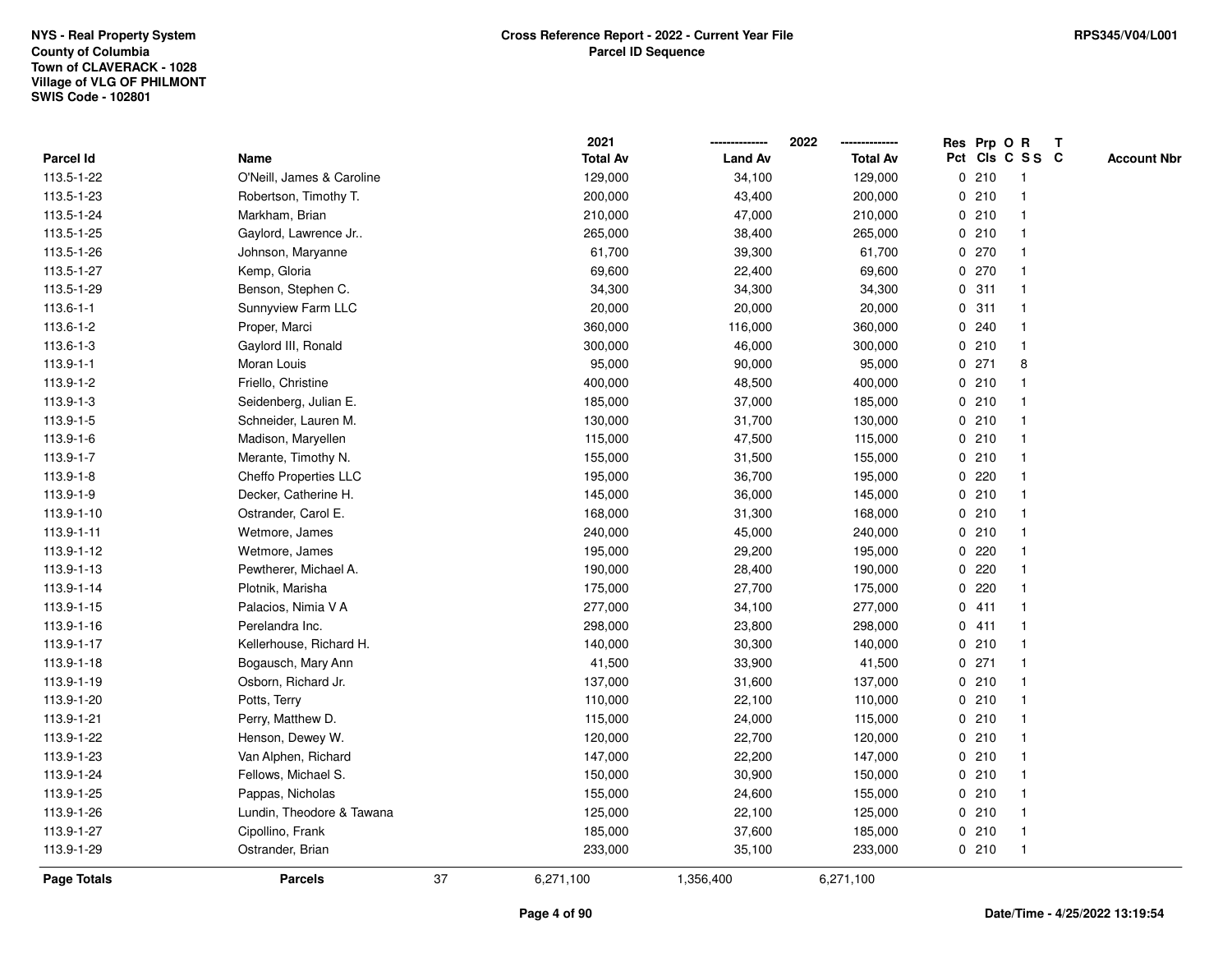|             |                                  |    | 2021            |                | 2022            |             | Res Prp O R |                 | Т |                    |
|-------------|----------------------------------|----|-----------------|----------------|-----------------|-------------|-------------|-----------------|---|--------------------|
| Parcel Id   | Name                             |    | <b>Total Av</b> | <b>Land Av</b> | <b>Total Av</b> |             |             | Pct Cls C S S C |   | <b>Account Nbr</b> |
| 113.9-1-30  | Bradway, Charles                 |    | 120,000         | 26,400         | 120,000         |             | 0210        | $\mathbf{1}$    |   |                    |
| 113.9-1-31  | Wildermuth, David L.             |    | 195,000         | 36,000         | 195,000         | 0           | 220         | -1              |   |                    |
| 113.9-1-32  | Cheffo Properties LLC            |    | 190,000         | 29,300         | 190,000         |             | 0210        | $\mathbf{1}$    |   |                    |
| 113.9-1-33  | Cheffo Properties LLC            |    | 205,000         | 28,500         | 205,000         |             | 0220        |                 |   |                    |
| 113.9-1-34  | Heath, Kenneth                   |    | 200,000         | 36,800         | 200,000         |             | 0210        |                 |   |                    |
| 113.9-1-35  | Crandall, Christine              |    | 188,000         | 30,500         | 188,000         |             | $0$ 220     |                 |   |                    |
| 113.9-1-36  | Cheffo Properties LLC            |    | 180,000         | 41,100         | 180,000         |             | $0$ 220     |                 |   |                    |
| 113.9-1-37  | Bogausch, Cody                   |    | 109,000         | 45,500         | 109,000         |             | 0210        |                 |   |                    |
| 113.9-1-38  | Nicol, Thomas D.                 |    | 170,000         | 40,500         | 170,000         |             | 0210        | -1              |   |                    |
| 113.9-1-39  | Alexander, Edward                |    | 150,000         | 30,700         | 150,000         |             | 0210        | $\mathbf 1$     |   |                    |
| 113.9-1-40  | Shook, George Jr.                |    | 185,000         | 28,500         | 185,000         |             | 0.220       | -1              |   |                    |
| 113.9-1-41  | Falkner, James J.                |    | 158,000         | 26,100         | 158,000         |             | 0220        |                 |   |                    |
| 113.9-1-42  | CH 18 Phillmont LLC              |    | 205,000         | 28,300         | 205,000         |             | 0220        |                 |   |                    |
| 113.9-1-43  | Waterhouse, Melissa              |    | 235,000         | 35,400         | 235,000         |             | 0210        | -1              |   |                    |
| 113.9-1-44  | <b>Philmont United Methodist</b> |    | 335,000         | 25,800         | 335,000         |             | 0620        | 8               |   |                    |
| 113.9-1-45  | <b>Philmont United Methodist</b> |    | 200,000         | 28,800         | 200,000         | 0           | 210         | 8               |   |                    |
| 113.9-1-46  | Miller, Jeremy                   |    | 139,000         | 28,400         | 139,000         |             | 0210        |                 |   |                    |
| 113.9-1-47  | Mac Dougall Estate               |    | 165,000         | 27,300         | 165,000         |             | 0210        |                 |   |                    |
| 113.9-1-48  | Gines, Annie I.                  |    | 162,000         | 26,200         | 162,000         |             | $0$ 220     |                 |   |                    |
| 113.9-1-49  | Degenhardt, Roberta              |    | 102,000         | 18,500         | 102,000         |             | 0210        |                 |   |                    |
| 113.9-1-50  | Tymchak, Matthew P.              |    | 181,000         | 42,500         | 181,000         |             | 0210        |                 |   |                    |
| 113.9-1-51  | Zeltser, Gabriel                 |    | 160,000         | 35,500         | 160,000         |             | 0210        |                 |   |                    |
| 113.9-1-52  | Goodman, Jenna M.                |    | 155,000         | 29,000         | 155,000         |             | 0210        | $\overline{1}$  |   |                    |
| 113.9-1-53  | Schnackenberg, Werner Et Al.     |    | 200,000         | 31,300         | 200,000         |             | 0411        | -1              |   |                    |
| 113.9-1-54  | Pitman, Paul P.                  |    | 216,000         | 45,200         | 216,000         |             | 0210        | -1              |   |                    |
| 113.9-1-55  | Gardner, Mindy                   |    | 205,000         | 29,300         | 205,000         |             | $0$ 220     |                 |   |                    |
| 113.9-1-56  | Sky, Zachariah                   |    | 275,000         | 37,500         | 275,000         |             | 0210        |                 |   |                    |
| 113.9-1-57  | <b>Philmont Holdings LLC</b>     |    | 200,000         | 31,000         | 200,000         |             | 0411        | -1              |   |                    |
| 113.9-1-58  | Cheffo Properties LLC            |    | 135,000         | 22,700         | 135,000         | 0           | 220         |                 |   |                    |
| 113.9-1-59  | Chadwick, Raymond Jr.            |    | 110,000         | 8,400          | 110,000         | $\mathbf 0$ | 210         | -1              |   |                    |
| 113.9-1-60  | Sagal, Peter                     |    | 200,000         | 25,200         | 200,000         | 0           | 220         |                 |   |                    |
| 113.9-1-61  | Sagal, Peter                     |    | 210,000         | 23,000         | 210,000         |             | 0210        | -1              |   |                    |
| 113.9-1-62  | Conklin, Daniel                  |    | 148,000         | 22,000         | 148,000         |             | 0210        |                 |   |                    |
| 113.9-1-63  | Simpson, Timothy J. Sr.          |    | 30,000          | 26,800         | 30,000          |             | 0210        |                 |   |                    |
| 113.9-1-64  | Higgins, Vernon                  |    | 159,000         | 25,900         | 159,000         |             | 0210        |                 |   |                    |
| 113.9-1-65  | Blevins, Diana R.                |    | 60,000          | 5,500          | 60,000          |             | 0210        | -1              |   |                    |
| 113.9-1-66  | Race, Serena                     |    | 83,000          | 5,500          | 83,000          |             | 0210        | $\mathbf{1}$    |   |                    |
| Page Totals | <b>Parcels</b>                   | 37 | 6,320,000       | 1,064,900      | 6,320,000       |             |             |                 |   |                    |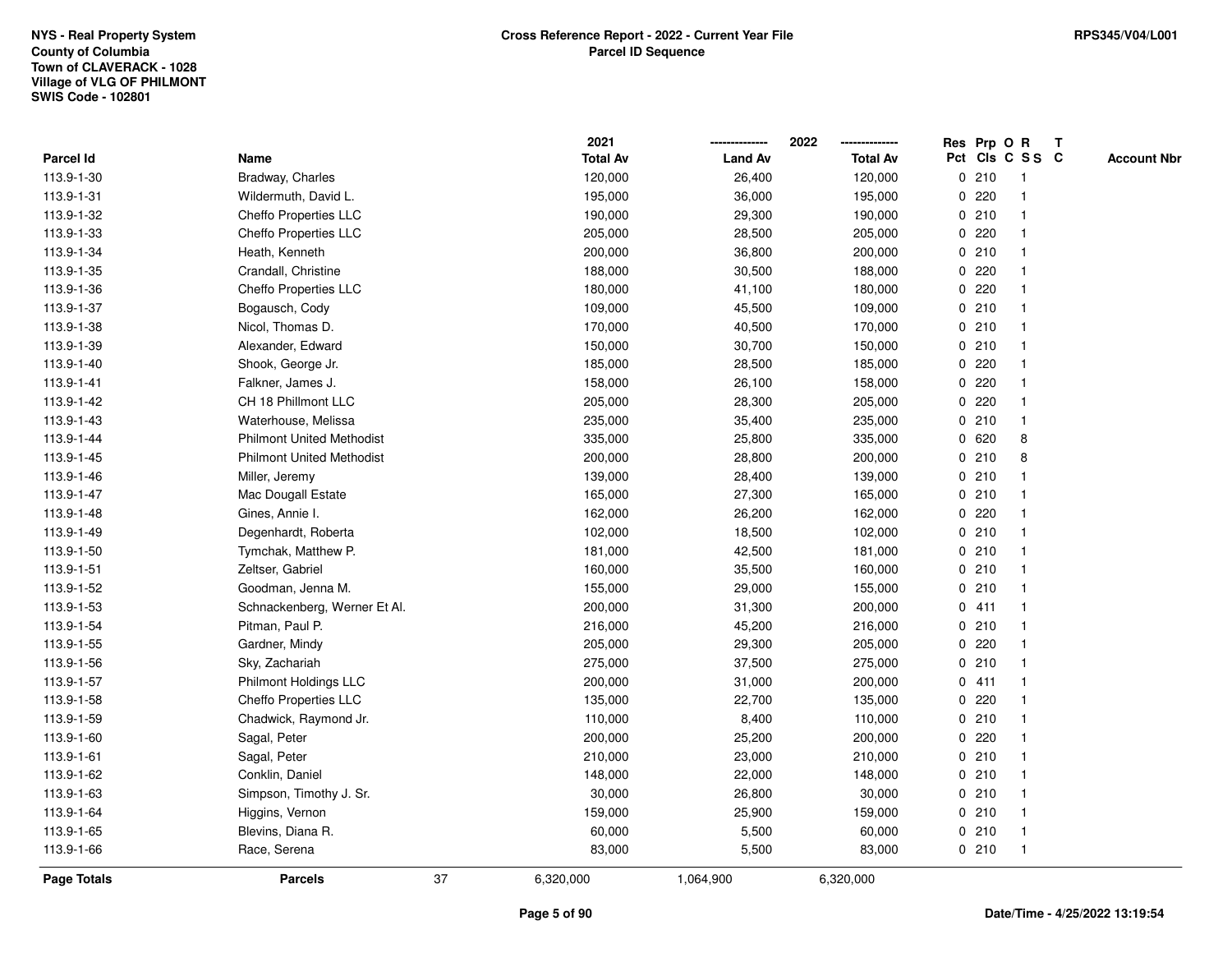|                  |                                 |    | 2021            |                | 2022            |             | Res Prp O R |                 | T |                    |
|------------------|---------------------------------|----|-----------------|----------------|-----------------|-------------|-------------|-----------------|---|--------------------|
| <b>Parcel Id</b> | Name                            |    | <b>Total Av</b> | <b>Land Av</b> | <b>Total Av</b> |             |             | Pct Cls C S S C |   | <b>Account Nbr</b> |
| 113.9-1-67       | Palladino, Scott G.             |    | 60,000          | 5,600          | 60,000          |             | 0210        | $\mathbf{1}$    |   |                    |
| 113.9-1-68       | Schoemer, Karen                 |    | 60,000          | 5,500          | 60,000          |             | 0210        |                 |   |                    |
| 113.9-1-69       | Eleven Prospect Street LLC      |    | 60,000          | 5,600          | 60,000          |             | 0210        | $\mathbf 1$     |   |                    |
| 113.9-1-70       | Christie, Brenda L.             |    | 60,000          | 5,600          | 60,000          |             | 0210        |                 |   |                    |
| 113.9-1-71       | Decker, Mark D.                 |    | 75,000          | 5,900          | 75,000          |             | 0210        |                 |   |                    |
| 113.9-1-72       | Tice, Rory                      |    | 75,000          | 5,900          | 75,000          |             | 0210        |                 |   |                    |
| 113.9-1-73       | D'Arcy, Simon P.                |    | 110,000         | 5,600          | 110,000         |             | 0210        |                 |   |                    |
| 113.9-1-74       | D'Arcy, Simon P.                |    | 60,000          | 20,500         | 60,000          | 0           | 210         |                 |   |                    |
| 113.9-1-75       | Philmont Holdings LLC           |    | 640,000         | 45,300         | 640,000         |             | 0 484       |                 |   |                    |
| 113.9-1-76       | CFI PROPCO 2, LLC               |    | 425,000         | 36,200         | 425,000         |             | 0 486       |                 |   |                    |
| 113.9-1-77       | <b>Philmont Development LLC</b> |    | 37,000          | 37,000         | 37,000          |             | 0 330       |                 |   |                    |
| 113.9-1-78       | Philmont Development LLC        |    | 26,600          | 26,600         | 26,600          |             | 0 438       |                 |   |                    |
| 113.9-1-79       | Prime, Grant W.                 |    | 184,000         | 30,500         | 184,000         |             | 0210        |                 |   |                    |
| 113.9-1-80       | Second Reformed Church-Clav.    |    | 26,500          | 26,500         | 26,500          |             | 0 330       | 8               |   |                    |
| 113.9-1-81       | Second Reformed Church          |    | 13,300          | 13,300         | 13,300          | 0           | 311         | 8               |   |                    |
| 113.9-1-82       | Second Reformed Church          |    | 175,000         | 13,600         | 175,000         | 0           | 210         | 8               |   |                    |
| 113.9-1-83       | Van Alphen, Olivia              |    | 115,000         | 22,200         | 115,000         |             | 0210        |                 |   |                    |
| 113.9-1-84       | Philmont Holdings LLC           |    | 248,000         | 21,100         | 248,000         |             | 0482        |                 |   |                    |
| 113.9-1-85       | Village Of Philmont             |    | 26,500          | 26,500         | 26,500          |             | 0 330       | 8               |   |                    |
| 113.9-1-86       | The Nature Institute, Inc.      |    | 273,000         | 34,200         | 273,000         |             | 0411        | 8               |   |                    |
| 113.9-2-1        | DeRoberto, Joseph               |    | 51,300          | 37,100         | 51,300          |             | $0$ 271     |                 |   |                    |
| 113.9-2-2        | Davis, Peter G.                 |    | 309,000         | 41,500         | 309,000         |             | 0210        |                 |   |                    |
| 113.9-2-4        | McManus, John E.                |    | 225,000         | 45,500         | 225,000         | 0           | 220         |                 |   |                    |
| 113.9-2-5        | Cheffo Properties LLC           |    | 230,000         | 43,500         | 230,000         | $\mathbf 0$ | 230         |                 |   |                    |
| 113.9-2-6        | Johnson, Haidee M.              |    | 201,000         | 41,800         | 201,000         |             | 0210        |                 |   |                    |
| 113.9-2-7        | Scholz, Cinde J.                |    | 140,000         | 34,200         | 140,000         |             | 0210        |                 |   |                    |
| 113.9-2-8        | Jannetti, Ralph A.              |    | 112,000         | 30,300         | 112,000         |             | 0210        |                 |   |                    |
| 113.9-2-9        | King, Dennis W.                 |    | 150,000         | 33,400         | 150,000         |             | 0210        |                 |   |                    |
| 113.9-2-10       | Cheffo Properties LLC           |    | 215,000         | 35,400         | 215,000         |             | 0210        |                 |   |                    |
| 113.9-2-11       | Schinkel, Sebastian             |    | 215,000         | 45,000         | 215,000         |             | 0210        |                 |   |                    |
| 113.9-2-12       | Damian, Lisa M.                 |    | 320,000         | 37,700         | 320,000         | 0           | 220         |                 |   |                    |
| 113.9-2-13       | Tice, John P.                   |    | 168,000         | 27,200         | 168,000         |             | 0210        |                 |   |                    |
| 113.9-2-14       | Seserman, Michael               |    | 168,000         | 27,200         | 168,000         |             | 0210        |                 |   |                    |
| 113.9-2-15       | Bowes, Robert                   |    | 139,000         | 26,900         | 139,000         |             | 0210        |                 |   |                    |
| 113.9-2-16       | Milot, Oliver M.                |    | 28,300          | 26,000         | 28,300          |             | 0.312       |                 |   |                    |
| 113.9-2-17       | Caruso, Francis                 |    | 155,000         | 27,500         | 155,000         |             | 0210        | $\mathbf{1}$    |   |                    |
| 113.9-2-18       | Proper, Raymond                 |    | 195,000         | 42,000         | 195,000         |             | 0210        | $\mathbf{1}$    |   |                    |
| Page Totals      | <b>Parcels</b>                  | 37 | 5,771,500       | 995,400        | 5,771,500       |             |             |                 |   |                    |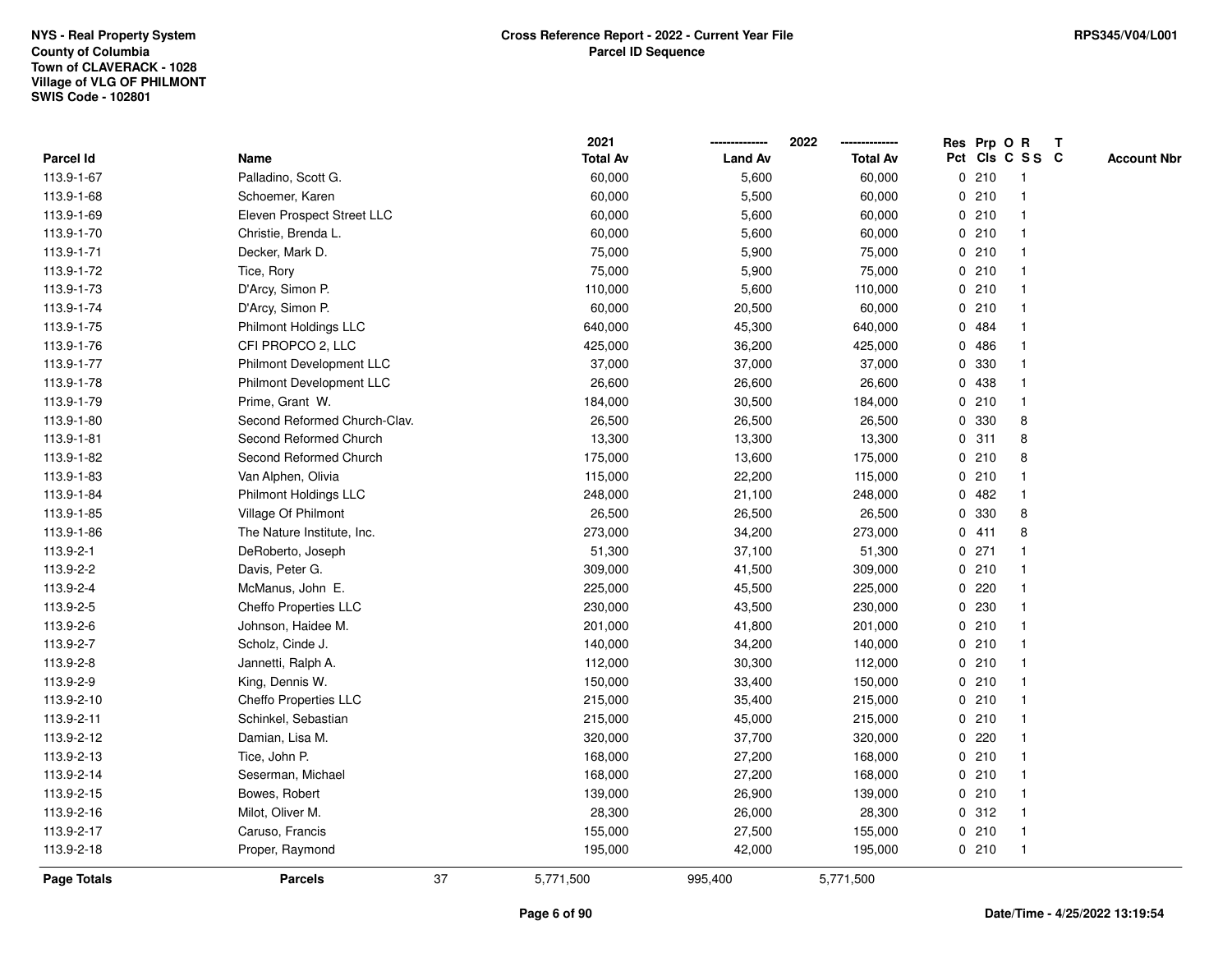|                    |                                             | 2021            |                | 2022            | Res Prp O R |       |                 | T |                    |
|--------------------|---------------------------------------------|-----------------|----------------|-----------------|-------------|-------|-----------------|---|--------------------|
| <b>Parcel Id</b>   | Name                                        | <b>Total Av</b> | <b>Land Av</b> | <b>Total Av</b> |             |       | Pct Cls C S S C |   | <b>Account Nbr</b> |
| 113.9-2-20         | Bancroft, Jeffrey E.                        | 28,300          | 28,300         | 28,300          | 0           | 311   | $\mathbf{1}$    |   |                    |
| 113.9-2-21         | Bancroft, Jeffrey E.                        | 159,000         | 40,800         | 159,000         | 0           | 210   | -1              |   |                    |
| 113.9-2-23         | Belby, Robert J.                            | 122,000         | 30,700         | 122,000         |             | 0210  | $\mathbf{1}$    |   |                    |
| 113.9-2-25         | Briggs, Alexander B.                        | 168,000         | 37,100         | 168,000         |             | 0210  |                 |   |                    |
| 113.9-2-26         | Milot, Oliver M.                            | 140,000         | 27,800         | 140,000         |             | 0210  |                 |   |                    |
| 113.9-2-27         | Vikramasila Foundation                      | 190,000         | 30,300         | 190,000         |             | 0 230 |                 |   |                    |
| 113.9-2-28         | Raco, Jane E.                               | 161,000         | 31,800         | 161,000         |             | 0210  |                 |   |                    |
| 113.9-2-29         | Spiegler, Madeline                          | 182,000         | 40,500         | 182,000         | 0           | 210   | $\overline{1}$  |   |                    |
| 113.9-2-30         | Decker, Mark D.                             | 200,000         | 36,000         | 200,000         | 0           | 210   | -1              |   |                    |
| 113.9-2-31         | Cropper, Douglas C.                         | 190,000         | 42,800         | 190,000         |             | 0210  | -1              |   |                    |
| 113.9-2-32.100     | Dannis, Max                                 | 540,000         | 53,500         | 540,000         |             | 0210  |                 |   |                    |
| 113.9-2-33.11      | 14 Maple Ave LLC                            | 545,000         | 62,700         | 545,000         |             | 0210  |                 |   |                    |
| 113.9-2-33.12      | Village of Philmont                         | 49,300          | 49,300         | 49,300          | 0           | 311   | 8               |   |                    |
| 113.9-2-33.200     | Mental Health Association of, Columbia Gree | 852,000         | 49,500         | 852,000         |             | 0614  | 8               |   |                    |
| 113.9-2-34         | Summer, Stuart D.                           | 285,000         | 53,000         | 285,000         | 0           | 210   |                 |   |                    |
| 113.9-2-35         | Beaulieu, Teshna                            | 385,000         | 46,000         | 385,000         |             | 0.483 | $\mathbf{1}$    |   |                    |
| 113.9-2-36         | Schnackenberg, Werner Et Al.                | 340,000         | 33,600         | 340,000         |             | 0411  | $\overline{1}$  |   |                    |
| 113.9-2-37         | Wright, Jane K.                             | 200,000         | 32,500         | 200,000         |             | 0210  |                 |   |                    |
| 113.9-2-38         | Vilaghy, Joanne M.                          | 200,000         | 19,500         | 200,000         |             | 0210  |                 |   |                    |
| 113.9-2-39         | Philmont Holdings LLC                       | 515,000         | 36,600         | 515,000         |             | 0411  |                 |   |                    |
| 113.9-2-40         | Philmont Holdings LLC                       | 26,600          | 3,000          | 26,600          |             | 0.312 |                 |   |                    |
| 113.9-2-41         | <b>Philmont Holdings LLC</b>                | 162,000         | 25,200         | 162,000         | 0           | 230   |                 |   |                    |
| 113.9-2-42         | <b>Philmont Holdings LLC</b>                | 195,000         | 22,500         | 195,000         | 0           | 230   | -1              |   |                    |
| 113.9-2-43         | Philmont Holdings LLC                       | 203,000         | 12,000         | 203,000         | $\mathbf 0$ | 482   | $\overline{1}$  |   |                    |
| 113.9-2-44         | EB 5 LLC                                    | 265,000         | 19,000         | 265,000         |             | 0.482 | -1              |   |                    |
| 113.9-2-45         | EB 5 LLC                                    | 150,000         | 26,000         | 150,000         |             | 0 483 |                 |   |                    |
| 113.9-2-46         | Richardson Hall                             | 400,000         | 46,000         | 400,000         |             | 0411  | 8               |   |                    |
| 113.9-2-48         | Philmont Beautification Inc.                | 415,000         | 42,300         | 415,000         | 0           | 484   | 8               |   |                    |
| 113.9-2-49         | St Mark's Church Philmont                   | 392,000         | 28,900         | 392,000         | 0           | 620   | 8               |   |                    |
| 113.9-2-50         | Cheffo Properties LLC                       | 243,000         | 15,600         | 243,000         | 0           | 461   |                 |   |                    |
| 113.9-2-51         | Cheffo Properties LLC                       | 7,600           | 7,600          | 7,600           | 0           | 311   | $\mathbf{1}$    |   |                    |
| 113.9-2-52         | Village Of Philmont                         | 22,300          | 22,300         | 22,300          |             | 0 330 | 8               |   |                    |
| 113.9-2-53         | Verizon New York Inc                        | 150,000         | 13,000         | 150,000         |             | 0 831 | 6               |   |                    |
| 113.9-2-54         | Schnackenberg, Werner Et Al.                | 250,000         | 30,100         | 250,000         |             | 0 652 |                 |   |                    |
| 113.9-2-55         | Village Of Philmont                         | 386,000         | 14,100         | 386,000         | 0           | 662   | 8               |   |                    |
| 113.9-2-56         | Wetmore, Christopher J.                     | 140,000         | 31,800         | 140,000         | 0           | 220   |                 |   |                    |
| 113.9-2-57         | Chapman, Raquel                             | 200,000         | 38,700         | 200,000         |             | 0 230 | $\overline{1}$  |   |                    |
| <b>Page Totals</b> | 37<br><b>Parcels</b>                        | 9,059,100       | 1,180,400      | 9,059,100       |             |       |                 |   |                    |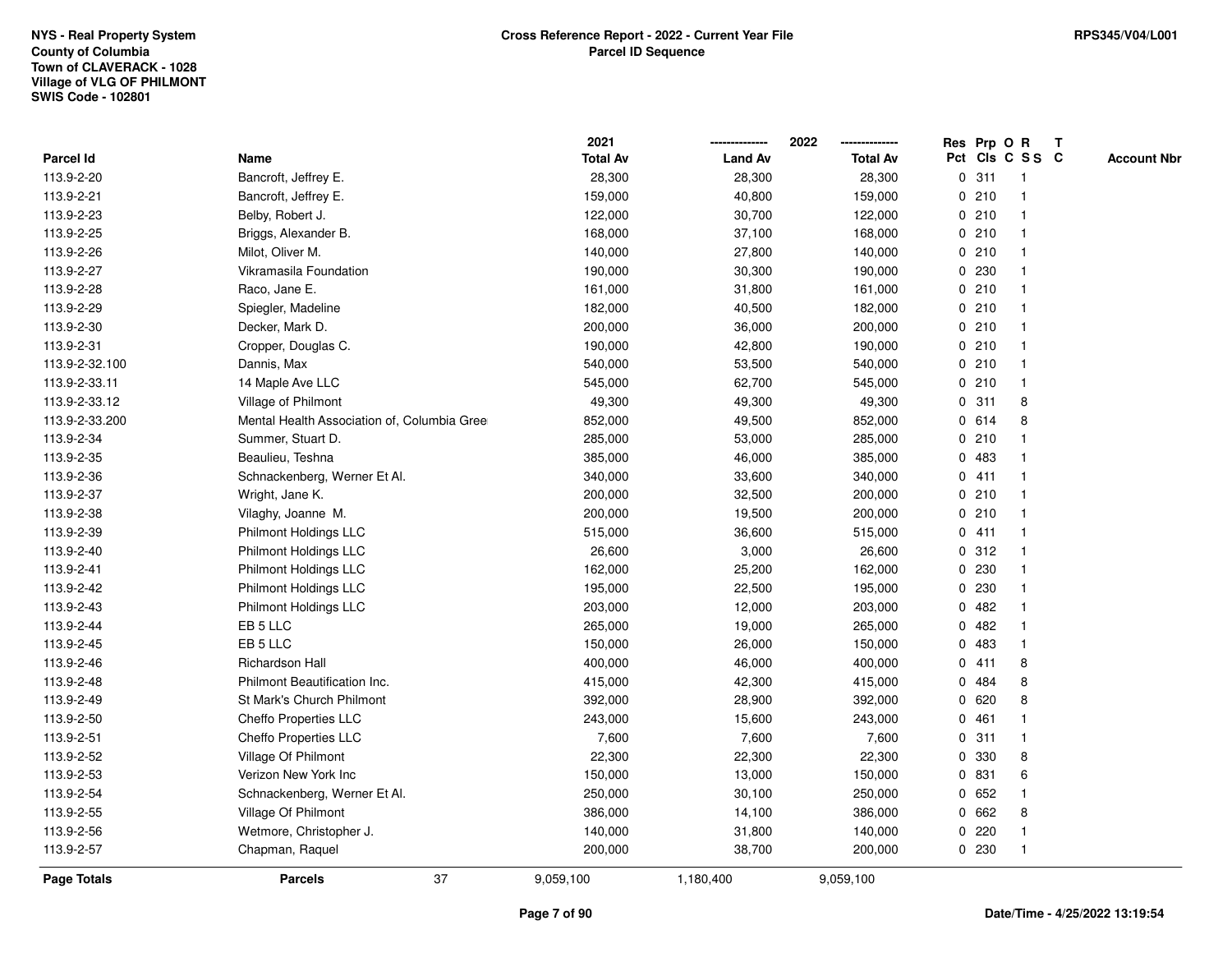| Page Totals       | <b>Parcels</b>                 | 36 | 3,927,300               | 992,500        | 3,927,300               |             |                 |              |                    |
|-------------------|--------------------------------|----|-------------------------|----------------|-------------------------|-------------|-----------------|--------------|--------------------|
| $*113.9 - 3 - 17$ | Ingles, Harry Jr.              |    | 39,600                  | 39,600         | 39,600                  | 0 653       | 8               |              |                    |
| 113.9-3-16.200    | Martino, Kathleen              |    | 185,000                 | 46,000         | 185,000                 | 0.280       | $\mathbf{1}$    |              |                    |
| 113.9-3-16.100    | O'Neill, James J.              |    | 24,200                  | 24,200         | 24,200                  | 0.311       |                 |              |                    |
| 113.9-3-15        | O'Neill, James J.              |    | 140,000                 | 34,900         | 140,000                 | 0210        |                 |              |                    |
| 113.9-3-14        | Bonilla, Keve                  |    | 189,000                 | 32,300         | 189,000                 | 0210        |                 |              |                    |
| 113.9-3-13        | Gurbo, Walter T.               |    | 120,000                 | 45,000         | 120,000                 | 0210        |                 |              |                    |
| 113.9-3-12        | 20 Eagle Street LLC            |    | 200,000                 | 38,500         | 200,000                 | 0220        |                 |              |                    |
| 113.9-3-11        | Brown, Keris E.                |    | 26,600                  | 26,600         | 26,600                  | 0.311       |                 |              |                    |
| 113.9-3-10        | Brown, Keris E.                |    | 160,000                 | 26,600         | 160,000                 | 0210        |                 |              |                    |
| 113.9-3-9.2       | Maisenbacher, Timothy          |    | 28,000                  | 28,000         | 28,000                  | 0.311       |                 |              |                    |
| 113.9-3-9.1       | Tracey, Rick E.                |    | 159,000                 | 28,500         | 159,000                 | 0210        |                 |              |                    |
| 113.9-3-8         | Maisenbacher, Timothy          |    | 200,000                 | 38,400         | 200,000                 | 0210        |                 |              |                    |
| 113.9-3-7         | Moore, Eugene                  |    | 48,100                  | 39,900         | 48,100                  | 0270        |                 |              |                    |
| 113.9-3-6         | Bank of America, N.A.          |    | 160,000                 | 30,100         | 160,000                 | 0210        |                 |              |                    |
| 113.9-3-5         | Green, Sandra                  |    | 30,500                  | 30,100         | 30,500                  | 0.312       |                 |              |                    |
| 113.9-3-4         | Simmons, Anthony               |    | 210,000                 | 49,500         | 210,000                 | 0210        |                 |              |                    |
| 113.9-3-2         | Smith, Aaron                   |    | 13,900                  | 13,900         | 13,900                  | 0.311       |                 |              |                    |
| 113.9-3-1         | Smith, Aaron                   |    | 30,400                  | 30,400         | 30,400                  | 0.311       |                 |              |                    |
| 113.9-2-76        | Philmont Rod and Gun Club Inc  |    | 5,000                   | 5,000          | 5,000                   | 0.314       |                 |              |                    |
| 113.9-2-75        | Philmont Rod and Gun Club Inc  |    | 5,000                   | 5,000          | 5,000                   | 0.314       |                 |              |                    |
| 113.9-2-74        | Philmont Rod and Gun Club Inc  |    | 5,000                   | 5,000          | 5,000                   | 0.314       |                 |              |                    |
| 113.9-2-73        | Village Of Philmont            |    | 29,600                  | 29,600         | 29,600                  | 0.311       | 8               |              |                    |
| 113.9-2-72        | Sedlock, Julia Louise          |    | 258,000                 | 41,900         | 258,000                 | 0210        |                 |              |                    |
| 113.9-2-71        | CH 18 Philmont LLC             |    | 10,000                  | 8,000          | 10,000                  | 0.312       |                 |              |                    |
| 113.9-2-70        | Joergensen, Adrianne W.        |    | 55,000                  | 24,700         | 55,000                  | 0.220       |                 |              |                    |
| 113.9-2-69        | J & H Kromer Properties LLC    |    | 130,000                 | 31,700         | 130,000                 | 0.220       |                 |              |                    |
| 113.9-2-68        | <b>EJJG Corporation</b>        |    | 300,000                 | 23,600         | 300,000                 | 0411        |                 |              |                    |
| 113.9-2-67        | Mead, Machado                  |    | 100,000                 | 17,000         | 100,000                 | 0210        |                 |              |                    |
| 113.9-2-66        | Roundtree, Mark R.             |    | 50,000                  | 20,200         | 50,000                  | 0220        |                 |              |                    |
| 113.9-2-65        | Gordon's Renovation Enterprise |    | 180,000                 | 24,100         | 180,000                 | 0220        |                 |              |                    |
| 113.9-2-64        | Pine, Elinor                   |    | 150,000                 | 23,900         | 150,000                 | 0210        |                 |              |                    |
| 113.9-2-63        | Rosien, Charles G.             |    | 110,000                 | 19,300         | 110,000                 | 0220        |                 |              |                    |
| 113.9-2-62        | <b>KNR Enterprises LLC</b>     |    | 40,000                  | 19,300         | 40,000                  | 0 230       |                 |              |                    |
| 113.9-2-61        | Calhoun, Zachary               |    | 115,000                 | 30,400         | 115,000                 | 0210        |                 |              |                    |
| 113.9-2-60        | Quinn, Jennifer                |    | 120,000                 | 30,900         | 120,000                 | 0210        |                 |              |                    |
| 113.9-2-59        | Zitto, Frederick               |    | 160,000                 | 31,100         | 160,000                 | 0210        |                 |              |                    |
| 113.9-2-58        | Miller, Loren W.               |    | 180,000                 | 38,900         | 180,000                 | 0210        | $\mathbf{1}$    |              |                    |
| Parcel Id         | Name                           |    | 2021<br><b>Total Av</b> | <b>Land Av</b> | 2022<br><b>Total Av</b> | Res Prp O R | Pct Cls C S S C | $\mathbf{T}$ | <b>Account Nbr</b> |
|                   |                                |    |                         |                |                         |             |                 |              |                    |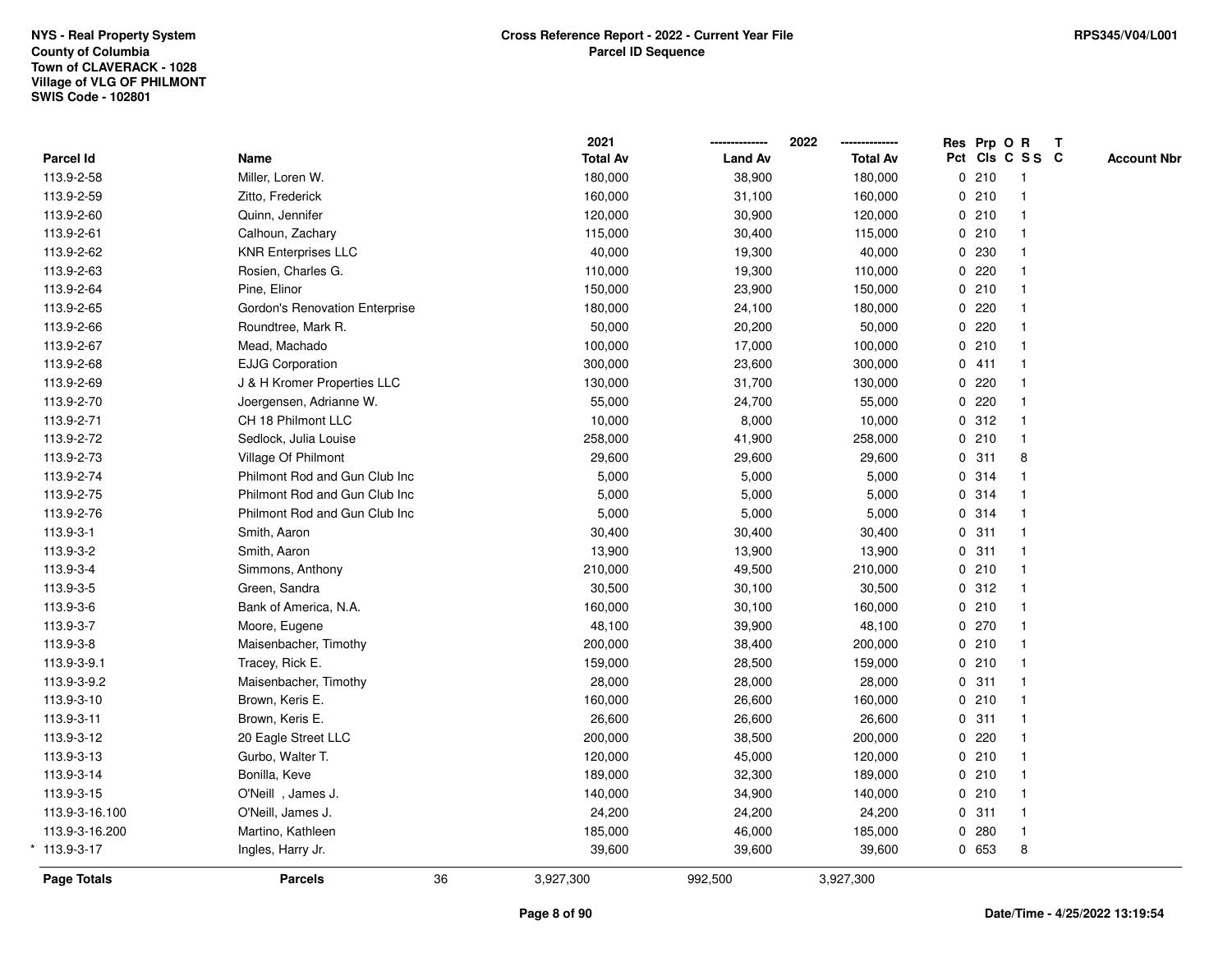|                |                                      |    | 2021            |                | 2022            |             | Res Prp O R |                         | Т |                    |
|----------------|--------------------------------------|----|-----------------|----------------|-----------------|-------------|-------------|-------------------------|---|--------------------|
| Parcel Id      | Name                                 |    | <b>Total Av</b> | <b>Land Av</b> | <b>Total Av</b> |             |             | Pct Cls C S S C         |   | <b>Account Nbr</b> |
| 113.9-3-17.3   | Columbia County Habitat              |    |                 | 13,200         | 13,200          | 0           | 682         | 8                       |   |                    |
| 113.9-3-17.4   | Columbia County Habitat              |    |                 | 13,200         | 13,200          | 0           | 682         | 8                       |   |                    |
| 113.9-3-18     | Bradway, Daniel                      |    | 170,000         | 25,600         | 170,000         |             | 0210        | $\mathbf 1$             |   |                    |
| 113.9-3-19     | Bradway, Daniel                      |    | 23,600          | 23,600         | 23,600          |             | 0.311       |                         |   |                    |
| 113.9-3-20     | Smith, Aaron                         |    | 260,000         | 46,000         | 260,000         |             | 0210        |                         |   |                    |
| 113.9-3-21     | Smith, Aaron                         |    | 36,100          | 36,100         | 36,100          |             | 0.311       |                         |   |                    |
| 113.9-3-22     | Moretti, Nancy                       |    | 166,000         | 41,900         | 166,000         |             | 0210        | -1                      |   |                    |
| 113.9-3-23     | Torchia, Anthony J.                  |    | 150,000         | 43,800         | 150,000         |             | 0210        |                         |   |                    |
| 113.9-3-24     | Beck, Debra                          |    | 119,000         | 39,000         | 119,000         |             | 0210        | -1                      |   |                    |
| 113.9-3-25     | Tekverk, Luke C.                     |    | 125,000         | 43,600         | 125,000         |             | 0210        | $\mathbf 1$             |   |                    |
| 113.9-3-26     | Thibeault, John                      |    | 142,000         | 35,800         | 142,000         |             | 0210        | -1                      |   |                    |
| 113.9-3-27     | Mann, Jeffrey A.                     |    | 30,000          | 29,700         | 30,000          |             | 0210        |                         |   |                    |
| 113.9-3-28     | Fecteau, Susan                       |    | 146,000         | 29,700         | 146,000         |             | 0210        |                         |   |                    |
| 113.9-3-29     | Bergen, Jeanne S.                    |    | 165,000         | 28,600         | 165,000         |             | 0210        |                         |   |                    |
| 113.9-3-30     | Tolz, Jesse E.                       |    | 160,000         | 29,900         | 160,000         |             | 0210        |                         |   |                    |
| 113.9-3-31     | Stevens, Christopher                 |    | 134,000         | 29,800         | 134,000         |             | 0210        | $\overline{1}$          |   |                    |
| 113.9-3-32     | Ingles, Harry Jr.                    |    | 165,000         | 43,000         | 165,000         |             | 0210        | $\overline{\mathbf{1}}$ |   |                    |
| 113.9-3-33     | Whitehead, Thomas                    |    | 165,000         | 29,400         | 165,000         |             | 0220        |                         |   |                    |
| 113.9-3-35     | Near, Michael                        |    | 174,000         | 38,200         | 174,000         |             | 0210        |                         |   |                    |
| 113.9-3-36     | Schnackenberg, Werner Et Al.         |    | 190,000         | 38,000         | 190,000         |             | 0.220       |                         |   |                    |
| 113.9-3-37     | Kenny, Jason                         |    | 185,000         | 38,100         | 185,000         |             | 0210        |                         |   |                    |
| 113.9-3-38     | CH 18 Philmont LLC                   |    | 150,000         | 33,900         | 150,000         |             | 0 230       |                         |   |                    |
| 113.9-3-39     | MacFarlane, Anne E.                  |    | 140,000         | 30,100         | 140,000         |             | 0210        | -1                      |   |                    |
| 113.9-3-40     | Skype, Judith A.                     |    | 140,000         | 39,600         | 140,000         | 0           | 220         | $\mathbf 1$             |   |                    |
| 113.9-3-41     | Block, Carol D.                      |    | 205,000         | 39,100         | 205,000         |             | 0210        | -1                      |   |                    |
| 113.9-3-42     | Martino, Jacob                       |    | 140,000         | 45,000         | 140,000         |             | 0210        |                         |   |                    |
| 113.9-3-43.200 | <b>Twenty Eight Stony Properties</b> |    | 147,000         | 27,800         | 147,000         |             | 0220        |                         |   |                    |
| 113.9-3-44     | Stevenson, Vance H.                  |    | 139,000         | 33,400         | 139,000         |             | 0210        | -1                      |   |                    |
| 113.9-3-45     | Philmont Realty Group Inc            |    | 270,000         | 30,600         | 270,000         | 0           | 482         |                         |   |                    |
| 113.9-3-46     | <b>EHPhilmont LLC</b>                |    | 300,000         | 42,600         | 300,000         | $\mathbf 0$ | 440         | -1                      |   |                    |
| 113.9-3-48     | Hemmings, Christopher                |    | 160,000         | 35,300         | 160,000         | 0           | 210         | -1                      |   |                    |
| 113.9-3-49     | Forbes, Melissa                      |    | 148,000         | 40,700         | 148,000         |             | 0210        | -1                      |   |                    |
| 113.9-3-50     | Rice, Adam                           |    | 174,000         | 47,900         | 174,000         |             | 0210        |                         |   |                    |
| 113.9-3-51     | Proper, Clarence Irrev. Trust        |    | 144,000         | 41,300         | 144,000         |             | 0210        |                         |   |                    |
| 113.9-3-52     | Proper, Clarence Irrev. Trust        |    | 95,000          | 42,900         | 95,000          |             | 0210        |                         |   |                    |
| 113.9-3-53     | R & R Real Property Holding In       |    | 150,000         | 66,500         | 150,000         | 0           | 441         | -1                      |   |                    |
| 113.9-3-54.110 | Proper, Clarence Irrev. Trust        |    | 7,500           | 7,500          | 7,500           |             | 0.311       | $\mathbf{1}$            |   |                    |
| Page Totals    | <b>Parcels</b>                       | 37 | 5,215,200       | 1,300,400      | 5,241,600       |             |             |                         |   |                    |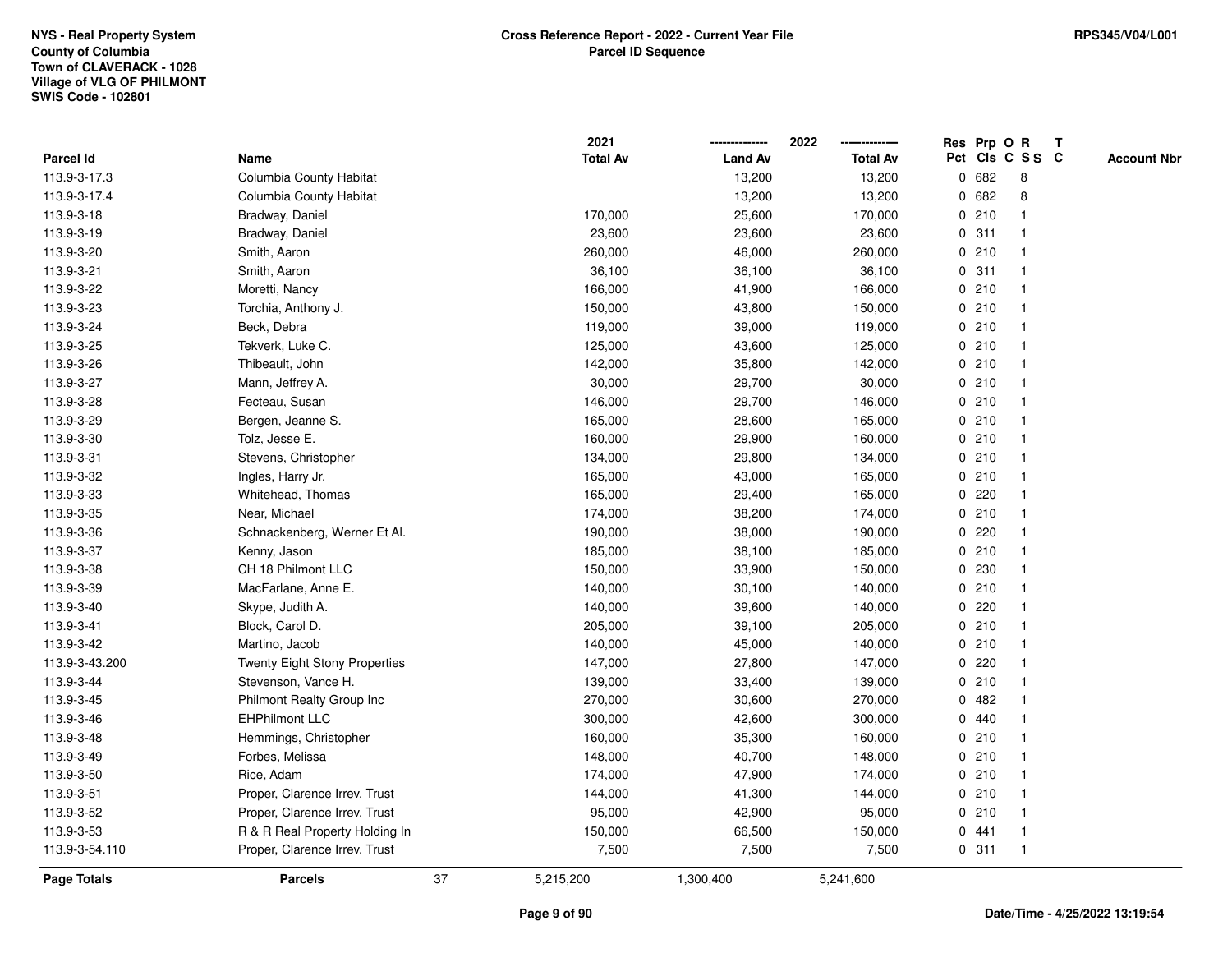|                |                            |    | 2021            |                | 2022            |             |           | Res Prp O R             | T |                    |
|----------------|----------------------------|----|-----------------|----------------|-----------------|-------------|-----------|-------------------------|---|--------------------|
| Parcel Id      | Name                       |    | <b>Total Av</b> | <b>Land Av</b> | <b>Total Av</b> |             |           | Pct Cls C S S C         |   | <b>Account Nbr</b> |
| 113.9-3-54.120 | Harlem Valley Rail Trail   |    | 34,300          | 34,300         | 34,300          |             | 0 692     | 8                       |   |                    |
| 113.9-3-54.200 | <b>EHPhilmont LLC</b>      |    | 800             | 800            | 800             |             | 0 692     |                         |   |                    |
| 113.9-3-55     | <b>JOCAGE LLC</b>          |    | 140,000         | 41,600         | 140,000         |             | 0 436     | -1                      |   |                    |
| 113.9-3-56     | <b>JOCAGE LLC</b>          |    | 300,000         | 33,300         | 300,000         |             | 50 449    |                         |   |                    |
| 113.9-3-57     | Gallo, Ann                 |    | 159,000         | 22,700         | 159,000         |             | 0210      |                         |   |                    |
| 113.9-3-58     | Sperl, Edward              |    | 128,000         | 25,200         | 128,000         |             | 0210      |                         |   |                    |
| 113.9-3-59     | Laufer, Abigail E.         |    | 153,000         | 26,600         | 153,000         |             | 0210      |                         |   |                    |
| 113.9-3-60     | U.S. Bank Trust, N.A.      |    | 140,000         | 26,600         | 140,000         | 0           | 210       |                         |   |                    |
| 113.9-3-61     | Gellert, Joan              |    | 65,000          | 27,200         | 65,000          | 0           | 230       |                         |   |                    |
| 113.9-3-62     | Gellert, Philip            |    | 28,000          | 28,000         | 28,000          |             | 0.311     | $\mathbf 1$             |   |                    |
| 113.9-3-63     | Gellert, Philip            |    | 105,000         | 28,700         | 105,000         |             | 0 230     |                         |   |                    |
| 113.9-3-64     | CH 18 Philmont LLC         |    | 160,000         | 36,500         | 160,000         |             | 0.280     |                         |   |                    |
| 113.9-3-65     | Gellert, Philip D.         |    | 90,000          | 30,100         | 90,000          |             | 0 230     |                         |   |                    |
| 113.9-3-66     | Van Deusen, Lindsey        |    | 138,000         | 29,800         | 138,000         |             | 0210      |                         |   |                    |
| 113.9-3-67     | Arden, Michael             |    | 528,000         | 28,000         | 528,000         |             | 0411      |                         |   |                    |
| 113.9-3-68     | Myers, Michael             |    | 160,000         | 33,600         | 160,000         | $\mathbf 0$ | 210       | $\overline{\mathbf{1}}$ |   |                    |
| 113.9-3-70     | Botta, Michelle K.         |    | 14,900          | 14,900         | 14,900          |             | 0 438     |                         |   |                    |
| 113.9-3-71     | Tommi, Thomas              |    | 120,000         | 39,000         | 120,000         |             | 0 484     |                         |   |                    |
| 113.9-3-73     | Wildermuth, Kristofer J.   |    | 143,000         | 20,200         | 143,000         |             | 0.220     |                         |   |                    |
| 113.9-3-74     | Simmons, David J.          |    | 90,000          | 20,100         | 90,000          |             | 0.220     |                         |   |                    |
| 113.9-3-75     | Botta, Michelle K.         |    | 250,000         | 32,300         | 250,000         |             | 0.280     |                         |   |                    |
| 113.9-3-76     | RM Vivas & Son LLC         |    | 11,200          | 11,200         | 11,200          | 0           | 311       |                         |   |                    |
| 113.9-3-77.1   | RM Vivas & Son LLC         |    | 200,000         | 22,400         | 200,000         |             | 0411      | $\mathbf{1}$            |   |                    |
| 113.9-3-77.2   | Baker, Sally               |    | 100,000         | 29,600         | 100,000         | $\mathbf 0$ | 210       | $\mathbf{1}$            |   |                    |
| 113.9-3-78     | Costa, Daniel S.           |    | 324,000         | 90,500         | 324,000         |             | 0 210 W 1 |                         |   |                    |
| 113.9-3-79     | Andrews, Robin D.          |    | 200,000         | 27,300         | 200,000         |             | 0411      | -1                      |   |                    |
| 113.9-3-80     | Paris Bray Hospitality LLC |    | 615,000         | 37,000         | 615,000         |             | 0.414 W1  |                         |   |                    |
| 113.9-3-81     | Johnston, Michael S.       |    | 143,000         | 51,500         | 143,000         |             | 0 449     | -1                      |   |                    |
| 113.9-3-82     | Village Of Philmont        |    | 164,000         | 164,000        | 164,000         |             | 0822      | 8                       |   |                    |
| 113.9-3-83     | Green, Sandra              |    | 130,000         | 30,100         | 130,000         | 0           | 210       | $\mathbf{1}$            |   |                    |
| 113.9-3-84     | Village Of Philmont        |    | 14,000          | 14,000         | 14,000          | 0           | 692       | 8                       |   |                    |
| 113.9-3-85     | <b>JOCAGE LLC</b>          |    | 13,500          | 13,500         | 13,500          |             | 0.311     | $\mathbf 1$             |   |                    |
| 113.10-1-1.100 | Ferris, John S.            |    | 70,000          | 67,500         | 70,000          |             | 0.312     |                         |   |                    |
| 113.10-1-1.200 | Pappas, Nicholas           |    | 170,000         | 50,000         | 170,000         |             | 0210      |                         |   |                    |
| 113.10-1-2     | Colburn Family Trust       |    | 175,000         | 39,200         | 175,000         |             | 0210      | $\mathbf{1}$            |   |                    |
| 113.10-1-3     | Kanngiesser, Marcel        |    | 165,000         | 42,700         | 165,000         |             | 0210      | $\mathbf{1}$            |   |                    |
| 113.10-1-4     | Hoag, Ralph E. Jr.         |    | 82,900          | 46,500         | 82,900          |             | 0270      | $\mathbf{1}$            |   |                    |
| Page Totals    | <b>Parcels</b>             | 37 | 5,524,600       | 1,316,500      | 5,524,600       |             |           |                         |   |                    |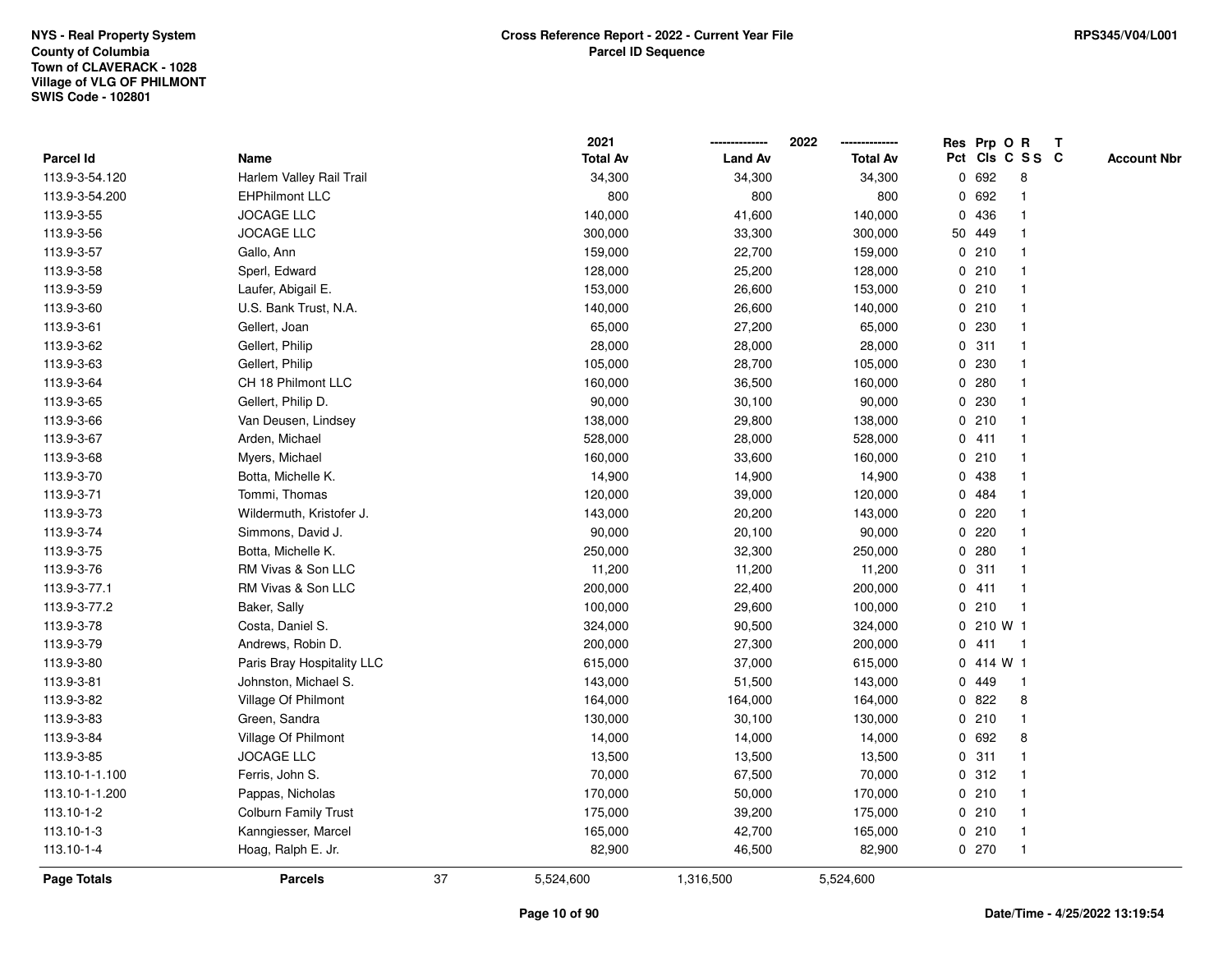|                |                                 |    | 2021            |                | 2022            |              |       | Res Prp O R     | Т |                    |
|----------------|---------------------------------|----|-----------------|----------------|-----------------|--------------|-------|-----------------|---|--------------------|
| Parcel Id      | Name                            |    | <b>Total Av</b> | <b>Land Av</b> | <b>Total Av</b> |              |       | Pct Cls C S S C |   | <b>Account Nbr</b> |
| 113.10-1-5     | Campeta, Kylah                  |    | 159,000         | 30,300         | 159,000         |              | 0210  | $\mathbf{1}$    |   |                    |
| 113.10-1-6     | Elliott, Mitchell               |    | 116,000         | 24,300         | 116,000         |              | 0210  | $\overline{1}$  |   |                    |
| 113.10-1-7     | Bensman, Richard                |    | 215,000         | 41,700         | 215,000         |              | 0.220 | $\mathbf{1}$    |   |                    |
| 113.10-1-8     | Snyder, Mary Ellen              |    | 134,000         | 46,000         | 134,000         |              | 0210  | -1              |   |                    |
| 113.10-1-9.3   | Claverack LandCo, LLC           |    | 1,000,000       | 68,500         | 1,000,000       |              | 0 633 |                 |   |                    |
| 113.10-1-9.4   | 201 Main Street Realty LLC      |    | 2,000           | 2,000          | 2,000           |              | 0 314 |                 |   |                    |
| 113.10-1-9.110 | State of New York               |    | 251,000         | 251,000        | 251,000         |              | 0.322 | 8               |   |                    |
| 113.10-1-9.212 | Philmont Ltd Partnership        |    | 1,940,000       | 50,000         | 1,940,000       |              | 0411  | $\mathbf{1}$    |   |                    |
| 113.10-1-9.220 | Cornilsen, Maria                |    | 290,000         | 45,000         | 290,000         |              | 0210  | -1              |   |                    |
| 113.10-1-12    | Buckton, Arlene                 |    | 54,400          | 36,500         | 54,400          |              | 0270  | -1              |   |                    |
| 113.10-1-13    | Costa, Thomas                   |    | 214,000         | 50,000         | 214,000         |              | 0210  | 1               |   |                    |
| 113.10-1-14    | Martin, Jessica L.              |    | 195,000         | 38,400         | 195,000         |              | 0210  |                 |   |                    |
| 113.10-1-15    | Smith, Derek                    |    | 196,000         | 39,700         | 196,000         |              | 0210  |                 |   |                    |
| 113.10-1-16    | Elliott, Mitchell V.            |    | 27,300          | 27,300         | 27,300          |              | 0.311 | $\overline{1}$  |   |                    |
| 113.13-1-2.100 | Columbia County Housing         |    | 319,000         | 37,600         | 319,000         |              | 0411  | 8               |   |                    |
| 113.13-1-2.200 | Philmont Development LLC        |    | 4,500           | 4,500          | 4,500           | $\mathbf 0$  | 311   | $\overline{1}$  |   |                    |
| 113.13-1-3     | Philmont Holdings LLC           |    | 248,000         | 19,500         | 248,000         |              | 0411  | $\mathbf{1}$    |   |                    |
| 113.13-1-4     | Peachy Upstate Inc.             |    | 100,000         | 36,500         | 100,000         |              | 0411  |                 |   |                    |
| 113.13-1-5     | Wright, Nathan F.               |    | 85,000          | 8,600          | 85,000          |              | 0.220 |                 |   |                    |
| 113.13-1-6     | Parameswaran, Gowri             |    | 110,000         | 26,900         | 110,000         |              | 0.220 |                 |   |                    |
| 113.13-1-8     | Olson, Rhona I.                 |    | 130,000         | 23,400         | 130,000         |              | 0210  |                 |   |                    |
| 113.13-1-9     | Gugliuzza, Donna                |    | 110,000         | 31,400         | 110,000         |              | 0.220 |                 |   |                    |
| 113.13-1-10    | Gugliuzza, Donna                |    | 22,400          | 22,400         | 22,400          | 0            | 311   | $\mathbf{1}$    |   |                    |
| 113.13-1-11    | Gugliuzza, Donna                |    | 20,600          | 20,600         | 20,600          | $\mathbf{0}$ | 311   | $\mathbf{1}$    |   |                    |
| 113.13-1-12    | Van Keuren, Daniel              |    | 165,000         | 29,000         | 165,000         |              | 0.220 | 1               |   |                    |
| 113.13-1-13    | Fertik, Edward                  |    | 137,000         | 22,100         | 137,000         |              | 0210  |                 |   |                    |
| 113.13-1-14    | Rosien, Charles G. Jr.          |    | 210,000         | 45,700         | 210,000         |              | 0210  |                 |   |                    |
| 113.13-1-15    | Philmont Development LLC        |    | 29,900          | 29,900         | 29,900          |              | 0.311 |                 |   |                    |
| 113.13-1-16    | <b>Philmont Development LLC</b> |    | 23,000          | 23,000         | 23,000          | $\mathbf 0$  | 311   | $\mathbf{1}$    |   |                    |
| 113.13-1-17    | Philmont Development LLC        |    | 300,000         | 35,400         | 300,000         | $\mathbf 0$  | 464   | -1              |   |                    |
| 113.13-1-18    | Village Of Philmont             |    | 23,900          | 23,900         | 23,900          | 0            | 591   | 8               |   |                    |
| 113.13-1-19    | Philmont Holdings LLC           |    | 218,000         | 21,200         | 218,000         |              | 0411  | $\mathbf{1}$    |   |                    |
| 113.13-1-20    | Philmont Development LLC        |    | 21,800          | 21,800         | 21,800          |              | 0.311 |                 |   |                    |
| 113.13-1-21    | Coons, James II.                |    | 101,000         | 29,900         | 101,000         |              | 0210  |                 |   |                    |
| 113.13-1-22    | Jenner, Russell                 |    | 132,000         | 24,900         | 132,000         |              | 0210  | 1               |   |                    |
| 113.13-1-23    | <b>Philmont Holdings LLC</b>    |    | 221,000         | 30,200         | 221,000         |              | 0411  | $\overline{1}$  |   |                    |
| 113.13-1-24    | Howett Revocable Trust, Jerry   |    | 250,000         | 30,000         | 250,000         |              | 0.280 | $\mathbf{1}$    |   |                    |
| Page Totals    | <b>Parcels</b>                  | 37 | 7,775,800       | 1,349,100      | 7,775,800       |              |       |                 |   |                    |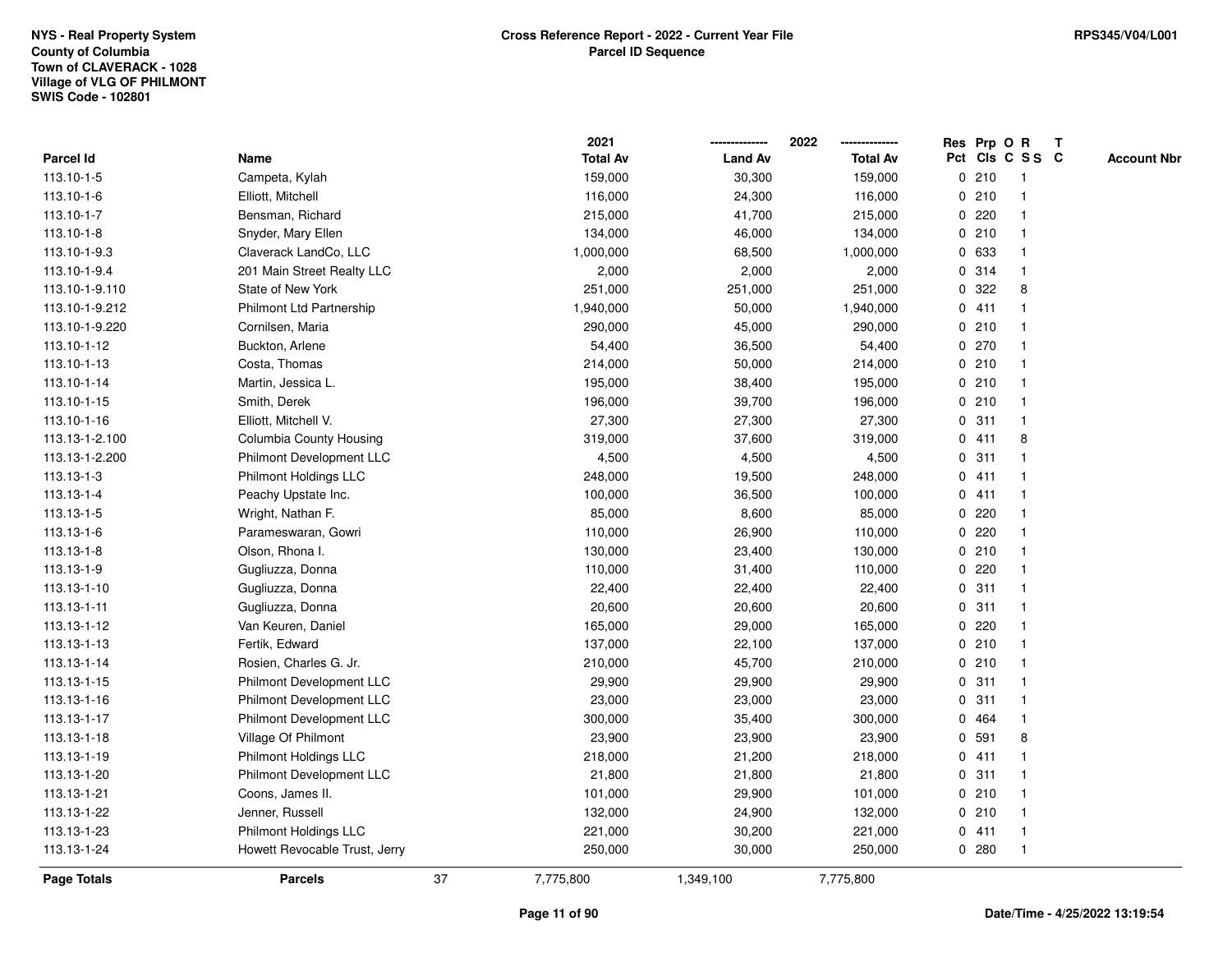## **Town of CLAVERACK - 1028 Village of VLG OF PHILMONTSWIS Code - 102801NYS - Real Property SystemCounty of Columbia**

|                 |                               |    | 2021            |                | 2022            |              |         | Res Prp O R     | T |                    |
|-----------------|-------------------------------|----|-----------------|----------------|-----------------|--------------|---------|-----------------|---|--------------------|
| Parcel Id       | Name                          |    | <b>Total Av</b> | <b>Land Av</b> | <b>Total Av</b> |              |         | Pct Cls C S S C |   | <b>Account Nbr</b> |
| 113.13-1-25     | Howett Revocable Trust, Jerry |    | 72,000          | 20,200         | 72,000          |              | 0 449   | -1              |   |                    |
| 113.13-1-26.100 | Village Of Philmont           |    | 36,100          | 36,100         | 36,100          | 0            | 330     | 8               |   |                    |
| 113.13-1-26.200 | Philmont Rescue Squad Inc     |    | 34,800          | 34,800         | 34,800          |              | 0 330   | 8               |   |                    |
| 113.13-1-27     | Gellert, Philip               |    | 105,000         | 20,200         | 105,000         |              | 0.220   |                 |   |                    |
| 113.13-1-29     | <b>MEKN Holding Corp</b>      |    | 375,000         | 24,500         | 375,000         |              | 0 465   |                 |   |                    |
| 113.13-1-30     | Cruzen, Daniel P.             |    | 190,000         | 28,900         | 190,000         |              | 0.220   |                 |   |                    |
| 113.13-1-31     | Bemiss, David H.              |    | 155,000         | 21,200         | 155,000         |              | 0210    | $\mathbf{1}$    |   |                    |
| 113.13-1-32     | County Of Columbia            |    | 352,000         | 30,700         | 352,000         | 0            | 632     | 8               |   |                    |
| 113.13-1-33     | County Of Columbia            |    | 7,000           | 6,800          | 7,000           |              | 0 653   | 8               |   |                    |
| 113.13-1-34     | Philmont Holdings LLC         |    | 259,000         | 29,500         | 259,000         |              | 0.482   |                 |   |                    |
| 113.13-1-35     | Village of Philmont           |    | 244,000         | 38,100         | 244,000         | 0            | 483     | 8               |   |                    |
| 113.13-1-37     | Trusiewicz, William           |    | 275,000         | 35,100         | 275,000         |              | 0 484   |                 |   |                    |
| 113.13-1-38     | Panoplia Holdings LLC         |    | 150,000         | 35,600         | 150,000         | $\mathbf{0}$ | 230     |                 |   |                    |
| 113.13-1-39     | Local 111 Restaurant LLC      |    | 232,000         | 29,100         | 232,000         |              | 0421    |                 |   |                    |
| 113.13-1-40     | Bonadonna, Becky B.           |    | 222,000         | 21,800         | 222,000         | $\mathbf 0$  | 210     |                 |   |                    |
| 113.13-1-41     | Ordu, Eileen                  |    | 230,000         | 25,600         | 230,000         | $\mathbf{0}$ | 230     | $\overline{1}$  |   |                    |
| 113.13-1-42     | Miller, Tina L.               |    | 165,000         | 22,600         | 165,000         |              | 0210    | $\mathbf{1}$    |   |                    |
| 113.13-1-43     | Hoyt, Robert                  |    | 180,000         | 30,800         | 180,000         |              | 0210    |                 |   |                    |
| 113.13-1-44     | 326 Union St. Company LLC     |    | 200,000         | 36,500         | 200,000         |              | 0411    |                 |   |                    |
| 113.13-1-45     | Gardiner, David               |    | 74,000          | 29,300         | 74,000          |              | 0210    |                 |   |                    |
| 113.13-1-46     | Hamza, Amir M.                |    | 73,000          | 31,700         | 73,000          |              | 0210    |                 |   |                    |
| 113.13-1-47     | Philmont Realty Group Inc.    |    | 53,000          | 16,400         | 53,000          |              | 0210    |                 |   |                    |
| 113.13-1-48     | Chapman, Raquel               |    | 225,000         | 36,800         | 225,000         |              | 0.220   | -1              |   |                    |
| 113.13-1-49     | Schnackenberg, Werner Et Al.  |    | 240,000         | 34,800         | 240,000         | $\mathbf{0}$ | 411     | $\overline{1}$  |   |                    |
| 113.13-1-50     | Lee Equities LLC              |    | 26,800          | 26,800         | 26,800          |              | 0.311   | 1               |   |                    |
| 113.13-1-51     | Lee Equities LLC              |    | 100,000         | 25,100         | 100,000         |              | 0210    |                 |   |                    |
| 113.13-1-52     | Tkacy, Philip M.              |    | 171,000         | 42,000         | 171,000         |              | 0.220   |                 |   |                    |
| 113.13-1-53     | Noble, Robert James           |    | 615,000         | 49,000         | 615,000         |              | 0210    |                 |   |                    |
| 113.13-1-54     | Eleanor Ambos Foundation Inc. |    | 250,000         | 45,000         | 250,000         |              | 0710    |                 |   |                    |
| 113.13-1-55     | Rappeport, Sally              |    | 190,000         | 52,100         | 190,000         | $\mathbf 0$  | 210     | 1               |   |                    |
| 113.13-1-56     | Quandt, Douglas               |    | 147,000         | 25,400         | 147,000         |              | 0210    | $\mathbf{1}$    |   |                    |
| 113.13-1-57.111 | Village Of Philmont           |    | 13,400          | 13,400         | 13,400          |              | 0 692   | 8               |   |                    |
| 113.13-1-57.112 | Chapman, Raquel               |    | 12,400          | 12,400         | 12,400          |              | 0.311   | -1              |   |                    |
| 113.13-1-57.200 | Village Of Philmont           |    | 210,000         | 43,300         | 210,000         |              | 0 651   | 8               |   |                    |
| 113.13-1-58.100 | Reed, Christopher             |    | 289,000         | 83,200         | 289,000         |              | 0210    | $\mathbf{1}$    |   |                    |
| 113.13-1-58.200 | Columbia Land Conservancy Inc |    | 70,000          | 70,000         | 70,000          | 0            | 322     | 8               |   |                    |
| 113.13-1-59     | Gambacorta, Suzanne           |    | 50,000          | 50,000         | 50,000          |              | $0$ 105 | $\overline{1}$  |   |                    |
| Page Totals     | <b>Parcels</b>                | 37 | 6,293,500       | 1,214,800      | 6,293,500       |              |         |                 |   |                    |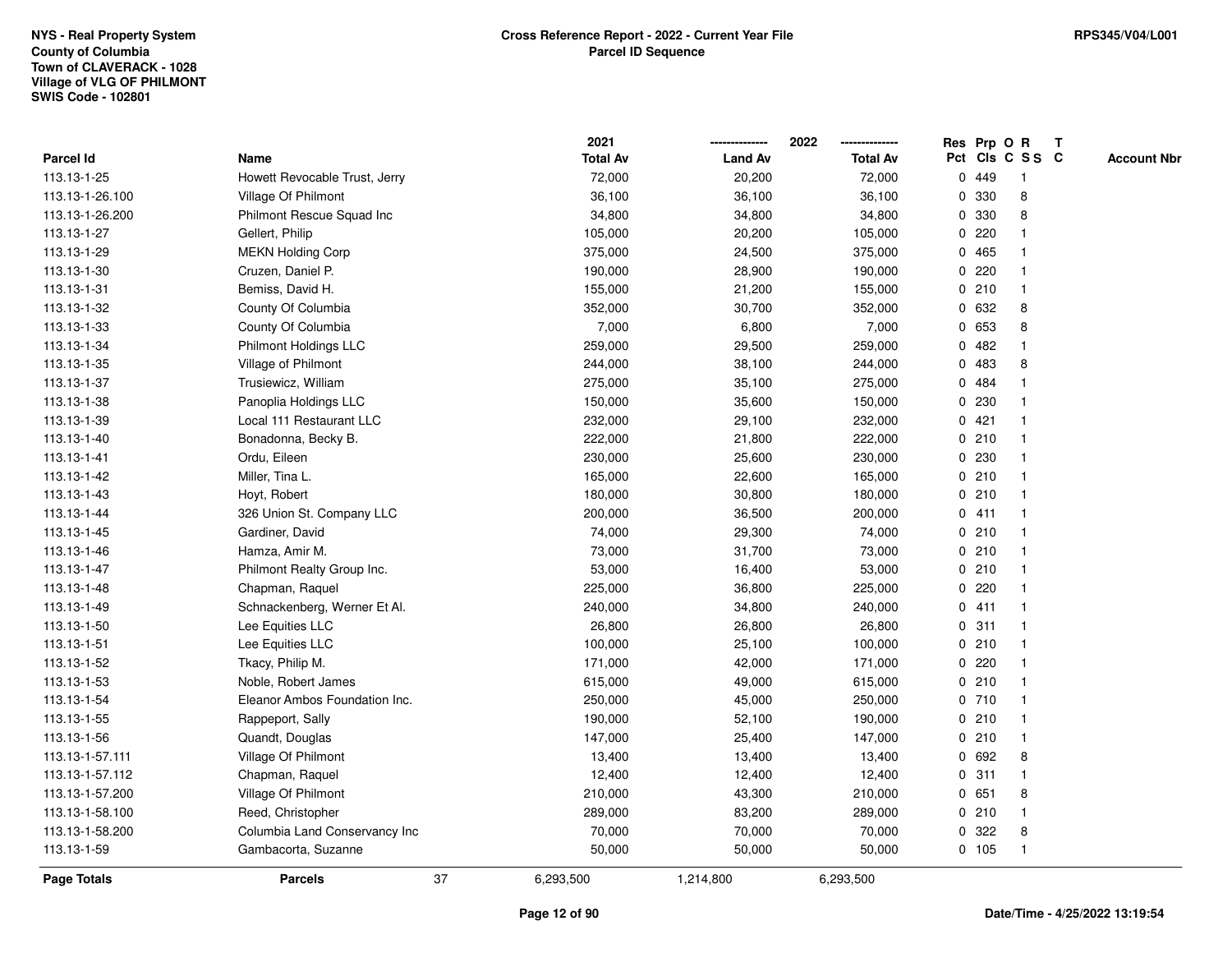|                    |                                    |    | 2021            |                | 2022            |              |         | Res Prp O R     | T |                    |
|--------------------|------------------------------------|----|-----------------|----------------|-----------------|--------------|---------|-----------------|---|--------------------|
| Parcel Id          | Name                               |    | <b>Total Av</b> | <b>Land Av</b> | <b>Total Av</b> |              |         | Pct Cls C S S C |   | <b>Account Nbr</b> |
| 113.13-1-60        | O'Reilly, Eugene T.                |    | 147,000         | 54,500         | 147,000         |              | 0210    | $\mathbf{1}$    |   |                    |
| 113.13-1-61        | Smith, Nancy                       |    | 33,900          | 33,900         | 33,900          | 0            | 311     | -1              |   |                    |
| 113.13-1-62.100    | Smith, Andrew                      |    | 22,900          | 22,900         | 22,900          |              | 0.311   | $\mathbf{1}$    |   |                    |
| 113.13-1-62.200    | Smith, Andrew                      |    | 156,000         | 30,900         | 156,000         |              | 0210    | -1              |   |                    |
| 113.13-1-63        | Howard, Richard R.                 |    | 158,000         | 38,700         | 158,000         |              | 0210    |                 |   |                    |
| 113.13-1-64        | Forrest, Matthew                   |    | 162,000         | 36,700         | 162,000         |              | 0210    |                 |   |                    |
| 113.13-1-65        | Vormer, Cassandra                  |    | 250,000         | 37,000         | 250,000         |              | 0210    |                 |   |                    |
| 113.13-1-66        | Savoy, Mary Ann                    |    | 125,000         | 37,100         | 125,000         |              | 0210    | $\mathbf{1}$    |   |                    |
| 113.13-1-67        | Doyle, John Patrick                |    | 189,000         | 35,900         | 189,000         |              | 0210    | -1              |   |                    |
| 113.13-1-68        | Laufer, Abigail E.                 |    | 120,000         | 36,500         | 120,000         |              | 0210    | $\mathbf 1$     |   |                    |
| 113.13-1-69        | Walker, Jordan C.                  |    | 179,000         | 40,500         | 179,000         |              | 0210    |                 |   |                    |
| 113.13-1-70        | Seliger, Jonathan                  |    | 345,000         | 30,500         | 345,000         |              | 0210    |                 |   |                    |
| 113.13-1-71        | Detzel, Jason                      |    | 209,000         | 32,900         | 209,000         |              | 0210    |                 |   |                    |
| 113.13-1-72        | Doyle, John P.                     |    | 68,000          | 45,100         | 68,000          |              | 0 449   |                 |   |                    |
| 113.13-1-73        | Casivant, Henry D.                 |    | 44,000          | 32,300         | 44,000          | $\mathbf 0$  | 210     | $\mathbf{1}$    |   |                    |
| 113.13-1-74        | Wood, Charles K.                   |    | 185,000         | 57,900         | 185,000         | 0            | 210     | $\mathbf{1}$    |   |                    |
| 113.13-2-1         | <b>Philmont Beautification Inc</b> |    | 63,000          | 6,900          | 63,000          | $\mathbf 0$  | 484     | 8               |   |                    |
| 113.13-2-2         | Saltsman, Yahna Z.                 |    | 110,000         | 18,700         | 110,000         |              | 0210    | -1              |   |                    |
| 113.13-2-3         | Village Of Philmont                |    | 13,000          | 8,900          | 13,000          |              | 0 653   | 8               |   |                    |
| 113.13-2-4         | Panoplia Holdings LLC              |    | 150,000         | 10,000         | 150,000         |              | 0.482   |                 |   |                    |
| 113.13-2-5         | Auld, Faye E.                      |    | 200,000         | 28,100         | 200,000         |              | $0$ 220 |                 |   |                    |
| 113.13-2-6         | 123 Main Street Partners LLC       |    | 148,000         | 29,000         | 148,000         | 0            | 220     |                 |   |                    |
| 113.13-2-7         | Pierre, Lenord                     |    | 190,000         | 32,300         | 190,000         |              | 0.220   |                 |   |                    |
| 113.13-2-8         | Bicknese, John J.                  |    | 200,000         | 34,600         | 200,000         | $\mathbf{0}$ | 220     |                 |   |                    |
| 113.13-2-9         | Gines, Annie                       |    | 178,000         | 30,900         | 178,000         |              | 0 230   |                 |   |                    |
| 113.13-2-10        | CH 18 Philmont LLC                 |    | 200,000         | 25,500         | 200,000         |              | 0411    |                 |   |                    |
| 113.13-2-11        | Hamm, Suzanne                      |    | 197,000         | 30,200         | 197,000         |              | 0210    |                 |   |                    |
| 113.13-2-12        | Charpentier, Peter J.              |    | 65,000          | 21,600         | 65,000          |              | 0210    |                 |   |                    |
| 113.13-2-13        | Mc Darby, Mark                     |    | 168,000         | 24,200         | 168,000         |              | 0210    |                 |   |                    |
| 113.13-2-14        | Cheffo, Mark S.                    |    | 183,000         | 25,200         | 183,000         |              | 0210    | 1               |   |                    |
| 113.13-2-15        | Cropper-Alt, Jessica G.            |    | 210,000         | 25,200         | 210,000         | 0            | 220     | -1              |   |                    |
| 113.13-2-16        | Williams, Hugh                     |    | 209,000         | 40,900         | 209,000         |              | 0210    | $\mathbf{1}$    |   |                    |
| 113.13-2-17        | Village Of Philmont                |    | 110,000         | 47,500         | 110,000         |              | 0 591   | 8               |   |                    |
| 113.13-2-18        | Village Of Philmont                |    | 11,200          | 11,000         | 11,200          |              | 0 591   | 8               |   |                    |
| 113.13-2-19        | Miranda, Joseph R.                 |    | 185,000         | 27,200         | 185,000         |              | 0210    |                 |   |                    |
| 113.13-2-20        | Brehm, George R. Jr                |    | 120,000         | 22,100         | 120,000         |              | 0210    | -1              |   |                    |
| 113.13-2-21        | Craver, Dwayne M.                  |    | 215,000         | 27,200         | 215,000         |              | 0220    | $\overline{1}$  |   |                    |
| <b>Page Totals</b> | <b>Parcels</b>                     | 37 | 5,519,000       | 1,130,500      | 5,519,000       |              |         |                 |   |                    |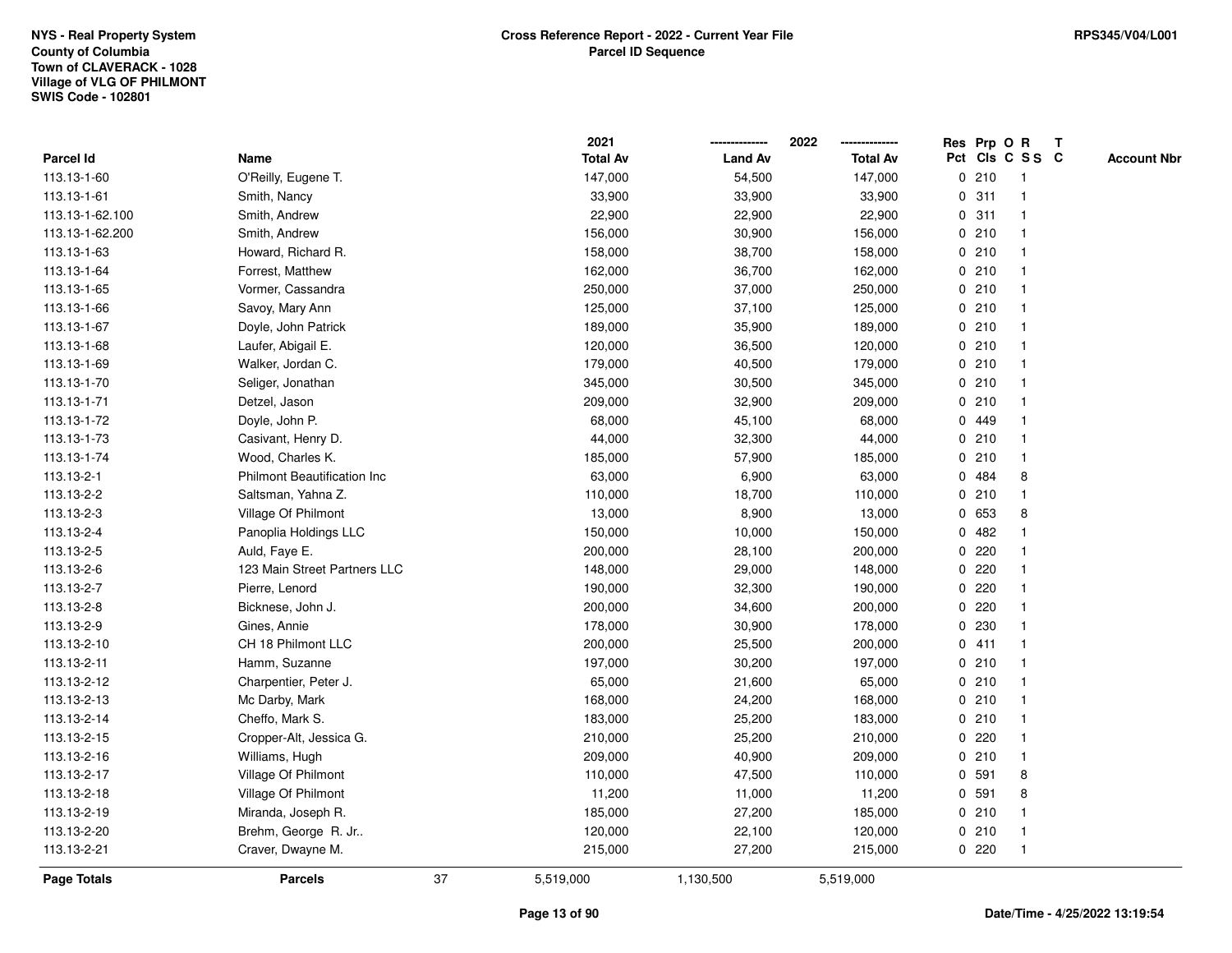## **Town of CLAVERACK - 1028 Village of VLG OF PHILMONTSWIS Code - 102801NYS - Real Property SystemCounty of Columbia**

|                 |                                  |    | 2021            |                | 2022            |             | Res Prp O R |                 | T |                    |
|-----------------|----------------------------------|----|-----------------|----------------|-----------------|-------------|-------------|-----------------|---|--------------------|
| Parcel Id       | Name                             |    | <b>Total Av</b> | <b>Land Av</b> | <b>Total Av</b> |             |             | Pct Cls C S S C |   | <b>Account Nbr</b> |
| 113.13-2-22     | Weisner, James N.                |    | 21,200          | 21,200         | 21,200          | $\mathbf 0$ | 311         | -1              |   |                    |
| 113.13-2-23     | Salina/Pomonkey New York LLC     |    | 210,000         | 31,100         | 210,000         | 0           | 220         |                 |   |                    |
| 113.13-2-24     | Paluch, Antone J.                |    | 217,000         | 28,000         | 217,000         |             | 0.220       | $\mathbf 1$     |   |                    |
| 113.13-2-25     | <b>HSR Contracting LLC</b>       |    | 260,000         | 26,700         | 260,000         |             | 0210        |                 |   |                    |
| 113.13-2-26     | Weisner, James N.                |    | 200,000         | 21,100         | 200,000         |             | 0210        |                 |   |                    |
| 113.13-2-27     | Brownell, Cara                   |    | 175,000         | 23,000         | 175,000         |             | 0210        |                 |   |                    |
| 113.13-2-28     | Personette, Andrew               |    | 150,000         | 30,200         | 150,000         |             | 0210        | $\mathbf{1}$    |   |                    |
| 113.13-2-29     | Fielding, Mark J.                |    | 250,000         | 41,000         | 250,000         | 0           | 210 W 1     |                 |   |                    |
| 113.13-2-30     | Wheeler, Daniel & Kathy          |    | 198,000         | 42,200         | 198,000         |             | 0210        | -1              |   |                    |
| 113.13-2-31     | Hallisey, Margaret C.            |    | 185,000         | 50,000         | 185,000         |             | 0210        | -1              |   |                    |
| 113.13-2-32.100 | Pulver, Teresa M.                |    | 53,700          | 45,000         | 53,700          |             | 0.270       | -1              |   |                    |
| 113.13-2-32.200 | Daly, Sean                       |    | 177,000         | 37,700         | 177,000         |             | 0210        |                 |   |                    |
| 113.13-2-33     | Village of Philmont              |    | 125,800         | 125,800        | 125,800         |             | 0 682 W 8   |                 |   |                    |
| 113.13-2-34     | Dallas, Carroll                  |    | 200,000         | 32,300         | 200,000         |             | 0210        |                 |   |                    |
| 113.13-2-35     | Myers, Jay                       |    | 120,000         | 26,700         | 120,000         | $\mathbf 0$ | 210         | $\mathbf{1}$    |   |                    |
| 113.13-2-36     | Lamond, James L.                 |    | 37,100          | 37,100         | 37,100          |             | 0.311       | $\overline{1}$  |   |                    |
| 113.13-2-37     | Lamond, James                    |    | 235,000         | 45,200         | 235,000         |             | 0210        | $\mathbf{1}$    |   |                    |
| 113.13-3-1      | <b>Clover Reach Partners LLC</b> |    | 181,000         | 181,000        | 181,000         |             | 0.322       |                 |   |                    |
| 113.13-3-3      | Dematteo, Beth Ann               |    | 225,000         | 26,600         | 225,000         |             | 0210        |                 |   |                    |
| 113.13-3-4      | Wolkiser, Danica K.              |    | 204,000         | 29,000         | 204,000         |             | 0210        |                 |   |                    |
| 113.13-3-5      | Wise, Jack R.                    |    | 215,000         | 21,400         | 215,000         |             | 0210        |                 |   |                    |
| 113.13-3-6      | Skelley, Frances C.              |    | 160,000         | 31,400         | 160,000         |             | 0210        |                 |   |                    |
| 113.13-3-7      | Doyle, Barbara                   |    | 225,000         | 29,400         | 225,000         |             | 0210        | $\mathbf{1}$    |   |                    |
| 113.13-3-8      | Heath, Justin M.                 |    | 165,000         | 32,700         | 165,000         |             | 0210        | $\mathbf{1}$    |   |                    |
| 113.13-3-9      | Olson, Bruce                     |    | 230,000         | 31,700         | 230,000         |             | 0210        |                 |   |                    |
| 113.13-3-10     | Kraft, Toni A.                   |    | 255,000         | 31,400         | 255,000         |             | 0210        |                 |   |                    |
| 113.13-3-11     | Sartori, Kayla R.                |    | 195,000         | 30,500         | 195,000         |             | 0210        |                 |   |                    |
| 113.13-3-12     | Kraft, Toni A.                   |    | 30,100          | 30,100         | 30,100          |             | 0.311       |                 |   |                    |
| 113.13-3-13     | Hoffman, John A.                 |    | 230,000         | 31,700         | 230,000         |             | 0210        |                 |   |                    |
| 113.13-3-14     | Medins, Karlis                   |    | 196,000         | 29,600         | 196,000         | 0           | 210         | 1               |   |                    |
| 113.13-3-15     | Hamilton, Donald                 |    | 180,000         | 31,100         | 180,000         |             | 0210        | -1              |   |                    |
| 113.13-3-16     | Miller, Leonard W. Jr.           |    | 215,000         | 19,300         | 215,000         |             | 0210        | -1              |   |                    |
| 113.13-3-17     | Jablanski, Steven E.             |    | 155,000         | 29,900         | 155,000         |             | 0210        |                 |   |                    |
| 113.13-3-18     | O'Donnell, John Steven           |    | 30,800          | 30,800         | 30,800          |             | 0.311       |                 |   |                    |
| 113.13-3-19     | O'Donnell, John Steven           |    | 29,000          | 29,000         | 29,000          |             | 0.311       | 1               |   |                    |
| 113.13-3-20     | O'D Builders, Inc.               |    | 260,000         | 27,800         | 260,000         |             | 0210        | -1              |   |                    |
| 113.13-3-21     | O'D Builders Inc.                |    | 192,000         | 30,000         | 192,000         |             | 0210        | $\overline{1}$  |   |                    |
| Page Totals     | <b>Parcels</b>                   | 37 | 6,387,700       | 1,398,700      | 6,387,700       |             |             |                 |   |                    |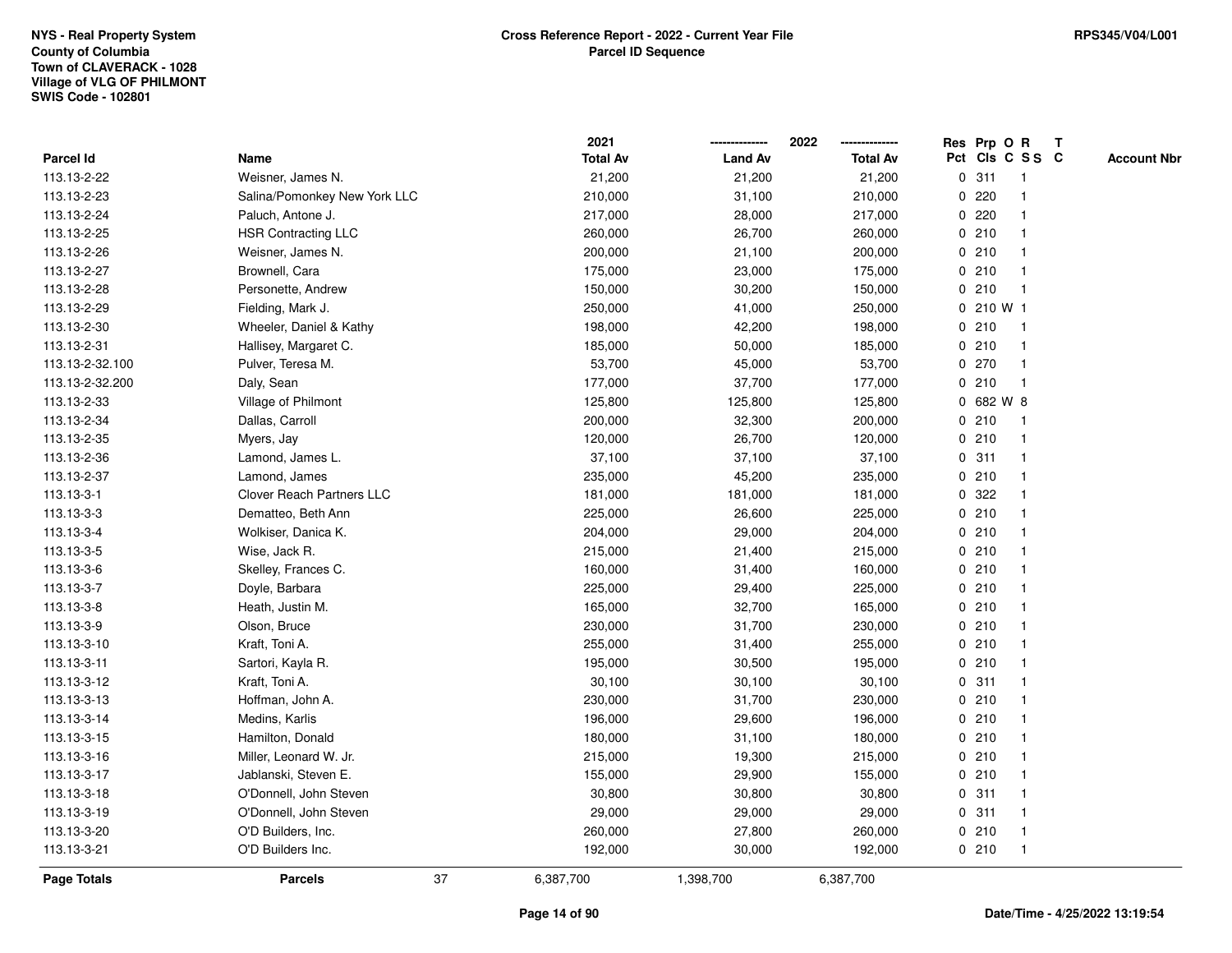|                    |                          |    | 2021            |                | 2022            |             |         | Res Prp O R     | T |                    |
|--------------------|--------------------------|----|-----------------|----------------|-----------------|-------------|---------|-----------------|---|--------------------|
| Parcel Id          | Name                     |    | <b>Total Av</b> | <b>Land Av</b> | <b>Total Av</b> |             |         | Pct Cls C S S C |   | <b>Account Nbr</b> |
| 113.13-3-22        | Malloy, Thomas           |    | 190,000         | 24,800         | 190,000         | 0           | 210     | $\mathbf{1}$    |   |                    |
| 113.13-3-23        | O'Donnell, John Steven   |    | 29,000          | 29,000         | 29,000          | 0           | 311     | -1              |   |                    |
| 113.13-3-24        | Whalen, Kevin            |    | 250,000         | 27,800         | 250,000         |             | 0210    | $\overline{1}$  |   |                    |
| 113.13-3-25        | Dematteo, Beth Ann       |    | 27,000          | 26,600         | 27,000          |             | 0.312   |                 |   |                    |
| 113.13-3-26        | Wolfert, Linda L.        |    | 190,000         | 29,600         | 190,000         |             | 0210    |                 |   |                    |
| 113.13-3-27        | Maple, Cecilia H.        |    | 220,000         | 29,900         | 220,000         |             | 0210    |                 |   |                    |
| 113.13-3-28        | Forbes, Lisa             |    | 30,200          | 30,200         | 30,200          |             | 0.311   | -1              |   |                    |
| 113.13-3-29        | <b>BIEN LLC</b>          |    | 25,400          | 25,400         | 25,400          | 0           | 311     | $\overline{1}$  |   |                    |
| 113.13-3-30        | <b>BIEN LLC</b>          |    | 27,200          | 27,200         | 27,200          |             | 0.311   | -1              |   |                    |
| 113.13-3-31        | <b>BIEN LLC</b>          |    | 27,200          | 27,200         | 27,200          |             | 0.311   | $\mathbf{1}$    |   |                    |
| 113.13-3-32        | <b>BIEN LLC</b>          |    | 32,300          | 32,300         | 32,300          |             | 0.311   |                 |   |                    |
| 113.13-3-33        | <b>BIEN LLC</b>          |    | 27,200          | 27,200         | 27,200          |             | 0.311   |                 |   |                    |
| 113.13-3-34        | Utter, James             |    | 27,200          | 27,200         | 27,200          |             | 0.311   |                 |   |                    |
| 113.13-3-35        | Utter, James             |    | 26,600          | 26,600         | 26,600          |             | 0.311   | -1              |   |                    |
| 113.13-3-36        | <b>BIEN LLC</b>          |    | 27,200          | 27,200         | 27,200          | $\mathbf 0$ | 311     | -1              |   |                    |
| 113.13-3-37        | <b>BIEN LLC</b>          |    | 27,200          | 27,200         | 27,200          | $\mathbf 0$ | 311     | $\mathbf{1}$    |   |                    |
| 113.13-3-38        | <b>BIEN LLC</b>          |    | 27,800          | 27,800         | 27,800          |             | 0.311   | $\mathbf{1}$    |   |                    |
| 113.14-1-1         | Feniello, Peter J.       |    | 250,000         | 250,000        | 250,000         |             | $0$ 120 | -1              |   |                    |
| 113.14-1-2         | State of New York        |    | 18,000          | 18,000         | 18,000          |             | 0.910   | 8               |   |                    |
| 113.14-1-3         | State of New York        |    | 47,500          | 47,500         | 47,500          |             | 0.311   | 8               |   |                    |
| 113.17-1-1         | <b>Bob Fishstick LLC</b> |    | 215,000         | 215,000        | 215,000         |             | 0 105   |                 |   |                    |
| 113.17-1-2         | Nichols, Charles R.      |    | 325,000         | 55,000         | 325,000         |             | 0210    |                 |   |                    |
| 113.17-1-3         | Pewtherer, Michael       |    | 155,000         | 27,400         | 155,000         |             | 0210    | -1              |   |                    |
| 113.17-1-4         | Hoppe, Christopher       |    | 170,000         | 33,500         | 170,000         | $\mathbf 0$ | 220     |                 |   |                    |
| 113.17-1-5         | Hoppe, Christopher       |    | 30,800          | 30,800         | 30,800          |             | 0.311   | -1              |   |                    |
| 113.17-1-6         | Ames, Mary Catherine     |    | 130,000         | 38,500         | 130,000         |             | 0210    |                 |   |                    |
| 113.17-1-7         | Ford, Jesse D.           |    | 286,000         | 52,500         | 286,000         |             | 0210    |                 |   |                    |
| 113.17-1-8         | Village Of Philmont      |    | 52,000          | 47,300         | 52,000          |             | 0822    | 8               |   |                    |
| 113.17-1-9         | Kelly, Rachael           |    | 400,000         | 45,500         | 400,000         |             | 0210    |                 |   |                    |
| 113.17-1-10        | Brown, Carl T.           |    | 280,000         | 46,000         | 280,000         | 0           | 210     | -1              |   |                    |
| 113.17-1-11        | Kromer, Hugh J.          |    | 65,000          | 24,600         | 65,000          |             | 0210    | $\mathbf{1}$    |   |                    |
| 113.17-1-12        | County Of Columbia       |    | 30,500          | 30,500         | 30,500          |             | 0 330   | 8               |   |                    |
| 113.17-1-13        | Christiansen, Candace    |    | 195,000         | 42,100         | 195,000         |             | 0210    |                 |   |                    |
| 113.17-1-14.110    | Near, Thomas             |    | 150,000         | 43,600         | 150,000         |             | 0210    |                 |   |                    |
| 113.17-1-14.120    | Yorck, Brian C.          |    | 260,000         | 67,500         | 260,000         |             | 0210    |                 |   |                    |
| 113.17-1-14.200    | Ogborne, Greg M.         |    | 325,000         | 45,300         | 325,000         |             | 0210    | -1              |   |                    |
| 113.17-1-17        | Hoose, John              |    | 8,700           | 8,700          | 8,700           |             | 0.314   | $\mathbf{1}$    |   |                    |
| <b>Page Totals</b> | <b>Parcels</b>           | 37 | 4,605,000       | 1,642,500      | 4,605,000       |             |         |                 |   |                    |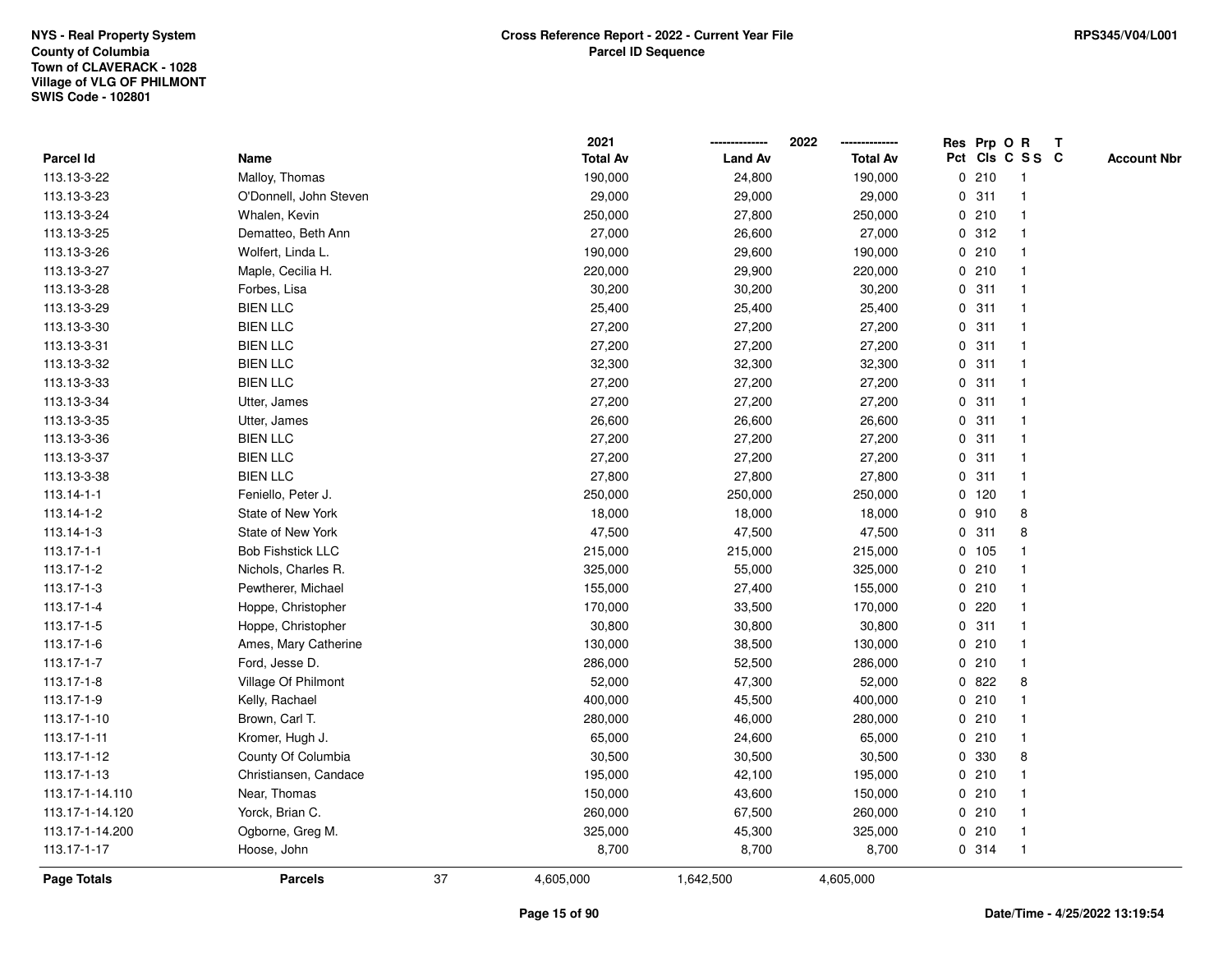|                           |                         |    | 2021            |                | 2022            |             |         | Res Prp O R     | T |                    |
|---------------------------|-------------------------|----|-----------------|----------------|-----------------|-------------|---------|-----------------|---|--------------------|
| Parcel Id                 | Name                    |    | <b>Total Av</b> | <b>Land Av</b> | <b>Total Av</b> |             |         | Pct Cls C S S C |   | <b>Account Nbr</b> |
| 113.17-1-18               | Wright, Samuel Jr.      |    | 44,400          | 44,400         | 44,400          | 0           | 311     | $\mathbf{1}$    |   |                    |
| 113.17-1-19               | Lainez, Ricardo A.      |    | 217,000         | 40,300         | 217,000         | 0           | 210     |                 |   |                    |
| 113.17-1-20               | Wright, Samuel Jr.      |    | 37,100          | 37,100         | 37,100          |             | 0.311   | $\mathbf 1$     |   |                    |
| 113.17-1-22.100           | Darling, Melania        |    | 1,800           | 1,800          | 1,800           |             | 0.311   |                 |   |                    |
| 113.17-1-22.200           | Village Of Philmont     |    | 36,000          | 23,600         | 36,000          |             | 0 853   | 8               |   |                    |
| 113.17-1-23               | Potts, Nathan C.        |    | 155,000         | 59,200         | 155,000         |             | 0210    |                 |   |                    |
| 113.17-1-24               | Hernandez, Charles      |    | 210,000         | 41,800         | 210,000         |             | 0210    |                 |   |                    |
| 113.17-1-25               | Forrester, Alexander    |    | 398,000         | 46,000         | 398,000         |             | 0210    |                 |   |                    |
| 113.17-1-26               | Marshall, Barry         |    | 175,000         | 49,000         | 175,000         |             | 0210    |                 |   |                    |
| 113.17-1-27               | Doheny, Charles J.      |    | 215,000         | 46,000         | 215,000         |             | 0210    |                 |   |                    |
| 113.17-1-28               | Krein, Joseph A.        |    | 275,000         | 39,800         | 275,000         |             | 0210    |                 |   |                    |
| 113.17-1-29               | French, Kara            |    | 320,000         | 45,000         | 320,000         |             | 0210    |                 |   |                    |
| 113.17-1-30               | Rigoglioso, Raymond     |    | 225,000         | 45,000         | 225,000         |             | 0210    |                 |   |                    |
| 113.17-1-31               | Shutts, Michael J. Jr.  |    | 235,000         | 38,800         | 235,000         |             | 0210    |                 |   |                    |
| 113.17-1-32               | Shutts, Michael J. Jr.  |    | 38,300          | 38,300         | 38,300          | 0           | 311     |                 |   |                    |
| 113.17-1-33               | Ravetto, Emil Jr.       |    | 66,000          | 66,000         | 66,000          | 0           | 311     |                 |   |                    |
| 113.17-1-34               | Ravetto, Emil Jr.       |    | 38,000          | 38,000         | 38,000          | 0           | 311     |                 |   |                    |
| 113.17-1-36               | Ravetto, Emil Jr.       |    | 35,000          | 35,000         | 35,000          |             | 0.311   |                 |   |                    |
| 113.17-1-37               | Paino, Thomas           |    | 225,000         | 55,700         | 225,000         |             | 0210    |                 |   |                    |
| 113.17-1-38               | Terracciano, Anthony J. |    | 190,000         | 43,500         | 190,000         |             | 0210    |                 |   |                    |
| 113.17-1-39               | Delaney, Thomas W.      |    | 210,000         | 40,100         | 210,000         |             | 0210    |                 |   |                    |
| 113.17-1-40               | Mattson, Joan           |    | 165,000         | 39,300         | 165,000         |             | 0210    |                 |   |                    |
| 113.17-1-41               | Beaumont, Mark G.       |    | 220,000         | 39,100         | 220,000         |             | 0210    |                 |   |                    |
| 113.17-1-42               | Mossman, Darryl         |    | 255,000         | 37,900         | 255,000         |             | 0210    |                 |   |                    |
| 113.17-1-43               | Brown, Philip P. Sr.    |    | 200,000         | 39,700         | 200,000         |             | 0210    |                 |   |                    |
| 113.17-1-44               | Ostrander, Laurence     |    | 244,000         | 42,800         | 244,000         |             | 0210    |                 |   |                    |
| 113.18-1-1                | Village of Philmont     |    | 141,000         | 141,000        | 141,000         | 0           | 322     | 8               |   |                    |
| 113.18-1-2                | Feniello, Peter J.      |    | 160,000         | 160,000        | 160,000         |             | $0$ 120 |                 |   |                    |
| 113.18-1-3                | Feniello, Peter J.      |    | 72,500          | 72,500         | 72,500          |             | $0$ 120 |                 |   |                    |
| 113.18-1-4                | Rubin, Laurie           |    | 30,800          | 30,800         | 30,800          | 0           | 311     |                 |   |                    |
| 113.18-1-5                | <b>BIEN LLC</b>         |    | 32,000          | 32,000         | 32,000          | $\mathbf 0$ | 311     |                 |   |                    |
| 113.18-1-6                | <b>BIEN LLC</b>         |    | 450,000         | 30,500         | 450,000         |             | 0210    |                 |   |                    |
| 628.001-0000-631.900-1881 | Verizon New York Inc    |    | 40,475          | 0              | 40,475          |             | 0 836   | 6               |   |                    |
| 628.1-9999-131.600-1882   | <b>NYSEG</b>            |    | 301,763         | 0              | 301,763         |             | 0 884   | 6               |   |                    |
| 628.089-0000-797.400-1882 | Crown Castle Fiber LLC  |    | 1,346           | 0              | 1,346           | 0           | 867     | 6               |   |                    |
| 777.-2-2                  | Verizon New York Inc    |    | 89,590          | 0              | 81,061          | 0           | 866     | 5               |   |                    |
| $777.-5-2$                | <b>NYSEG</b>            |    | 269,214         | 0              | 277,020         |             | 0 866   | 5               |   |                    |
| <b>Page Totals</b>        | <b>Parcels</b>          | 37 | 6,019,288       | 1,540,000      | 6,018,565       |             |         |                 |   |                    |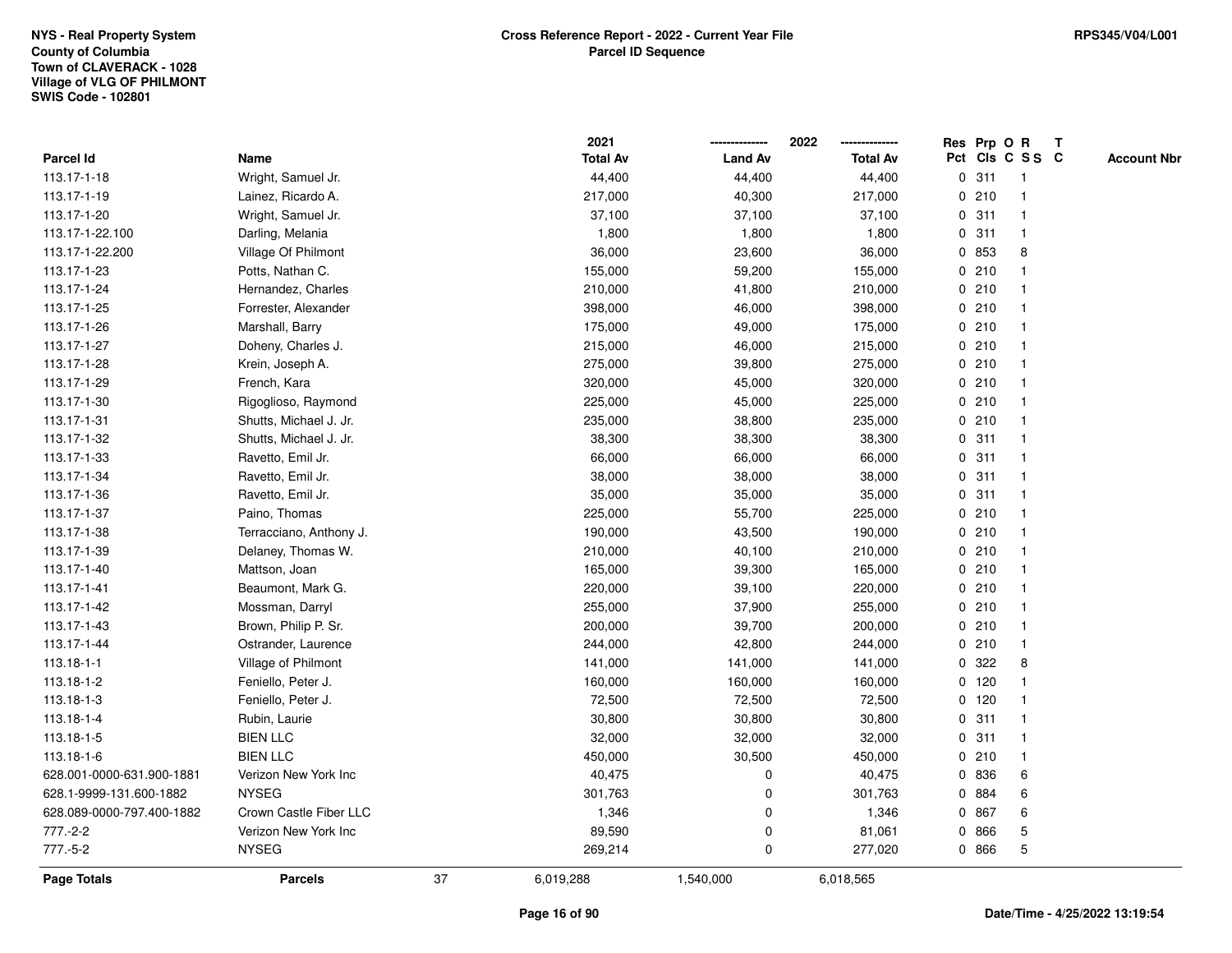## **Town of CLAVERACK - 1028 Village of VLG OF PHILMONTSWIS Code - 102801NYS - Real Property SystemCounty of Columbia**

| <b>Parcel Id</b>      | Name                   |     | 2021<br><b>Total Av</b> | ---------------<br>Land Av | 2022<br>---------------<br><b>Total Av</b> | Res Prp O R<br>CIs C S S<br>Pct<br><b>Account Nbr</b> |  |
|-----------------------|------------------------|-----|-------------------------|----------------------------|--------------------------------------------|-------------------------------------------------------|--|
| 777.-6-5              | Mid-Hudson Cablevision |     | 25,25                   |                            | 20.417                                     | 867                                                   |  |
| <b>Village Totals</b> | <b>Parcels</b>         | 592 | 92,891,739              | 20,123,700                 | 92,912,582                                 |                                                       |  |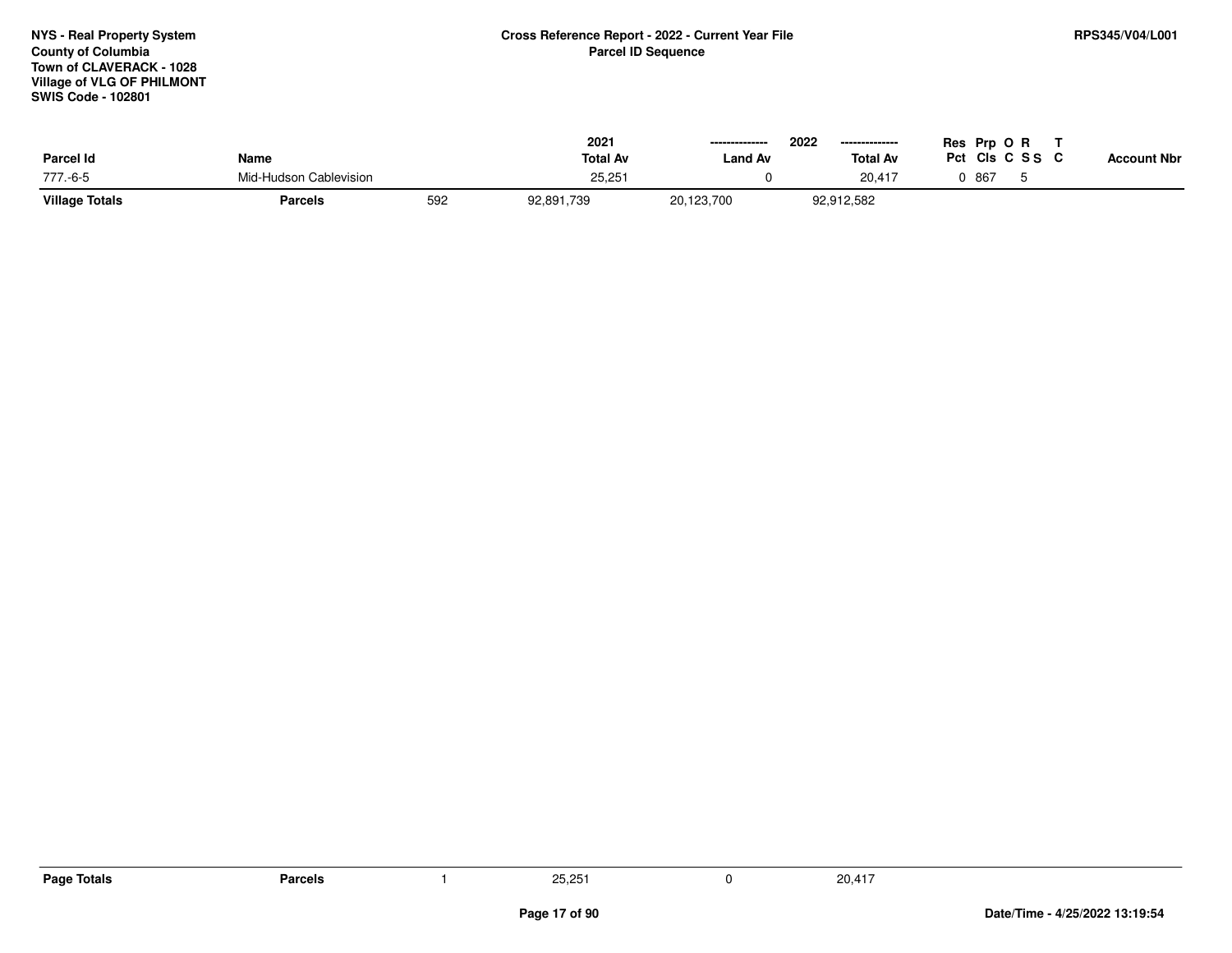**2021 -------------- 2022**

**ResOPrpRT**

**--------------**

| Parcel Id          | Name                           | <b>Total Av</b>  | <b>Land Av</b> | <b>Total Av</b> |   |         | Pct Cls C S S C | <b>Account Nbr</b> |
|--------------------|--------------------------------|------------------|----------------|-----------------|---|---------|-----------------|--------------------|
| $100.-1-1.3$       | Casivant-Mickle, Karen         | 495,000          | 427,500        | 495,000         |   | $0$ 120 |                 |                    |
| $100.-1-1.4$       | Casivant-Mickle, Karen         | 538,000          | 538,000        | 538,000         |   | $0$ 120 |                 |                    |
| $100.-1-1.5$       | Casivant-Mickle, Karen         | 330,000          | 330,000        | 330,000         |   | $0$ 120 |                 |                    |
| $100.-1-2$         | Columbia Greene Humane Society | 568,000          | 50,000         | 568,000         |   | 0 694   | 8               |                    |
| $100.-1-3$         | Columbia-Greene Humane Soc.    | 3,030,000        | 431,100        | 3,030,000       |   | 0 694   | 8               |                    |
| $100.-1-4$         | Sadofsky, Elaine M.            | 310,000          | 211,700        | 310,000         |   | 0.240   |                 |                    |
| $101.-1-1.111$     | Emerson Contractors Inc        | 392,300          | 389,500        | 392,300         |   | $0$ 120 |                 |                    |
| 101.-1-1.112       | Emerson Contractors, Inc.      | 375,000          | 37,000         | 375,000         |   | 0210    |                 |                    |
| 101.-1-1.200       | <b>Emerson Contractors Inc</b> | 245,000          | 35,200         | 245,000         |   | 0210    |                 |                    |
| $101.-1-2$         | Rockefeller, Stacey            | 291,000          | 37,500         | 291,000         |   | 0210    |                 |                    |
| 101.-1-4.100       | Shumsky, Thomas J.             | 115,000          | 115,000        | 115,000         |   | $0$ 105 |                 |                    |
| 101.-1-4.210       | Mc Cabe, James                 | 220,000          | 35,000         | 220,000         |   | 0210    |                 |                    |
| 101.-1-4.221       | Santorelli, Leonard            | 280,900          | 280,900        | 280,900         |   | $0$ 105 |                 |                    |
| 101.-1-4.222       | DiPaola, Angelo                | 114,000          | 114,000        | 114,000         |   | 0.321   |                 |                    |
| 101.-1-5.100       | Burch, Barry E.                | 581,000          | 353,500        | 581,000         |   | $0$ 120 |                 |                    |
| 101.-1-5.200       | <b>Burch Brothers LLC</b>      | 276,200          | 45,500         | 276,200         |   | 0270    |                 |                    |
| $101.-1-6$         | Munger, Aaron T.               | 175,000          | 27,500         | 175,000         |   | 0210    | -1              |                    |
| $101.-1-7$         | Daus, Thomas F.                | 255,000          | 38,100         | 255,000         |   | 0210    | -1              |                    |
| $101.-1-8.11$      | Kinne, Stuart                  | 455,000          | 158,600        | 455,000         |   | 0.240   |                 |                    |
| $101.-1-8.12$      | Kinne, Stuart                  | 465,000          | 74,300         | 465,000         |   | 0 455   |                 |                    |
| 101.-1-8.200       | Kinne, Julie                   | 355,000          | 105,000        | 355,000         |   | 0.240   |                 |                    |
| 101.-1-9.110       | Hobson, Brent R.               | 216,000          | 35,100         | 216,000         |   | 0210    |                 |                    |
| 101.-1-9.120       | Mahar, Margarette              | 53,300           | 34,900         | 53,300          |   | 0270    |                 |                    |
| 101.-1-9.200       | McIntyre, Randall C.           | 175,000          | 33,400         | 175,000         |   | 0210    |                 |                    |
| $101.-1-10$        | McIntyre, Randall C.           | 6,200            | 6,200          | 6,200           |   | 0.314   |                 |                    |
| $101.-1-11$        | Kallo, James I.                | 240,000          | 27,500         | 240,000         |   | 0210    |                 |                    |
| $101.-1-12$        | Thalasinos, Christopher        | 120,000          | 35,000         | 120,000         |   | 0210    |                 |                    |
| $101.-1-13$        | Shumsky, Thomas J.             | 248,000          | 37,500         | 248,000         | 0 | 210     |                 |                    |
| 101.-1-14.12       | Lombardo, Nicholas             | 370,000          | 247,300        | 370,000         |   | 30 240  |                 |                    |
| 101.-1-14.111      | Kipp, Peter D.                 | 315,500          | 315,500        | 315,500         |   | 0.321   |                 |                    |
| 101.-1-14.112      | <b>Emerson Contractors</b>     | 558,300          | 558,300        | 558,300         |   | 0.311   |                 |                    |
| 101.-1-14.200      | Kipp, Peter D.                 | 362,000          | 35,100         | 362,000         |   | 0210    |                 |                    |
| $101.-1-15$        | Canelli, Thomas A. Jr          | 232,000          | 19,600         | 232,000         |   | 0210    |                 |                    |
| $101.-1-16$        | Gellert, Philip                | 110,000          | 21,000         | 110,000         |   | 0210    |                 |                    |
| $101.-1-17$        | Ringer, Gordon D.              | 192,000          | 27,700         | 192,000         |   | 0210    |                 |                    |
| $101.-1-18$        | Cranna, Donald J.              | 205,000          | 21,700         | 205,000         | 0 | 210     | $\mathbf{1}$    |                    |
| $101.-1-19$        | Schwab, Michael R.             | 220,000          | 26,900         | 220,000         |   | 0210    | $\mathbf 1$     |                    |
| <b>Page Totals</b> | <b>Parcels</b>                 | 37<br>13,489,700 | 5,317,600      | 13,489,700      |   |         |                 |                    |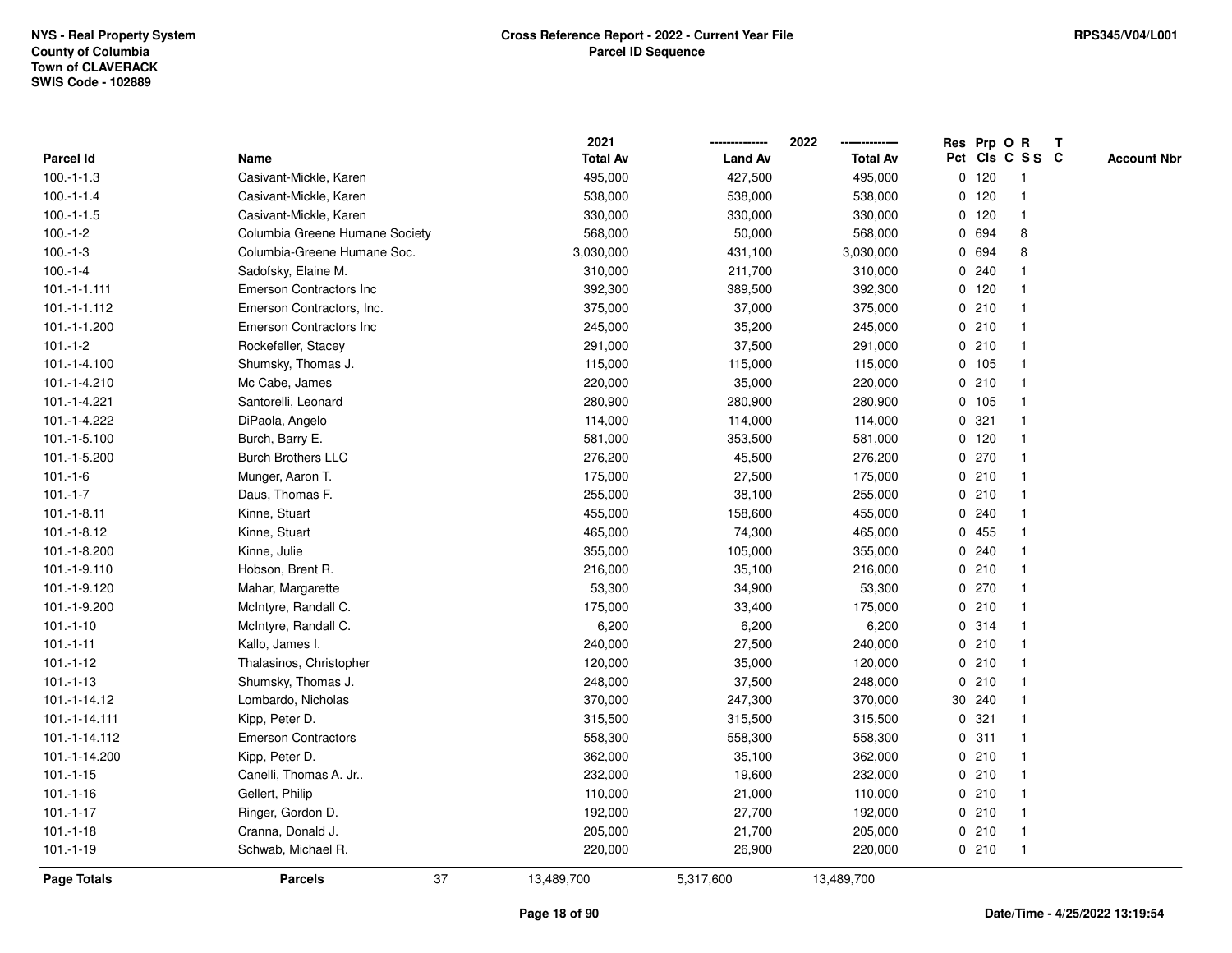|                    |                                |    | 2021            |                | 2022            |             |         | Res Prp O R     | T |                    |
|--------------------|--------------------------------|----|-----------------|----------------|-----------------|-------------|---------|-----------------|---|--------------------|
| Parcel Id          | Name                           |    | <b>Total Av</b> | <b>Land Av</b> | <b>Total Av</b> |             |         | Pct Cls C S S C |   | <b>Account Nbr</b> |
| $101.-1-20$        | Schwab, Michael R.             |    | 69,700          | 19,300         | 69,700          | 0           | 270     | -1              |   |                    |
| $101.-1-21$        | Kinne, Stuart L.               |    | 39,500          | 39,500         | 39,500          | 0           | 314     | -1              |   |                    |
| $101.-1-22$        | Pappas, Ellen P. & George D    |    | 190,000         | 30,700         | 190,000         |             | 0210    | -1              |   |                    |
| $101.-1-23$        | <b>Keyser Realty LLC</b>       |    | 116,000         | 26,000         | 116,000         |             | 0 449   |                 |   |                    |
| $101.-1-24$        | Proper, Brian M.               |    | 115,000         | 17,200         | 115,000         |             | 0210    |                 |   |                    |
| $101.-1-25$        | Plass, Kim McIntyre            |    | 145,000         | 19,600         | 145,000         |             | 0210    |                 |   |                    |
| $101.-1-26$        | Gansowski, Darrin J.           |    | 180,000         | 33,300         | 180,000         |             | 0210    |                 |   |                    |
| $101.-1-27$        | Almstead, Erica                |    | 115,000         | 28,800         | 115,000         | 0           | 210     |                 |   |                    |
| $101.-1-29$        | Stebbins, Caroline M.          |    | 130,000         | 24,400         | 130,000         |             | 0210    | -1              |   |                    |
| $101.-1-30$        | Demarest, Francis              |    | 47,000          | 14,200         | 47,000          |             | 0 270   | -1              |   |                    |
| $101.-1-31$        | Henderson, Mary Ellen          |    | 265,000         | 115,000        | 265,000         |             | 0.240   |                 |   |                    |
| $101.-1-32$        | Rogers, William Sr.            |    | 150,000         | 23,800         | 150,000         |             | 0210    |                 |   |                    |
| $101.-1-34$        | McKay, Michael D.              |    | 174,000         | 17,800         | 174,000         |             | 0210    |                 |   |                    |
| $101.-1-35$        | Otty, Carrie L.                |    | 175,000         | 23,200         | 175,000         |             | 0210    |                 |   |                    |
| $101.-1-36$        | Gregory, Paul C. Jr.           |    | 190,000         | 26,900         | 190,000         | $\mathbf 0$ | 210     |                 |   |                    |
| $101.-1-37$        | Smith, Brian                   |    | 156,000         | 21,700         | 156,000         |             | 0210    | $\overline{1}$  |   |                    |
| $101.-1-38$        | Redding, James D.              |    | 243,000         | 26,900         | 243,000         |             | 0210    | $\mathbf{1}$    |   |                    |
| $101.-1-39$        | Dipper, Christina              |    | 171,000         | 22,000         | 171,000         |             | 0210    |                 |   |                    |
| $101.-1-40$        | Tanzillo, Karen                |    | 23,900          | 22,000         | 72,000          |             | 0 270   |                 |   |                    |
| $101 - 1 - 41$     | Hamann, David                  |    | 242,000         | 30,400         | 242,000         |             | 0.220   |                 |   |                    |
| 101.-1-42.100      | Morse, Donald                  |    | 300,000         | 22,600         | 300,000         |             | 0210    |                 |   |                    |
| 101.-1-42.200      | Hamann, David                  |    | 2,200           | 2,200          | 2,200           | 0           | 314     |                 |   |                    |
| $101.-1-43$        | Zerbo, Salvatore Jr.           |    | 437,000         | 336,500        | 437,000         |             | $0$ 120 | -1              |   |                    |
| $101.-1-46$        | Ramm, Kimberly                 |    | 165,000         | 44,000         | 165,000         | $\mathbf 0$ | 210     | $\overline{1}$  |   |                    |
| $101.-1-47$        | Casivant, Ronald               |    | 400,000         | 196,000        | 400,000         |             | 0.240   |                 |   |                    |
| $101.-1-48$        | Countywide Legal Associates PC |    | 61,800          | 38,000         | 61,800          |             | $0$ 271 |                 |   |                    |
| $101.-1-49$        | Countywide Legal Associates PC |    | 47,000          | 47,000         | 47,000          |             | 0 314   |                 |   |                    |
| $101.-1-50$        | Countywide Legal Associates PC |    | 3,600           | 3,600          | 3,600           |             | 0.314   |                 |   |                    |
| $101.-1-51$        | Countywide Legal Associates PC |    | 16,000          | 16,000         | 16,000          | 0           | 314     |                 |   |                    |
| 101.-1-52.100      | Considine, Robert P.           |    | 489,100         | 489,100        | 489,100         |             | 0 105   |                 |   |                    |
| 101.-1-52.200      | Pindt, Kerin                   |    | 300,000         | 39,900         | 300,000         | 0           | 220     | -1              |   |                    |
| $101.-1-53$        | Colarusso, Peter G.            |    | 184,500         | 184,500        | 184,500         |             | 0 323   |                 |   |                    |
| $101.-1-54$        | <b>Burfeind Holdings LLC</b>   |    | 258,000         | 50,000         | 258,000         |             | 0 449   |                 |   |                    |
| 101.-1-56.100      | Georgia Ray's Kitchen LLC      |    | 250,000         | 36,500         | 250,000         |             | 0421    |                 |   |                    |
| 101.-1-56.200      | G's Best Realty, Inc.          |    | 3,700,000       | 150,700        | 3,700,000       |             | 0 449   |                 |   |                    |
| $101.-1-57$        | Rogers, Milford E.             |    | 255,000         | 32,200         | 255,000         |             | 0210    |                 |   |                    |
| $101.-1-59$        | Dobert, Darren S.              |    | 160,000         | 35,000         | 160,000         |             | 0210    | $\overline{1}$  |   |                    |
| <b>Page Totals</b> | <b>Parcels</b>                 | 37 | 9,966,300       | 2,306,500      | 10,014,400      |             |         |                 |   |                    |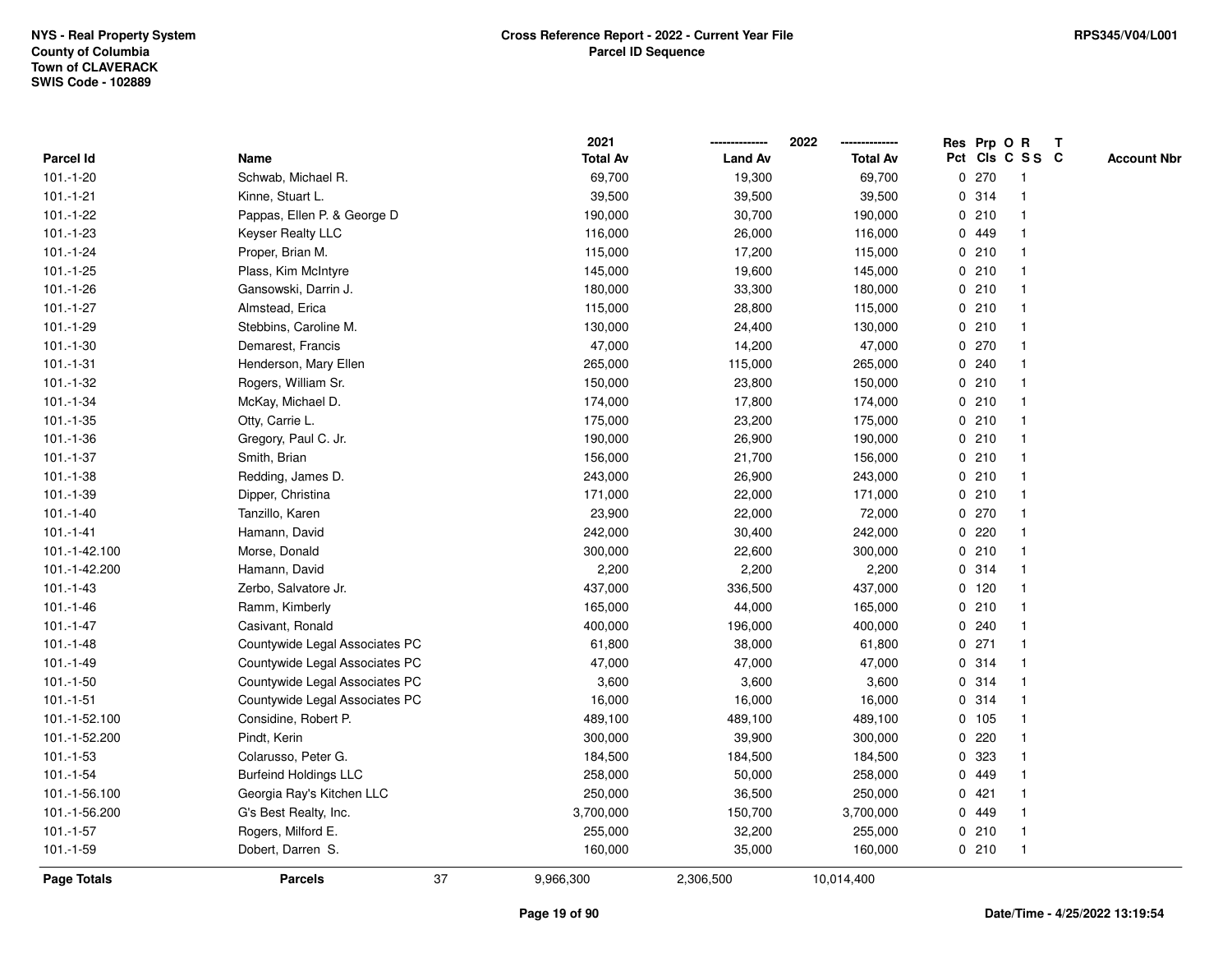|               |                              |    | 2021            |                | 2022            |              | Res Prp O R |                 | T |                    |
|---------------|------------------------------|----|-----------------|----------------|-----------------|--------------|-------------|-----------------|---|--------------------|
| Parcel Id     | Name                         |    | <b>Total Av</b> | <b>Land Av</b> | <b>Total Av</b> |              |             | Pct Cls C S S C |   | <b>Account Nbr</b> |
| $101.-1-60$   | Opshanski, John              |    | 240,000         | 89,800         | 240,000         | $\mathbf 0$  | 240         | -1              |   |                    |
| $101.-1-61$   | Gregory, Arland R.           |    | 125,000         | 57,700         | 125,000         | 0            | 210         | -1              |   |                    |
| $101.-1-63$   | Harroun, Joyce               |    | 165,000         | 34,300         | 165,000         |              | 0210        | $\mathbf 1$     |   |                    |
| $101.-1-64$   | Dauski, Bret J.              |    | 34,700          | 20,500         | 34,700          |              | 0270        |                 |   |                    |
| $101.-1-65$   | Dauski, Bret R.              |    | 220,000         | 37,000         | 220,000         |              | 0.220       |                 |   |                    |
| $101.-1-66$   | Laurange, Kathleen           |    | 88,200          | 30,300         | 88,200          |              | 0270        |                 |   |                    |
| 101.-1-67.111 | Finck Realty Partnership LLC |    | 960,000         | 72,000         | 960,000         |              | 0710        |                 |   |                    |
| 101.-1-67.112 | Finck, Thomas                |    | 196,000         | 35,800         | 196,000         | 0            | 210         | $\overline{1}$  |   |                    |
| 101.-1-67.120 | Finck, Geraldine E.          |    | 103,000         | 50,000         | 103,000         |              | 0.341       | $\mathbf 1$     |   |                    |
| 101.-1-67.200 | Finck, James M.              |    | 293,000         | 38,000         | 293,000         |              | 0210        | $\mathbf 1$     |   |                    |
| $101.-1-68$   | Finck Realty Partnership LLC |    | 42,000          | 42,000         | 42,000          |              | 0.314       |                 |   |                    |
| $101.-1-69$   | <b>Greenport Water Works</b> |    | 190,879         | 0              | 190,879         |              | 0822        | 6               |   |                    |
| $101.-1-70$   | Redding, James D.            |    | 14,200          | 14,200         | 14,200          |              | 0 314       |                 |   |                    |
| $101.-1-71$   | Jones, Faith                 |    | 7,500           | 7,500          | 7,500           |              | 0.314       |                 |   |                    |
| $101.-1-72$   | Timperio, Michelle           |    | 192,000         | 38,000         | 192,000         | $\mathbf 0$  | 210         |                 |   |                    |
| $101.-1-73$   | Finck Realty Partnership LLC |    | 500,000         | 36,500         | 500,000         |              | 0486        | $\mathbf{1}$    |   |                    |
| $101.-1-74$   | DiPaola, Angelo              |    | 114,000         | 114,000        | 114,000         |              | 0.321       | $\mathbf{1}$    |   |                    |
| $101.-2-1$    | Hotaling, Jennie             |    | 190,000         | 36,500         | 190,000         |              | 0210        | -1              |   |                    |
| $101.-2-2.2$  | County Of Columbia           |    | 110,000         | 35,100         | 110,000         |              | 0210        | 8               |   |                    |
| 101.-2-2.111  | Columbia County Industrial   |    | 298,300         | 298,300        | 298,300         |              | 0 650       | 8               |   |                    |
| 101.-2-2.112  | Magic Hat Properties LLC     |    | 550,000         | 39,700         | 550,000         | 0            | 449         |                 |   |                    |
| 101.-2-2.120  | Salerno Drive LLC            |    | 700,000         | 58,200         | 700,000         | 0            | 449         |                 |   |                    |
| $101.-2-3.11$ | Runyon, Thomas R.            |    | 330,000         | 198,500        | 330,000         | 0            | 240         |                 |   |                    |
| 101.-2-3.12   | Brackett, Diane E.           |    | 360,000         | 41,000         | 360,000         | $\mathbf{0}$ | 210         |                 |   |                    |
| 101.-2-3.200  | East Light Land LLC          |    | 33,000          | 33,000         | 33,000          |              | 0 330       |                 |   |                    |
| $101.-2-4$    | Traver, Mark M.              |    | 315,000         | 43,000         | 315,000         |              | 0.220       |                 |   |                    |
| $101.-2-5$    | Cardis, Ronald               |    | 272,000         | 41,000         | 272,000         |              | 0210        |                 |   |                    |
| 101.-2-6.100  | Burch, Barry E.              |    | 218,700         | 218,700        | 218,700         |              | 0 105       |                 |   |                    |
| 101.-2-6.200  | Lanphear, Richard            |    | 580,000         | 116,800        | 580,000         | 0            | 210         |                 |   |                    |
| $101.-2-7$    | Bursty's LLC                 |    | 300,000         | 60,000         | 300,000         | 0            | 210         |                 |   |                    |
| $101.-2-8$    | GRJH Inc                     |    | 350,000         | 19,300         | 350,000         | 0            | 486         | $\mathbf 1$     |   |                    |
| $101.-2-9$    | Hawver, Judd                 |    | 200,000         | 20,200         | 200,000         |              | 0210        |                 |   |                    |
| $101.-2-10$   | Brew, Robert                 |    | 65,000          | 20,200         | 65,000          |              | 0 534       |                 |   |                    |
| 101.-2-11.100 | Shipsway LLC                 |    | 724,000         | 202,000        | 724,000         |              | 0 455       |                 |   |                    |
| 101.-2-11.200 | Hudson Valley Classic Motors |    | 580,000         | 51,500         | 580,000         |              | 0 710       |                 |   |                    |
| $101.-2-12$   | Drabick, Debra J Sanders     |    | 31,700          | 27,900         | 31,700          |              | $0$ 271     | -1              |   |                    |
| 101.-2-13.2   | Bishop, Stephen M.           |    | 212,000         | 37,000         | 212,000         |              | 0210        | $\overline{1}$  |   |                    |
| Page Totals   | <b>Parcels</b>               | 37 | 9,905,179       | 2,315,500      | 9,905,179       |              |             |                 |   |                    |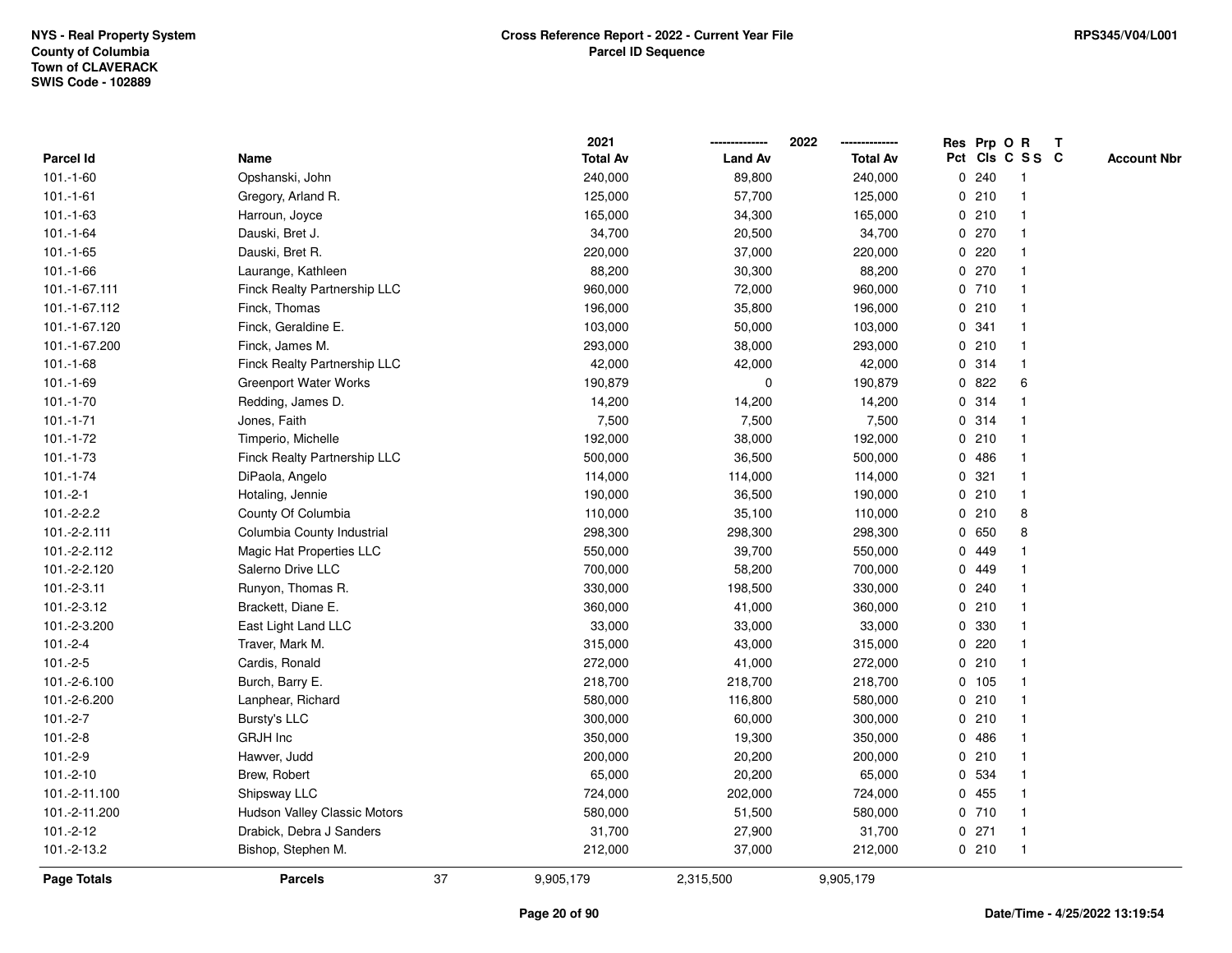|               |                                 | 2021            |                | 2022            |             |        | Res Prp O R     | $\mathbf{T}$ |                    |
|---------------|---------------------------------|-----------------|----------------|-----------------|-------------|--------|-----------------|--------------|--------------------|
| Parcel Id     | Name                            | <b>Total Av</b> | <b>Land Av</b> | <b>Total Av</b> |             |        | Pct Cls C S S C |              | <b>Account Nbr</b> |
| 101.-2-13.11  | Bishop, Stephen M.              | 15,000          | 15,000         | 15,000          |             | 0.311  |                 |              |                    |
| 101.-2-13.12  | Bishop, Thomas Jr.              | 52,100          | 39,000         | 52,100          |             | 0270   |                 |              |                    |
| $101.-2-18.1$ | Martin, Adam K.                 | 205,500         | 205,500        | 205,500         |             | 0, 105 |                 |              |                    |
| 101.-2-18.2   | Ihlenburg Trust, Susan L.       | 355,000         | 55,400         | 355,000         | 0           | 240    | $\mathbf{1}$    |              |                    |
| $101.-2-19$   | Martin, Adam K.                 | 217,800         | 217,800        | 217,800         |             | 0, 105 | -1              |              |                    |
| 101.-2-20.100 | Garden Homes Profit Sharing     | 2,073,000       | 1,226,000      | 2,073,000       |             | 0416   | -1              |              |                    |
| 101.-2-20.200 | Martin, Adam K.                 | 44,600          | 44,600         | 44,600          |             | 0, 105 |                 |              |                    |
| 101.-2-21     | Burch, Stanley H. Jr.           | 420,000         | 184,500        | 420,000         |             | 0 433  |                 |              |                    |
| 101.-2-22     | Harrison, Cecile                | 365,000         | 277,000        | 365,000         |             | 0.240  |                 |              |                    |
| 101.-2-23.110 | Martin, Adam K.                 | 188,500         | 188,500        | 188,500         |             | 0, 105 |                 |              |                    |
| 101.-2-23.120 | Martin, Adam K.                 | 101,700         | 77,000         | 101,700         |             | 0, 120 | $\mathbf{1}$    |              |                    |
| 101.-2-23.200 | Wallace, Patricia (Burch) K.    | 230,000         | 75,100         | 230,000         |             | 0210   | $\mathbf{1}$    |              |                    |
| 101.-2-24     | Nigro, Maria                    | 85,000          | 79,500         | 85,000          |             | 0.312  | -1              |              |                    |
| 101.-2-25.111 | North Claverack Dev Group LTD   | 372,500         | 372,500        | 372,500         |             | 0 720  |                 |              |                    |
| 101.-2-25.112 | North Claverack Dev Group LTD   | 225,500         | 225,500        | 225,500         |             | 0 720  |                 |              |                    |
| 101.-2-25.120 | Gregory, Arland R.              | 440,000         | 84,500         | 440,000         |             | 0.240  |                 |              |                    |
| 101.-2-25.200 | Meicht, Charles E.              | 496,300         | 72,500         | 240,000         | $\mathbf 0$ | 270    |                 |              |                    |
| 101.-2-26.100 | Keller, Kelly                   | 107,000         | 107,000        | 107,000         |             | 0, 105 | -1              |              |                    |
| 101.-2-26.200 | New Leaf Holdings LLC           | 80,400          | 80,400         | 80,400          |             | 0 105  | $\mathbf 1$     |              |                    |
| 101.-2-27.110 | Link, Lisa                      | 57,600          | 56,500         | 410,000         |             | 0210   |                 |              |                    |
| 101.-2-27.120 | Banister, Richard Jr.           | 400,000         | 58,000         | 400,000         |             | 0210   |                 |              |                    |
| 101.-2-27.211 | Thomas, John W.                 | 278,000         | 35,500         | 278,000         |             | 0210   |                 |              |                    |
| 101.-2-27.212 | Emert, Laurence & Phyliss       | 338,000         | 35,000         | 338,000         |             | 0210   |                 |              |                    |
| 101.-2-27.220 | Luck, Richard                   | 240,000         | 35,000         | 240,000         |             | 0210   | $\mathbf{1}$    |              |                    |
| 101.-2-28     | Carter, Oscar E. III.           | 345,000         | 37,500         | 345,000         |             | 0210   | -1              |              |                    |
| 101.-2-29     | Brew, Robert F.                 | 35,500          | 35,500         | 35,500          |             | 0.314  | -1              |              |                    |
| 101.-2-30     | Ribeiro, Edvaldo F.             | 430,000         | 35,800         | 430,000         |             | 0210   |                 |              |                    |
| 101.-2-31     | Puckett, Russell A.             | 230,000         | 37,000         | 230,000         |             | 0210   |                 |              |                    |
| 101.-2-36.100 | Slemp, William                  | 149,600         | 149,600        | 149,600         |             | 0 323  |                 |              |                    |
| 101.-2-36.210 | Felberbaum, Marc                | 325,000         | 87,800         | 325,000         | 0           | 240    |                 |              |                    |
| 101.-2-36.220 | Rider, Robby                    | 101,200         | 101,200        | 101,200         | 0           | 314    | -1              |              |                    |
| 101.-2-37     | Hawver, Judd                    | 14,200          | 14,200         | 14,200          |             | 0.314  | -1              |              |                    |
| 101.-2-38     | <b>Claverack Properties LLC</b> | 325,000         | 35,100         | 325,000         |             | 0710   |                 |              |                    |
| 101.-2-39.100 | Burch, Stanley H. Jr.           | 38,000          | 38,000         | 38,000          |             | 0.314  |                 |              |                    |
| 101.-2-39.200 | Smith, Rose                     | 29,400          | 26,500         | 29,400          |             | 0270   |                 |              |                    |
| 101.-2-40     | Van Alphen, Leonard C.          | 81,800          | 48,500         | 81,800          |             | 0270   | -1              |              |                    |
| $101.-2-41$   | <b>Columbia County News</b>     | 203,000         | 36,000         | 203,000         |             | 0 449  | $\mathbf{1}$    |              |                    |
| Page Totals   | 37<br><b>Parcels</b>            | 9,696,200       | 4,530,000      | 9,792,300       |             |        |                 |              |                    |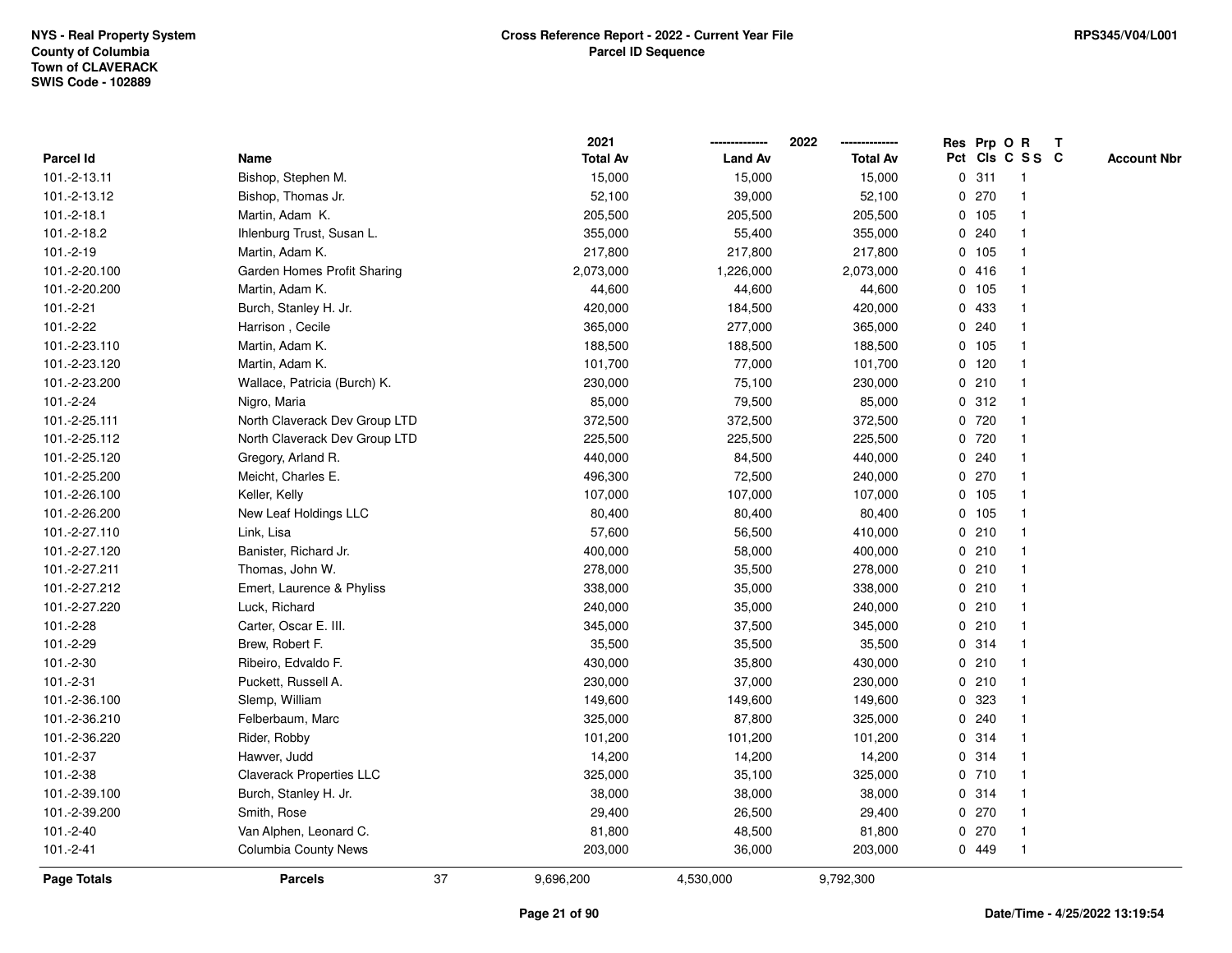| Pct Cls C S S C<br><b>Land Av</b><br>Parcel Id<br><b>Total Av</b><br>Name<br>0465<br>101.-2-42<br>New York Rural Water Assoc Inc<br>520,000<br>43,200<br>520,000<br>$\mathbf{1}$<br>0 449<br>$101.-2-43$<br>408,000<br>46,400<br>408,000<br>Cantele Memorials<br>101.-2-49<br><b>ACW Properties LLC</b><br>750,000<br>36,000<br>750,000<br>0 449<br>0 330<br>$101.-2-50$<br>Harpis, Paul<br>59,000<br>59,000<br>59,000<br>0 449<br>$101.-2-51$<br><b>Biocam LLC</b><br>770,000<br>41,000<br>770,000<br>0 449<br>101.-2-52<br>Columbia Tent Rentals LLC<br>790,000<br>41,000<br>790,000<br>0 330<br>$101.-2-53$<br>Almstead Realty Company Inc.<br>76,000<br>76,000<br>76,000<br>101.-2-54<br>Limz Group LLC<br>41,200<br>0 330<br>41,200<br>41,200<br>0 449<br>101.-2-76<br>McCagg Development LLC<br>775,000<br>775,000<br>56,500<br>0 330<br>101.-2-77<br>Hudson River Valley Holdings<br>39,200<br>39,200<br>39,200<br>0250<br>$102.-1-1$<br>1,450,000<br>Cheffo, Mark S.<br>365,000<br>1,450,000<br>365,000<br>0.240<br>$102.-1-2.3$<br>Mossman, Paul W.<br>107,000<br>365,000<br>0210<br>102.-1-3.200<br>Kellerhouse, Karen<br>168,000<br>42,000<br>168,000<br>0.240<br>$102.-1-4$<br>Horst, Michael<br>336,000<br>113,500<br>336,000<br>$102.-1-5.1$<br>0.240<br>Gavin, Frances<br>400,000<br>113,900<br>400,000<br>$\overline{1}$<br>0.311<br>$102.-1-5.2$<br>1,400<br>1,400<br>1,400<br>Gavin, Meghan E.<br>$\mathbf{1}$<br>330,000<br>0210<br>102.-1-6.111<br>Winters, George D.<br>86,200<br>330,000<br>Johnston, Michael S.<br>700,000<br>86,100<br>700,000<br>0210<br>102.-1-6.112<br>0.312<br>Klein, Jennifer C.<br>154,200<br>102.-1-6.121<br>144,500<br>154,200<br>0.322<br>102.-1-6.122<br>Altshuler, Bruce<br>42,000<br>42,000<br>42,000<br>Pluta, Paul J.<br>0210<br>102.-1-6.200<br>280,000<br>50,700<br>280,000<br>0 105<br>$102.-1-7$<br>33,000<br>33,000<br>33,000<br>Haley, Joseph M.<br>0.240<br>$102.-1-8.2$<br>Dilworth, Alexandra C.<br>675,000<br>147,000<br>675,000<br>$\mathbf{1}$<br>0.322<br>37,600<br>37,600<br>37,600<br>102.-1-8.12<br>Heinrich, Max<br>0.314<br>102.-1-8.111<br>Heinrich, Max<br>67,100<br>67,100<br>67,100<br>Funk, Michael<br>395,000<br>0210<br>102.-1-8.112<br>98,600<br>395,000<br>$102.-1-9$<br>0210<br>Altshuler, Bruce J.<br>220,000<br>42,000<br>220,000<br>0.321<br>$102.-1-10$<br>Unknown Owner<br>122,500<br>122,500<br>122,500<br>1<br>0210<br>$102.-1-11$<br>Host, Robert W. Jr.<br>290,000<br>70,000<br>290,000<br>$\mathbf{1}$<br>$102.-1-12$<br>630,000<br>52,000<br>630,000<br>0210<br>Specter, Michael<br>$\overline{1}$<br>0.314<br>$102.-1-13$<br>Neville, Naomi L.<br>23,000<br>23,000<br>23,000<br>$\mathbf 1$<br>0.314<br>$102.-1-14$<br>Bliss, Margaret<br>10,000<br>10,000<br>10,000<br>7,600<br>7,500<br>7,600<br>0.312<br>$102.-1-15$<br>Veronezi, Julia Egan<br>$102.-1-16$<br>Fisher, Robert M.<br>32,100<br>200,000<br>0210<br>200,000<br>$102.-1-17$<br>0210<br>Krasnic, Toma<br>445,000<br>72,500<br>445,000<br>$\mathbf{1}$<br>0220<br>Zempko, Kelly<br>280,000<br>131,000<br>310,000<br>$\mathbf{1}$<br>0220<br>$\mathbf{1}$<br>102.-1-18.4<br>Zempko, Kelly<br>101,000<br>280,000<br>36<br>Page Totals<br><b>Parcels</b><br>11,610,800<br>2,547,700<br>11,890,800 |  | 2021            | 2022 | Res Prp O R | T |                    |
|-----------------------------------------------------------------------------------------------------------------------------------------------------------------------------------------------------------------------------------------------------------------------------------------------------------------------------------------------------------------------------------------------------------------------------------------------------------------------------------------------------------------------------------------------------------------------------------------------------------------------------------------------------------------------------------------------------------------------------------------------------------------------------------------------------------------------------------------------------------------------------------------------------------------------------------------------------------------------------------------------------------------------------------------------------------------------------------------------------------------------------------------------------------------------------------------------------------------------------------------------------------------------------------------------------------------------------------------------------------------------------------------------------------------------------------------------------------------------------------------------------------------------------------------------------------------------------------------------------------------------------------------------------------------------------------------------------------------------------------------------------------------------------------------------------------------------------------------------------------------------------------------------------------------------------------------------------------------------------------------------------------------------------------------------------------------------------------------------------------------------------------------------------------------------------------------------------------------------------------------------------------------------------------------------------------------------------------------------------------------------------------------------------------------------------------------------------------------------------------------------------------------------------------------------------------------------------------------------------------------------------------------------------------------------------------------------------------------------------------------------------------------------------------------------------------------------------------------------------------------------------------------------------------------------------------------------------------------------------------------------------------------------------------------------------------------------------------------------------------------------------------------------------------------------------------------------------------------------------------------------------------|--|-----------------|------|-------------|---|--------------------|
|                                                                                                                                                                                                                                                                                                                                                                                                                                                                                                                                                                                                                                                                                                                                                                                                                                                                                                                                                                                                                                                                                                                                                                                                                                                                                                                                                                                                                                                                                                                                                                                                                                                                                                                                                                                                                                                                                                                                                                                                                                                                                                                                                                                                                                                                                                                                                                                                                                                                                                                                                                                                                                                                                                                                                                                                                                                                                                                                                                                                                                                                                                                                                                                                                                                           |  | <b>Total Av</b> |      |             |   | <b>Account Nbr</b> |
|                                                                                                                                                                                                                                                                                                                                                                                                                                                                                                                                                                                                                                                                                                                                                                                                                                                                                                                                                                                                                                                                                                                                                                                                                                                                                                                                                                                                                                                                                                                                                                                                                                                                                                                                                                                                                                                                                                                                                                                                                                                                                                                                                                                                                                                                                                                                                                                                                                                                                                                                                                                                                                                                                                                                                                                                                                                                                                                                                                                                                                                                                                                                                                                                                                                           |  |                 |      |             |   |                    |
|                                                                                                                                                                                                                                                                                                                                                                                                                                                                                                                                                                                                                                                                                                                                                                                                                                                                                                                                                                                                                                                                                                                                                                                                                                                                                                                                                                                                                                                                                                                                                                                                                                                                                                                                                                                                                                                                                                                                                                                                                                                                                                                                                                                                                                                                                                                                                                                                                                                                                                                                                                                                                                                                                                                                                                                                                                                                                                                                                                                                                                                                                                                                                                                                                                                           |  |                 |      |             |   |                    |
|                                                                                                                                                                                                                                                                                                                                                                                                                                                                                                                                                                                                                                                                                                                                                                                                                                                                                                                                                                                                                                                                                                                                                                                                                                                                                                                                                                                                                                                                                                                                                                                                                                                                                                                                                                                                                                                                                                                                                                                                                                                                                                                                                                                                                                                                                                                                                                                                                                                                                                                                                                                                                                                                                                                                                                                                                                                                                                                                                                                                                                                                                                                                                                                                                                                           |  |                 |      |             |   |                    |
|                                                                                                                                                                                                                                                                                                                                                                                                                                                                                                                                                                                                                                                                                                                                                                                                                                                                                                                                                                                                                                                                                                                                                                                                                                                                                                                                                                                                                                                                                                                                                                                                                                                                                                                                                                                                                                                                                                                                                                                                                                                                                                                                                                                                                                                                                                                                                                                                                                                                                                                                                                                                                                                                                                                                                                                                                                                                                                                                                                                                                                                                                                                                                                                                                                                           |  |                 |      |             |   |                    |
|                                                                                                                                                                                                                                                                                                                                                                                                                                                                                                                                                                                                                                                                                                                                                                                                                                                                                                                                                                                                                                                                                                                                                                                                                                                                                                                                                                                                                                                                                                                                                                                                                                                                                                                                                                                                                                                                                                                                                                                                                                                                                                                                                                                                                                                                                                                                                                                                                                                                                                                                                                                                                                                                                                                                                                                                                                                                                                                                                                                                                                                                                                                                                                                                                                                           |  |                 |      |             |   |                    |
|                                                                                                                                                                                                                                                                                                                                                                                                                                                                                                                                                                                                                                                                                                                                                                                                                                                                                                                                                                                                                                                                                                                                                                                                                                                                                                                                                                                                                                                                                                                                                                                                                                                                                                                                                                                                                                                                                                                                                                                                                                                                                                                                                                                                                                                                                                                                                                                                                                                                                                                                                                                                                                                                                                                                                                                                                                                                                                                                                                                                                                                                                                                                                                                                                                                           |  |                 |      |             |   |                    |
|                                                                                                                                                                                                                                                                                                                                                                                                                                                                                                                                                                                                                                                                                                                                                                                                                                                                                                                                                                                                                                                                                                                                                                                                                                                                                                                                                                                                                                                                                                                                                                                                                                                                                                                                                                                                                                                                                                                                                                                                                                                                                                                                                                                                                                                                                                                                                                                                                                                                                                                                                                                                                                                                                                                                                                                                                                                                                                                                                                                                                                                                                                                                                                                                                                                           |  |                 |      |             |   |                    |
|                                                                                                                                                                                                                                                                                                                                                                                                                                                                                                                                                                                                                                                                                                                                                                                                                                                                                                                                                                                                                                                                                                                                                                                                                                                                                                                                                                                                                                                                                                                                                                                                                                                                                                                                                                                                                                                                                                                                                                                                                                                                                                                                                                                                                                                                                                                                                                                                                                                                                                                                                                                                                                                                                                                                                                                                                                                                                                                                                                                                                                                                                                                                                                                                                                                           |  |                 |      |             |   |                    |
|                                                                                                                                                                                                                                                                                                                                                                                                                                                                                                                                                                                                                                                                                                                                                                                                                                                                                                                                                                                                                                                                                                                                                                                                                                                                                                                                                                                                                                                                                                                                                                                                                                                                                                                                                                                                                                                                                                                                                                                                                                                                                                                                                                                                                                                                                                                                                                                                                                                                                                                                                                                                                                                                                                                                                                                                                                                                                                                                                                                                                                                                                                                                                                                                                                                           |  |                 |      |             |   |                    |
|                                                                                                                                                                                                                                                                                                                                                                                                                                                                                                                                                                                                                                                                                                                                                                                                                                                                                                                                                                                                                                                                                                                                                                                                                                                                                                                                                                                                                                                                                                                                                                                                                                                                                                                                                                                                                                                                                                                                                                                                                                                                                                                                                                                                                                                                                                                                                                                                                                                                                                                                                                                                                                                                                                                                                                                                                                                                                                                                                                                                                                                                                                                                                                                                                                                           |  |                 |      |             |   |                    |
| $*102.-1-18.3$                                                                                                                                                                                                                                                                                                                                                                                                                                                                                                                                                                                                                                                                                                                                                                                                                                                                                                                                                                                                                                                                                                                                                                                                                                                                                                                                                                                                                                                                                                                                                                                                                                                                                                                                                                                                                                                                                                                                                                                                                                                                                                                                                                                                                                                                                                                                                                                                                                                                                                                                                                                                                                                                                                                                                                                                                                                                                                                                                                                                                                                                                                                                                                                                                                            |  |                 |      |             |   |                    |
|                                                                                                                                                                                                                                                                                                                                                                                                                                                                                                                                                                                                                                                                                                                                                                                                                                                                                                                                                                                                                                                                                                                                                                                                                                                                                                                                                                                                                                                                                                                                                                                                                                                                                                                                                                                                                                                                                                                                                                                                                                                                                                                                                                                                                                                                                                                                                                                                                                                                                                                                                                                                                                                                                                                                                                                                                                                                                                                                                                                                                                                                                                                                                                                                                                                           |  |                 |      |             |   |                    |
|                                                                                                                                                                                                                                                                                                                                                                                                                                                                                                                                                                                                                                                                                                                                                                                                                                                                                                                                                                                                                                                                                                                                                                                                                                                                                                                                                                                                                                                                                                                                                                                                                                                                                                                                                                                                                                                                                                                                                                                                                                                                                                                                                                                                                                                                                                                                                                                                                                                                                                                                                                                                                                                                                                                                                                                                                                                                                                                                                                                                                                                                                                                                                                                                                                                           |  |                 |      |             |   |                    |
|                                                                                                                                                                                                                                                                                                                                                                                                                                                                                                                                                                                                                                                                                                                                                                                                                                                                                                                                                                                                                                                                                                                                                                                                                                                                                                                                                                                                                                                                                                                                                                                                                                                                                                                                                                                                                                                                                                                                                                                                                                                                                                                                                                                                                                                                                                                                                                                                                                                                                                                                                                                                                                                                                                                                                                                                                                                                                                                                                                                                                                                                                                                                                                                                                                                           |  |                 |      |             |   |                    |
|                                                                                                                                                                                                                                                                                                                                                                                                                                                                                                                                                                                                                                                                                                                                                                                                                                                                                                                                                                                                                                                                                                                                                                                                                                                                                                                                                                                                                                                                                                                                                                                                                                                                                                                                                                                                                                                                                                                                                                                                                                                                                                                                                                                                                                                                                                                                                                                                                                                                                                                                                                                                                                                                                                                                                                                                                                                                                                                                                                                                                                                                                                                                                                                                                                                           |  |                 |      |             |   |                    |
|                                                                                                                                                                                                                                                                                                                                                                                                                                                                                                                                                                                                                                                                                                                                                                                                                                                                                                                                                                                                                                                                                                                                                                                                                                                                                                                                                                                                                                                                                                                                                                                                                                                                                                                                                                                                                                                                                                                                                                                                                                                                                                                                                                                                                                                                                                                                                                                                                                                                                                                                                                                                                                                                                                                                                                                                                                                                                                                                                                                                                                                                                                                                                                                                                                                           |  |                 |      |             |   |                    |
|                                                                                                                                                                                                                                                                                                                                                                                                                                                                                                                                                                                                                                                                                                                                                                                                                                                                                                                                                                                                                                                                                                                                                                                                                                                                                                                                                                                                                                                                                                                                                                                                                                                                                                                                                                                                                                                                                                                                                                                                                                                                                                                                                                                                                                                                                                                                                                                                                                                                                                                                                                                                                                                                                                                                                                                                                                                                                                                                                                                                                                                                                                                                                                                                                                                           |  |                 |      |             |   |                    |
|                                                                                                                                                                                                                                                                                                                                                                                                                                                                                                                                                                                                                                                                                                                                                                                                                                                                                                                                                                                                                                                                                                                                                                                                                                                                                                                                                                                                                                                                                                                                                                                                                                                                                                                                                                                                                                                                                                                                                                                                                                                                                                                                                                                                                                                                                                                                                                                                                                                                                                                                                                                                                                                                                                                                                                                                                                                                                                                                                                                                                                                                                                                                                                                                                                                           |  |                 |      |             |   |                    |
|                                                                                                                                                                                                                                                                                                                                                                                                                                                                                                                                                                                                                                                                                                                                                                                                                                                                                                                                                                                                                                                                                                                                                                                                                                                                                                                                                                                                                                                                                                                                                                                                                                                                                                                                                                                                                                                                                                                                                                                                                                                                                                                                                                                                                                                                                                                                                                                                                                                                                                                                                                                                                                                                                                                                                                                                                                                                                                                                                                                                                                                                                                                                                                                                                                                           |  |                 |      |             |   |                    |
|                                                                                                                                                                                                                                                                                                                                                                                                                                                                                                                                                                                                                                                                                                                                                                                                                                                                                                                                                                                                                                                                                                                                                                                                                                                                                                                                                                                                                                                                                                                                                                                                                                                                                                                                                                                                                                                                                                                                                                                                                                                                                                                                                                                                                                                                                                                                                                                                                                                                                                                                                                                                                                                                                                                                                                                                                                                                                                                                                                                                                                                                                                                                                                                                                                                           |  |                 |      |             |   |                    |
|                                                                                                                                                                                                                                                                                                                                                                                                                                                                                                                                                                                                                                                                                                                                                                                                                                                                                                                                                                                                                                                                                                                                                                                                                                                                                                                                                                                                                                                                                                                                                                                                                                                                                                                                                                                                                                                                                                                                                                                                                                                                                                                                                                                                                                                                                                                                                                                                                                                                                                                                                                                                                                                                                                                                                                                                                                                                                                                                                                                                                                                                                                                                                                                                                                                           |  |                 |      |             |   |                    |
|                                                                                                                                                                                                                                                                                                                                                                                                                                                                                                                                                                                                                                                                                                                                                                                                                                                                                                                                                                                                                                                                                                                                                                                                                                                                                                                                                                                                                                                                                                                                                                                                                                                                                                                                                                                                                                                                                                                                                                                                                                                                                                                                                                                                                                                                                                                                                                                                                                                                                                                                                                                                                                                                                                                                                                                                                                                                                                                                                                                                                                                                                                                                                                                                                                                           |  |                 |      |             |   |                    |
|                                                                                                                                                                                                                                                                                                                                                                                                                                                                                                                                                                                                                                                                                                                                                                                                                                                                                                                                                                                                                                                                                                                                                                                                                                                                                                                                                                                                                                                                                                                                                                                                                                                                                                                                                                                                                                                                                                                                                                                                                                                                                                                                                                                                                                                                                                                                                                                                                                                                                                                                                                                                                                                                                                                                                                                                                                                                                                                                                                                                                                                                                                                                                                                                                                                           |  |                 |      |             |   |                    |
|                                                                                                                                                                                                                                                                                                                                                                                                                                                                                                                                                                                                                                                                                                                                                                                                                                                                                                                                                                                                                                                                                                                                                                                                                                                                                                                                                                                                                                                                                                                                                                                                                                                                                                                                                                                                                                                                                                                                                                                                                                                                                                                                                                                                                                                                                                                                                                                                                                                                                                                                                                                                                                                                                                                                                                                                                                                                                                                                                                                                                                                                                                                                                                                                                                                           |  |                 |      |             |   |                    |
|                                                                                                                                                                                                                                                                                                                                                                                                                                                                                                                                                                                                                                                                                                                                                                                                                                                                                                                                                                                                                                                                                                                                                                                                                                                                                                                                                                                                                                                                                                                                                                                                                                                                                                                                                                                                                                                                                                                                                                                                                                                                                                                                                                                                                                                                                                                                                                                                                                                                                                                                                                                                                                                                                                                                                                                                                                                                                                                                                                                                                                                                                                                                                                                                                                                           |  |                 |      |             |   |                    |
|                                                                                                                                                                                                                                                                                                                                                                                                                                                                                                                                                                                                                                                                                                                                                                                                                                                                                                                                                                                                                                                                                                                                                                                                                                                                                                                                                                                                                                                                                                                                                                                                                                                                                                                                                                                                                                                                                                                                                                                                                                                                                                                                                                                                                                                                                                                                                                                                                                                                                                                                                                                                                                                                                                                                                                                                                                                                                                                                                                                                                                                                                                                                                                                                                                                           |  |                 |      |             |   |                    |
|                                                                                                                                                                                                                                                                                                                                                                                                                                                                                                                                                                                                                                                                                                                                                                                                                                                                                                                                                                                                                                                                                                                                                                                                                                                                                                                                                                                                                                                                                                                                                                                                                                                                                                                                                                                                                                                                                                                                                                                                                                                                                                                                                                                                                                                                                                                                                                                                                                                                                                                                                                                                                                                                                                                                                                                                                                                                                                                                                                                                                                                                                                                                                                                                                                                           |  |                 |      |             |   |                    |
|                                                                                                                                                                                                                                                                                                                                                                                                                                                                                                                                                                                                                                                                                                                                                                                                                                                                                                                                                                                                                                                                                                                                                                                                                                                                                                                                                                                                                                                                                                                                                                                                                                                                                                                                                                                                                                                                                                                                                                                                                                                                                                                                                                                                                                                                                                                                                                                                                                                                                                                                                                                                                                                                                                                                                                                                                                                                                                                                                                                                                                                                                                                                                                                                                                                           |  |                 |      |             |   |                    |
|                                                                                                                                                                                                                                                                                                                                                                                                                                                                                                                                                                                                                                                                                                                                                                                                                                                                                                                                                                                                                                                                                                                                                                                                                                                                                                                                                                                                                                                                                                                                                                                                                                                                                                                                                                                                                                                                                                                                                                                                                                                                                                                                                                                                                                                                                                                                                                                                                                                                                                                                                                                                                                                                                                                                                                                                                                                                                                                                                                                                                                                                                                                                                                                                                                                           |  |                 |      |             |   |                    |
|                                                                                                                                                                                                                                                                                                                                                                                                                                                                                                                                                                                                                                                                                                                                                                                                                                                                                                                                                                                                                                                                                                                                                                                                                                                                                                                                                                                                                                                                                                                                                                                                                                                                                                                                                                                                                                                                                                                                                                                                                                                                                                                                                                                                                                                                                                                                                                                                                                                                                                                                                                                                                                                                                                                                                                                                                                                                                                                                                                                                                                                                                                                                                                                                                                                           |  |                 |      |             |   |                    |
|                                                                                                                                                                                                                                                                                                                                                                                                                                                                                                                                                                                                                                                                                                                                                                                                                                                                                                                                                                                                                                                                                                                                                                                                                                                                                                                                                                                                                                                                                                                                                                                                                                                                                                                                                                                                                                                                                                                                                                                                                                                                                                                                                                                                                                                                                                                                                                                                                                                                                                                                                                                                                                                                                                                                                                                                                                                                                                                                                                                                                                                                                                                                                                                                                                                           |  |                 |      |             |   |                    |
|                                                                                                                                                                                                                                                                                                                                                                                                                                                                                                                                                                                                                                                                                                                                                                                                                                                                                                                                                                                                                                                                                                                                                                                                                                                                                                                                                                                                                                                                                                                                                                                                                                                                                                                                                                                                                                                                                                                                                                                                                                                                                                                                                                                                                                                                                                                                                                                                                                                                                                                                                                                                                                                                                                                                                                                                                                                                                                                                                                                                                                                                                                                                                                                                                                                           |  |                 |      |             |   |                    |
|                                                                                                                                                                                                                                                                                                                                                                                                                                                                                                                                                                                                                                                                                                                                                                                                                                                                                                                                                                                                                                                                                                                                                                                                                                                                                                                                                                                                                                                                                                                                                                                                                                                                                                                                                                                                                                                                                                                                                                                                                                                                                                                                                                                                                                                                                                                                                                                                                                                                                                                                                                                                                                                                                                                                                                                                                                                                                                                                                                                                                                                                                                                                                                                                                                                           |  |                 |      |             |   |                    |
|                                                                                                                                                                                                                                                                                                                                                                                                                                                                                                                                                                                                                                                                                                                                                                                                                                                                                                                                                                                                                                                                                                                                                                                                                                                                                                                                                                                                                                                                                                                                                                                                                                                                                                                                                                                                                                                                                                                                                                                                                                                                                                                                                                                                                                                                                                                                                                                                                                                                                                                                                                                                                                                                                                                                                                                                                                                                                                                                                                                                                                                                                                                                                                                                                                                           |  |                 |      |             |   |                    |
|                                                                                                                                                                                                                                                                                                                                                                                                                                                                                                                                                                                                                                                                                                                                                                                                                                                                                                                                                                                                                                                                                                                                                                                                                                                                                                                                                                                                                                                                                                                                                                                                                                                                                                                                                                                                                                                                                                                                                                                                                                                                                                                                                                                                                                                                                                                                                                                                                                                                                                                                                                                                                                                                                                                                                                                                                                                                                                                                                                                                                                                                                                                                                                                                                                                           |  |                 |      |             |   |                    |
|                                                                                                                                                                                                                                                                                                                                                                                                                                                                                                                                                                                                                                                                                                                                                                                                                                                                                                                                                                                                                                                                                                                                                                                                                                                                                                                                                                                                                                                                                                                                                                                                                                                                                                                                                                                                                                                                                                                                                                                                                                                                                                                                                                                                                                                                                                                                                                                                                                                                                                                                                                                                                                                                                                                                                                                                                                                                                                                                                                                                                                                                                                                                                                                                                                                           |  |                 |      |             |   |                    |
|                                                                                                                                                                                                                                                                                                                                                                                                                                                                                                                                                                                                                                                                                                                                                                                                                                                                                                                                                                                                                                                                                                                                                                                                                                                                                                                                                                                                                                                                                                                                                                                                                                                                                                                                                                                                                                                                                                                                                                                                                                                                                                                                                                                                                                                                                                                                                                                                                                                                                                                                                                                                                                                                                                                                                                                                                                                                                                                                                                                                                                                                                                                                                                                                                                                           |  |                 |      |             |   |                    |
|                                                                                                                                                                                                                                                                                                                                                                                                                                                                                                                                                                                                                                                                                                                                                                                                                                                                                                                                                                                                                                                                                                                                                                                                                                                                                                                                                                                                                                                                                                                                                                                                                                                                                                                                                                                                                                                                                                                                                                                                                                                                                                                                                                                                                                                                                                                                                                                                                                                                                                                                                                                                                                                                                                                                                                                                                                                                                                                                                                                                                                                                                                                                                                                                                                                           |  |                 |      |             |   |                    |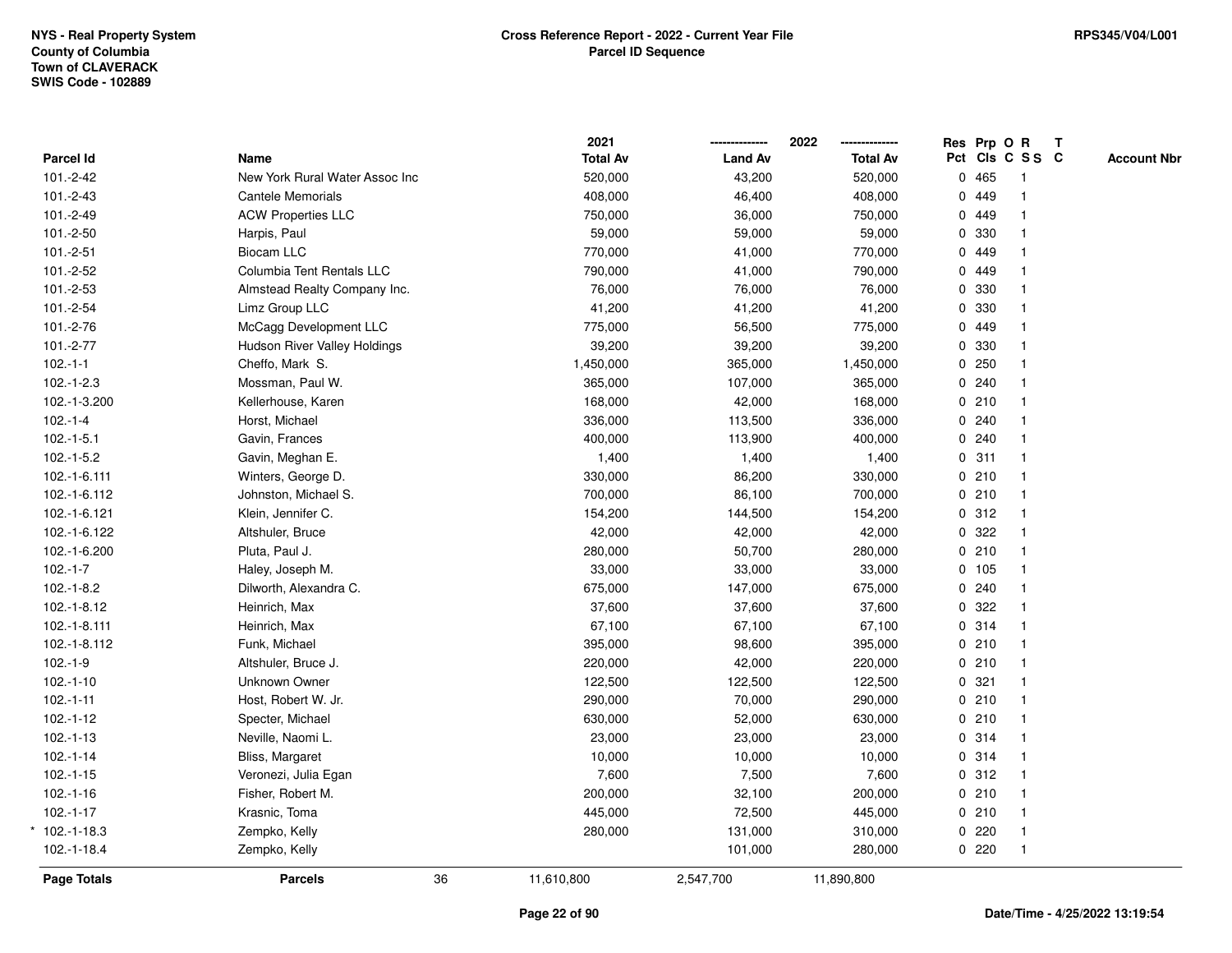|                  |                             |    | 2021            |                | 2022            | Res Prp O R |                         | Т |                    |
|------------------|-----------------------------|----|-----------------|----------------|-----------------|-------------|-------------------------|---|--------------------|
| <b>Parcel Id</b> | Name                        |    | <b>Total Av</b> | <b>Land Av</b> | <b>Total Av</b> |             | Pct Cls C S S C         |   | <b>Account Nbr</b> |
| 102.-1-18.5      | Zempko, Darrin J.           |    |                 | 123,000        | 416,000         | 0.240       | $\overline{1}$          |   |                    |
| * 102.-1-18.200  | Zempko, Darrin J.           |    | 386,000         | 93,300         | 386,000         | 0240        | $\mathbf{1}$            |   |                    |
| $102.-1-19$      | Moritz, Rachel              |    | 145,000         | 33,200         | 145,000         | 0210        | $\mathbf 1$             |   |                    |
| 102 .- 1 - 20    | Brew, Robert F. III.        |    | 405,000         | 40,500         | 405,000         | 0210        |                         |   |                    |
| $102.-1-21$      | Brew, Robert F. Jr.         |    | 1,330,700       | 1,284,500      | 1,330,700       | $0$ 120     |                         |   |                    |
| 102.-1-22        | Chiaro, Peter Joseph        |    | 1,318,000       | 905,000        | 1,318,000       | 0.151       |                         |   |                    |
| 102.-1-23.110    | Van Alphen, Lawrence        |    | 40,500          | 36,000         | 40,500          | 0270        |                         |   |                    |
| 102.-1-23.120    | Sartori, Donald E.          |    | 24,100          | 2,200          | 24,100          | 0.312       | $\overline{\mathbf{1}}$ |   |                    |
| 102.-1-23.200    | Costa, Mario                |    | 199,000         | 44,000         | 199,000         | 0210        | $\overline{\mathbf{1}}$ |   |                    |
| 102.-1-24.100    | Sartori, Pamela             |    | 37,500          | 37,500         | 37,500          | 0.314       | $\mathbf{1}$            |   |                    |
| 102.-1-24.200    | Sartori, Donald E.          |    | 155,000         | 35,000         | 155,000         | 0210        |                         |   |                    |
| 102.-1-25        | Sartori, Pamela             |    | 130,000         | 36,200         | 130,000         | 0210        |                         |   |                    |
| 102.-1-26.100    | Sartori Trust, Peter & Dawn |    | 6,600           | 6,600          | 6,600           | 0.314       |                         |   |                    |
| 102.-1-26.200    | Sartori Trust, Peter & Dawn |    | 490,000         | 36,500         | 490,000         | 0210        |                         |   |                    |
| $102.-1-27$      | Halleran, Cheryl D.         |    | 40,000          | 40,000         | 40,000          | 0.314       | $\mathbf{1}$            |   |                    |
| $102.-1-28$      | Ostrowski, Susan            |    | 160,000         | 35,500         | 300,000         | 0210        | $\overline{1}$          |   |                    |
| 102.-1-29        | Kilmer, Charles E.          |    | 50,900          | 50,000         | 50,900          | 0.312       | $\overline{1}$          |   |                    |
| $102.-1-30$      | Hamm, Michelle J.           |    | 225,000         | 34,200         | 225,000         | 0210        |                         |   |                    |
| 102.-1-31.100    | Galatioto, Mario            |    | 106,500         | 106,500        | 106,500         | 0.322       |                         |   |                    |
| 102.-1-31.200    | Hamm, Michelle J.           |    | 17,000          | 17,000         | 17,000          | 0.314       |                         |   |                    |
| 102.-1-32        | Henderson, Sophie           |    | 220,000         | 30,300         | 220,000         | 0210        |                         |   |                    |
| $102.-1-33$      | Chamberlain, Letitia A.     |    | 210,000         | 34,400         | 210,000         | 0210        | -1                      |   |                    |
| 102.-1-34.111    | Z Farm LLC                  |    | 471,500         | 471,500        | 471,500         | $0$ 120     | $\mathbf{1}$            |   |                    |
| 102.-1-34.112    | <b>Tipple Equipment Co</b>  |    | 106,000         | 46,500         | 106,000         | 0 484       |                         |   |                    |
| 102.-1-34.120    | Tipple, Matthew P.          |    | 370,000         | 62,100         | 370,000         | 0210        |                         |   |                    |
| 102.-1-34.200    | Tipple, Bruce               |    | 288,000         | 39,000         | 288,000         | 0210        |                         |   |                    |
| 102.-1-36        | Denholm, Charles J.         |    | 246,000         | 55,200         | 246,000         | 0210        |                         |   |                    |
| $102.-1-37$      | Meyers, Maxwell             |    | 42,600          | 42,600         | 42,600          | 0.311       |                         |   |                    |
| 102.-1-39        | Christiano, Kathleen        |    | 360,000         | 76,700         | 360,000         | 0210        |                         |   |                    |
| $102.-1-40$      | Spier, Harold               |    | 420,000         | 55,500         | 420,000         | 0210        | $\overline{1}$          |   |                    |
| $102.-1-41$      | Mier, Paul                  |    | 200,000         | 44,000         | 200,000         | 0210        | $\mathbf{1}$            |   |                    |
| $102.-1-42$      | Everett, Timothy            |    | 47,500          | 47,500         | 47,500          | 0.311       | $\mathbf 1$             |   |                    |
| $102.-1-43$      | Williams, Robert            |    | 56,700          | 56,700         | 56,700          | 0.311       |                         |   |                    |
| 102.-1-44        | Williams, Robert            |    | 470,000         | 55,600         | 470,000         | 0210        |                         |   |                    |
| $102.-1-45$      | Skei, Peter John            |    | 56,800          | 56,800         | 56,800          | 0.311       | $\overline{\mathbf{1}}$ |   |                    |
| $102.-1-46$      | Schaible, John G. Jr.       |    | 341,000         | 61,000         | 341,000         | 0210        | $\overline{\mathbf{1}}$ |   |                    |
| $102.-1-47$      | Del Principe, Edward        |    | 305,000         | 61,800         | 305,000         | 0210        | $\overline{\mathbf{1}}$ |   |                    |
| Page Totals      | <b>Parcels</b>              | 36 | 9,091,900       | 4,200,600      | 9,647,900       |             |                         |   |                    |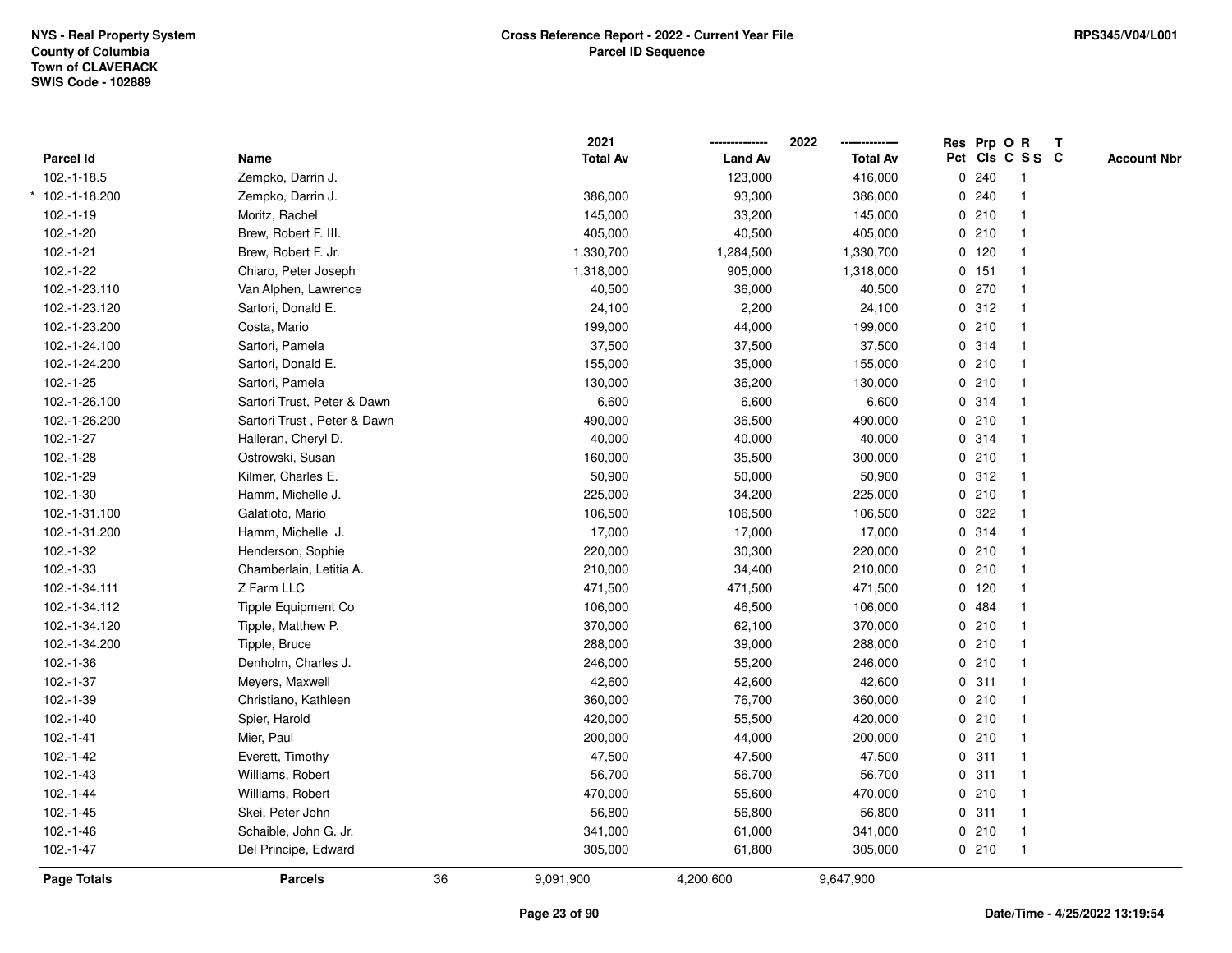|                 |                                      | 2021            |                | 2022            |             |       | Res Prp O R     | Т |                    |
|-----------------|--------------------------------------|-----------------|----------------|-----------------|-------------|-------|-----------------|---|--------------------|
| Parcel Id       | Name                                 | <b>Total Av</b> | <b>Land Av</b> | <b>Total Av</b> |             |       | Pct Cls C S S C |   | <b>Account Nbr</b> |
| $102.-1-48$     | Sennett, Bradley J.                  | 265,000         | 56,100         | 265,000         |             | 0210  | -1              |   |                    |
| $102.-1-50$     | Sullivan, Michael K.                 | 69,000          | 69,000         | 69,000          | 0           | 311   | $\mathbf 1$     |   |                    |
| $102.-1-51$     | Meyers, Maxwell                      | 600,000         | 55,000         | 600,000         |             | 0210  | $\mathbf{1}$    |   |                    |
| $102.-1-52$     | Davis, Deborah L.                    | 515,000         | 101,900        | 515,000         |             | 0.240 |                 |   |                    |
| $102.-1-53$     | Lince, Simon P.                      | 52,500          | 52,500         | 52,500          |             | 0.314 |                 |   |                    |
| $102.-1-54$     | Beals, Phyllis Egan                  | 8,900           | 8,900          | 8,900           |             | 0.321 |                 |   |                    |
| $102.-1-55$     | Allen, Robert D.                     | 17,500          | 17,500         | 17,500          |             | 0.314 |                 |   |                    |
| $102.-1-56$     | Tipple, David C.                     | 380,000         | 71,000         | 380,000         | 0           | 210   | -1              |   |                    |
| $102.-1-57$     | Ingerman, Robert J.                  | 530,000         | 63,000         | 530,000         |             | 0210  | $\mathbf{1}$    |   |                    |
| $102.-1-58$     | Tipple, David                        | 250,000         | 220,000        | 250,000         |             | 0.312 | $\mathbf 1$     |   |                    |
| $102.4 - 1 - 2$ | Klein, Jennifer C.                   | 260,000         | 36,500         | 260,000         |             | 0210  |                 |   |                    |
| $102.4 - 1 - 3$ | Del Principe, Kim M.                 | 270,000         | 36,500         | 270,000         |             | 0210  |                 |   |                    |
| 102.4-1-5       | Rowe, Sean E.                        | 310,000         | 40,000         | 310,000         |             | 0210  |                 |   |                    |
| 102.4-1-6       | Heinrich, Max J.                     | 560,000         | 70,500         | 560,000         |             | 0210  |                 |   |                    |
| $102.4 - 1 - 8$ | Holling--Life Estate, Paul/Elizabeth | 236,000         | 46,500         | 236,000         | 0           | 210   | $\mathbf{1}$    |   |                    |
| 102.4-1-9       | Yaker, Michael                       | 395,000         | 45,300         | 395,000         |             | 0210  | $\mathbf 1$     |   |                    |
| 102.4-1-10.100  | Melamid, Ilse                        | 335,000         | 67,500         | 335,000         |             | 0210  | $\mathbf 1$     |   |                    |
| 102.4-1-11      | Ntagkinis, Maria M.                  | 255,000         | 44,000         | 255,000         |             | 0210  |                 |   |                    |
| 102.4-1-12      | Keeler, Kailynn C.                   | 239,000         | 43,000         | 239,000         |             | 0210  |                 |   |                    |
| 102.4-1-13      | De Santo, Joy                        | 300,000         | 43,500         | 300,000         |             | 0210  |                 |   |                    |
| 102.4-1-14      | Chaikowski, Paul                     | 270,000         | 42,800         | 270,000         |             | 0210  |                 |   |                    |
| 102.4-1-15      | Davala, Thomas                       | 241,000         | 40,000         | 241,000         | $\mathbf 0$ | 210   |                 |   |                    |
| 102.4-1-16      | Keeler, Patrick M.                   | 255,000         | 45,000         | 255,000         |             | 0210  | $\mathbf{1}$    |   |                    |
| 102.4-1-17      | Hamm, Phillip & Patricia             | 234,000         | 45,000         | 234,000         |             | 0.210 | $\mathbf 1$     |   |                    |
| 102.4-1-18      | Radewitz, Ronald D.                  | 233,000         | 50,000         | 233,000         |             | 0210  |                 |   |                    |
| 102.4-1-19      | Moseley-Nero, Roberta                | 245,000         | 41,000         | 245,000         |             | 0210  |                 |   |                    |
| 102.4-1-20      | Earl, Justin L.                      | 340,000         | 38,500         | 340,000         |             | 0210  |                 |   |                    |
| 102.4-1-21      | Sigler, Eric                         | 194,000         | 39,400         | 194,000         |             | 0210  |                 |   |                    |
| $110.-1-1$      | Dutch Village MHP, LLC               | 61,300          | 61,300         | 61,300          | $\mathbf 0$ | 311   | $\mathbf 1$     |   |                    |
| $110.-1-2$      | Dutch Village MHP, LLC               | 4,354,000       | 2,844,000      | 4,354,000       |             | 0416  | $\mathbf{1}$    |   |                    |
| $110.-1-3$      | Dutch Village MHP, LLC               | 177,500         | 177,500        | 177,500         | $\mathbf 0$ | 322   | $\overline{1}$  |   |                    |
| $110.-1-4.-1$   | Niagara Mohawk Power Corp            | 70,680          | 70,680         | 70,680          |             | 0 380 | 6               |   |                    |
| $110.-1-4.-2$   | Niagara Mohawk Power Corp            | 5,580           | 5,580          | 5,580           |             | 0 380 | 6               |   |                    |
| $110.-1-5$      | Johnston, Sharon                     | 220,000         | 117,500        | 220,000         |             | 0.240 |                 |   |                    |
| $110.-1-6$      | Near, Steven J.                      | 185,000         | 34,400         | 185,000         |             | 0210  |                 |   |                    |
| $110.-1-7$      | Bush, Barbara E.                     | 240,000         | 35,400         | 240,000         | 0           | 220   | -1              |   |                    |
| $110.-1-8$      | Hart, Patricia C.                    | 245,000         | 35,400         | 245,000         |             | 0210  | $\overline{1}$  |   |                    |
| Page Totals     | 37<br><b>Parcels</b>                 | 13,418,960      | 4,911,660      | 13,418,960      |             |       |                 |   |                    |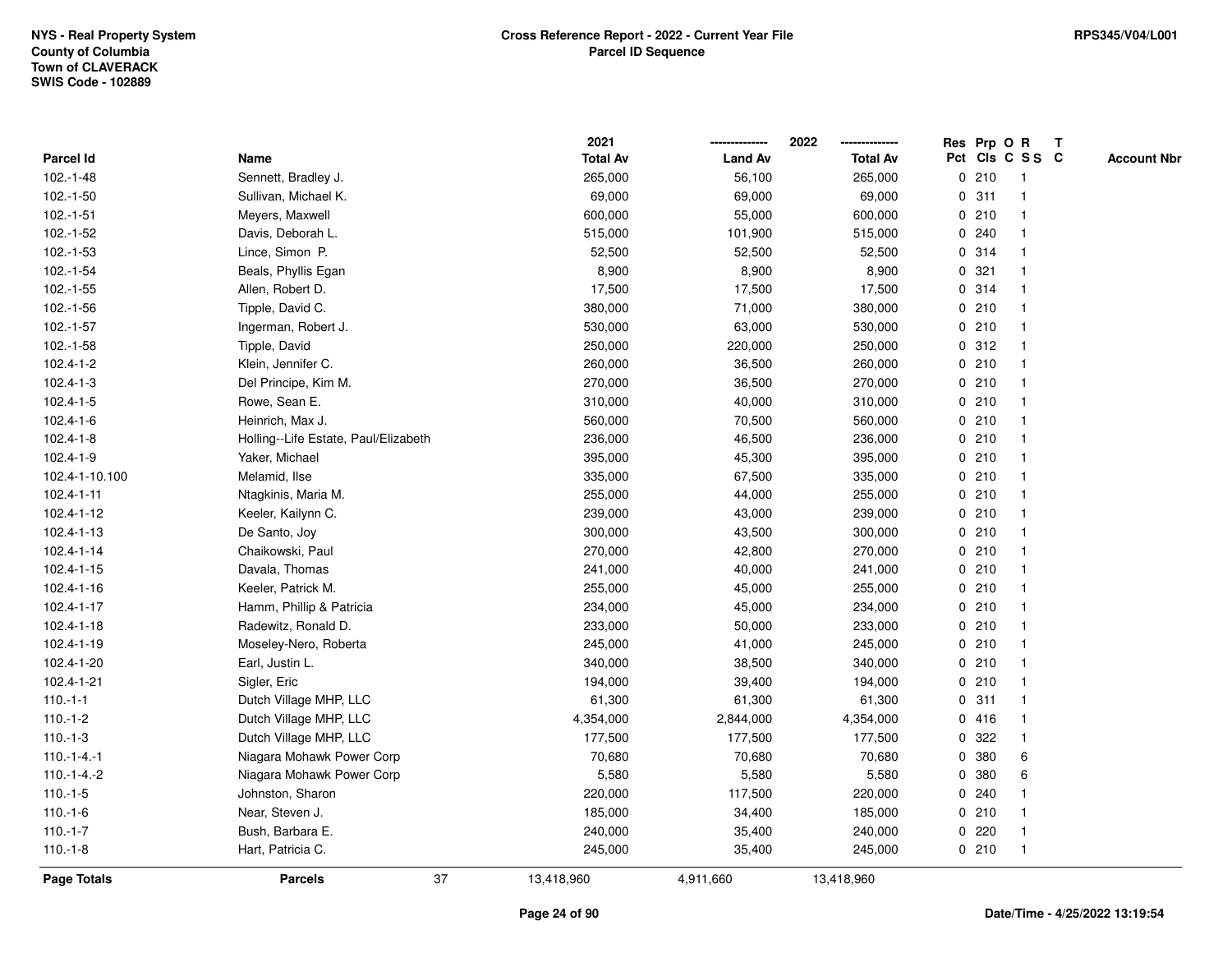|                |                               |    | 2021            |                | 2022            |             |         | Res Prp O R             | $\mathbf{T}$ |                    |
|----------------|-------------------------------|----|-----------------|----------------|-----------------|-------------|---------|-------------------------|--------------|--------------------|
| Parcel Id      | Name                          |    | <b>Total Av</b> | <b>Land Av</b> | <b>Total Av</b> |             |         | Pct Cls C S S C         |              | <b>Account Nbr</b> |
| $110.-1-9$     | Bhuiyan, Shahidul             |    | 190,000         | 23,800         | 190,000         |             | 0210    | -1                      |              |                    |
| $110.-1-10$    | Lockenwitz, Charles           |    | 180,000         | 32,100         | 180,000         | $\mathbf 0$ | 210     |                         |              |                    |
| $110.-1-11$    | Rolon, Deidre                 |    | 177,000         | 35,200         | 177,000         |             | 0210    |                         |              |                    |
| $110.-1-13$    | First, William                |    | 162,000         | 41,000         | 162,000         | 0           | 210     | -1                      |              |                    |
| $110.-1-14$    | Lynch, Keith P.               |    | 330,000         | 28,300         | 330,000         |             | 0210    | -1                      |              |                    |
| $110.-1-15$    | Evans, Lee                    |    | 174,000         | 31,900         | 174,000         |             | 0210    | $\mathbf 1$             |              |                    |
| $110.-1-16$    | 3 Buildings LLC               |    | 200,000         | 41,300         | 200,000         |             | 0210    |                         |              |                    |
| $110.-1-18$    | Rodriguez, Michael            |    | 230,000         | 21,700         | 230,000         |             | 0210    |                         |              |                    |
| $110.-1-19$    | Egan, John W.                 |    | 180,000         | 40,500         | 180,000         |             | 0210    |                         |              |                    |
| $110.-1-20$    | DePasse, Jason                |    | 170,000         | 21,700         | 170,000         |             | 0210    |                         |              |                    |
| $110.-1-21$    | Williams, Phoyona A.          |    | 235,000         | 21,700         | 235,000         | 0           | 210     | $\mathbf{1}$            |              |                    |
| $110.-1-22$    | Dutch Village MHP, LLC        |    | 52,500          | 52,500         | 52,500          |             | 0.311   | $\mathbf{1}$            |              |                    |
| $110.-1-23$    | Co-Operative Extension-Col Co |    | 700,000         | 103,100        | 700,000         |             | 0 691   | 8                       |              |                    |
| $110.-1-24$    | Tanzillo, Mark A.             |    | 195,000         | 33,900         | 195,000         |             | 0210    |                         |              |                    |
| $110.-1-25$    | Panadis, Sarantos             |    | 233,000         | 30,900         | 233,000         |             | 0210    |                         |              |                    |
| $110.-1-26$    | Panadis, Zachary              |    | 275,000         | 30,000         | 275,000         |             | 0210    |                         |              |                    |
| $110.-1-27$    | Halleran, Timothy M.          |    | 170,000         | 26,900         | 170,000         | 0           | 210     | -1                      |              |                    |
| $110.-1-28$    | Luciano, Ernest               |    | 170,000         | 33,000         | 170,000         | 0           | 210     | $\mathbf{1}$            |              |                    |
| 110.-1-29.110  | 30 FishAndGame LLC            |    | 262,200         | 262,200        | 262,200         |             | 0 120   | -1                      |              |                    |
| 110.-1-29.120  | 28 FishAndGame LLC            |    | 415,000         | 126,400        | 415,000         |             | 0.241   |                         |              |                    |
| 110.-1-29.200  | Kaufman & Di Giovanni         |    | 1,500,000       | 131,900        | 1,500,000       |             | 0 642   |                         |              |                    |
| $110.-1-30$    | Salerno, Gregory D. & Laura J |    | 407,000         | 268,500        | 407,000         |             | $0$ 120 |                         |              |                    |
| 110.-1-31.3    | Ezinga, Benjamin              |    | 305,000         | 81,000         | 305,000         |             | 0.240   |                         |              |                    |
| 110.-1-31.4    | Ezinga, Benjamin              |    | 314,100         | 303,300        | 314,100         | 0           | 312     | $\mathbf{1}$            |              |                    |
| 110.-1-31.100  | Renault, Stephen              |    | 320,000         | 70,500         | 320,000         | $\mathbf 0$ | 210     |                         |              |                    |
| 110.-1-31.220  | Ezinga, Benjamin              |    | 170,000         | 35,000         | 170,000         |             | 0210    |                         |              |                    |
| $110.-1-33$    | Cheffo Farms LLC              |    | 1,591,000       | 1,044,300      | 1,500,800       |             | 0 120   |                         |              |                    |
| $110.-1-34$    | Cheffo Farms LLC              |    | 38,500          | 38,600         | 38,600          |             | 0 314   |                         |              |                    |
| $111.-1-1.100$ | Mickle, Andrew L.             |    | 190,000         | 44,500         | 190,000         |             | 0210    |                         |              |                    |
| 111.-1-1.200   | Connors, Donald J.            |    | 41,100          | 32,100         | 41,100          | 0           | 312     | $\overline{\mathbf{1}}$ |              |                    |
| $111.-1-2$     | Connors, Donald J.            |    | 225,000         | 44,000         | 225,000         | 0           | 210     | $\mathbf{1}$            |              |                    |
| 111.-1-3.100   | Mickle, Andrew                |    | 193,500         | 67,500         | 193,500         |             | 0 270   | $\mathbf{1}$            |              |                    |
| $111.-1-4.111$ | Netherfield Park LLC          |    | 297,300         | 297,300        | 297,300         |             | 0 322   |                         |              |                    |
| 111.-1-4.112   | Bertucci, Donald              |    | 600,000         | 80,000         | 600,000         |             | 0.240   |                         |              |                    |
| 111.-1-4.121   | Leckie, J. Geoffrey           |    | 455,000         | 45,700         | 455,000         |             | 0210    | $\mathbf{1}$            |              |                    |
| 111.-1-4.122   | Fitzgerald, Erin              |    | 500,000         | 36,300         | 500,000         |             | 0210    | $\overline{\mathbf{1}}$ |              |                    |
| 111.-1-4.200   | Winch, Nancy                  |    | 210,000         | 36,900         | 210,000         |             | 0210    | $\mathbf{1}$            |              |                    |
| Page Totals    | <b>Parcels</b>                | 37 | 12,058,200      | 3,695,500      | 11,968,100      |             |         |                         |              |                    |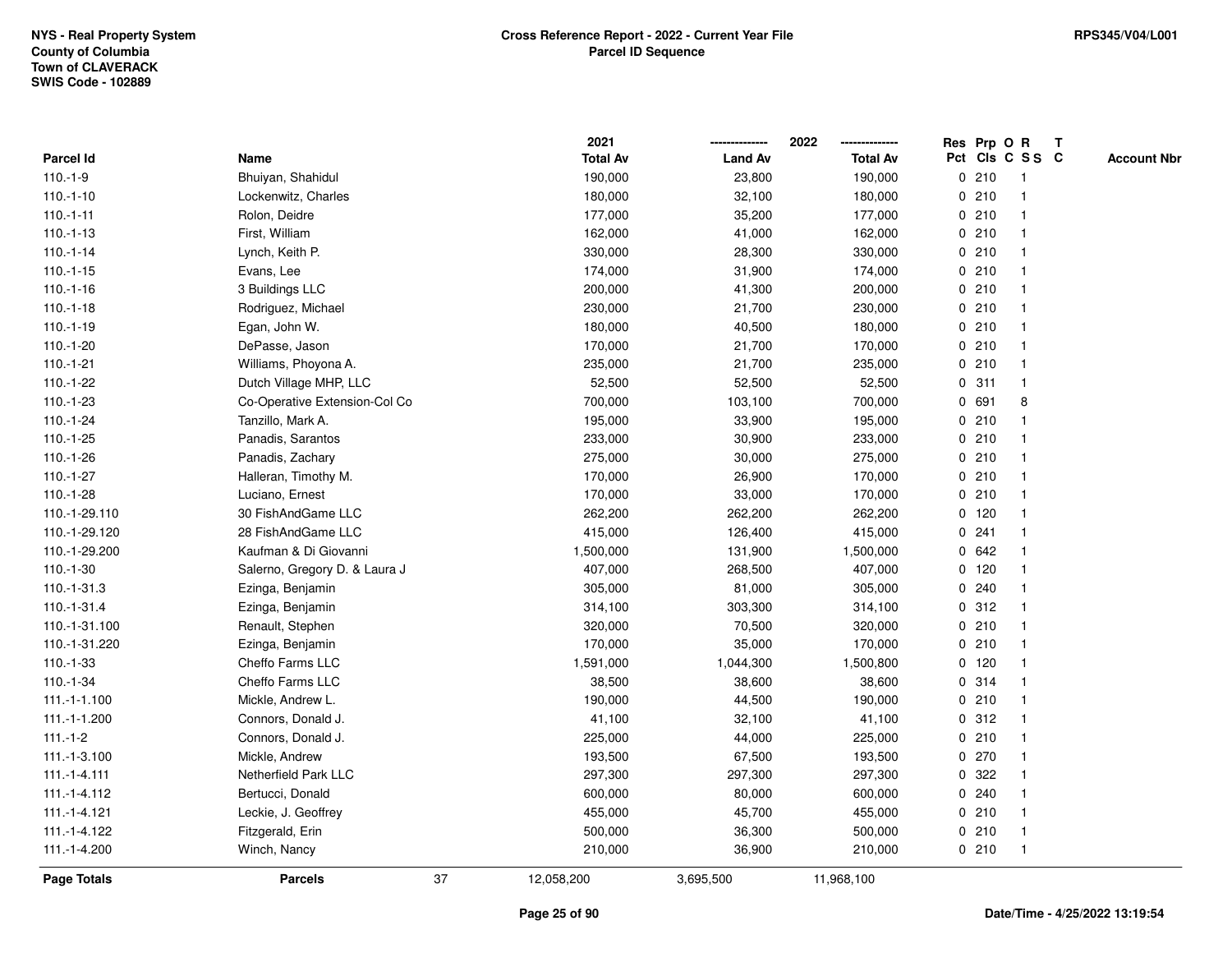|                  |                              |    | 2021            |                | 2022            |             | Res Prp O R |                 | Т |                    |
|------------------|------------------------------|----|-----------------|----------------|-----------------|-------------|-------------|-----------------|---|--------------------|
| <b>Parcel Id</b> | Name                         |    | <b>Total Av</b> | <b>Land Av</b> | <b>Total Av</b> |             |             | Pct Cls C S S C |   | <b>Account Nbr</b> |
| $111.-1-6$       | Warfield, Dean K.            |    | 285,000         | 80,000         | 285,000         | $\mathbf 0$ | 240         | -1              |   |                    |
| $111.-1-7$       | Blair, April                 |    | 300,000         | 62,400         | 782,000         | 0           | 240         |                 |   |                    |
| $111.-1-8$       | Evans, Catherine             |    | 560,000         | 192,500        | 560,000         |             | 0.280       | $\mathbf 1$     |   |                    |
| $111.-1-9$       | Walsh, Stephen J.            |    | 255,000         | 46,000         | 255,000         |             | 0210        |                 |   |                    |
| $111.-1-10$      | Mackerer, Matthew            |    | 280,000         | 44,500         | 280,000         |             | 0210        |                 |   |                    |
| $111.-1-11$      | Abeyatunge, Krishan          |    | 364,000         | 45,100         | 364,000         |             | 0210        |                 |   |                    |
| $111.-1-12$      | Zaccardi, Michael J.         |    | 265,000         | 42,000         | 265,000         |             | 0210        |                 |   |                    |
| $111.-1-13$      | Michielen, Peter             |    | 1,525,000       | 790,000        | 1,525,000       |             | 34 120      |                 |   |                    |
| $111.-1-14$      | Brew, Robert F. Jr.          |    | 920,000         | 737,000        | 920,000         |             | 0.240       |                 |   |                    |
| $111.-1-15$      | Brew, Robert F.              |    | 700,000         | 700,000        | 700,000         |             | $0$ 105     | -1              |   |                    |
| $111.-1-16$      | Runyon, Kendrick F.          |    | 300,000         | 40,800         | 300,000         |             | 0210        |                 |   |                    |
| $111.-1-17$      | Lovell, Ronald               |    | 290,000         | 85,500         | 290,000         |             | 0.240       |                 |   |                    |
| $111.-1-18$      | Davis, Peter D.              |    | 220,000         | 38,000         | 220,000         |             | 0210        |                 |   |                    |
| $111.-1-19$      | Pierson, William G.          |    | 260,000         | 45,600         | 260,000         |             | 0210        |                 |   |                    |
| $111.-1-20$      | Tipple, Dirck N.             |    | 200,000         | 38,000         | 200,000         |             | 0210        |                 |   |                    |
| $111.-1-21$      | Carl, Wayne L.               |    | 190,000         | 29,100         | 190,000         |             | 0210        |                 |   |                    |
| $111.-1-22$      | Sheldon, John S.             |    | 46,100          | 20,200         | 46,100          |             | 0270        |                 |   |                    |
| 111.-1-23.100    | Sheldon, John S.             |    | 26,900          | 26,900         | 26,900          |             | 0.314       |                 |   |                    |
| $111.-1-25$      | Hudson Fish & Game Club      |    | 500,000         | 280,000        | 500,000         |             | 0 920       |                 |   |                    |
| $111.-1-26$      | Fingar, Mark W & Susan E.    |    | 312,000         | 35,500         | 312,000         |             | 0210        |                 |   |                    |
| $111.-1-27$      | Fingar, Mark W.              |    | 335,000         | 35,100         | 335,000         |             | 0210        |                 |   |                    |
| 111.-1-29        | Williams, Thomas E.          |    | 300,000         | 41,000         | 300,000         |             | 0210        |                 |   |                    |
| $111.-1-30$      | Tanner, Ronald               |    | 310,000         | 36,500         | 310,000         |             | 0210        | -1              |   |                    |
| $111.-1-31$      | Grimes, Nancy                |    | 300,000         | 37,900         | 300,000         |             | 0210        | -1              |   |                    |
| $111.-1-33$      | Gibson, James                |    | 333,000         | 32,200         | 333,000         |             | 0210        |                 |   |                    |
| $111.-1-34$      | Tagger, Jerome               |    | 331,000         | 32,300         | 331,000         |             | 0210        |                 |   |                    |
| $111.-1-35$      | Tsandikos, Stephanie         |    | 196,000         | 36,100         | 196,000         |             | 0210        |                 |   |                    |
| $111.-1-36$      | Grimes, David                |    | 200,000         | 32,300         | 200,000         |             | 0210        |                 |   |                    |
| $111.-1-37$      | NYS Office Of Mental Retard. |    | 455,000         | 38,000         | 455,000         | 0           | 614         | 8               |   |                    |
| $111.-1-38$      | Otten, Rebecca               |    | 338,000         | 33,900         | 338,000         | $\mathbf 0$ | 210         | -1              |   |                    |
| 111.-1-39        | Kowal, John Jr.              |    | 235,000         | 33,700         | 235,000         |             | 0210        |                 |   |                    |
| $111.-1-40$      | Sundheim Rev. Trust, Robert  |    | 288,000         | 35,500         | 288,000         |             | 0210        |                 |   |                    |
| $111.-1-41$      | Mays, Tanya D.               |    | 256,000         | 35,700         | 256,000         |             | 0210        |                 |   |                    |
| $111.-1-42$      | Jeune, Tanya Mays            |    | 650,000         | 35,500         | 650,000         |             | 0210        |                 |   |                    |
| $111.-1-43$      | Connor, John                 |    | 332,000         | 35,500         | 332,000         |             | 0210        |                 |   |                    |
| $111.-1-44$      | Small, Lisa A.               |    | 350,000         | 35,100         | 350,000         |             | 0210        | $\mathbf 1$     |   |                    |
| $111.-1-45$      | Luft, Kurt E.                |    | 235,000         | 33,800         | 235,000         |             | 0210        | $\mathbf{1}$    |   |                    |
| Page Totals      | <b>Parcels</b>               | 37 | 13,243,000      | 3,979,200      | 13,725,000      |             |             |                 |   |                    |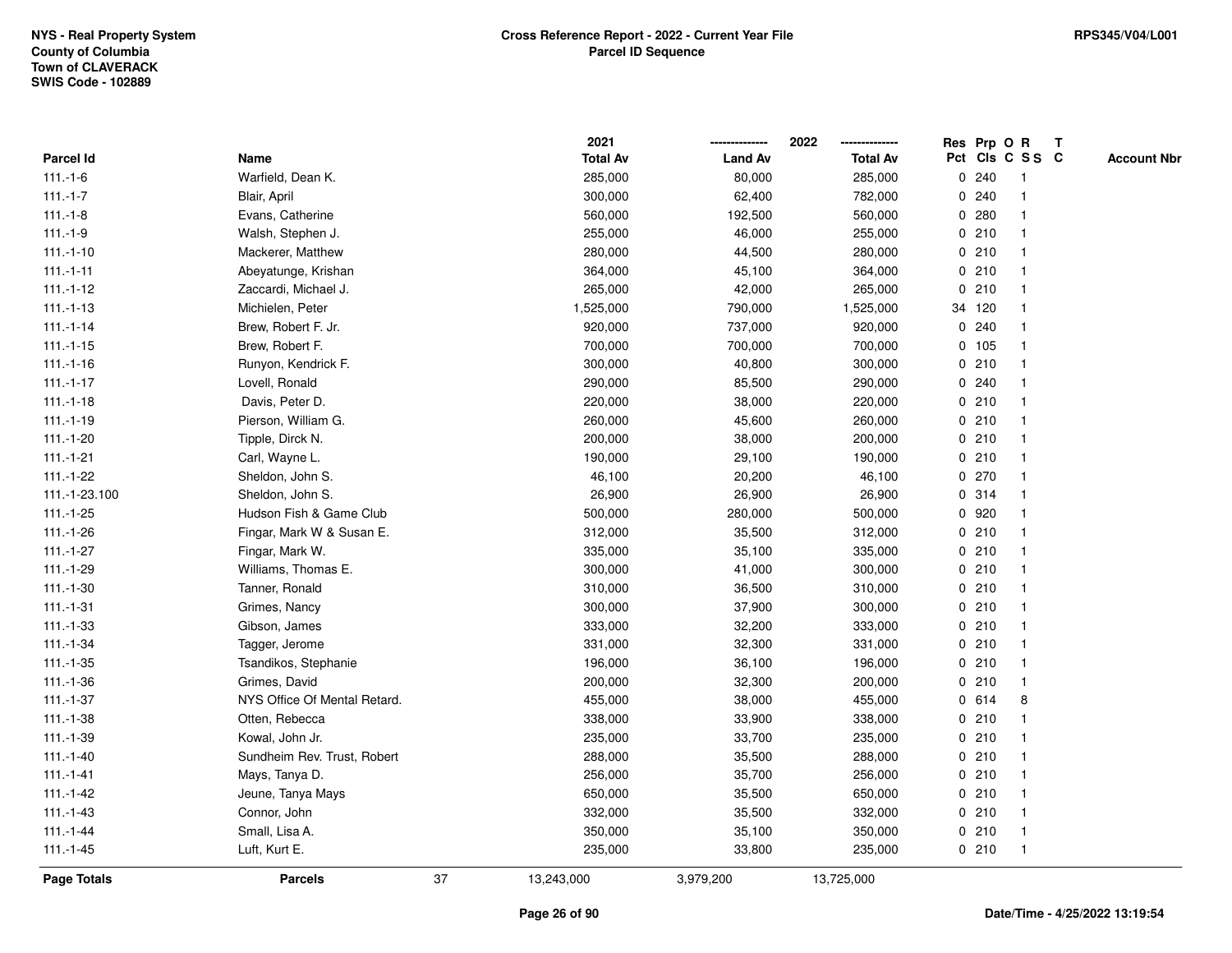|                |                        |    | 2021            |                | 2022            | Res Prp O R |                         | T |                    |
|----------------|------------------------|----|-----------------|----------------|-----------------|-------------|-------------------------|---|--------------------|
| Parcel Id      | Name                   |    | <b>Total Av</b> | <b>Land Av</b> | <b>Total Av</b> |             | Pct Cls C S S C         |   | <b>Account Nbr</b> |
| $111.-1-46$    | Marshall, Lee D.       |    | 210,000         | 31,800         | 210,000         | 0210        | $\overline{1}$          |   |                    |
| $111.-1-47$    | Jalanti, David         |    | 225,000         | 31,800         | 225,000         | 0210        | $\overline{\mathbf{1}}$ |   |                    |
| $111.-1-48$    | Mormando, Joseph       |    | 250,000         | 31,800         | 250,000         | 0210        | $\mathbf{1}$            |   |                    |
| $111.-1-49$    | Smith, Corey R.        |    | 248,000         | 34,000         | 248,000         | 0210        |                         |   |                    |
| $111.-1-50$    | Proper, Ryan           |    | 247,000         | 34,000         | 247,000         | 0210        |                         |   |                    |
| $111.-1-51$    | Proper, Ryan           |    | 34,000          | 34,000         | 34,000          | 0.311       |                         |   |                    |
| $111.-1-52$    | Bibla, Philip J.       |    | 224,000         | 33,900         | 224,000         | 0210        |                         |   |                    |
| $111.-1-53$    | Maddison, Carol Ann    |    | 222,000         | 34,000         | 222,000         | 0210        | $\overline{\mathbf{1}}$ |   |                    |
| $111.-1-54$    | Piccoli, Giorgio       |    | 350,000         | 36,700         | 350,000         | 0210        |                         |   |                    |
| $111.-1-57$    | Riegel, Marc A.        |    | 300,000         | 173,500        | 300,000         | 0.240       | $\mathbf{1}$            |   |                    |
| 111.-1-58.110  | Sobecki, Nichole V.    |    | 1,000,000       | 220,700        | 1,000,000       | 0.240       |                         |   |                    |
| 111.-1-58.200  | Mc Namara, James N.    |    | 40,400          | 40,400         | 40,400          | 0.314       |                         |   |                    |
| 111.-1-59.100  | Mc Namara, James N.    |    | 255,000         | 47,000         | 255,000         | 0210        |                         |   |                    |
| 111.-1-59.210  | Occupations Inc.       |    | 760,000         | 62,200         | 760,000         | 0 283       | 8                       |   |                    |
| 111.-1-59.220  | Mc Namara, James N.    |    | 1,000           | 1,000          | 1,000           | 0.314       | $\overline{\mathbf{1}}$ |   |                    |
| $111.-1-60$    | Altomer, Michelle      |    | 240,000         | 40,000         | 240,000         | 0210        | $\mathbf{1}$            |   |                    |
| $111.-1-61.3$  | Wetland Trust, Inc     |    | 600,000         | 443,000        | 600,000         | 0.240       | 8                       |   |                    |
| $111.-1-61.4$  | Werner, Michael        |    | 260,000         | 260,000        | 260,000         | 0 105       |                         |   |                    |
| $111.-1-61.5$  | Werner, Michael        |    |                 | 313,750        | 313,750         | 0 105       |                         |   |                    |
| 111.-1-61.200  | Genito, Dominic W. Jr. |    | 55,500          | 55,500         | 55,500          | 0.314       |                         |   |                    |
| $111.-1-62$    | Johnson, Patricia L.   |    | 255,000         | 37,500         | 255,000         | 0210        |                         |   |                    |
| $*111.-1-63.1$ | Ellis, Stacey L.       |    | 387,000         | 197,000        | 387,000         | 0.151       | -1                      |   |                    |
| 111.-1-63.2    | Ellis, Stacey          |    | 325,000         | 45,000         | 325,000         | 0210        | $\mathbf{1}$            |   |                    |
| 111.-1-63.3    | Ellis, Stacey L.       |    |                 | 143,250        | 333,250         | 0 151       | $\mathbf{1}$            |   |                    |
| 111.-1-64.200  | Romano, Frances        |    | 440,000         | 149,500        | 440,000         | 0.240       |                         |   |                    |
| $111.-1-65$    | Ullman, Sanford        |    | 182,000         | 35,000         | 182,000         | 0210        |                         |   |                    |
| 111.-1-66.11   | Varga, Imre            |    | 580,000         | 233,000        | 580,000         | 0.241       |                         |   |                    |
| 111.-1-66.12   | Bove, Joseph           |    | 280,000         | 280,000        | 280,000         | 0 105       |                         |   |                    |
| 111.-1-66.200  | Jause, Frank J.        |    | 233,000         | 37,200         | 233,000         | 0210        |                         |   |                    |
| $111.-1-67$    | Meisner, Norman        |    | 1,100,000       | 880,000        | 1,100,000       | 0 120       | $\overline{1}$          |   |                    |
| $111.-1-68$    | Schumann, Richard Jr.  |    | 36,500          | 31,300         | 36,500          | 0270        | $\mathbf{1}$            |   |                    |
| $111.-1-69$    | Cheffo Farms LLC       |    | 1,905,000       | 1,140,000      | 1,905,000       | $0$ 112     |                         |   |                    |
| 111.-1-70.100  | Ullman, Sanford        |    | 1,045,000       | 456,000        | 1,045,000       | 0.240       |                         |   |                    |
| 111.-1-70.200  | Ullman, Sanford        |    | 19,600          | 19,600         | 19,600          | 0.314       |                         |   |                    |
| $111.-1-71.11$ | Ensign, David Jr.      |    | 350,000         | 140,500        | 350,000         | 0.240       |                         |   |                    |
| 111.-1-71.12   | Jalanti, Matthew       |    | 310,000         | 49,500         | 310,000         | 0210        | $\overline{\mathbf{1}}$ |   |                    |
| 111.-1-71.200  | Brandston, Sara S.     |    | 455,000         | 75,000         | 455,000         | 0210        | $\overline{1}$          |   |                    |
| Page Totals    | <b>Parcels</b>         | 35 | 12,778,000      | 5,451,400      | 13,425,000      |             |                         |   |                    |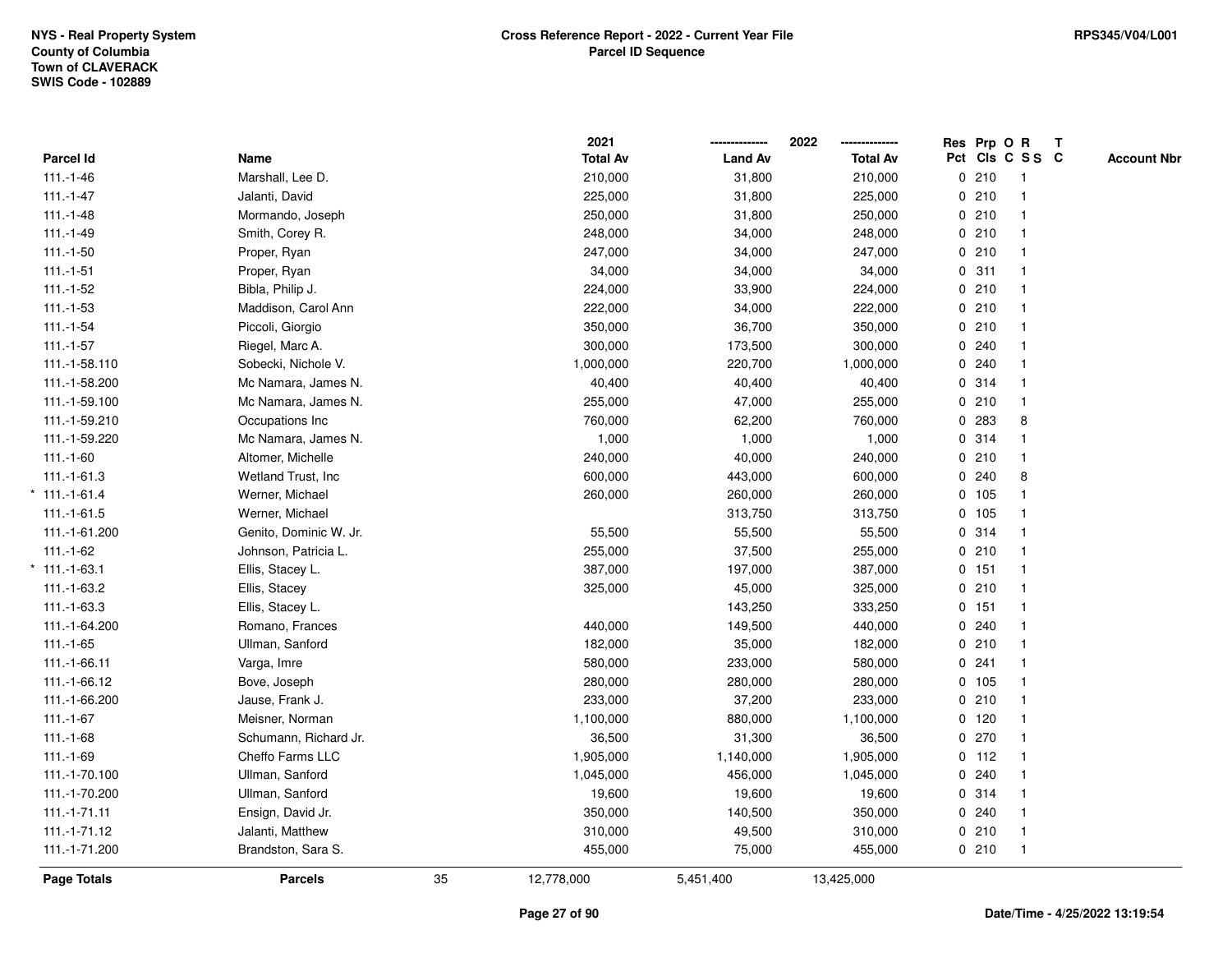|                  |                               | 2021            |                | 2022            | Res Prp O R |         |                 | $\mathbf{T}$ |                    |
|------------------|-------------------------------|-----------------|----------------|-----------------|-------------|---------|-----------------|--------------|--------------------|
| <b>Parcel Id</b> | Name                          | <b>Total Av</b> | <b>Land Av</b> | <b>Total Av</b> |             |         | Pct Cls C S S C |              | <b>Account Nbr</b> |
| 111.-1-72.21     | Funk, Barbara M.              | 850,000         | 125,000        | 850,000         | 0           | 240     |                 |              |                    |
| 111.-1-72.22     | Funk, Benjamin A. III.        | 290,000         | 37,500         | 290,000         |             | 0210    |                 |              |                    |
| 111.-1-72.110    | Chiaro, Jonathan P.           | 984,000         | 357,500        | 984,000         |             | 0 151   |                 |              |                    |
| 111.-1-72.120    | Steel, Matthew                | 109,500         | 109,500        | 109,500         | 0           | 322     | -1              |              |                    |
| $111.-1-73$      | Kline, Kimberly               | 176,000         | 60,000         | 176,000         |             | 0411    | $\mathbf 1$     |              |                    |
| $111.-1-74$      | Jemzo Hudson Development Corp | 353,500         | 353,500        | 353,500         |             | 0 105   |                 |              |                    |
| $111.-1-75$      | Jemzo Hudson Development Corp | 353,500         | 353,500        | 353,500         |             | $0$ 120 |                 |              |                    |
| 111.-1-76.100    | Englander, Jeffrey P.         | 55,000          | 55,000         | 55,000          |             | 0.311   |                 |              |                    |
| 111.-1-76.200    | Ackert, Stanley M. III.       | 229,000         | 50,000         | 229,000         |             | 0210    |                 |              |                    |
| $111.-1-77$      | Morth, Karen E.               | 175,000         | 33,800         | 175,000         |             | 0210    | $\mathbf{1}$    |              |                    |
| 111.-1-78.111    | Sano, Ralph                   | 460,000         | 73,300         | 465,000         | 0           | 220     |                 |              |                    |
| 111.-1-78.112    | Rodrigues, Jose C.            | 46,500          | 46,500         | 46,500          |             | 0.311   | $\mathbf 1$     |              |                    |
| 111.-1-78.120    | Rodrigues, Jose C.            | 46,500          | 46,500         | 46,500          |             | 0.311   |                 |              |                    |
| 111.-1-78.200    | Hunter, Tim                   | 455,000         | 46,000         | 455,000         |             | 0210    |                 |              |                    |
| 111.-1-79        | Goehring, Scott               | 205,000         | 117,000        | 205,000         |             | 0.280   |                 |              |                    |
| $111.-1-80$      | Berth, John C. III.           | 260,000         | 36,500         | 260,000         |             | 0210    |                 |              |                    |
| $111.-1-81$      | Scali, Steve                  | 520,000         | 86,000         | 520,000         | 0           | 240     |                 |              |                    |
| $111.-1-82.1$    | Steel, Matthew                | 500,000         | 84,500         | 500,000         | 0           | 240     |                 |              |                    |
| 111.-1-82.2      | Kisselburg, Russell           | 201,000         | 40,000         | 201,000         |             | 0210    |                 |              |                    |
| 111.-1-83.21     | Kaplan, Daniel                | 88,300          | 80,500         | 88,300          |             | 0 105   |                 |              |                    |
| 111.-1-83.22     | Tran, Ann M.                  | 650,000         | 54,500         | 650,000         |             | 0210    |                 |              |                    |
| 111.-1-83.100    | Kaplan, Daniel                | 300,000         | 105,000        | 300,000         |             | 0.240   |                 |              |                    |
| $111.-1-84$      | White, Joseph C.              | 1,318,000       | 968,700        | 1,318,000       |             | $0$ 120 |                 |              |                    |
| $111.-1-85$      | Hewes, Natalie                | 695,000         | 71,000         | 695,000         |             | 0210    | $\mathbf{1}$    |              |                    |
| $111.-1-86.1$    | Gimmel, Jeffrey G.            | 445,000         | 93,400         | 445,000         |             | 0210    |                 |              |                    |
| 111.-1-86.2      | Abatecola, Richard            | 660,000         | 56,100         | 660,000         |             | 0210    |                 |              |                    |
| $111.-1-87$      | Young, Robert                 | 5,000           | 5,000          | 5,000           |             | 0.314   |                 |              |                    |
| $111.-2-1$       | Imbrogno, David F.            | 140,000         | 99,000         | 140,000         |             | 0.260   |                 |              |                    |
| $111.-2-2$       | Murphy, William D.            | 370,000         | 80,000         | 370,000         |             | 0.240   |                 |              |                    |
| $111.-2-3$       | Mazzone, Ernesto              | 300,000         | 60,000         | 300,000         |             | 0210    |                 |              |                    |
| $111.-2-4$       | Gallardo, Monica              | 305,000         | 45,000         | 305,000         |             | 0210    | $\mathbf 1$     |              |                    |
| $111.-2-5$       | CCRC, Inc.                    | 385,000         | 44,000         | 385,000         |             | 0210    | 8               |              |                    |
| $111.-2-6$       | Berman, Pam                   | 38,000          | 38,000         | 38,000          |             | 0.311   |                 |              |                    |
| $111.-2-7$       | Berman, Pam                   | 43,000          | 43,000         | 43,000          |             | 0.311   |                 |              |                    |
| $111.-2-8$       | Faraci, Nicholas              | 575,000         | 47,900         | 575,000         |             | 0210    |                 |              |                    |
| $111.-2-9$       | Steenburn, Gary W.            | 452,000         | 46,100         | 452,000         |             | 0210    | $\mathbf{1}$    |              |                    |
| $111.-2-10$      | Hurin, Eugene                 | 365,000         | 46,500         | 365,000         |             | 0210    | $\mathbf{1}$    |              |                    |
| Page Totals      | 37<br><b>Parcels</b>          | 13,403,800      | 4,095,300      | 13,408,800      |             |         |                 |              |                    |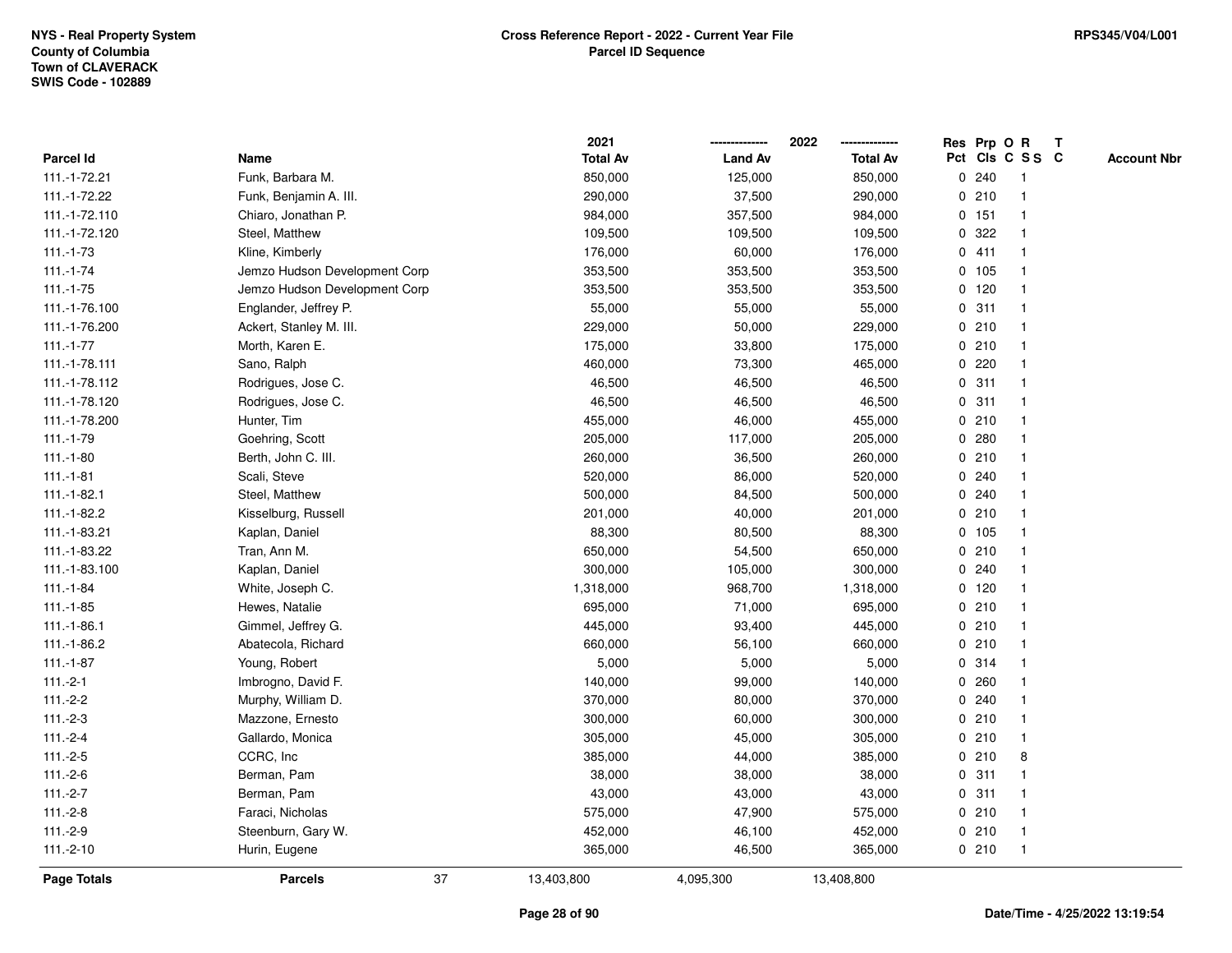|              |                                  |    | 2021            |                | 2022            |             | Res Prp O R |                         | T |                    |
|--------------|----------------------------------|----|-----------------|----------------|-----------------|-------------|-------------|-------------------------|---|--------------------|
| Parcel Id    | Name                             |    | <b>Total Av</b> | <b>Land Av</b> | <b>Total Av</b> |             |             | Pct Cls C S S C         |   | <b>Account Nbr</b> |
| $111.-2-11$  | Cantele, Timothy M.              |    | 280,000         | 43,000         | 280,000         | 0           | 210         | $\mathbf{1}$            |   |                    |
| $111.-2-12$  | Shook, Walter                    |    | 285,000         | 41,700         | 285,000         | 0           | 210         | $\overline{\mathbf{1}}$ |   |                    |
| $111.-2-13$  | Grimes, William                  |    | 235,000         | 42,000         | 235,000         |             | 0210        | -1                      |   |                    |
| $111.-2-14$  | Sommers, Kenneth                 |    | 350,000         | 67,000         | 350,000         |             | 0210        |                         |   |                    |
| $111.-2-15$  | Berman, Pam                      |    | 400,000         | 40,500         | 400,000         |             | 0210        |                         |   |                    |
| $111.-2-16$  | Perez, Justin                    |    | 389,000         | 44,700         | 389,000         |             | 0210        |                         |   |                    |
| $111.-2-17$  | Wallace, Gary R.                 |    | 225,000         | 45,000         | 225,000         |             | 0210        |                         |   |                    |
| $111.-2-18$  | Keyser, Kathy                    |    | 285,000         | 41,900         | 285,000         | 0           | 210         | -1                      |   |                    |
| $111.-2-19$  | Libruk, John                     |    | 295,000         | 42,900         | 295,000         |             | 0210        | -1                      |   |                    |
| 111.-2-20    | Tiano, Ralph Et Al.              |    | 275,000         | 48,700         | 275,000         |             | 0210        | -1                      |   |                    |
| $111.-2-21$  | Halaco, Karen A.                 |    | 430,000         | 42,400         | 430,000         |             | 0210        |                         |   |                    |
| $111.-2-22$  | Libruk Revocable Trust           |    | 330,000         | 39,500         | 330,000         |             | 0210        |                         |   |                    |
| 111.-2-23    | Aurora, Sameer                   |    | 400,000         | 40,700         | 400,000         |             | 0210        |                         |   |                    |
| $111.-2-24$  | Keyser, William F. Jr.           |    | 315,000         | 47,500         | 315,000         |             | 0210        | -1                      |   |                    |
| 111.-2-25    | Freyre, Luis G.                  |    | 275,000         | 51,300         | 275,000         | 0           | 210         |                         |   |                    |
| 111.-2-26    | Miller, Glenn A.                 |    | 317,000         | 47,000         | 317,000         |             | 0210        | -1                      |   |                    |
| $111.-2-27$  | Pizza, Karrie-Ann                |    | 320,000         | 47,100         | 320,000         |             | 0210        | $\mathbf{1}$            |   |                    |
| 111.-2-28    | Waldholz, Michael R.             |    | 360,000         | 50,900         | 360,000         |             | 0.220       |                         |   |                    |
| 111.-2-29    | Rogers, Michael P.               |    | 270,000         | 58,400         | 270,000         |             | 0210        |                         |   |                    |
| 111.-2-30    | Rueckwald, Galen W.              |    | 375,000         | 54,900         | 375,000         |             | 0210        |                         |   |                    |
| $111.-2-31$  | Ready, Francis B.                |    | 265,000         | 61,000         | 265,000         |             | 0210        |                         |   |                    |
| 111.-2-32    | Phesay, Patricia                 |    | 475,000         | 75,000         | 475,000         | 0           | 210         |                         |   |                    |
| $111.-2-33$  | Tiano, Christopher L.            |    | 525,000         | 65,500         | 525,000         | 0           | 240         |                         |   |                    |
| $112.-1-1$   | Potts, Frederick R. III.         |    | 172,000         | 33,900         | 172,000         |             | 0210        | $\mathbf{1}$            |   |                    |
| $112.-1-2$   | Rustick, Stanley P.              |    | 175,000         | 33,600         | 175,000         |             | 0210        |                         |   |                    |
| $112.-1-3.2$ | Mastrianni, Andrea               |    | 434,000         | 43,000         | 434,000         |             | 0210        |                         |   |                    |
| 112.-1-3.111 | <b>Conductor Enterprises LLC</b> |    | 1,600,000       | 555,000        | 1,600,000       |             | 30 241      |                         |   |                    |
| 112.-1-3.112 | Jause, Jason                     |    | 300,000         | 41,000         | 300,000         |             | 0210        |                         |   |                    |
| 112.-1-3.120 | Nero, James                      |    | 400,000         | 42,100         | 400,000         | $\mathbf 0$ | 210         |                         |   |                    |
| 112.-1-4.111 | Stalee Place LLC                 |    | 704,300         | 704,300        | 704,300         |             | 0, 120      | $\mathbf{1}$            |   |                    |
| 112.-1-4.112 | Campeta, Gino W.                 |    | 590,000         | 90,900         | 590,000         |             | 0210        | $\mathbf{1}$            |   |                    |
| 112.-1-4.120 | Campeta, Linda S.                |    | 500,000         | 69,400         | 500,000         |             | 0210        |                         |   |                    |
| 112.-1-4.200 | Koch, William C.                 |    | 380,000         | 49,000         | 380,000         |             | 0210        |                         |   |                    |
| $112.-1-5$   | Botta, Moyra Mulholland          |    | 230,000         | 181,000        | 230,000         |             | 0.240       |                         |   |                    |
| $112.-1-6$   | Halleran, Cheryl D.              |    | 37,500          | 35,500         | 37,500          |             | 0270        | $\overline{\mathbf{1}}$ |   |                    |
| $112.-1-7$   | Lohman, Lynn M.                  |    | 230,000         | 35,000         | 230,000         |             | 0210        | $\mathbf{1}$            |   |                    |
| $112.-1-9$   | Mellenville Union Cemetery       |    | 30,500          | 30,500         | 30,500          |             | 0 695       | 8                       |   |                    |
| Page Totals  | <b>Parcels</b>                   | 37 | 13,459,300      | 3,082,800      | 13,459,300      |             |             |                         |   |                    |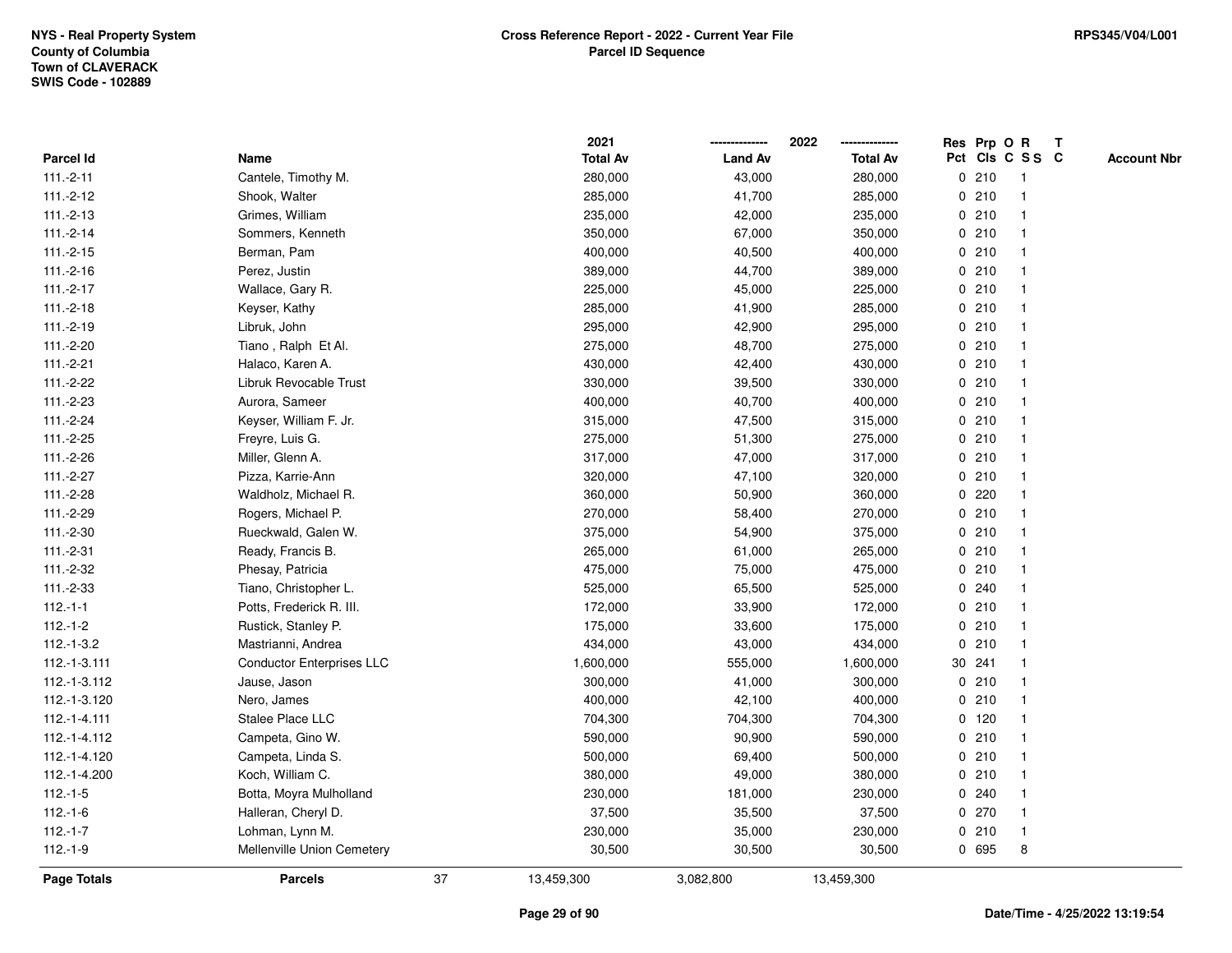|               |                                   | 2021            |                | 2022            | Res Prp O R |       |                         | T |                    |
|---------------|-----------------------------------|-----------------|----------------|-----------------|-------------|-------|-------------------------|---|--------------------|
| Parcel Id     | Name                              | <b>Total Av</b> | <b>Land Av</b> | <b>Total Av</b> |             |       | Pct Cls C S S C         |   | <b>Account Nbr</b> |
| $112.-1-10.1$ | Ingerman, Robert                  | 41,600          | 41,500         | 41,600          | 0           | 312   | $\mathbf{1}$            |   |                    |
| $112.-1-10.2$ | Incao, Sebastian                  | 175,000         | 77,000         | 175,000         | 0           | 210   | -1                      |   |                    |
| $112.-1-11$   | Shallwani, Pervaiz                | 625,000         | 93,500         | 625,000         |             | 0.240 | -1                      |   |                    |
| $112.-1-12$   | Yount, Tamara B.                  | 295,000         | 94,000         | 295,000         |             | 0.240 |                         |   |                    |
| $112.-1-13$   | Costa, Mario                      | 36,000          | 36,000         | 36,000          |             | 0 314 |                         |   |                    |
| $112.-1-14$   | Costa, Mario                      | 160,000         | 33,500         | 160,000         |             | 0 433 |                         |   |                    |
| $112.-1-15$   | Longley, Tony A.                  | 280,000         | 29,100         | 280,000         |             | 0210  |                         |   |                    |
| $112.-1-16$   | Costa, Mario                      | 49,600          | 48,500         | 49,600          | 0           | 312   |                         |   |                    |
| $112.-1-17$   | Garzon, Andres F.                 | 176,500         | 176,500        | 176,500         | 0           | 322   |                         |   |                    |
| $112.-1-18$   | Schnackenberg, Werner Et Al.      | 435,000         | 120,000        | 435,000         |             | 0.240 | -1                      |   |                    |
| $112.-1-19$   | Biblowit, Charles                 | 340,000         | 86,500         | 340,000         |             | 0.240 |                         |   |                    |
| $112.-1-20$   | Carl, David                       | 320,000         | 80,500         | 320,000         |             | 0.240 |                         |   |                    |
| $112.-1-21$   | Miller, Pamela                    | 205,000         | 35,000         | 205,000         |             | 0210  |                         |   |                    |
| $112.-1-22$   | Holzhauer, Glenn                  | 235,000         | 42,500         | 235,000         |             | 0210  |                         |   |                    |
| $112.-1-24$   | Koch, William C.                  | 175,000         | 36,300         | 175,000         | $\mathbf 0$ | 210   |                         |   |                    |
| $112.-1-25$   | Romero-Valdez, Maria              | 215,000         | 35,000         | 215,000         | $\mathbf 0$ | 210   | $\mathbf{1}$            |   |                    |
| $112.-1-26$   | Eckel, Mark W.                    | 266,000         | 67,400         | 266,000         |             | 0210  | $\overline{\mathbf{1}}$ |   |                    |
| 112.-1-27     | Meagher, Sean                     | 204,000         | 35,000         | 204,000         |             | 0210  |                         |   |                    |
| $112.-1-28$   | Asci, James                       | 700,000         | 46,000         | 710,000         |             | 0210  |                         |   |                    |
| 112.-1-29     | Schnackenberg, Werner Et Al.      | 97,500          | 97,500         | 97,500          |             | 0.322 |                         |   |                    |
| $112.-1-30$   | Dobert, Douglas E. Jr.            | 270,000         | 75,100         | 270,000         |             | 0210  |                         |   |                    |
| $112.-1-31$   | Gellert, Philip                   | 175,000         | 80,000         | 175,000         |             | 0.240 |                         |   |                    |
| $112.-1-32$   | Roberts, William                  | 345,000         | 51,000         | 345,000         | 0           | 280   |                         |   |                    |
| $112.-1-33$   | LeFebvre, Roger                   | 118,000         | 19,300         | 118,000         | $\mathbf 0$ | 260   |                         |   |                    |
| $112.-1-34$   | Garzon, Andres F.                 | 375,000         | 146,500        | 375,000         |             | 0.240 |                         |   |                    |
| $112.-1-35$   | Ashcraft, Sean                    | 320,000         | 36,000         | 320,000         |             | 0210  |                         |   |                    |
| $112.-1-36$   | Columbia County Mental            | 3,900,000       | 123,800        | 3,900,000       |             | 0710  | 8                       |   |                    |
| 112.-1-37.100 | Lima Of Claverack Ltd             | 988,000         | 988,000        | 988,000         |             | 0 105 |                         |   |                    |
| 112.-1-37.200 | Village Of Philmont               | 328,000         | 46,000         | 328,000         |             | 0 853 | 6                       |   |                    |
| $112.-1-38$   | <b>Bada Bing LLC</b>              | 242,000         | 36,000         | 242,000         |             | 0411  | -1                      |   |                    |
| 112.-1-39     | <b>Bada Bing LLC</b>              | 120,000         | 30,900         | 120,000         |             | 0210  |                         |   |                    |
| $112.-1-40$   | Ronsani, Joseph                   | 13,800          | 13,800         | 13,800          |             | 0 314 | $\mathbf 1$             |   |                    |
| 112.-1-41.2   | Bennett, Derek                    | 300,000         | 35,300         | 300,000         |             | 0210  |                         |   |                    |
| 112.-1-41.11  | Ronsani Irrevocable Trust, Joseph | 34,200          | 34,200         | 34,200          |             | 0 105 |                         |   |                    |
| 112.-1-41.12  | Ronsani, Joseph                   | 5,100           | 5,100          | 5,100           |             | 0 314 | -1                      |   |                    |
| $112.-1-42$   | Philmont Realty Group Inc         | 198,000         | 23,500         | 198,000         |             | 0210  | -1                      |   |                    |
| $112.-1-43$   | Ronsani, Matthew J.               | 215,000         | 39,500         | 215,000         |             | 0220  | $\mathbf{1}$            |   |                    |
| Page Totals   | 37<br><b>Parcels</b>              | 12,978,300      | 3,095,300      | 12,988,300      |             |       |                         |   |                    |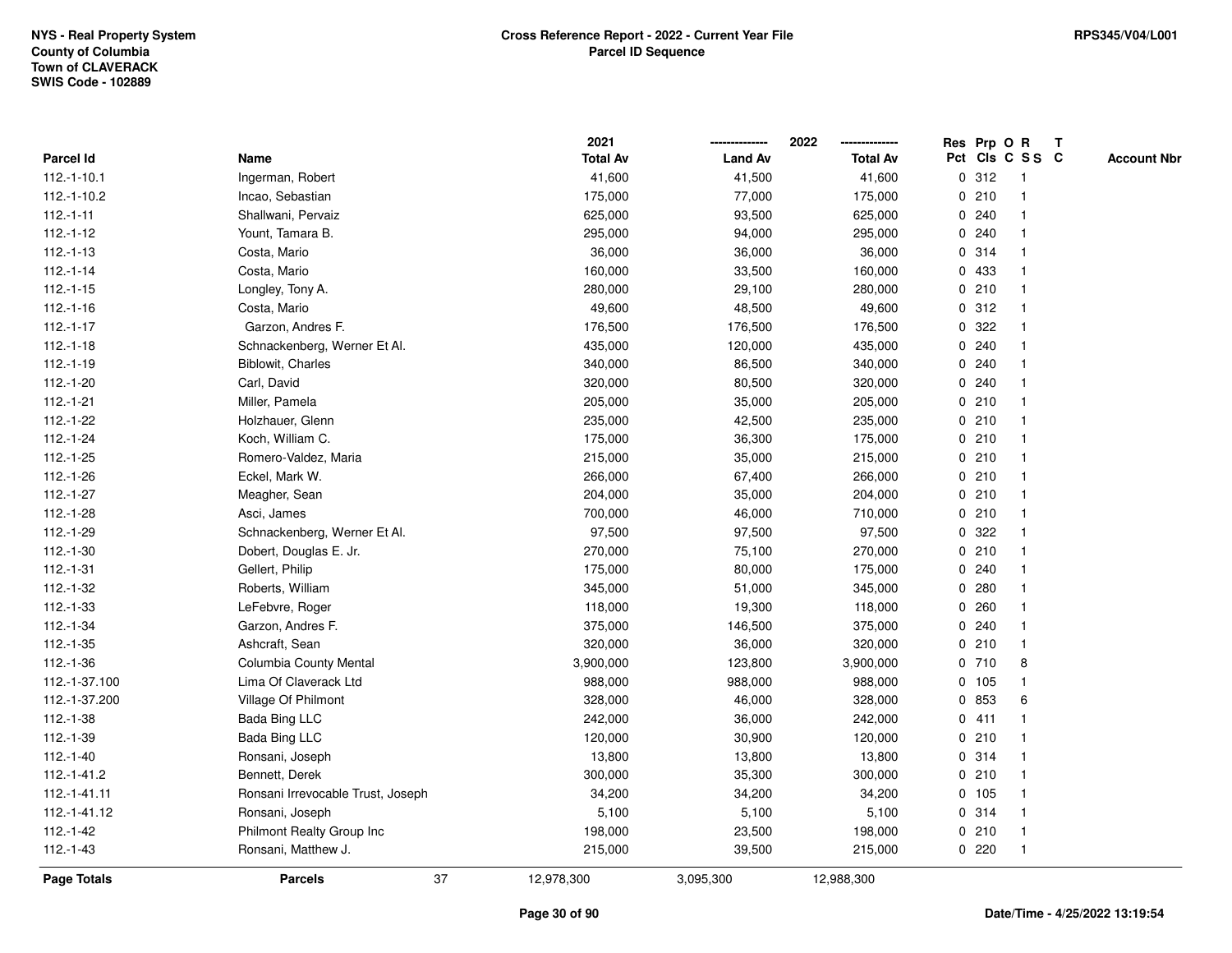|                    |                               |    | 2021            |                | 2022            |             |         | Res Prp O R     | T |                    |
|--------------------|-------------------------------|----|-----------------|----------------|-----------------|-------------|---------|-----------------|---|--------------------|
| <b>Parcel Id</b>   | Name                          |    | <b>Total Av</b> | <b>Land Av</b> | <b>Total Av</b> |             |         | Pct Cls C S S C |   | <b>Account Nbr</b> |
| $112.-1-44$        | Mac Arthur, Frederic H.       |    | 205,000         | 27,500         | 205,000         | 0           | 220     | -1              |   |                    |
| $112.-1-45$        | Finney, Donald P.             |    | 248,000         | 29,700         | 248,000         | 0           | 210     | $\overline{1}$  |   |                    |
| $112.-1-46$        | Emil M. Realty Corp.          |    | 450,000         | 350,000        | 450,000         |             | 0.240   | -1              |   |                    |
| $112.-1-47$        | Olson, Dawn M.                |    | 130,000         | 35,200         | 130,000         |             | 0210    |                 |   |                    |
| $112.-1-48$        | Disko, Douglas                |    | 270,000         | 43,500         | 270,000         |             | 0210    |                 |   |                    |
| 112.-1-49.100      | LaMont, Louis C.              |    | 165,000         | 40,000         | 165,000         |             | 0210    |                 |   |                    |
| 112.-1-49.200      | LaMont, Louis C. Jr.          |    | 242,000         | 39,500         | 242,000         |             | 0210    |                 |   |                    |
| $112.-1-50$        | Ellithorpe, Christopher       |    | 229,000         | 90,000         | 229,000         | 0           | 210     |                 |   |                    |
| $112.-1-51$        | Wolfe, Jay                    |    | 450,000         | 58,800         | 450,000         | 0           | 220     |                 |   |                    |
| $112.-1-53$        | Wajskol, Jonathan             |    | 400,000         | 57,000         | 400,000         |             | 0.240   | -1              |   |                    |
| $112.-1-54$        | Delaney, David                |    | 37,100          | 36,000         | 37,100          |             | 0270    |                 |   |                    |
| $112.-1-55$        | Schacher, Sue Anne            |    | 185,000         | 35,300         | 185,000         |             | 0210    |                 |   |                    |
| $112.-1-56$        | Tkacy, Michelle               |    | 295,000         | 35,300         | 295,000         |             | 0210    |                 |   |                    |
| $112.-1-57$        | McKay, Katherine              |    | 212,000         | 35,000         | 212,000         |             | 0210    |                 |   |                    |
| $112.-1-58$        | Kays, Danielle                |    | 265,000         | 35,000         | 265,000         | $\mathbf 0$ | 210     |                 |   |                    |
| 112.-1-59.1        | Reinhardt, Maryann            |    | 40,000          | 40,000         | 40,000          |             | 0.314   | $\overline{1}$  |   |                    |
| 112.-1-59.2        | <b>Philmont Partners LLC</b>  |    | 571,000         | 150,800        | 571,000         |             | 0 464   | $\mathbf{1}$    |   |                    |
| $112.-1-60$        | Daniel, Carey Ann             |    | 155,000         | 35,000         | 155,000         |             | 0210    |                 |   |                    |
| $112.-1-61$        | Wisbrun, Wendy                |    | 485,000         | 62,900         | 485,000         |             | 0210    |                 |   |                    |
| $112.-1-62$        | Delamater, David              |    | 365,000         | 50,000         | 365,000         |             | 0210    |                 |   |                    |
| $112.-1-63$        | Casivant, Dalburt             |    | 160,000         | 40,000         | 160,000         |             | 0210    |                 |   |                    |
| 112.-1-64          | Kelsey, Lorinda               |    | 240,000         | 43,500         | 240,000         |             | 0210    |                 |   |                    |
| $112.-1-65$        | Halen, Barbara J.             |    | 235,000         | 37,100         | 235,000         |             | 0210    | -1              |   |                    |
| $112.-1-66$        | Roberts, Susan E.             |    | 460,000         | 66,500         | 460,000         | $\mathbf 0$ | 210     | $\overline{1}$  |   |                    |
| 112.-1-67.111      | Maisenbacher, Brian           |    | 325,000         | 52,000         | 325,000         |             | 0210    | -1              |   |                    |
| 112.-1-67.112      | Malin, Lauren                 |    | 400,000         | 55,000         | 400,000         |             | 0210    |                 |   |                    |
| 112.-1-67.120      | Maisenbacher, Gregory         |    | 46,900          | 46,900         | 46,900          |             | 0.311   |                 |   |                    |
| 112.-1-67.200      | Maisenbacher, Gregory         |    | 50,500          | 50,500         | 50,500          |             | 0.311   |                 |   |                    |
| $112.-1-68$        | Malin, Aaron                  |    | 6,500           | 6,500          | 6,500           | $\mathbf 0$ | 311     |                 |   |                    |
| 112.-1-69          | Heins Crest Homeowners Assoc. |    | 13,500          | 13,500         | 13,500          |             | 0 692   |                 |   |                    |
| 112.-1-70          | Ridgway, Thayer               |    | 580,000         | 123,500        | 900,000         | 0           | 210     | -1              |   |                    |
| $112.-1-71$        | <b>Stalee Place LLC</b>       |    | 1,075,000       | 389,000        | 1,075,000       |             | 0.240   | -1              |   |                    |
| $112.-1-72$        | Heins, Susan                  |    | 305,000         | 88,000         | 305,000         |             | 0.240   |                 |   |                    |
| 112.-1-73.100      | Cheffo Farms LLC              |    | 245,500         | 245,500        | 245,500         |             | $0$ 120 |                 |   |                    |
| 112.-1-73.200      | Finn, Bruce                   |    | 575,000         | 137,500        | 575,000         |             | 0210    |                 |   |                    |
| $112.-2-1$         | Reinhardt, Maryann            |    | 77,100          | 65,700         | 77,100          |             | 0270    | -1              |   |                    |
| $112.-2-2$         | Frucher, Meyer S.             |    | 700,000         | 132,100        | 700,000         |             | 0.280   | $\overline{1}$  |   |                    |
| <b>Page Totals</b> | <b>Parcels</b>                | 37 | 10,894,100      | 2,879,300      | 11,214,100      |             |         |                 |   |                    |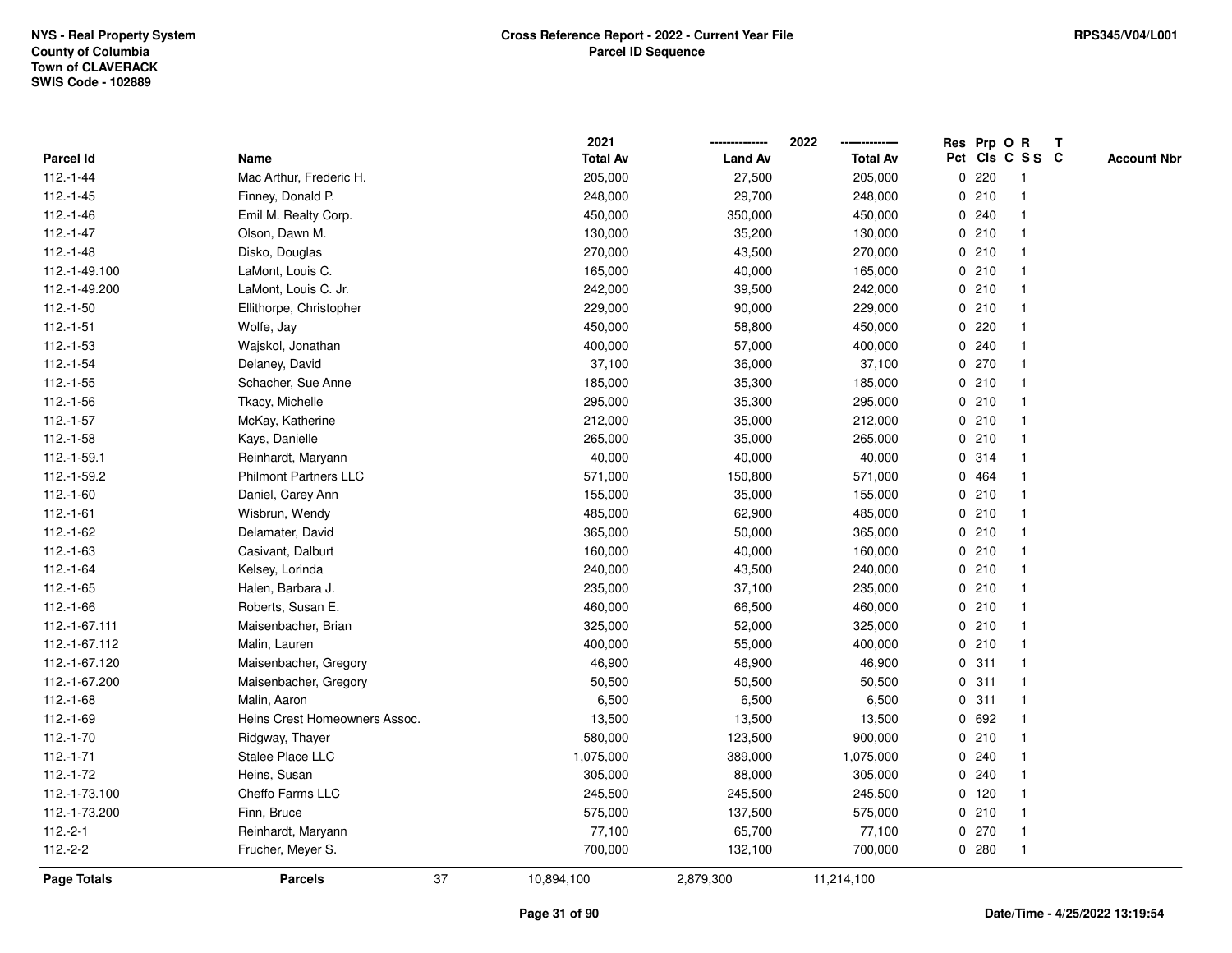|               |                                   | 2021            |                | 2022            | Res Prp O R     |     |                         | T |                    |
|---------------|-----------------------------------|-----------------|----------------|-----------------|-----------------|-----|-------------------------|---|--------------------|
| Parcel Id     | Name                              | <b>Total Av</b> | <b>Land Av</b> | <b>Total Av</b> | Pct Cls C S S C |     |                         |   | <b>Account Nbr</b> |
| $112.-2-3$    | Meltz, Emil Jr.                   | 35,300          | 33,700         | 35,300          | 0               | 270 | $\mathbf{1}$            |   |                    |
| $112.-2-4$    | Meltz, Emil Jr.                   | 74,000          | 33,300         | 74,000          | 0.312           |     | -1                      |   |                    |
| $112.-2-5$    | Drumm, Lee Ann                    | 109,800         | 34,000         | 109,800         | 0 270           |     | -1                      |   |                    |
| $112.-2-6$    | Meltz, Emil Jr.                   | 350,000         | 172,500        | 350,000         | 0.240           |     |                         |   |                    |
| 112.-2-7.110  | Hamel, Helen M.                   | 250,000         | 45,900         | 250,000         | 0210            |     |                         |   |                    |
| 112.-2-7.120  | Blaauw Trust, William             | 200,000         | 34,700         | 200,000         | 0210            |     |                         |   |                    |
| 112.-2-7.200  | Melnick Family Rev. Trust         | 33,600          | 33,600         | 33,600          | 0.311           |     |                         |   |                    |
| $112.-2-8$    | Davala, Lester                    | 190,000         | 32,100         | 190,000         | 0               | 210 |                         |   |                    |
| $112.-2-9$    | Meltz, Jeffrey                    | 190,000         | 35,000         | 190,000         | 0210            |     | $\mathbf{1}$            |   |                    |
| $112.-2-10$   | Palen, Patricia A.                | 242,000         | 36,500         | 242,000         | 0210            |     | $\mathbf{1}$            |   |                    |
| $112.-2-11$   | Melnick Family Rev. Trust         | 180,000         | 36,900         | 180,000         | 0210            |     |                         |   |                    |
| $112.-2-12$   | Leonard, Matthew                  | 256,000         | 34,400         | 256,000         | 0210            |     |                         |   |                    |
| $112.-2-13$   | Viebrock, Richard J.              | 300,000         | 55,500         | 300,000         | 0210            |     |                         |   |                    |
| $112.-2-14$   | Clarke, Jon                       | 231,000         | 34,300         | 231,000         | 0210            |     |                         |   |                    |
| $112.-2-15$   | Rivenburg, Wayne E.               | 212,000         | 26,500         | 212,000         | $\mathbf 0$     | 210 |                         |   |                    |
| 112.-2-16     | Emil M. Realty Corp.              | 184,000         | 26,100         | 184,000         | 0210            |     | $\overline{\mathbf{1}}$ |   |                    |
| 112.-2-17     | Emil M Realty Corp                | 215,000         | 28,700         | 215,000         | 0210            |     |                         |   |                    |
| $112.-2-18$   | Emil M Realty Corp                | 280,000         | 54,000         | 280,000         | 0 444           |     |                         |   |                    |
| 112.-2-19     | Emil M Realty Corp                | 216,000         | 39,000         | 216,000         | 0 444           |     |                         |   |                    |
| 112.-2-21     | Emil M Realty Corp                | 420,000         | 156,000        | 420,000         | 0 444           |     |                         |   |                    |
| 112.-2-22     | Ronsani Irrevocable Trust, Joseph | 285,000         | 33,500         | 285,000         | 0210            |     |                         |   |                    |
| 112.-2-23     | Ronsani, Daniel                   | 190,000         | 32,200         | 190,000         | 0210            |     |                         |   |                    |
| 112.-2-24     | Haag, Kristy                      | 170,000         | 31,900         | 170,000         | 0210            |     | $\mathbf 1$             |   |                    |
| 112.-2-25     | Trowbridge, Bonnie Ann            | 158,000         | 37,100         | 158,000         | 0210            |     |                         |   |                    |
| 112.-2-26     | Arp, William J.                   | 178,000         | 24,700         | 178,000         | 0210            |     |                         |   |                    |
| 112.-2-27     | Werter, Ronald M.                 | 340,000         | 37,300         | 340,000         | 0210            |     |                         |   |                    |
| 112.-2-28     | Bell, Erik R.                     | 221,000         | 35,000         | 221,000         | 0210            |     |                         |   |                    |
| 112.-2-29     | Haag, Philip                      | 68,200          | 35,500         | 68,200          | 0.312           |     |                         |   |                    |
| 112.-2-30     | Haag, Philip J.                   | 445,000         | 39,100         | 445,000         | 0210            |     |                         |   |                    |
| $112.-2-31$   | Brandon, Michael H.               | 245,000         | 70,000         | 245,000         | 0.215           |     | -1                      |   |                    |
| 112.-2-32.3   | Shevach, Julie                    | 319,000         | 46,000         | 319,000         | 0210            |     | $\mathbf{1}$            |   |                    |
| 112.-2-32.112 | Gazzola, Seth W.                  | 35,000          | 35,000         | 35,000          | 0.311           |     | $\mathbf 1$             |   |                    |
| 112.-2-32.120 | Perelandra Inc.                   | 200,000         | 35,000         | 200,000         | 0 230           |     |                         |   |                    |
| 112.-2-32.200 | Bowley, Richard G.                | 205,000         | 34,600         | 205,000         | 0210            |     |                         |   |                    |
| 112.-2-33     | Mannino, Andrea R.                | 205,000         | 32,100         | 205,000         | 0210            |     |                         |   |                    |
| 112.-2-34     | Boisvert, Gilles                  | 155,000         | 21,100         | 155,000         | 0210            |     | $\overline{\mathbf{1}}$ |   |                    |
| 112.-2-35     | Shannon, Dale A.                  | 190,000         | 22,600         | 190,000         | 0210            |     | $\mathbf{1}$            |   |                    |
| Page Totals   | 37<br><b>Parcels</b>              | 7,777,900       | 1,585,400      | 7,777,900       |                 |     |                         |   |                    |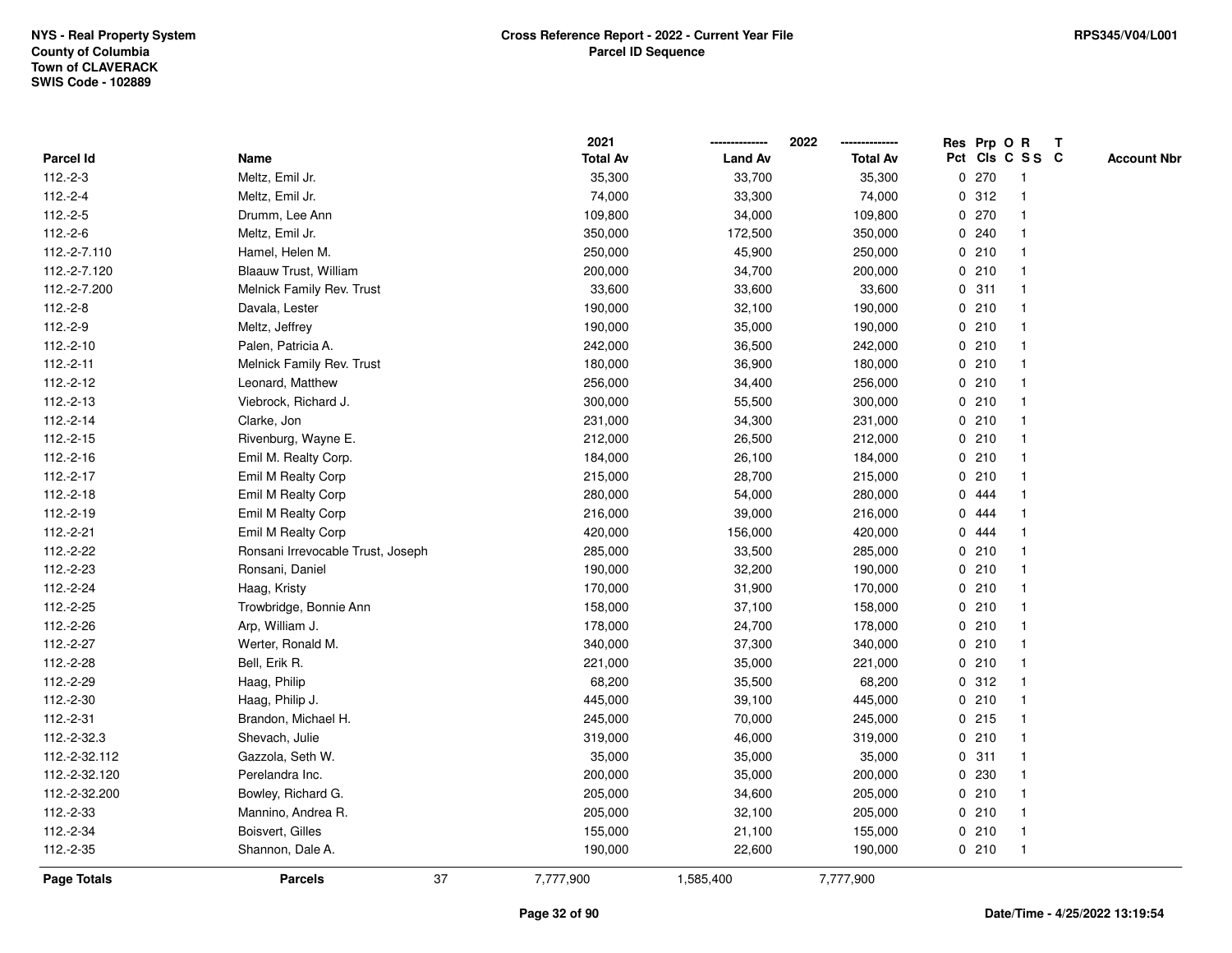|               |                                    | 2021            |                | 2022            |              |         | Res Prp O R     | T |                    |
|---------------|------------------------------------|-----------------|----------------|-----------------|--------------|---------|-----------------|---|--------------------|
| Parcel Id     | Name                               | <b>Total Av</b> | <b>Land Av</b> | <b>Total Av</b> |              |         | Pct Cls C S S C |   | <b>Account Nbr</b> |
| 112.-2-36     | Ree, David                         | 230,000         | 37,500         | 230,000         |              | 0210    | -1              |   |                    |
| 112.-2-37.100 | Kavanaugh, Rob                     | 200,000         | 36,500         | 200,000         | 0            | 210     | -1              |   |                    |
| 112.-2-37.200 | Jornov, Gregory M.                 | 155,000         | 34,700         | 155,000         |              | 0210    | $\mathbf{1}$    |   |                    |
| 112.-2-38     | Devereux Foundation                | 520,000         | 36,600         | 520,000         |              | 0210    | 8               |   |                    |
| 112.-2-39     | Smith, Donna Maria                 | 179,000         | 19,300         | 179,000         |              | 0210    |                 |   |                    |
| $112.-2-41$   | Levitt, Edward                     | 240,000         | 31,100         | 240,000         |              | 0210    |                 |   |                    |
| 112.-2-42     | Ronsani Irrevocable Trust, Joseph  | 836,000         | 645,000        | 836,000         |              | $0$ 120 |                 |   |                    |
| 112.-2-43     | Ronsani Irrevocable Trust, Joseph  | 212,500         | 212,500        | 212,500         |              | 0 105   | $\mathbf{1}$    |   |                    |
| 112.-2-44     | Lutz, Bruce                        | 36,200          | 24,400         | 36,200          |              | $0$ 270 | -1              |   |                    |
| 112.-2-45     | Adams, Stephen W.                  | 59,400          | 50,000         | 59,400          |              | $0$ 270 | $\mathbf 1$     |   |                    |
| 112.-2-46.100 | Adams, Stephen W.                  | 36,800          | 35,500         | 36,800          |              | 0270    |                 |   |                    |
| 112.-2-46.200 | Adams, Stephen                     | 280,000         | 43,500         | 280,000         |              | 0210    |                 |   |                    |
| 112.-2-47.1   | Reiss, Renate Sauter Field         | 570,000         | 367,500        | 570,000         |              | 0.240   |                 |   |                    |
| 112.-2-47.22  | Williams, Hugh                     | 39,000          | 39,000         | 39,000          |              | 0.311   |                 |   |                    |
| 112.-2-47.211 | Reiss, Renate                      | 565,000         | 252,000        | 565,000         | $\mathbf 0$  | 240     |                 |   |                    |
| 112.-2-47.222 | Williams, Hugh                     | 100,600         | 40,000         | 100,600         | $\mathbf{0}$ | 312     | $\overline{1}$  |   |                    |
| 112.-2-48.210 | Hamel, Helen M.                    | 200,000         | 42,800         | 200,000         |              | 0210    | $\mathbf{1}$    |   |                    |
| 112.-2-48.220 | Gidaly, Keith                      | 69,700          | 37,400         | 69,700          |              | 0270    |                 |   |                    |
| 112.-2-49     | King, Kenneth Keith                | 265,000         | 61,700         | 265,000         |              | 0210    |                 |   |                    |
| 112.-2-50     | King, Sarah C.                     | 225,000         | 77,500         | 225,000         |              | 0.240   |                 |   |                    |
| 112.-2-51     | Wann, James                        | 452,000         | 128,500        | 452,000         |              | 0.240   |                 |   |                    |
| 112.-2-52     | Gambacorta, Suzanne                | 250,400         | 230,000        | 250,400         |              | $0$ 120 |                 |   |                    |
| 112.-2-53.1   | Gambacorta, David                  | 255,000         | 78,000         | 255,000         |              | 0210    | -1              |   |                    |
| 112.-2-53.2   | Stockman, Tonya L.                 | 225,000         | 40,000         | 225,000         | $\mathbf{0}$ | 210     |                 |   |                    |
| 112.-2-54     | Dorsch, Warren A                   | 255,000         | 166,500        | 255,000         |              | 0.240   |                 |   |                    |
| 112.-2-55     | Shutts, Mark D.                    | 228,000         | 67,500         | 228,000         |              | 0210    |                 |   |                    |
| 112.-2-56     | Ronsani Irrevocable Trust, Joseph  | 91,000          | 90,000         | 91,000          |              | 0, 105  |                 |   |                    |
| 112.-2-57     | Oles, Brian J.                     | 305,000         | 40,000         | 305,000         |              | 0210    |                 |   |                    |
| 112.-2-58     | Tonismann, Kadri                   | 260,000         | 77,000         | 260,000         |              | 0210    |                 |   |                    |
| 112.-2-59     | Rowell, Dana                       | 150,000         | 33,300         | 150,000         | $\mathbf 0$  | 210     | 1               |   |                    |
| 112.-2-60     | Meltz, Jeffrey Jr.                 | 325,000         | 36,500         | 325,000         | 0            | 210     | $\mathbf{1}$    |   |                    |
| 112.-2-61     | Columbia Land Conservancy Inc      | 56,000          | 56,000         | 56,000          |              | 0.311   | 8               |   |                    |
| 112.-2-62     | Kamenskaya f/k/a Farrell, Elena V. | 182,000         | 35,000         | 182,000         |              | 0210    |                 |   |                    |
| 112.-2-63     | Shutts, Durwood M.                 | 190,000         | 57,000         | 190,000         |              | 0210    |                 |   |                    |
| 112.-2-64     | Columbia Land Conservancy Inc      | 40,500          | 40,500         | 40,500          |              | 0.314   | 8               |   |                    |
| 112.-2-65     | Diji, Augustine                    | 209,000         | 31,500         | 209,000         | 0            | 210     |                 |   |                    |
| 112.-2-66     | Johanson Trust, Catherine          | 200,000         | 38,000         | 200,000         |              | 0.260   | $\overline{1}$  |   |                    |
| Page Totals   | 37<br><b>Parcels</b>               | 8,693,100       | 3,369,800      | 8,693,100       |              |         |                 |   |                    |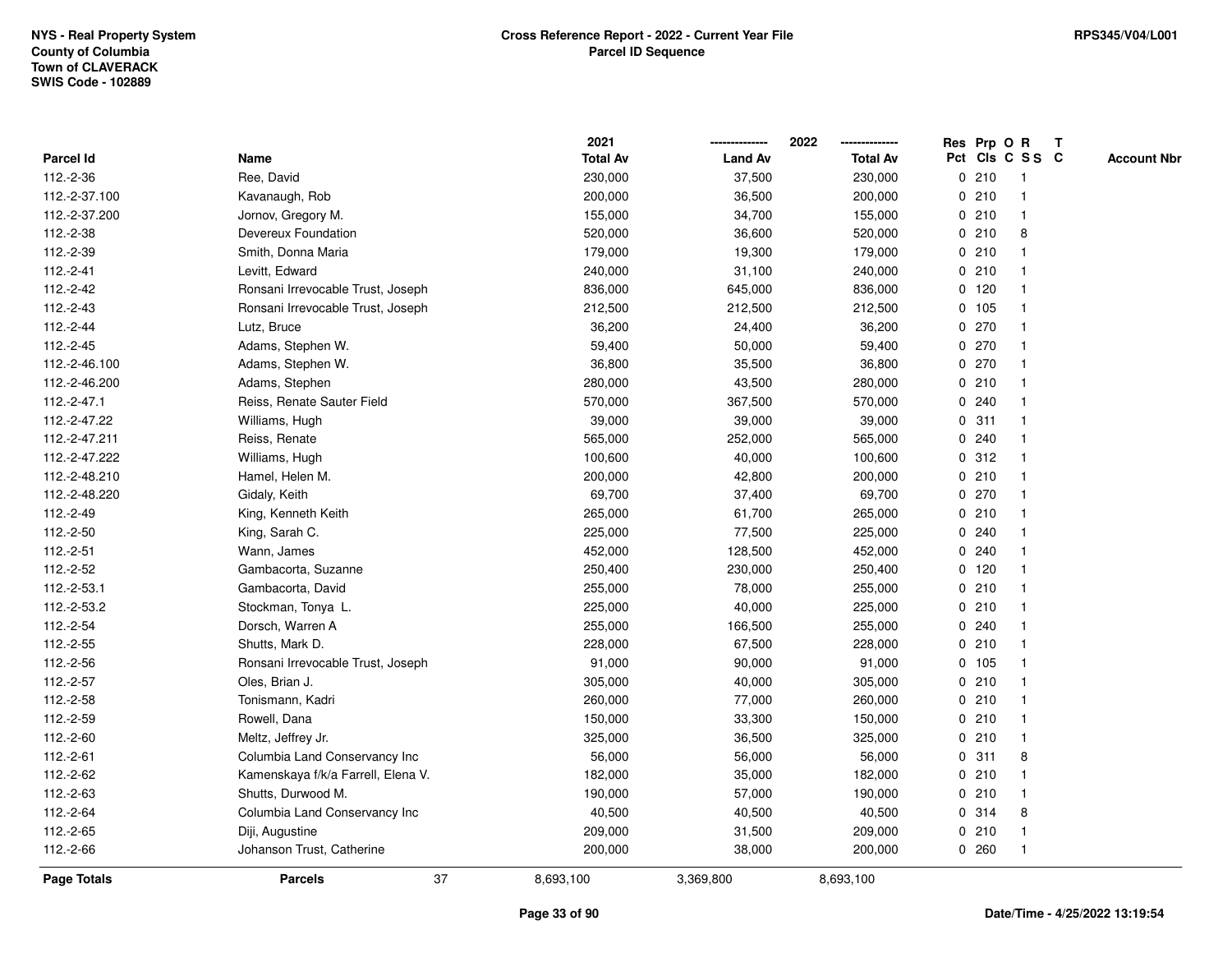|                    |                            |    | 2021            |                | 2022            |             | Res Prp O R |                 | T |                    |
|--------------------|----------------------------|----|-----------------|----------------|-----------------|-------------|-------------|-----------------|---|--------------------|
| Parcel Id          | Name                       |    | <b>Total Av</b> | <b>Land Av</b> | <b>Total Av</b> |             |             | Pct Cls C S S C |   | <b>Account Nbr</b> |
| 112.-2-67          | Schneider, Alexander J.    |    | 210,000         | 57,000         | 210,000         | 0           | 210         | $\mathbf{1}$    |   |                    |
| 112.-2-69          | Glandon, John S.           |    | 35,700          | 35,700         | 35,700          |             | 0.314       | $\mathbf{1}$    |   |                    |
| 112.-2-70          | Coons, Edward C.           |    | 170,000         | 30,900         | 170,000         |             | 0210        | $\mathbf 1$     |   |                    |
| 112.-2-71.3        | Gazzola, Seth              |    | 372,000         | 50,500         | 372,000         |             | 0210        |                 |   |                    |
| 112.-2-72          | Williams, Hugh             |    | 38,000          | 38,000         | 38,000          |             | 0.311       |                 |   |                    |
| 112.-2-73          | <b>Bob Fishstick LLC</b>   |    | 74,000          | 74,000         | 74,000          |             | 0 105       |                 |   |                    |
| $112.2 - 1 - 1$    | Hood, Eugene A.            |    | 220,000         | 26,500         | 220,000         |             | 0210        |                 |   |                    |
| $112.2 - 1 - 2$    | Adams, Ruth                |    | 165,000         | 36,300         | 165,000         |             | 0210        |                 |   |                    |
| $112.2 - 1 - 3$    | Anderson, Joseph G.        |    | 320,000         | 34,000         | 320,000         |             | 0210        |                 |   |                    |
| $112.2 - 1 - 4$    | Babjeck, Robin M.          |    | 196,000         | 28,500         | 196,000         |             | 0210        | $\mathbf 1$     |   |                    |
| $112.2 - 1 - 5$    | Shedrick, Terry C.         |    | 110,000         | 19,000         | 110,000         |             | 0210        |                 |   |                    |
| $112.2 - 1 - 6$    | Gellert, Philip            |    | 130,000         | 35,000         | 130,000         |             | 0210        |                 |   |                    |
| $112.2 - 1 - 7$    | Mellenville Fire Dist      |    | 211,000         | 38,500         | 211,000         |             | 0 662       | 8               |   |                    |
| $112.2 - 1 - 8$    | Rote, Ricky                |    | 215,000         | 35,000         | 215,000         |             | 0210        |                 |   |                    |
| 112.2-1-9          | Hughes, Jeffrey F.         |    | 227,000         | 34,000         | 227,000         |             | 0210        |                 |   |                    |
| 112.2-1-10         | Lewis, Cherry Baptiste     |    | 220,000         | 34,000         | 220,000         |             | 0210        | $\mathbf{1}$    |   |                    |
| $112.2 - 1 - 11$   | Layman, Michael E.         |    | 300,000         | 42,500         | 300,000         | 0           | 220         |                 |   |                    |
| 112.2-1-12         | Iqbal, Javed               |    | 125,000         | 35,000         | 125,000         |             | 0.220       |                 |   |                    |
| 112.2-1-13         | Maloney, Edward            |    | 205,000         | 19,000         | 205,000         |             | 0210        |                 |   |                    |
| 112.2-1-14         | Maloney, Edward            |    | 19,100          | 16,100         | 19,100          |             | 0.312       |                 |   |                    |
| 112.2-1-15         | Christie, Christopher      |    | 130,000         | 28,500         | 130,000         |             | 0210        |                 |   |                    |
| 112.2-1-18         | Kilmer, Charles            |    | 39,500          | 16,000         | 39,500          |             | 0270        |                 |   |                    |
| 112.2-1-19         | Kilmer, Rita A.            |    | 32,500          | 32,500         | 32,500          |             | 0.311       | $\mathbf 1$     |   |                    |
| 112.2-1-20         | Gorgone, Joan              |    | 31,900          | 21,400         | 31,900          | $\mathbf 0$ | 270         |                 |   |                    |
| 112.2-1-22         | Langdon, Frank D.          |    | 130,000         | 27,500         | 130,000         |             | 0210        |                 |   |                    |
| 112.2-1-23         | D'Alessandro, Pavel        |    | 205,000         | 19,000         | 205,000         |             | 0210        |                 |   |                    |
| 112.2-1-24         | Costa Mario & Patricia E   |    | 36,000          | 18,000         | 36,000          |             | 0 331       |                 |   |                    |
| 112.2-1-25         | Meyre, Peter               |    | 149,000         | 13,600         | 149,000         |             | 0210        |                 |   |                    |
| 112.2-1-26         | Boor, Katrina              |    | 150,000         | 13,600         | 150,000         |             | 0210        |                 |   |                    |
| 112.2-1-28         | Philmont Realty Group Inc. |    | 100,000         | 15,000         | 100,000         | 0           | 220         |                 |   |                    |
| 112.2-1-29         | Wolfe, David Jr.           |    | 115,000         | 6,000          | 115,000         |             | 0210        |                 |   |                    |
| 112.2-1-30         | Del Duco, Joseph           |    | 220,000         | 32,100         | 220,000         |             | 0.220       |                 |   |                    |
| 112.2-1-31         | Costa, Mario               |    | 119,000         | 11,200         | 119,000         |             | 0210        |                 |   |                    |
| 112.2-1-32         | Kuss, James                |    | 365,000         | 35,100         | 365,000         |             | 0210        |                 |   |                    |
| 112.2-1-33         | Kilmer, Chad               |    | 200,000         | 26,500         | 200,000         |             | 0210        | $\mathbf{1}$    |   |                    |
| 112.2-1-34         | Gintli, Iren               |    | 226,000         | 23,500         | 226,000         |             | 0210        | $\overline{1}$  |   |                    |
| 112.2-1-35         | <b>NYSEG</b>               |    | 35,000          | 28,300         | 35,000          |             | 0 882       | 6               |   |                    |
| <b>Page Totals</b> | <b>Parcels</b>             | 37 | 5,846,700       | 1,087,300      | 5,846,700       |             |             |                 |   |                    |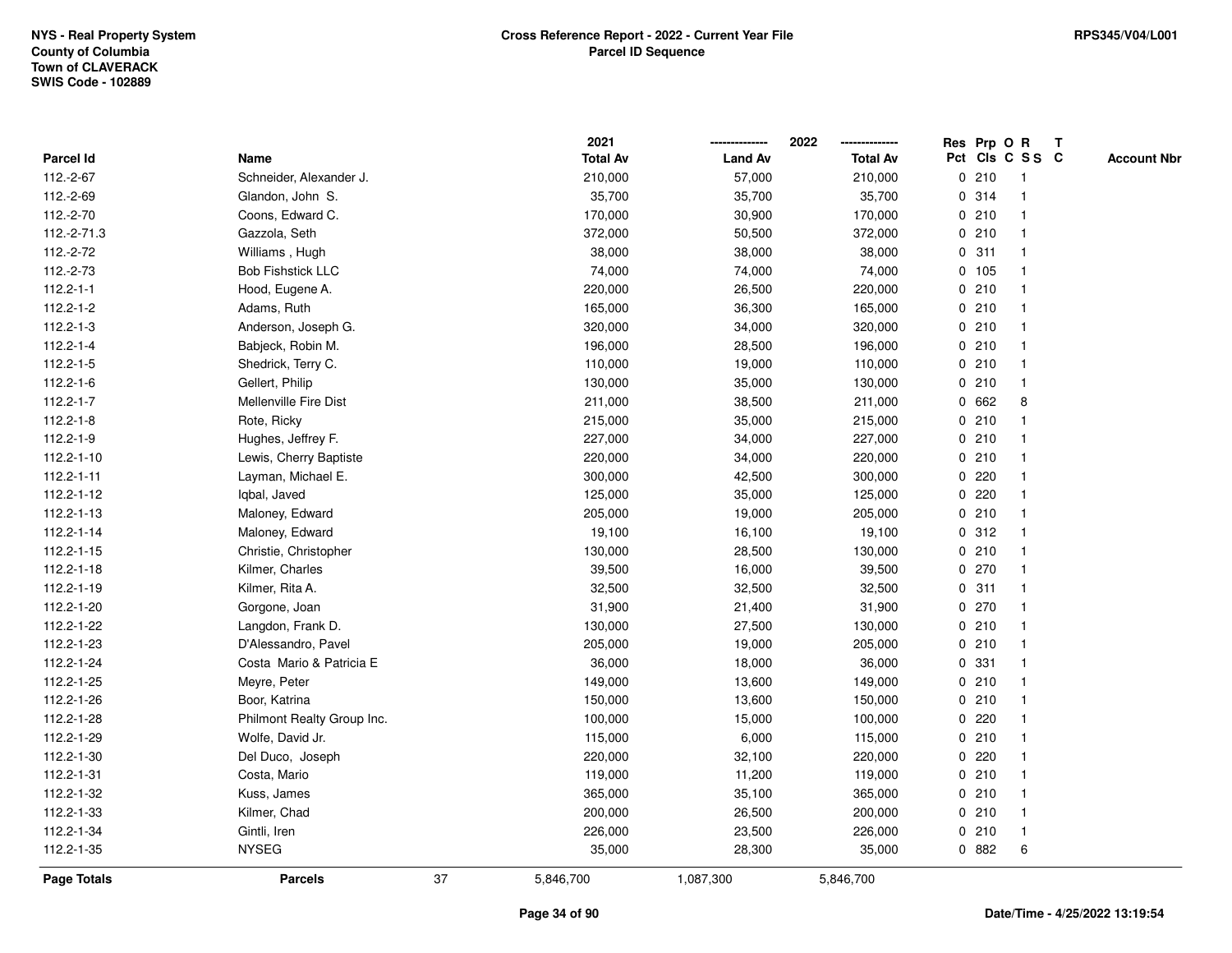|                    |                                |    | 2021            |                | 2022            |             |         | Res Prp O R     | $\mathbf{T}$       |
|--------------------|--------------------------------|----|-----------------|----------------|-----------------|-------------|---------|-----------------|--------------------|
| Parcel Id          | Name                           |    | <b>Total Av</b> | <b>Land Av</b> | <b>Total Av</b> |             |         | Pct Cls C S S C | <b>Account Nbr</b> |
| 112.2-1-36         | Kovach, Louis M.               |    | 223,000         | 20,500         | 223,000         |             | 50 482  |                 |                    |
| 112.2-1-36.-12     | Winter, James M.               |    | 100,000         | 26,500         | 100,000         | 0           | 449     |                 |                    |
| 112.2-1-37         | Calcagro, Paul                 |    | 63,000          | 25,300         | 63,000          | $\mathbf 0$ | 534     |                 |                    |
| 112.2-1-38         | Campbell Family Trust, Jean F. |    | 195,000         | 28,900         | 195,000         |             | 0210    |                 |                    |
| 112.2-1-39         | Armbruster, Beverley           |    | 110,000         | 35,000         | 110,000         |             | 0 449   |                 |                    |
| 112.2-1-40         | Carl, David V.                 |    | 180,000         | 30,600         | 180,000         |             | 0210    |                 |                    |
| 112.2-1-41         | Shufelt, Brenda                |    | 170,000         | 19,800         | 170,000         |             | 0210    |                 |                    |
| 112.2-1-42         | Hawthorne Cottage LLC          |    | 172,000         | 36,000         | 172,000         |             | 0210    |                 |                    |
| 112.2-1-43         | Dow, Kenneth J.                |    | 256,000         | 107,000        | 256,000         |             | 0.240   |                 |                    |
| 112.2-1-44         | Halla, Kristen L.              |    | 350,000         | 26,500         | 350,000         |             | 0210    |                 |                    |
| 112.2-1-45         | Panoplia Holdings LLC          |    | 130,000         | 27,300         | 130,000         |             | 0210    |                 |                    |
| 112.2-1-46         | Pamplin, Margaret C.           |    | 140,000         | 19,000         | 140,000         |             | 0210    |                 |                    |
| 112.2-1-47         | Winters, Cornelia              |    | 115,000         | 19,000         | 115,000         |             | 0210    |                 |                    |
| 112.2-1-48         | Winters, Tylie J.              |    | 125,000         | 22,900         | 125,000         |             | $0$ 220 |                 |                    |
| 112.2-1-49         | Copeland, Johnny               |    | 205,000         | 38,000         | 205,000         |             | 0210    |                 |                    |
| 112.2-1-52         | Aliperti, Erin E.              |    | 41,500          | 41,500         | 41,500          |             | 0.311   |                 |                    |
| 112.2-1-53         | Jones, Ariel                   |    | 145,000         | 22,000         | 145,000         |             | 0210    |                 |                    |
| 112.2-1-54         | Thurman, Frank B.              |    | 3,000           | 3,000          | 3,000           | 0           | 311     |                 |                    |
| 112.2-1-55         | Thurman, Frank B.              |    | 188,000         | 30,900         | 188,000         |             | 0411    |                 |                    |
| 112.2-1-56         | Casivant, Henry Jr.            |    | 112,000         | 14,800         | 112,000         |             | 0 230   |                 |                    |
| 112.2-1-57         | Casivant, Henry D.             |    | 182,000         | 27,100         | 182,000         |             | 0.280   |                 |                    |
| 112.2-1-58         | Casivant, Henry D.             |    | 35,400          | 24,400         | 35,400          |             | 0.312   |                 |                    |
| 112.2-1-59         | Casivant, Henry D.             |    | 60,000          | 21,700         | 60,000          |             | 0210    |                 |                    |
| 112.2-1-60         | Costa, Mario                   |    | 20,200          | 20,200         | 20,200          | $\mathbf 0$ | 311     |                 |                    |
| 112.2-1-61         | Costa, Mario                   |    | 17,200          | 17,200         | 17,200          |             | 0.311   |                 |                    |
| 112.2-1-62         | Costa, Mario                   |    | 14,800          | 14,800         | 14,800          |             | 0.311   |                 |                    |
| 112.2-1-63         | <b>NOSYT Properties LLC</b>    |    | 100,000         | 14,200         | 100,000         |             | 0.220   |                 |                    |
| 112.2-1-64         | Costa, Joseph                  |    | 188,000         | 31,100         | 188,000         | 0           | 220     |                 |                    |
| 112.2-2-2          | Mellenville Union Cemetery     |    | 221,000         | 164,500        | 221,000         |             | 0 695   | 8               |                    |
| 112.2-2-3          | Town Of Claverack              |    | 330,000         | 110,600        | 330,000         | 0           | 963     | 8               |                    |
| 112.2-2-4          | Rowe, Dale                     |    | 185,000         | 32,300         | 185,000         |             | 0210    |                 |                    |
| 112.2-2-5          | Mora, Alberto                  |    | 165,000         | 16,600         | 165,000         |             | 0.220   |                 |                    |
| 112.2-2-6          | Decker, Mary Jane              |    | 255,000         | 35,000         | 255,000         |             | 0210    |                 |                    |
| 112.2-2-7          | Stupplebeen, Francene R.       |    | 165,000         | 27,300         | 165,000         |             | 0210    |                 |                    |
| 112.2-2-8          | Speed, Clarence                |    | 31,000          | 26,500         | 31,000          |             | 0.312   |                 |                    |
| 112.2-2-9          | Speed, Clarence V. Jr.         |    | 200,000         | 26,500         | 200,000         |             | 0 433   |                 |                    |
| 112.2-2-10         | Speed, Robert R.               |    | 200,000         | 23,600         | 200,000         |             | 0210    | $\mathbf{1}$    |                    |
| <b>Page Totals</b> | <b>Parcels</b>                 | 37 | 5,393,100       | 1,228,100      | 5,393,100       |             |         |                 |                    |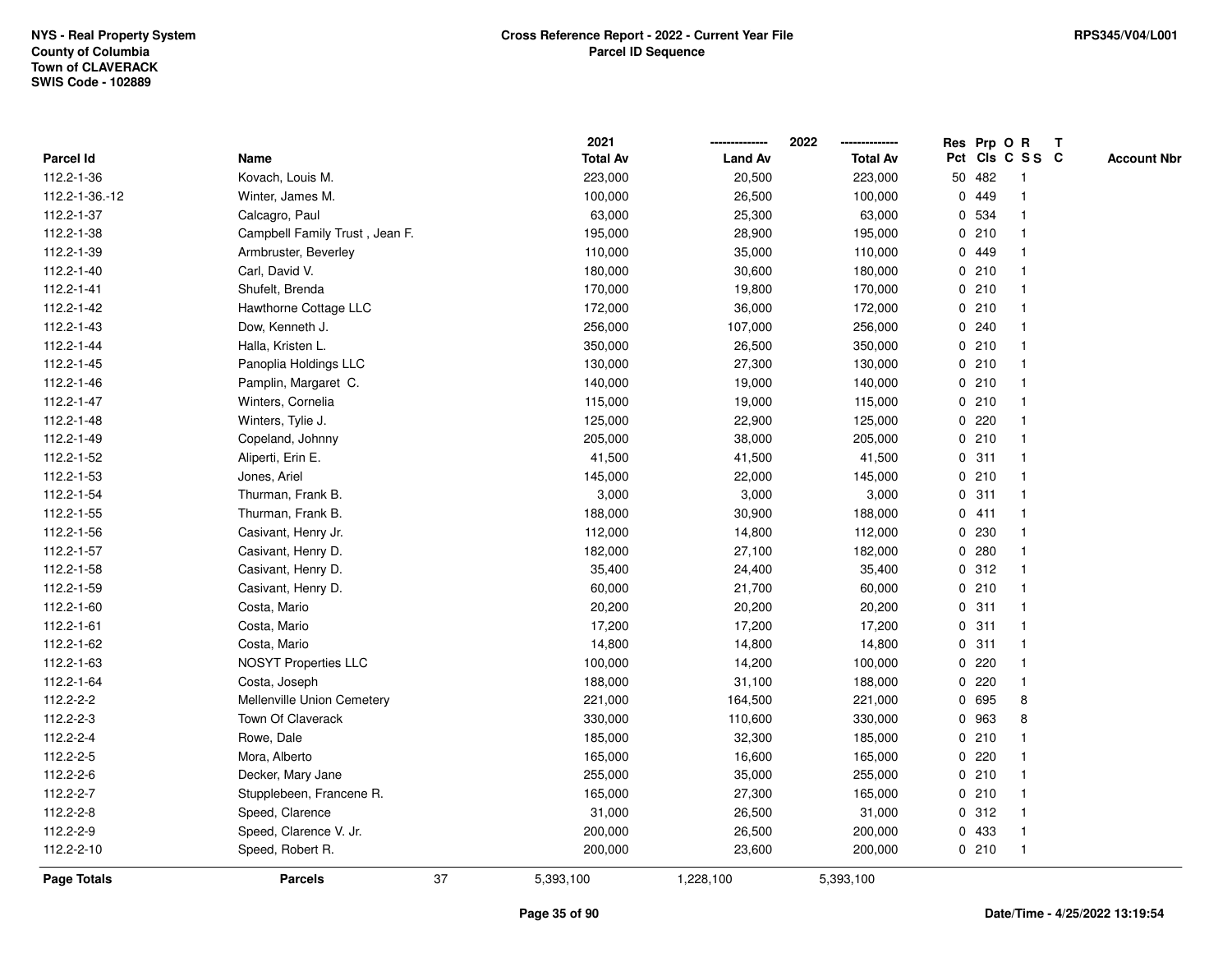|                    |                          |    | 2021            |                | 2022            |             | Res Prp O R |                 | T |                    |
|--------------------|--------------------------|----|-----------------|----------------|-----------------|-------------|-------------|-----------------|---|--------------------|
| Parcel Id          | Name                     |    | <b>Total Av</b> | <b>Land Av</b> | <b>Total Av</b> |             |             | Pct Cls C S S C |   | <b>Account Nbr</b> |
| 112.2-2-11         | Bon-Rudin, Elise M.      |    | 170,000         | 26,500         | 170,000         |             | 0210        | $\mathbf{1}$    |   |                    |
| 112.2-2-12         | Winters, James A.        |    | 180,000         | 19,000         | 180,000         |             | 0210        |                 |   |                    |
| 112.2-2-13         | Brandon, Patricia        |    | 185,000         | 18,400         | 185,000         |             | 0210        | $\mathbf 1$     |   |                    |
| 112.2-2-14         | Aliperti, Erin E.        |    | 134,000         | 19,000         | 134,000         |             | 0210        |                 |   |                    |
| 112.2-2-15         | Waltamath, Sara J.       |    | 210,000         | 23,200         | 210,000         |             | 0210        |                 |   |                    |
| 112.2-2-16         | Longley, Patricia        |    | 230,000         | 40,000         | 230,000         |             | 0210        |                 |   |                    |
| 112.2-2-17         | Longley, Tony A.         |    | 195,000         | 28,100         | 195,000         |             | 0210        |                 |   |                    |
| 112.2-2-18         | Kromer, Hugh C.          |    | 155,000         | 17,800         | 155,000         |             | 0210        |                 |   |                    |
| 112.2-2-19         | Miller, John M           |    | 205,000         | 27,300         | 205,000         |             | 0210        |                 |   |                    |
| 112.2-2-20         | Mayotte, Carrie A.       |    | 195,000         | 37,500         | 195,000         |             | 0210        | $\mathbf{1}$    |   |                    |
| 112.2-2-23         | Speed, Robert R.         |    | 21,500          | 21,400         | 21,500          |             | 0.312       |                 |   |                    |
| 112.2-2-24         | Speed, Clarence V.       |    | 25,900          | 25,900         | 25,900          |             | 0.311       |                 |   |                    |
| 112.2-2-25         | Cantele Memorials LLC    |    | 60,000          | 19,000         | 60,000          |             | 0 484       |                 |   |                    |
| 112.2-2-26         | Vanderwalker, Brenda     |    | 152,000         | 19,000         | 152,000         |             | 0210        |                 |   |                    |
| 112.2-2-27         | Ferb, Lara               |    | 315,000         | 36,300         | 315,000         | 0           | 210         |                 |   |                    |
| 112.2-2-28         | McCarthy, Kevin          |    | 177,000         | 26,900         | 177,000         | 0           | 210         | $\mathbf{1}$    |   |                    |
| 112.2-2-29         | Alce, Shelby             |    | 210,000         | 33,200         | 210,000         |             | 0411        |                 |   |                    |
| 112.2-2-30         | Chao, Nicolette S.       |    | 204,000         | 19,000         | 204,000         |             | 0210        |                 |   |                    |
| 112.2-2-31         | Steuerwald, Mary Ann     |    | 130,000         | 19,000         | 130,000         |             | 0210        |                 |   |                    |
| 112.2-2-32         | Stickle, Erin E.         |    | 217,000         | 24,100         | 217,000         |             | 0210        |                 |   |                    |
| 112.2-2-33         | Langley, Mary A.         |    | 204,000         | 26,200         | 204,000         |             | 0210        |                 |   |                    |
| 112.2-2-34         | Montague, Howard K.      |    | 230,000         | 19,000         | 230,000         |             | 0210        |                 |   |                    |
| 112.2-2-35         | O'Keefe, Ann             |    | 230,000         | 21,700         | 230,000         |             | 0210        | $\mathbf 1$     |   |                    |
| 112.2-2-36         | Sanderson, Eileen        |    | 214,000         | 31,500         | 214,000         | $\mathbf 0$ | 220         |                 |   |                    |
| 112.2-2-38         | Banks, Brian J.          |    | 400,000         | 26,500         | 400,000         |             | 0.220       |                 |   |                    |
| 112.2-2-40         | Moskaluk, Bonnie L.      |    | 140,000         | 26,500         | 140,000         |             | 0210        |                 |   |                    |
| 112.2-2-41         | Bishop, Marian           |    | 185,000         | 25,600         | 185,000         |             | 0210        |                 |   |                    |
| 112.2-2-42         | Clifton, Marc Thomas     |    | 104,000         | 23,800         | 104,000         |             | 0210        |                 |   |                    |
| 112.2-2-43.100     | Mann, Cory Sr.           |    | 130,000         | 21,000         | 130,000         |             | 0.220       |                 |   |                    |
| 112.2-2-43.200     | Village Of Philmont      |    | 2,600           | 2,600          | 2,600           |             | 0 853       | 8               |   |                    |
| 112.2-2-44         | Mc Neill, Diane E.       |    | 135,000         | 19,000         | 135,000         |             | 0210        |                 |   |                    |
| 112.2-2-45         | Helfgott, Alan           |    | 420,000         | 48,800         | 420,000         |             | 0210        |                 |   |                    |
| 112.2-2-46         | Cumming, Kendra          |    | 245,000         | 30,000         | 245,000         |             | 0210        |                 |   |                    |
| 112.2-2-48         | Romano, Salvatore Thomas |    | 170,000         | 34,700         | 170,000         |             | 0210        |                 |   |                    |
| 112.2-2-49         | Hayes, Peter             |    | 200,000         | 28,500         | 200,000         |             | 0210        |                 |   |                    |
| 112.2-2-50         | Botta, Michelle K.       |    | 185,000         | 26,500         | 185,000         |             | 0210        | $\overline{1}$  |   |                    |
| 112.2-2-51         | Schwed, Stephen W.       |    | 340,000         | 45,000         | 340,000         |             | 0210        | $\mathbf{1}$    |   |                    |
| <b>Page Totals</b> | <b>Parcels</b>           | 37 | 6,906,000       | 957,500        | 6,906,000       |             |             |                 |   |                    |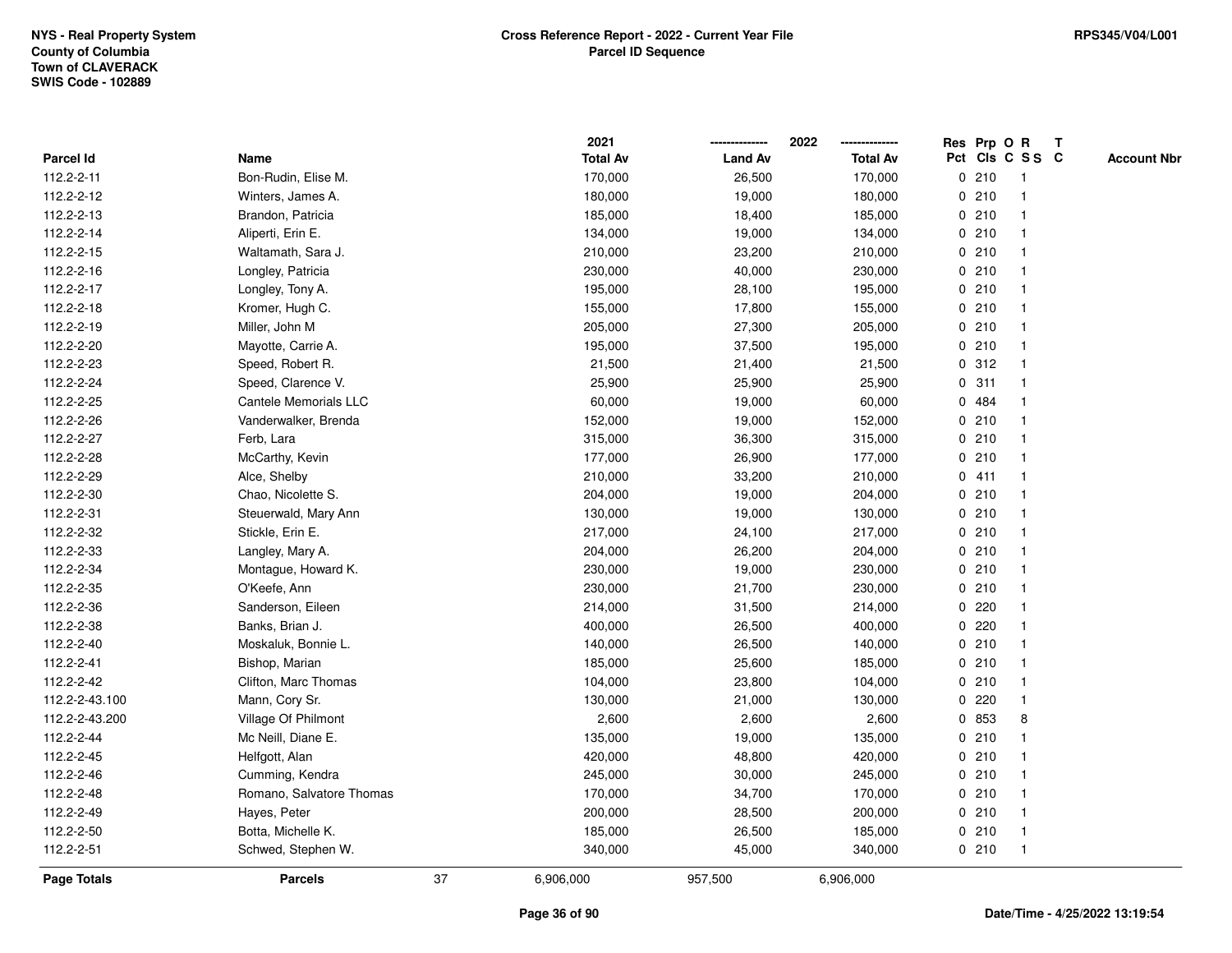|                |                           |    | 2021            |                | 2022            |             |         | Res Prp O R     | T |                    |
|----------------|---------------------------|----|-----------------|----------------|-----------------|-------------|---------|-----------------|---|--------------------|
| Parcel Id      | Name                      |    | <b>Total Av</b> | <b>Land Av</b> | <b>Total Av</b> |             |         | Pct Cls C S S C |   | <b>Account Nbr</b> |
| 112.2-2-52     | Slusar, Paul A.           |    | 231,000         | 43,600         | 231,000         |             | 0210    | -1              |   |                    |
| 112.2-2-53     | Gellert, Philip           |    | 155,000         | 19,000         | 155,000         | 0           | 210     | $\overline{1}$  |   |                    |
| 112.2-2-54     | Hoffman, Frederick J. IV. |    | 130,000         | 25,600         | 130,000         |             | 0210    | $\mathbf{1}$    |   |                    |
| 112.2-2-55     | Harris, Darnell D.        |    | 195,000         | 19,800         | 195,000         |             | 0210    |                 |   |                    |
| 112.2-2-56     | Simmons, Philip D. Jr.    |    | 230,000         | 19,900         | 230,000         |             | 0210    |                 |   |                    |
| 112.2-2-57     | Lescher, Susannah         |    | 210,000         | 17,200         | 210,000         |             | 0210    |                 |   |                    |
| 112.2-2-58     | Miller, Gregory A.        |    | 190,000         | 16,000         | 190,000         |             | 0210    | $\mathbf{1}$    |   |                    |
| 112.2-2-59     | Town Of Claverack         |    | 19,900          | 19,900         | 19,900          | 0           | 653     | 8               |   |                    |
| 112.2-2-60     | Town Of Claverack         |    | 294,000         | 28,500         | 294,000         |             | 0 652   | 8               |   |                    |
| 112.2-2-61     | Montague, Verna           |    | 235,000         | 48,000         | 235,000         |             | 0.220   |                 |   |                    |
| 112.2-2-62     | Schwartz, David A.        |    | 260,000         | 31,600         | 260,000         |             | 0210    |                 |   |                    |
| 112.2-2-63     | Irwin, James T.           |    | 180,000         | 21,700         | 180,000         |             | 0.220   |                 |   |                    |
| 112.2-2-64     | Seserman, Michael         |    | 215,000         | 28,100         | 215,000         | 0           | 220     |                 |   |                    |
| 112.2-2-65     | Seserman, Michael         |    | 1,600           | 1,600          | 1,600           |             | 0.311   |                 |   |                    |
| 112.2-2-66     | THRK LLC                  |    | 310,000         | 22,400         | 310,000         | 0           | 220     |                 |   |                    |
| 112.2-2-67     | Gatti, Regina             |    | 200,000         | 10,000         | 200,000         | 0           | 220     |                 |   |                    |
| 112.2-2-68     | Siter, David              |    | 125,000         | 15,400         | 125,000         |             | 0210    | $\mathbf 1$     |   |                    |
| 112.2-2-69.100 | Brousseau, Albert P. Sr.  |    | 83,500          | 83,500         | 83,500          |             | 0.322   |                 |   |                    |
| 112.2-2-69.200 | Brousseau, Kerry F.       |    | 250,000         | 75,500         | 250,000         |             | 0.240   |                 |   |                    |
| 112.2-2-70     | Ferb, Lara                |    | 29,700          | 29,700         | 29,700          |             | 0.311   |                 |   |                    |
| 112.2-2-71     | Town of Claverack         |    | 466,000         | 40,000         | 466,000         |             | 0 652   | 8               |   |                    |
| 112.2-2-72     | Tice, John C.             |    | 140,000         | 17,800         | 140,000         | $\mathbf 0$ | 210     |                 |   |                    |
| 112.2-2-73     | Baillargeon, Hugh         |    | 195,000         | 19,300         | 195,000         |             | 0210    | $\overline{1}$  |   |                    |
| 112.2-2-74     | Maisenbacher, Kevin A.    |    | 160,000         | 16,600         | 160,000         |             | 0.210   | $\mathbf 1$     |   |                    |
| 112.2-2-75     | Daley, Lisa R.            |    | 88,000          | 29,000         | 88,000          |             | 0210    |                 |   |                    |
| $113.-1-1.21$  | Taylor, Lee W.            |    | 200,000         | 67,700         | 200,000         |             | 0210    |                 |   |                    |
| 113.-1-1.22    | State of New York         |    | 2,000           | 2,000          | 2,000           | 0           | 961     | 8               |   |                    |
| $113.-1-1.111$ | Schumann, Richard P.      |    | 245,000         | 128,800        | 245,000         |             | 0.240   |                 |   |                    |
| 113.-1-1.112   | Richards, Thomas E. Jr.   |    | 280,000         | 45,000         | 280,000         | $\mathbf 0$ | 210     |                 |   |                    |
| 113.-1-1.120   | Thompson, Barbara A.      |    | 10,000          | 10,000         | 10,000          |             | 0.314   | $\overline{1}$  |   |                    |
| $113.-1-4$     | Langille, Brianne I.      |    | 280,000         | 44,300         | 280,000         |             | 0210    | $\mathbf{1}$    |   |                    |
| 113.-1-5.110   | Sunnyview Farm LLC        |    | 426,000         | 425,500        | 426,000         |             | 0.312   |                 |   |                    |
| 113.-1-5.120   | Laufer, Abigail E.        |    | 64,000          | 64,000         | 64,000          |             | 0.311   |                 |   |                    |
| 113.-1-5.200   | Laufer, Abigail E.        |    | 1,075,000       | 76,000         | 1,075,000       |             | 0210    |                 |   |                    |
| $113.-1-8$     | 234 Harder Road LLC       |    | 396,000         | 261,500        | 415,000         |             | $0$ 112 |                 |   |                    |
| 113.-1-9.100   | Smolen, William           |    | 325,000         | 45,900         | 325,000         |             | 0210    | $\overline{1}$  |   |                    |
| 113.-1-9.200   | Smolen, William           |    | 50,000          | 50,000         | 50,000          |             | 0.314   | $\overline{1}$  |   |                    |
| Page Totals    | <b>Parcels</b>            | 37 | 7,946,700       | 1,920,400      | 7,965,700       |             |         |                 |   |                    |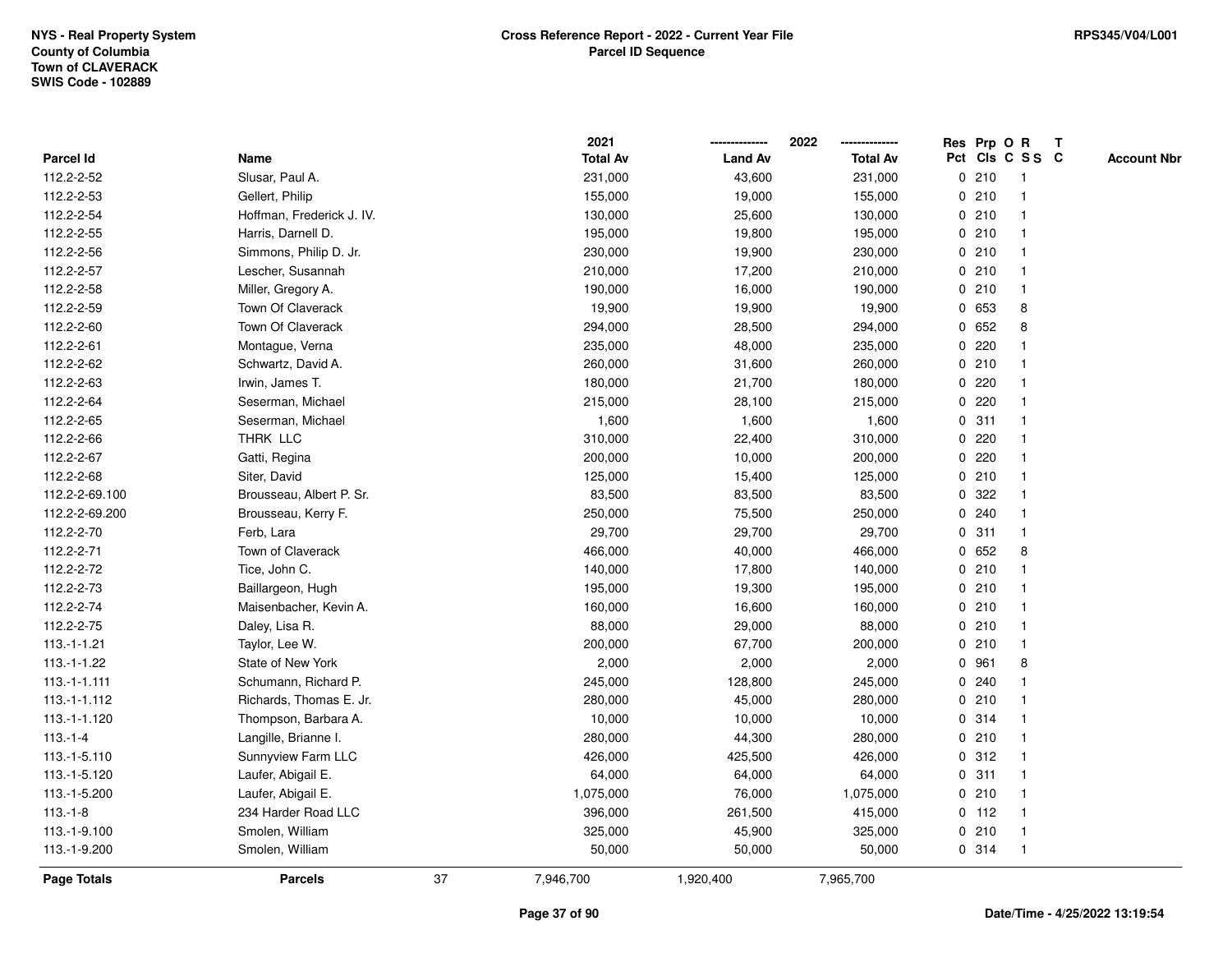|                 |                                |    | 2021            |                | 2022            | Res Prp O R |                 | $\mathbf{T}$ |                    |
|-----------------|--------------------------------|----|-----------------|----------------|-----------------|-------------|-----------------|--------------|--------------------|
| Parcel Id       | Name                           |    | <b>Total Av</b> | <b>Land Av</b> | <b>Total Av</b> |             | Pct Cls C S S C |              | <b>Account Nbr</b> |
| $113.-1-10.1$   | Brown, Ralph M.                |    | 85,000          | 85,000         | 85,000          | 0.311       | $\overline{1}$  |              |                    |
| 113.-1-10.2     | Wolverton, Hal W.              |    | 1,800,000       | 627,000        | 1,800,000       | 0.240       | $\mathbf{1}$    |              |                    |
| $113.-1-11$     | Firth-Linton, Karen L.         |    | 150,000         | 23,800         | 150,000         | 0210        | $\mathbf{1}$    |              |                    |
| $113.-1-12$     | Van Tassel, Susan              |    | 150,000         | 23,800         | 150,000         | 0210        | $\mathbf{1}$    |              |                    |
| $113.-1-13$     | Horst, Laura J.                |    | 140,000         | 33,900         | 140,000         | 0210        | 1               |              |                    |
| $113.-1-14$     | Henderson, Stephanie D.        |    | 155,000         | 23,800         | 155,000         | 0210        | $\mathbf{1}$    |              |                    |
| $113.-1-15$     | Klein, Robert E. III.          |    | 148,000         | 35,100         | 148,000         | 0210        | $\mathbf{1}$    |              |                    |
| 113.-1-16.111   | Finkle, Robert                 |    | 200,000         | 72,000         | 200,000         | 0.240       | $\mathbf{1}$    |              |                    |
| 113.-1-16.112   | Kletter, Melanie A.            |    | 285,000         | 38,500         | 285,000         | 0210        | $\mathbf{1}$    |              |                    |
| 113.-1-16.120   | Cerny, Richard                 |    | 60,000          | 60,000         | 60,000          | 0.311       | $\mathbf{1}$    |              |                    |
| 113.-1-16.200   | Winters, Katrina               |    | 180,000         | 50,000         | 180,000         | 0210        | 1               |              |                    |
| $113.-1-17$     | Cerny, Richard                 |    | 141,000         | 60,000         | 141,000         | 0.260       | 1               |              |                    |
| $113.-1-18$     | Roman Catholic Church          |    | 44,500          | 44,500         | 44,500          | 0 695       | 8               |              |                    |
| $113.-1-19$     | Call, David                    |    | 173,000         | 24,100         | 173,000         | 0210        | 1               |              |                    |
| $*$ 113.-1-20.3 | Claverack LandCo., LLC         |    | 3,800,000       | 384,000        | 3,800,000       | 0 633       | $\mathbf{1}$    |              |                    |
| 113.-1-20.4     | 201 Main Street Realty LLC     |    | 36,500          | 36,500         | 36,500          | 0.314       | $\mathbf{1}$    |              |                    |
| 113.-1-20.5     | Claverack LandCo LLC           |    |                 | 127,600        | 3,543,600       | 0 633       | $\mathbf{1}$    |              |                    |
| 113.-1-20.6     | Claverack LandCo LLC           |    |                 | 256,400        | 256,400         | 0 330       | 1               |              |                    |
| 113.-1-20.120   | Philmont Management Corp       |    | 511,000         | 35,300         | 511,000         | 0 465       |                 |              |                    |
| 113.-1-20.200   | Sacred Heart Church            |    | 25,000          | 25,000         | 25,000          | 0 695       | 8               |              |                    |
| $113.-1-21$     | Almstead, Timothy D.           |    | 215,000         | 26,500         | 215,000         | 0210        |                 |              |                    |
| $113.-1-22$     | Roth, Richard                  |    | 205,000         | 27,700         | 205,000         | 0210        | $\mathbf{1}$    |              |                    |
| $113.-1-23$     | <b>Bird Stone Holdings LLC</b> |    | 120,000         | 31,000         | 120,000         | 0210        | $\mathbf{1}$    |              |                    |
| $113.-1-26$     | Young, Kory A.                 |    | 233,000         | 46,500         | 233,000         | 0210        | $\mathbf{1}$    |              |                    |
| 113.-1-27.100   | Baker, Joseph R. III.          |    | 520,000         | 142,000        | 520,000         | 0.240       | $\mathbf{1}$    |              |                    |
| 113.-1-27.200   | Bell, Justin                   |    | 375,000         | 47,500         | 375,000         | 0210        | 1               |              |                    |
| 113.-1-28       | Clapper, Tedd F.               |    | 150,000         | 35,000         | 150,000         | 0210        | 1               |              |                    |
| 113.-1-29       | Damgaard, Benjamin J.          |    | 145,000         | 35,000         | 145,000         | 0210        | 1               |              |                    |
| $113.-1-30$     | Kirschner Rev. Trust, Ronnie   |    | 40,400          | 35,000         | 40,400          | 0.270       | $\mathbf{1}$    |              |                    |
| $113.-1-31$     | Kirschner, Ronnie              |    | 212,000         | 47,000         | 212,000         | 0210        | $\mathbf{1}$    |              |                    |
| 113.-1-32       | Gallers, Donna                 |    | 170,000         | 53,000         | 170,000         | 0210        | $\mathbf{1}$    |              |                    |
| 113.-1-33.1     | Baker, Joseph                  |    | 335,000         | 145,500        | 335,000         | 0.240       | $\mathbf{1}$    |              |                    |
| 113.-1-33.2     | Baker, Joseph                  |    | 44,800          | 44,800         | 44,800          | 0.311       | $\mathbf{1}$    |              |                    |
| $113.-1-34$     | Winters, Katrina               |    | 40,000          | 40,000         | 40,000          | 0.311       | $\mathbf{1}$    |              |                    |
| $113.-1-35$     | Keeler, Kenneth A.             |    | 165,000         | 3,400          | 165,000         | 0210        | $\mathbf{1}$    |              |                    |
| $113.-1-36$     | Shook, Elwood Jr.              |    | 145,000         | 23,500         | 145,000         | 0210        | $\mathbf{1}$    |              |                    |
| $113.-1-37$     | Bell, Arlene I.                |    | 300,000         | 41,000         | 300,000         | 0210        | $\mathbf{1}$    |              |                    |
| Page Totals     | <b>Parcels</b>                 | 36 | 7,699,200       | 2,506,700      | 11,499,200      |             |                 |              |                    |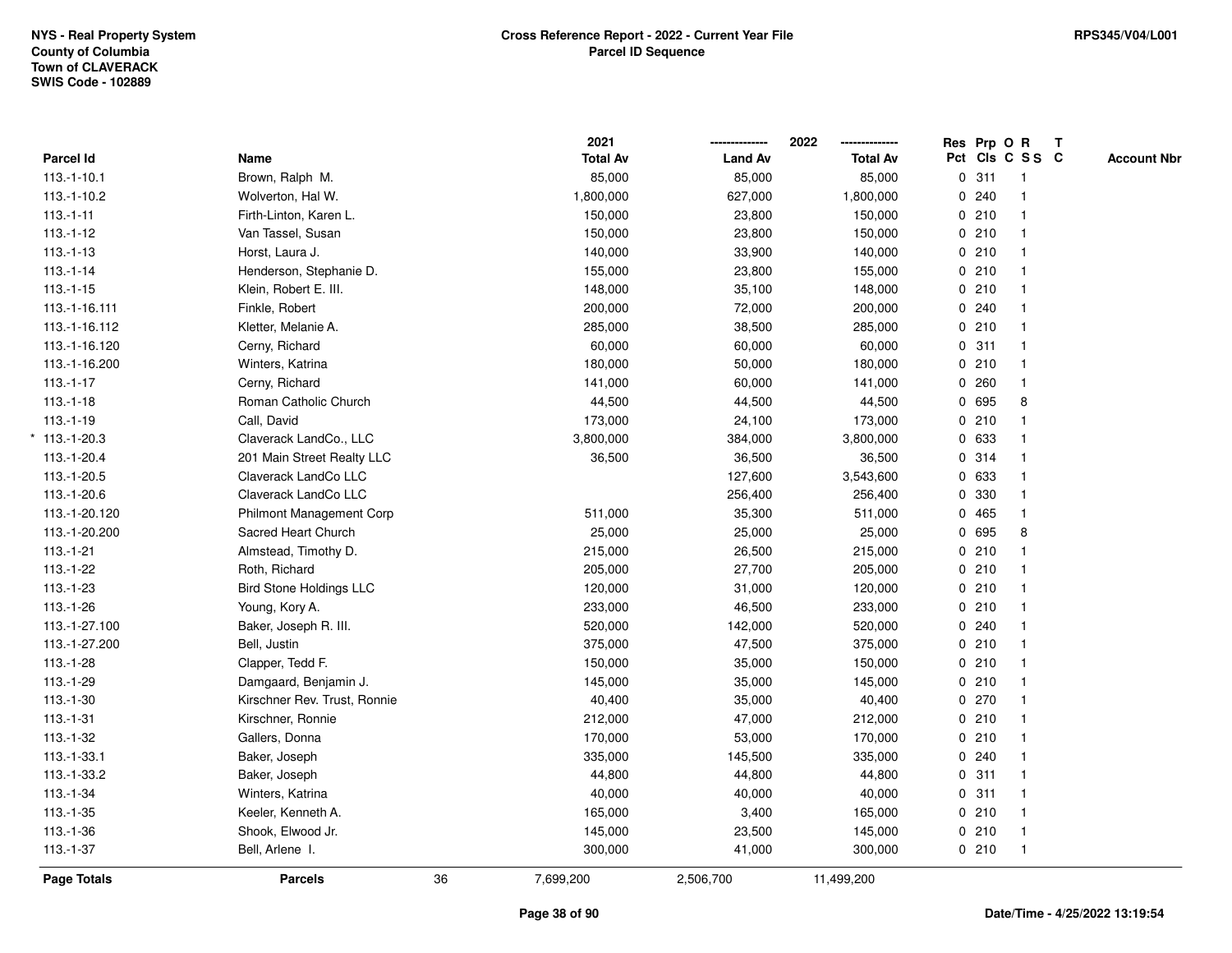|               |                              |    | 2021            |                | 2022            |   |       | Res Prp O R             | Т |                    |
|---------------|------------------------------|----|-----------------|----------------|-----------------|---|-------|-------------------------|---|--------------------|
| Parcel Id     | Name                         |    | <b>Total Av</b> | <b>Land Av</b> | <b>Total Av</b> |   |       | Pct Cls C S S C         |   | <b>Account Nbr</b> |
| $113.-1-38$   | Delfau, Luc                  |    | 460,000         | 87,500         | 460,000         | 0 | 240   | $\mathbf 1$             |   |                    |
| $113.-1-39$   | Carlsen, Christopher F.      |    | 203,000         | 37,000         | 203,000         | 0 | 210   |                         |   |                    |
| $113.-1-40$   | Keeler, Ann Marie            |    | 290,000         | 41,000         | 290,000         |   | 0210  |                         |   |                    |
| $113.-1-41$   | Wang, Brandon                |    | 820,000         | 355,000        | 820,000         |   | 0.240 |                         |   |                    |
| $113.-1-42$   | Cashman, Robert W.           |    | 175,000         | 50,000         | 175,000         |   | 0210  |                         |   |                    |
| 113.-1-43.111 | Wittwer-Laird, Gail          |    | 98,800          | 98,800         | 98,800          |   | 0 322 |                         |   |                    |
| 113.-1-43.112 | Kristjansson, Fridrik        |    | 398,000         | 50,900         | 398,000         |   | 0210  |                         |   |                    |
| 113.-1-43.120 | Schnackenberg, Werner        |    | 376,000         | 102,000        | 376,000         | 0 | 240   |                         |   |                    |
| 113.-1-43.200 | Goodman, Robyn               |    | 600,000         | 65,500         | 600,000         |   | 0210  | -1                      |   |                    |
| 113.-1-45.2   | Laird, Joshua                |    | 338,000         | 100,500        | 338,000         |   | 0210  |                         |   |                    |
| 113.-1-45.111 | Dietrich, Henry M.           |    | 535,000         | 106,000        | 535,000         |   | 0210  |                         |   |                    |
| 113.-1-45.112 | Boyles, Scott                |    | 408,000         | 80,000         | 408,000         |   | 0210  |                         |   |                    |
| $113.-1-46$   | Wang, Brandon                |    | 1,600,000       | 855,000        | 1,600,000       |   | 0.240 |                         |   |                    |
| 113.-1-47     | Wang, Brandon                |    | 691,800         | 691,800        | 691,800         | 0 | 322   |                         |   |                    |
| $113.-1-48$   | 234 Harder Road LLC          |    | 85,000          | 85,000         | 85,000          | 0 | 910   |                         |   |                    |
| $113.-1-50$   | Hilliard, Katherine          |    | 280,000         | 43,000         | 280,000         | 0 | 210   |                         |   |                    |
| $113.-1-51$   | Polyak, Serafina             |    | 225,000         | 89,500         | 225,000         |   | 0210  | $\mathbf{1}$            |   |                    |
| 113.-1-52     | NYS Off of Parks, Recreation |    | 35,500          | 35,500         | 35,500          |   | 0.314 | 8                       |   |                    |
| 113.-1-54.110 | Brousseau, Signe             |    | 170,000         | 41,400         | 170,000         |   | 0210  |                         |   |                    |
| 113.-1-54.120 | Trimarchi, Anthony           |    | 42,700          | 42,700         | 42,700          |   | 0.311 |                         |   |                    |
| 113.-1-54.200 | Schroder, Jim L.             |    | 315,000         | 41,000         | 315,000         |   | 0210  |                         |   |                    |
| $113.-1-55$   | Moore, Shawn G.              |    | 175,000         | 42,700         | 175,000         |   | 0210  |                         |   |                    |
| $113.-1-56$   | Winters, Charles             |    | 410,000         | 81,500         | 410,000         | 0 | 240   |                         |   |                    |
| $113.-1-57$   | Porto, John M. Jr.           |    | 166,000         | 50,000         | 166,000         |   | 0210  |                         |   |                    |
| $113.-1-58$   | Porto, John M. Jr.           |    | 103,500         | 103,500        | 103,500         |   | 0 322 |                         |   |                    |
| $113.-1-59$   | Clement, Christopher W.      |    | 674,000         | 39,700         | 674,000         |   | 0210  |                         |   |                    |
| $113.-1-60$   | Finkle, Robert II.           |    | 204,000         | 50,500         | 204,000         |   | 0210  |                         |   |                    |
| $113.-1-61$   | Park, Gerald                 |    | 460,000         | 108,000        | 460,000         |   | 0210  |                         |   |                    |
| 113.-1-62     | Jones, Sherwin               |    | 200,000         | 36,300         | 200,000         |   | 0210  |                         |   |                    |
| $113.-1-64$   | Meltz, Emil Jr.              |    | 92,500          | 92,500         | 92,500          | 0 | 322   |                         |   |                    |
| 113.-1-65     | Clement, Christopher W.      |    | 60,000          | 60,000         | 60,000          | 0 | 314   |                         |   |                    |
| 113.-1-66     | Jeffrey, Jenny L.            |    | 440,000         | 39,700         | 440,000         |   | 0210  |                         |   |                    |
| $113.-1-67$   | Swope, Samuel                |    | 38,400          | 38,400         | 38,400          |   | 0.314 |                         |   |                    |
| $113.-1-68$   | Swope, Samuel                |    | 420,000         | 37,500         | 420,000         |   | 0210  |                         |   |                    |
| 113.-1-69     | Mate, Robert                 |    | 37,000          | 37,000         | 37,000          |   | 0 314 |                         |   |                    |
| $113.-1-70$   | Mate, Robert                 |    | 400,000         | 36,100         | 400,000         |   | 0210  | -1                      |   |                    |
| $113.-1-71$   | Mate, Robert                 |    | 35,100          | 35,100         | 35,100          |   | 0.314 | $\overline{\mathbf{1}}$ |   |                    |
| Page Totals   | <b>Parcels</b>               | 37 | 12,062,300      | 3,987,600      | 12,062,300      |   |       |                         |   |                    |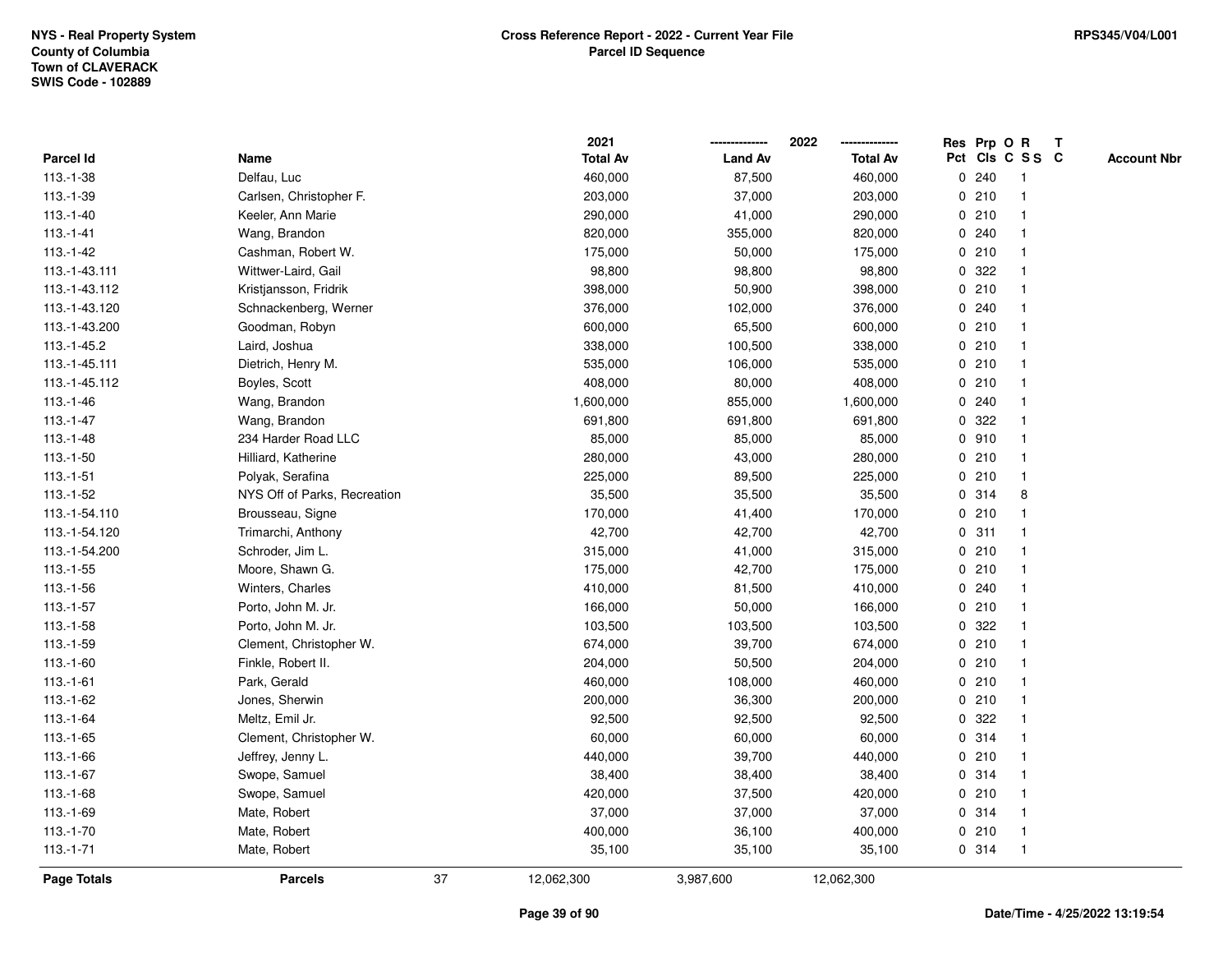|                    |                           |    | 2021            |                | 2022            | Res Prp O R |                 |                |   | T |                    |
|--------------------|---------------------------|----|-----------------|----------------|-----------------|-------------|-----------------|----------------|---|---|--------------------|
| Parcel Id          | Name                      |    | <b>Total Av</b> | <b>Land Av</b> | <b>Total Av</b> |             | Pct Cls C S S C |                |   |   | <b>Account Nbr</b> |
| $113.-1-72$        | Meltz, Emil Jr.           |    | 35,000          | 35,000         | 35,000          |             | 0 314           | -1             |   |   |                    |
| $113.-1-73$        | Meltz, Emil Jr.           |    | 35,000          | 35,000         | 35,000          | 0           | 314             | -1             |   |   |                    |
| $113.-1-74$        | Park, Gerald              |    | 35,000          | 35,000         | 35,000          |             | 0.314           | -1             |   |   |                    |
| $113.-1-75$        | Meltz, Emil Jr.           |    | 37,100          | 37,100         | 37,100          |             | 0.314           |                |   |   |                    |
| 113.-1-76          | Colarusso, Kathleen T.    |    | 400,000         | 111,500        | 400,000         |             | 0.240           |                |   |   |                    |
| $113.-1-77$        | Peck, Adam W.             |    | 340,000         | 90,000         | 340,000         |             | 0.240           |                |   |   |                    |
| $113.-1-78$        | Harder, Steven R.         |    | 220,000         | 67,900         | 220,000         |             | 0210            |                |   |   |                    |
| $113.-1-79$        | Goodman, Robyn            |    | 90,000          | 90,000         | 90,000          | 0           | 322             |                |   |   |                    |
| $113.-1-80$        | Bleau, Christopher        |    | 320,000         | 97,400         | 320,000         |             | 0210            | -1             |   |   |                    |
| $113.-1-81$        | Martin, Mary              |    | 260,000         | 50,500         | 260,000         |             | 0210            | -1             |   |   |                    |
| $113.-1-82$        | Meltz, Emil Jr.           |    | 35,200          | 35,200         | 35,200          |             | 0.314           |                |   |   |                    |
| $113.-1-83$        | Hill, Joseph              |    | 472,000         | 35,000         | 472,000         |             | 0210            |                |   |   |                    |
| $113.-1-84$        | State of New York         |    | 60,000          | 60,000         | 60,000          |             | 0 314           |                | 8 |   |                    |
| $113.-1-85$        | Greenberg, Robert M.      |    | 28,500          | 28,500         | 28,500          |             | 0.321           |                |   |   |                    |
| $113.-1-86$        | Gajtkowski, Esther        |    | 4,000           | 4,000          | 4,000           | $\mathbf 0$ | 311             |                |   |   |                    |
| 114.-1-2.100       | Paynter, Steven W.        |    | 330,000         | 110,000        | 330,000         |             | 0.240           | $\overline{1}$ |   |   |                    |
| 114.-1-2.200       | McNeill, Linda S.         |    | 135,000         | 135,000        | 135,000         | $\mathbf 0$ | 322             |                |   |   |                    |
| $114.-1-3.1$       | Wang, Brandon             |    | 4,000,000       | 585,800        | 4,000,000       |             | 0.240           |                |   |   |                    |
| $114.-1-3.2$       | Wang, Brandon             |    | 4,200,000       | 835,000        | 4,200,000       |             | 0.240           |                |   |   |                    |
| $114.-1-4$         | McNeill, Linda            |    | 200,000         | 39,200         | 200,000         |             | 0210            |                |   |   |                    |
| 120.-1-1.100       | Claverack Farm LLC        |    | 62,700          | 62,700         | 62,700          |             | 0 323           |                |   |   |                    |
| 120.-1-1.210       | Yi, Chae S.               |    | 650,000         | 416,000        | 650,000         | 0           | 220             |                |   |   |                    |
| 120.-1-1.220       | James, Julius             |    | 600,000         | 46,000         | 600,000         |             | 0210            | $\overline{1}$ |   |   |                    |
| $120.-1-2.-1$      | Niagara Mohawk Power Corp |    | 354,330         | 354,330        | 354,330         | $\mathbf 0$ | 380             |                | 6 |   |                    |
| $120.-1-2.-2$      | Niagara Mohawk Power Corp |    | 28,830          | 28,830         | 28,830          |             | 0 380           |                | 6 |   |                    |
| $120.-1-3.2$       | Town of Claverack         |    | 38,200          | 38,200         | 38,200          | 0           | 340             |                | 8 |   |                    |
| 120.-1-3.100       | RK Railbed Inc.           |    | 11,100          | 11,100         | 11,100          |             | 0 340           |                |   |   |                    |
| 120.-1-4.11        | Koskey, Richard P.        |    | 247,700         | 247,700        | 247,700         |             | $0$ 120         |                |   |   |                    |
| 120.-1-4.12        | Smith, John Jr.           |    | 425,000         | 190,000        | 425,000         |             | 0.240           |                |   |   |                    |
| 120.-1-4.22        | Town of Claverack         |    | 68,000          | 27,300         | 68,000          | 0           | 827             |                | 8 |   |                    |
| 120.-1-4.211       | Claverack Farm LLC        |    | 35,200          | 29,800         | 35,200          | 0           | 312             | -1             |   |   |                    |
| 120.-1-4.212       | Claverack Farm LLC        |    | 47,900          | 47,900         | 47,900          |             | $0$ 120         |                |   |   |                    |
| 120.-1-5.111       | Koskey, Richard P.        |    | 334,400         | 210,500        | 334,400         |             | $0$ 120         |                |   |   |                    |
| 120.-1-5.112       | Koskey, Richard P.        |    | 4,400           | 4,400          | 4,400           |             | 0 314           |                |   |   |                    |
| 120.-1-5.120       | Armstrong, W. David       |    | 40,000          | 40,000         | 40,000          |             | 0.311           | -1             |   |   |                    |
| 120.-1-5.200       | Armstrong, W. David       |    | 800,000         | 56,000         | 800,000         | 0           | 281             |                |   |   |                    |
| $120.-1-6.2$       | Keyser, Daniel A.         |    | 2,300           | 2,300          | 2,300           |             | 0.311           | $\overline{1}$ |   |   |                    |
| <b>Page Totals</b> | <b>Parcels</b>            | 37 | 14,986,860      | 4,330,160      | 14,986,860      |             |                 |                |   |   |                    |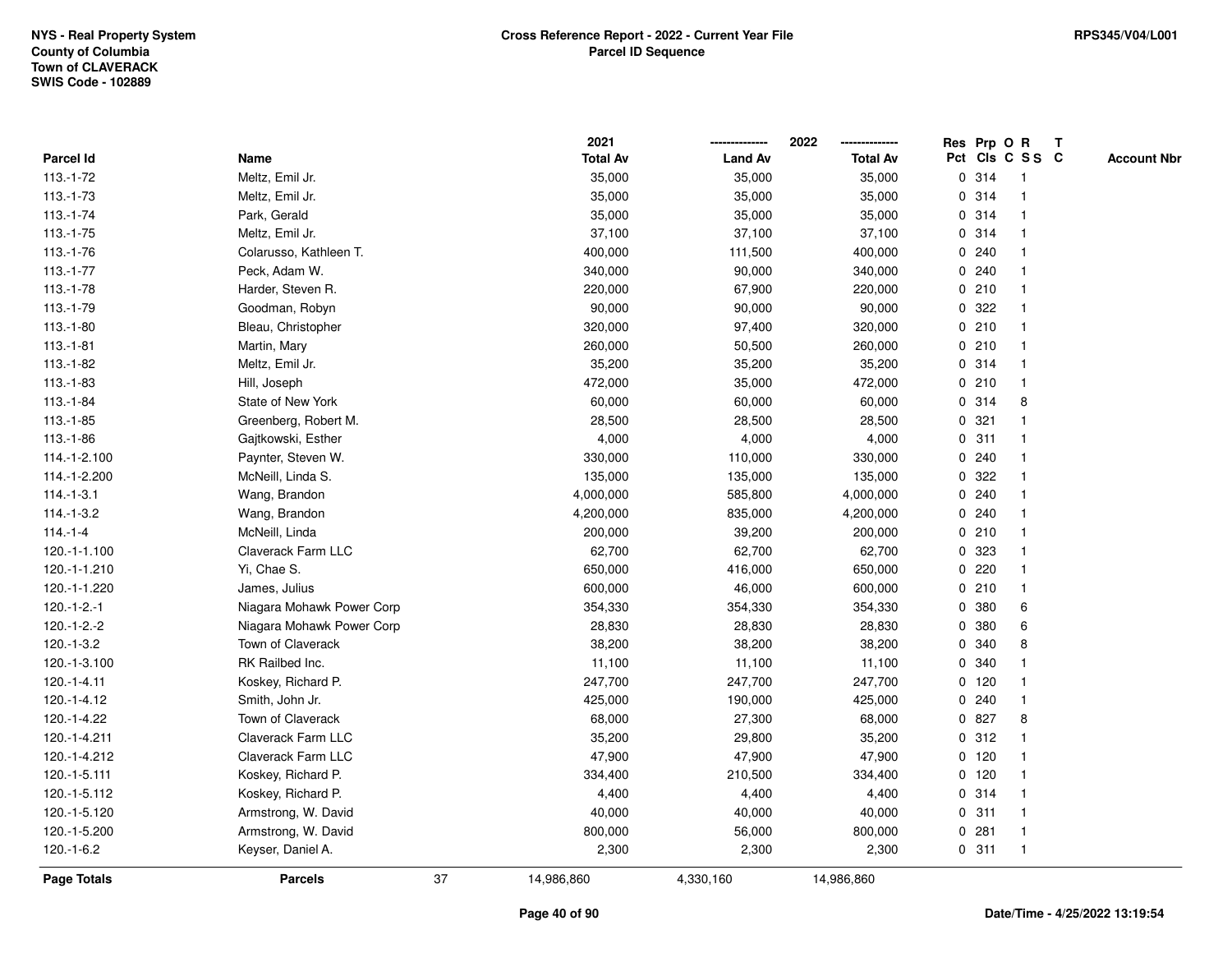|                    |                        |    | 2021            |                | 2022            |             |         | Res Prp O R     |              | T |                    |
|--------------------|------------------------|----|-----------------|----------------|-----------------|-------------|---------|-----------------|--------------|---|--------------------|
| Parcel Id          | Name                   |    | <b>Total Av</b> | <b>Land Av</b> | <b>Total Av</b> |             |         | Pct Cls C S S C |              |   | <b>Account Nbr</b> |
| 120.-1-6.11        | Meyers, Penelope J.    |    | 360,000         | 112,500        | 360,000         | 0           | 240     | -1              |              |   |                    |
| 120.-1-6.12        | Nguyen, Bao Phuoc      |    | 35,000          | 35,000         | 35,000          | 0           | 311     | -1              |              |   |                    |
| $120.-1-7$         | Mokotoff, John         |    | 160,000         | 72,000         | 160,000         |             | 0 484   | -1              |              |   |                    |
| $120.-1-8$         | Hover, Charles E. III. |    | 300,000         | 37,300         | 300,000         |             | 0 433   |                 |              |   |                    |
| $120.-1-9$         | Hatchett, Michael      |    | 500,000         | 55,000         | 500,000         |             | 0210    |                 |              |   |                    |
| $120.-1-10$        | Keeler, Michael        |    | 357,000         | 23,200         | 357,000         |             | 0210    |                 |              |   |                    |
| 120.-1-11.11       | Jahns Maple Hill Farm  |    | 422,500         | 422,500        | 422,500         |             | 0, 105  |                 |              |   |                    |
| 120.-1-11.21       | Daly, John P.          |    | 44,600          | 44,600         | 44,600          | 0           | 314     |                 |              |   |                    |
| 120.-1-11.22       | Keeler, Robert T.      |    | 750,000         | 47,800         | 750,000         | 0           | 210     | -1              |              |   |                    |
| 120.-1-11.121      | Keeler, Michael        |    | 57,000          | 57,000         | 57,000          |             | 0.314   | -1              |              |   |                    |
| 120.-1-11.122      | Keeler, Brian T.       |    | 375,000         | 41,500         | 375,000         |             | 0210    |                 |              |   |                    |
| 120.-1-12.3        | Payson, Dale C.        |    | 320,000         | 67,500         | 320,000         |             | 0.240   |                 |              |   |                    |
| 120.-1-12.4        | Tiano, Reta            |    | 231,600         | 186,000        | 231,600         |             | $0$ 120 |                 |              |   |                    |
| $120.-1-14$        | Jutkofsky, Jennifer D. |    | 292,000         | 52,500         | 292,000         |             | 0210    |                 |              |   |                    |
| $120.-1-15$        | Carone, Claude         |    | 156,000         | 31,800         | 156,000         | $\mathbf 0$ | 210     |                 |              |   |                    |
| 120.-1-16.111      | Finnerman, Samuel      |    | 400,000         | 400,000        | 400,000         |             | 0, 105  | $\overline{1}$  |              |   |                    |
| 120.-1-16.112      | Rigos, John            |    | 630,000         | 63,500         | 630,000         |             | 0210    | $\overline{1}$  |              |   |                    |
| 120.-1-16.120      | Dusenberry, Mark       |    | 270,000         | 51,600         | 270,000         |             | 0210    |                 |              |   |                    |
| 120.-1-16.210      | Jutkofsky, Jennifer D. |    | 35,800          | 35,800         | 35,800          |             | 0.314   |                 |              |   |                    |
| $120.-1-17$        | Konderwich, John       |    | 242,000         | 33,000         | 242,000         |             | 0210    |                 |              |   |                    |
| $120.-1-18$        | Martin, Bonnie L.      |    | 210,000         | 31,300         | 210,000         |             | 0210    |                 |              |   |                    |
| 120.-1-19          | Koskey, Richard P.     |    | 36,200          | 36,200         | 36,200          | 0           | 314     |                 |              |   |                    |
| 120.-1-20          | Koskey, Richard P.     |    | 1,200,000       | 101,000        | 1,200,000       | 0           | 280     | $\overline{1}$  |              |   |                    |
| $120.-1-21$        | Koskey, Richard P.     |    | 88,300          | 88,300         | 88,300          | $\mathbf 0$ | 311     | $\overline{1}$  |              |   |                    |
| 120.-1-22          | Koskey, Richard P.     |    | 119,400         | 77,700         | 119,400         |             | 0.312   |                 | $\mathbf{1}$ |   |                    |
| $120.-1-23$        | Town of Claverack      |    | 568,000         | 26,900         | 568,000         |             | 0 827   |                 | 8            |   |                    |
| 120.-1-23.-1       | Verizon Wireless BAM   |    | 150,000         | 0              | 150,000         |             | 0 831   |                 | 6            |   |                    |
| 120.-1-24          | Claverack Farm LLC     |    | 55,700          | 55,700         | 55,700          |             | $0$ 120 |                 |              |   |                    |
| 120.-1-25          | Claverack Farm LLC     |    | 25,300          | 25,300         | 25,300          |             | $0$ 120 |                 |              |   |                    |
| $120.2 - 1 - 1$    | Weinman, Judith A.     |    | 5,800           | 5,800          | 5,800           | 0           | 311     |                 |              |   |                    |
| 120.2-1-2          | Weinman, Judith A.     |    | 166,000         | 36,000         | 166,000         | 0           | 485     | -1              |              |   |                    |
| 120.2-1-3          | Weaver, Kathryn F.     |    | 182,000         | 34,700         | 182,000         |             | 0210    | -1              |              |   |                    |
| 120.2-1-4          | BUS 23B, LLC           |    | 216,000         | 37,300         | 216,000         |             | 0 447   |                 |              |   |                    |
| 120.2-1-5          | Claverack Farm LLC     |    | 225,000         | 37,900         | 225,000         |             | 0210    |                 |              |   |                    |
| $120.2 - 1 - 6$    | Francois, Monray       |    | 230,000         | 22,000         | 230,000         |             | 0210    |                 |              |   |                    |
| 120.2-1-7          | Claverack QWF LLC      |    | 225,000         | 22,000         | 225,000         | 0           | 449     |                 |              |   |                    |
| $120.2 - 1 - 8$    | Link, Robert B.        |    | 195,000         | 21,700         | 195,000         |             | 0210    | $\overline{1}$  |              |   |                    |
| <b>Page Totals</b> | <b>Parcels</b>         | 37 | 9,836,200       | 2,529,900      | 9,836,200       |             |         |                 |              |   |                    |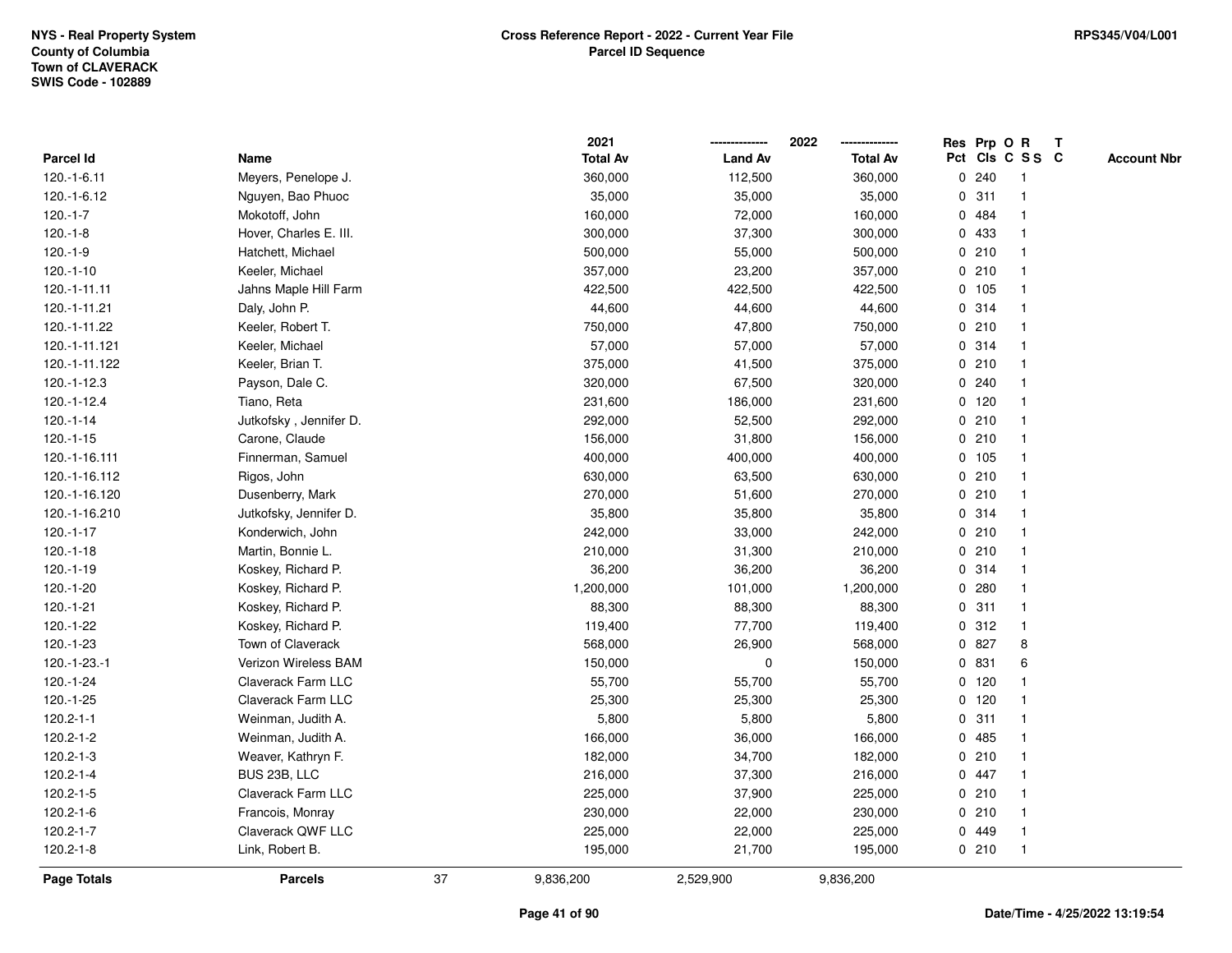|                    |                                | 2021            |                | 2022            | Res Prp O R |                 | T |                    |
|--------------------|--------------------------------|-----------------|----------------|-----------------|-------------|-----------------|---|--------------------|
| Parcel Id          | Name                           | <b>Total Av</b> | <b>Land Av</b> | <b>Total Av</b> |             | Pct Cls C S S C |   | <b>Account Nbr</b> |
| 120.2-1-9          | Solomon, lan                   | 152,000         | 17,800         | 152,000         | 0210        | $\mathbf{1}$    |   |                    |
| 120.2-1-10         | BUS 23B, LLC                   | 40,200          | 40,200         | 40,200          | 0 330       | $\mathbf{1}$    |   |                    |
| 120.2-1-11.110     | Wordon D/B/A Roma Fence, Bryan | 150,000         | 35,400         | 150,000         | 0 484       | 1               |   |                    |
| 120.2-1-11.120     | Grimes, Michael                | 200,000         | 22,300         | 200,000         | 0210        | $\mathbf{1}$    |   |                    |
| 120.2-1-11.200     | Gill, Sandra S.                | 13,100          | 6,500          | 13,100          | 0.312       | 1               |   |                    |
| 120.2-1-12         | Gill, Stewart E.               | 225,000         | 23,800         | 225,000         | 0210        | 1               |   |                    |
| 120.2-1-13         | Gill, Sandra S.                | 5,000           | 5,000          | 5,000           | 0.311       | $\mathbf{1}$    |   |                    |
| 120.2-1-14         | Drahushuk, Linda               | 180,000         | 24,100         | 180,000         | 0210        | $\mathbf{1}$    |   |                    |
| 120.2-1-16         | Jutkofsky, Jennifer            | 230,000         | 22,300         | 230,000         | 0210        | $\mathbf{1}$    |   |                    |
| 120.2-1-17         | Stockman, Mary D.              | 204,000         | 19,300         | 204,000         | 0210        | $\mathbf{1}$    |   |                    |
| 120.2-1-18         | Campbell, Thomas C.            | 210,000         | 28,300         | 210,000         | 0210        | 1               |   |                    |
| 120.2-1-19         | Murell, Darlene M.             | 198,000         | 25,400         | 198,000         | 0210        | 1               |   |                    |
| 120.2-1-20         | Cohen, Adam                    | 350,000         | 22,600         | 350,000         | 0210        | 1               |   |                    |
| 120.2-1-21         | Pakay, Kathleen                | 160,000         | 22,600         | 160,000         | 0210        | 1               |   |                    |
| 120.2-1-22         | Pakay, Kathleen                | 260,000         | 21,700         | 260,000         | 0210        | 1               |   |                    |
| 120.2-1-23         | Fata, Aniko                    | 210,000         | 20,500         | 210,000         | 0210        | 1               |   |                    |
| 120.2-1-24         | Sarro, Lynn                    | 250,000         | 21,000         | 250,000         | 0.280       | 1               |   |                    |
| 120.2-1-25         | Beers, Anthony                 | 175,000         | 10,000         | 175,000         | 0210        | 1               |   |                    |
| 120.2-1-27         | Tomaso, Robert                 | 255,000         | 19,300         | 255,000         | 0210        | 1               |   |                    |
| 120.2-1-28.100     | Cohen, Bennet                  | 190,000         | 14,800         | 190,000         | 0210        | 1               |   |                    |
| 120.2-1-28.200     | Plass, Jeffrey W.              | 270,000         | 26,200         | 270,000         | 0 483       | $\mathbf{1}$    |   |                    |
| 120.2-1-29         | Sauceda, Juan                  | 455,000         | 27,100         | 455,000         | 0210        | $\mathbf{1}$    |   |                    |
| 120.2-1-30         | Sherman, James C.              | 220,000         | 18,400         | 220,000         | 0210        | $\mathbf{1}$    |   |                    |
| 120.2-1-31         | Ossendorf, Stephanie M.        | 150,000         | 16,000         | 150,000         | 0210        | $\mathbf{1}$    |   |                    |
| 120.2-1-32         | Hurd, William                  | 280,000         | 16,000         | 280,000         | 0210        | $\mathbf{1}$    |   |                    |
| 120.2-1-33         | Silver, Kenneth E.             | 205,000         | 16,000         | 205,000         | 0210        | 1               |   |                    |
| 120.2-1-35         | Bevacqua, Peter                | 650,000         | 39,000         | 650,000         | 0210        | 1               |   |                    |
| 120.2-1-36         | Gardner, Keith A.              | 148,000         | 25,300         | 148,000         | 0210        | 1               |   |                    |
| 120.2-1-37         | Mokotoff, John                 | 35,000          | 35,000         | 35,000          | 0.314       | $\mathbf{1}$    |   |                    |
| 120.2-1-40         | Sorokey, Eddy A.               | 20,200          | 20,200         | 20,200          | 0.311       | 1               |   |                    |
| 120.2-1-41         | Van Alstyne, James R.          | 180,000         | 31,600         | 180,000         | 0210        | $\mathbf{1}$    |   |                    |
| 120.2-1-42         | Keyser, Daniel A.              | 195,000         | 30,300         | 195,000         | 0210        | 1               |   |                    |
| 120.2-1-45         | Ueland, Stephen B.             | 185,000         | 25,000         | 185,000         | 0210        | 1               |   |                    |
| 120.2-1-46         | Stuber, Donald P.              | 170,000         | 25,300         | 170,000         | 0210        | 1               |   |                    |
| 120.2-1-47         | Adams, Jean                    | 180,000         | 27,500         | 180,000         | 0210        | 1               |   |                    |
| 120.2-1-48         | Torchia, Michael A. Jr.        | 230,000         | 29,100         | 230,000         | 0210        | $\mathbf{1}$    |   |                    |
| 120.2-1-49         | Koskey, Richard P.             | 725,000         | 37,000         | 725,000         | 0210        | $\mathbf{1}$    |   |                    |
| <b>Page Totals</b> | <b>Parcels</b>                 | 37<br>7,955,500 | 867,900        | 7,955,500       |             |                 |   |                    |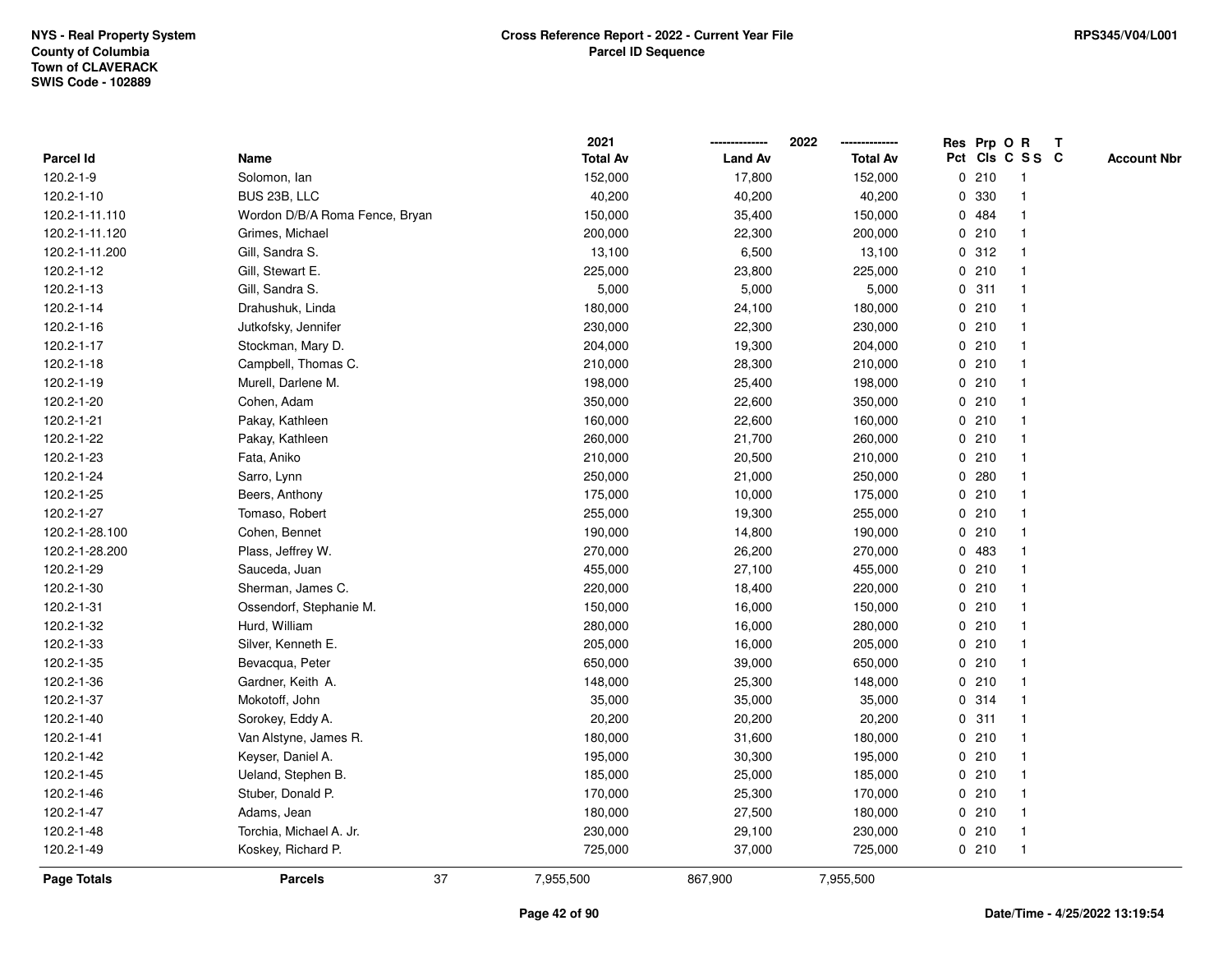|                 |                      |    | 2021            |                | 2022            |   |       | Res Prp O R     | Т |                    |
|-----------------|----------------------|----|-----------------|----------------|-----------------|---|-------|-----------------|---|--------------------|
| Parcel Id       | Name                 |    | <b>Total Av</b> | <b>Land Av</b> | <b>Total Av</b> |   |       | Pct Cls C S S C |   | <b>Account Nbr</b> |
| 120.2-1-50      | Martel, Michael      |    | 300,000         | 39,000         | 300,000         |   | 0210  | $\mathbf{1}$    |   |                    |
| 120.2-1-51      | Bevacqua, Peter      |    | 32,000          | 30,500         | 32,000          | 0 | 312   | $\overline{1}$  |   |                    |
| 120.2-1-52      | Elghanayan, Warren   |    | 205,000         | 16,600         | 205,000         |   | 0210  | $\mathbf{1}$    |   |                    |
| 120.2-1-53      | Meyers, Michael J.   |    | 285,000         | 36,900         | 285,000         |   | 0210  | $\mathbf 1$     |   |                    |
| 120.4-1-1.110   | Hughes, Philip       |    | 2,250,000       | 75,000         | 2,250,000       |   | 0210  |                 |   |                    |
| 120.4-1-1.120   | Mann, David          |    | 5,000           | 5,000          | 5,000           |   | 0.314 |                 |   |                    |
| 120.4-1-1.200   | Mann, David          |    | 2,400           | 2,400          | 2,400           |   | 0 314 | -1              |   |                    |
| 120.4-1-2       | Sullivan, Patrick E. |    | 300,000         | 30,500         | 300,000         |   | 0210  | $\overline{1}$  |   |                    |
| 120.4-1-3       | Mann, David          |    | 1,000,000       | 35,000         | 1,000,000       |   | 0210  | $\overline{1}$  |   |                    |
| 120.4-1-4       | Polinskie, Kenneth   |    | 665,000         | 16,000         | 665,000         |   | 0210  | $\overline{1}$  |   |                    |
| $120.4 - 1 - 5$ | Sullivan, Marcia     |    | 310,000         | 26,500         | 310,000         |   | 0210  |                 |   |                    |
| 120.4-1-6       | Merritt, Brian       |    | 650,000         | 45,000         | 650,000         |   | 0210  |                 |   |                    |
| 120.4-1-7       | Niver, Ryan K.       |    | 195,000         | 35,000         | 195,000         |   | 0210  |                 |   |                    |
| 120.4-1-8       | Atwell, Robert L.    |    | 272,000         | 27,700         | 272,000         |   | 0210  | $\mathbf{1}$    |   |                    |
| 120.4-1-9       | Maresco, Michael A.  |    | 225,000         | 32,100         | 225,000         | 0 | 210   | $\overline{1}$  |   |                    |
| 120.4-1-10      | Lynn, Steven         |    | 175,000         | 32,300         | 175,000         |   | 0210  | $\mathbf{1}$    |   |                    |
| 120.4-1-11      | Dorfman, Jennifer    |    | 275,000         | 25,000         | 275,000         |   | 0.280 | $\mathbf{1}$    |   |                    |
| 120.4-1-12      | House Of Oland Inc   |    | 450,000         | 37,500         | 450,000         |   | 0411  |                 |   |                    |
| 120.4-1-13      | Kronenberg, Nir      |    | 525,000         | 27,300         | 627,000         |   | 0210  |                 |   |                    |
| 120.4-1-14      | Harbutt, Paul        |    | 700,000         | 37,000         | 700,000         |   | 0210  |                 |   |                    |
| 120.4-1-15      | King, Evelyn E.      |    | 300,000         | 23,200         | 300,000         |   | 0210  | $\mathbf{1}$    |   |                    |
| 120.4-1-16      | Laity, Robert A.     |    | 260,000         | 33,700         | 260,000         | 0 | 210   | $\overline{1}$  |   |                    |
| 120.4-1-17      | Haskin, Kent         |    | 425,000         | 36,000         | 425,000         |   | 0210  | $\overline{1}$  |   |                    |
| 120.4-1-18      | Haskin, Kent         |    | 14,800          | 14,800         | 14,800          |   | 0.314 | $\mathbf{1}$    |   |                    |
| 120.4-1-20      | Carlton, Rory A.     |    | 43,000          | 43,000         | 43,000          |   | 0.311 |                 |   |                    |
| 120.4-1-21      | Fonda, Peter         |    | 185,000         | 28,100         | 185,000         |   | 0210  |                 |   |                    |
| 120.4-1-22      | Fonda, Peter         |    | 220,000         | 20,200         | 220,000         |   | 0210  |                 |   |                    |
| 120.4-1-23      | Keeler, Kathleen A.  |    | 318,000         | 37,000         | 318,000         |   | 0210  | $\mathbf{1}$    |   |                    |
| 120.4-1-24      | DeLamater, Thomas L. |    | 285,000         | 45,500         | 285,000         | 0 | 210   | -1              |   |                    |
| 120.4-1-25      | Daly, John           |    | 350,000         | 39,000         | 350,000         |   | 0210  | $\overline{1}$  |   |                    |
| 120.4-1-26.110  | Steenburn, Shanda    |    | 65,800          | 51,500         | 65,800          |   | 0.312 | $\mathbf{1}$    |   |                    |
| 120.4-1-26.120  | Fonda, Peter         |    | 90,000          | 76,000         | 90,000          |   | 0.312 | -1              |   |                    |
| 120.4-1-26.200  | Fonda, Peter         |    | 291,000         | 35,000         | 291,000         |   | 0220  |                 |   |                    |
| 120.4-1-27      | Carlton, Rory A.     |    | 830,000         | 39,300         | 830,000         |   | 0210  |                 |   |                    |
| 120.4-1-28      | Nueckel, Paul        |    | 450,000         | 42,000         | 450,000         |   | 0210  | $\mathbf{1}$    |   |                    |
| 120.4-1-29      | Organ, Scott         |    | 265,000         | 27,700         | 265,000         |   | 0210  | $\mathbf{1}$    |   |                    |
| 121.-1-1.110    | Hughes, Philip       |    | 162,000         | 162,000        | 162,000         |   | 0.322 | $\mathbf{1}$    |   |                    |
| Page Totals     | <b>Parcels</b>       | 37 | 13,376,000      | 1,366,300      | 13,478,000      |   |       |                 |   |                    |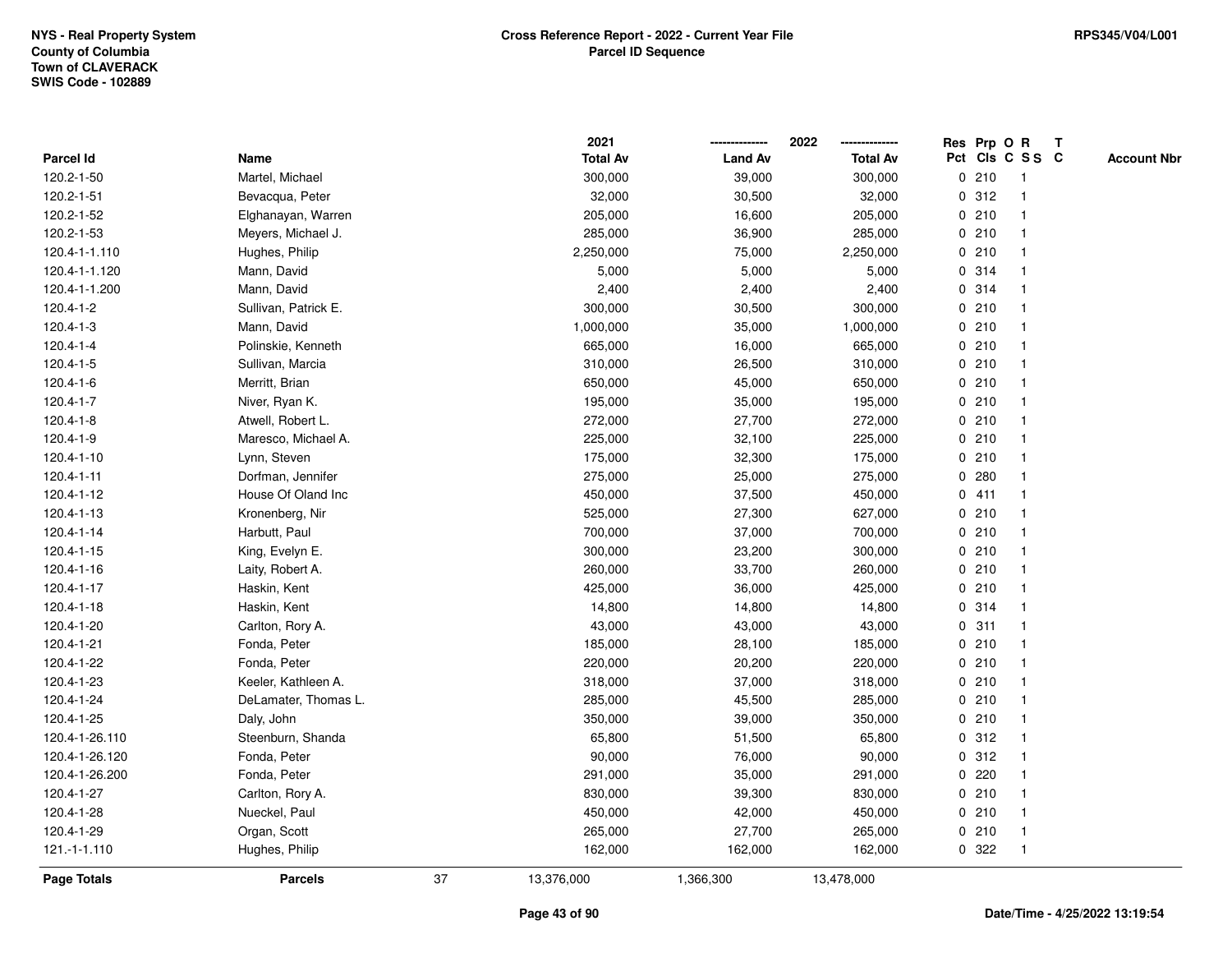|                 |                               | 2021            |                | 2022            |   |         | Res Prp O R     | Т |                    |
|-----------------|-------------------------------|-----------------|----------------|-----------------|---|---------|-----------------|---|--------------------|
| Parcel Id       | Name                          | <b>Total Av</b> | <b>Land Av</b> | <b>Total Av</b> |   |         | Pct Cls C S S C |   | <b>Account Nbr</b> |
| 121.-1-1.120    | Gambino, Joseph               | 68,000          | 68,000         | 68,000          | 0 | 323     | $\mathbf{1}$    |   |                    |
| 121.-1-1.200    | Mann, David                   | 97,500          | 97,500         | 97,500          | 0 | 322     | 1               |   |                    |
| $121.-1-2$      | Gilt Squirrel LLC             | 238,000         | 38,000         | 238,000         |   | 0 449   | $\mathbf{1}$    |   |                    |
| $121.-1-3.2$    | Gilt Squirrel LLC             | 80,000          | 80,000         | 80,000          |   | 0.314   | -1              |   |                    |
| $121.-1-3.11$   | Kumar, Raj                    | 480,000         | 45,000         | 480,000         |   | 0.240   |                 |   |                    |
| 121.-1-3.12     | Kumar, Raj                    | 185,000         | 185,000        | 185,000         |   | 0.322   |                 |   |                    |
| $121 - 1 - 4.3$ | Genito, Ronald                | 187,000         | 187,000        | 187,000         |   | $0$ 120 | $\mathbf 1$     |   |                    |
| $121.-1-4.4$    | Genito, Ronald                | 250,000         | 46,000         | 250,000         |   | 0.240   | $\mathbf{1}$    |   |                    |
| 121.-1-4.200    | Weber, Robin A.               | 445,000         | 50,500         | 445,000         |   | 0210    | 1               |   |                    |
| $121.-1-5$      | Mabb, Katherine F.            | 193,000         | 35,200         | 193,000         |   | 0210    | $\mathbf{1}$    |   |                    |
| $121 - 1 - 6$   | Woodward, Carol L.            | 245,000         | 24,700         | 245,000         |   | 0210    | $\mathbf 1$     |   |                    |
| $121 - 1 - 7$   | McSween, Stephen              | 270,000         | 24,700         | 270,000         |   | 0210    |                 |   |                    |
| $121 - 1 - 8$   | Rivenburg, Denise             | 235,000         | 24,700         | 235,000         |   | 0210    |                 |   |                    |
| $121 - 1 - 9$   | Riccio, Richard               | 285,000         | 35,000         | 285,000         |   | 0210    | $\mathbf 1$     |   |                    |
| $121.-1-10$     | LVL 209 Route 9H LLC          | 245,000         | 25,300         | 245,000         |   | 0210    | $\mathbf{1}$    |   |                    |
| $121 - 1 - 11$  | Jemzo Hudson Development Corp | 111,500         | 111,500        | 111,500         | 0 | 322     | $\mathbf{1}$    |   |                    |
| $121.-1-12.1$   | Beach, Cynthia Ann            | 290,000         | 42,500         | 290,000         |   | 0210    | $\mathbf{1}$    |   |                    |
| 121.-1-12.2     | Barrett, Jason P.             | 325,000         | 48,000         | 325,000         |   | 0210    | 1               |   |                    |
| $121.-1-13$     | Smith, Justin                 | 258,000         | 34,300         | 258,000         |   | 0210    | 1               |   |                    |
| $121 - 1 - 14$  | Philip, John Van Ness III.    | 1,300,000       | 546,900        | 1,300,000       |   | 0 151   |                 |   |                    |
| 121.-1-15.111   | Baez-Sanchez, Ricardo         | 299,000         | 36,000         | 299,000         |   | 0210    | $\mathbf{1}$    |   |                    |
| 121.-1-15.112   | Bingman, Robert C.            | 255,000         | 32,700         | 255,000         |   | 0210    | 1               |   |                    |
| 121.-1-15.120   | Antal, Troy D.                | 280,000         | 35,500         | 280,000         |   | 0210    | $\mathbf{1}$    |   |                    |
| 121.-1-15.220   | Farm Credit East, ACA         | 750,000         | 41,600         | 750,000         |   | 0461    | $\mathbf 1$     |   |                    |
| $121.-1-16$     | Thilmany, Patrick             | 320,000         | 25,300         | 320,000         |   | 0210    | $\mathbf 1$     |   |                    |
| $121 - 1 - 17$  | Shabazz, Abdullah M.          | 250,000         | 30,300         | 250,000         |   | 0210    |                 |   |                    |
| $121 - 1 - 18$  | Timian, Alexander D.          | 240,000         | 30,300         | 240,000         |   | 0210    |                 |   |                    |
| 121.-1-19.2     | Rossello, Andrew P.           | 39,000          | 39,000         | 425,000         |   | 0210    | $\mathbf{1}$    |   |                    |
| 121.-1-19.100   | Church Of Latter Day          | 284,000         | 43,500         | 284,000         |   | 0620    | 8               |   |                    |
| 121.-1-20       | Winters, Charles D.           | 165,000         | 47,500         | 165,000         |   | 0210    | $\mathbf 1$     |   |                    |
| 121.-1-21       | Armstrong, Joanne C.          | 475,000         | 47,000         | 475,000         |   | 0210    | $\mathbf 1$     |   |                    |
| 121.-1-22       | Lowenstein, Jerome E.         | 620,000         | 209,000        | 620,000         |   | 0.240   | $\mathbf 1$     |   |                    |
| 121.-1-23       | Breathe Deep Farm LP          | 240,000         | 50,600         | 472,000         |   | 0210    | 1               |   |                    |
| 121.-1-24.3     | Bloomfield, James             |                 | 331,600        | 1,268,600       |   | $0$ 117 |                 |   |                    |
| 121.-1-24.4     | Bloomfield, James             |                 | 79,000         | 79,000          |   | 0.311   | $\mathbf 1$     |   |                    |
| 121.-1-24.5     | Bundschuh, Stephen            |                 | 172,500        | 172,500         |   | 0.311   | $\mathbf{1}$    |   |                    |
| 121.-1-24.111   | Gaylord, Joshua               | 450,000         | 60,000         | 450,000         |   | 0210    | $\mathbf{1}$    |   |                    |
| Page Totals     | 37<br><b>Parcels</b>          | 10,455,000      | 3,061,200      | 12,593,100      |   |         |                 |   |                    |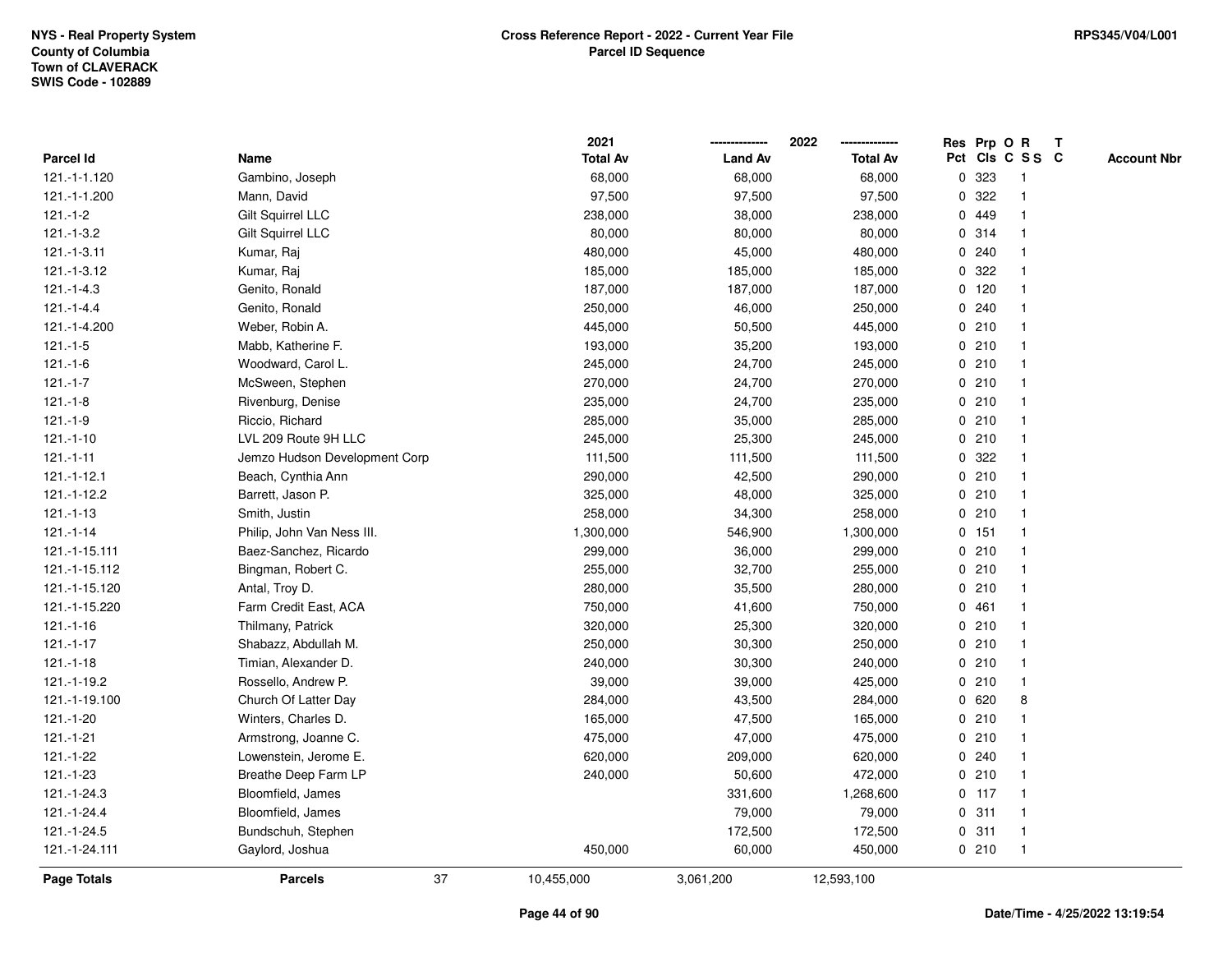|                  |                                    |    | 2021            |                | 2022            | Res Prp O R |                         | $\mathbf{T}$ |                    |
|------------------|------------------------------------|----|-----------------|----------------|-----------------|-------------|-------------------------|--------------|--------------------|
| <b>Parcel Id</b> | Name                               |    | <b>Total Av</b> | <b>Land Av</b> | <b>Total Av</b> |             | Pct Cls C S S C         |              | <b>Account Nbr</b> |
| 121.-1-24.112    | Bloomfield, James                  |    | 1,500,000       | 563,000        | 1,500,000       | $0$ 117     | $\overline{1}$          |              |                    |
| 121.-1-24.120    | Mortefolio, Chad D.                |    | 38,000          | 38,000         | 38,000          | 0.314       | $\overline{\mathbf{1}}$ |              |                    |
| 121.-1-24.200    | Yeats, Megan K.                    |    | 37,000          | 37,000         | 37,000          | 0.311       | $\mathbf{1}$            |              |                    |
| $121.-1-25$      | Honeywell, Robert                  |    | 206,000         | 35,600         | 206,000         | 0210        |                         |              |                    |
| $121.-1-26$      | Chouchani, Marc G.                 |    | 425,000         | 36,500         | 425,000         | 0210        |                         |              |                    |
| $121.-1-27$      | White, Joseph C.                   |    | 45,000          | 45,000         | 45,000          | 0 323       |                         |              |                    |
| 121.-1-28.111    | Breathe Deep Farm, LP              |    | 724,100         | 724,100        | 724,100         | 0 120       |                         |              |                    |
| 121.-1-28.112    | Miller, Allen C. Jr.               |    | 43,100          | 43,100         | 43,100          | 0.311       | $\mathbf{1}$            |              |                    |
| 121.-1-28.120    | Bovat, Kenneth E.                  |    | 214,000         | 33,900         | 214,000         | 0210        | $\overline{1}$          |              |                    |
| 121.-1-28.200    | D'Onofrio, Rita C.                 |    | 215,000         | 34,300         | 215,000         | 0210        | -1                      |              |                    |
| 121.-1-29        | Columbia Golf & Country Club       |    | 1,950,000       | 1,350,000      | 1,950,000       | 0 553       |                         |              |                    |
| $121.-1-30$      | Bonsignore, Anthony                |    | 230,500         | 230,500        | 230,500         | 0.321       |                         |              |                    |
| $121 - 1 - 31$   | David Varriale Construction In     |    | 285,000         | 59,500         | 285,000         | 0210        |                         |              |                    |
| $121.-1-32$      | David Varriale Construction In     |    | 39,100          | 39,100         | 39,100          | 0.311       |                         |              |                    |
| $121 - 1 - 33$   | Widd, Michele                      |    | 310,000         | 49,600         | 310,000         | 0210        |                         |              |                    |
| $121 - 1 - 34$   | Haag, Philip J.                    |    | 37,500          | 37,500         | 37,500          | 0.311       | $\overline{1}$          |              |                    |
| $121.-1-35$      | McNamee, Lewis E. III.             |    | 285,000         | 37,500         | 285,000         | 0210        |                         |              |                    |
| 121.-1-36        | Tomlinson, Ethan                   |    | 154,000         | 38,500         | 154,000         | 0210        |                         |              |                    |
| $121 - 1 - 37$   | Mahiques, Diane                    |    | 425,000         | 59,900         | 693,000         | 0210        |                         |              |                    |
| $121.-1-38$      | <b>Three Waters Trust</b>          |    | 918,000         | 68,500         | 918,000         | 0210        |                         |              |                    |
| 121.-1-39        | The Barn at Miller's Crossing LLC. |    | 708,000         | 375,000        | 708,000         | 0 140       |                         |              |                    |
| 121.-1-40        | Droga, David                       |    | 289,200         | 289,200        | 289,200         | 0 120       |                         |              |                    |
| $121 - 1 - 41$   | Breathe Deep Farm LP               |    | 418,500         | 418,500        | 418,500         | $0$ 120     | $\mathbf{1}$            |              |                    |
| 121.-1-42.1      | <b>Beaver Creek Realty LLC</b>     |    | 110,000         | 110,000        | 110,000         | 0 105       | $\mathbf{1}$            |              |                    |
| 121.-1-42.2      | Breathe Deep Farm LP               |    | 625,100         | 625,100        | 625,100         | 0 105       |                         |              |                    |
| $121.-1-43$      | DeFeo, Eric                        |    | 550,000         | 37,000         | 550,000         | 0210        |                         |              |                    |
| $121 - 1 - 44$   | Rosand, Karen                      |    | 240,000         | 28,400         | 240,000         | 0210        |                         |              |                    |
| $121.-1-45$      | Rosand, Karen                      |    | 30,800          | 30,800         | 30,800          | 0.311       |                         |              |                    |
| $121.-1-46$      | Vining, James A. III.              |    | 252,000         | 29,900         | 252,000         | 0210        | $\overline{1}$          |              |                    |
| $121.-1-47$      | Vining, James A. III.              |    | 34,200          | 34,200         | 34,200          | 0.311       | $\overline{1}$          |              |                    |
| $121 - 1 - 48$   | Kitsock, Douglas J. III.           |    | 225,000         | 27,900         | 225,000         | 0210        | $\overline{1}$          |              |                    |
| $121.-1-49$      | Thomas, Robert C.                  |    | 220,000         | 30,300         | 220,000         | 0210        |                         |              |                    |
| $121.-1-50$      | Mayo, James R.                     |    | 225,000         | 26,200         | 225,000         | 0210        |                         |              |                    |
| $121 - 1 - 51$   | Miller, Allen                      |    | 75,000          | 28,100         | 75,000          | 0210        |                         |              |                    |
| $121.-1-52$      | Miller, Allen C. Jr.               |    | 440,000         | 54,500         | 440,000         | 0210        |                         |              |                    |
| 121.-1-53        | Wenzel, Richard T.                 |    | 245,000         | 39,300         | 245,000         | 0210        | $\overline{1}$          |              |                    |
| $121.-1-54$      | McIntyre, David                    |    | 300,000         | 26,900         | 300,000         | 0210        | $\overline{1}$          |              |                    |
| Page Totals      | <b>Parcels</b>                     | 36 | 11,569,100      | 5,209,400      | 11,837,100      |             |                         |              |                    |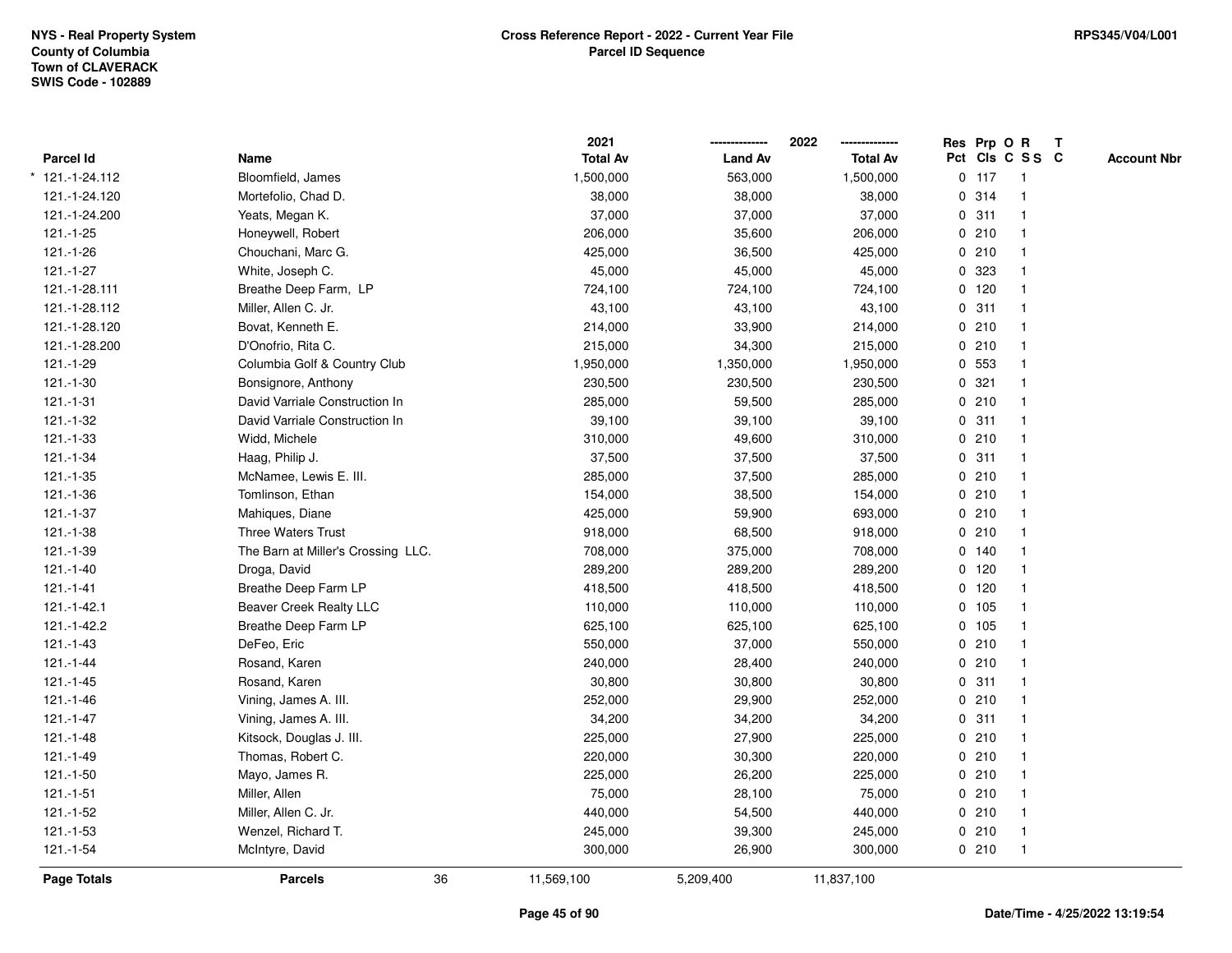|                    |                               |    | 2021            |                | 2022            |              | Res Prp O R |                 | T |                    |
|--------------------|-------------------------------|----|-----------------|----------------|-----------------|--------------|-------------|-----------------|---|--------------------|
| Parcel Id          | Name                          |    | <b>Total Av</b> | <b>Land Av</b> | <b>Total Av</b> |              |             | Pct Cls C S S C |   | <b>Account Nbr</b> |
| $121.-1-55$        | Kostszewski, Michael          |    | 286,000         | 37,600         | 286,000         |              | 0210        | -1              |   |                    |
| $121.-1-56$        | Taylor, Sophia                |    | 265,000         | 36,800         | 265,000         | 0            | 210         | $\overline{1}$  |   |                    |
| $121.-1-57$        | Yeats, Megan K.               |    | 36,000          | 36,000         | 36,000          |              | 0.311       | $\mathbf{1}$    |   |                    |
| $121.-1-58$        | Yeats, Megan K.               |    | 395,000         | 37,500         | 395,000         |              | 0 283       |                 |   |                    |
| 121.-1-59.100      | McQuade, Patrick              |    | 275,000         | 33,900         | 275,000         |              | 0.220       |                 |   |                    |
| 121.-1-59.200      | Jonah Hills LLC               |    | 659,000         | 518,000        | 659,000         |              | 0416        |                 |   |                    |
| $121.-1-60$        | Dianda, John J.               |    | 302,000         | 28,900         | 302,000         |              | 0210        |                 |   |                    |
| $121.-1-61$        | Ptsazek, Joseph H.            |    | 650,000         | 47,000         | 650,000         |              | 80 210      |                 |   |                    |
| 121.-1-62          | Fenn, Ross M.                 |    | 220,000         | 40,000         | 220,000         | 0            | 220         |                 |   |                    |
| 121.-1-63          | Fox, Lawrence I.              |    | 215,000         | 29,700         | 215,000         |              | 0210        | $\mathbf 1$     |   |                    |
| 121.-1-64          | Squires, Jonathan             |    | 265,000         | 35,400         | 265,000         |              | 0210        |                 |   |                    |
| $121.-1-65$        | Hallenbeck, Roger H.          |    | 518,000         | 311,500        | 518,000         |              | $0$ 120     |                 |   |                    |
| 121.-1-66          | Hardy, Beatrice               |    | 162,000         | 45,000         | 162,000         |              | 0210        |                 |   |                    |
| $121.-1-67$        | Carone, Claude                |    | 125,000         | 35,400         | 125,000         |              | 0.260       |                 |   |                    |
| $121.-1-68$        | Rosenwald, Victoria           |    | 355,000         | 78,000         | 355,000         | 0            | 240         |                 |   |                    |
| 121.-1-69.110      | Abufaraj, Ramzi               |    | 407,100         | 407,100        | 407,100         |              | 0, 105      | $\overline{1}$  |   |                    |
| 121.-1-69.200      | Ketay, Kenneth R.             |    | 420,000         | 76,600         | 420,000         |              | 0210        | $\mathbf{1}$    |   |                    |
| 121.-1-70          | Nuss, Keith                   |    | 975,000         | 135,000        | 975,000         |              | 0.240       |                 |   |                    |
| $121 - 1 - 71$     | Valvano, Feliciano            |    | 220,000         | 102,000        | 220,000         |              | 0.260       |                 |   |                    |
| 121.-1-72          | Meisner, Stephen              |    | 147,500         | 147,500        | 147,500         |              | 0 105       |                 |   |                    |
| $121.-1-73$        | Olde York Farm Properties LLC |    | 500,000         | 37,000         | 500,000         |              | 0220        |                 |   |                    |
| $121.-1-74$        | Merchant/Ivory Foundation Inc |    | 153,000         | 37,500         | 153,000         | 0            | 681         | 8               |   |                    |
| $121.-1-75$        | Merchan/ Ivory Foundation Ltd |    | 525,000         | 120,000        | 525,000         | 0            | 280         | 8               |   |                    |
| $121 - 1 - 77$     | Bouchard, Janice              |    | 450,000         | 52,000         | 450,000         | $\mathbf{0}$ | 210         |                 |   |                    |
| $121.-1-78$        | Kucija, Francis Jr.           |    | 600,000         | 162,000        | 600,000         |              | 0.240       |                 |   |                    |
| $121.-1-80$        | Altobello, Michael C.         |    | 440,000         | 81,000         | 440,000         |              | 0210        |                 |   |                    |
| 121.-1-82          | Rowell, Jerald Jr.            |    | 248,000         | 55,000         | 248,000         |              | 0210        |                 |   |                    |
| 121.-1-83.11       | Barnard, Norma J.             |    | 550,000         | 341,000        | 550,000         |              | 0210        |                 |   |                    |
| 121.-1-83.12       | Stopford, Michele             |    | 275,000         | 275,000        | 275,000         |              | 0 473       |                 |   |                    |
| 121.-1-83.200      | Ary, Hollie                   |    | 230,000         | 40,000         | 230,000         | 0            | 210         | 1               |   |                    |
| 121.-1-84          | Smith-Decesed, Nancy H.       |    | 170,000         | 41,500         | 170,000         |              | 0210        | $\mathbf{1}$    |   |                    |
| 121.-1-85.100      | Meisner, Stuart               |    | 222,500         | 222,500        | 222,500         |              | 0 322       |                 |   |                    |
| 121.-1-85.200      | Keeler, Timothy J.            |    | 305,000         | 63,000         | 305,000         |              | 0210        |                 |   |                    |
| $121.-1-86$        | <b>Three Waters Trust</b>     |    | 32,300          | 32,300         | 32,300          |              | 0.311       |                 |   |                    |
| 121.-1-87          | Pague, Lila                   |    | 370,000         | 46,700         | 370,000         |              | 0210        |                 |   |                    |
| 121.-1-88          | Pague, Lila                   |    | 35,000          | 35,000         | 35,000          |              | 0 314       | -1              |   |                    |
| 121.-1-89          | Howe, Joshua                  |    | 330,000         | 60,200         | 330,000         |              | 0210        | $\overline{1}$  |   |                    |
| <b>Page Totals</b> | <b>Parcels</b>                | 37 | 12,333,400      | 3,920,600      | 12,333,400      |              |             |                 |   |                    |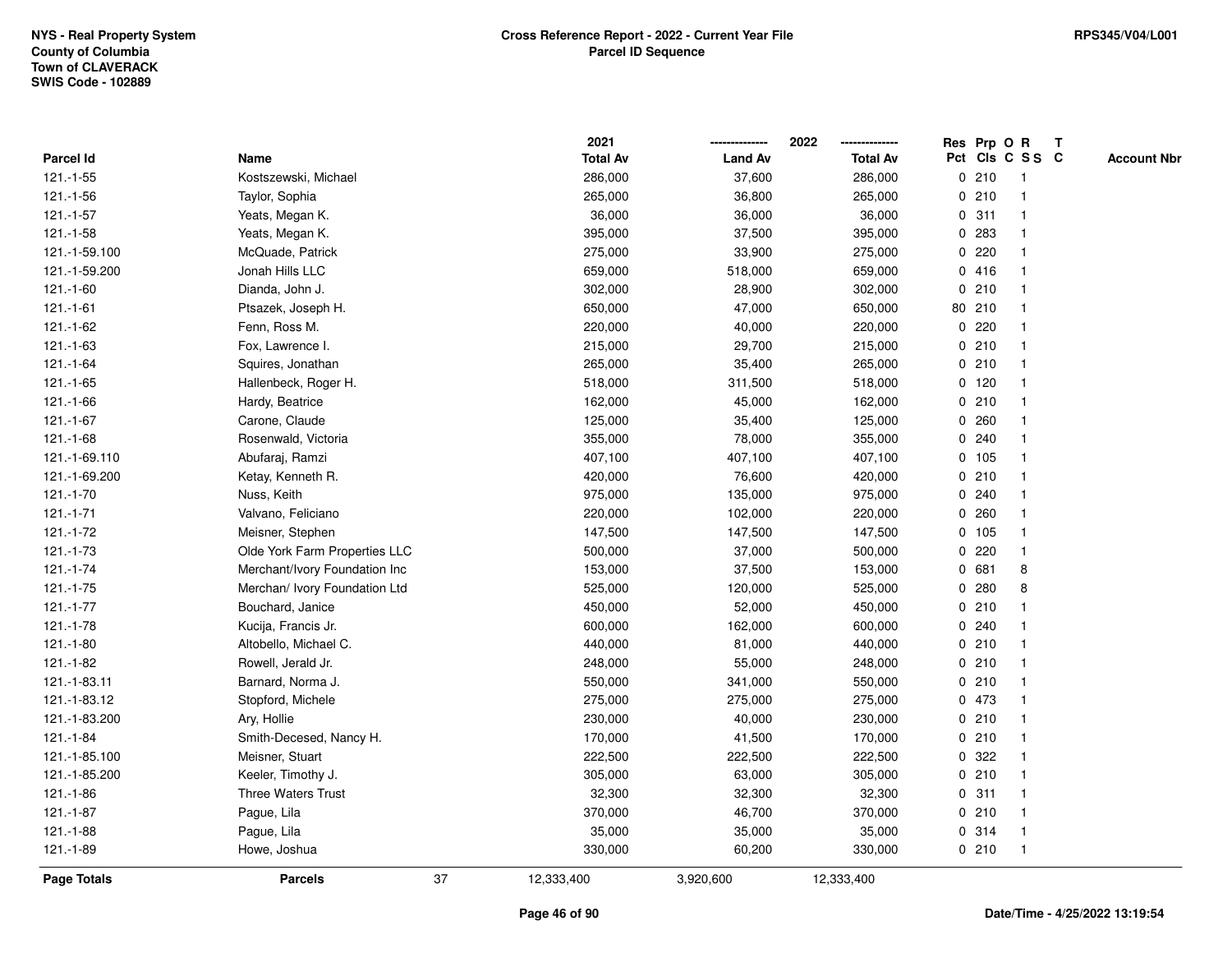|              |                            |    | 2021            |                | 2022            |             |       | Res Prp O R             | $\mathbf{T}$ |                    |
|--------------|----------------------------|----|-----------------|----------------|-----------------|-------------|-------|-------------------------|--------------|--------------------|
| Parcel Id    | Name                       |    | <b>Total Av</b> | <b>Land Av</b> | <b>Total Av</b> |             |       | Pct Cls C S S C         |              | <b>Account Nbr</b> |
| 121.-1-90    | Mosley, Gregory            |    | 340,000         | 42,800         | 340,000         |             | 0210  | -1                      |              |                    |
| 121.-1-91    | Nalbone, Gregory T.        |    | 220,000         | 34,300         | 220,000         |             | 0210  |                         |              |                    |
| 121.-1-92    | Howland, Richard C. Jr     |    | 259,000         | 36,200         | 259,000         |             | 0210  | -1                      |              |                    |
| 121.-1-93    | Serres, Eva                |    | 250,000         | 32,900         | 250,000         | $\mathbf 0$ | 210   | $\mathbf{1}$            |              |                    |
| 121.-1-94    | Molinski Trust #1 of 2017  |    | 243,000         | 34,200         | 243,000         |             | 0210  | -1                      |              |                    |
| 121.-1-95    | Stevens, David E.          |    | 258,000         | 34,200         | 258,000         |             | 0210  | -1                      |              |                    |
| 121.-1-96    | Bowman, Michael S.         |    | 320,000         | 32,200         | 320,000         |             | 0.220 |                         |              |                    |
| 121.-1-97    | Duntz, George E. Jr.       |    | 240,000         | 34,500         | 240,000         |             | 0210  |                         |              |                    |
| 121.-1-98    | LaMont, Henry J.           |    | 320,000         | 34,600         | 320,000         |             | 0210  |                         |              |                    |
| 121.-1-99    | Mullins, Beth A.           |    | 265,000         | 35,100         | 265,000         |             | 0210  |                         |              |                    |
| $121.-2-1.1$ | Petty, Dana                |    | 280,000         | 42,500         | 280,000         |             | 0210  | -1                      |              |                    |
| $121.-2-1.2$ | Bruschke, Gene             |    | 375,000         | 47,200         | 375,000         |             | 0210  | $\mathbf{1}$            |              |                    |
| $121.-2-2$   | Powers, John J.            |    | 240,000         | 32,200         | 240,000         |             | 0210  | -1                      |              |                    |
| $121.-2-3$   | Grossman, John J.          |    | 245,000         | 35,000         | 245,000         |             | 0210  |                         |              |                    |
| $121.-3-1$   | Bartholomew, James C.      |    | 272,000         | 35,000         | 272,000         |             | 0210  |                         |              |                    |
| $121.-3-2$   | Davi, John B.              |    | 315,000         | 35,500         | 315,000         |             | 0210  | -1                      |              |                    |
| $121.-3-3$   | Plaia, Peter               |    | 300,000         | 36,500         | 300,000         | $\mathbf 0$ | 210   | $\overline{\mathbf{1}}$ |              |                    |
| $121.-3-4$   | Ziegenhagen, Michael       |    | 399,000         | 37,000         | 399,000         |             | 0210  | -1                      |              |                    |
| $121.-3-5$   | Haigh, Thomas J. Jr.       |    | 575,000         | 37,200         | 575,000         |             | 0210  | $\mathbf 1$             |              |                    |
| $121.-3-6$   | Hanaman, Harold L.         |    | 350,000         | 36,000         | 350,000         |             | 0210  |                         |              |                    |
| $121.-3-7$   | Tamburro, Frank A. Jr.     |    | 305,000         | 35,500         | 305,000         |             | 0210  |                         |              |                    |
| $121.-3-8$   | Boonyoo, Alisa             |    | 230,000         | 37,500         | 230,000         |             | 0210  |                         |              |                    |
| $121.-3-9$   | Fairbairn, Kevin           |    | 240,000         | 37,000         | 240,000         |             | 0210  |                         |              |                    |
| 121.-3-10    | Bellacicco, Robert J.      |    | 255,000         | 36,500         | 255,000         |             | 0210  | $\mathbf{1}$            |              |                    |
| $121.-3-11$  | Donnelly, George           |    | 230,000         | 36,000         | 230,000         |             | 0210  | -1                      |              |                    |
| 121.-3-12    | Bonczek, Antoni            |    | 275,000         | 36,000         | 275,000         |             | 0210  | $\mathbf 1$             |              |                    |
| $121.-3-13$  | Cardinale, Joseph P.       |    | 35,500          | 35,500         | 35,500          |             | 0.311 |                         |              |                    |
| 121.-3-14    | Medina, Elvis I.           |    | 240,000         | 35,500         | 240,000         |             | 0210  |                         |              |                    |
| 121.-3-15    | JD Handling Systems Inc    |    | 160,000         | 39,500         | 160,000         |             | 0210  |                         |              |                    |
| 121.-3-16    | Teator, David              |    | 295,000         | 36,000         | 295,000         |             | 0210  | -1                      |              |                    |
| 121.-3-17    | Altomer, Evan              |    | 332,000         | 35,000         | 332,000         |             | 0210  | -1                      |              |                    |
| $121.-3-18$  | Pullen, Brian              |    | 320,000         | 35,500         | 320,000         |             | 0210  | $\mathbf 1$             |              |                    |
| 121.-3-19    | Ackerman-McDermott, Sherry |    | 254,000         | 35,500         | 254,000         |             | 0210  |                         |              |                    |
| 121.-3-20    | Marino, Anthony J.         |    | 275,000         | 37,000         | 275,000         |             | 0210  |                         |              |                    |
| 121.-3-21    | Grandinetti, John J.       |    | 325,000         | 40,500         | 325,000         |             | 0210  |                         |              |                    |
| 121.-3-22    | Peles, Deborah             |    | 235,000         | 36,900         | 235,000         |             | 0210  | $\mathbf{1}$            |              |                    |
| 121.-3-23    | Hawes, Judith R.           |    | 330,000         | 35,500         | 330,000         |             | 0210  | $\mathbf{1}$            |              |                    |
| Page Totals  | <b>Parcels</b>             | 37 | 10,402,500      | 1,346,000      | 10,402,500      |             |       |                         |              |                    |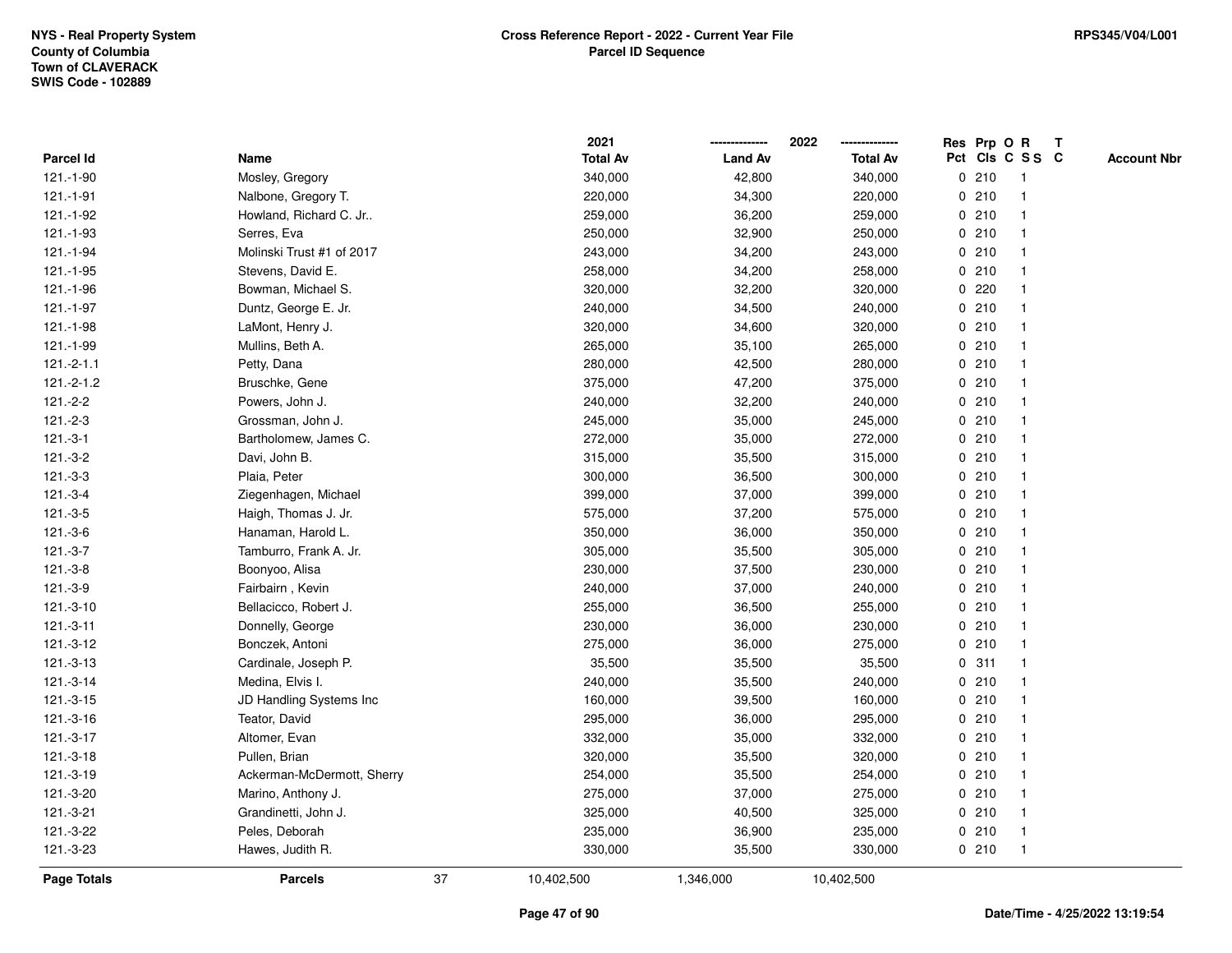|                    |                          |    | 2021            |                | 2022            |             | Res Prp O R |                 | T |                    |
|--------------------|--------------------------|----|-----------------|----------------|-----------------|-------------|-------------|-----------------|---|--------------------|
| Parcel Id          | Name                     |    | <b>Total Av</b> | <b>Land Av</b> | <b>Total Av</b> |             |             | Pct Cls C S S C |   | <b>Account Nbr</b> |
| 121.-3-24          | Varriale, David          |    | 520,000         | 36,500         | 520,000         | 0           | 210         | $\mathbf{1}$    |   |                    |
| 121.-3-25          | Shook, James J.          |    | 375,000         | 36,500         | 375,000         | 0           | 210         |                 |   |                    |
| 121.-3-26          | Wood-Forcucci, Candace   |    | 335,000         | 37,000         | 335,000         |             | 0210        | $\mathbf 1$     |   |                    |
| 121.-3-27          | Kelly, Sue E.            |    | 330,000         | 36,500         | 330,000         |             | 0210        |                 |   |                    |
| 121.-3-28          | Cardinale, Joseph P.     |    | 325,000         | 325,000        | 325,000         |             | 0 322       |                 |   |                    |
| 121.-3-29          | Toscano, David B.        |    | 325,000         | 57,600         | 325,000         |             | 0210        |                 |   |                    |
| 121.-3-30          | Marino, Anthony J.       |    | 115,700         | 115,700        | 115,700         |             | 0.322       |                 |   |                    |
| 121.-3-31          | Li, Yan Fang             |    | 325,000         | 36,500         | 325,000         | 0           | 210         |                 |   |                    |
| 121.-3-32          | E.W. Birch Builders      |    | 177,400         | 34,300         | 34,300          |             | 0.311       | $\mathbf{1}$    |   |                    |
| 121.-3-33          | Hough, Leslie            |    | 351,000         | 35,600         | 351,000         |             | 0210        |                 |   |                    |
| 121.-3-34          | E.W. Birch Builders      |    | 36,300          | 36,300         | 276,400         |             | 0210        |                 |   |                    |
| 121.-3-35          | Berzal, Bethany          |    | 47,000          | 77,000         | 385,000         |             | 0210        |                 |   |                    |
| 121.-3-36          | Anderson, Dane B.        |    | 420,000         | 57,800         | 420,000         |             | 0210        |                 |   |                    |
| 121.-3-37          | E.W. Birch Builders      |    | 44,500          | 44,500         | 299,300         |             | 0210        |                 |   |                    |
| 121.-3-38          | E.W. Birch Builders      |    | 9,400           | 9,400          | 9,400           | 0           | 311         |                 |   |                    |
| 121.-3-39          | E.W. Birch Builders      |    | 3,400           | 3,400          | 3,400           | 0           | 311         | $\mathbf 1$     |   |                    |
| $121.1 - 1 - 1$    | Libasci, Argelis         |    | 175,000         | 36,700         | 175,000         |             | 0210        |                 |   |                    |
| $121.1 - 1 - 2$    | Libasci, Jon D.          |    | 230,000         | 31,100         | 230,000         |             | 0210        |                 |   |                    |
| $121.1 - 1 - 3$    | Doty, Frederick          |    | 190,000         | 24,100         | 190,000         |             | 0210        |                 |   |                    |
| $121.1 - 1 - 4$    | Reutenauer, James H. Jr. |    | 155,000         | 22,300         | 155,000         |             | 0210        |                 |   |                    |
| $121.1 - 1 - 5$    | Dutch Reformed Church    |    | 171,000         | 93,500         | 171,000         |             | 0 695       | 8               |   |                    |
| $121.1 - 1 - 6$    | Parkside Studios LLC     |    | 26,800          | 22,300         | 26,800          |             | 0 270       |                 |   |                    |
| $121.1 - 1 - 7$    | Trinka, George           |    | 145,000         | 26,900         | 145,000         |             | 0210        |                 |   |                    |
| $121.1 - 1 - 8$    | Vergottini, Giorgio      |    | 170,000         | 26,900         | 170,000         | $\mathbf 0$ | 220         |                 |   |                    |
| $121.1 - 1 - 9$    | Cerretani, Maria         |    | 185,000         | 21,100         | 185,000         |             | 0210        |                 |   |                    |
| 121.1-1-10         | Parkside Studios LLC     |    | 249,000         | 40,500         | 249,000         |             | 0210        |                 |   |                    |
| $121.3 - 1 - 1$    | Gambino, Joseph          |    | 230,000         | 20,500         | 230,000         |             | 0210        |                 |   |                    |
| 121.3-1-2          | Weaver, Gregory M.       |    | 195,000         | 20,500         | 195,000         |             | 0210        |                 |   |                    |
| 121.3-1-3          | Scalera, Patricia        |    | 160,000         | 20,500         | 160,000         |             | 0210        |                 |   |                    |
| $121.3 - 1 - 4$    | Wyman, Emily             |    | 195,000         | 20,500         | 195,000         |             | 0210        |                 |   |                    |
| 121.3-1-5          | Proper, Casey            |    | 190,000         | 20,500         | 190,000         |             | 0210        |                 |   |                    |
| 121.3-1-6          | Chaikowski, Eleanor      |    | 200,000         | 20,500         | 200,000         |             | 0210        |                 |   |                    |
| 121.3-1-7          | Arre, Nicholas J.        |    | 200,000         | 20,500         | 200,000         |             | 0210        |                 |   |                    |
| 121.3-1-8          | Bunk, Susan M.           |    | 184,000         | 20,500         | 184,000         |             | 0210        |                 |   |                    |
| 121.3-1-9          | Bunk, Susan M.           |    | 13,500          | 13,000         | 13,500          |             | 0.312       |                 |   |                    |
| 121.3-1-10         | Bovat, Kenneth E. Jr.    |    | 89,000          | 20,200         | 89,000          |             | 0 484       |                 |   |                    |
| $121.3 - 1 - 11$   | Sussman, Laurie M.       |    | 200,000         | 24,100         | 200,000         |             | 0210        | $\mathbf{1}$    |   |                    |
| <b>Page Totals</b> | <b>Parcels</b>           | 37 | 7,293,000       | 1,546,300      | 7,982,800       |             |             |                 |   |                    |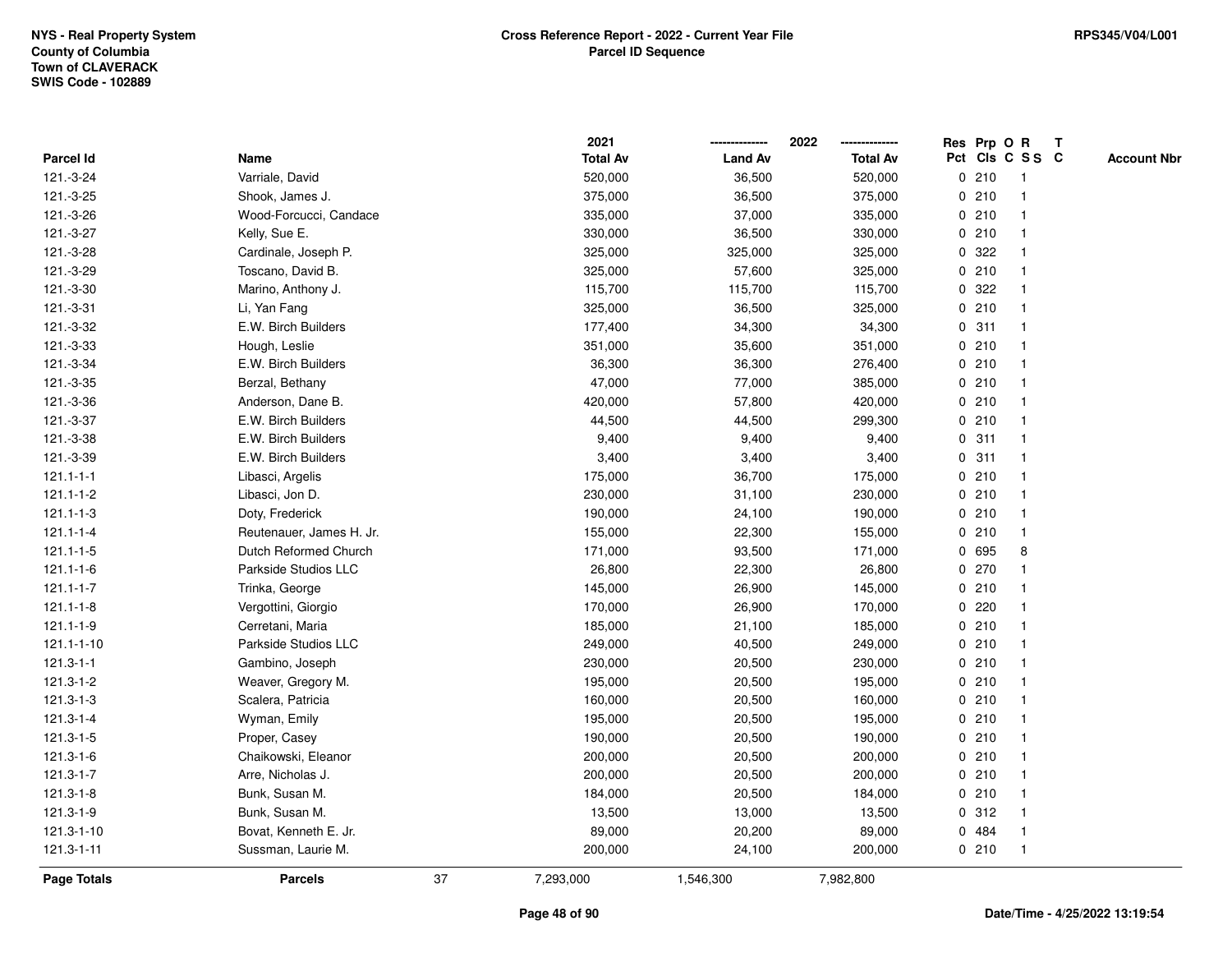|                    |                                   |    | 2021            |                | 2022            | Res Prp O R  |       |                 | $\mathbf{T}$ |                    |
|--------------------|-----------------------------------|----|-----------------|----------------|-----------------|--------------|-------|-----------------|--------------|--------------------|
| Parcel Id          | Name                              |    | <b>Total Av</b> | <b>Land Av</b> | <b>Total Av</b> |              |       | Pct Cls C S S C |              | <b>Account Nbr</b> |
| 121.3-1-12         | Kreig, Diane V.                   |    | 260,000         | 47,200         | 260,000         |              | 0210  | 1               |              |                    |
| 121.3-1-13         | Barrett, Daniel P.                |    | 260,000         | 34,300         | 260,000         | 0            | 220   |                 |              |                    |
| 121.3-1-14         | Bunin, Martin G.                  |    | 270,000         | 26,500         | 270,000         |              | 0210  |                 |              |                    |
| 121.3-1-15         | Corriveau, George M.              |    | 260,000         | 14,200         | 260,000         | $\mathbf 0$  | 210   | $\mathbf{1}$    |              |                    |
| 121.3-1-16.100     | Gilt Squirrel LLC                 |    | 44,000          | 19,600         | 44,000          | $\mathbf 0$  | 449   | $\mathbf{1}$    |              |                    |
| 121.3-1-16.200     | Gilt Squirrel LLC                 |    | 66,000          | 39,000         | 66,000          |              | 0 449 |                 |              |                    |
| 121.3-1-17         | Jeffrune LLC                      |    | 130,000         | 33,500         | 130,000         |              | 0 449 |                 |              |                    |
| 121.3-1-18.100     | Shah, Ahmed                       |    | 200,000         | 35,700         | 200,000         |              | 0411  |                 |              |                    |
| 121.3-1-18.200     | Shah, Shakira                     |    | 200,000         | 16,500         | 200,000         |              | 0411  |                 |              |                    |
| 121.3-1-19         | Busch, Robert E.                  |    | 200,000         | 26,700         | 200,000         |              | 0.220 |                 |              |                    |
| 121.3-1-20         | Witko, Kirk T.                    |    | 168,000         | 24,700         | 168,000         |              | 0210  | -1              |              |                    |
| 121.3-1-21         | Florio, Nicole                    |    | 210,000         | 23,800         | 210,000         |              | 0210  | $\overline{1}$  |              |                    |
| 121.3-1-22         | Williams, Analeasha               |    | 270,000         | 22,900         | 270,000         |              | 0210  |                 |              |                    |
| 121.3-1-23         | Trowbridge, Timothy               |    | 212,000         | 27,000         | 212,000         |              | 0210  |                 |              |                    |
| 121.3-1-24         | Taylor, Aaron                     |    | 200,000         | 23,700         | 200,000         |              | 0210  |                 |              |                    |
| 121.3-1-25         | Tutt, Donald M.                   |    | 310,000         | 29,000         | 310,000         |              | 0.220 |                 |              |                    |
| 121.3-1-26         | Shafer, Gail                      |    | 400,000         | 64,500         | 400,000         | 0            | 210   | $\mathbf{1}$    |              |                    |
| 121.3-1-27         | Konow, Christopher J.             |    | 175,000         | 26,800         | 175,000         |              | 0210  | $\mathbf 1$     |              |                    |
| 121.3-1-28         | Rhine, Curtis                     |    | 318,000         | 31,500         | 318,000         |              | 0210  | $\mathbf{1}$    |              |                    |
| 121.3-1-29         | Konow Trust #1 of 2020, Josephine |    | 380,000         | 38,000         | 380,000         |              | 0210  |                 |              |                    |
| 121.3-1-30         | Reid-Jaques, Marcel A.            |    | 246,000         | 27,300         | 246,000         |              | 0210  |                 |              |                    |
| 121.3-1-31         | Parrish, Tom                      |    | 475,000         | 40,400         | 475,000         |              | 0210  |                 |              |                    |
| 121.3-1-32         | C G Crafts, Inc.                  |    | 320,000         | 20,800         | 320,000         |              | 0.220 |                 |              |                    |
| 121.3-1-33         | Hardwood Grove Property           |    | 340,000         | 12,800         | 340,000         | $\mathbf{0}$ | 280   |                 |              |                    |
| 121.3-1-34         | <b>Hardwood Grove Property</b>    |    | 235,000         | 12,400         | 235,000         | $\mathbf{0}$ | 220   | 1               |              |                    |
| 121.3-1-35         | Haldane, Ronan                    |    | 240,000         | 16,600         | 240,000         |              | 0210  | 1               |              |                    |
| 121.3-1-36         | Gilt Squirrel LLC                 |    | 281,000         | 34,600         | 281,000         |              | 0 449 |                 |              |                    |
| 121.3-1-37         | Schmidt, Carol J.                 |    | 215,000         | 15,400         | 215,000         |              | 0210  |                 |              |                    |
| 121.3-1-38         | Cozzolino, Michael                |    | 200,000         | 13,000         | 200,000         |              | 0210  |                 |              |                    |
| 121.3-1-39.100     | Jeffrune LLC                      |    | 16,000          | 16,000         | 16,000          | $\mathbf 0$  | 311   |                 |              |                    |
| 121.3-1-39.200     | Gilt Squirrel LLC                 |    | 26,200          | 26,200         | 26,200          |              | 0 340 | $\mathbf{1}$    |              |                    |
| 121.3-1-40         | Rowley, Heather L.                |    | 212,000         | 20,800         | 212,000         |              | 0210  | $\mathbf 1$     |              |                    |
| 121.3-1-41         | Russo, Regina                     |    | 225,000         | 23,000         | 225,000         |              | 0210  |                 |              |                    |
| 121.3-1-42         | Keegan, James W.                  |    | 235,000         | 26,500         | 235,000         |              | 0210  |                 |              |                    |
| 121.3-1-44         | Delamater, Emily                  |    | 250,000         | 22,300         | 250,000         |              | 0.220 |                 |              |                    |
| 121.3-1-45         | Sherwood, Barrett                 |    | 295,000         | 21,700         | 295,000         |              | 0210  | $\overline{1}$  |              |                    |
| 121.3-1-46         | Weinman, Judith A.                |    | 210,000         | 20,500         | 210,000         |              | 0210  | $\overline{1}$  |              |                    |
| <b>Page Totals</b> | <b>Parcels</b>                    | 37 | 8,554,200       | 975,400        | 8,554,200       |              |       |                 |              |                    |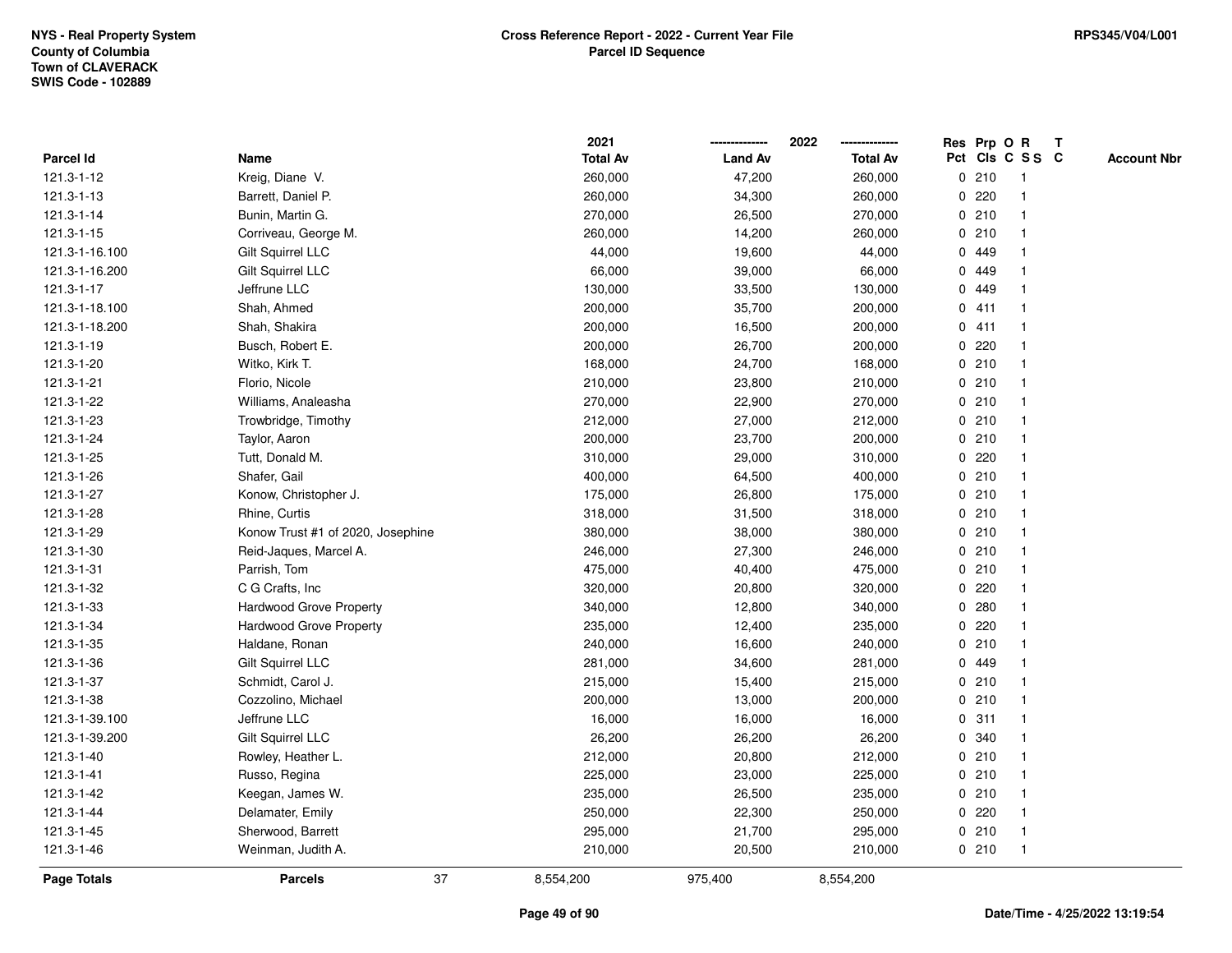|                    |                                | 2021            |                | 2022            |   |       | Res Prp O R     | T |                    |
|--------------------|--------------------------------|-----------------|----------------|-----------------|---|-------|-----------------|---|--------------------|
| Parcel Id          | Name                           | <b>Total Av</b> | <b>Land Av</b> | <b>Total Av</b> |   |       | Pct Cls C S S C |   | <b>Account Nbr</b> |
| 121.3-1-47         | Schermond, Roger               | 295,000         | 36,000         | 295,000         | 0 | 210   | $\mathbf{1}$    |   |                    |
| 121.3-1-48         | Cattan, Lesli                  | 180,000         | 15,400         | 289,000         | 0 | 210   | -1              |   |                    |
| 121.3-1-49         | Roberts, Stella E.             | 210,000         | 15,100         | 210,000         |   | 0210  | $\mathbf 1$     |   |                    |
| 121.3-1-50         | Proper, Christopher            | 380,000         | 21,400         | 380,000         |   | 0210  |                 |   |                    |
| 121.3-1-51         | Hardwood Grove Property        | 200,000         | 22,900         | 200,000         |   | 0210  |                 |   |                    |
| 121.3-1-52         | Roper, Michael                 | 120,000         | 26,900         | 120,000         |   | 0210  |                 |   |                    |
| 121.3-1-53         | Sears, Michael R.              | 250,000         | 33,100         | 250,000         |   | 0210  |                 |   |                    |
| 121.3-1-54         | Cruger, Kimberly Y.            | 145,000         | 21,700         | 145,000         | 0 | 210   |                 |   |                    |
| 121.3-1-56         | Rivenburg, Randy J.            | 209,000         | 26,900         | 209,000         | 0 | 210   | -1              |   |                    |
| 121.3-1-57         | Jennings, Margaret             | 235,000         | 30,300         | 235,000         |   | 0210  | -1              |   |                    |
| 121.3-1-58         | Case, Karen E.                 | 205,000         | 21,700         | 205,000         |   | 0210  |                 |   |                    |
| 121.3-1-59         | Manning, Reuben D.             | 220,000         | 14,200         | 220,000         |   | 0210  |                 |   |                    |
| 121.3-1-60         | DeCastro-Chagas, Dayler        | 200,000         | 37,000         | 200,000         |   | 0210  |                 |   |                    |
| 121.3-1-61         | Doody, Richard A.              | 230,000         | 27,200         | 230,000         |   | 0210  |                 |   |                    |
| 121.3-1-62         | Forth-Wood, Jane               | 275,000         | 25,000         | 275,000         | 0 | 210   |                 |   |                    |
| 121.3-1-63         | Bradley, John M.               | 400,000         | 25,900         | 400,000         | 0 | 210   | $\mathbf{1}$    |   |                    |
| 121.3-1-64         | Messing, Daniel                | 540,000         | 37,000         | 540,000         |   | 0210  | $\mathbf{1}$    |   |                    |
| 121.3-1-65         | Michielihi, Danielle           | 238,000         | 26,900         | 238,000         |   | 0210  |                 |   |                    |
| 121.3-1-66         | Scalera, Nicholas              | 14,200          | 14,200         | 14,200          |   | 0.311 |                 |   |                    |
| 121.3-1-67         | Schermond, Roger               | 26,900          | 26,900         | 26,900          |   | 0.311 |                 |   |                    |
| 121.3-1-68         | Wright, Janice Q, Trustee      | 155,000         | 14,200         | 155,000         |   | 0210  |                 |   |                    |
| 121.3-1-69         | Weinman, Judith A.             | 340,000         | 67,000         | 340,000         |   | 0210  |                 |   |                    |
| 121.3-1-72         | Pullen, Mark D.                | 199,000         | 21,700         | 199,000         |   | 0210  | $\mathbf 1$     |   |                    |
| 121.3-1-73         | Lynch, Shawn M.                | 215,000         | 30,900         | 215,000         |   | 0210  |                 |   |                    |
| 121.3-1-74         | Wyman, Emily                   | 202,000         | 27,700         | 202,000         |   | 0210  |                 |   |                    |
| 121.3-1-75         | Keller, Jayson                 | 260,000         | 24,500         | 260,000         |   | 0210  |                 |   |                    |
| 121.3-1-76         | Van Schaack, Donald            | 228,000         | 28,900         | 228,000         |   | 0210  |                 |   |                    |
| 121.3-1-77         | Johnson, Ray                   | 25,300          | 25,300         | 25,300          |   | 0.311 |                 |   |                    |
| 121.3-1-78         | Messing, Daniel                | 32,200          | 32,200         | 32,200          |   | 0.311 |                 |   |                    |
| 121.3-1-80         | Willis, Adrienne               | 700,000         | 61,400         | 700,000         | 0 | 210   |                 |   |                    |
| 121.3-1-81         | Luft, Mary                     | 350,000         | 27,900         | 350,000         |   | 0210  |                 |   |                    |
| 121.3-1-82         | Pfeffer, Margaret E.           | 500,000         | 29,900         | 500,000         |   | 0210  | $\mathbf 1$     |   |                    |
| 121.3-1-83         | Marsceill, Patrick T.          | 960,000         | 25,500         | 960,000         |   | 0210  |                 |   |                    |
| 121.3-1-84         | Mokotoff Revocable Trust, John | 450,000         | 36,500         | 450,000         |   | 0210  |                 |   |                    |
| 121.3-1-85         | Mokotoff Revocable Trust, John | 20,000          | 17,000         | 20,000          |   | 0.312 | $\overline{1}$  |   |                    |
| 121.3-1-86.2       | Weinman, Judith A.             | 200,000         | 41,000         | 200,000         |   | 0210  | $\mathbf{1}$    |   |                    |
| 121.3-1-87         | Peoples Bible Church           | 256,000         | 34,200         | 256,000         |   | 0620  | 8               |   |                    |
| <b>Page Totals</b> | 37<br><b>Parcels</b>           | 9,665,600       | 1,051,500      | 9,774,600       |   |       |                 |   |                    |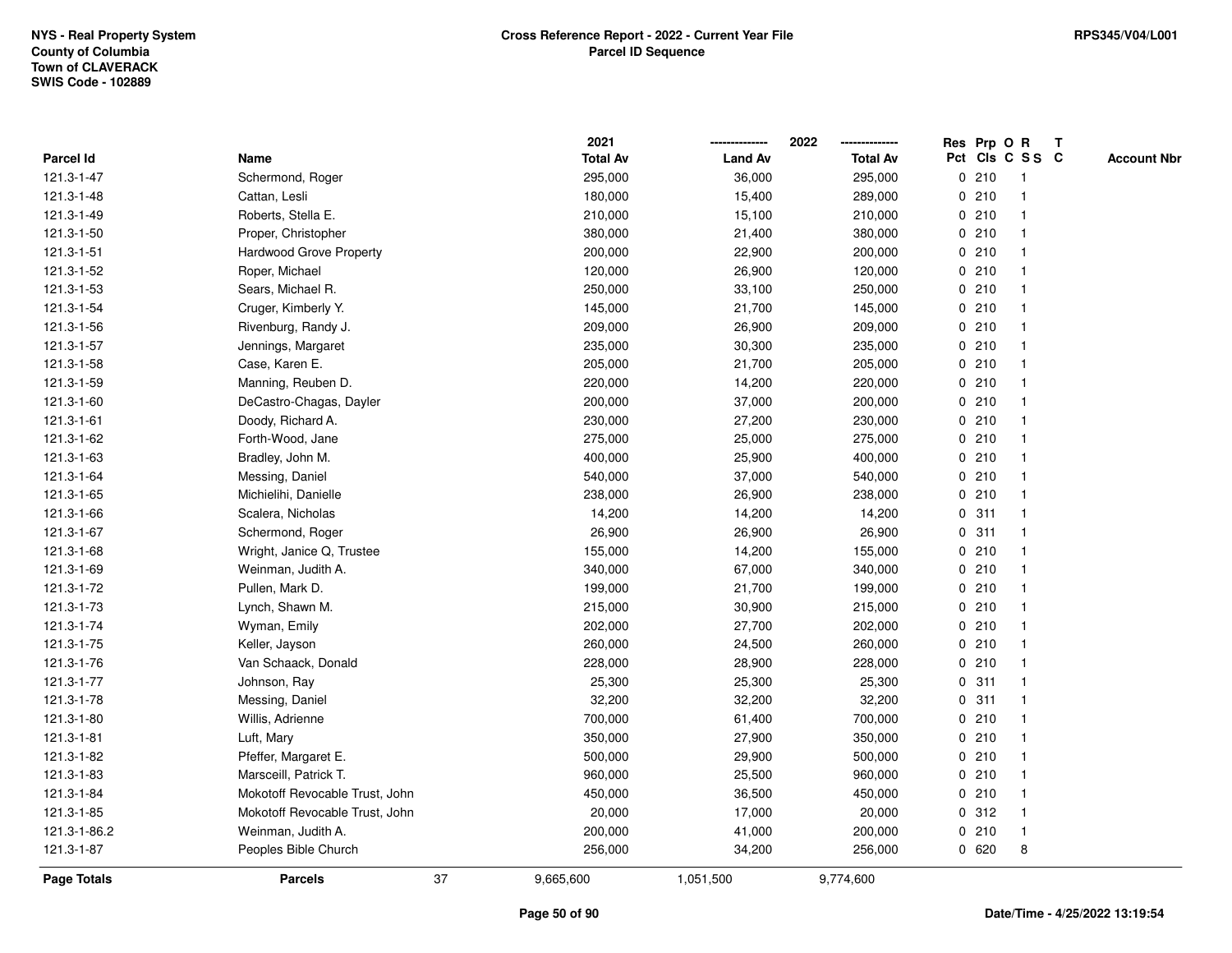|                    |                               |    | 2021            |                | 2022            |             |         | Res Prp O R             | Т |                    |
|--------------------|-------------------------------|----|-----------------|----------------|-----------------|-------------|---------|-------------------------|---|--------------------|
| Parcel Id          | Name                          |    | <b>Total Av</b> | <b>Land Av</b> | <b>Total Av</b> |             |         | Pct Cls C S S C         |   | <b>Account Nbr</b> |
| 121.3-1-89         | JeffRune, LLC                 |    | 432,000         | 51,500         | 432,000         |             | 0.515   | $\mathbf{1}$            |   |                    |
| 121.3-1-90         | Claverack Free Library        |    | 256,000         | 27,300         | 256,000         | 0           | 611     | 8                       |   |                    |
| 121.3-1-91         | Claverack Free Library &      |    | 568,000         | 26,900         | 568,000         |             | 0 611   | 8                       |   |                    |
| 121.3-1-92         | Ha, Annie                     |    | 400,000         | 19,600         | 400,000         |             | 0210    |                         |   |                    |
| 121.3-1-93         | Franck, David                 |    | 270,000         | 28,900         | 270,000         |             | 0210    |                         |   |                    |
| 121.3-1-94         | Meacham, Thomas E.            |    | 305,000         | 35,000         | 305,000         |             | 0210    |                         |   |                    |
| 121.3-1-95         | Cozzolino, Michael A.         |    | 220,000         | 21,400         | 220,000         |             | 0210    | $\overline{\mathbf{1}}$ |   |                    |
| 121.3-1-96         | Kline, Pam                    |    | 216,000         | 21,700         | 216,000         |             | 0 484   |                         |   |                    |
| 121.3-1-97         | Dean, Jill A.                 |    | 265,000         | 20,500         | 265,000         |             | 0210    | $\mathbf{1}$            |   |                    |
| 121.3-1-98         | Quirk, Michael                |    | 262,000         | 22,000         | 262,000         |             | 0210    | $\mathbf{1}$            |   |                    |
| 121.3-1-99         | Abrams, Joyce E.              |    | 200,000         | 15,500         | 200,000         |             | 0210    | -1                      |   |                    |
| 121.3-2-1          | Dutch Reformed Church         |    | 489,000         | 43,500         | 489,000         |             | 0620    | 8                       |   |                    |
| 121.3-2-2          | Dutch Reformed Church         |    | 360,000         | 39,000         | 360,000         |             | 0210    | 8                       |   |                    |
| 121.3-2-3          | Torjusen, Ralph C.            |    | 600,000         | 82,000         | 600,000         |             | 0.240   |                         |   |                    |
| 121.3-2-5          | Millerton Co-Op Inc           |    | 350,000         | 42,500         | 350,000         | $\mathbf 0$ | 443     |                         |   |                    |
| 121.3-2-6          | Tomlin, Gloria                |    | 170,000         | 26,900         | 170,000         |             | 0210    | -1                      |   |                    |
| 121.3-2-7          | Aswegan, Jared                |    | 165,000         | 20,200         | 165,000         |             | 0210    | $\mathbf{1}$            |   |                    |
| 121.3-2-8          | Scoffier, Richard A.          |    | 410,000         | 33,300         | 410,000         |             | 0210    |                         |   |                    |
| 121.3-2-9          | Pomeranz, Russell             |    | 425,000         | 35,000         | 425,000         |             | 0210    |                         |   |                    |
| 121.3-2-10         | Shulman, Jay                  |    | 195,000         | 19,000         | 195,000         |             | 0210    |                         |   |                    |
| 121.3-2-11         | Chemiakin, Mihail             |    | 1,200,000       | 66,000         | 1,200,000       |             | 0.280   |                         |   |                    |
| 121.3-2-12         | Quality Q Holdings LLC        |    | 138,000         | 24,700         | 138,000         | $\mathbf 0$ | 423     |                         |   |                    |
| 121.3-2-13         | Drake Petroleum Co. Inc.      |    | 480,000         | 36,900         | 480,000         |             | 0486    | $\mathbf{1}$            |   |                    |
| 121.3-2-14         | Goldstrom, Robert             |    | 230,000         | 30,000         | 230,000         |             | 0.280   | $\mathbf 1$             |   |                    |
| 121.3-2-15         | Sokosh, David K.              |    | 345,000         | 37,500         | 345,000         |             | 0.283   | -1                      |   |                    |
| 121.3-2-16         | Hotaling, Peter Jr.           |    | 265,000         | 28,100         | 265,000         |             | 0210    |                         |   |                    |
| 121.3-2-17         | Lawrence, Lloyd               |    | 295,000         | 34,300         | 295,000         |             | $0$ 220 |                         |   |                    |
| 121.3-2-18         | Donohue, Joan                 |    | 240,000         | 28,300         | 240,000         |             | $0$ 220 |                         |   |                    |
| 121.3-2-19         | Henson, Betsy Ann             |    | 165,000         | 14,800         | 165,000         |             | 0210    |                         |   |                    |
| 121.3-2-20         | Maldonado, Margarita          |    | 204,000         | 37,000         | 204,000         |             | 0210    | $\mathbf{1}$            |   |                    |
| 121.3-2-21         | Chemiakin, Mihail             |    | 59,000          | 59,000         | 59,000          |             | 0.314   | $\mathbf{1}$            |   |                    |
| 121.3-2-22         | Pavlovic, Corinne             |    | 425,000         | 95,200         | 425,000         |             | 0.240   | $\mathbf 1$             |   |                    |
| 121.3-2-23         | Claverack Fire District No. 1 |    | 1,700,000       | 88,500         | 1,700,000       |             | 0 662   | 8                       |   |                    |
| 121.3-2-24         | Zasorin, Nicon W.             |    | 285,000         | 36,500         | 285,000         |             | 0210    |                         |   |                    |
| 121.3-2-26         | Stopford, Michele             |    | 250,000         | 36,500         | 250,000         |             | $0$ 220 | $\overline{\mathbf{1}}$ |   |                    |
| 121.3-2-27         | Foley, David R.               |    | 460,000         | 33,000         | 460,000         |             | 0210    | $\mathbf{1}$            |   |                    |
| 121.3-2-28         | Fitt, Craig S.                |    | 625,000         | 39,500         | 625,000         |             | 0210    | $\mathbf{1}$            |   |                    |
| <b>Page Totals</b> | <b>Parcels</b>                | 37 | 13,924,000      | 1,357,500      | 13,924,000      |             |         |                         |   |                    |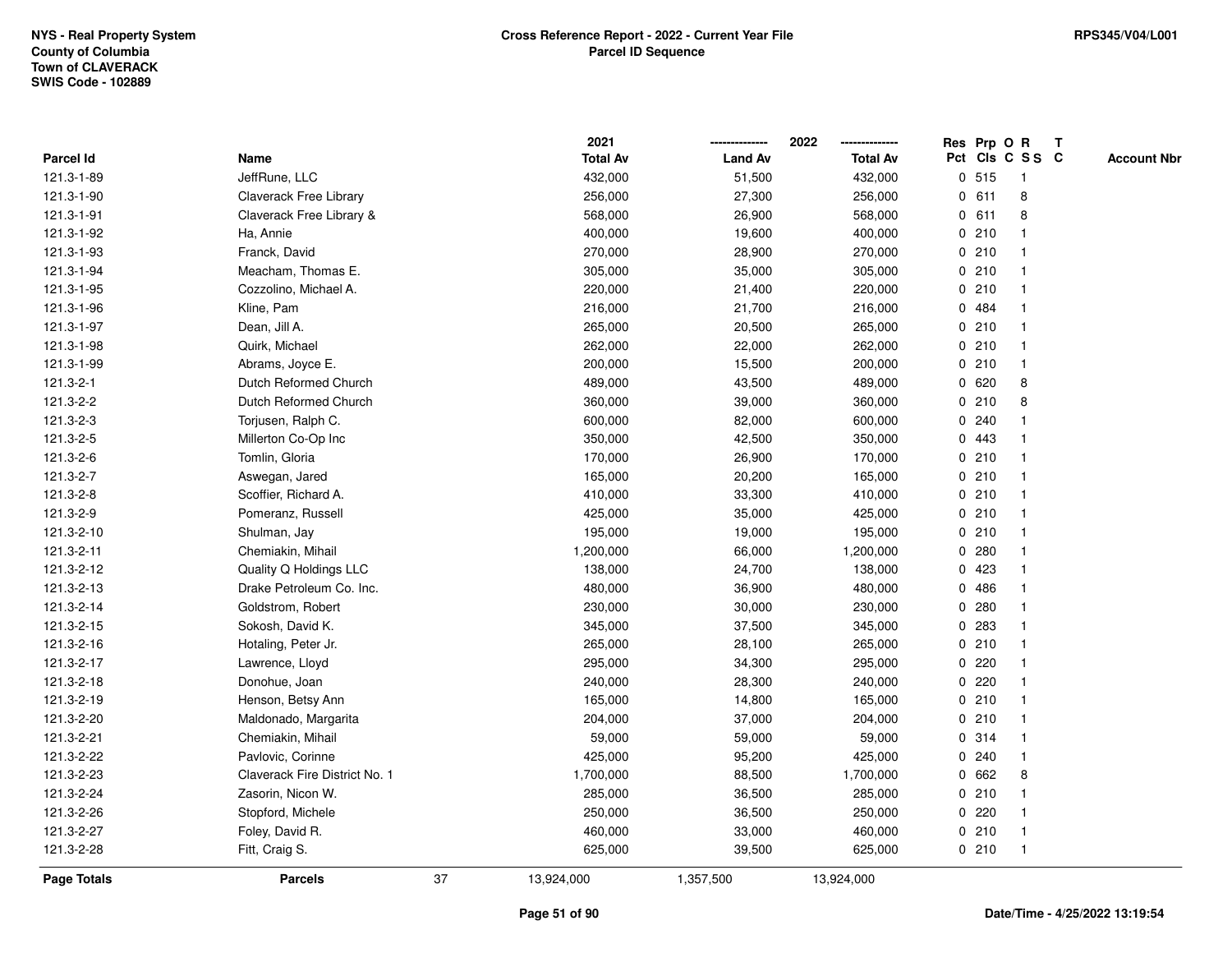|                |                          |    | 2021            |                | 2022            |   |        | Res Prp O R     | $\mathbf{T}$ |                    |
|----------------|--------------------------|----|-----------------|----------------|-----------------|---|--------|-----------------|--------------|--------------------|
| Parcel Id      | Name                     |    | <b>Total Av</b> | <b>Land Av</b> | <b>Total Av</b> |   |        | Pct Cls C S S C |              | <b>Account Nbr</b> |
| 121.3-2-29     | Noonnan, Kayla Marie     |    | 179,000         | 36,000         | 179,000         |   | 0210   | $\mathbf{1}$    |              |                    |
| 121.3-2-30     | Barber, Peggy            |    | 225,000         | 23,500         | 225,000         |   | 0210   |                 |              |                    |
| 121.3-2-31     | 10 Ten Broeck Avenue LLC |    | 174,000         | 27,900         | 174,000         |   | 0210   |                 |              |                    |
| 121.3-2-32     | Beecher, Billy           |    | 27,700          | 27,700         | 27,700          |   | 0.311  |                 |              |                    |
| 121.3-2-33     | Beecher, Billy           |    | 184,000         | 25,000         | 184,000         |   | 0210   |                 |              |                    |
| 121.3-2-34     | Beecher, Billy           |    | 205,000         | 27,300         | 205,000         |   | 0210   |                 |              |                    |
| 121.3-2-35     | Mortefolio, Chad D.      |    | 243,000         | 35,000         | 243,000         |   | 0210   |                 |              |                    |
| 121.3-2-36     | Russo, Rodney            |    | 149,000         | 21,400         | 149,000         | 0 | 210    | $\mathbf{1}$    |              |                    |
| 121.3-2-37     | Casey, Sean P.           |    | 200,000         | 28,100         | 200,000         |   | 0411   |                 |              |                    |
| 121.3-2-38     | Bruns, Amanda            |    | 229,000         | 18,400         | 229,000         |   | 0210   | $\mathbf{1}$    |              |                    |
| 121.3-2-39     | Gellert, Phillip         |    | 180,000         | 18,400         | 180,000         |   | 0.220  |                 |              |                    |
| 121.3-2-40     | Stone, Edward            |    | 200,000         | 16,000         | 200,000         |   | 0.220  |                 |              |                    |
| 121.3-2-41     | Harte, Elizabeth J.      |    | 140,000         | 16,000         | 140,000         |   | 0210   |                 |              |                    |
| 121.3-2-42     | Grieger, Paul            |    | 260,000         | 16,000         | 260,000         |   | 0 230  |                 |              |                    |
| 121.3-2-43     | Nedwell, Peter           |    | 225,000         | 16,000         | 225,000         | 0 | 210    |                 |              |                    |
| 121.3-2-44     | Case, Roger              |    | 280,000         | 35,100         | 280,000         | 0 | 210    | $\mathbf{1}$    |              |                    |
| 121.3-2-45     | Casey, Sean P.           |    | 94,600          | 32,300         | 94,600          |   | 0.312  |                 |              |                    |
| 121.3-2-46     | Weaver, Rebecca M.       |    | 260,000         | 36,500         | 260,000         |   | 0210   |                 |              |                    |
| 121.3-2-47     | Claverack Realty Inc     |    | 22,600          | 22,600         | 22,600          |   | 0.311  |                 |              |                    |
| 121.3-2-48     | Claverack Realty Inc     |    | 19,000          | 19,000         | 19,000          |   | 0.311  |                 |              |                    |
| 121.3-2-49     | McGrath, David           |    | 200,000         | 14,200         | 200,000         |   | 0210   |                 |              |                    |
| 121.3-2-50     | Frentino, John J.        |    | 505,000         | 20,000         | 505,000         | 0 | 280    |                 |              |                    |
| 121.3-2-51     | Christian, David         |    | 136,000         | 50,000         | 136,000         |   | 50 449 |                 |              |                    |
| 121.3-2-52     | Claverack Realty Inc     |    | 720,000         | 37,500         | 720,000         |   | 0411   |                 |              |                    |
| 121.3-2-53     | Friedman, Jesse A.       |    | 89,300          | 61,000         | 89,300          |   | 0.312  |                 |              |                    |
| 121.3-2-54     | Pulver, Andrew J.        |    | 300,000         | 36,000         | 300,000         |   | 0210   |                 |              |                    |
| 121.3-2-55.110 | Smith, Kurt              |    | 525,000         | 52,000         | 525,000         |   | 0.280  |                 |              |                    |
| 121.3-2-55.121 | Pulver, Andrew J.        |    | 21,000          | 21,000         | 21,000          |   | 0.314  |                 |              |                    |
| 121.3-2-55.122 | Bunke, Jerome            |    | 375,000         | 35,000         | 375,000         |   | 0210   |                 |              |                    |
| 121.3-2-55.200 | Wood, Sarah              |    | 305,000         | 40,000         | 305,000         |   | 0210   |                 |              |                    |
| 121.3-2-56     | Holmes, Robert J. Jr.    |    | 305,000         | 38,000         | 305,000         |   | 0210   |                 |              |                    |
| 121.3-2-57     | Friedman, Jesse A.       |    | 433,000         | 52,500         | 433,000         |   | 0210   |                 |              |                    |
| 121.3-2-58     | Lembo, Kristen           |    | 345,000         | 57,000         | 345,000         |   | 0210   |                 |              |                    |
| 121.3-2-59.100 | Carr, Stanley            |    | 320,000         | 63,100         | 320,000         |   | 0210   |                 |              |                    |
| 121.3-2-59.200 | Friedman, Jesse A.       |    | 4,400           | 4,400          | 4,400           |   | 0.311  | $\mathbf{1}$    |              |                    |
| 121.3-2-60     | Homestead Tree Farm LLC  |    | 266,000         | 41,000         | 266,000         |   | 0210   | $\mathbf{1}$    |              |                    |
| 121.3-2-61     | Schram, Charles W.       |    | 725,000         | 41,300         | 725,000         |   | 0210   | $\mathbf{1}$    |              |                    |
| Page Totals    | <b>Parcels</b>           | 37 | 9,071,600       | 1,162,200      | 9,071,600       |   |        |                 |              |                    |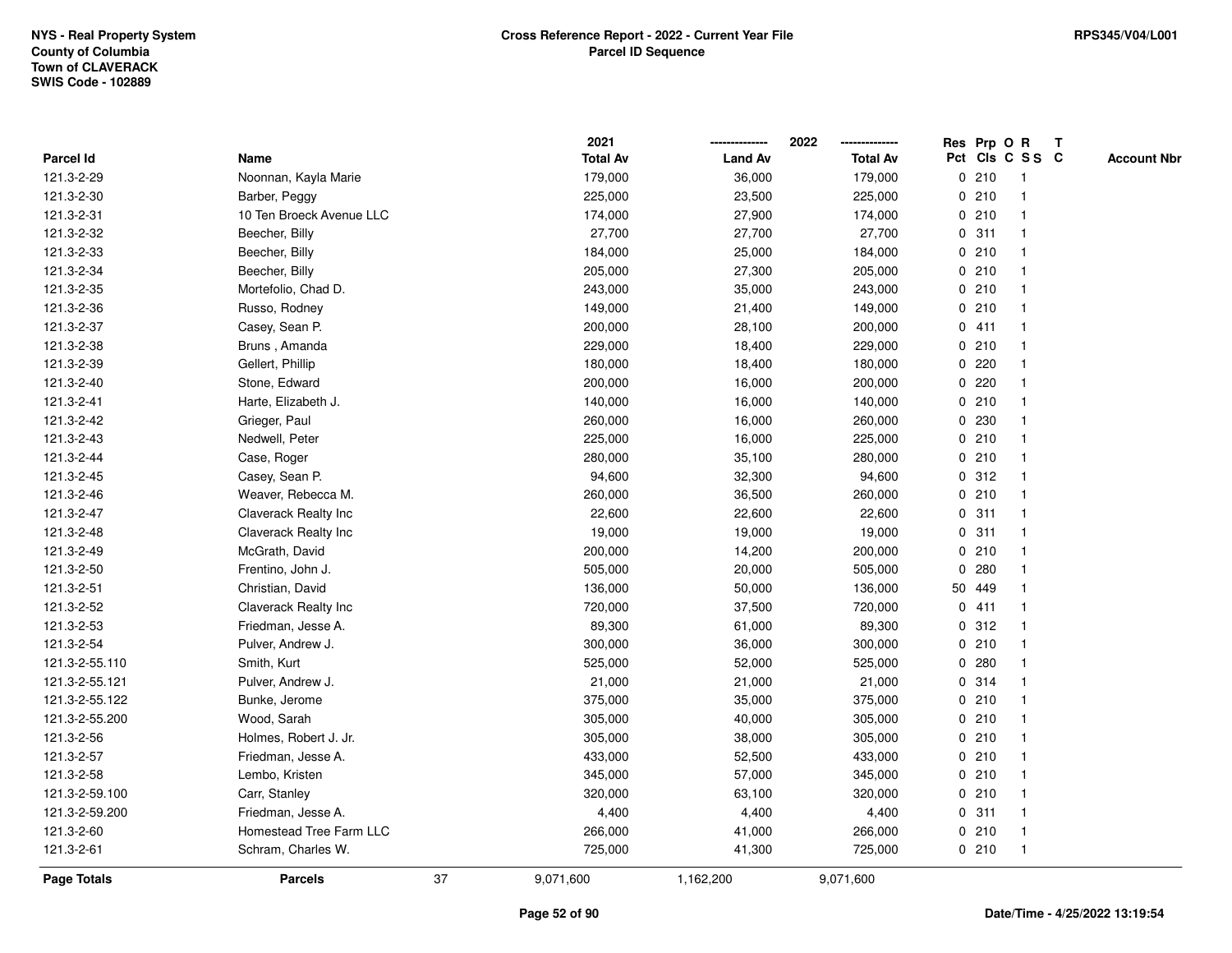|                    |                         |    | 2021            |                | 2022            | Res Prp O R |                         | Т |                    |
|--------------------|-------------------------|----|-----------------|----------------|-----------------|-------------|-------------------------|---|--------------------|
| Parcel Id          | Name                    |    | <b>Total Av</b> | <b>Land Av</b> | <b>Total Av</b> |             | Pct Cls C S S C         |   | <b>Account Nbr</b> |
| 121.3-2-62         | Mc Garry, John F. Jr.   |    | 300,000         | 37,000         | 300,000         | 0210        | $\mathbf{1}$            |   |                    |
| 121.3-2-63         | Mc Garry, John F. Jr.   |    | 4,900           | 4,800          | 4,900           | 0.312       | $\mathbf 1$             |   |                    |
| 121.3-2-64.100     | Schram, Peter B.        |    | 900,000         | 265,500        | 900,000         | 0.240       | $\mathbf 1$             |   |                    |
| 121.3-2-64.200     | Patel, Mehul            |    | 449,000         | 37,000         | 449,000         | 0210        |                         |   |                    |
| 121.3-2-65         | Ptaszek, Paula          |    | 5,500           | 5,500          | 5,500           | 0.311       |                         |   |                    |
| 121.3-2-67         | Schram, Charles         |    | 64,100          | 63,700         | 64,100          | 0.312       |                         |   |                    |
| 121.3-2-68         | Keyser, Stephen         |    | 240,000         | 48,500         | 240,000         | 0210        |                         |   |                    |
| 121.3-2-69         | Franceschi, Richard Jr. |    | 196,000         | 36,300         | 196,000         | 0210        | $\overline{\mathbf{1}}$ |   |                    |
| 121.3-2-70         | Keeler, George B.       |    | 309,000         | 42,500         | 309,000         | 0210        | $\mathbf 1$             |   |                    |
| 121.3-2-71         | Bowe, Lisa              |    | 280,000         | 40,000         | 280,000         | 0210        | $\mathbf{1}$            |   |                    |
| 121.3-3-1          | Dickinson, Hubert W.    |    | 160,000         | 35,000         | 160,000         | 0210        | -1                      |   |                    |
| 121.3-3-2          | O'Donnell, Sara         |    | 649,000         | 35,600         | 649,000         | 0210        |                         |   |                    |
| 121.3-3-3          | Eaton, Margaret         |    | 350,000         | 36,200         | 350,000         | 0210        |                         |   |                    |
| 121.3-3-4          | Struble, Diane E.       |    | 185,000         | 24,700         | 185,000         | 0210        |                         |   |                    |
| 121.3-3-5          | Preusser Realty Co Inc  |    | 200,000         | 29,700         | 200,000         | 0.484       |                         |   |                    |
| 121.3-3-6          | Leck, Paula L.          |    | 235,000         | 20,200         | 235,000         | 0210        | $\mathbf{1}$            |   |                    |
| 121.3-3-7          | Byerley, Jonathan L.    |    | 290,000         | 24,700         | 290,000         | 0210        | $\mathbf{1}$            |   |                    |
| 121.3-3-8          | Tolliver, Amber A.      |    | 290,000         | 19,300         | 290,000         | 0210        | -1                      |   |                    |
| 121.3-3-9          | Moe, Ruth               |    | 235,000         | 28,100         | 235,000         | 0210        |                         |   |                    |
| 121.3-3-10         | Lampman, Margaret       |    | 650,000         | 57,500         | 650,000         | 0210        |                         |   |                    |
| 121.3-3-11         | Lampman, Margaret       |    | 38,000          | 38,000         | 38,000          | 0.311       | $\overline{1}$          |   |                    |
| 121.3-3-12         | Concra, Vincent         |    | 39,000          | 39,000         | 39,000          | 0.311       |                         |   |                    |
| 121.3-3-13         | Shipman, Mark P.        |    | 600,000         | 72,500         | 600,000         | 0210        | $\mathbf{1}$            |   |                    |
| 121.3-3-15         | Verizon New York Inc    |    | 172,000         | 18,400         | 172,000         | 0 831       | 6                       |   |                    |
| 121.3-3-16.1       | Concra, Vincent         |    | 142,000         | 37,500         | 142,000         | 0 484       | -1                      |   |                    |
| 121.3-3-16.2       | Concra, Vincent J.      |    | 251,000         | 35,000         | 251,000         | 0 483       |                         |   |                    |
| 121.3-3-17         | Town Of Claverack       |    | 16,000          | 16,000         | 16,000          | 0 963       | 8                       |   |                    |
| 121.3-3-18         | Frentino, John J.       |    | 286,000         | 26,900         | 286,000         | 0411        | -1                      |   |                    |
| 121.3-3-19         | LRLG Inc.               |    | 398,000         | 27,100         | 398,000         | 0 454       |                         |   |                    |
| 121.3-3-20         | Singleton, David W.     |    | 245,000         | 19,900         | 245,000         | 0210        | -1                      |   |                    |
| 121.3-3-21         | Gellert, Philip         |    | 33,200          | 31,300         | 33,200          | 0270        | -1                      |   |                    |
| 121.3-3-22         | Yarwood, John M.        |    | 191,000         | 34,000         | 191,000         | 0210        | -1                      |   |                    |
| 121.3-3-23         | Anderson, Colan         |    | 425,000         | 24,700         | 425,000         | 0210        |                         |   |                    |
| 121.3-3-24         | Geno, Thomas A.         |    | 284,000         | 35,000         | 284,000         | 0210        |                         |   |                    |
| 121.3-3-25         | Jacoby, William S.      |    | 325,000         | 38,500         | 325,000         | 0220        | $\mathbf 1$             |   |                    |
| 121.3-3-26         | Anderson, William R.    |    | 210,000         | 32,300         | 210,000         | 0210        | $\mathbf{1}$            |   |                    |
| 121.3-3-27         | Schram, Nicholas        |    | 180,000         | 38,000         | 180,000         | 0210        | $\mathbf{1}$            |   |                    |
| <b>Page Totals</b> | <b>Parcels</b>          | 37 | 9,827,700       | 1,455,900      | 9,827,700       |             |                         |   |                    |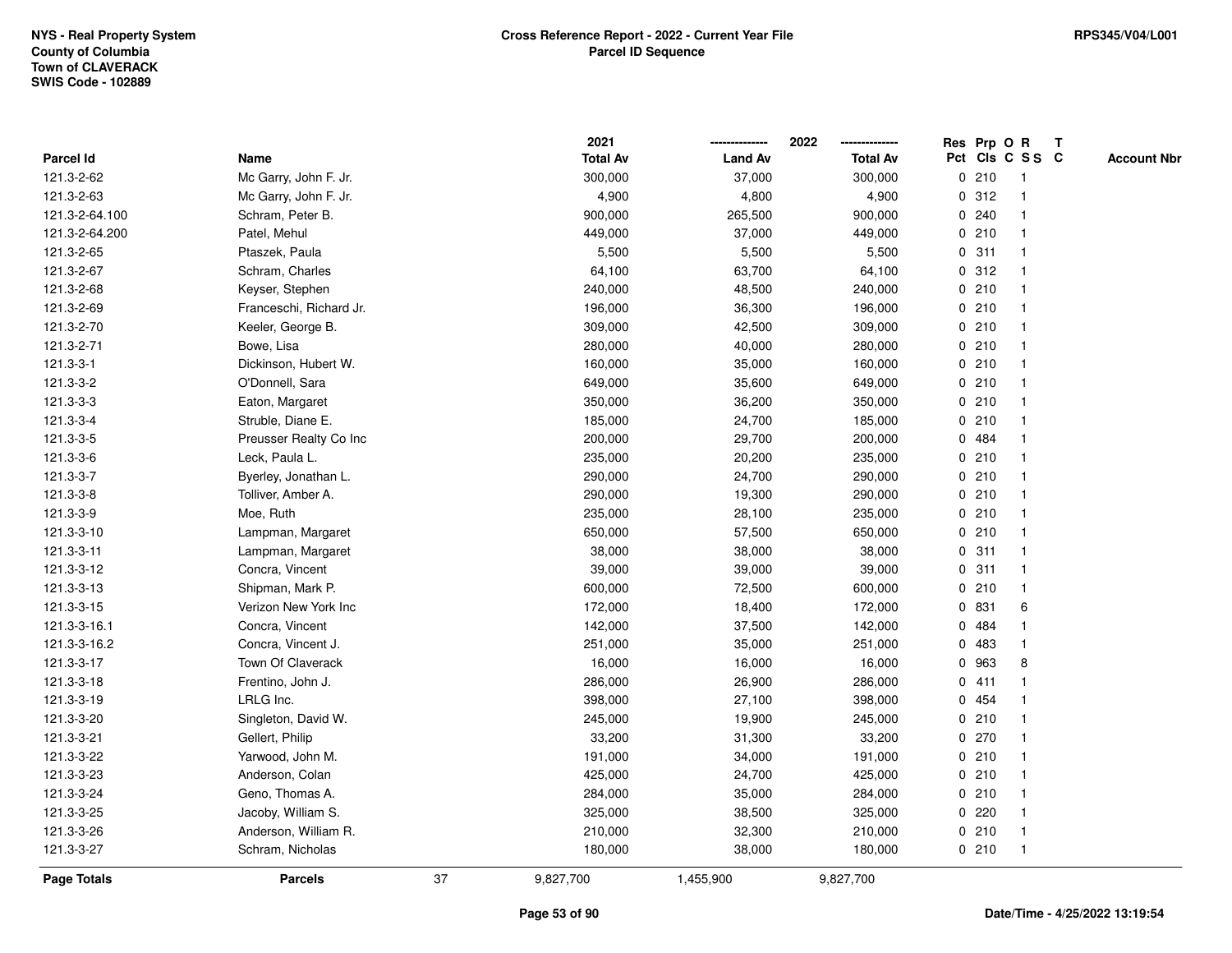|             |                             |    | 2021            |                | 2022            |   |       | Res Prp O R     | Т |                    |
|-------------|-----------------------------|----|-----------------|----------------|-----------------|---|-------|-----------------|---|--------------------|
| Parcel Id   | Name                        |    | <b>Total Av</b> | <b>Land Av</b> | <b>Total Av</b> |   |       | Pct Cls C S S C |   | <b>Account Nbr</b> |
| 121.3-3-28  | Reutenauer, James H. Jr.    |    | 240,000         | 32,300         | 240,000         | 0 | 220   | -1              |   |                    |
| 121.3-3-29  | Christie, Jacqueline        |    | 238,000         | 32,300         | 238,000         | 0 | 210   |                 |   |                    |
| 121.3-3-30  | Garcia, Oswaldo Rosete-     |    | 235,000         | 36,000         | 325,000         |   | 0.280 |                 |   |                    |
| 121.3-3-31  | Laverack, Frederick J.      |    | 195,000         | 39,000         | 195,000         |   | 0210  |                 |   |                    |
| 121.3-3-32  | McKay, Thomas E.            |    | 175,000         | 35,000         | 175,000         |   | 0210  |                 |   |                    |
| 121.3-3-33  | Schram, Charles             |    | 56,500          | 56,500         | 56,500          |   | 0 314 |                 |   |                    |
| 121.3-3-34  | Mehaffey, Philip            |    | 245,000         | 27,700         | 245,000         |   | 0210  |                 |   |                    |
| 121.3-3-35  | Lopez, Christian            |    | 210,000         | 19,300         | 210,000         |   | 0210  |                 |   |                    |
| 121.3-3-36  | Slagg, Jeffrey C.           |    | 260,000         | 32,800         | 260,000         |   | 0210  |                 |   |                    |
| 121.3-3-37  | Cotsonas, Michael           |    | 270,000         | 20,800         | 270,000         |   | 0210  |                 |   |                    |
| 121.3-3-38  | Griffin, Matthew G.         |    | 175,000         | 23,200         | 175,000         |   | 0210  |                 |   |                    |
| 121.3-3-39  | Griffin, Matthew G.         |    | 22,000          | 22,000         | 22,000          |   | 0.311 |                 |   |                    |
| 121.3-3-40  | DeCrosta, James Irrev Trust |    | 111,970         | 27,300         | 111,970         |   | 0210  |                 |   |                    |
| 121.3-3-41  | Putignano, Daniel A.        |    | 234,000         | 31,500         | 234,000         |   | 0210  |                 |   |                    |
| 121.3-3-43  | Conlee, Scott M.            |    | 285,000         | 34,400         | 285,000         |   | 0210  |                 |   |                    |
| 121.3-3-44  | De Kimpe, Daniel V.         |    | 288,000         | 32,500         | 288,000         |   | 0210  |                 |   |                    |
| 121.3-3-45  | Palmisano, Alice K.         |    | 365,000         | 29,000         | 365,000         |   | 0210  |                 |   |                    |
| 121.3-3-46  | Tedesco, Graham             |    | 485,000         | 29,500         | 485,000         |   | 0210  |                 |   |                    |
| 121.3-3-47  | Graziano, Paul A.           |    | 265,000         | 35,700         | 265,000         |   | 0210  |                 |   |                    |
| 121.3-3-48  | Daly, Kevin F.              |    | 240,000         | 27,700         | 240,000         |   | 0210  |                 |   |                    |
| 121.3-3-49  | Oldenburg, Louise           |    | 225,000         | 27,700         | 225,000         |   | 0210  |                 |   |                    |
| 121.3-3-50  | Rogers, Susanna             |    | 177,000         | 28,500         | 177,000         |   | 0210  |                 |   |                    |
| 121.3-3-51  | Kappel, Thomas J.           |    | 28,900          | 28,900         | 28,900          | 0 | 311   |                 |   |                    |
| 121.3-3-52  | Kappel, Thomas J.           |    | 282,000         | 27,900         | 282,000         |   | 0210  |                 |   |                    |
| 121.3-3-53  | Kendall, Brent K.           |    | 245,000         | 28,500         | 245,000         |   | 0210  |                 |   |                    |
| 121.3-3-54  | Schultz, Kenneth A.         |    | 295,000         | 28,500         | 295,000         |   | 0210  |                 |   |                    |
| 121.3-3-55  | Slagg, Jeffrey C.           |    | 39,000          | 39,000         | 39,000          |   | 0.311 |                 |   |                    |
| 121.3-3-56  | Eschberger, Frank W.        |    | 270,000         | 32,300         | 280,000         |   | 0210  |                 |   |                    |
| 121.3-3-57  | MacCormack, John W.         |    | 235,000         | 31,000         | 235,000         |   | 0210  |                 |   |                    |
| 121.3-3-58  | Lindig, Jennifer            |    | 300,000         | 33,600         | 300,000         | 0 | 210   |                 |   |                    |
| 121.3-3-59  | Skabowski, Alexandra        |    | 20,500          | 20,500         | 20,500          | 0 | 311   |                 |   |                    |
| 121.3-3-60  | Skabowski, Alexandra        |    | 300,000         | 28,500         | 300,000         |   | 0210  |                 |   |                    |
| 121.3-3-61  | Demski, Jeannine            |    | 250,000         | 28,500         | 250,000         |   | 0210  |                 |   |                    |
| 121.3-3-62  | Kline, Elaine               |    | 255,000         | 28,500         | 255,000         |   | 0210  |                 |   |                    |
| 121.3-3-63  | Henry, Clarence B.          |    | 245,000         | 28,500         | 245,000         |   | 0210  |                 |   |                    |
| 121.3-3-64  | O'Kane, Robin L.            |    | 215,000         | 28,500         | 215,000         |   | 0210  |                 |   |                    |
| 121.3-3-65  | Blanco, Jorge J.            |    | 305,000         | 33,600         | 305,000         |   | 0210  | $\mathbf{1}$    |   |                    |
| Page Totals | <b>Parcels</b>              | 37 | 8,282,870       | 1,127,000      | 8,382,870       |   |       |                 |   |                    |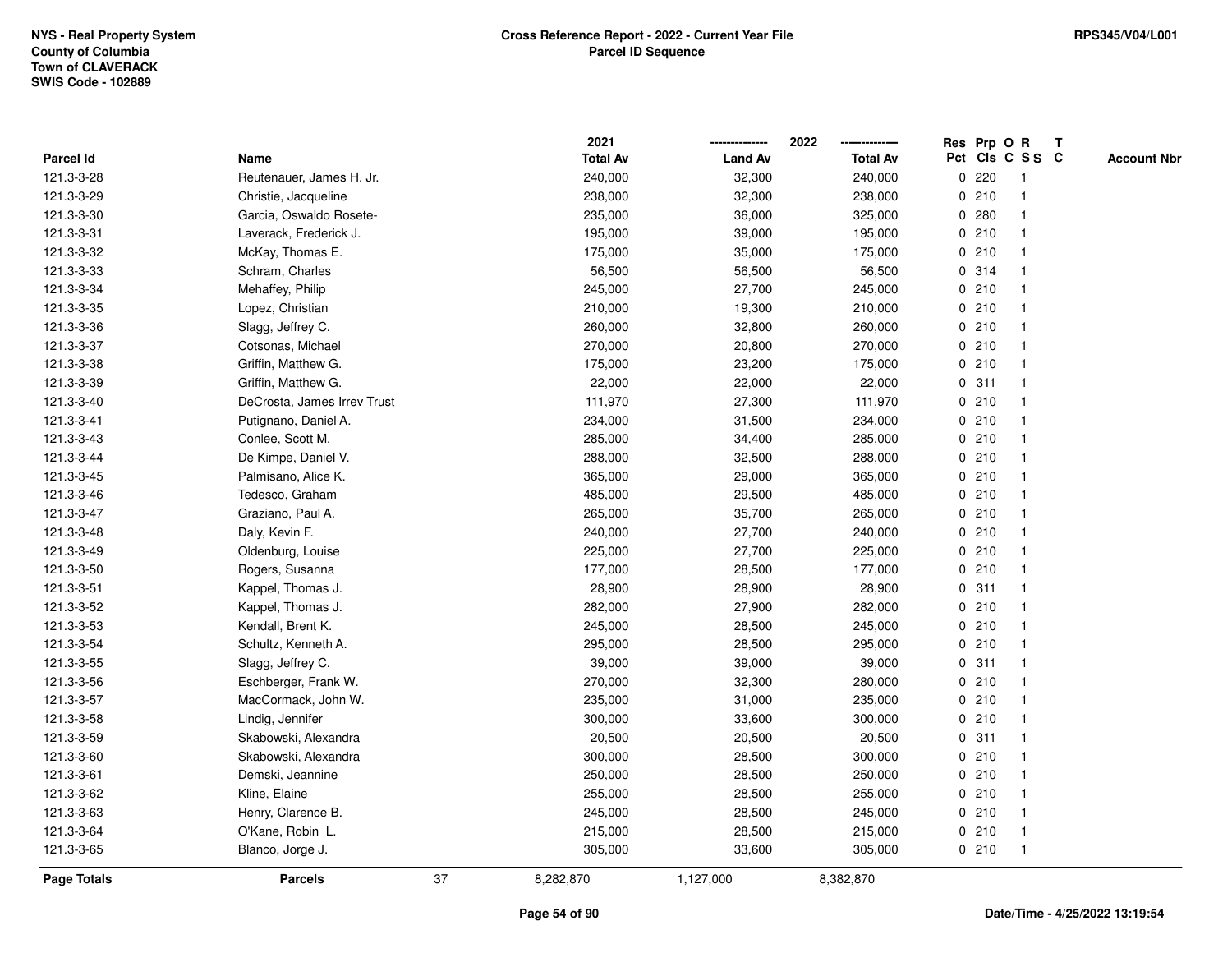|                    |                            |    | 2021            |                | 2022            |             | Res Prp O R |                 | T |                    |
|--------------------|----------------------------|----|-----------------|----------------|-----------------|-------------|-------------|-----------------|---|--------------------|
| Parcel Id          | Name                       |    | <b>Total Av</b> | <b>Land Av</b> | <b>Total Av</b> |             |             | Pct Cls C S S C |   | <b>Account Nbr</b> |
| 121.3-3-66         | Blanco, Jorge J.           |    | 30,300          | 30,300         | 30,300          | 0           | 311         | $\mathbf{1}$    |   |                    |
| 121.3-3-67         | Blanco, Jorge J.           |    | 23,500          | 23,500         | 23,500          | 0           | 311         |                 |   |                    |
| 121.3-3-68.112     | Amstutz, Marius            |    | 275,000         | 37,500         | 275,000         |             | 0210        |                 |   |                    |
| 121.3-3-68.120     | Reed, Eric M.              |    | 250,000         | 36,300         | 250,000         |             | 0210        |                 |   |                    |
| 121.3-3-68.200     | Germano Family Irrev Trust |    | 500,000         | 83,000         | 500,000         |             | 0.240       |                 |   |                    |
| 121.3-3-69         | Lee, John                  |    | 680,000         | 63,500         | 680,000         |             | 0210        |                 |   |                    |
| 121.3-3-70         | Breneman, Margaret Mary    |    | 235,000         | 35,000         | 235,000         |             | 0210        |                 |   |                    |
| 121.3-3-71         | Tamburro, Frank A. Jr      |    | 240,000         | 26,800         | 240,000         |             | 0210        |                 |   |                    |
| 121.3-3-72         | Johnson, Kevin             |    | 200,000         | 24,100         | 200,000         |             | 0210        |                 |   |                    |
| 121.3-3-73         | Davis, Gary S.             |    | 415,000         | 24,400         | 415,000         |             | 0210        |                 |   |                    |
| 121.3-3-74         | La Porta, Robert           |    | 350,000         | 37,000         | 350,000         |             | 0210        |                 |   |                    |
| 121.3-3-75         | Hiatt, Brady               |    | 350,000         | 27,100         | 350,000         |             | $0$ 215     |                 |   |                    |
| 121.3-3-76         | Higbee, Audre              |    | 225,000         | 33,600         | 225,000         |             | 0210        |                 |   |                    |
| 121.3-3-77.100     | Mullane, Mary              |    | 260,000         | 35,700         | 260,000         |             | 0210        |                 |   |                    |
| 121.3-3-77.200     | Reed, Eric M.              |    | 560,000         | 86,000         | 560,000         |             | 65 484      |                 |   |                    |
| 121.3-3-78         | Byrne, Irene               |    | 280,000         | 36,000         | 280,000         | $\mathbf 0$ | 210         |                 |   |                    |
| 121.3-3-79         | Skabowski, Alexandra       |    | 37,500          | 37,500         | 37,500          | 0           | 311         |                 |   |                    |
| $121.4 - 1 - 1$    | Folmsbee, Amy J.           |    | 230,000         | 22,000         | 230,000         |             | 0210        |                 |   |                    |
| 121.4-1-2          | Fecher, Patricia           |    | 235,000         | 23,500         | 235,000         |             | 0210        |                 |   |                    |
| 121.4-1-3          | Sweet, James R. Jr.        |    | 175,000         | 23,500         | 175,000         |             | 0210        |                 |   |                    |
| 121.4-1-4.100      | Marotta, Kevin J.          |    | 290,000         | 25,600         | 290,000         |             | 0210        |                 |   |                    |
| 121.4-1-4.200      | Proper, Kristina E.        |    | 187,000         | 25,600         | 187,000         |             | 0210        |                 |   |                    |
| 121.4-1-5          | Petranni, Salvatore        |    | 225,000         | 21,700         | 225,000         | 0           | 210         |                 |   |                    |
| 121.4-1-6          | Pluhar, Patricia           |    | 21,900          | 21,900         | 21,900          |             | 0.314       |                 |   |                    |
| 121.4-1-7          | Pluhar, Patricia           |    | 21,400          | 21,400         | 21,400          |             | 0 314       |                 |   |                    |
| 121.4-1-8          | Hotaling, Donald H.        |    | 185,000         | 25,900         | 185,000         |             | 0210        |                 |   |                    |
| 121.4-1-9          | Miller, James E.           |    | 420,000         | 55,500         | 420,000         |             | 0210        |                 |   |                    |
| 121.4-1-10         | Frentino, John J.          |    | 270,000         | 23,500         | 270,000         |             | 0210        |                 |   |                    |
| 121.4-1-11         | Williams, Maxine           |    | 188,000         | 23,500         | 188,000         |             | 0210        |                 |   |                    |
| 121.4-1-12         | Marotta, Kevin J.          |    | 220,000         | 25,600         | 220,000         | 0           | 210         |                 |   |                    |
| 121.4-1-13         | McNally, Lisa              |    | 238,000         | 24,700         | 238,000         |             | 0210        |                 |   |                    |
| 121.4-1-14         | Van Deusen, William        |    | 249,000         | 24,400         | 249,000         |             | 0210        |                 |   |                    |
| 121.4-1-15         | McDonald, Dorothy I.       |    | 225,000         | 23,500         | 225,000         |             | 0210        |                 |   |                    |
| 121.4-1-16         | Folmsbee, Amy J.           |    | 21,300          | 21,300         | 21,300          |             | 0 314       |                 |   |                    |
| 121.4-1-17         | Howard, John M. Jr.        |    | 245,000         | 22,300         | 245,000         |             | 0210        |                 |   |                    |
| 121.4-1-18         | Schuster, Beth             |    | 215,000         | 23,800         | 215,000         |             | 0210        |                 |   |                    |
| 121.4-1-19         | Gaylord, Kimberly M.       |    | 237,000         | 23,800         | 237,000         |             | 0210        | $\mathbf{1}$    |   |                    |
| <b>Page Totals</b> | <b>Parcels</b>             | 37 | 9,009,900       | 1,180,300      | 9,009,900       |             |             |                 |   |                    |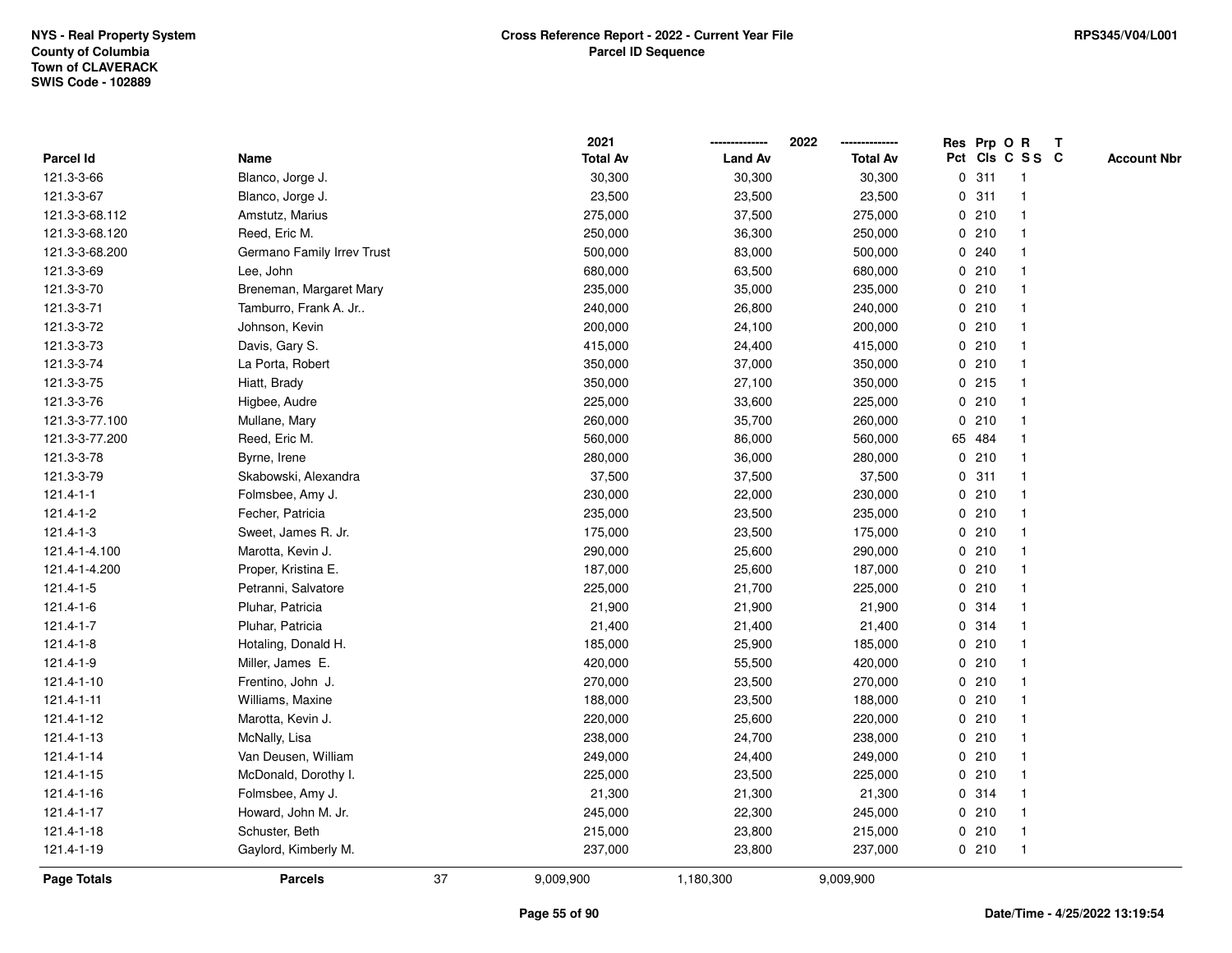|             |                                    | 2021            |                | 2022            | Res Prp O R |                         | T |                    |
|-------------|------------------------------------|-----------------|----------------|-----------------|-------------|-------------------------|---|--------------------|
| Parcel Id   | Name                               | <b>Total Av</b> | <b>Land Av</b> | <b>Total Av</b> |             | Pct Cls C S S C         |   | <b>Account Nbr</b> |
| 121.4-1-20  | Evans, Scott S.                    | 250,000         | 22,600         | 250,000         | 0210        | $\overline{\mathbf{1}}$ |   |                    |
| 121.4-1-21  | De Lamater, Thomas L.              | 235,000         | 23,200         | 235,000         | 0210        | $\overline{1}$          |   |                    |
| 121.4-1-22  | Quinion, Tani                      | 295,000         | 21,700         | 295,000         | 0210        | -1                      |   |                    |
| 121.4-1-23  | Marotta, Steven                    | 215,000         | 22,600         | 215,000         | 0210        |                         |   |                    |
| 121.4-1-24  | Patella Revocable Trust, Eugene G. | 220,000         | 22,600         | 220,000         | 0210        |                         |   |                    |
| 121.4-1-25  | Katan, Christopher C.              | 250,000         | 26,900         | 250,000         | 0210        |                         |   |                    |
| 121.4-1-26  | Cichowlaz, Scott                   | 500,000         | 35,000         | 500,000         | 0210        |                         |   |                    |
| 121.4-1-27  | Brewer, Charles W.                 | 250,000         | 26,900         | 250,000         | 0210        | $\overline{\mathbf{1}}$ |   |                    |
| 121.4-1-28  | Vincent, Curtis R.                 | 233,000         | 23,200         | 233,000         | 0210        | $\overline{\mathbf{1}}$ |   |                    |
| 121.4-1-29  | Vincent, Curtis R. Jr.             | 23,200          | 23,200         | 23,200          | 0.314       | $\mathbf{1}$            |   |                    |
| 121.4-1-30  | Pinkey, Brian C.                   | 185,000         | 23,200         | 185,000         | 0210        |                         |   |                    |
| 121.4-1-31  | Leggieri, John A.                  | 248,000         | 25,000         | 248,000         | 0210        |                         |   |                    |
| 121.4-1-32  | Farley, Patrick E.                 | 230,000         | 25,900         | 230,000         | 0210        |                         |   |                    |
| 121.4-1-33  | Ruggiero, Tracyalison              | 340,000         | 35,000         | 340,000         | 0210        |                         |   |                    |
| 121.4-1-34  | Dodds, Michael                     | 225,000         | 22,300         | 225,000         | 0210        | -1                      |   |                    |
| 121.4-1-35  | Purdell-Heckathorn, Judith         | 215,000         | 22,000         | 215,000         | 0210        | $\overline{\mathbf{1}}$ |   |                    |
| 121.4-1-36  | Nartowicz, Adam A. Jr.             | 255,000         | 35,000         | 255,000         | 0210        | -1                      |   |                    |
| 121.4-1-37  | Goldstien, Joshua                  | 270,000         | 40,500         | 270,000         | 0210        |                         |   |                    |
| 121.4-1-38  | Ptaszek, Paula                     | 255,000         | 38,100         | 255,000         | 0210        |                         |   |                    |
| 121.4-1-39  | Keyser, Daniel                     | 105,400         | 105,400        | 105,400         | 0.322       |                         |   |                    |
| 121.4-1-40  | Keyser, Daniel R.                  | 47,000          | 47,000         | 47,000          | 0.314       |                         |   |                    |
| 121.4-1-41  | Thomas, Nigel                      | 400,000         | 43,500         | 400,000         | 0210        | -1                      |   |                    |
| 121.4-1-42  | Chidester, Daniel M.               | 230,000         | 39,000         | 230,000         | 0210        | $\overline{\mathbf{1}}$ |   |                    |
| 121.4-1-43  | Schroder, Timothy L.               | 200,000         | 34,400         | 200,000         | 0210        | -1                      |   |                    |
| 121.4-1-44  | Secretary of Veteran Affairs       | 275,000         | 34,000         | 275,000         | 0210        |                         |   |                    |
| 121.4-1-45  | Morrison, Debra J.                 | 190,000         | 32,600         | 190,000         | 0210        |                         |   |                    |
| 121.4-1-46  | Hoyt, Jeana                        | 215,000         | 25,300         | 215,000         | 0210        |                         |   |                    |
| 121.4-1-47  | Skoda Trust, Rudolph               | 160,000         | 26,200         | 160,000         | 0210        |                         |   |                    |
| 121.4-1-48  | Hull, Michael                      | 225,000         | 27,500         | 225,000         | 0210        | $\overline{\mathbf{1}}$ |   |                    |
| 121.4-1-49  | Lansing, Valerie                   | 255,000         | 36,000         | 255,000         | 0210        | -1                      |   |                    |
| 121.4-1-50  | Keyser, Daniel                     | 27,700          | 27,700         | 27,700          | 0.314       | $\overline{1}$          |   |                    |
| 121.4-1-51  | Delaney, Sean                      | 21,300          | 21,300         | 21,300          | 0.314       | 1                       |   |                    |
| 121.4-1-52  | Delaney, Sean                      | 255,000         | 19,900         | 255,000         | 0210        |                         |   |                    |
| 121.4-1-53  | Wordon, Bryan P.                   | 15,400          | 15,400         | 15,400          | 0.314       |                         |   |                    |
| 121.4-1-54  | Kitsock, Patricia Agnes            | 220,000         | 32,600         | 220,000         | 0210        | -1                      |   |                    |
| 121.4-1-56  | Judisky, Raymond J.                | 170,000         | 35,000         | 170,000         | 0210        | $\overline{1}$          |   |                    |
| 121.4-1-57  | Schneider, Ursula E.               | 200,000         | 32,200         | 200,000         | 0210        | $\overline{1}$          |   |                    |
| Page Totals | 37<br><b>Parcels</b>               | 7,906,000       | 1,149,900      | 7,906,000       |             |                         |   |                    |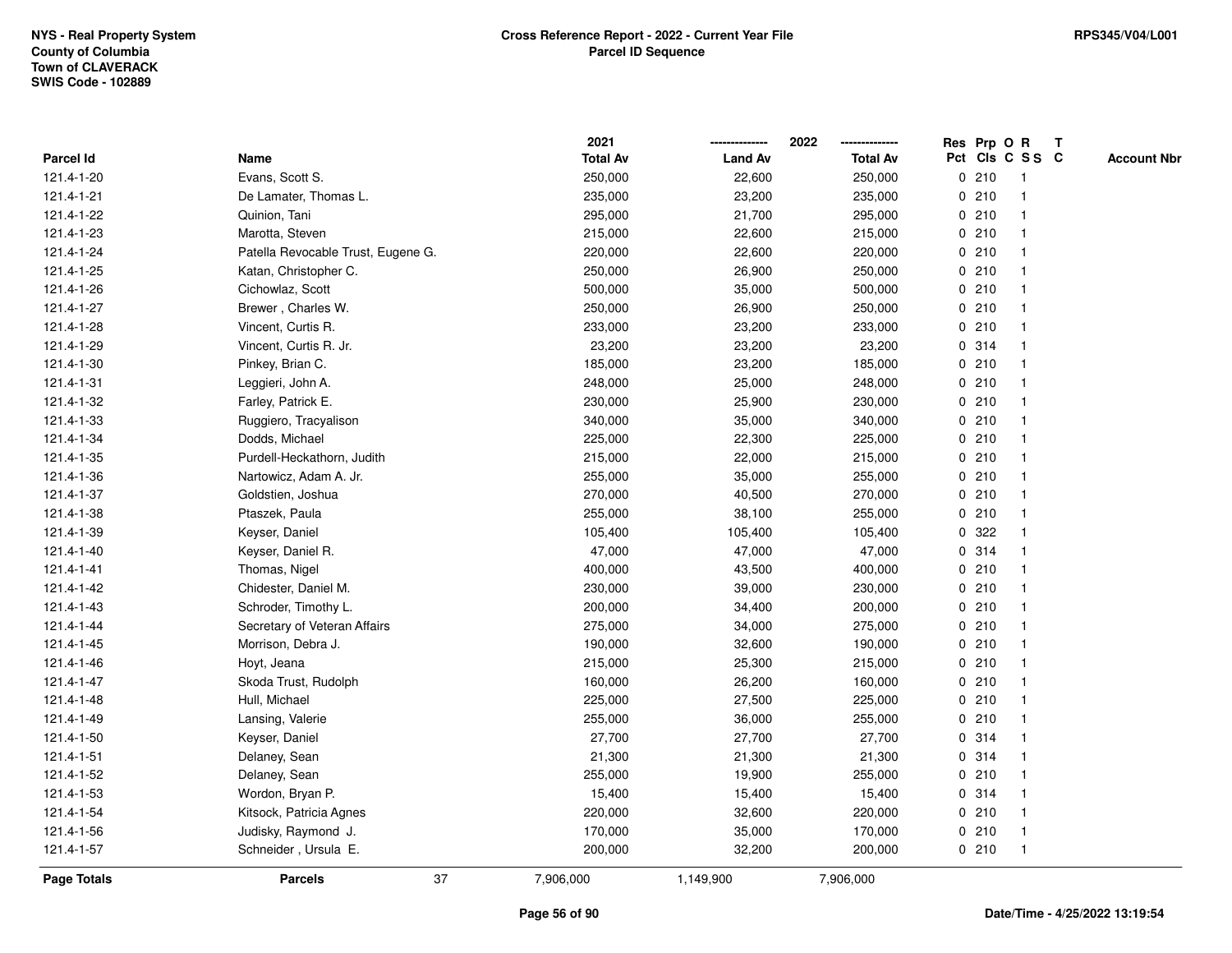|                    |                                |    | 2021            |                | 2022            | Res Prp O R     |                         | Т |                    |
|--------------------|--------------------------------|----|-----------------|----------------|-----------------|-----------------|-------------------------|---|--------------------|
| Parcel Id          | Name                           |    | <b>Total Av</b> | <b>Land Av</b> | <b>Total Av</b> | Pct Cls C S S C |                         |   | <b>Account Nbr</b> |
| 121.4-1-58         | Wright Irrevocable Trust, Jane |    | 210,000         | 24,400         | 210,000         | 0210            | $\overline{\mathbf{1}}$ |   |                    |
| 121.4-1-59         | Tran, Hai V.                   |    | 191,000         | 25,000         | 191,000         | 0210            | $\overline{\mathbf{1}}$ |   |                    |
| 121.4-1-60         | Terranova, Maureen             |    | 200,000         | 23,800         | 200,000         | 0210            | -1                      |   |                    |
| 121.4-1-61         | Johnson, Nelson                |    | 189,000         | 21,600         | 189,000         | 0210            |                         |   |                    |
| 121.4-1-62         | U.S. Bank Trust National       |    | 245,000         | 25,800         | 245,000         | 0210            |                         |   |                    |
| 121.4-1-63         | Cassese, Martin E. Jr.         |    | 200,000         | 28,500         | 200,000         | 0210            |                         |   |                    |
| 121.4-1-64         | Coles, Nicholas K.             |    | 22,600          | 22,600         | 22,600          | 0.314           |                         |   |                    |
| 121.4-1-65         | Coles, Nicholas K.             |    | 195,000         | 25,300         | 195,000         | 0210            | $\overline{\mathbf{1}}$ |   |                    |
| 121.4-1-66         | Wordon, Bryan P.               |    | 210,000         | 26,900         | 210,000         | 0210            | -1                      |   |                    |
| 121.4-1-67         | Polidor, Norma                 |    | 160,000         | 25,900         | 160,000         | 0210            | $\mathbf{1}$            |   |                    |
| 121.4-1-68         | Barringer, Hope                |    | 230,000         | 22,600         | 230,000         | 0210            |                         |   |                    |
| 121.4-1-69         | Hosier, Jeffrey                |    | 245,000         | 26,900         | 245,000         | 0210            |                         |   |                    |
| 121.4-1-70         | Pfeiffer, Katlynn              |    | 310,000         | 22,600         | 310,000         | 0210            |                         |   |                    |
| 121.4-1-71         | Ether, Joseph                  |    | 180,000         | 30,700         | 180,000         | 0210            |                         |   |                    |
| 121.4-1-72         | White, Lindsey M.              |    | 22,600          | 22,600         | 22,600          | 0.314           | -1                      |   |                    |
| 121.4-1-73         | White, Lindsey M.              |    | 211,000         | 22,600         | 211,000         | 0210            | $\overline{\mathbf{1}}$ |   |                    |
| 121.4-1-74         | Barrett, Stephen               |    | 225,000         | 22,600         | 225,000         | 0210            | -1                      |   |                    |
| 121.4-1-75         | Proniske, Thomas J.            |    | 200,000         | 33,500         | 200,000         | 0210            |                         |   |                    |
| 121.4-1-76         | Vitellaro, Christopher J.      |    | 215,000         | 33,500         | 215,000         | 0210            |                         |   |                    |
| 121.4-1-77         | Vitellaro, Christopher J.      |    | 55,100          | 22,600         | 55,100          | 0.312           |                         |   |                    |
| 121.4-1-78         | Squire, Karen                  |    | 32,000          | 31,100         | 32,000          | 0.312           | -1                      |   |                    |
| 121.4-1-79         | Squire, Karen L.               |    | 220,000         | 35,100         | 220,000         | 0210            | -1                      |   |                    |
| 121.4-1-80         | Race Trust, Carole             |    | 225,000         | 22,600         | 225,000         | 0210            | $\overline{\mathbf{1}}$ |   |                    |
| 121.4-1-81         | Jaufmann, Craig J.             |    | 26,200          | 26,200         | 26,200          | 0.314           | -1                      |   |                    |
| 121.4-1-82         | Jaufmann, Craig J.             |    | 350,000         | 22,000         | 350,000         | 0210            |                         |   |                    |
| 121.4-1-83         | Berkowitz Creedon, Dawn        |    | 180,000         | 26,900         | 180,000         | 0210            |                         |   |                    |
| 121.4-1-84         | Nero, Joseph C.                |    | 205,000         | 27,100         | 205,000         | 0210            |                         |   |                    |
| 121.4-1-85         | Naccarato, William S.          |    | 210,000         | 21,400         | 210,000         | 0210            |                         |   |                    |
| 121.4-1-86         | Cole, Robert S.                |    | 280,000         | 36,100         | 280,000         | 0210            | $\overline{\mathbf{1}}$ |   |                    |
| $121.4 - 2 - 1$    | Moore, Helena M.               |    | 205,000         | 33,700         | 205,000         | 0210            | -1                      |   |                    |
| 121.4-2-2          | Hamm, Anthony E. Sr.           |    | 195,000         | 35,000         | 195,000         | 0210            | -1                      |   |                    |
| 121.4-2-3.112      | Eisner, John T.                |    | 175,000         | 33,900         | 175,000         | 0210            |                         |   |                    |
| 121.4-2-3.200      | Mosko, Heather M.              |    | 210,000         | 35,600         | 210,000         | 0210            |                         |   |                    |
| 121.4-2-4          | Taylor, Alonzo                 |    | 155,000         | 20,300         | 155,000         | 0210            |                         |   |                    |
| 121.4-2-5          | Yale, Sheila                   |    | 220,000         | 27,900         | 220,000         | 0210            | -1                      |   |                    |
| 121.4-2-6          | Kachuba, Nicholas J.           |    | 260,000         | 36,700         | 260,000         | 0210            | $\overline{\mathbf{1}}$ |   |                    |
| 121.4-2-7          | 5 Tin Horn LLC                 |    | 195,000         | 24,200         | 195,000         | 0210            | $\overline{1}$          |   |                    |
| <b>Page Totals</b> | <b>Parcels</b>                 | 37 | 7,059,500       | 1,005,800      | 7,059,500       |                 |                         |   |                    |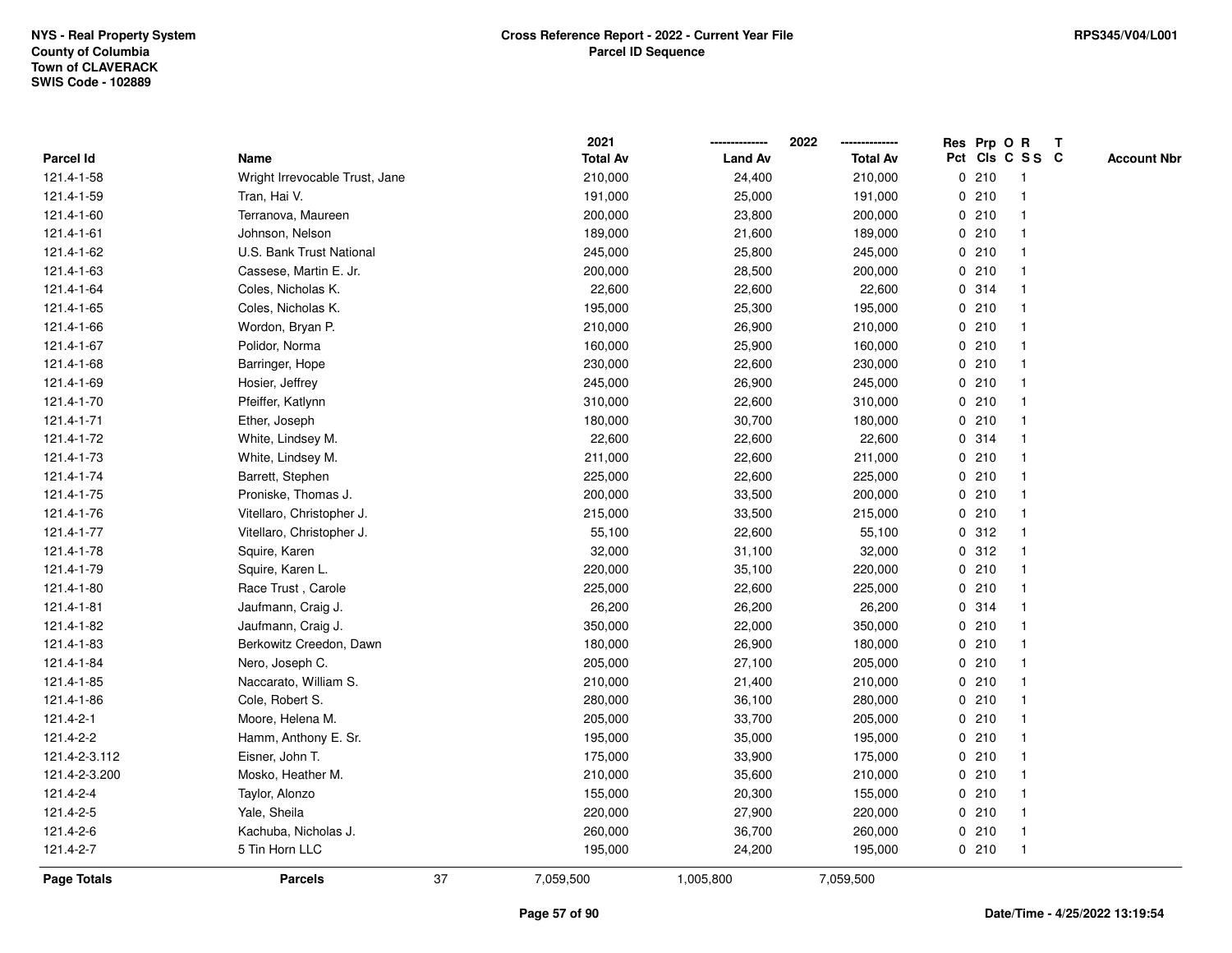|                |                             |    | 2021            |                | 2022            |             | Res Prp O R |                         | $\mathbf{T}$ |                    |
|----------------|-----------------------------|----|-----------------|----------------|-----------------|-------------|-------------|-------------------------|--------------|--------------------|
| Parcel Id      | Name                        |    | <b>Total Av</b> | <b>Land Av</b> | <b>Total Av</b> |             |             | Pct Cls C S S C         |              | <b>Account Nbr</b> |
| 121.4-2-8      | Czajka, Lynne M.            |    | 240,000         | 29,900         | 240,000         |             | 0210        |                         |              |                    |
| 121.4-2-9      | Graziano, David P.          |    | 220,000         | 35,200         | 220,000         |             | 0210        |                         |              |                    |
| 121.4-2-10     | Montone, Karen              |    | 245,000         | 35,000         | 245,000         |             | 0.220       |                         |              |                    |
| 121.4-2-12     | Moseley, Jane               |    | 34,100          | 34,100         | 34,100          | $\mathbf 0$ | 314         | $\mathbf{1}$            |              |                    |
| 121.4-2-13     | Moseley, Jane               |    | 225,000         | 35,000         | 225,000         |             | 0210        | -1                      |              |                    |
| 121.4-2-14     | Moseley, Jane               |    | 30,200          | 30,200         | 30,200          |             | 0 314       | -1                      |              |                    |
| 121.4-2-16.100 | Crouch, Julian D.           |    | 320,000         | 68,000         | 320,000         |             | 0210        |                         |              |                    |
| 121.4-2-16.200 | Mathis, Samantha            |    | 340,000         | 34,000         | 340,000         |             | 0 210 W 1   |                         |              |                    |
| 121.4-2-17.111 | Merchant & Ivory Foundation |    | 108,500         | 108,500        | 108,500         |             | 0 315 W 1   |                         |              |                    |
| 121.4-2-17.112 | Shiffman, Steven            |    | 35,000          | 35,000         | 35,000          | 0           | 314 W 1     |                         |              |                    |
| 121.4-2-17.120 | Karic, James                |    | 40,000          | 40,000         | 40,000          | 0           | 314         | $\mathbf{1}$            |              |                    |
| 121.4-2-17.200 | White, Lionel J.            |    | 345,000         | 36,000         | 345,000         |             | 0210        | $\overline{\mathbf{1}}$ |              |                    |
| 121.4-2-18     | Shiffman, Steven            |    | 590,000         | 29,000         | 590,000         |             | 0 210 W 1   |                         |              |                    |
| 121.4-2-19     | Ivory, James F.             |    | 350,000         | 38,100         | 350,000         |             | 0 483 W 1   |                         |              |                    |
| 121.4-2-20     | Ivory, James F.             |    | 1,175,000       | 78,000         | 1,175,000       |             | 0 280 W 1   |                         |              |                    |
| 121.4-2-21     | Ivory, James                |    | 285,000         | 35,000         | 285,000         |             | 0 210 W 1   |                         |              |                    |
| 121.4-2-22     | Karic, James                |    | 310,000         | 40,000         | 310,000         |             | 0210        | $\overline{\mathbf{1}}$ |              |                    |
| 121.4-2-23     | Koweek, Joan                |    | 232,000         | 36,500         | 232,000         |             | 0210        | $\mathbf 1$             |              |                    |
| 121.4-2-24     | Paredes, Benita             |    | 230,000         | 34,400         | 230,000         |             | 0210        | $\mathbf{1}$            |              |                    |
| 121.4-2-25     | Kipp, Katelynn              |    | 280,000         | 36,500         | 280,000         |             | 0210        |                         |              |                    |
| 121.4-2-26     | Scali, Bryanna              |    | 215,000         | 36,300         | 215,000         |             | 0210        |                         |              |                    |
| 121.4-2-27     | Flouton, Kristene           |    | 295,000         | 35,700         | 295,000         |             | 0210        |                         |              |                    |
| 121.4-2-28     | Cahill, Donald E.           |    | 220,000         | 34,800         | 220,000         |             | 0210        |                         |              |                    |
| 121.4-2-29     | Nicholson, Lucas M.         |    | 216,000         | 28,300         | 216,000         |             | 0210        | $\mathbf{1}$            |              |                    |
| 121.4-2-30     | Hover, Terri A.             |    | 215,000         | 36,200         | 215,000         |             | 0210        |                         |              |                    |
| 121.4-2-31     | Raco, Jane E.               |    | 360,000         | 36,800         | 360,000         |             | 0210        | $\mathbf 1$             |              |                    |
| 121.4-2-32     | Ide, Rachel D.              |    | 273,000         | 39,500         | 273,000         |             | 0210        |                         |              |                    |
| 121.4-2-33     | Ide, Rachel D.              |    | 37,100          | 37,100         | 37,100          |             | 0.314       |                         |              |                    |
| 121.4-2-34     | Schram, Peter               |    | 200,000         | 36,900         | 200,000         |             | 0210        |                         |              |                    |
| $122.-1-1$     | Beaumont, Breanna P.        |    | 135,000         | 30,500         | 135,000         |             | 0210        |                         |              |                    |
| $122.-1-2$     | Dobies, Joseph T.           |    | 29,100          | 29,100         | 29,100          | $\mathbf 0$ | 311         | -1                      |              |                    |
| $122.-1-3$     | Yorck, Harold W. Jr.        |    | 172,000         | 25,300         | 172,000         |             | 0210        | $\mathbf 1$             |              |                    |
| $122.-1-4$     | Dobies, Joseph T.           |    | 200,000         | 28,100         | 200,000         |             | 0210        |                         |              |                    |
| $122.-1-5$     | Melino, Jessica             |    | 174,000         | 25,300         | 174,000         |             | 0210        |                         |              |                    |
| 122.-1-7.100   | Cashen, Christopher         |    | 158,000         | 158,000        | 158,000         |             | $0$ 105     |                         |              |                    |
| 122.-1-7.200   | Hamann, David V.            |    | 385,000         | 46,000         | 385,000         |             | 0.280       | $\mathbf{1}$            |              |                    |
| 122.-1-8.100   | County Of Columbia          |    | 133,000         | 133,000        | 133,000         |             | 0 323       | 8                       |              |                    |
| Page Totals    | <b>Parcels</b>              | 37 | 9,052,000       | 1,645,300      | 9,052,000       |             |             |                         |              |                    |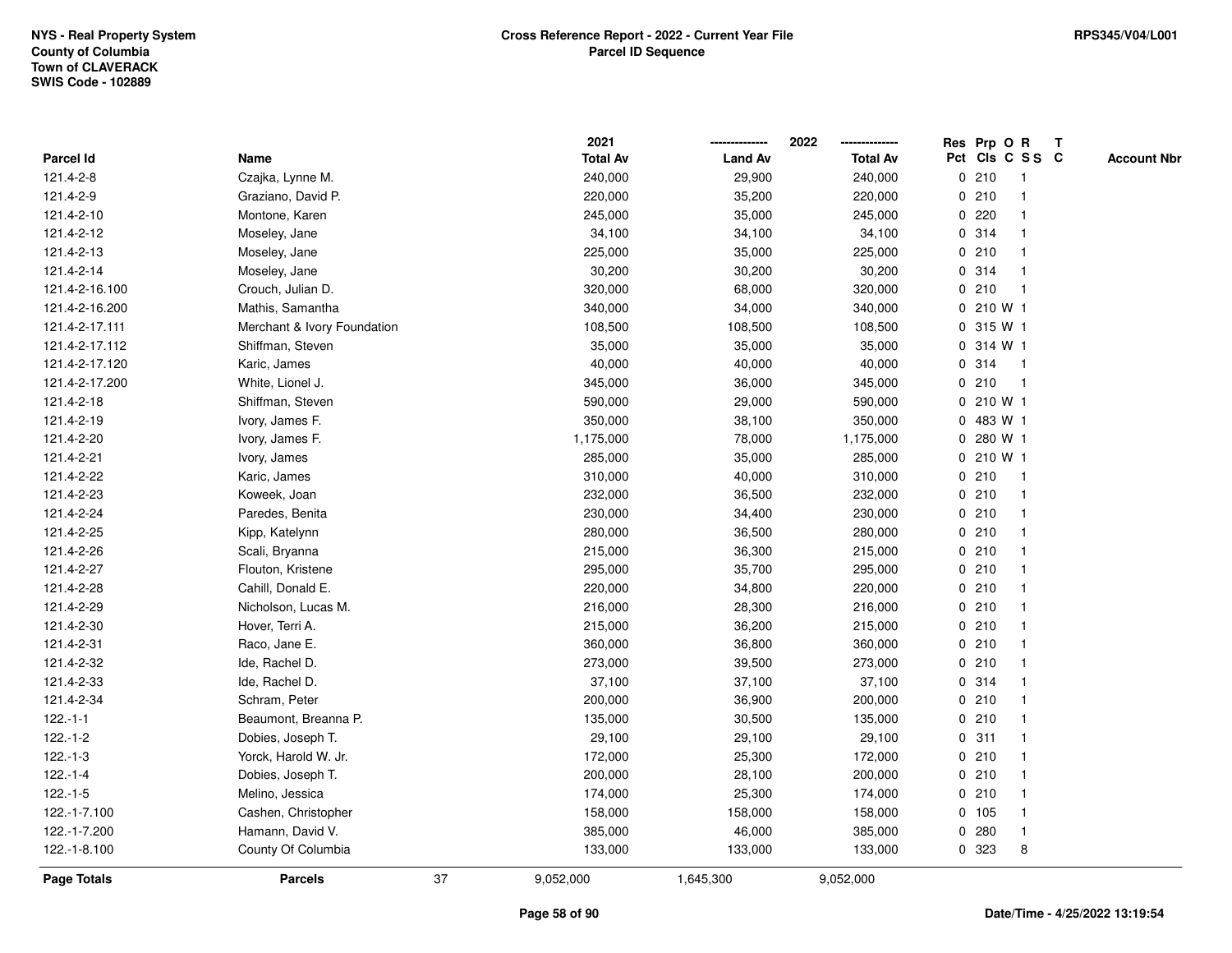|                  |                       |    | 2021            |                | 2022            |   |         | Res Prp O R     | $\mathbf{T}$       |
|------------------|-----------------------|----|-----------------|----------------|-----------------|---|---------|-----------------|--------------------|
| <b>Parcel Id</b> | Name                  |    | <b>Total Av</b> | <b>Land Av</b> | <b>Total Av</b> |   |         | Pct Cls C S S C | <b>Account Nbr</b> |
| 122.-1-8.200     | Cashen, Christopher   |    | 10,000          | 10,000         | 10,000          | 0 | 323     |                 |                    |
| 122.-1-9.111     | Cashen, Christopher   |    | 400,000         | 64,500         | 400,000         |   | 0210    |                 |                    |
| 122.-1-9.112     | Cashen, Christopher   |    | 255,000         | 46,000         | 255,000         |   | 0210    |                 |                    |
| 122.-1-9.120     | Cashen, Kathleen Ann  |    | 262,000         | 57,300         | 262,000         | 0 | 210     |                 |                    |
| 122.-1-9.210     | Cashen, Christopher   |    | 609,500         | 600,500        | 609,500         |   | $0$ 120 |                 |                    |
| 122.-1-9.221     | Cashen, James         |    | 194,000         | 194,000        | 194,000         |   | $0$ 120 |                 |                    |
| 122.-1-9.222     | Cashen, Elizabeth M.  |    | 345,000         | 57,500         | 345,000         |   | 0210    |                 |                    |
| 122.-1-10        | Thomas, Justin        |    | 400,000         | 107,000        | 400,000         |   | 50 484  |                 |                    |
| $122.-1-11$      | Fahlbusch, Barbara M. |    | 90,000          | 36,000         | 90,000          |   | 0210    |                 |                    |
| $122.-1-12$      | Fahlbusch, Barbara M. |    | 230,000         | 36,500         | 230,000         |   | 0210    |                 |                    |
| 122.-1-13.100    | Shakotko, Robert      |    | 700,000         | 99,500         | 700,000         | 0 | 240     |                 |                    |
| 122.-1-13.200    | Constantine, Gabriel  |    | 550,000         | 80,000         | 550,000         | 0 | 240     |                 |                    |
| $122.-1-14$      | Costello, Nancy       |    | 500,000         | 151,500        | 500,000         |   | 0.240   |                 |                    |
| $122.-1-15$      | Bellassai, Ralph      |    | 60,000          | 60,000         | 60,000          |   | 0.314   |                 |                    |
| $122.-1-16$      | Bellassai, Ralph      |    | 225,000         | 50,000         | 225,000         |   | 0210    |                 |                    |
| $122.-1-17$      | O'Shea, Matthew       |    | 335,000         | 58,000         | 335,000         |   | 0210    |                 |                    |
| $122.-1-18$      | Behr, Leonard V.      |    | 330,000         | 36,000         | 330,000         | 0 | 210     |                 |                    |
| $122.-1-19$      | LoFaso, Salvatore     |    | 182,000         | 130,000        | 182,000         | 0 | 581     |                 |                    |
| 122.-1-20        | Gambacorta, Suzanne   |    | 369,000         | 58,500         | 369,000         |   | 0.280   |                 |                    |
| 122.-1-22.100    | Howard, Virginia      |    | 750,000         | 397,000        | 750,000         |   | 0.240   |                 |                    |
| 122.-1-22.200    | Chapin, Allan         |    | 209,500         | 209,500        | 209,500         | 0 | 322     |                 |                    |
| 122.-1-23        | Weigelt, Clifford R.  |    | 63,700          | 63,700         | 63,700          | 0 | 322     |                 |                    |
| 122.-1-24.111    | Weigelt, William J.   |    | 540,000         | 298,000        | 540,000         | 0 | 240     |                 |                    |
| 122.-1-24.112    | Gerlach, Richard W.   |    | 68,100          | 43,500         | 68,100          | 0 | 312     |                 |                    |
| 122.-1-24.120    | Daly, Patrick         |    | 175,000         | 62,000         | 175,000         |   | 0210    |                 |                    |
| 122.-1-24.200    | Gerlach, Richard W.   |    | 315,000         | 94,100         | 315,000         |   | 0.240   |                 |                    |
| $122.-1-27$      | Vivas, Robert M.      |    | 255,000         | 35,400         | 255,000         |   | 0210    |                 |                    |
| 122.-1-28        | Merante, Jessica      |    | 315,000         | 39,000         | 315,000         |   | 0210    |                 |                    |
| 122.-1-29        | Weigelt, William J.   |    | 240,000         | 37,000         | 240,000         |   | 0210    |                 |                    |
| 122.-1-31        | Weigelt, Renee        |    | 225,000         | 36,500         | 225,000         |   | 0210    |                 |                    |
| 122.-1-32        | Weigelt, Clifford R.  |    | 300,000         | 32,700         | 300,000         |   | 0210    |                 |                    |
| 122.-1-33        | Merante, Jessica      |    | 6,800           | 6,800          | 6,800           |   | 0 314   |                 |                    |
| 122.-1-34        | Kirsch, Daniel        |    | 500,000         | 71,200         | 500,000         |   | 0210    |                 |                    |
| 122.-1-35        | Gro-Max Ltd           |    | 34,000          | 34,000         | 34,000          |   | 0 323   |                 |                    |
| 122.-1-36        | Trued, Terry L.       |    | 195,000         | 35,600         | 195,000         |   | 0210    |                 |                    |
| 122.-1-37        | Koller, Steven J.     |    | 420,000         | 44,800         | 420,000         |   | 0210    | $\mathbf 1$     |                    |
| 122.-1-38        | Daley, Amy M.         |    | 60,700          | 36,000         | 60,700          |   | $0$ 271 |                 |                    |
| Page Totals      | <b>Parcels</b>        | 37 | 10,719,300      | 3,509,600      | 10,719,300      |   |         |                 |                    |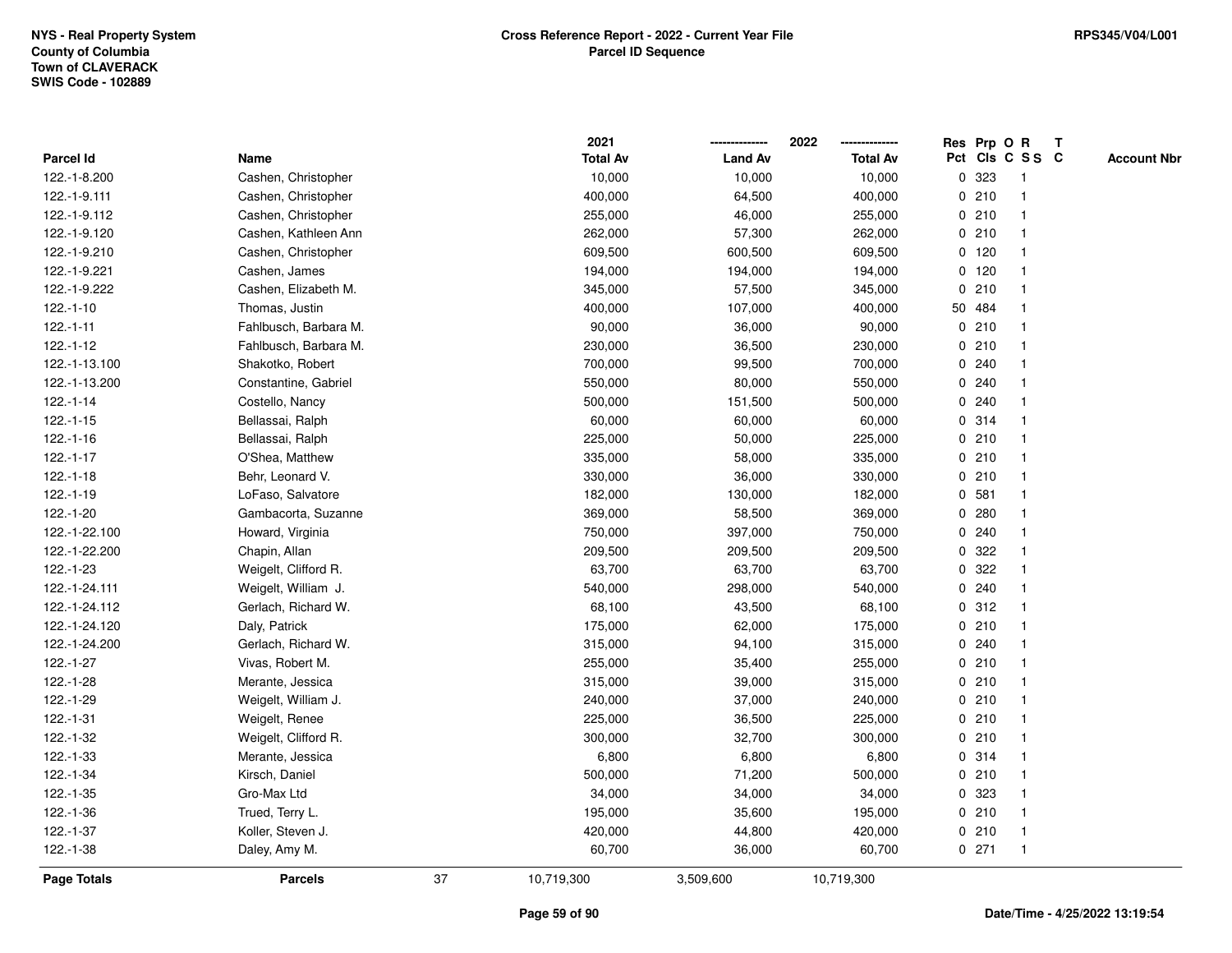|                    |                                |    | 2021            |                | 2022            |             |         | Res Prp O R     | T |                    |
|--------------------|--------------------------------|----|-----------------|----------------|-----------------|-------------|---------|-----------------|---|--------------------|
| Parcel Id          | Name                           |    | <b>Total Av</b> | <b>Land Av</b> | <b>Total Av</b> |             |         | Pct Cls C S S C |   | <b>Account Nbr</b> |
| 122.-1-39.111      | <b>Trillium Acres LLC</b>      |    | 314,500         | 314,500        | 314,500         |             | 0 105   | -1              |   |                    |
| 122.-1-39.120      | David Varriale Construction In |    | 49,600          | 49,000         | 49,600          |             | $0$ 105 | $\overline{1}$  |   |                    |
| 122.-1-39.200      | Droga, David                   |    | 523,600         | 523,600        | 523,600         |             | 0 300   | $\mathbf{1}$    |   |                    |
| 122.-1-40.111      | Trillium Acres, LLC            |    | 766,000         | 183,500        | 766,000         |             | $0$ 112 | 1               |   |                    |
| 122.-1-40.112      | Thomas, Justin                 |    | 75,000          | 39,800         | 75,000          |             | 0.312   |                 |   |                    |
| 122.-1-40.120      | Droga, David                   |    | 2,100,000       | 460,400        | 2,100,000       |             | 0.220   |                 |   |                    |
| 122.-1-40.200      | Bell, Steven G.                |    | 342,000         | 69,700         | 342,000         |             | 0210    |                 |   |                    |
| $122.-1-41$        | Gro-Max LLC                    |    | 880,000         | 213,500        | 880,000         |             | 0 710   | -1              |   |                    |
| $122.-1-42$        | Weigelt, Clifford R.           |    | 40,000          | 40,000         | 40,000          |             | 0.910   | -1              |   |                    |
| $122.-1-43$        | Weigelt, Clifford R.           |    | 90,300          | 90,300         | 90,300          |             | 0.322   | 1               |   |                    |
| 122.-1-44.100      | Chapin, Allan M.               |    | 156,000         | 156,000        | 156,000         |             | 0.322   |                 |   |                    |
| 122.-1-44.200      | Chapin, Allan M.               |    | 1,100,000       | 106,400        | 1,100,000       |             | 0.240   |                 |   |                    |
| 122.-1-45          | Chapin Allan                   |    | 298,900         | 196,000        | 298,900         |             | 0.312   |                 |   |                    |
| $122.-1-46$        | Chapin, Allan M.               |    | 660,000         | 468,900        | 660,000         |             | 0.240   |                 |   |                    |
| $122.-1-47$        | Bottino, Alphonse P.           |    | 825,000         | 765,000        | 825,000         | 0           | 240     |                 |   |                    |
| 122.-1-48          | Hunkele, Richard A.            |    | 157,000         | 37,500         | 157,000         |             | 0210    | $\mathbf 1$     |   |                    |
| 122.-1-49          | Di Christina, John             |    | 162,000         | 37,500         | 162,000         |             | 0210    | $\mathbf 1$     |   |                    |
| 122.-1-50.110      | Banks, Pamela                  |    | 1,135,000       | 480,000        | 1,135,000       |             | 0.280   |                 |   |                    |
| 122.-1-50.120      | Banks, Pamela                  |    | 36,500          | 36,500         | 36,500          |             | 0.314   |                 |   |                    |
| 122.-1-50.200      | Banks, Pamela                  |    | 54,800          | 54,800         | 54,800          |             | 0.314   |                 |   |                    |
| 122.-1-51.120      | Lord, Catherine                |    | 42,500          | 42,500         | 42,500          |             | 0.314   |                 |   |                    |
| 122.-1-51.200      | Lord, Catherine                |    | 750,000         | 121,500        | 750,000         | $\mathbf 0$ | 240     |                 |   |                    |
| 122.-1-52          | Jennings, Sean                 |    | 220,000         | 67,500         | 220,000         |             | 0210    | $\mathbf{1}$    |   |                    |
| 122.-1-53          | Wonbuddhism of USA, Inc.       |    | 9,000,000       | 2,133,100      | 9,000,000       |             | 0620    | 8               |   |                    |
| $122.-1-54$        | Banks, Pamela                  |    | 120,000         | 67,500         | 120,000         |             | 0210    |                 |   |                    |
| $122.-1-55$        | Peters, Blanche H.             |    | 285,000         | 80,000         | 285,000         |             | 0.240   |                 |   |                    |
| 122.-1-56          | Haines, David                  |    | 110,000         | 21,400         | 110,000         |             | 0210    |                 |   |                    |
| 122.-1-57          | Moran, Richard H.              |    | 300,000         | 69,600         | 300,000         |             | 0210    |                 |   |                    |
| 122.-1-59.110      | Banks, Pamela                  |    | 108,200         | 108,200        | 108,200         | $\mathbf 0$ | 322     |                 |   |                    |
| 122.-1-59.120      | Banks, Pamela                  |    | 50,000          | 50,000         | 50,000          |             | 0.314   | $\overline{1}$  |   |                    |
| 122.-1-59.200      | Lyndon, Audrey                 |    | 805,000         | 57,500         | 805,000         |             | 0210    | $\mathbf{1}$    |   |                    |
| 122.-1-60          | Banks, Pamela                  |    | 127,300         | 127,300        | 127,300         |             | 0.910   |                 |   |                    |
| $122.-1-61$        | Schaible, James M.             |    | 117,300         | 117,300        | 117,300         |             | 0.910   |                 |   |                    |
| 122.-1-63.1        | Philipson, Doyle W.            |    | 262,000         | 90,500         | 262,000         |             | 0.240   |                 |   |                    |
| 122.-1-63.2        | Schaible, James M.             |    | 925,000         | 181,500        | 925,000         |             | 0.240   |                 |   |                    |
| 122.-1-66          | Rupp, Stephen                  |    | 800,000         | 112,900        | 800,000         |             | 0210    | $\overline{1}$  |   |                    |
| 122.-1-67.110      | Ambrose, Peter                 |    | 662,000         | 662,000        | 662,000         |             | 0, 105  | $\mathbf{1}$    |   |                    |
| <b>Page Totals</b> | <b>Parcels</b>                 | 37 | 24,450,500      | 8,433,200      | 24,450,500      |             |         |                 |   |                    |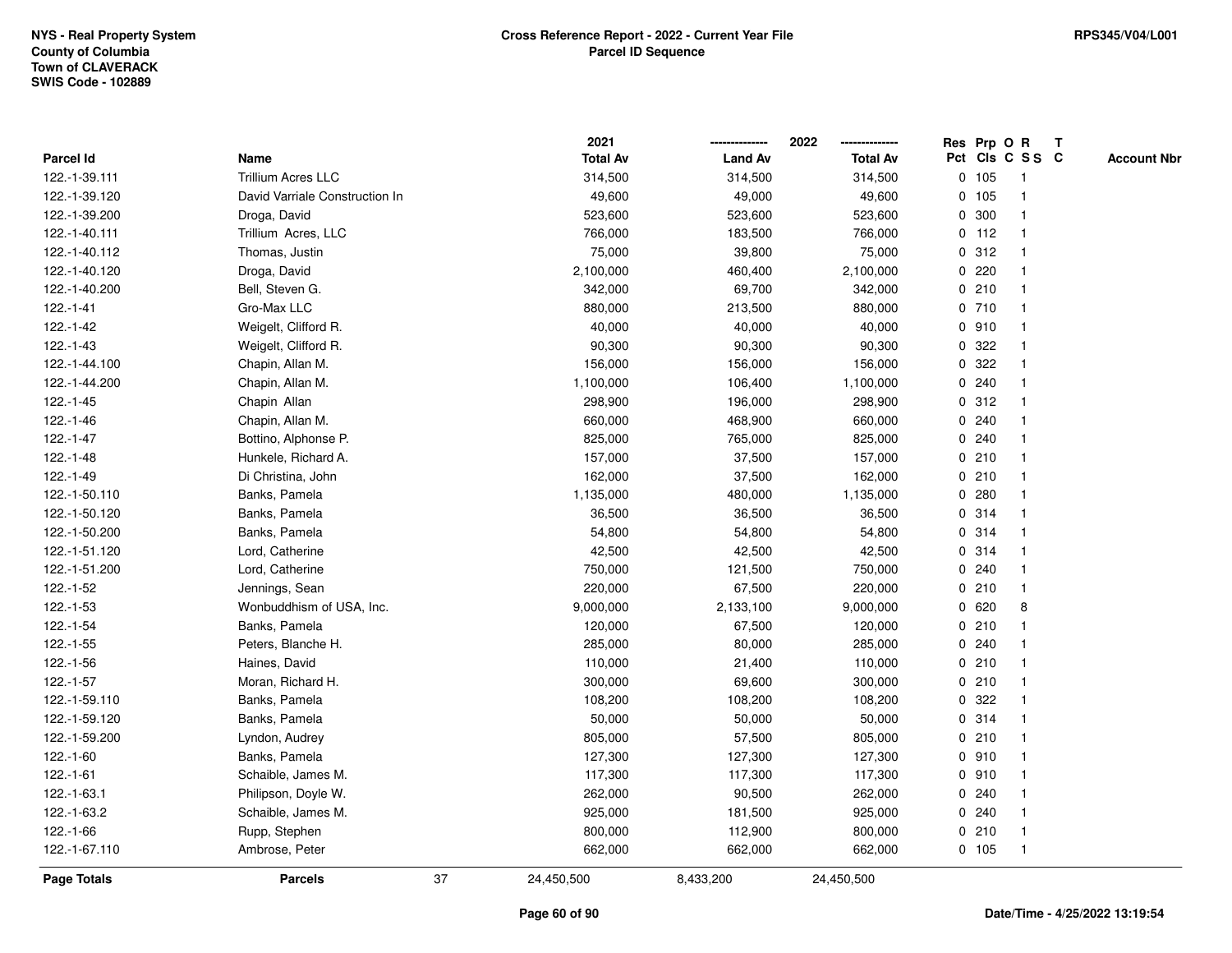|               |                               |    | 2021            |                | 2022            | Res Prp O R |                 | Т |                    |
|---------------|-------------------------------|----|-----------------|----------------|-----------------|-------------|-----------------|---|--------------------|
| Parcel Id     | Name                          |    | <b>Total Av</b> | <b>Land Av</b> | <b>Total Av</b> |             | Pct Cls C S S C |   | <b>Account Nbr</b> |
| 122.-1-67.121 | Schatz, Andrea                |    | 300,000         | 73,000         | 300,000         | 0210        | $\mathbf{1}$    |   |                    |
| 122.-1-67.122 | Slauson, Mark                 |    | 320,000         | 45,000         | 320,000         | 0210        | 1               |   |                    |
| 122.-1-67.200 | Ambrose, Peter                |    | 280,000         | 40,000         | 280,000         | 0210        | $\mathbf{1}$    |   |                    |
| 122.-1-68.100 | Wilde, Michael                |    | 265,000         | 48,000         | 265,000         | 0210        | -1              |   |                    |
| 122.-1-68.200 | Correll, Randy M.             |    | 399,000         | 64,000         | 399,000         | 0210        |                 |   |                    |
| 122.-1-70     | Rasweiler, William Henry      |    | 80,000          | 80,000         | 80,000          | 0.910       |                 |   |                    |
| $122.-1-71$   | Rasweiler, William Henry      |    | 2,036,000       | 1,186,000      | 2,036,000       | $0$ 113     | $\mathbf{1}$    |   |                    |
| 122.-1-74     | Morgan, Matthew               |    | 33,900          | 33,900         | 33,900          | 0.311       | $\mathbf{1}$    |   |                    |
| 122.-1-75     | Bertsch, Brian D.             |    | 250,000         | 35,000         | 250,000         | 0210        | 1               |   |                    |
| 122.-1-76     | Leder, Bruce                  |    | 173,000         | 35,000         | 173,000         | 0210        | $\mathbf{1}$    |   |                    |
| 122.-1-77     | Weigelt, Clifford R.          |    | 52,800          | 52,800         | 52,800          | 0.322       | $\mathbf 1$     |   |                    |
| 122.-1-78     | Trillium Acres, LLC           |    | 560,000         | 560,000        | 560,000         | 0 105       |                 |   |                    |
| 122.-1-79     | Hess, Kenneth John            |    | 340,000         | 105,000        | 340,000         | 0210        |                 |   |                    |
| 122.-1-80.1   | Hess, Norma J.                |    | 79,400          | 79,400         | 79,400          | 0 105       | $\mathbf 1$     |   |                    |
| 122.-1-80.2   | Trillium Acres LLC            |    | 197,200         | 197,200        | 197,200         | 0 105       | $\mathbf{1}$    |   |                    |
| $122.-1-81$   | Forestier-Walker, Piers R.    |    | 338,000         | 33,000         | 338,000         | 0210        | $\mathbf{1}$    |   |                    |
| 122.-1-82     | Cashen, James B. Jr.          |    | 625,000         | 56,200         | 625,000         | 0210        | $\mathbf{1}$    |   |                    |
| $123.-1-1$    | Hoose, Mary Jeanne Et Al.     |    | 58,500          | 48,500         | 58,500          | 0.312       | $\mathbf 1$     |   |                    |
| $123.-1-2$    | Hoose, John C.                |    | 220,000         | 32,200         | 220,000         | 0210        |                 |   |                    |
| 123.-1-3.110  | Hoose, John C.                |    | 59,700          | 59,700         | 59,700          | 0.314       |                 |   |                    |
| 123.-1-3.120  | Hoose, Steven C.              |    | 200,000         | 38,100         | 200,000         | 0210        | $\mathbf{1}$    |   |                    |
| 123.-1-3.200  | Ross, Brian                   |    | 270,000         | 39,500         | 270,000         | 0210        | 1               |   |                    |
| 123.-1-4.111  | Hoose, John C.                |    | 70,000          | 70,000         | 70,000          | 0.314       | $\mathbf{1}$    |   |                    |
| 123.-1-4.112  | Miller, Gardner B.            |    | 197,000         | 45,200         | 197,000         | 0210        | $\mathbf 1$     |   |                    |
| 123.-1-4.120  | Guntert, Terry                |    | 207,000         | 49,600         | 207,000         | 0210        | $\mathbf 1$     |   |                    |
| 123.-1-4.200  | Colgan, Meghan                |    | 154,000         | 46,000         | 154,000         | 0210        |                 |   |                    |
| $123.-1-5$    | Van Der Meulen, Linda         |    | 238,000         | 50,500         | 238,000         | 0210        |                 |   |                    |
| $123.-1-6$    | Rock Solid Church of Col. Co. |    | 300,000         | 70,000         | 300,000         | 0210        | 8               |   |                    |
| $123.-1-7$    | Rote, Tammy                   |    | 143,000         | 71,000         | 143,000         | 0210        | $\mathbf{1}$    |   |                    |
| $123.-1-8$    | Telmont, Ilan                 |    | 350,000         | 47,000         | 350,000         | 0210        | $\mathbf{1}$    |   |                    |
| $123.-1-9$    | Feniello, Peter J.            |    | 618,000         | 305,000        | 618,000         | 0 112       | 1               |   |                    |
| $123.-1-10$   | Landman, Peter A.             |    | 210,000         | 36,000         | 210,000         | 0210        | $\mathbf 1$     |   |                    |
| $123.-1-11$   | Stroh, Diane M.               |    | 160,000         | 36,000         | 160,000         | 0210        | $\mathbf 1$     |   |                    |
| $123.-1-12$   | Kisselbrack, Robert E.        |    | 280,000         | 40,200         | 280,000         | 0210        |                 |   |                    |
| $123.-1-13$   | Bateman, Brad                 |    | 240,000         | 35,900         | 248,400         | 0210        | $\mathbf 1$     |   |                    |
| $123.-1-14$   | Varon, Seth                   |    | 54,000          | 54,000         | 54,000          | 0910        | $\mathbf{1}$    |   |                    |
| 123.-1-15.100 | Varon, Seth                   |    | 65,000          | 65,000         | 65,000          | 0.910       | $\mathbf{1}$    |   |                    |
| Page Totals   | <b>Parcels</b>                | 37 | 10,423,500      | 3,962,900      | 10,431,900      |             |                 |   |                    |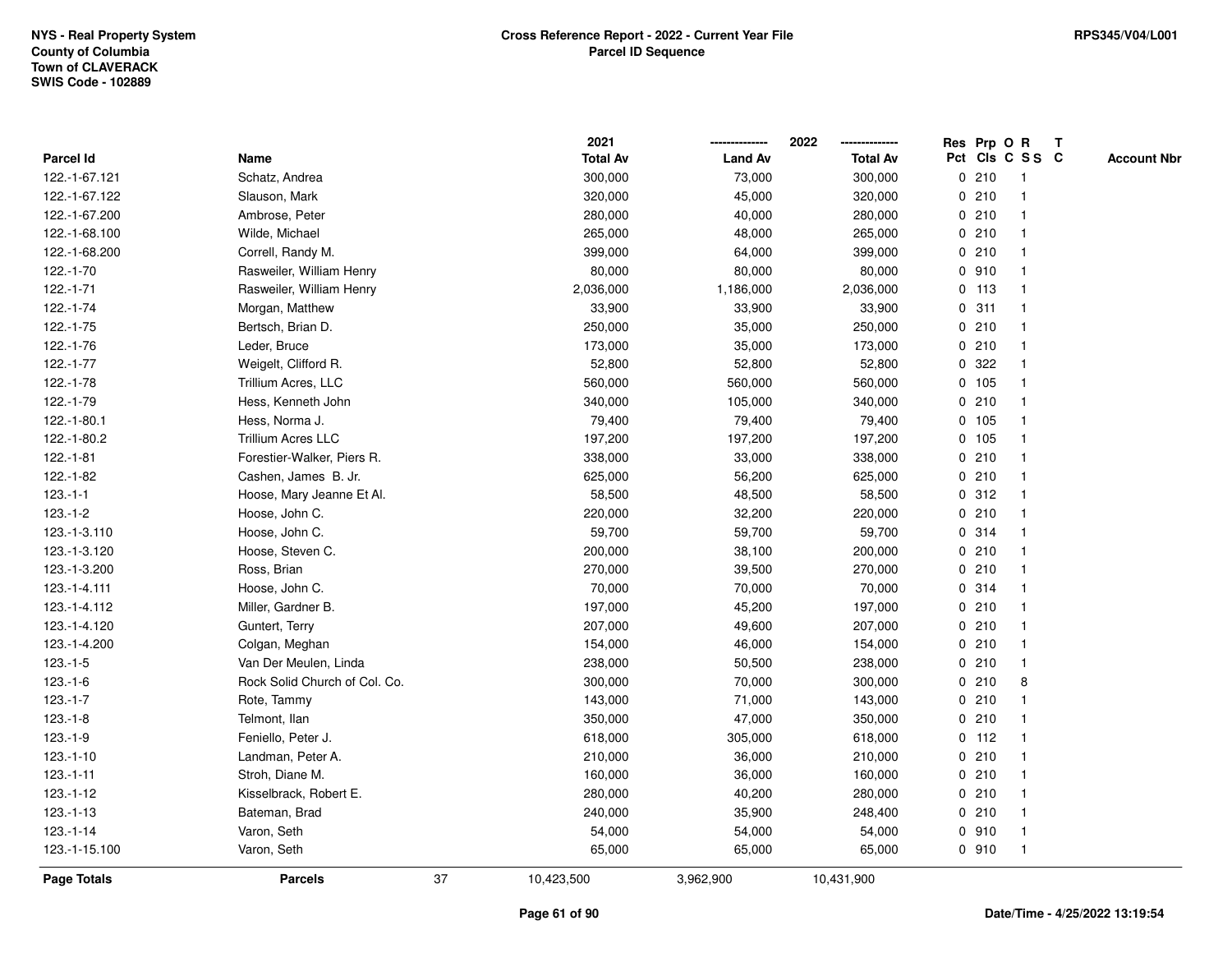|                |                           |    | 2021            |                | 2022            |   |       | Res Prp O R     | Т |                    |
|----------------|---------------------------|----|-----------------|----------------|-----------------|---|-------|-----------------|---|--------------------|
| Parcel Id      | Name                      |    | <b>Total Av</b> | <b>Land Av</b> | <b>Total Av</b> |   |       | Pct Cls C S S C |   | <b>Account Nbr</b> |
| 123.-1-15.200  | Rosenzweig, Steven E.     |    | 300,000         | 55,100         | 300,000         |   | 0210  | $\mathbf{1}$    |   |                    |
| $123 - 1 - 16$ | Wright Estate, Samuel Jr. |    | 615,000         | 219,000        | 615,000         |   | 0.240 | 1               |   |                    |
| 123.-1-17.111  | Mayor, Aaron H.           |    | 340,000         | 162,500        | 340,000         |   | 0.240 | $\mathbf{1}$    |   |                    |
| 123.-1-17.112  | Langsfeld, Benjamin       |    | 7,400           | 7,400          | 7,400           |   | 0.314 | -1              |   |                    |
| 123.-1-17.120  | Fisher, Stephen           |    | 238,000         | 45,000         | 238,000         |   | 0210  |                 |   |                    |
| 123.-1-17.210  | Langsfeld, Benjamin       |    | 483,000         | 46,400         | 483,000         |   | 0210  |                 |   |                    |
| 123.-1-17.220  | Bio, Anthony D.           |    | 229,000         | 40,600         | 229,000         |   | 0210  | $\mathbf{1}$    |   |                    |
| $123.-1-18$    | Wright, Samuel C. IV.     |    | 180,000         | 36,500         | 180,000         |   | 0210  | $\mathbf{1}$    |   |                    |
| 123.-1-20      | Lalumia, Joseph S.        |    | 210,000         | 23,500         | 210,000         |   | 0210  | 1               |   |                    |
| $123.-1-21$    | Deramo, Nicholas          |    | 39,300          | 39,300         | 39,300          |   | 0.314 | $\mathbf{1}$    |   |                    |
| 123.-1-22      | Deramo, Nicholas          |    | 18,400          | 18,400         | 18,400          |   | 0.311 | $\mathbf 1$     |   |                    |
| 123.-1-23      | Pearce, Dennis            |    | 180,000         | 55,000         | 180,000         |   | 0210  |                 |   |                    |
| 123.-1-24      | Wallace, Robert F.        |    | 305,000         | 57,000         | 305,000         |   | 0210  |                 |   |                    |
| 123.-1-25      | Nasser, Andres            |    | 460,000         | 101,500        | 460,000         |   | 0.280 | $\mathbf 1$     |   |                    |
| 123.-1-26      | Wright III, Samuel C.     |    | 68,600          | 68,600         | 68,600          | 0 | 314   | $\mathbf{1}$    |   |                    |
| 123.-1-27      | Dunspaugh, William E.     |    | 195,000         | 39,500         | 195,000         |   | 0210  | $\mathbf{1}$    |   |                    |
| 123.-1-28      | Costa, Mario A.           |    | 191,000         | 36,500         | 191,000         |   | 0210  | $\mathbf{1}$    |   |                    |
| 123.-1-29      | Vaughn, T. Walter         |    | 140,000         | 36,000         | 140,000         |   | 0210  | 1               |   |                    |
| $123.-1-31$    | Neale, Henry J.           |    | 220,000         | 77,500         | 220,000         |   | 0210  | 1               |   |                    |
| 123.-1-32      | Wenzel, Jeffrey E.        |    | 220,000         | 39,000         | 220,000         |   | 0210  |                 |   |                    |
| 123.-1-33      | Daly, David               |    | 200,000         | 42,000         | 200,000         |   | 0210  | $\mathbf{1}$    |   |                    |
| 123.-1-34      | Daly, David               |    | 55,300          | 55,300         | 55,300          |   | 0.314 | -1              |   |                    |
| 123.-1-36.200  | Kromer, Hugh V. J.        |    | 240,000         | 100,000        | 240,000         |   | 0.240 | $\mathbf{1}$    |   |                    |
| $123.-1-38$    | EB <sub>5</sub> LLC       |    | 535,000         | 534,800        | 535,000         |   | 0.910 | $\mathbf{1}$    |   |                    |
| $123.-1-40$    | Sanders, Donald           |    | 205,000         | 56,000         | 205,000         |   | 0210  | $\mathbf 1$     |   |                    |
| $123.-1-42$    | Pine Hill Lodge Inc       |    | 185,000         | 82,000         | 185,000         |   | 0210  |                 |   |                    |
| $123.-1-43$    | Zurrow, Stephen A.        |    | 380,000         | 54,000         | 380,000         |   | 0210  |                 |   |                    |
| $123.-1-44$    | Kraus, Elizabeth A.       |    | 269,000         | 66,000         | 269,000         |   | 0210  | $\mathbf{1}$    |   |                    |
| $123.-1-46$    | Gardner, Russell          |    | 212,000         | 40,000         | 212,000         |   | 0210  | $\mathbf{1}$    |   |                    |
| $123.-1-47$    | Keil, Craig               |    | 150,000         | 36,600         | 317,500         |   | 0210  | $\mathbf{1}$    |   |                    |
| 123.-1-49      | Eschmann, Christopher     |    | 515,000         | 45,000         | 515,000         |   | 0210  | 1               |   |                    |
| $123.-1-50$    | Pine Hill Lodge Inc       |    | 45,000          | 43,500         | 45,000          |   | 0.312 | $\mathbf 1$     |   |                    |
| $123.-1-51$    | Saver, Jennifer           |    | 500,000         | 34,700         | 500,000         |   | 0210  | 1               |   |                    |
| 123.-1-52      | Saver, Jennifer           |    | 47,500          | 47,500         | 47,500          |   | 0.314 |                 |   |                    |
| 123.-1-53      | Shetsky, Brian            |    | 235,000         | 43,500         | 235,000         |   | 0210  | $\mathbf{1}$    |   |                    |
| 123.-1-54      | Race, Henry               |    | 210,000         | 42,500         | 210,000         |   | 0210  | $\mathbf{1}$    |   |                    |
| $123.-1-55$    | Plass, Marie N.           |    | 190,000         | 42,000         | 190,000         |   | 0210  | $\mathbf{1}$    |   |                    |
| Page Totals    | <b>Parcels</b>            | 37 | 8,813,500       | 2,569,700      | 8,981,000       |   |       |                 |   |                    |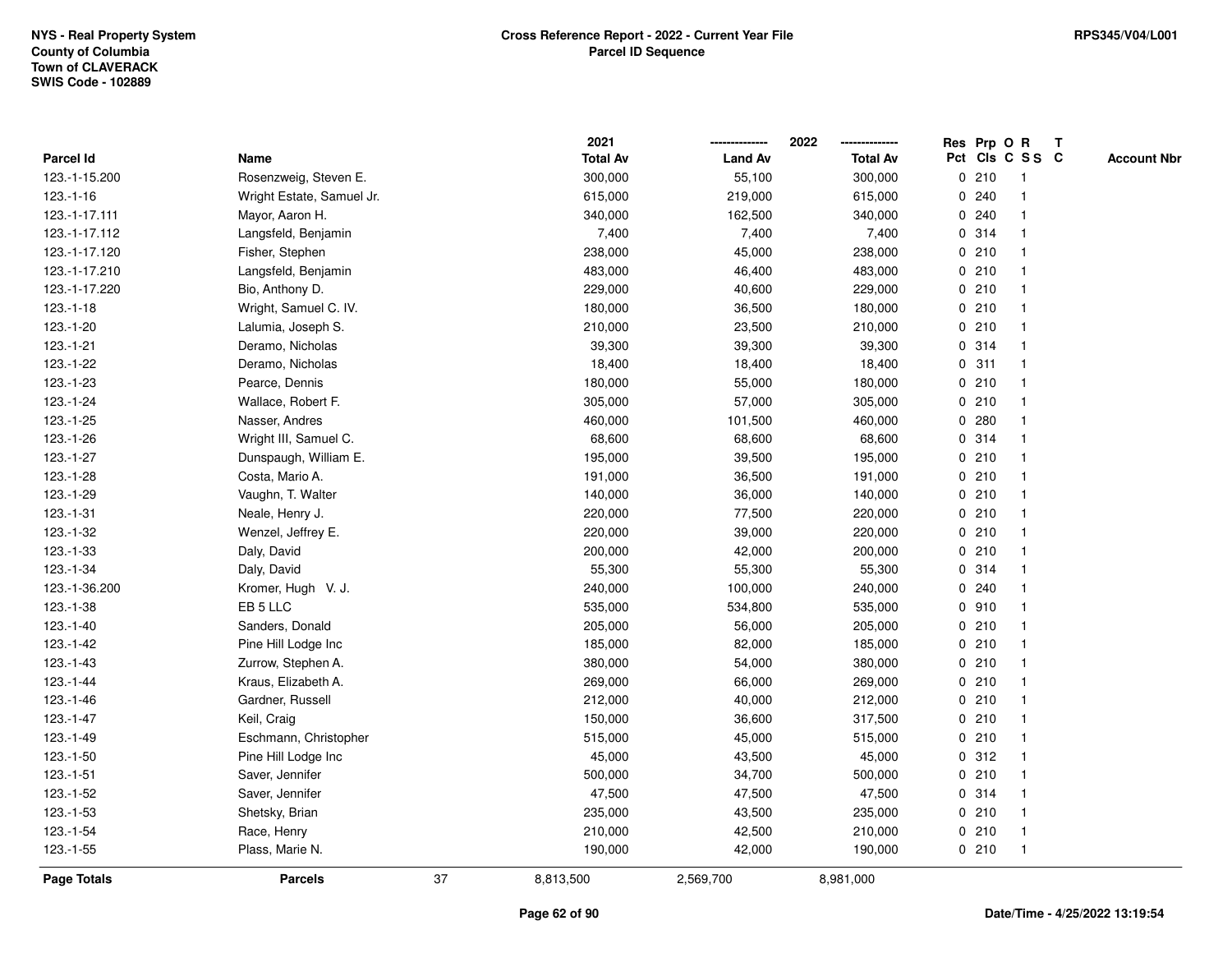|                    |                              |    | 2021            |                | 2022            |             |         | Res Prp O R     | Т |                    |
|--------------------|------------------------------|----|-----------------|----------------|-----------------|-------------|---------|-----------------|---|--------------------|
| Parcel Id          | Name                         |    | <b>Total Av</b> | <b>Land Av</b> | <b>Total Av</b> |             |         | Pct Cls C S S C |   | <b>Account Nbr</b> |
| 123.-1-56          | Jablanski, Jay C.            |    | 57,000          | 26,800         | 57,000          |             | 0270    | -1              |   |                    |
| 123.-1-57.100      | Chapin, Allan M.             |    | 280,000         | 116,000        | 280,000         | 0           | 240     | $\mathbf 1$     |   |                    |
| 123.-1-57.200      | Chapin, Allan                |    | 49,500          | 49,500         | 49,500          |             | 0.314   | $\mathbf{1}$    |   |                    |
| $123.-1-58$        | Flynn, Daniel K.             |    | 125,000         | 35,900         | 125,000         |             | 0210    |                 |   |                    |
| 123.-1-60          | Bartholomew, Mary Ellin L.   |    | 61,500          | 61,500         | 61,500          |             | 0.311   |                 |   |                    |
| $123.-1-61$        | Bartholomew, Mary Ellin L.   |    | 120,000         | 46,500         | 120,000         |             | 0210    |                 |   |                    |
| 123.-1-62          | Pine Hill Lodge Inc          |    | 262,000         | 262,000        | 262,000         |             | 0 920   |                 |   |                    |
| 123.-1-63.111      | Schnackenberg, Werner Et Al. |    | 500,000         | 470,500        | 500,000         | 0           | 312     | $\overline{1}$  |   |                    |
| 123.-1-63.112      | Kaufman, Roy                 |    | 335,000         | 80,000         | 335,000         |             | 0.240   |                 |   |                    |
| 123.-1-63.120      | Wilcox, Ronald C.            |    | 410,000         | 63,500         | 410,000         |             | 0210    | $\mathbf 1$     |   |                    |
| 123.-1-63.200      | Finkelstein, Stanley         |    | 300,000         | 60,400         | 300,000         |             | 0 210   |                 |   |                    |
| 123.-1-64          | Keute, Andrew Jr.            |    | 73,500          | 73,500         | 73,500          |             | 0.314   |                 |   |                    |
| $123.-1-65$        | Pirro, Enrico Jr.            |    | 400,000         | 105,600        | 400,000         | 0           | 280     |                 |   |                    |
| 123.-1-66.100      | Sullivan, Patrick            |    | 145,000         | 55,000         | 145,000         |             | 0210    |                 |   |                    |
| 123.-1-66.200      | Sullivan, Mary D.            |    | 152,000         | 55,000         | 152,000         | $\mathbf 0$ | 260     |                 |   |                    |
| $123.-1-67$        | Yogurtcu, Selim O.           |    | 300,000         | 43,600         | 300,000         | 0           | 210     | $\overline{1}$  |   |                    |
| $123.-1-68$        | Thibeault, John              |    | 430,000         | 45,000         | 430,000         |             | 0210    | $\mathbf{1}$    |   |                    |
| 123.-1-69          | Costa, Mario A.              |    | 35,000          | 35,000         | 35,000          |             | 0.314   |                 |   |                    |
| 123.-1-70          | Gardner, Russell             |    | 270,000         | 40,000         | 270,000         |             | 0210    |                 |   |                    |
| 123.-1-72          | Lainez, Ricardo A.           |    | 2,300           | 2,300          | 2,300           |             | 0.314   |                 |   |                    |
| 123.-1-73          | Blaauw, John W.              |    | 145,000         | 25,000         | 145,000         |             | 0210    |                 |   |                    |
| $123.-1-74$        | Darling, Melania             |    | 165,000         | 37,200         | 165,000         |             | 0210    |                 |   |                    |
| 123.-1-75          | Klima, Gregory               |    | 313,000         | 82,000         | 313,000         |             | 0210    | $\overline{1}$  |   |                    |
| 123.-1-76          | Klima, Willard M.            |    | 285,000         | 52,000         | 285,000         |             | 0210    | $\overline{1}$  |   |                    |
| 123.-1-77          | Klima, Donna                 |    | 119,800         | 110,300        | 119,800         |             | $0$ 270 | 1               |   |                    |
| 123.-2-1.121       | Lewis, Keri-Sue L.           |    | 179,200         | 179,200        | 179,200         |             | 0 323   |                 |   |                    |
| 123.-2-1.122       | Wittwer-Laird, Gail          |    | 253,900         | 253,900        | 253,900         |             | $0$ 120 |                 |   |                    |
| 123.-2-1.200       | Wright, Frank                |    | 360,000         | 93,700         | 360,000         |             | 0210    |                 |   |                    |
| 123.-2-5.111       | Cervoni, Robert              |    | 1,100,000       | 636,500        | 1,100,000       | 0           | 240     |                 |   |                    |
| 123.-2-5.112       | Bennett, John                |    | 700,000         | 233,500        | 700,000         | 0           | 240     |                 |   |                    |
| 123.-2-5.120       | Smyth, Stuart                |    | 590,000         | 242,500        | 590,000         | 0           | 240     | $\mathbf 1$     |   |                    |
| 123.-2-5.210       | Green, Deborah               |    | 1,625,000       | 677,500        | 1,625,000       |             | 0.240   |                 |   |                    |
| 123.-2-5.220       | Perigord Corp                |    | 107,500         | 107,500        | 107,500         |             | 0.322   |                 |   |                    |
| 123.-2-6.111       | Baker, Robert L.             |    | 380,000         | 81,000         | 380,000         |             | 0.240   |                 |   |                    |
| 123.-2-6.112       | Leahey, Miles C.             |    | 206,100         | 206,100        | 206,100         |             | 0 322   |                 |   |                    |
| 123.-2-6.120       | Leahey, Miles C.             |    | 290,000         | 40,000         | 310,000         |             | 0210    | -1              |   |                    |
| 123.-2-6.200       | RCME Partners, LLC           |    | 14,000          | 14,000         | 14,000          |             | 0.314   | $\overline{1}$  |   |                    |
| <b>Page Totals</b> | <b>Parcels</b>               | 37 | 11,141,300      | 4,799,500      | 11,161,300      |             |         |                 |   |                    |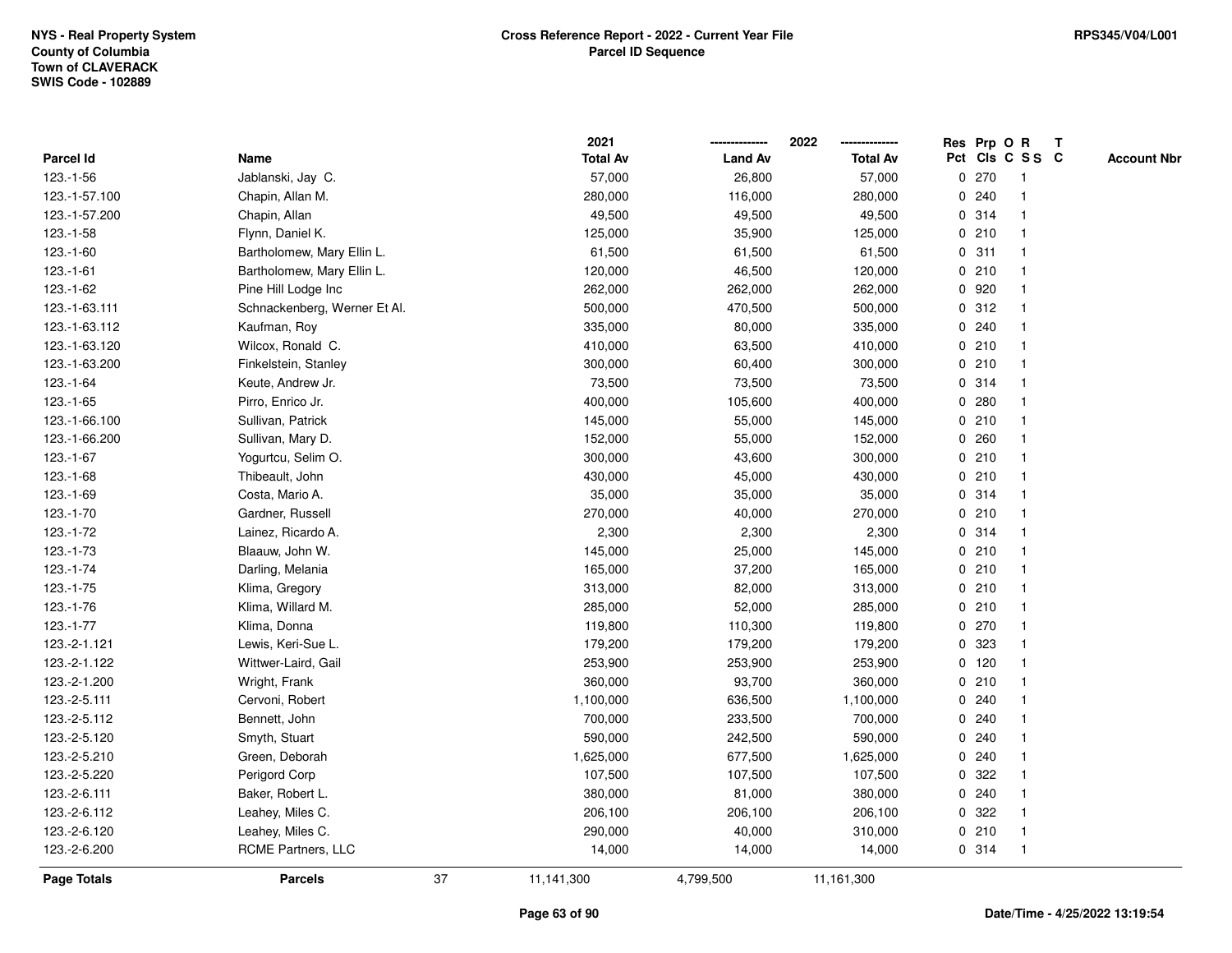|               |                                             | 2021            |                | 2022            |              |         | Res Prp O R     | T |                    |
|---------------|---------------------------------------------|-----------------|----------------|-----------------|--------------|---------|-----------------|---|--------------------|
| Parcel Id     | Name                                        | <b>Total Av</b> | <b>Land Av</b> | <b>Total Av</b> |              |         | Pct Cls C S S C |   | <b>Account Nbr</b> |
| $123.-2-7$    | Jennings, Broderick                         | 185,000         | 35,000         | 185,000         |              | 0210    | $\mathbf{1}$    |   |                    |
| $123.-2-8$    | Rice, William J.                            | 120,000         | 40,000         | 120,000         |              | 0210    | $\overline{1}$  |   |                    |
| $123.-2-9$    | Carlos, Joao F.                             | 260,000         | 55,000         | 260,000         |              | 0210    | $\mathbf{1}$    |   |                    |
| 123.-2-11     | Mc Graw, Robert                             | 530,000         | 57,400         | 530,000         |              | 0210    |                 |   |                    |
| 123.-2-12.3   | Cervoni, Robert                             |                 | 408,500        | 408,500         |              | 0.322   |                 |   |                    |
| 123.-2-12.110 | Cervoni, Robert                             | 318,500         | 318,500        | 318,500         |              | 0.322   |                 |   |                    |
| 123.-2-12.120 | Cervoni, Robert                             | 90,000          | 90,000         | 90,000          |              | 0.322   |                 |   |                    |
| 123.-2-12.200 | Esposito, Anthony                           | 90,000          | 90,000         | 90,000          | $\mathsf{O}$ | 322     |                 |   |                    |
| 123.-2-13     | McGraw, Robert P.                           | 415,000         | 155,500        | 415,000         |              | 0.240   | $\overline{1}$  |   |                    |
| 123.-2-15     | Vormer Cabinetry LLC                        | 140,000         | 40,000         | 140,000         |              | 0710    | $\mathbf{1}$    |   |                    |
| 123.-2-16     | Snow, Richard                               | 48,600          | 31,500         | 48,600          |              | 0270    |                 |   |                    |
| 123.-2-17     | Snow, Carol                                 | 42,800          | 31,800         | 42,800          |              | $0$ 270 |                 |   |                    |
| 123.-2-18     | Formel, Stephen F.                          | 500,000         | 181,000        | 500,000         |              | 0.240   |                 |   |                    |
| 123.-2-20     | G&I IX Apollo Pretium LLC, (Pretium Packagi | 4,900,000       | 215,000        | 4,900,000       |              | 0710    | $\mathbf{1}$    |   |                    |
| 123.-2-21     | Village Of Philmont                         | 100,211         | 28,659         | 100,211         |              | 0822    | 6               |   |                    |
| 123.-2-22     | Village Of Philmont                         | 115,441         | 115,441        | 115,441         |              | 0822    | 6               |   |                    |
| 123.-2-23     | Skelley, Scott                              | 245,000         | 33,500         | 245,000         |              | 0210    |                 |   |                    |
| 123.-2-24.3   | Decker, Kevin T.                            | 75,000          | 39,200         | 75,000          |              | 0 270   |                 |   |                    |
| 123.-2-24.4   | Williams, Hannah                            | 310,000         | 56,800         | 310,000         |              | 0210    |                 |   |                    |
| 123.-2-24.110 | Robertson, George W. III.                   | 250,000         | 49,500         | 250,000         |              | 0210    |                 |   |                    |
| 123.-2-24.120 | Kromer, Hugh C.                             | 63,600          | 35,000         | 63,600          |              | 0270    |                 |   |                    |
| 123.-2-25     | Dotterer, Donna Marie                       | 225,000         | 31,600         | 225,000         |              | 0.220   |                 |   |                    |
| 123.-2-26     | Clough, Martin H.                           | 28,700          | 28,700         | 28,700          |              | 0 314   | $\overline{1}$  |   |                    |
| 123.-2-27     | Bennett, John                               | 69,600          | 35,000         | 69,600          |              | 0 270   |                 |   |                    |
| 123.-2-28     | Russell, Brian                              | 37,900          | 36,000         | 37,900          |              | 0 270   |                 |   |                    |
| 123.-2-29     | Camp DD LLC                                 | 193,000         | 37,000         | 213,000         |              | 0 331   |                 |   |                    |
| 123.-2-30.110 | Quality Aggregates Inc                      | 76,400          | 76,400         | 76,400          |              | 0 720   |                 |   |                    |
| 123.-2-30.120 | Rutkowski, Michael J.                       | 300,000         | 40,100         | 300,000         |              | 0210    |                 |   |                    |
| 123.-2-30.200 | McIntosh, Linda M.                          | 215,000         | 40,700         | 215,000         |              | 0210    |                 |   |                    |
| 123.-2-31     | Phillips, Herbert L. Jr.                    | 336,000         | 44,000         | 336,000         |              | 0210    | -1              |   |                    |
| 123.-2-32     | Quality Aggregates Inc                      | 915,000         | 362,000        | 915,000         |              | 0710    | $\overline{1}$  |   |                    |
| 123.-2-33     | Heron Lake Properties                       | 636,700         | 235,000        | 636,700         |              | $0$ 120 | -1              |   |                    |
| 123.-2-34     | Sigler-, Norman Jr.                         | 51,500          | 35,500         | 51,500          |              | 0270    |                 |   |                    |
| 123.-2-35     | Guntert, Wendy                              | 265,000         | 40,000         | 265,000         |              | 0210    |                 |   |                    |
| 123.-2-36     | Murrieta, Richard J.                        | 59,300          | 48,500         | 59,300          |              | 0270    |                 |   |                    |
| 123.-2-38     | Skelley, Scott                              | 280,000         | 45,000         | 280,000         |              | 0210    | $\overline{1}$  |   |                    |
| 123.-2-39     | Skelley, Scott                              | 56,500          | 56,500         | 56,500          |              | 0.314   | $\overline{1}$  |   |                    |
| Page Totals   | 35<br><b>Parcels</b>                        | 12,136,252      | 2,890,800      | 12,564,752      |              |         |                 |   |                    |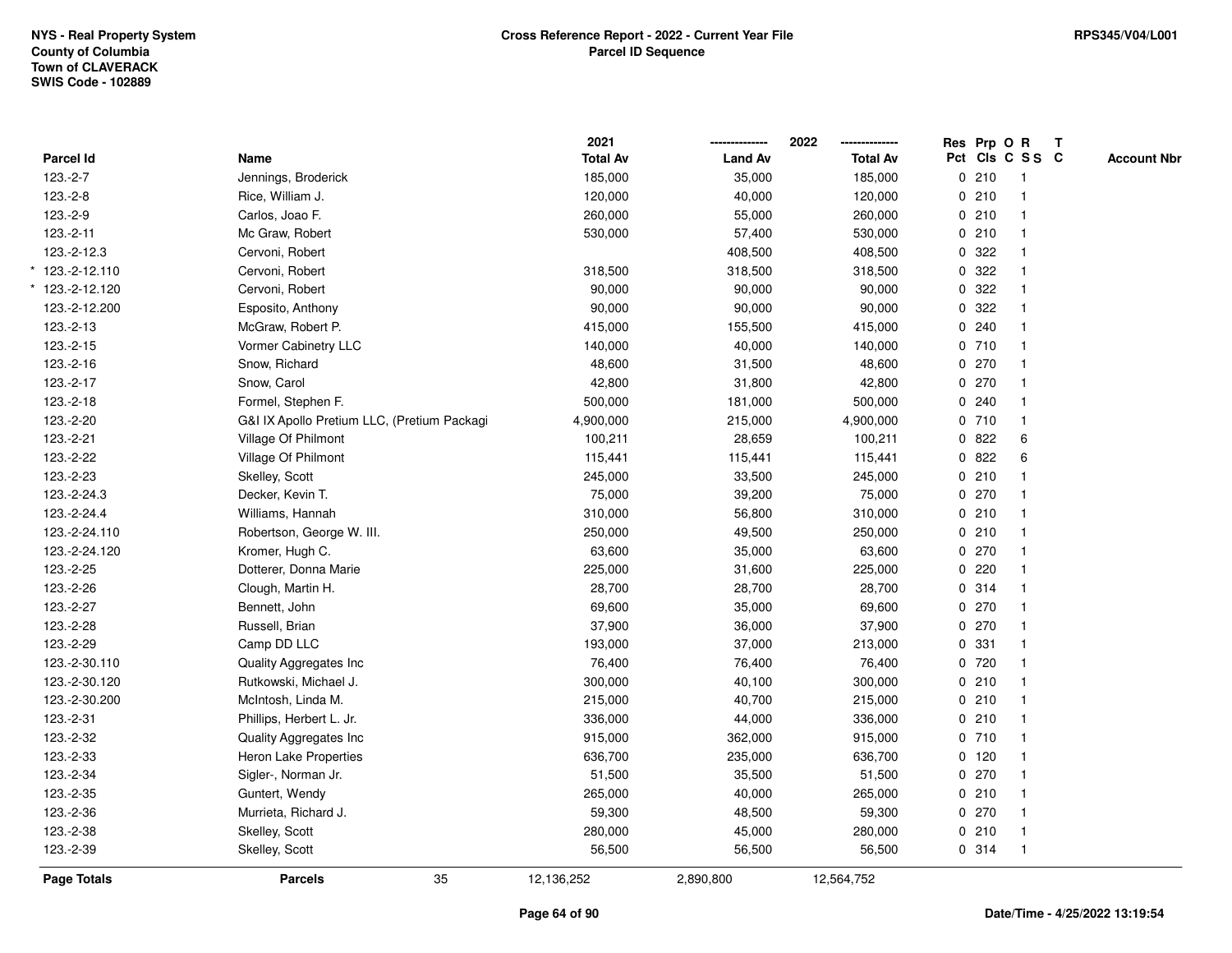|               |                                  |    | 2021            |                | 2022            |             |       | Res Prp O R             | T |                    |
|---------------|----------------------------------|----|-----------------|----------------|-----------------|-------------|-------|-------------------------|---|--------------------|
| Parcel Id     | Name                             |    | <b>Total Av</b> | <b>Land Av</b> | <b>Total Av</b> |             |       | Pct Cls C S S C         |   | <b>Account Nbr</b> |
| 123.-2-40     | Prach Properties LLC             |    | 445,000         | 445,000        | 445,000         | $\mathbf 0$ | 322   | $\mathbf{1}$            |   |                    |
| 123.-2-41     | Heron Lake Properties            |    | 447,000         | 447,000        | 447,000         | 0           | 322   |                         |   |                    |
| 123.-2-42     | Heron Lake Properties            |    | 3,500,000       | 917,000        | 3,500,000       |             | 0.250 | -1                      |   |                    |
| 123.-2-43     | OurBarn LLC                      |    | 575,000         | 216,000        | 575,000         |             | 0.240 |                         |   |                    |
| 123.-2-44     | Stone, Cara                      |    | 290,000         | 32,500         | 290,000         |             | 0210  |                         |   |                    |
| 123.-2-45     | Kromer, Jo Ann                   |    | 27,000          | 25,900         | 27,000          |             | 0 270 |                         |   |                    |
| 123.-2-46     | Mottoshiski, Joan                |    | 220,000         | 25,900         | 220,000         |             | 0210  |                         |   |                    |
| 123.-2-47     | Lubianetsky, Raymond M.          |    | 145,000         | 26,900         | 145,000         | 0           | 210   |                         |   |                    |
| 123.-2-48     | Pace, Brian J.                   |    | 270,000         | 66,300         | 270,000         | 0           | 210   | -1                      |   |                    |
| 123.-2-49     | Malane, Francis J.               |    | 225,000         | 35,500         | 225,000         |             | 0210  | $\mathbf{1}$            |   |                    |
| 123.-2-50     | Finkle, Amanda                   |    | 286,000         | 39,500         | 286,000         |             | 0210  |                         |   |                    |
| 123.-2-51     | Reif, Frederick W.               |    | 515,000         | 47,900         | 515,000         |             | 0210  |                         |   |                    |
| 123.-2-52     | Decker, Thomas O.                |    | 615,000         | 126,600        | 615,000         |             | 0.241 |                         |   |                    |
| 123.-2-53     | Kreig, Tyson                     |    | 18,000          | 18,000         | 18,000          |             | 0.311 |                         |   |                    |
| $130.-1-1$    | Williams, Cody                   |    | 35,600          | 35,600         | 35,600          | 0           | 323   |                         |   |                    |
| $130.-1-2$    | Brady, Winifred                  |    | 285,000         | 58,300         | 285,000         | $\mathbf 0$ | 210   | $\overline{\mathbf{1}}$ |   |                    |
| $130.-1-3$    | Ventura, Frank D.                |    | 595,000         | 51,000         | 595,000         | 0           | 280   |                         |   |                    |
| $130.-1-4$    | Crosgrove, Patrick               |    | 310,000         | 39,000         | 310,000         |             | 0210  |                         |   |                    |
| $130.-1-5$    | Crosgrove, Patrick               |    | 140,000         | 38,000         | 140,000         |             | 0210  |                         |   |                    |
| 130.-1-6.111  | Cordato, Gerard B.               |    | 390,000         | 107,000        | 390,000         |             | 0.240 |                         |   |                    |
| 130.-1-6.112  | Masters, Victoria                |    | 625,000         | 286,000        | 625,000         |             | 0.240 |                         |   |                    |
| 130.-1-6.120  | Bertels, Thomas H.               |    | 490,000         | 149,000        | 490,000         |             | 0.240 |                         |   |                    |
| 130.-1-6.200  | Staib, John R.                   |    | 299,000         | 43,200         | 299,000         | 0           | 210   | -1                      |   |                    |
| $130.-1-7$    | Tomlin, Richard H. Jr.           |    | 24,500          | 21,400         | 24,500          | $\mathbf 0$ | 270   | $\mathbf{1}$            |   |                    |
| $130.-1-8$    | Robertson, Paul M.               |    | 139,000         | 27,900         | 147,000         |             | 0210  |                         |   |                    |
| $130.-1-10$   | Groark, Christopher              |    | 200,000         | 35,700         | 200,000         |             | 0210  |                         |   |                    |
| $130.-1-11$   | Jutkofsky's Court LLC            |    | 1,450,000       | 1,000,000      | 1,450,000       |             | 0416  |                         |   |                    |
| $130.-1-12$   | Cuenca, Maria                    |    | 170,000         | 27,900         | 170,000         |             | 0210  |                         |   |                    |
| $130.-1-13$   | Jennings, James A. Sr.           |    | 181,000         | 17,800         | 181,000         |             | 0210  |                         |   |                    |
| 130.-1-15.111 | <b>NYS Correctional Facility</b> |    | 3,682,000       | 478,000        | 3,682,000       |             | 0 670 | 8                       |   |                    |
| 130.-1-15.112 | NYS Urban Development Corp.      |    | 39,500          | 39,500         | 39,500          | 0           | 692   | 8                       |   |                    |
| 130.-1-15.120 | Community Action Of              |    | 352,000         | 92,500         | 352,000         |             | 0 632 | 8                       |   |                    |
| 130.-1-15.200 | Meisner, Stephen                 |    | 540,000         | 57,400         | 540,000         | $\mathbf 0$ | 280   |                         |   |                    |
| $130.-1-16$   | Van Allen, Michael               |    | 31,600          | 26,700         | 31,600          |             | 0270  |                         |   |                    |
| $130.-1-17$   | Holmes, Thomas                   |    | 35,000          | 35,000         | 35,000          |             | 0 323 | -1                      |   |                    |
| $130.-1-18$   | Hotaling, Christopher M.         |    | 135,000         | 20,200         | 135,000         |             | 0210  | $\overline{\mathbf{1}}$ |   |                    |
| $130.-1-19$   | Holmes, Elaine                   |    | 245,000         | 22,000         | 245,000         |             | 0210  | $\mathbf{1}$            |   |                    |
| Page Totals   | <b>Parcels</b>                   | 37 | 17,972,200      | 5,179,100      | 17,980,200      |             |       |                         |   |                    |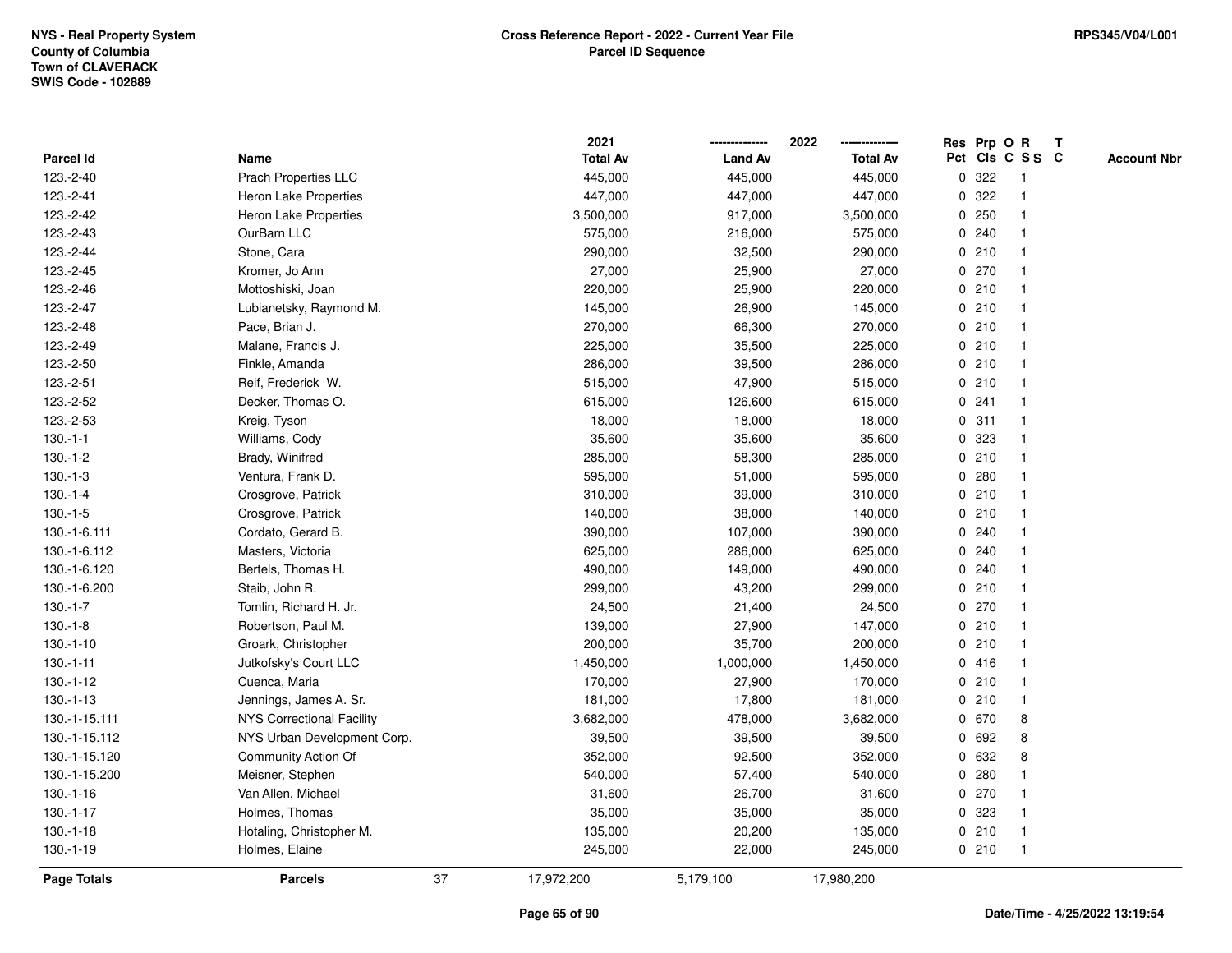|                    |                             |    | 2021            |                | 2022            |         | Res Prp O R     | $\mathbf{T}$ |                    |
|--------------------|-----------------------------|----|-----------------|----------------|-----------------|---------|-----------------|--------------|--------------------|
| Parcel Id          | Name                        |    | <b>Total Av</b> | <b>Land Av</b> | <b>Total Av</b> |         | Pct Cls C S S C |              | <b>Account Nbr</b> |
| 130.-1-20.111      | Holmes, Thomas J.           |    | 960,000         | 857,500        | 960,000         | $0$ 120 | -1              |              |                    |
| 130.-1-20.112      | RET Holmes., LLC            |    | 450,000         | 55,000         | 450,000         | $0$ 170 |                 |              |                    |
| 130.-1-20.120      | Holmes, Richard IV.         |    | 59,900          | 31,800         | 59,900          | 0270    | $\mathbf{1}$    |              |                    |
| 130.-1-20.200      | Holmes, Thomas J.           |    | 217,000         | 44,200         | 217,000         | 0210    | $\mathbf{1}$    |              |                    |
| $130.-1-21$        | Holmes, Thomas              |    | 250,000         | 59,500         | 250,000         | 0210    | $\mathbf{1}$    |              |                    |
| $130.-1-23$        | Martin, Barbara             |    | 277,000         | 30,300         | 277,000         | 0210    | $\mathbf{1}$    |              |                    |
| 130.-1-24          | Taggard, Andrew J.          |    | 250,000         | 41,200         | 250,000         | 0210    | $\mathbf 1$     |              |                    |
| $130.-1-25$        | Holmes, Bradley R.          |    | 230,000         | 36,500         | 230,000         | 0210    |                 |              |                    |
| 130.-1-26          | Grandinetti, Thomas W.      |    | 230,000         | 39,500         | 230,000         | 0210    | $\mathbf{1}$    |              |                    |
| 130.-1-27          | Shumsky, Jeffrey T.         |    | 137,000         | 28,500         | 137,000         | 0210    | $\mathbf{1}$    |              |                    |
| 130.-1-28.111      | Stever, Helen               |    | 95,800          | 93,000         | 95,800          | 0.312   | $\mathbf{1}$    |              |                    |
| 130.-1-28.112      | Jealous, Bradford III.      |    | 210,000         | 36,500         | 210,000         | 0210    | $\mathbf{1}$    |              |                    |
| 130.-1-28.120      | Marks, Lloyd                |    | 600,000         | 62,100         | 600,000         | 0210    | $\mathbf{1}$    |              |                    |
| 130.-1-28.200      | Holmes, Thomas              |    | 910,300         | 907,500        | 910,300         | 0 105   | 1               |              |                    |
| 130.-1-29          | Holmes, Thomas J.           |    | 529,000         | 529,000        | 529,000         | 0, 105  |                 |              |                    |
| $130.-1-30$        | Zapp, Julie                 |    | 295,000         | 48,500         | 295,000         | 0210    | $\mathbf{1}$    |              |                    |
| $130.-1-31$        | Behl, Elizabeth             |    | 325,000         | 40,000         | 325,000         | 0210    | $\mathbf{1}$    |              |                    |
| 130.-1-32          | Ackerman, David             |    | 425,000         | 42,000         | 425,000         | 0210    | $\mathbf{1}$    |              |                    |
| $130.-1-33$        | Roszak, Sara Jane           |    | 315,000         | 35,500         | 315,000         | 0210    | $\mathbf{1}$    |              |                    |
| $130.-1-34$        | Silber, Mason               |    | 275,000         | 60,500         | 392,000         | 0210    |                 |              |                    |
| $130.-1-35$        | Rivenburgh, Theresa         |    | 358,000         | 42,400         | 358,000         | 0210    |                 |              |                    |
| 130.-1-36          | Porter, Gordon Bruce        |    | 700,000         | 87,000         | 700,000         | 0.240   |                 |              |                    |
| 130.-1-37          | Block, Ellen L.             |    | 213,000         | 36,500         | 213,000         | 0210    | $\mathbf{1}$    |              |                    |
| 130.-1-38          | 584 Yellow House LLC        |    | 250,000         | 37,700         | 250,000         | 0210    | $\mathbf{1}$    |              |                    |
| 130.-1-39.111      | Ginsberg, Nancy             |    | 3,750,000       | 745,000        | 3,750,000       | 0.240   | $\mathbf{1}$    |              |                    |
| 130.-1-39.112      | Patzwahl, David             |    | 110,000         | 41,900         | 110,000         | 0 449   | $\mathbf 1$     |              |                    |
| 130.-1-39.120      | Haybart Inc                 |    | 38,900          | 38,900         | 38,900          | 0.314   | -1              |              |                    |
| 130.-1-39.200      | Hayes, Joann                |    | 264,000         | 35,400         | 264,000         | 0210    |                 |              |                    |
| $130.-1-40$        | Pavlovich, Mladen           |    | 130,000         | 38,200         | 130,000         | 0210    | $\mathbf{1}$    |              |                    |
| $130.-1-41$        | Meister, Patrick            |    | 235,000         | 30,900         | 235,000         | 0210    | $\mathbf{1}$    |              |                    |
| 130.-1-42.1        | Michael, Nicole R.          |    | 274,000         | 84,600         | 274,000         | 0210    | $\mathbf{1}$    |              |                    |
| 130.-1-42.200      | Sabo, Joseph M.             |    | 120,800         | 33,900         | 120,800         | 0.312   | $\mathbf{1}$    |              |                    |
| $130.-1-43$        | Davi, Dawn M.               |    | 205,000         | 41,500         | 205,000         | 0210    | $\mathbf 1$     |              |                    |
| 130.-1-44.11       | Savarese, Paul              |    | 175,000         | 74,700         | 175,000         | 0210    | -1              |              |                    |
| 130.-1-44.120      | Secretary of Housing and    |    | 197,000         | 32,500         | 197,000         | 0210    | $\mathbf 1$     |              |                    |
| 130.-1-44.200      | Kostzenskie, Edward         |    | 192,000         | 43,100         | 192,000         | 0210    | $\mathbf{1}$    |              |                    |
| 130.-1-45          | <b>Utter Properties Inc</b> |    | 56,600          | 36,000         | 56,600          | 0270    | $\mathbf{1}$    |              |                    |
| <b>Page Totals</b> | <b>Parcels</b>              | 37 | 14,310,300      | 4,558,800      | 14,427,300      |         |                 |              |                    |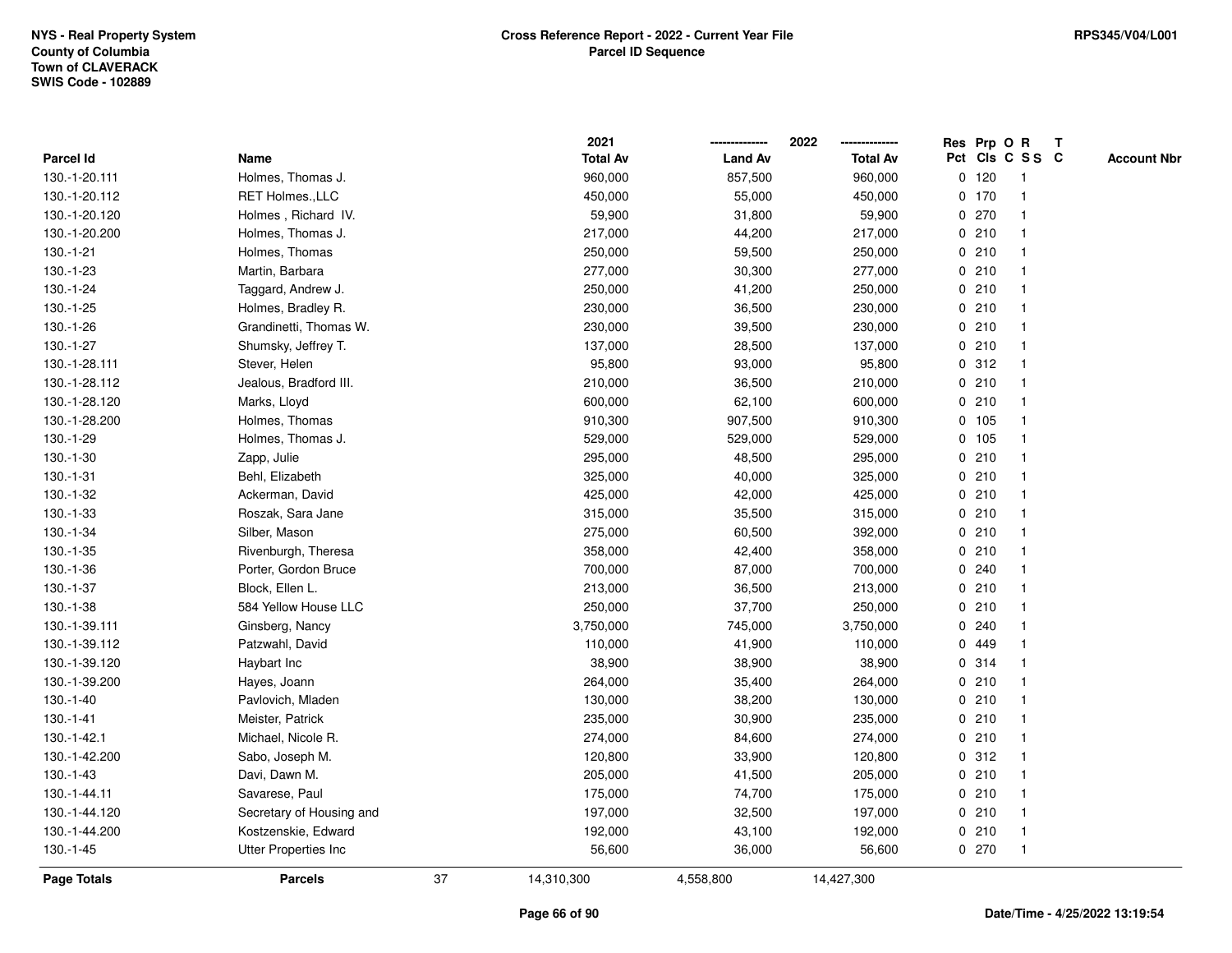|                    |                                  |    | 2021            |                | 2022<br>-------------- |   | Res Prp O R |                 | T |                    |
|--------------------|----------------------------------|----|-----------------|----------------|------------------------|---|-------------|-----------------|---|--------------------|
| Parcel Id          | Name                             |    | <b>Total Av</b> | <b>Land Av</b> | <b>Total Av</b>        |   |             | Pct Cls C S S C |   | <b>Account Nbr</b> |
| 130.-1-46          | Hayes, Joann                     |    | 42,500          | 42,500         | 42,500                 | 0 | 314         | -1              |   |                    |
| 130.-1-47          | Hayes, Joann M.                  |    | 37,400          | 37,400         | 37,400                 | 0 | 314         | $\overline{1}$  |   |                    |
| 130.-1-48          | Harp Revocable Trust, William M  |    | 4,000           | 4,000          | 4,000                  |   | 0.314       | $\mathbf{1}$    |   |                    |
| 130.-1-49          | Stair, Alistair C.               |    | 53,300          | 43,600         | 53,300                 |   | 0.312       |                 |   |                    |
| 130.-1-50          | Gaylord, Brian                   |    | 375,000         | 55,600         | 375,000                |   | 0210        |                 |   |                    |
| $131 - 1 - 1$      | Weidt, David                     |    | 480,000         | 216,500        | 480,000                |   | 0.240       |                 |   |                    |
| $131 - 1 - 2$      | Diffey, Leigh                    |    | 400,000         | 99,500         | 400,000                |   | 0.240       |                 |   |                    |
| $131 - 1 - 3$      | Van Keuren, Timothy              |    | 75,000          | 29,100         | 75,000                 |   | 0210        | 1               |   |                    |
| $131.-1-4$         | Van Keuren, Timothy J.           |    | 135,000         | 21,100         | 135,000                | 0 | 210         | -1              |   |                    |
| $131.-1-5$         | Ellie Mae, Inc.                  |    | 375,000         | 156,300        | 375,000                |   | 40 425      | $\mathbf 1$     |   |                    |
| $131 - 1 - 6$      | Taee, Jonathan J.                |    | 243,000         | 37,000         | 243,000                |   | 0210        | -1              |   |                    |
| $131 - 1 - 7$      | Conlee, Scott M.                 |    | 42,000          | 42,000         | 42,000                 |   | 0.314       |                 |   |                    |
| $131 - 1 - 8$      | Schram, Nicholas P.              |    | 240,000         | 50,900         | 240,000                |   | 0210        |                 |   |                    |
| 131.-1-9           | Schram, Nicholas P.              |    | 120,000         | 24,000         | 120,000                |   | 0210        | 1               |   |                    |
| $131.-1-10$        | Eromosele, Ejieme                |    | 367,000         | 28,500         | 367,000                |   | 0210        | 1               |   |                    |
| $131 - 1 - 11$     | Lumpkin, Emily                   |    | 270,000         | 55,000         | 270,000                |   | 0210        | $\mathbf 1$     |   |                    |
| 131.-1-12          | Carbine, Sean D.                 |    | 168,000         | 21,100         | 168,000                |   | 0210        | $\mathbf{1}$    |   |                    |
| $131 - 1 - 13$     | Kolber, Camilla                  |    | 1,700,000       | 569,800        | 1,700,000              |   | 0.280       |                 |   |                    |
| 131.-1-14.2        | Howell, R. Rodney                |    | 145,500         | 145,500        | 145,500                |   | 0 105       |                 |   |                    |
| 131.-1-14.110      | Esselstyn, Caldwell B. Jr.       |    | 1,137,000       | 1,137,000      | 1,137,000              |   | 0, 105      |                 |   |                    |
| $131.-1-15$        | Howell, John Esselstyn           |    | 800,000         | 128,500        | 800,000                | 0 | 280         |                 |   |                    |
| $131.-1-16$        | <b>Esselstyn Family Partners</b> |    | 2,969,000       | 1,193,500      | 2,969,000              |   | 0, 120      |                 |   |                    |
| $131 - 1 - 17$     | Morningstar, Matthew X.          |    | 215,000         | 156,000        | 215,000                | 0 | 484         | 1               |   |                    |
| $131 - 1 - 18$     | Post, Christopher C.             |    | 460,000         | 71,000         | 460,000                | 0 | 210         | 1               |   |                    |
| 131.-1-19.100      | Shadic, Michael J.               |    | 318,000         | 67,500         | 318,000                |   | 0210        |                 |   |                    |
| 131.-1-19.200      | Keyser, Kevin A.                 |    | 330,000         | 44,700         | 330,000                |   | 0210        |                 |   |                    |
| 131.-1-20          | Sherman, Walter E. Jr.           |    | 39,500          | 39,500         | 39,500                 |   | 0.314       |                 |   |                    |
| 131.-1-21.110      | Morningstar, Matthew X.          |    | 349,700         | 349,700        | 349,700                |   | 0, 105      | $\mathbf{1}$    |   |                    |
| 131.-1-21.120      | Church of St. John Vianney       |    | 191,100         | 191,100        | 191,100                |   | 0 105       | 8               |   |                    |
| 131.-1-21.200      | Verde, Robert W.                 |    | 725,000         | 294,500        | 725,000                | 0 | 240         | $\mathbf{1}$    |   |                    |
| 131.-1-22          | Kussin Tompkins, Susan           |    | 444,500         | 444,500        | 444,500                |   | 0 105       | 1               |   |                    |
| 131.-1-23.100      | Cahill, Thomas A.                |    | 240,000         | 47,800         | 240,000                |   | 0210        | 1               |   |                    |
| 131.-1-23.200      | Kahle, Stanley P.                |    | 45,400          | 39,700         | 45,400                 |   | 0270        |                 |   |                    |
| 131.-1-24          | Valley Oil Company Inc           |    | 36,000          | 36,000         | 36,000                 |   | 0 330       |                 |   |                    |
| 131.-1-25.100      | Gomez, Ernesto                   |    | 219,000         | 38,200         | 219,000                |   | 0210        | $\mathbf{1}$    |   |                    |
| 131.-1-25.200      | Finger, John R.                  |    | 92,000          | 40,000         | 92,000                 |   | 0 473       | $\overline{1}$  |   |                    |
| 131.-1-26          | Daly Development NY, LLC         |    | 500,000         | 60,300         | 500,000                |   | 0710        | $\overline{1}$  |   |                    |
| <b>Page Totals</b> | <b>Parcels</b>                   | 37 | 14,383,900      | 6,058,900      | 14,383,900             |   |             |                 |   |                    |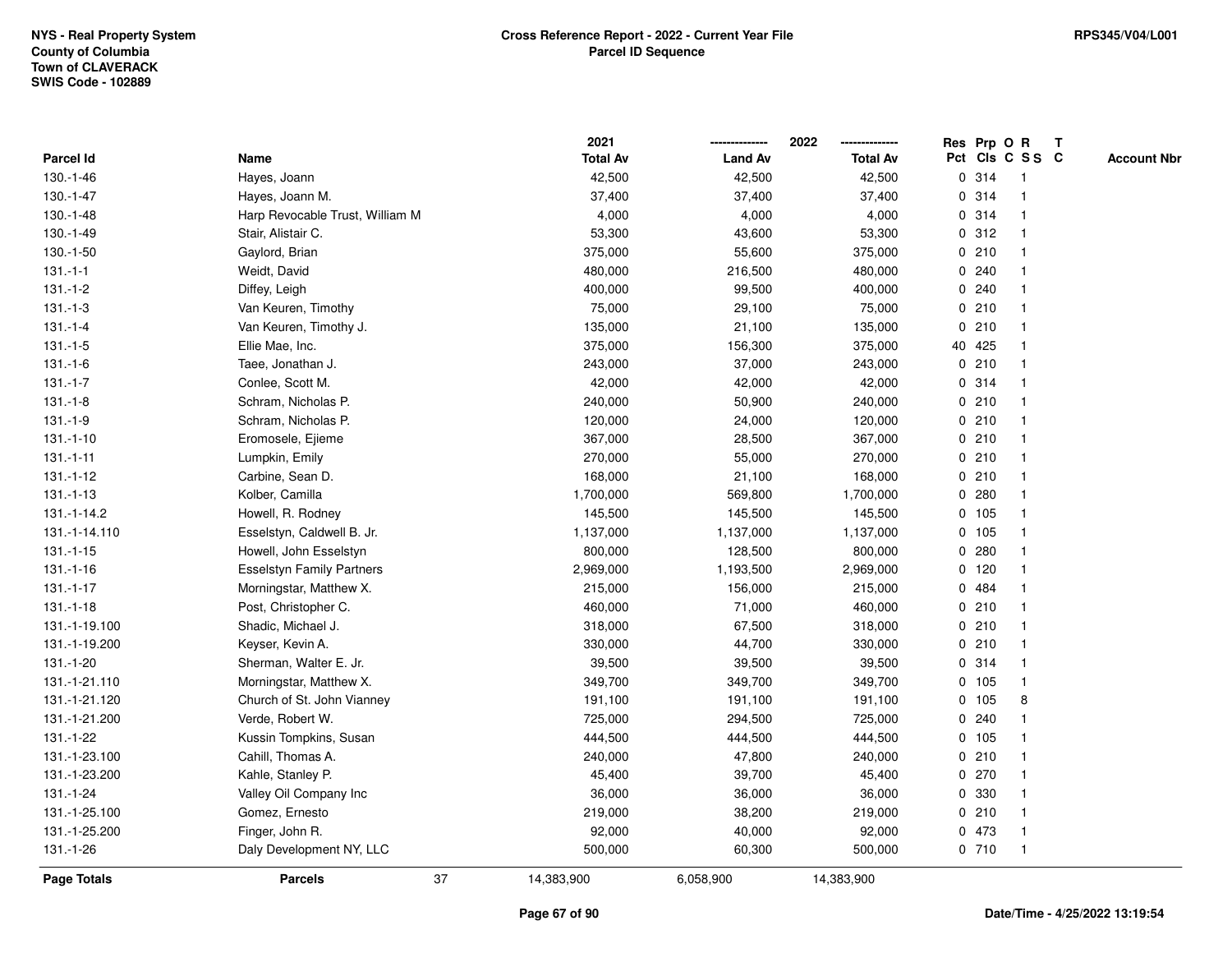|                    |                            |    | 2021            |                | 2022            |              | Res Prp O R |                 | T |                    |
|--------------------|----------------------------|----|-----------------|----------------|-----------------|--------------|-------------|-----------------|---|--------------------|
| Parcel Id          | Name                       |    | <b>Total Av</b> | <b>Land Av</b> | <b>Total Av</b> |              |             | Pct Cls C S S C |   | <b>Account Nbr</b> |
| 131.-1-27          | Valley Oil Co Inc          |    | 871,000         | 55,500         | 871,000         |              | 0441        | $\mathbf{1}$    |   |                    |
| 131.-1-28          | Tran, Son                  |    | 235,000         | 33,000         | 235,000         | 0            | 210         | $\overline{1}$  |   |                    |
| 131.-1-29          | Crosby, Michael D.         |    | 17,500          | 17,500         | 17,500          |              | 0.314       | 1               |   |                    |
| 131.-1-30.100      | Valley Oil Co Inc          |    | 46,700          | 46,700         | 46,700          |              | 0 330       |                 |   |                    |
| 131.-1-30.200      | Gaylord, Jeffery L.        |    | 325,000         | 95,000         | 325,000         |              | 0 449       |                 |   |                    |
| $131.-1-31$        | Graham, Selha O.           |    | 150,000         | 20,500         | 150,000         |              | 0210        |                 |   |                    |
| 131.-1-32          | Russo, Daniel S.           |    | 295,000         | 35,000         | 295,000         |              | 0210        | $\overline{1}$  |   |                    |
| 131.-1-33          | Folmsbee, Harold           |    | 218,000         | 35,200         | 218,000         | 0            | 210         | $\overline{1}$  |   |                    |
| $131.-1-34$        | Williams, Margaret V.      |    | 182,000         | 24,400         | 182,000         |              | 0210        | $\overline{1}$  |   |                    |
| $131.-1-35$        | Williams, Margaret         |    | 50,500          | 24,100         | 50,500          |              | 0270        | $\mathbf{1}$    |   |                    |
| 131.-1-36          | Washburn, Gina L.          |    | 248,000         | 38,500         | 248,000         |              | 0210        | 1               |   |                    |
| 131.-1-37.120      | Considine, Robert P.       |    | 44,500          | 44,500         | 44,500          |              | 0.314       |                 |   |                    |
| 131.-1-37.200      | Considine, Robert P.       |    | 1,250,000       | 246,500        | 1,250,000       |              | 0.240       |                 |   |                    |
| 131.-1-38          | Crosby, Michael D.         |    | 119,000         | 27,300         | 119,000         |              | 0210        | $\mathbf{1}$    |   |                    |
| 131.-1-39.111      | Kanel, Christopher         |    | 425,000         | 85,000         | 425,000         | 0            | 210         | 1               |   |                    |
| 131.-1-39.112      | Vaina, Rosario             |    | 485,000         | 88,750         | 485,000         | 0            | 210         | $\overline{1}$  |   |                    |
| 131.-1-39.120      | Gaylord, Emily             |    | 303,000         | 45,200         | 303,000         |              | 0210        | $\mathbf{1}$    |   |                    |
| 131.-1-39.200      | Fish-Acker, Maryl C.       |    | 279,000         | 60,500         | 279,000         |              | 0210        | $\mathbf 1$     |   |                    |
| $131.-1-40$        | Vaina, Rosario             |    | 63,500          | 63,500         | 63,500          |              | 0.311       |                 |   |                    |
| $131 - 1 - 41$     | Riegel, Marc A.            |    | 25,100          | 19,000         | 25,100          |              | 0270        |                 |   |                    |
| 131.-1-42.100      | Sommers, Laura             |    | 72,700          | 72,700         | 72,700          |              | 0.314       | $\mathbf{1}$    |   |                    |
| 131.-1-42.200      | Futterman, Abbe            |    | 340,000         | 52,000         | 340,000         |              | 0210        | 1               |   |                    |
| $131 - 1 - 43$     | Fontana, Joseph            |    | 40,100          | 40,100         | 40,100          |              | 0.314       | $\overline{1}$  |   |                    |
| $131 - 1 - 44$     | Tully, Kathleen            |    | 169,000         | 32,600         | 169,000         | $\mathbf{0}$ | 210         | $\mathbf{1}$    |   |                    |
| 131.-1-45.3        | Klocke Estate Land LLC     |    | 663,400         | 647,000        | 663,400         |              | 0.151       | $\mathbf 1$     |   |                    |
| 131.-1-45.4        | Klocke Estate Land LLC     |    | 75,000          | 75,000         | 75,000          |              | 0 151       |                 |   |                    |
| 131.-1-45.5        | Klocke Estate Lands LLC    |    | 75,000          | 75,000         | 75,000          |              | $0$ 151     |                 |   |                    |
| 131.-1-45.6        | Klocke Estate Land LLC     |    | 113,000         | 113,000        | 113,000         |              | $0$ 152     | $\mathbf{1}$    |   |                    |
| 131.-1-45.111      | Howarth Meyer Family Trust |    | 1,300,000       | 113,000        | 1,300,000       |              | 0210        | 1               |   |                    |
| 131.-1-46.110      | Merrifield, Floyd Jr.      |    | 550,000         | 250,000        | 550,000         | 0            | 240         | -1              |   |                    |
| 131.-1-46.200      | Merrifield, Floyd Jr.      |    | 290,000         | 186,400        | 290,000         | 0            | 240         | 1               |   |                    |
| $131 - 1 - 47$     | Angus Farm LLC             |    | 2,373,000       | 1,341,500      | 2,373,000       |              | 0, 120      | 1               |   |                    |
| $131 - 1 - 48$     | Akbar, Mian                |    | 130,000         | 33,500         | 130,000         |              | 0210        |                 |   |                    |
| 131.-1-49          | Kiplinger, Jeffrey         |    | 165,000         | 35,000         | 165,000         |              | 0210        |                 |   |                    |
| 131.-1-50          | Griffin, Alistair          |    | 245,000         | 68,500         | 245,000         |              | 0210        | $\mathbf{1}$    |   |                    |
| 131.-1-51          | Vile, Joseph C.            |    | 188,000         | 39,100         | 188,000         |              | 0210        | $\overline{1}$  |   |                    |
| 131.-1-52          | Vile, Joseph               |    | 206,000         | 35,600         | 206,000         |              | 0210        | $\overline{1}$  |   |                    |
| <b>Page Totals</b> | <b>Parcels</b>             | 37 | 12,628,000      | 4,315,650      | 12,628,000      |              |             |                 |   |                    |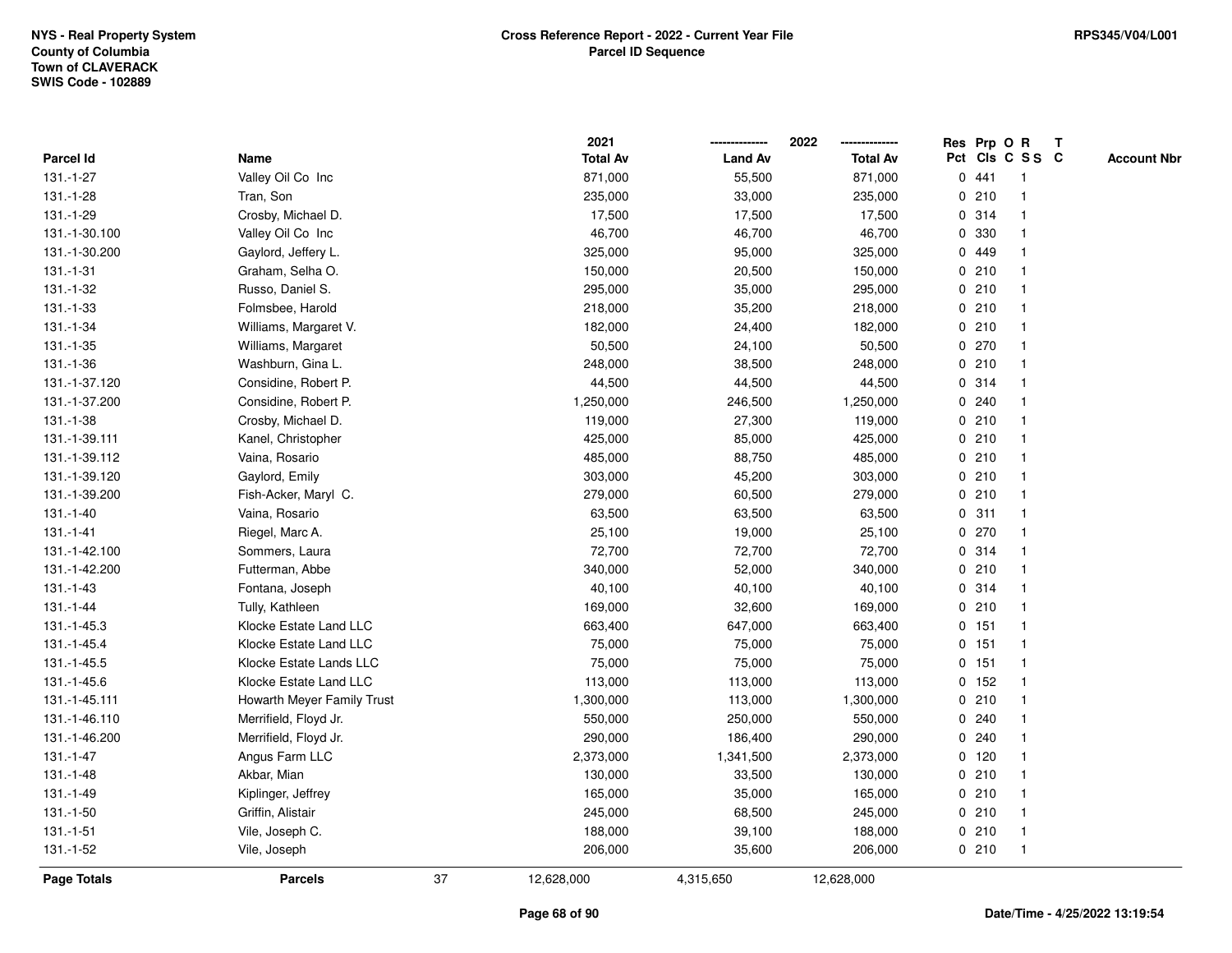|                |                              |    | 2021            |                | 2022            |              | Res Prp O R |                 | T |                    |
|----------------|------------------------------|----|-----------------|----------------|-----------------|--------------|-------------|-----------------|---|--------------------|
| Parcel Id      | Name                         |    | <b>Total Av</b> | <b>Land Av</b> | <b>Total Av</b> |              |             | Pct Cls C S S C |   | <b>Account Nbr</b> |
| 131.-1-53      | Raimondo, John               |    | 145,000         | 25,900         | 145,000         |              | 0210        | -1              |   |                    |
| 131.-1-54.2    | Desmerest, Victoria          |    | 79,000          | 65,000         | 79,000          | 0            | 270         | -1              |   |                    |
| 131.-1-54.111  | Proper, Clint A.             |    | 186,000         | 41,000         | 186,000         |              | 0210        | $\mathbf{1}$    |   |                    |
| 131.-1-54.112  | Sheehan, Rebecca             |    | 260,000         | 44,000         | 260,000         |              | 0210        |                 |   |                    |
| 131.-1-54.120  | Edgeworth, James A.          |    | 201,000         | 41,500         | 201,000         |              | 0210        |                 |   |                    |
| 131.-1-55.1    | Garrido, Nieves              |    | 460,000         | 86,300         | 460,000         |              | 0.240       |                 |   |                    |
| 131.-1-55.2    | Garrido, Michael             |    | 11,300          | 11,300         | 11,300          |              | 0.314       |                 |   |                    |
| $131.-1-56$    | Glovinsky, Paul B.           |    | 377,000         | 60,500         | 377,000         | 0            | 210         | $\overline{1}$  |   |                    |
| $131 - 1 - 57$ | Clegg, Frank Jr.             |    | 230,000         | 43,500         | 230,000         |              | 0210        | -1              |   |                    |
| 131.-1-58      | Magaldi, Matthew J.          |    | 570,000         | 40,500         | 570,000         |              | 0210        | $\mathbf 1$     |   |                    |
| 131.-1-59.100  | Moon, Anthony                |    | 337,000         | 87,700         | 337,000         |              | 0210        |                 |   |                    |
| 131.-1-59.210  | Proper (Skinner), Lori       |    | 250,000         | 44,000         | 250,000         |              | 0210        |                 |   |                    |
| 131.-1-59.220  | Skabowski, Joseph A.         |    | 350,000         | 47,500         | 350,000         |              | 0210        |                 |   |                    |
| 131.-1-60      | Wasner, Douglas E.           |    | 150,000         | 35,000         | 150,000         |              | 0210        |                 |   |                    |
| $131.-1-61$    | Riegel, Marc A.              |    | 72,400          | 26,900         | 72,400          | $\mathbf 0$  | 270         |                 |   |                    |
| 131.-1-62      | Kipp, Patricia A.            |    | 148,000         | 50,000         | 148,000         |              | 0210        | $\overline{1}$  |   |                    |
| 131.-1-63.110  | Dykeman, Helen G.            |    | 112,000         | 66,000         | 112,000         |              | 0.312       | $\mathbf{1}$    |   |                    |
| 131.-1-63.120  | Wasner, Douglas              |    | 305,000         | 56,600         | 305,000         |              | 0210        |                 |   |                    |
| 131.-1-63.200  | Kitsock, Elizabeth J.        |    | 191,000         | 35,000         | 191,000         |              | 0210        |                 |   |                    |
| 131.-1-64      | Weininger, Richard B.        |    | 1,440,000       | 210,000        | 1,440,000       |              | 0.240       |                 |   |                    |
| $131.-1-65$    | Williams, Margaret           |    | 39,100          | 39,100         | 39,100          |              | 0.314       |                 |   |                    |
| 131.-1-68      | Waithe, Rodney               |    | 370,000         | 47,400         | 370,000         |              | 0210        |                 |   |                    |
| 131.-1-69.110  | <b>Ockawamick Realty LLC</b> |    | 25,600          | 25,600         | 25,600          |              | 0720        | -1              |   |                    |
| 131.-1-69.120  | O'Mara, Maureen              |    | 280,000         | 37,500         | 280,000         | $\mathbf{0}$ | 210         | $\overline{1}$  |   |                    |
| 131.-1-69.200  | Murphy, Ronald               |    | 305,000         | 37,500         | 305,000         |              | 0210        |                 |   |                    |
| 131.-1-70.100  | Tiberio, Stephen C.          |    | 169,000         | 35,100         | 169,000         |              | 0210        |                 |   |                    |
| 131.-1-70.200  | Snow, Edward M.              |    | 194,000         | 35,000         | 194,000         |              | 0210        |                 |   |                    |
| $131.-1-71$    | Suarez, Daniel A.            |    | 365,000         | 41,500         | 365,000         |              | 0210        |                 |   |                    |
| 131.-1-72      | Tomlin, Richard H.           |    | 260,000         | 37,800         | 260,000         |              | 0210        |                 |   |                    |
| 131.-1-73      | Sheehan, John                |    | 176,000         | 36,900         | 176,000         | $\mathbf 0$  | 210         | 1               |   |                    |
| 131.-1-74      | Ockawamick Realty LLC        |    | 8,500           | 8,500          | 8,500           | $\mathbf{0}$ | 330         | -1              |   |                    |
| 131.-1-75.111  | March, Jean V.               |    | 472,000         | 302,000        | 472,000         |              | 30 120      | $\mathbf 1$     |   |                    |
| 131.-1-75.112  | Shapiro, Robert J.           |    | 410,000         | 230,600        | 410,000         |              | 0.240       |                 |   |                    |
| 131.-1-75.121  | Ockawamick Realty LLC        |    | 107,500         | 107,500        | 107,500         |              | 0 322       |                 |   |                    |
| 131.-1-75.200  | Jarrell, Paul F.             |    | 90,000          | 38,000         | 90,000          |              | 0210        | 1               |   |                    |
| 131.-1-76      | New York Transco LLC         |    | 90,000          | 87,000         | 90,000          | 0            | 882         | 6               |   |                    |
| 131.-1-77      | Simons-Jones, Mara           |    | 220,000         | 34,000         | 220,000         |              | 0210        | $\overline{1}$  |   |                    |
| Page Totals    | <b>Parcels</b>               | 37 | 9,456,400       | 2,299,200      | 9,456,400       |              |             |                 |   |                    |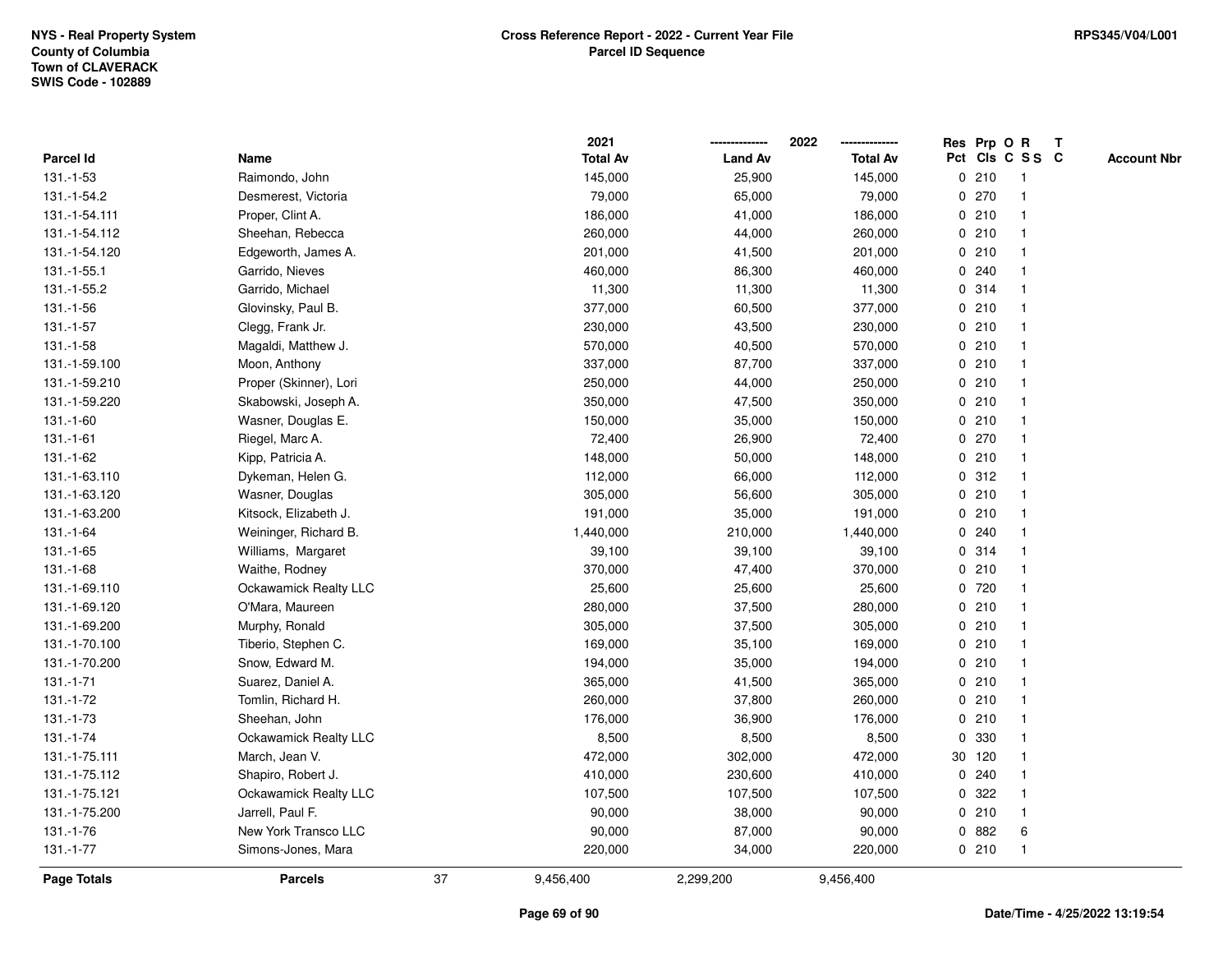|                    |                           |    | 2021            |                | 2022            |             |         | Res Prp O R     | $\mathbf{T}$ |                    |
|--------------------|---------------------------|----|-----------------|----------------|-----------------|-------------|---------|-----------------|--------------|--------------------|
| <b>Parcel Id</b>   | Name                      |    | <b>Total Av</b> | <b>Land Av</b> | <b>Total Av</b> |             |         | Pct Cls C S S C |              | <b>Account Nbr</b> |
| 131.-1-78          | Redmond, Catherine        |    | 220,000         | 39,000         | 220,000         |             | 0210    | -1              |              |                    |
| 131.-1-79          | Kimball, Elsie B.         |    | 230,000         | 38,500         | 230,000         |             | 0210    |                 |              |                    |
| $131.-1-81$        | Dykeman, Helen G.         |    | 331,000         | 42,000         | 331,000         |             | 0210    |                 |              |                    |
| 131.-1-82          | Flammia, Katherine G.     |    | 261,000         | 72,500         | 261,000         | 0           | 210     | -1              |              |                    |
| 131.-1-83          | Delaney, Jill             |    | 145,000         | 30,300         | 145,000         |             | 0210    | $\mathbf{1}$    |              |                    |
| 131.-1-84          | Beebe, Nicolas            |    | 280,000         | 29,500         | 280,000         |             | 0210    |                 |              |                    |
| 131.-1-85          | Quinion, Daniel           |    | 240,000         | 37,200         | 240,000         |             | 0210    |                 |              |                    |
| 131.-1-86          | Nowak, Craig              |    | 213,000         | 65,500         | 213,000         |             | 0210    |                 |              |                    |
| 131.-1-87          | Strull, Paul              |    | 330,000         | 102,100        | 330,000         |             | 0.240   |                 |              |                    |
| 131.-1-88          | Aldisert, Regina          |    | 330,000         | 89,000         | 330,000         |             | 0210    |                 |              |                    |
| 131.-1-89.111      | Kristjansson, Kristjan R. |    | 900,000         | 372,000        | 900,000         |             | 0.241   | $\mathbf 1$     |              |                    |
| 131.-1-89.112      | Magaldi, Matthew J.       |    | 42,000          | 42,000         | 42,000          |             | 0 314   | $\mathbf{1}$    |              |                    |
| 131.-1-89.120      | Beebe, Nicolas            |    | 110,000         | 23,200         | 110,000         |             | 0210    |                 |              |                    |
| 131.-1-89.200      | Quinion, Daniel           |    | 1,200           | 1,200          | 1,200           |             | 0 323   |                 |              |                    |
| 131.-1-90          | Miller, Steven            |    | 29,400          | 24,700         | 29,400          |             | 0.312   |                 |              |                    |
| 131.-1-91          | Post, Christopher C.      |    | 89,500          | 89,500         | 89,500          |             | 0.322   |                 |              |                    |
| 131.-1-92.100      | Vitarius, William B.      |    | 153,100         | 77,100         | 153,100         |             | $0$ 117 | $\mathbf{1}$    |              |                    |
| 131.-1-92.200      | Delaney, Jill M.          |    | 43,500          | 43,500         | 43,500          |             | 0.314   | $\mathbf{1}$    |              |                    |
| 131.-1-93          | Torchia, Anthony J. Jr.   |    | 199,000         | 37,600         | 199,000         |             | 0210    | $\mathbf{1}$    |              |                    |
| 131.-1-94          | Ockawamick Realty LLC     |    | 47,000          | 47,000         | 47,000          |             | 0.311   |                 |              |                    |
| 131.-1-95          | Town of Claverack         |    | 41,300          | 41,300         | 41,300          |             | 0.314   | 8               |              |                    |
| 131.-1-96          | Smith, James S.           |    | 480,000         | 72,000         | 480,000         | 0           | 280     |                 |              |                    |
| 131.-1-97          | Town Of Claverack         |    | 1,216,000       | 280,000        | 1,216,000       |             | 0 449   | 8               |              |                    |
| 131.-1-98          | March, Samuel D. III.     |    | 84,000          | 57,500         | 84,000          | 0           | 270     |                 |              |                    |
| 131.-1-99          | Saavedra, Geoffrey M.     |    | 330,000         | 40,000         | 330,000         |             | 0210    |                 |              |                    |
| $131.-2-1$         | <b>Catskill View LLC</b>  |    | 346,500         | 346,500        | 346,500         |             | 0.321   |                 |              |                    |
| $131.-2-2$         | Colwell, Douglas J.       |    | 430,000         | 49,500         | 430,000         |             | 0210    |                 |              |                    |
| $131.-2-3$         | Wilson, Amy J.            |    | 348,000         | 57,000         | 348,000         |             | 0210    |                 |              |                    |
| $131.-2-4$         | Zito, Dino                |    | 303,000         | 50,500         | 303,000         |             | 0210    |                 |              |                    |
| $131.-2-5$         | Weininger, Richard B.     |    | 166,500         | 166,500        | 166,500         | $\mathbf 0$ | 321     |                 |              |                    |
| $131.-2-6$         | Merrifield, Floyd Jr.     |    | 320,000         | 135,000        | 320,000         |             | 0.151   | $\mathbf{1}$    |              |                    |
| $131.-2-7$         | Blum, Daniel              |    | 91,500          | 91,500         | 91,500          |             | 0.321   | $\mathbf{1}$    |              |                    |
| $131.-2-8$         | Martin, Dana-Michael      |    | 89,500          | 89,500         | 89,500          |             | 0.322   |                 |              |                    |
| 131.-2-9           | Martin, Dana-Michael      |    | 66,400          | 66,400         | 66,400          |             | 0 314   |                 |              |                    |
| 131.-2-10          | Duggan, Robert W.         |    | 770,000         | 98,500         | 770,000         |             | 0.240   |                 |              |                    |
| $131.-2-11$        | 223 School House LLC      |    | 690,000         | 79,000         | 690,000         |             | 0210    | $\overline{1}$  |              |                    |
| $131.-2-12$        | 223 School House LLC      |    | 1,000,000       | 78,200         | 1,000,000       |             | 0.280   | $\mathbf{1}$    |              |                    |
| <b>Page Totals</b> | <b>Parcels</b>            | 37 | 10,967,400      | 3,102,300      | 10,967,400      |             |         |                 |              |                    |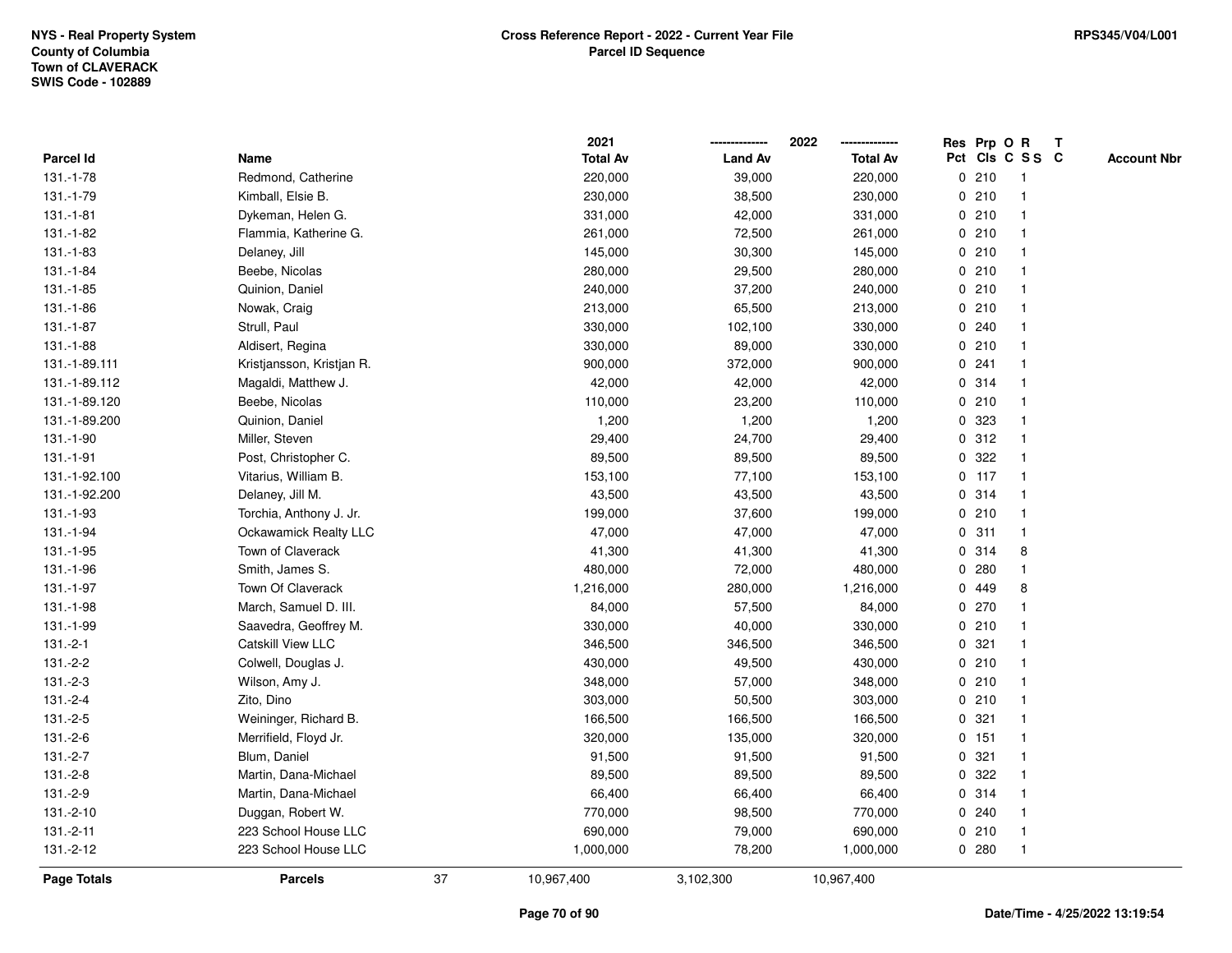|                  |                                        | 2021            |                | 2022<br>-------------- |   |        | Res Prp O R             | T |                    |
|------------------|----------------------------------------|-----------------|----------------|------------------------|---|--------|-------------------------|---|--------------------|
| <b>Parcel Id</b> | Name                                   | <b>Total Av</b> | <b>Land Av</b> | <b>Total Av</b>        |   |        | Pct Cls C S S C         |   | <b>Account Nbr</b> |
| 131.-2-13        | Martin, Dana-Michael                   | 365,000         | 87,000         | 365,000                | 0 | 240    | $\overline{\mathbf{1}}$ |   |                    |
| 131.-2-14        | Greer, Peter                           | 103,000         | 103,000        | 103,000                |   | 0, 120 | $\overline{1}$          |   |                    |
| 131.-2-15        | Ockawamick Realty LLC                  | 50,000          | 50,000         | 50,000                 |   | 0.314  | $\mathbf{1}$            |   |                    |
| $131.-2-16$      | Start To Finish Golf LLC               | 45,000          | 45,000         | 45,000                 |   | 0.314  |                         |   |                    |
| 131.-2-17        | Heiderhoff, Africia                    | 52,500          | 52,500         | 52,500                 |   | 0.314  |                         |   |                    |
| 131.-2-18        | Ockawamick Realty LLC                  | 42,000          | 42,000         | 42,000                 |   | 0.314  |                         |   |                    |
| 131.-2-66        | Barbagallo-Derosa, Nancy               | 190,000         | 63,400         | 190,000                |   | 0210   | -1                      |   |                    |
| 131.-2-67        | Baker, Betty M.                        | 198,000         | 39,000         | 198,000                |   | 0210   | $\overline{1}$          |   |                    |
| $132.-1-1$       | Croteau Trust #1 of 2019, Henry W. Jr. | 155,000         | 45,000         | 155,000                |   | 0210   | $\overline{1}$          |   |                    |
| $132.-1-2$       | Avery, Dorothy M.                      | 155,000         | 38,000         | 155,000                |   | 0210   | 1                       |   |                    |
| $132.-1-3$       | Avery, Dorothy M.                      | 109,000         | 37,500         | 109,000                |   | 0210   |                         |   |                    |
| $132.-1-4$       | Leicht, Fred J.                        | 256,000         | 54,000         | 256,000                |   | 0210   |                         |   |                    |
| $132.-1-5$       | Iqbal, Javed                           | 540,000         | 64,500         | 540,000                |   | 0210   |                         |   |                    |
| 132.-1-6.111     | Cross, Richard                         | 13,750          | 13,750         | 13,750                 |   | 0.311  | -1                      |   |                    |
| 132.-1-6.112     | Vieni Trust, Charles & Mary Ann        | 56,000          | 56,000         | 56,000                 |   | 0.314  | $\overline{1}$          |   |                    |
| 132.-1-6.210     | Laporto, Renee                         | 350,000         | 49,900         | 350,000                | 0 | 220    | $\mathbf{1}$            |   |                    |
| 132.-1-6.220     | Laporto, Kevin                         | 200,000         | 48,500         | 200,000                |   | 0411   | $\mathbf{1}$            |   |                    |
| $132.-1-7$       | Ambrose, Peter                         | 4,900           | 4,900          | 4,900                  |   | 0 323  |                         |   |                    |
| $132.-1-8$       | Flaum, Amy                             | 147,000         | 26,900         | 147,000                |   | 0210   |                         |   |                    |
| 132.-1-9.100     | Ambrose, Peter                         | 850,000         | 413,000        | 850,000                |   | 40 484 |                         |   |                    |
| 132.-1-9.200     | Kirkpatrick, David D.                  | 800,000         | 82,000         | 1,068,000              |   | 0210   |                         |   |                    |
| 132.-1-10.2      | Sussman, Stephanie                     | 66,100          | 66,100         | 66,100                 | 0 | 314    | -1                      |   |                    |
| 132.-1-10.12     | Baylen, David L.                       | 650,000         | 57,500         | 650,000                |   | 0210   | $\overline{\mathbf{1}}$ |   |                    |
| 132.-1-10.111    | McCarthy, John J. III.                 | 500,000         | 55,000         | 500,000                |   | 0210   | $\mathbf{1}$            |   |                    |
| 132.-1-10.112    | Bottino, Anthony P.                    | 344,000         | 90,000         | 344,000                |   | 0210   |                         |   |                    |
| $132.-1-11$      | Lockwood-Boone Associates Inc          | 348,000         | 29,700         | 348,000                |   | 0 449  |                         |   |                    |
| $132.-1-12$      | Hotaling, Winfield                     | 48,100          | 48,000         | 48,100                 |   | 0.312  |                         |   |                    |
| $132.-1-13$      | Mulford, Vincent R.                    | 210,000         | 40,000         | 210,000                |   | 0210   | -1                      |   |                    |
| 132.-1-14.110    | Keeler, Brennan                        | 270,000         | 54,500         | 270,000                | 0 | 210    | -1                      |   |                    |
| 132.-1-14.120    | Miller, Bruce W. Jr.                   | 160,000         | 41,400         | 160,000                |   | 0210   | $\overline{1}$          |   |                    |
| 132.-1-14.200    | Hook, Stephen J.                       | 215,000         | 49,800         | 215,000                |   | 0210   | $\mathbf{1}$            |   |                    |
| $132.-1-15$      | D'Amato, Amber                         | 41,200          | 41,100         | 41,200                 |   | 0.312  |                         |   |                    |
| $132.-1-16$      | D'Amato, Amber                         | 200,000         | 25,900         | 200,000                |   | 0210   |                         |   |                    |
| $132.-1-17$      | Joe Beats LLC                          | 36,900          | 36,900         | 36,900                 |   | 0.311  |                         |   |                    |
| $132.-1-18$      | Joe Beats LLC                          | 51,100          | 51,100         | 51,100                 |   | 0.311  | $\overline{1}$          |   |                    |
| $132.-1-19$      | Anwar, Tahira                          | 402,000         | 30,700         | 402,000                |   | 0415   | $\overline{1}$          |   |                    |
| 132.-1-20        | Joe Beats LLC                          | 37,100          | 37,100         | 37,100                 |   | 0 330  | $\overline{1}$          |   |                    |
| Page Totals      | 37<br><b>Parcels</b>                   | 8,261,650       | 2,170,650      | 8,529,650              |   |        |                         |   |                    |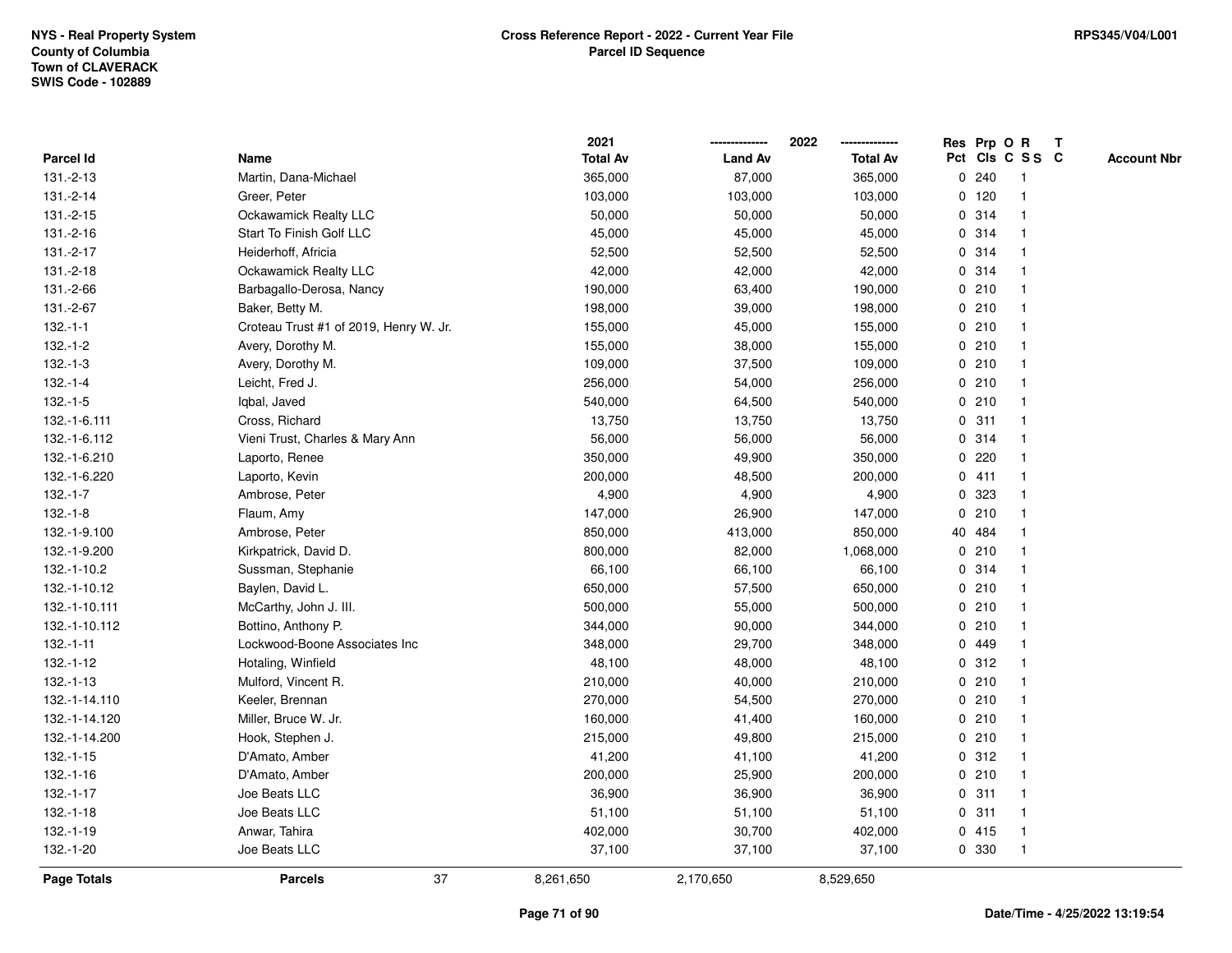| Parcel Id<br>132.-1-21 | Name<br>Vieni Trust, Charles & Mary Ann | <b>Total Av</b> | <b>Land Av</b> | <b>Total Av</b> |       | Pct Cls C S S C         | <b>Account Nbr</b> |
|------------------------|-----------------------------------------|-----------------|----------------|-----------------|-------|-------------------------|--------------------|
|                        |                                         |                 |                |                 |       |                         |                    |
|                        |                                         | 78,000          | 78,000         | 78,000          | 0.314 | $\overline{1}$          |                    |
| 132.-1-22              | J & H Kromer Properties                 | 250,000         | 54,500         | 250,000         | 0411  | $\mathbf{1}$            |                    |
| 132.-1-23              | Vieni Trust, Charles & Mary Ann         | 830,000         | 71,000         | 830,000         | 0210  | $\mathbf{1}$            |                    |
| 132.-1-24              | Bower, Ellen                            | 155,000         | 35,000         | 155,000         | 0210  |                         |                    |
| 132.-1-25              | Hyatt, Marcus Jr.                       | 280,000         | 75,000         | 280,000         | 0210  |                         |                    |
| 132.-1-26              | Arnold, William                         | 204,000         | 204,000        | 204,000         | 0.322 |                         |                    |
| 132.-1-27              | Arnold, William                         | 270,000         | 52,500         | 270,000         | 0210  |                         |                    |
| $132.-1-29$            | Kaup, Anne A.                           | 340,000         | 37,000         | 340,000         | 0.280 |                         |                    |
| 132.-1-30.111          | Alexander, Shawn                        | 500,000         | 95,600         | 500,000         | 0.240 | $\overline{1}$          |                    |
| 132.-1-30.112          | Grupp, Alan                             | 630,000         | 187,500        | 630,000         | 0.240 |                         |                    |
| 132.-1-30.120          | D'Amico, Salvatore                      | 370,000         | 59,600         | 370,000         | 0210  |                         |                    |
| 132.-1-30.200          | Lockwood-Boone Associates Inc           | 39,400          | 39,400         | 39,400          | 0.314 |                         |                    |
| $132.-1-31$            | Skoda, Hope J.                          | 200,000         | 46,800         | 200,000         | 0210  |                         |                    |
| 132.-1-32              | Wiede, James A.                         | 10,500          | 10,500         | 10,500          | 0.314 |                         |                    |
| 132.-1-33.100          | Wiede, James A.                         | 40,500          | 40,500         | 40,500          | 0.314 | $\overline{1}$          |                    |
| 132.-1-33.200          | Wiede, James A.                         | 200,000         | 40,500         | 200,000         | 0210  | $\mathbf{1}$            |                    |
| 132.-1-34              | Vale, John B.                           | 295,000         | 61,500         | 295,000         | 0.280 |                         |                    |
| 132.-1-36              | Beck, Alice M.                          | 256,000         | 26,700         | 256,000         | 0210  |                         |                    |
| 132.-1-37              | Beck, Thomas R.                         | 148,000         | 33,700         | 148,000         | 0210  |                         |                    |
| 132.-1-38              | Cavazzini, Frank                        | 145,000         | 66,000         | 145,000         | 0270  |                         |                    |
| 132.-1-39              | Maynor, Kevin                           | 116,000         | 116,000        | 116,000         | 0.322 | $\overline{\mathbf{1}}$ |                    |
| $132.-1-40$            | Hoefer, Katherine A.                    | 140,000         | 41,000         | 140,000         | 0210  | $\mathbf{1}$            |                    |
| 132.-1-41.3            | Corteville, Mark T.                     |                 | 135,800        | 166,900         | 0210  | $\mathbf{1}$            |                    |
| $*$ 132.-1-41.100      | Corteville, Mark T.                     | 147,200         | 129,700        | 147,200         | 0.312 |                         |                    |
| 132.-1-41.200          | Corteville, Mark T.                     | 69,000          | 36,500         | 69,000          | 0210  |                         |                    |
| 132.-1-42.100          | Puff, Christopher R.                    | 300,000         | 62,000         | 300,000         | 0210  |                         |                    |
| 132.-1-42.210          | Matreaud, Mila                          | 172,000         | 38,500         | 172,000         | 0210  |                         |                    |
| 132.-1-42.220          | Davala, Lester Jr.                      | 600,000         | 38,500         | 600,000         | 0210  | $\mathbf{1}$            |                    |
| 132.-1-43.1            | Puff, Justin                            | 225,000         | 35,000         | 225,000         | 0210  | $\mathbf{1}$            |                    |
| 132.-1-43.2            | Puff, Richard D. Jr.                    | 150,000         | 20,000         | 150,000         | 0210  | $\overline{1}$          |                    |
| 132.-1-44              | Lehan, Daniel G.                        | 250,000         | 40,000         | 250,000         | 0210  |                         |                    |
| $132.-1-45$            | Mayo, Robert                            | 170,000         | 42,500         | 170,000         | 0210  |                         |                    |
| 132.-1-47.110          | County Of Columbia                      | 166,500         | 166,500        | 166,500         | 0.322 | 8                       |                    |
| 132.-1-47.120          | Benton, Thomas G.                       | 13,000          | 13,000         | 13,000          | 0 322 |                         |                    |
| 132.-1-47.200          | Benton, Thomas G.                       | 59,500          | 59,500         | 59,500          | 0 322 |                         |                    |
| 132.-1-48              | Benton, Thomas G.                       | 360,000         | 52,000         | 360,000         | 0210  | $\overline{\mathbf{1}}$ |                    |
| 132.-1-50.112          | Krone, David                            | 1,300,000       | 118,000        | 1,300,000       | 0210  | $\mathbf{1}$            |                    |
| Page Totals            | <b>Parcels</b>                          | 35<br>9,263,400 | 2,293,600      | 9,430,300       |       |                         |                    |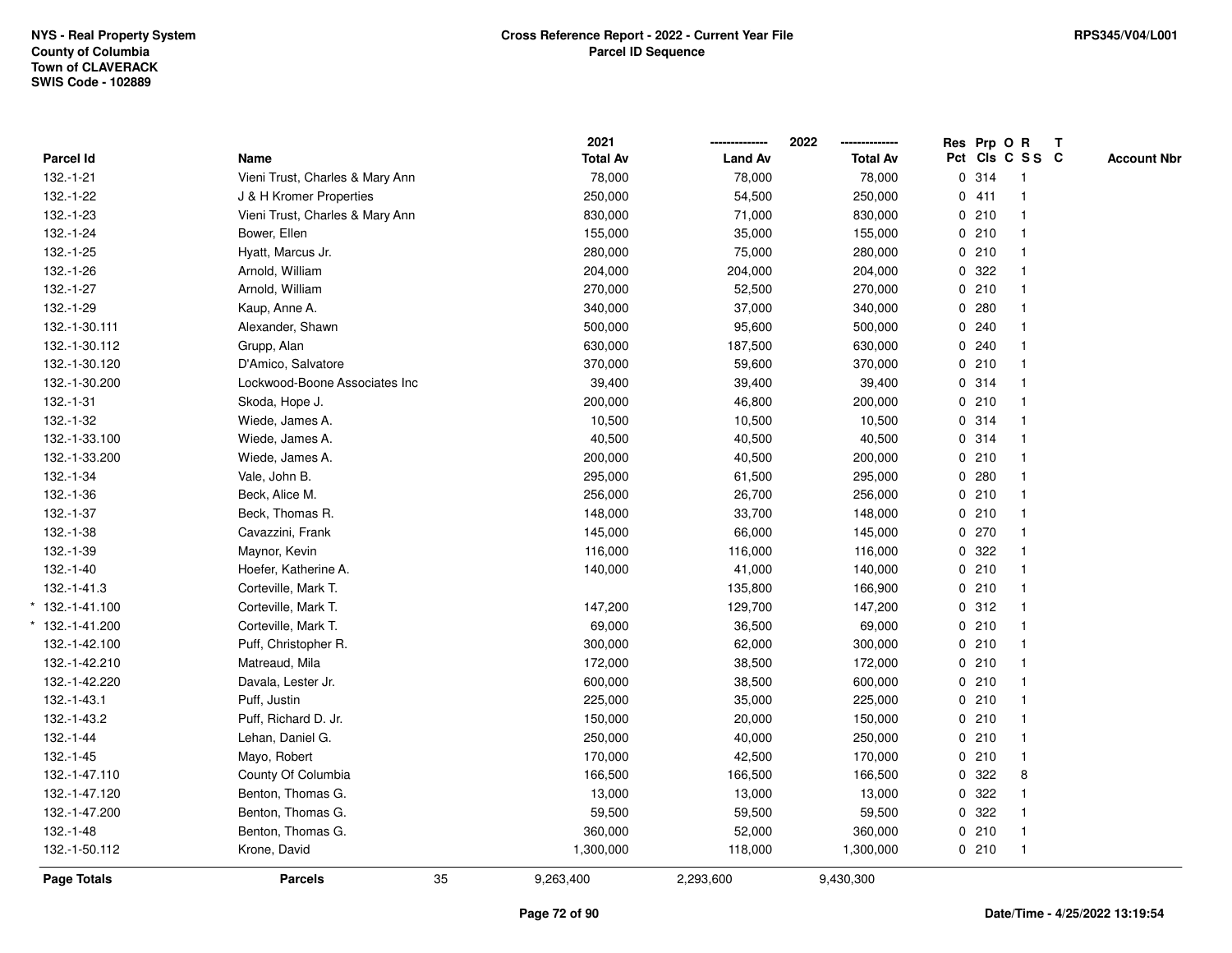|               |                                 |    | 2021            |                | 2022            |   | Res Prp O R |                 | Т |                    |
|---------------|---------------------------------|----|-----------------|----------------|-----------------|---|-------------|-----------------|---|--------------------|
| Parcel Id     | Name                            |    | <b>Total Av</b> | <b>Land Av</b> | <b>Total Av</b> |   |             | Pct Cls C S S C |   | <b>Account Nbr</b> |
| 132.-1-50.121 | Krone, David                    |    | 171,200         | 171,200        | 171,200         | 0 | 322         | $\mathbf{1}$    |   |                    |
| 132.-1-50.212 | Pelgrin, William                |    | 2,000,000       | 188,400        | 2,000,000       | 0 | 240         | 1               |   |                    |
| 132.-1-50.221 | Gensler, Erik                   |    | 950,000         | 249,600        | 950,000         |   | 0.240       | $\mathbf 1$     |   |                    |
| 132.-1-50.222 | Catskill View Farm LLC          |    | 1,720,000       | 423,000        | 1,720,000       |   | 0.240       |                 |   |                    |
| $132.-1-51$   | Williams, Jon K.                |    | 160,000         | 34,200         | 160,000         |   | 0210        |                 |   |                    |
| 132.-1-52.100 | Mazon, Owen                     |    | 122,500         | 112,500        | 122,500         |   | 0.312       |                 |   |                    |
| 132.-1-52.200 | Weiner, Marion                  |    | 365,000         | 55,100         | 365,000         |   | 0210        | $\mathbf 1$     |   |                    |
| 132.-1-53     | Mehri, Parviz B.                |    | 55,500          | 55,500         | 55,500          |   | 0.314       | $\mathbf{1}$    |   |                    |
| 132.-1-54     | Schonberg, Mart T.              |    | 55,100          | 55,100         | 55,100          |   | 0.314       | 1               |   |                    |
| 132.-1-55     | Joe Beats LLC                   |    | 110,000         | 42,000         | 110,000         |   | 0210        | 1               |   |                    |
| 132.-1-56     | McArdle, Andrew                 |    | 255,000         | 46,800         | 255,000         |   | 0210        | $\mathbf 1$     |   |                    |
| 132.-1-57     | Beaty, Edward L.                |    | 500,000         | 55,100         | 500,000         |   | 0210        |                 |   |                    |
| 132.-1-58     | Cotte, Anthony C.               |    | 205,000         | 90,500         | 205,000         |   | 0.240       |                 |   |                    |
| 132.-1-59     | Vieni Trust, Charles & Mary Ann |    | 40,500          | 40,500         | 40,500          |   | 0.314       | 1               |   |                    |
| 132.-1-60     | Cross, Richard                  |    | 25,000          | 25,000         | 25,000          | 0 | 311         | $\mathbf{1}$    |   |                    |
| $132.-1-61$   | Cross, Richard                  |    | 34,500          | 34,500         | 34,500          | 0 | 311         | $\mathbf{1}$    |   |                    |
| 132.-1-62     | Cross, Richard                  |    | 33,500          | 33,500         | 33,500          |   | 0.311       | $\mathbf{1}$    |   |                    |
| 132.-1-63     | Cross, Richard                  |    | 26,000          | 26,000         | 26,000          |   | 0.311       | 1               |   |                    |
| 132.-1-64     | Cross, Richard                  |    | 25,000          | 25,000         | 25,000          |   | 0.311       |                 |   |                    |
| 132.-1-65     | Cross, Richard                  |    | 25,000          | 25,000         | 25,000          |   | 0.311       |                 |   |                    |
| 132.-1-66     | Cross, Richard                  |    | 25,000          | 25,000         | 25,000          |   | 0.311       | $\mathbf{1}$    |   |                    |
| 132.-1-67     | Cross, Richard                  |    | 25,500          | 25,500         | 25,500          |   | 0.311       | 1               |   |                    |
| 132.-1-68     | Cross, Richard                  |    | 12,500          | 12,500         | 12,500          |   | 0.311       | $\mathbf{1}$    |   |                    |
| 132.-1-69     | Cross, Richard                  |    | 33,000          | 33,000         | 33,000          |   | 0.311       | $\mathbf 1$     |   |                    |
| 132.-1-70     | Cross, Richard                  |    | 15,500          | 15,500         | 15,500          |   | 0.311       | $\mathbf 1$     |   |                    |
| 132.-1-71     | Cross, Richard                  |    | 12,000          | 12,000         | 12,000          |   | 0.311       |                 |   |                    |
| 132.-1-72     | Cross, Richard                  |    | 30,500          | 30,500         | 30,500          |   | 0.311       |                 |   |                    |
| 132.-1-73     | Cross, Richard                  |    | 39,500          | 39,500         | 39,500          |   | 0.311       | 1               |   |                    |
| 132.-1-74     | Cross, Richard                  |    | 43,500          | 43,500         | 43,500          |   | 0.311       | $\mathbf{1}$    |   |                    |
| 132.-1-75     | Krzeminski, Stacy Ann           |    | 330,000         | 85,500         | 330,000         |   | 0210        | 1               |   |                    |
| 132.-1-76     | Novak, Barbara                  |    | 274,000         | 56,000         | 292,000         |   | 0210        | 1               |   |                    |
| 132.-1-77     | Gellert, Philip                 |    | 73,500          | 73,500         | 73,500          |   | 0.314       | 1               |   |                    |
| 132.-1-82     | Town of Claverack               |    | 37,800          | 37,800         | 37,800          |   | 0.311       | 8               |   |                    |
| 132.-1-83.3   | Parton, Timothy                 |    | 804,500         | 804,500        | 804,500         |   | 0 105       |                 |   |                    |
| 132.-1-84     | Alexander, Shawn                |    | 147,700         | 147,700        | 147,700         |   | 0.322       | $\mathbf 1$     |   |                    |
| $132.-2-1$    | Matheny, Alison J.              |    | 236,000         | 45,300         | 236,000         |   | 0210        | $\mathbf{1}$    |   |                    |
| $132.-2-2.1$  | Brazie, Bryan                   |    | 212,000         | 43,500         | 212,000         |   | 0210        | $\mathbf{1}$    |   |                    |
| Page Totals   | <b>Parcels</b>                  | 37 | 9,231,300       | 3,319,300      | 9,249,300       |   |             |                 |   |                    |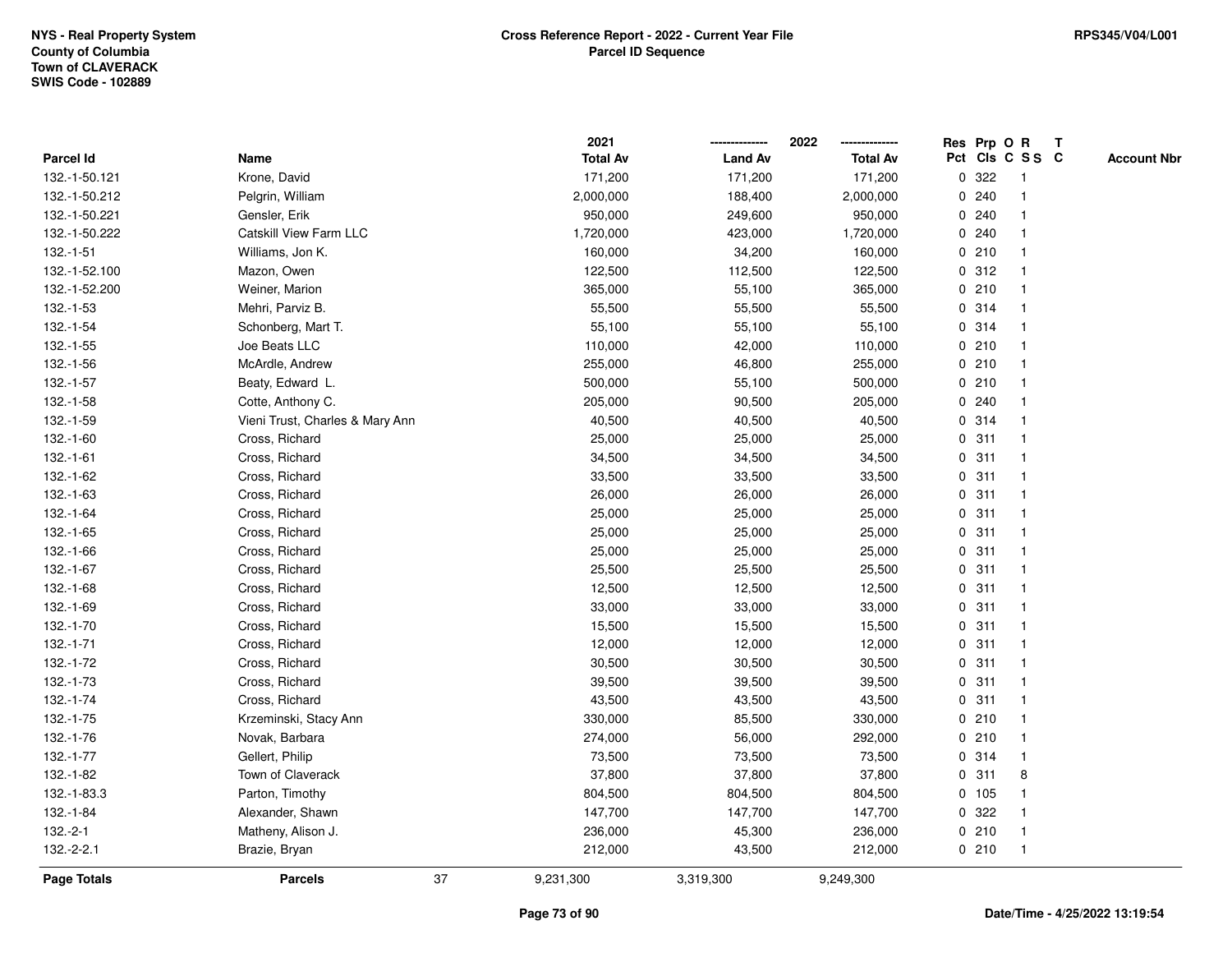|               |                               |    | 2021            |                | 2022            |             |         | Res Prp O R     | T |                    |
|---------------|-------------------------------|----|-----------------|----------------|-----------------|-------------|---------|-----------------|---|--------------------|
| Parcel Id     | Name                          |    | <b>Total Av</b> | <b>Land Av</b> | <b>Total Av</b> |             |         | Pct Cls C S S C |   | <b>Account Nbr</b> |
| 132.-2-2.2    | Caputo, Jack                  |    | 100,000         | 42,000         | 100,000         |             | 0210    | -1              |   |                    |
| $132.-2-3$    | Jacobsen, Ronald              |    | 310,000         | 80,000         | 310,000         | 0           | 240     | $\mathbf{1}$    |   |                    |
| 132.-2-4      | Flack, Michael E.             |    | 525,000         | 80,000         | 525,000         |             | 0.240   | $\mathbf{1}$    |   |                    |
| 132.-2-5.12   | Loret de Mola, Carlos         |    | 405,000         | 38,000         | 405,000         |             | 0210    |                 |   |                    |
| 132.-2-5.110  | Loret de Mola, Carlos         |    | 900,000         | 664,000        | 900,000         |             | 0.240   |                 |   |                    |
| 132.-2-5.200  | Futterman, Enid               |    | 400,000         | 155,000        | 400,000         |             | 0.240   |                 |   |                    |
| 132.-2-6      | Telc, Amelia Y.               |    | 235,000         | 61,500         | 235,000         |             | 0210    |                 |   |                    |
| 132.-2-7      | Budai, Michael                |    | 240,000         | 49,800         | 240,000         | 0           | 210     | -1              |   |                    |
| 132.-2-8.1    | Kiernan Sullivan Family Trust |    | 474,000         | 304,500        | 474,000         |             | 30 112  | $\mathbf{1}$    |   |                    |
| 132.-2-8.2    | Bruce, Duncan                 |    | 520,000         | 70,000         | 520,000         |             | 0210    | 1               |   |                    |
| 132.-2-9      | Lupo, Elaine                  |    | 235,000         | 74,400         | 235,000         |             | 0210    |                 |   |                    |
| 132.-2-10     | Gellert, Phillip              |    | 175,000         | 62,000         | 140,000         |             | 0210    |                 |   |                    |
| 132.-2-11     | Vega, Delores                 |    | 100,000         | 33,900         | 100,000         |             | 0210    |                 |   |                    |
| 132.-2-12     | Kaplan, Kenneth               |    | 390,000         | 50,500         | 390,000         |             | 0210    |                 |   |                    |
| 132.-2-13     | Maertz, Cynthia A.            |    | 210,000         | 37,000         | 210,000         | 0           | 210     | $\mathbf{1}$    |   |                    |
| 132.-2-14     | Sorokey, Alfred               |    | 135,000         | 40,000         | 135,000         |             | 0210    | $\mathbf 1$     |   |                    |
| 132.-2-15     | Sorokey, Alain F.             |    | 120,000         | 20,800         | 120,000         |             | 0210    | $\mathbf 1$     |   |                    |
| 132.-2-16     | Whiteman, Bruce L.            |    | 203,000         | 22,900         | 203,000         |             | 0210    |                 |   |                    |
| 132.-2-17     | Sammy Nico Realty LLC         |    | 200,000         | 50,000         | 200,000         |             | 61 280  |                 |   |                    |
| 132.-2-18     | Mahoney, Martin W.            |    | 118,000         | 33,500         | 118,000         |             | 0210    |                 |   |                    |
| 132.-2-19     | O'Dowd, Ryan D.               |    | 220,000         | 53,000         | 220,000         |             | 0210    |                 |   |                    |
| 132.-2-20     | Shura, Edward J. Jr.          |    | 220,000         | 36,000         | 220,000         | $\mathbf 0$ | 210     |                 |   |                    |
| 132.-2-21     | Windhorst, Robert A.          |    | 210,000         | 56,000         | 210,000         |             | 0210    | $\overline{1}$  |   |                    |
| 132.-2-22     | <b>Windhorst Service Corp</b> |    | 3,300           | 3,300          | 3,300           |             | 0.314   | $\mathbf{1}$    |   |                    |
| 132.-2-23     | Ruby, Dawn E.                 |    | 52,800          | 46,500         | 102,800         |             | $0$ 271 |                 |   |                    |
| 132.-2-24     | Lowe, Denise                  |    | 330,000         | 94,500         | 330,000         |             | 0.240   |                 |   |                    |
| 132.-2-25     | Oestreich, Brian R.           |    | 160,000         | 68,500         | 160,000         |             | 0210    |                 |   |                    |
| 132.-2-26     | Kiernan Sullivan Family Trust |    | 120,700         | 120,700        | 120,700         |             | 0 910   |                 |   |                    |
| 132.-2-27     | Davala, Lester W. Jr.         |    | 143,700         | 143,700        | 143,700         | 0           | 322     |                 |   |                    |
| 132.-2-28     | Sticklor, Donald              |    | 415,000         | 50,000         | 415,000         |             | 0210    | $\mathbf{1}$    |   |                    |
| 132.-2-29.3   | Hudson Greys LLC              |    | 103,800         | 103,800        | 103,800         | $\mathbf 0$ | 322     |                 |   |                    |
| 132.-2-29.4   | Hudson Greys LLC              |    | 108,600         | 108,600        | 108,600         |             | 0.322   |                 |   |                    |
| 132.-2-29.112 | Hallenbeck, Eugene J. Jr.     |    | 860,000         | 52,700         | 530,000         |             | 0210    |                 |   |                    |
| 132.-2-29.120 | Lewis, Adrianne               |    | 290,000         | 52,500         | 290,000         |             | 0210    |                 |   |                    |
| 132.-2-29.200 | Tunstall, Glenn               |    | 430,000         | 129,500        | 430,000         |             | 0.240   |                 |   |                    |
| 132.-2-30     | Madey, Abraham M.             |    | 220,000         | 36,900         | 220,000         |             | 0210    | $\mathbf{1}$    |   |                    |
| 132.-2-31.100 | Lindstrom, Christopher        |    | 945,000         | 292,500        | 850,000         |             | 0.240   | $\overline{1}$  |   |                    |
| Page Totals   | <b>Parcels</b>                | 37 | 10,827,900      | 3,418,500      | 10,417,900      |             |         |                 |   |                    |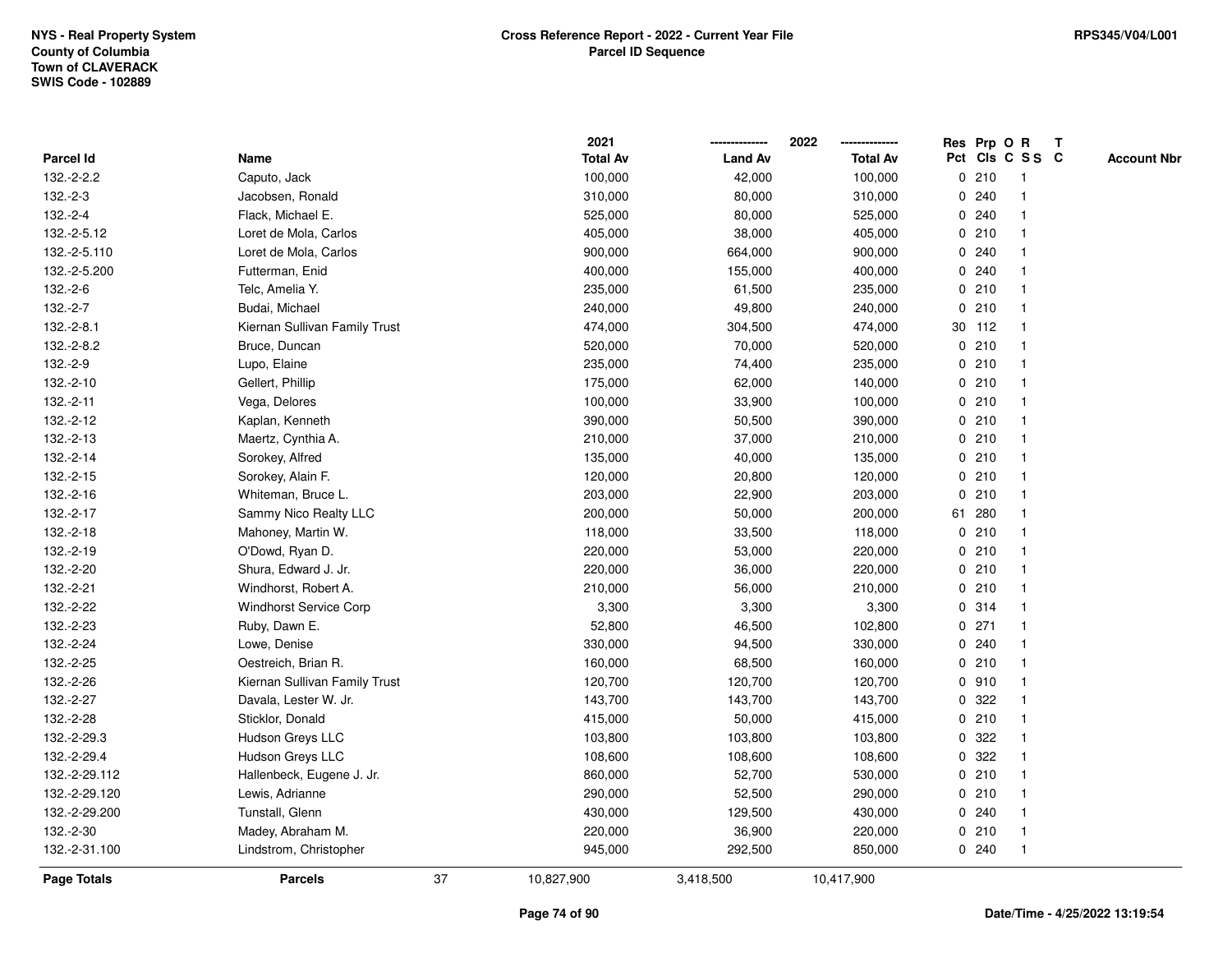|                 |                              |    | 2021            |                | 2022            |              |        | Res Prp O R     | T |                    |
|-----------------|------------------------------|----|-----------------|----------------|-----------------|--------------|--------|-----------------|---|--------------------|
| Parcel Id       | Name                         |    | <b>Total Av</b> | <b>Land Av</b> | <b>Total Av</b> |              |        | Pct Cls C S S C |   | <b>Account Nbr</b> |
| 132.-2-31.200   | Kell, Georg                  |    | 246,000         | 231,500        | 246,000         |              | 0.312  | -1              |   |                    |
| 132.-2-32       | Hoefer, John                 |    | 220,000         | 43,200         | 220,000         | 0            | 210    | $\mathbf 1$     |   |                    |
| 132.-2-34       | Bainer Trust 2022, Katherine |    | 445,000         | 47,000         | 445,000         |              | 0.280  | 1               |   |                    |
| 132.-2-35       | Barke, Kim                   |    | 620,000         | 53,600         | 620,000         |              | 0210   |                 |   |                    |
| 132.-2-36.2     | Paradis, Stephen             |    | 53,500          | 53,500         | 53,500          |              | 0 314  |                 |   |                    |
| 132.-2-36.100   | Paradis, Stephen             |    | 540,000         | 182,600        | 540,000         |              | 0210   |                 |   |                    |
| 132.-2-37       | Puff, Richard                |    | 480,000         | 150,500        | 480,000         |              | 0210   |                 |   |                    |
| 132.-2-38.-1    | Sunnybrae Holdings LLC       |    | 9,800           | 1,000          | 9,800           | $\mathbf 0$  | 312    |                 |   |                    |
| 132.-2-38.3     | Gatenio, Alberto             |    | 1,680,000       | 254,000        | 1,680,000       | 0            | 240    |                 |   |                    |
| 132.-2-38.4     | Sunnybrae Holdings LLC       |    | 108,000         | 108,000        | 108,000         |              | 0 322  |                 |   |                    |
| 132.-2-39       | Farm Credit East, ACA        |    | 190,500         | 190,500        | 190,500         |              | 0 323  |                 |   |                    |
| 132.-2-42       | Michael, William             |    | 175,000         | 45,000         | 175,000         |              | 0210   |                 |   |                    |
| 132.-2-43       | Wolf, Lorraine N.            |    | 545,000         | 177,000        | 545,000         |              | 90 240 |                 |   |                    |
| 132.-2-44.100   | Puff, Richard D. Sr.         |    | 162,000         | 49,800         | 162,000         |              | 0210   |                 |   |                    |
| 132.-2-44.200   | Nielsen, Karen               |    | 200,000         | 37,300         | 200,000         | $\mathbf 0$  | 210    |                 |   |                    |
| 132.-2-45       | Catskill View Farm LLC       |    | 98,200          | 98,200         | 98,200          | $\mathbf{0}$ | 322    |                 |   |                    |
| 132.-2-46       | Caldararo, Joseph            |    | 161,500         | 161,500        | 161,500         | $\mathbf 0$  | 322    |                 |   |                    |
| 132.-2-47       | Kleinstein, Jonathan E.      |    | 500,000         | 85,000         | 500,000         |              | 0.240  |                 |   |                    |
| 132.-2-48.111   | Pilgrim, Keith M.            |    | 420,000         | 186,800        | 420,000         |              | 0210   |                 |   |                    |
| 132.-2-48.112   | Friedrich, Helen             |    | 475,000         | 54,200         | 475,000         |              | 0210   |                 |   |                    |
| 132.-2-48.120   | Johnson, Tracy               |    | 350,000         | 43,700         | 350,000         |              | 0210   |                 |   |                    |
| 132.-2-48.200   | Havlik, Timothy              |    | 177,000         | 41,400         | 177,000         |              | 0210   |                 |   |                    |
| 132.-2-49       | Meddoff, Suzanne J.          |    | 220,000         | 42,500         | 220,000         |              | 0210   | $\overline{1}$  |   |                    |
| 132.-2-50       | Hudson Greys LLC             |    | 172,700         | 172,700        | 172,700         | $\mathbf{0}$ | 105    | $\overline{1}$  |   |                    |
| 132.-2-51.1     | Friedrich, Michael P.        |    | 215,000         | 57,000         | 215,000         |              | 0210   |                 |   |                    |
| 132.-2-52       | Sammy Nico Realty LLC        |    | 32,600          | 32,600         | 32,600          |              | 0.311  |                 |   |                    |
| 132.-2-53       | Sammy Nico Realty LLC        |    | 21,100          | 21,100         | 21,100          |              | 0.311  |                 |   |                    |
| 132.-2-54       | Wilson, Kyle J.              |    | 162,700         | 162,700        | 162,700         | 0            | 240    |                 |   |                    |
| $132.1 - 1 - 1$ | Edwards, Leonard H. III.     |    | 176,000         | 35,000         | 176,000         |              | 0210   |                 |   |                    |
| $132.1 - 1 - 2$ | Zullo, Herbert               |    | 249,000         | 32,900         | 249,000         | $\mathbf 0$  | 210    |                 |   |                    |
| $132.1 - 1 - 3$ | Varney, Edward               |    | 500,000         | 35,000         | 500,000         |              | 0210   | $\mathbf 1$     |   |                    |
| $132.1 - 1 - 4$ | Baumgold, Martin             |    | 226,000         | 40,000         | 226,000         |              | 0210   | $\mathbf 1$     |   |                    |
| $132.1 - 1 - 5$ | Huynh, Yi Boe                |    | 120,600         | 257,500        | 257,500         |              | 0.322  |                 |   |                    |
| $132.1 - 1 - 6$ | Karas, G. Brian              |    | 200,000         | 20,500         | 200,000         |              | 0210   |                 |   |                    |
| $132.1 - 1 - 7$ | Hodges, Pamela J.            |    | 280,000         | 25,600         | 280,000         |              | 0210   |                 |   |                    |
| $132.1 - 1 - 8$ | Adriance, David Sr.          |    | 200,000         | 26,500         | 200,000         |              | 0210   | -1              |   |                    |
| $132.1 - 1 - 9$ | Casivant, Henry Sr.          |    | 43,000          | 16,000         | 43,000          |              | 0270   | $\mathbf{1}$    |   |                    |
| Page Totals     | <b>Parcels</b>               | 37 | 10,675,200      | 3,272,900      | 10,812,100      |              |        |                 |   |                    |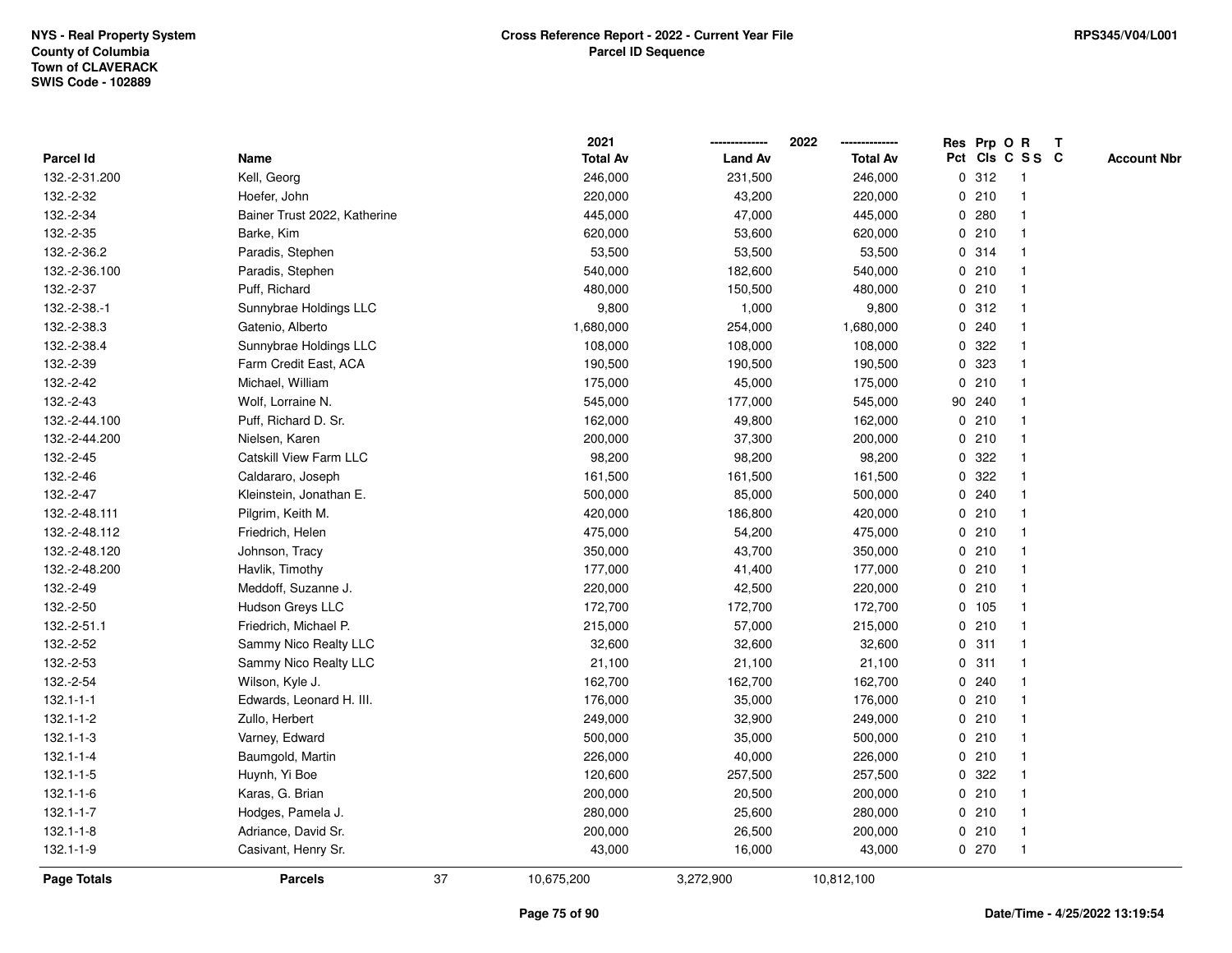|                    |                               |    | 2021            |                | 2022            |   |       | Res Prp O R             | $\mathbf{T}$ |                    |
|--------------------|-------------------------------|----|-----------------|----------------|-----------------|---|-------|-------------------------|--------------|--------------------|
| <b>Parcel Id</b>   | Name                          |    | <b>Total Av</b> | <b>Land Av</b> | <b>Total Av</b> |   |       | Pct Cls C S S C         |              | <b>Account Nbr</b> |
| 132.1-1-10         | Camacho, Virginio A.          |    | 100,000         | 35,000         | 100,000         |   | 0210  |                         |              |                    |
| $132.1 - 1 - 11$   | Hansen, Harold V. Jr.         |    | 250,000         | 67,500         | 250,000         |   | 0210  |                         |              |                    |
| 132.1-1-12         | J & H Kromer Properties LLC   |    | 253,000         | 35,500         | 253,000         |   | 0411  |                         |              |                    |
| 132.1-1-13         | Edwards, Cynthia M.           |    | 195,000         | 35,000         | 195,000         | 0 | 210   |                         |              |                    |
| 132.1-1-14         | Naclerio, Matthew             |    | 600,000         | 58,000         | 600,000         |   | 0210  |                         |              |                    |
| 132.1-1-15         | Goldman, Lora                 |    | 180,000         | 37,000         | 180,000         |   | 0210  |                         |              |                    |
| 132.1-1-17         | Wilkins, Whitney              |    | 185,000         | 35,000         | 185,000         |   | 0210  |                         |              |                    |
| 132.1-1-18         | D'Amato, Amber                |    | 35,000          | 11,800         | 35,000          |   | 0.312 |                         |              |                    |
| 132.1-1-19         | Hotaling, Winfield C.         |    | 188,500         | 34,400         | 188,500         |   | 0270  |                         |              |                    |
| 132.1-1-20.100     | McKenney, Scott A.            |    | 250,000         | 85,500         | 250,000         |   | 0.240 |                         |              |                    |
| 132.1-1-20.200     | Goldman, Lora                 |    | 7,100           | 7,100          | 7,100           | 0 | 314   | $\overline{\mathbf{1}}$ |              |                    |
| 132.1-1-21         | Hitt, John W.                 |    | 8,000           | 8,000          | 8,000           | 0 | 311   |                         |              |                    |
| 132.1-1-22         | Brewster, Samuel              |    | 260,000         | 14,800         | 260,000         |   | 0210  |                         |              |                    |
| 132.1-1-23         | Brewster, Samuel              |    | 216,000         | 14,200         | 216,000         |   | 0210  |                         |              |                    |
| 132.1-1-24         | Rindler, Jeffrey              |    | 200,000         | 17,200         | 200,000         |   | 0210  |                         |              |                    |
| 132.1-1-25         | Naclerio, Frank & Deborah     |    | 370,000         | 19,000         | 370,000         |   | 0210  |                         |              |                    |
| 132.1-1-26         | Gerken, Lauren M.             |    | 315,000         | 23,800         | 315,000         |   | 0210  |                         |              |                    |
| 132.1-1-27         | Makkoo, Susan                 |    | 160,000         | 17,800         | 160,000         |   | 0210  | -1                      |              |                    |
| 132.1-1-28         | Coyne, Brian                  |    | 33,000          | 25,000         | 33,000          |   | 0270  |                         |              |                    |
| 132.1-1-29         | Schedler, John T.             |    | 75,400          | 35,400         | 75,400          |   | 0270  |                         |              |                    |
| 132.1-1-30         | McGeary, Beverly              |    | 180,000         | 26,500         | 180,000         |   | 0210  |                         |              |                    |
| 132.1-1-31         | Carr, Michael W.              |    | 149,000         | 41,500         | 149,000         |   | 0210  |                         |              |                    |
| 132.1-1-32         | Garden Homes Mobile Home Park |    | 35,000          | 35,000         | 35,000          |   | 0.314 |                         |              |                    |
| 132.1-1-33         | Garden Homes Management Corp  |    | 1,000,000       | 671,000        | 1,000,000       |   | 0416  |                         |              |                    |
| 132.1-1-34         | Morgan, Arthur H. Sr.         |    | 91,400          | 30,500         | 91,400          |   | 0270  | -1                      |              |                    |
| 132.1-1-35         | Hoysradt, Harmon Jr.          |    | 272,000         | 44,400         | 272,000         |   | 0210  | -1                      |              |                    |
| 132.1-1-36         | 261 County Route 16 LLC       |    | 160,000         | 32,500         | 160,000         |   | 0.220 |                         |              |                    |
| $133.-1-1$         | Preusser, Raymond             |    | 825,000         | 35,000         | 825,000         |   | 0210  |                         |              |                    |
| $133.-1-2$         | Ahlf, Stevan                  |    | 175,000         | 42,000         | 175,000         |   | 0210  |                         |              |                    |
| $133.-1-3$         | Mann, Jeffery M.              |    | 285,000         | 52,500         | 285,000         |   | 0210  |                         |              |                    |
| $133.-1-4$         | Robinson, David S.            |    | 405,000         | 55,000         | 405,000         | 0 | 210   |                         |              |                    |
| $133.-1-6$         | Hanoch, Uri                   |    | 275,000         | 50,400         | 275,000         |   | 0210  | -1                      |              |                    |
| 133.-1-7.112       | Fuss, Eric R.                 |    | 327,000         | 180,300        | 327,000         |   | 0210  |                         |              |                    |
| 133.-1-7.120       | Bonci, Eric                   |    | 290,000         | 33,900         | 290,000         |   | 0210  |                         |              |                    |
| 133.-1-7.200       | Bielefeldt, Brad C.           |    | 300,000         | 33,900         | 300,000         |   | 0210  |                         |              |                    |
| $133.-1-8$         | Mottoshiski, Joseph M.        |    | 150,000         | 24,400         | 150,000         |   | 0210  |                         |              |                    |
| $133.-1-9$         | Bielefeldt, Brad C.           |    | 84,200          | 84,200         | 84,200          |   | 0.314 |                         |              |                    |
| <b>Page Totals</b> | <b>Parcels</b>                | 37 | 8,884,600       | 2,090,000      | 8,884,600       |   |       |                         |              |                    |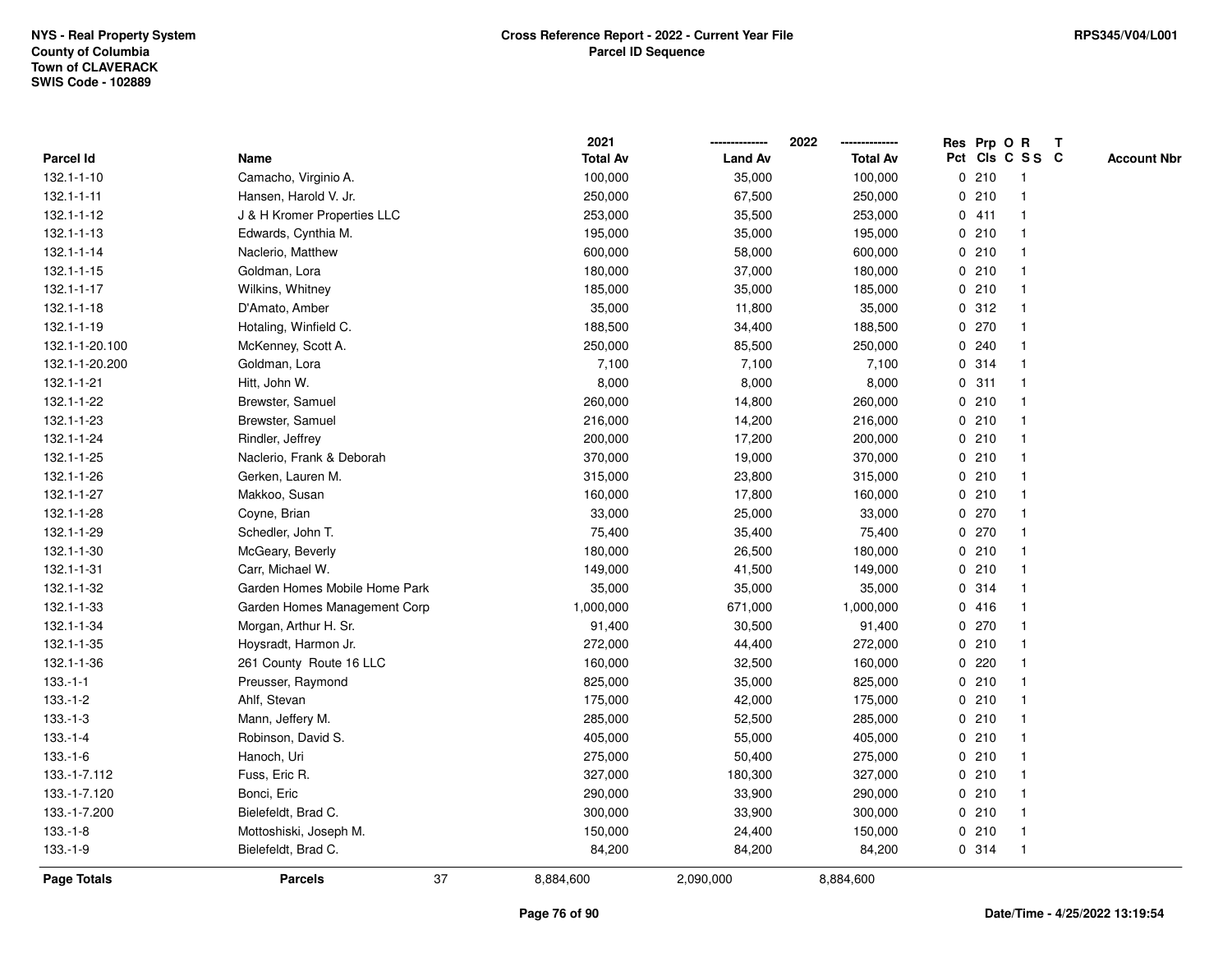|               |                          |    | 2021            |                | 2022            |              |        | Res Prp O R     | T |                    |
|---------------|--------------------------|----|-----------------|----------------|-----------------|--------------|--------|-----------------|---|--------------------|
| Parcel Id     | Name                     |    | <b>Total Av</b> | <b>Land Av</b> | <b>Total Av</b> |              |        | Pct Cls C S S C |   | <b>Account Nbr</b> |
| $133.-1-10$   | Cooper, Anna             |    | 75,000          | 26,100         | 75,000          | $\mathbf 0$  | 210    | -1              |   |                    |
| $133.-1-12$   | Windhorst, Robert A.     |    | 150,000         | 35,500         | 150,000         | 0            | 433    | -1              |   |                    |
| $133.-1-13$   | Robinson, David          |    | 13,600          | 13,600         | 13,600          |              | 0.311  | $\mathbf 1$     |   |                    |
| $133.-1-15$   | Pulver, Roy Jr.          |    | 135,000         | 40,800         | 135,000         |              | 0210   |                 |   |                    |
| 133.-1-16.111 | Mamousette, Eliel        |    | 560,000         | 88,400         | 560,000         |              | 50 240 |                 |   |                    |
| 133.-1-16.112 | Tracey, Rick E.          |    | 55,000          | 55,000         | 55,000          |              | 0 314  |                 |   |                    |
| 133.-1-16.120 | Grace Post Realty Inc    |    | 100,000         | 33,200         | 100,000         |              | 0.484  |                 |   |                    |
| 133.-1-16.200 | Ferchau, Otto            |    | 95,700          | 95,700         | 95,700          | 0            | 322    |                 |   |                    |
| $133.-1-17$   | White, Leonard E.        |    | 175,000         | 53,500         | 175,000         | 0            | 210    | -1              |   |                    |
| $133.-1-18$   | White, Leonard E.        |    | 41,500          | 41,500         | 41,500          |              | 0.314  | $\mathbf 1$     |   |                    |
| $133.-1-19$   | Preusser, Robert         |    | 265,000         | 47,400         | 265,000         |              | 0210   |                 |   |                    |
| 133.-1-20.100 | Ferchau, Otto            |    | 55,000          | 55,000         | 55,000          |              | 0 323  |                 |   |                    |
| 133.-1-20.200 | Kanengiser, Gabriel      |    | 900,000         | 75,000         | 900,000         |              | 0210   |                 |   |                    |
| 133.-1-21     | Ferchau, David O.        |    | 255,000         | 55,000         | 255,000         |              | 0210   |                 |   |                    |
| 133.-1-22     | Keaney, Thomas M.        |    | 300,000         | 68,000         | 300,000         | $\mathbf 0$  | 210    |                 |   |                    |
| 133.-1-23     | Coon, Alan E.            |    | 350,000         | 108,500        | 350,000         | 0            | 240    | $\mathbf{1}$    |   |                    |
| 133.-1-24     | 218 Decker Road LLC      |    | 340,000         | 31,100         | 340,000         |              | 0210   |                 |   |                    |
| $133.-1-25$   | Harmon, Tessia           |    | 105,000         | 51,300         | 105,000         |              | 0210   |                 |   |                    |
| 133.-1-26     | Khan, Stephen V.         |    | 90,000          | 90,000         | 90,000          |              | 0.322  |                 |   |                    |
| 133.-1-28     | Thorn, Lonnie J.         |    | 200,000         | 61,800         | 200,000         |              | 0210   |                 |   |                    |
| 133.-1-29     | Corey, Donald            |    | 145,000         | 47,000         | 145,000         |              | 0210   |                 |   |                    |
| 133.-1-30     | Vivona, Michael          |    | 140,000         | 36,000         | 140,000         |              | 0210   |                 |   |                    |
| $133.-1-31$   | Meglio, Sandra Testani-  |    | 140,000         | 39,000         | 190,000         |              | 0210   | -1              |   |                    |
| 133.-1-32     | Tanzi, Grace             |    | 110,000         | 38,500         | 110,000         | $\mathbf{0}$ | 210    | $\mathbf{1}$    |   |                    |
| 133.-1-33     | Bailey, Robert G.        |    | 97,100          | 50,000         | 97,100          |              | 0270   |                 |   |                    |
| 133.-1-34     | Levy-Degenova Rev. Trust |    | 160,000         | 28,700         | 160,000         |              | 0210   |                 |   |                    |
| 133.-1-35     | Carlin, Lawrence A.      |    | 162,000         | 30,100         | 162,000         |              | 0210   |                 |   |                    |
| 133.-1-36     | Montross, James          |    | 300,000         | 28,500         | 300,000         | 0            | 210    |                 |   |                    |
| 133.-1-37     | Zweben, Paul D.          |    | 535,000         | 305,800        | 535,000         | 0            | 240    |                 |   |                    |
| 133.-1-38     | Stack, George            |    | 35,000          | 35,000         | 35,000          | 0            | 314    |                 |   |                    |
| 133.-1-39     | Reuter, Randolph         |    | 283,000         | 84,500         | 283,000         | 0            | 210    | $\mathbf 1$     |   |                    |
| 133.-1-40     | Reuter, Randolph         |    | 120,000         | 120,000        | 120,000         |              | 0 322  |                 |   |                    |
| $133.-1-41$   | Gansinger, Steven F.     |    | 280,000         | 50,000         | 280,000         |              | 0210   |                 |   |                    |
| 133.-1-42     | Meddoff, Suzanne J.      |    | 96,000          | 96,000         | 96,000          |              | 0 323  |                 |   |                    |
| $133.-1-43$   | Olson, Gary              |    | 312,000         | 164,500        | 312,000         |              | 0.240  |                 |   |                    |
| 133.-1-44     | Oles, Wayne D. Jr.       |    | 332,000         | 48,500         | 332,000         | 0            | 210    | -1              |   |                    |
| $133.-1-45$   | Fragomen, Austin T.      |    | 1,495,000       | 1,010,900      | 1,495,000       |              | 0.240  | $\mathbf{1}$    |   |                    |
| Page Totals   | <b>Parcels</b>           | 37 | 9,002,900       | 3,339,400      | 9,052,900       |              |        |                 |   |                    |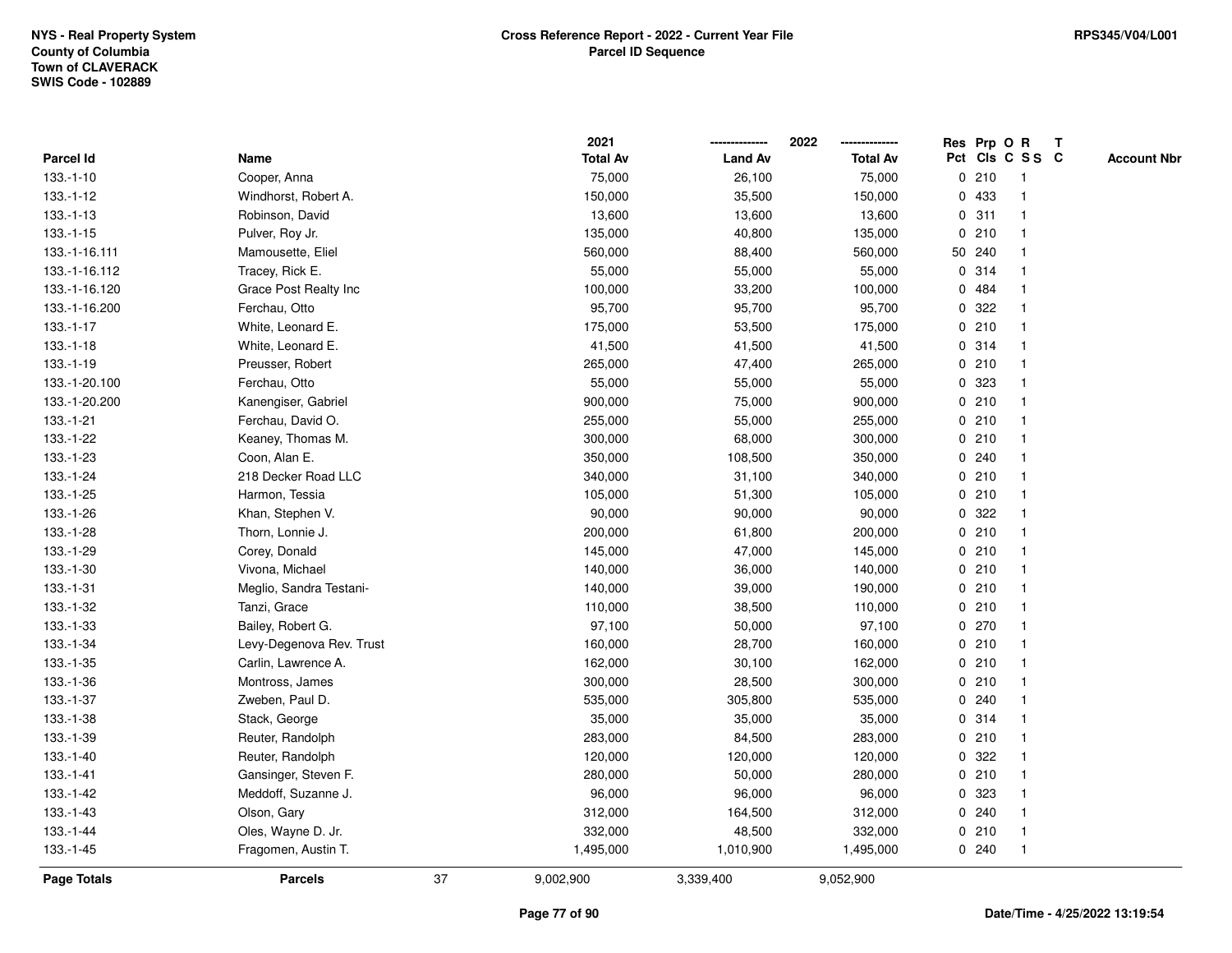|                    |                            |    | 2021            |                | 2022            |              |       | Res Prp O R     | T |                    |
|--------------------|----------------------------|----|-----------------|----------------|-----------------|--------------|-------|-----------------|---|--------------------|
| <b>Parcel Id</b>   | Name                       |    | <b>Total Av</b> | <b>Land Av</b> | <b>Total Av</b> |              |       | Pct Cls C S S C |   | <b>Account Nbr</b> |
| 133.-1-46.110      | Bailey, Anthony            |    | 353,000         | 333,600        | 353,000         |              | 0 105 | -1              |   |                    |
| 133.-1-46.120      | May's Farm LLC             |    | 405,000         | 329,800        | 405,000         | 0            | 240   | $\overline{1}$  |   |                    |
| 133.-1-46.200      | Ryan-Estate, Kevin J.      |    | 337,700         | 329,500        | 337,700         |              | 0.312 | $\mathbf{1}$    |   |                    |
| $133.-1-48$        | Stack, George              |    | 725,000         | 144,000        | 725,000         |              | 0210  |                 |   |                    |
| 133.-1-50          | Reuter, Randolph           |    | 115,000         | 115,000        | 115,000         |              | 0 323 |                 |   |                    |
| $133.-1-51$        | Thomas, Daniel A.          |    | 850,000         | 84,000         | 850,000         |              | 0.240 |                 |   |                    |
| 133.-1-52          | Argus, Steve H.            |    | 275,000         | 59,800         | 275,000         |              | 0210  |                 |   |                    |
| 133.-1-53.100      | Argus, Joseph R.           |    | 300,000         | 68,000         | 300,000         |              | 0210  | $\mathbf{1}$    |   |                    |
| 133.-1-54.100      | Thomas, Daniel A.          |    | 69,000          | 69,000         | 69,000          |              | 0.311 | -1              |   |                    |
| 133.-1-54.200      | Tracey, Rick E.            |    | 300,000         | 116,500        | 300,000         |              | 0.240 | 1               |   |                    |
| $133.-1-55$        | Preusser, Robert C.        |    | 230,000         | 35,800         | 230,000         |              | 0210  |                 |   |                    |
| 133.-1-56          | Boddy, William             |    | 200,000         | 40,000         | 200,000         |              | 0210  |                 |   |                    |
| 133.-1-57.3        | Keyser, Stephen Jr         |    | 263,000         | 77,000         | 263,000         |              | 0210  |                 |   |                    |
| 133.-1-57.200      | Weaver, Christopher G.     |    | 246,000         | 41,700         | 246,000         |              | 0210  |                 |   |                    |
| 133.-1-58.111      | Bielefeldt, Brad C.        |    | 525,000         | 68,000         | 525,000         | $\mathbf 0$  | 210   |                 |   |                    |
| 133.-1-58.112      | Dematteo, Beth Ann         |    | 51,800          | 51,800         | 51,800          |              | 0.314 | $\mathbf{1}$    |   |                    |
| 133.-1-58.120      | Preusser, Christopher G.   |    | 214,000         | 47,500         | 214,000         |              | 0210  | $\mathbf{1}$    |   |                    |
| 133.-1-58.200      | Marchionne, Nicholas E.    |    | 214,000         | 51,000         | 214,000         |              | 0210  |                 |   |                    |
| 133.-1-59          | Preusser, Raymond G.       |    | 79,000          | 79,000         | 79,000          |              | 0.322 |                 |   |                    |
| $133.-1-60$        | Mayo, Patrick K.           |    | 230,000         | 46,000         | 230,000         |              | 0210  |                 |   |                    |
| $133.-1-61$        | Ortiz, Blanca              |    | 380,000         | 64,800         | 380,000         |              | 0210  |                 |   |                    |
| 133.-1-62.100      | Eigeman, Linda             |    | 111,000         | 111,000        | 111,000         | 0            | 322   |                 |   |                    |
| 133.-1-62.200      | Eigeman, Christopher J.    |    | 300,000         | 88,400         | 300,000         |              | 0.240 | -1              |   |                    |
| $133.-1-63$        | Kostszewski, Michael J.    |    | 260,000         | 52,500         | 260,000         | $\mathbf{0}$ | 210   | $\mathbf{1}$    |   |                    |
| 133.-1-65          | Windhorst, Robert A.       |    | 19,100          | 19,100         | 19,100          |              | 0.311 |                 |   |                    |
| 133.-1-66          | Sweet, Eileen              |    | 225,000         | 50,700         | 225,000         |              | 0210  |                 |   |                    |
| 133.-1-67          | Kline, John F.             |    | 510,000         | 115,000        | 510,000         |              | 0.240 |                 |   |                    |
| 133.-1-68          | Eigeman, Christopher       |    | 111,500         | 111,500        | 111,500         | 0            | 322   |                 |   |                    |
| 133.-1-69          | Martin, Robert             |    | 210,000         | 41,200         | 210,000         |              | 0210  |                 |   |                    |
| 133.-1-70          | Brousseau, Collin          |    | 400,000         | 42,700         | 400,000         | $\mathbf 0$  | 210   | 1               |   |                    |
| 133.-2-1.100       | Dingee, Matthew            |    | 71,000          | 71,000         | 71,000          | 0            | 311   | -1              |   |                    |
| 133.-2-1.200       | Heron Lake Agriculture LLC |    | 596,300         | 596,300        | 596,300         |              | 0.910 | $\mathbf 1$     |   |                    |
| $133.-2-2$         | Dworetzky, Edward          |    | 79,000          | 79,000         | 79,000          |              | 0.314 |                 |   |                    |
| $133.-2-3$         | Johnson, Samuel I.         |    | 530,500         | 530,500        | 530,500         |              | 0.322 |                 |   |                    |
| 133.-2-4           | Dworetzky, Edward          |    | 415,000         | 208,000        | 415,000         |              | 0.240 |                 |   |                    |
| 133.-2-5.100       | Preusser, Kenneth J.       |    | 715,000         | 524,500        | 524,500         |              | 0 105 | -1              |   |                    |
| 133.-2-5.200       | Preusser, Kenneth J.       |    | 400,000         | 39,200         | 490,500         |              | 0210  | $\overline{1}$  |   |                    |
| <b>Page Totals</b> | <b>Parcels</b>             | 37 | 11,315,900      | 4,932,400      | 11,215,900      |              |       |                 |   |                    |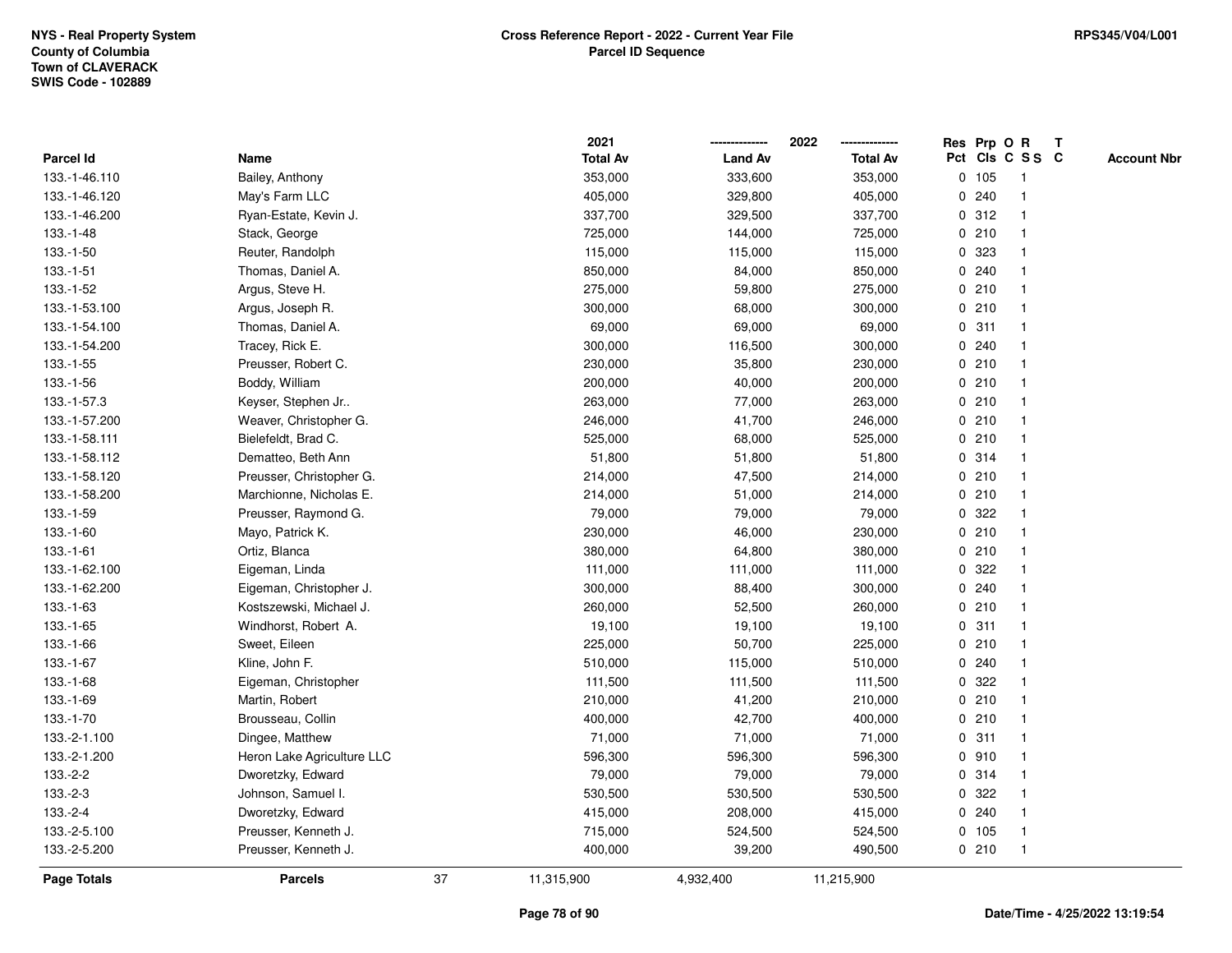**ResOPrpRT**

| Parcel Id          | Name                         |                  | <b>Total Av</b> | <b>Land Av</b> | <b>Total Av</b> |             |       | Pct Cls C S S C | <b>Account Nbr</b> |
|--------------------|------------------------------|------------------|-----------------|----------------|-----------------|-------------|-------|-----------------|--------------------|
| 133.-2-6           | Hotaling, Jeffrey W.         |                  | 260,000         | 38,500         | 260,000         |             | 0210  | -1              |                    |
| 133.-2-7           | Vulpis, Nicholas             |                  | 98,400          | 38,500         | 98,400          |             | 0270  |                 |                    |
| 133.-2-8           | Hardine, Matthew             |                  | 355,000         | 74,300         | 355,000         |             | 0210  |                 |                    |
| 133.-2-9           | DeCaria, Anthony             |                  | 200,000         | 33,000         | 200,000         |             | 0210  |                 |                    |
| 133.-2-10          | Kromer, Hugh                 |                  | 310,000         | 41,700         | 310,000         |             | 0210  |                 |                    |
| 133.-2-11          | Cafarella Estate, Charles R. |                  | 250,000         | 70,500         | 250,000         |             | 0210  |                 |                    |
| 133.-2-12          | Mechling, Robert P. Jr.      |                  | 295,000         | 38,000         | 295,000         |             | 0210  |                 |                    |
| 133.-2-13          | 4C's Realty LLC              |                  | 2,520,000       | 202,000        | 2,520,000       | $\mathbf 0$ | 442   |                 |                    |
| 133.-2-14          | 4C's Property Management LLC |                  | 1,480,000       | 47,000         | 1,480,000       |             | 0.442 | -1              |                    |
| 133.-2-15          | Martindale Baptist Church    |                  | 29,900          | 29,900         | 29,900          | $\mathbf 0$ | 695   | 8               |                    |
| 133.-2-16          | Viola, Thomas                |                  | 320,000         | 41,600         | 320,000         |             | 0210  |                 |                    |
| 133.-2-17          | Boyles, Scott                |                  | 130,000         | 27,500         | 130,000         |             | 0210  |                 |                    |
| 133.-2-18          | Pierson, Phebe               |                  | 500,000         | 37,500         | 500,000         |             | 0210  |                 |                    |
| 133.-2-19          | Johnson, Alan                |                  | 310,000         | 46,400         | 310,000         |             | 0210  |                 |                    |
| 133.-2-20          | Halstead, Gail               |                  | 52,000          | 52,000         | 52,000          |             | 0.314 |                 |                    |
| 133.-2-21          | Spaulding, Joseph A.         |                  | 260,000         | 38,000         | 260,000         |             | 0210  |                 |                    |
| 133.-2-22          | Martindale Baptist Church    |                  | 425,000         | 35,900         | 425,000         | 0           | 620   | 8               |                    |
| 133.-2-23          | Martindale Baptist Church    |                  | 85,000          | 33,900         | 85,000          | $\mathbf 0$ | 620   | 8               |                    |
| 133.-2-24.3        | Malin, Russell A.            |                  | 48,600          | 48,600         | 48,600          | $\mathbf 0$ | 311   |                 |                    |
| 133.-2-24.4        | Malin, Russell A.            |                  | 154,000         | 40,000         | 154,000         |             | 0210  |                 |                    |
| 133.-2-24.200      | Santos, Mauro L.             |                  | 395,000         | 32,600         | 395,000         |             | 0422  |                 |                    |
| 133.-2-25          | Ellis, Eunice                |                  | 49,400          | 49,400         | 49,400          |             | 0.314 |                 |                    |
| 133.-2-26          | Ellis, Eunice                |                  | 210,000         | 36,000         | 210,000         |             | 0210  |                 |                    |
| 133.-2-27          | Ellis, Eunice                |                  | 42,500          | 42,500         | 42,500          |             | 0.314 |                 |                    |
| 133.-2-28          | Ellis, Eunice                |                  | 37,500          | 37,500         | 37,500          |             | 0.314 |                 |                    |
| 133.-2-29          | Burger, Delores              |                  | 62,100          | 35,200         | 62,100          |             | 0270  |                 |                    |
| 133.-2-30          | Duff, Rita                   |                  | 44,000          | 42,500         | 44,000          | $\mathbf 0$ | 312   | -1              |                    |
| 133.-2-31          | Duff, Rita                   |                  | 25,000          | 25,000         | 25,000          |             | 0.314 | -1              |                    |
| 133.-2-32          | Zerbo, Joseph                |                  | 370,000         | 81,500         | 370,000         |             | 0210  |                 |                    |
| 133.-2-33.1        | Earner, Laurence             |                  | 520,000         | 106,500        | 520,000         |             | 0.280 |                 |                    |
| 133.-2-33.2        | Earner, Ilze                 |                  | 185,000         | 41,500         | 185,000         |             | 0210  |                 |                    |
| 133.-2-34          | Belcher, Jason               |                  | 185,000         | 36,400         | 185,000         |             | 0210  |                 |                    |
| 133.-2-35          | Masten, Michael              |                  | 280,000         | 79,500         | 280,000         |             | 0210  |                 |                    |
| 133.-2-36          | Plaza, John W.               |                  | 350,000         | 106,500        | 350,000         |             | 0.240 |                 |                    |
| 133.-2-38          | Stalker, George W. Jr.       |                  | 370,000         | 93,700         | 370,000         |             | 0.240 |                 |                    |
| 133.-2-39.110      | Pfister, Christine           |                  | 60,900          | 60,900         | 60,900          |             | 0 105 | -1              |                    |
| 133.-2-39.120      | Moses, Julie                 |                  | 341,000         | 191,000        | 341,000         |             | 0.341 | $\mathbf{1}$    |                    |
| <b>Page Totals</b> | <b>Parcels</b>               | 37<br>11,610,300 |                 | 2,113,000      | 11,610,300      |             |       |                 |                    |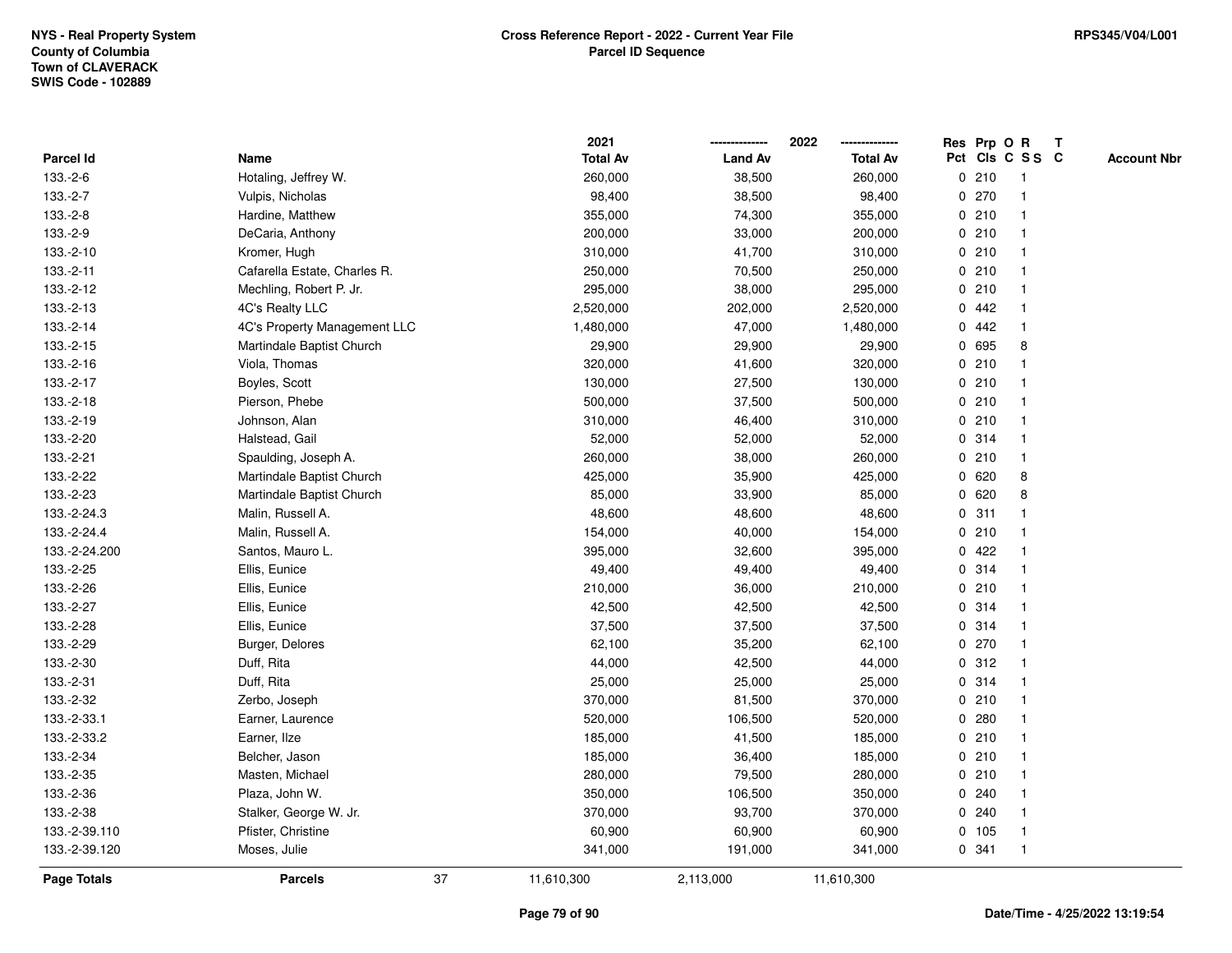|                  |                               |    | 2021            |                | 2022            |              |       | Res Prp O R     | $\mathbf{T}$ |                    |
|------------------|-------------------------------|----|-----------------|----------------|-----------------|--------------|-------|-----------------|--------------|--------------------|
| <b>Parcel Id</b> | Name                          |    | <b>Total Av</b> | <b>Land Av</b> | <b>Total Av</b> |              |       | Pct Cls C S S C |              | <b>Account Nbr</b> |
| 133.-2-39.200    | Kromer, Hugh C.               |    | 470,000         | 125,000        | 470,000         |              | 0.240 | 1               |              |                    |
| 133.-2-40.1      | Dworetzky, Edward             |    | 340,000         | 125,000        | 340,000         | 0            | 240   |                 |              |                    |
| 133.-2-40.2      | Zaroff Revocable Trust, Ellen |    | 1,130,000       | 591,200        | 1,130,000       |              | 0.280 | 1               |              |                    |
| 133.-2-41        | Mulligan, Thomas              |    | 360,000         | 140,500        | 360,000         | 0            | 240   | $\mathbf{1}$    |              |                    |
| 133.-2-42        | Kahn, Lawrence S.             |    | 680,000         | 400,000        | 680,000         | $\mathbf 0$  | 240   | $\mathbf{1}$    |              |                    |
| 133.-2-43.100    | Mastroianni, Claude           |    | 266,700         | 266,700        | 266,700         |              | 0.322 | $\mathbf{1}$    |              |                    |
| 133.-2-43.200    | Mastroianni, Claude           |    | 270,000         | 40,000         | 270,000         |              | 0210  | $\mathbf 1$     |              |                    |
| 133.-2-44.110    | NYS Off of Parks, Recreation  |    | 169,500         | 169,500        | 169,500         |              | 0 323 | 8               |              |                    |
| 133.-2-44.200    | Mastroianni, Claude           |    | 20,100          | 20,100         | 20,100          | 0            | 323   |                 |              |                    |
| 133.-2-45        | Meltz, Thomas Sr.             |    | 140,900         | 35,000         | 140,900         |              | 0 270 | $\mathbf{1}$    |              |                    |
| 133.-2-46        | Vosburgh, Roland              |    | 101,500         | 101,500        | 101,500         | $\mathbf{0}$ | 322   | $\mathbf{1}$    |              |                    |
| 133.-2-48        | Cross, Scott                  |    | 222,000         | 42,500         | 222,000         | $\mathbf{0}$ | 210   | $\mathbf{1}$    |              |                    |
| 133.-2-50.3      | Gellert, Philip D.            |    |                 | 311,000        | 311,000         |              | 0.322 | 1               |              |                    |
| 133.-2-50.4      | Cross, Scott                  |    |                 | 150,000        | 150,000         |              | 0.311 |                 |              |                    |
| 133.-2-50.110    | Gellert, Philip D.            |    | 351,500         | 351,500        | 351,500         | 0            | 322   |                 |              |                    |
| 133.-2-50.120    | Cove, James                   |    | 500,000         | 85,000         | 500,000         |              | 0210  | $\overline{1}$  |              |                    |
| 133.-2-50.200    | O'Connell, James J.           |    | 372,000         | 55,000         | 372,000         | 0            | 210   | $\mathbf{1}$    |              |                    |
| 133.-2-51        | Vosburgh, Roland R.           |    | 475,000         | 41,500         | 475,000         | 0            | 210   | $\overline{1}$  |              |                    |
| 133.-2-52        | Mastroianni, Claude           |    | 90,000          | 90,000         | 90,000          |              | 0.322 | $\mathbf{1}$    |              |                    |
| 133.-2-53        | Humbert, David A.             |    | 203,000         | 70,000         | 203,000         |              | 0210  |                 |              |                    |
| 133.-2-54        | Cullen, Kevin                 |    | 190,000         | 52,500         | 190,000         |              | 0210  |                 |              |                    |
| 133.-2-55        | Doty, Benjamin P.             |    | 111,800         | 36,500         | 111,800         |              | 0 270 |                 |              |                    |
| 133.-2-56        | Duarte, David                 |    | 50,000          | 39,500         | 50,000          |              | 0210  | $\overline{1}$  |              |                    |
| 133.-2-58        | Mossman, Malia F.             |    | 280,000         | 51,500         | 280,000         |              | 0210  | $\mathbf{1}$    |              |                    |
| 133.-2-59        | Divine, David                 |    | 160,000         | 25,000         | 160,000         | $\mathbf 0$  | 210   | $\overline{1}$  |              |                    |
| 133.-2-60        | Dworetzky, Edward             |    | 47,000          | 47,000         | 47,000          |              | 0 323 | $\mathbf{1}$    |              |                    |
| 133.-2-61        | Yates, Lloyd                  |    | 265,000         | 56,500         | 265,000         |              | 0210  |                 |              |                    |
| 133.-2-62.1      | Dannis, Max                   |    | 127,000         | 127,000        | 127,000         | 0            | 321   |                 |              |                    |
| 133.-2-62.2      | Beard, Richard A.             |    | 550,000         | 480,000        | 550,000         |              | 0.240 | $\mathbf{1}$    |              |                    |
| 140.-1-1.100     | Levinthal, Aaron P.           |    | 335,000         | 48,300         | 335,000         | $\mathbf 0$  | 210   | $\mathbf{1}$    |              |                    |
| 140.-1-1.200     | Levinthal, Aaron P.           |    | 60,200          | 60,200         | 60,200          |              | 0.314 | $\mathbf{1}$    |              |                    |
| $140.-1-2$       | Sedlak, Joan Trust.           |    | 180,000         | 25,300         | 180,000         |              | 0210  | $\mathbf{1}$    |              |                    |
| $140.-1-3$       | Hayes, Jo Ann                 |    | 202,000         | 25,300         | 202,000         |              | 0210  | 1               |              |                    |
| $140.-1-4$       | Haybart Inc                   |    | 309,000         | 52,000         | 309,000         |              | 0 447 |                 |              |                    |
| $140.-1-6$       | Hayes, JoAnn                  |    | 170,000         | 39,900         | 170,000         |              | 0210  | $\mathbf{1}$    |              |                    |
| $140.-1-7$       | Ely, Kevin J.                 |    | 295,000         | 30,100         | 295,000         |              | 0210  | $\mathbf{1}$    |              |                    |
| $140.-1-8$       | Augustinians of Amarillo Inc  |    | 420,000         | 37,500         | 420,000         |              | 0210  | 8               |              |                    |
| Page Totals      | <b>Parcels</b>                | 36 | 9,562,700       | 4,093,600      | 10,023,700      |              |       |                 |              |                    |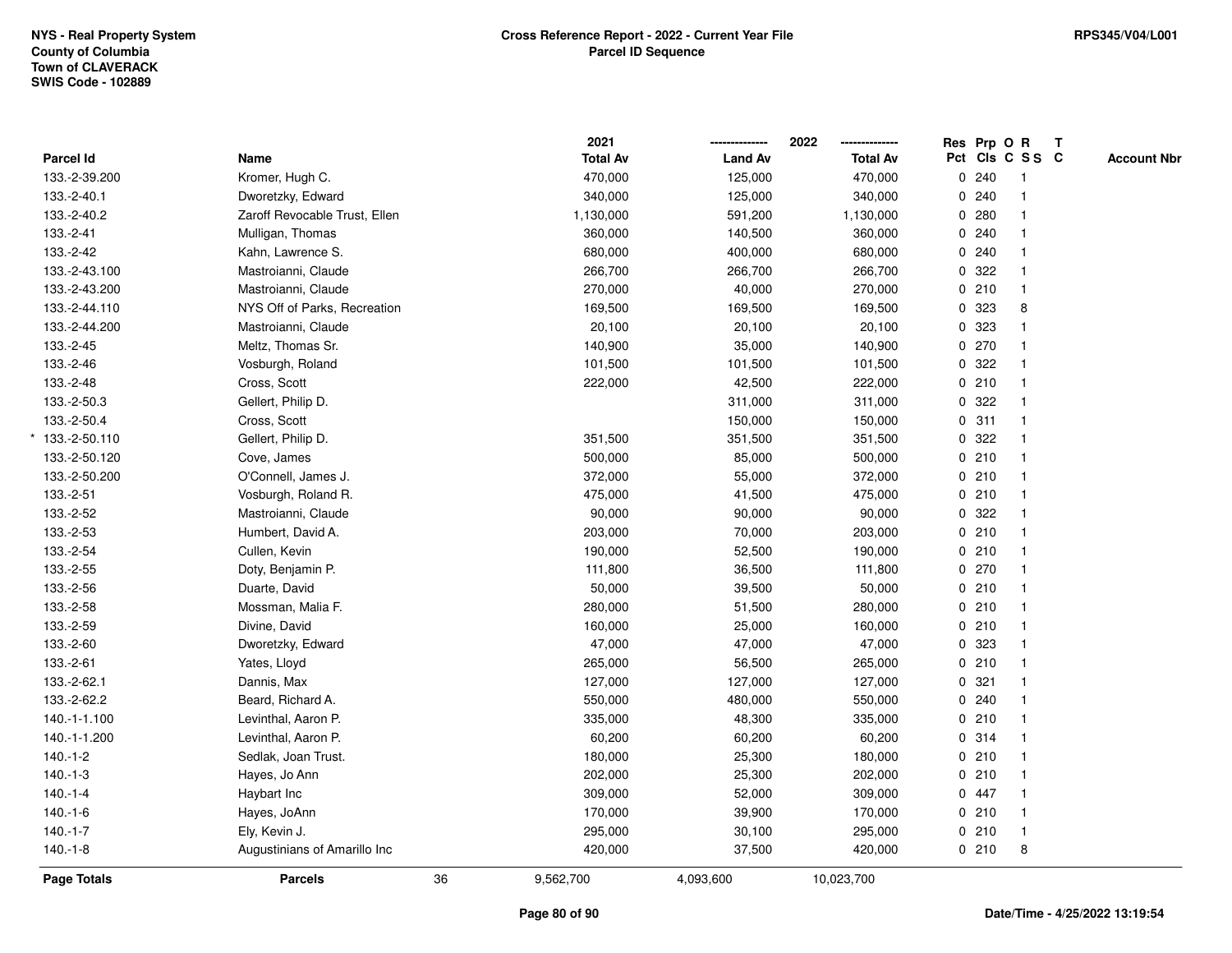|                    |                              |    | 2021            |                | 2022            |             |         | Res Prp O R     | T |                    |
|--------------------|------------------------------|----|-----------------|----------------|-----------------|-------------|---------|-----------------|---|--------------------|
| Parcel Id          | Name                         |    | <b>Total Av</b> | <b>Land Av</b> | <b>Total Av</b> |             |         | Pct Cls C S S C |   | <b>Account Nbr</b> |
| 140.-1-9.100       | Johnson, Ashleigh L.         |    | 180,000         | 41,000         | 180,000         |             | 0210    | $\mathbf{1}$    |   |                    |
| 140.-1-9.200       | Kiel, Brian C.               |    | 266,000         | 35,000         | 266,000         | 0           | 210     | $\overline{1}$  |   |                    |
| $140.-1-10$        | David Meisner Trust          |    | 53,500          | 53,500         | 53,500          |             | 0 105   | $\mathbf{1}$    |   |                    |
| 140.-1-11.100      | Porreca, Allan J.            |    | 229,000         | 36,800         | 229,000         |             | 0210    | -1              |   |                    |
| 140.-1-11.200      | Zyryi, Eric P.               |    | 350,000         | 35,100         | 350,000         |             | 0210    |                 |   |                    |
| 140.-1-12          | Ramm, Edward R.              |    | 255,000         | 40,000         | 295,000         |             | 0210    |                 |   |                    |
| $140.-1-13$        | Galluscio, Robert M.         |    | 260,000         | 41,000         | 260,000         |             | 0210    |                 |   |                    |
| 140.-1-14.111      | Pandjiris, Nicholas          |    | 418,000         | 311,400        | 418,000         |             | $0$ 120 | $\overline{1}$  |   |                    |
| 140.-1-14.112      | Stone, Richard               |    | 355,000         | 38,400         | 355,000         |             | 0210    | -1              |   |                    |
| 140.-1-14.120      | Wyman, Timothy               |    | 420,000         | 38,600         | 420,000         |             | 0210    | -1              |   |                    |
| 140.-1-14.200      | Shumsky, Jeanette K.         |    | 249,000         | 40,000         | 249,000         |             | 0210    |                 |   |                    |
| $140.-1-15$        | Schollmeier, Kenneth         |    | 230,000         | 40,000         | 230,000         |             | 0210    |                 |   |                    |
| $140.-1-16$        | Cotswold Holdings Llc        |    | 5,000           | 5,000          | 5,000           |             | 0 315   |                 |   |                    |
| 141.-1-2.2         | Stoler, Jonathan             |    | 1,350,000       | 90,000         | 1,350,000       |             | 0210    |                 |   |                    |
| 141.-1-2.12        | Stoler, Jonathan             |    | 55,000          | 55,000         | 55,000          | $\mathbf 0$ | 311     | $\mathbf{1}$    |   |                    |
| 141.-1-2.112       | Barrett, Didi                |    | 80,000          | 80,000         | 80,000          | $\mathbf 0$ | 311     | $\overline{1}$  |   |                    |
| 141.-1-3.12        | Grindrod, Betty              |    | 449,000         | 70,000         | 449,000         |             | 0210    | $\mathbf{1}$    |   |                    |
| 141.-1-3.20        | Mann, Rajinder               |    | 400,000         | 65,000         | 400,000         |             | 0210    |                 |   |                    |
| 141.-1-3.111       | Singleton, Ann               |    | 400,000         | 75,400         | 400,000         |             | 0.240   |                 |   |                    |
| 141.-1-3.112       | <b>GJTK LLC</b>              |    | 37,000          | 37,000         | 37,000          |             | 0.314   |                 |   |                    |
| $141 - 1 - 4$      | Merrifield, Floyd Jr.        |    | 300,000         | 105,500        | 300,000         |             | $0$ 220 |                 |   |                    |
| 141.-1-5.100       | Rexer, Kaylan                |    | 340,000         | 35,000         | 340,000         |             | 0210    |                 |   |                    |
| 141.-1-5.200       | Hover, Charles E. III.       |    | 242,000         | 37,300         | 242,000         |             | 0210    | $\overline{1}$  |   |                    |
| $141 - 1 - 6$      | <b>Midland Trust Company</b> |    | 235,000         | 35,300         | 235,000         |             | 0210    | $\overline{1}$  |   |                    |
| $141.-1-7$         | Kiss, Uwe                    |    | 300,000         | 35,500         | 300,000         |             | 0210    | -1              |   |                    |
| $141.-1-8$         | Delaney, Theresa E.          |    | 200,000         | 40,000         | 200,000         |             | 0210    |                 |   |                    |
| 141.-1-9.100       | Fox, Bryan                   |    | 326,000         | 70,400         | 326,000         |             | 0210    |                 |   |                    |
| 141.-1-9.200       | Chiaro, Jonathan             |    | 445,200         | 445,200        | 445,200         |             | 0 105   |                 |   |                    |
| 141.-1-10          | Howard, Neil L. Jr.          |    | 335,000         | 35,500         | 335,000         |             | 0210    | $\mathbf{1}$    |   |                    |
| $141 - 1 - 11$     | Howard, Neil L. Jr.          |    | 78,000          | 78,000         | 78,000          |             | 0 314   | 1               |   |                    |
| 141.-1-12          | Delaney, Jill M.             |    | 240,000         | 56,000         | 240,000         |             | 0210    | $\overline{1}$  |   |                    |
| 141.-1-13.110      | Giordano, Angelo R.          |    | 358,000         | 140,100        | 358,000         |             | 0.240   | $\mathbf 1$     |   |                    |
| 141.-1-13.121      | Kim, Chul H.                 |    | 640,000         | 78,600         | 640,000         |             | 0210    |                 |   |                    |
| 141.-1-13.122      | Crooks, Andrew R.            |    | 475,000         | 50,000         | 475,000         |             | 0210    |                 |   |                    |
| 141.-1-13.200      | Moss, Wendy                  |    | 500,000         | 97,500         | 500,000         |             | 0.240   |                 |   |                    |
| 141.-1-14.100      | Keeler, Patrick              |    | 66,000          | 37,800         | 66,000          | 0           | 449     |                 |   |                    |
| 141.-1-14.200      | Quinion, Karen               |    | 68,400          | 45,000         | 68,400          |             | 0270    | $\overline{1}$  |   |                    |
| <b>Page Totals</b> | <b>Parcels</b>               | 37 | 11,190,100      | 2,650,900      | 11,230,100      |             |         |                 |   |                    |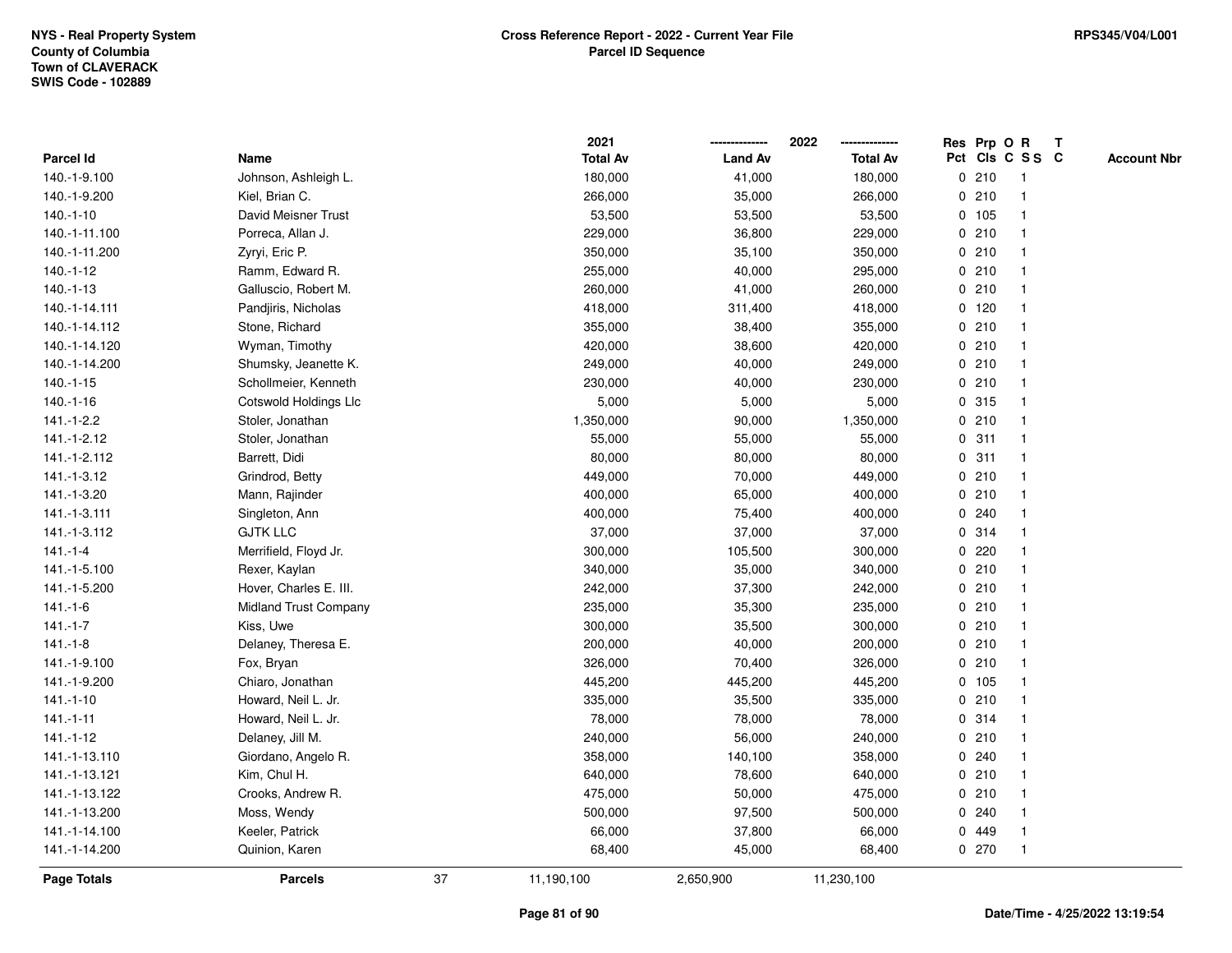|               |                                |    | 2021            |                | 2022            |              |         | Res Prp O R     | T |                    |
|---------------|--------------------------------|----|-----------------|----------------|-----------------|--------------|---------|-----------------|---|--------------------|
| Parcel Id     | Name                           |    | <b>Total Av</b> | <b>Land Av</b> | <b>Total Av</b> |              |         | Pct Cls C S S C |   | <b>Account Nbr</b> |
| $141.-1-15$   | Rodriguez, Peter               |    | 35,000          | 35,000         | 35,000          |              | 0.314   | -1              |   |                    |
| $141.-1-16$   | Kipp, Scott L.                 |    | 176,000         | 39,000         | 176,000         | 0            | 210     | -1              |   |                    |
| $141.-1-17$   | Weaver, Timothy M.             |    | 254,000         | 49,500         | 254,000         |              | 0210    | $\mathbf{1}$    |   |                    |
| 141.-1-18.111 | Barton, James P.               |    | 550,000         | 67,500         | 550,000         |              | 0210    |                 |   |                    |
| 141.-1-18.112 | Serwatka, Elaine               |    | 240,000         | 46,400         | 240,000         |              | 0210    |                 |   |                    |
| 141.-1-20     | Wilber, John                   |    | 201,000         | 55,000         | 201,000         |              | 0210    |                 |   |                    |
| 141.-1-22     | Ribar, Lynn Hill               |    | 208,000         | 42,000         | 208,000         |              | 0210    |                 |   |                    |
| 141.-1-23     | Tran, Jennifer                 |    | 360,000         | 37,200         | 360,000         | 0            | 210     | $\mathbf{1}$    |   |                    |
| 141.-1-24     | Scofield, Ellen                |    | 175,000         | 35,000         | 175,000         |              | 0210    | -1              |   |                    |
| 141.-1-25     | Schram, Peter B.               |    | 219,000         | 35,000         | 219,000         |              | 0210    | $\mathbf 1$     |   |                    |
| 141.-1-26.111 | Carson, Deirdre A.             |    | 389,000         | 172,000        | 389,000         |              | 0.240   |                 |   |                    |
| 141.-1-26.112 | Carson, Deirdre A.             |    | 390,000         | 58,100         | 390,000         |              | 0210    |                 |   |                    |
| 141.-1-26.120 | Fiero, Bruce A.                |    | 190,000         | 35,000         | 190,000         |              | 0210    |                 |   |                    |
| 141.-1-26.200 | Bogdanvich, Keith              |    | 444,000         | 45,000         | 444,000         |              | 0210    |                 |   |                    |
| $141.-1-27$   | Weaver, Stephanie L.           |    | 208,000         | 43,000         | 208,000         | $\mathbf 0$  | 210     |                 |   |                    |
| 141.-1-28     | Yurista, Andrew M.             |    | 169,000         | 32,800         | 169,000         |              | 0210    | $\overline{1}$  |   |                    |
| 141.-1-29     | Van Deusen, Donald K.          |    | 200,000         | 28,500         | 200,000         |              | 0210    | $\mathbf{1}$    |   |                    |
| 141.-1-30     | Regan, Josephine               |    | 290,000         | 37,000         | 290,000         |              | 0.280   |                 |   |                    |
| $141.-1-31$   | Regan, Daniel                  |    | 35,000          | 35,000         | 35,000          |              | 0.314   |                 |   |                    |
| 141.-1-32     | Costa, Joseph                  |    | 375,000         | 41,000         | 375,000         |              | 0210    |                 |   |                    |
| 141.-1-33     | Williams, David                |    | 112,300         | 36,200         | 112,300         |              | $0$ 270 |                 |   |                    |
| 141.-1-34     | Starr, George Jr.              |    | 265,000         | 52,000         | 265,000         |              | 0210    |                 |   |                    |
| 141.-1-37     | Ramos, Delores D.              |    | 50,600          | 37,500         | 50,600          |              | 0270    | $\overline{1}$  |   |                    |
| 141.-1-38     | Valentino, Ryan S.             |    | 308,000         | 36,500         | 308,000         | $\mathbf{0}$ | 210     | $\overline{1}$  |   |                    |
| 141.-1-39.1   | Shumsky, Stephen               |    | 96,100          | 36,800         | 96,100          |              | 0270    |                 |   |                    |
| 141.-1-39.2   | Shumsky, David M.              |    | 226,000         | 42,300         | 226,000         |              | 0210    |                 |   |                    |
| 141.-1-40     | Belcher, Tara                  |    | 211,000         | 35,000         | 211,000         |              | 0210    |                 |   |                    |
| $141.-1-41$   | Bruno, Ernest                  |    | 24,600          | 21,400         | 24,600          |              | 0270    |                 |   |                    |
| 141.-1-42     | Brandt, Lynn                   |    | 36,700          | 22,000         | 36,700          |              | 0.270   |                 |   |                    |
| 141.-1-43     | Moody, John L.                 |    | 220,000         | 40,000         | 220,000         | 0            | 210     | 1               |   |                    |
| 141.-1-44     | Redding, Anna Maria            |    | 193,000         | 35,000         | 193,000         | 0            | 210     | $\overline{1}$  |   |                    |
| $141.-1-45$   | <b>Bolton Estate LLC</b>       |    | 450,000         | 66,000         | 450,000         |              | 0.280   | -1              |   |                    |
| 141.-1-46     | Churchtown Fire Co             |    | 443,000         | 53,500         | 443,000         |              | 0 662   | 8               |   |                    |
| $141.-1-47$   | Brown, Barbara                 |    | 170,000         | 33,000         | 170,000         |              | $0$ 220 |                 |   |                    |
| 141.-1-48     | 447 County Rte 12 LLC          |    | 215,000         | 35,000         | 215,000         |              | 0210    |                 |   |                    |
| 141.-1-49     | Foundation for Agricultural In |    | 330,000         | 23,800         | 330,000         |              | 0210    | -1              |   |                    |
| $141.-1-50$   | Kresler, Andrew                |    | 200,000         | 32,200         | 200,000         |              | 0210    | $\overline{1}$  |   |                    |
| Page Totals   | <b>Parcels</b>                 | 37 | 8,659,300       | 1,607,200      | 8,659,300       |              |         |                 |   |                    |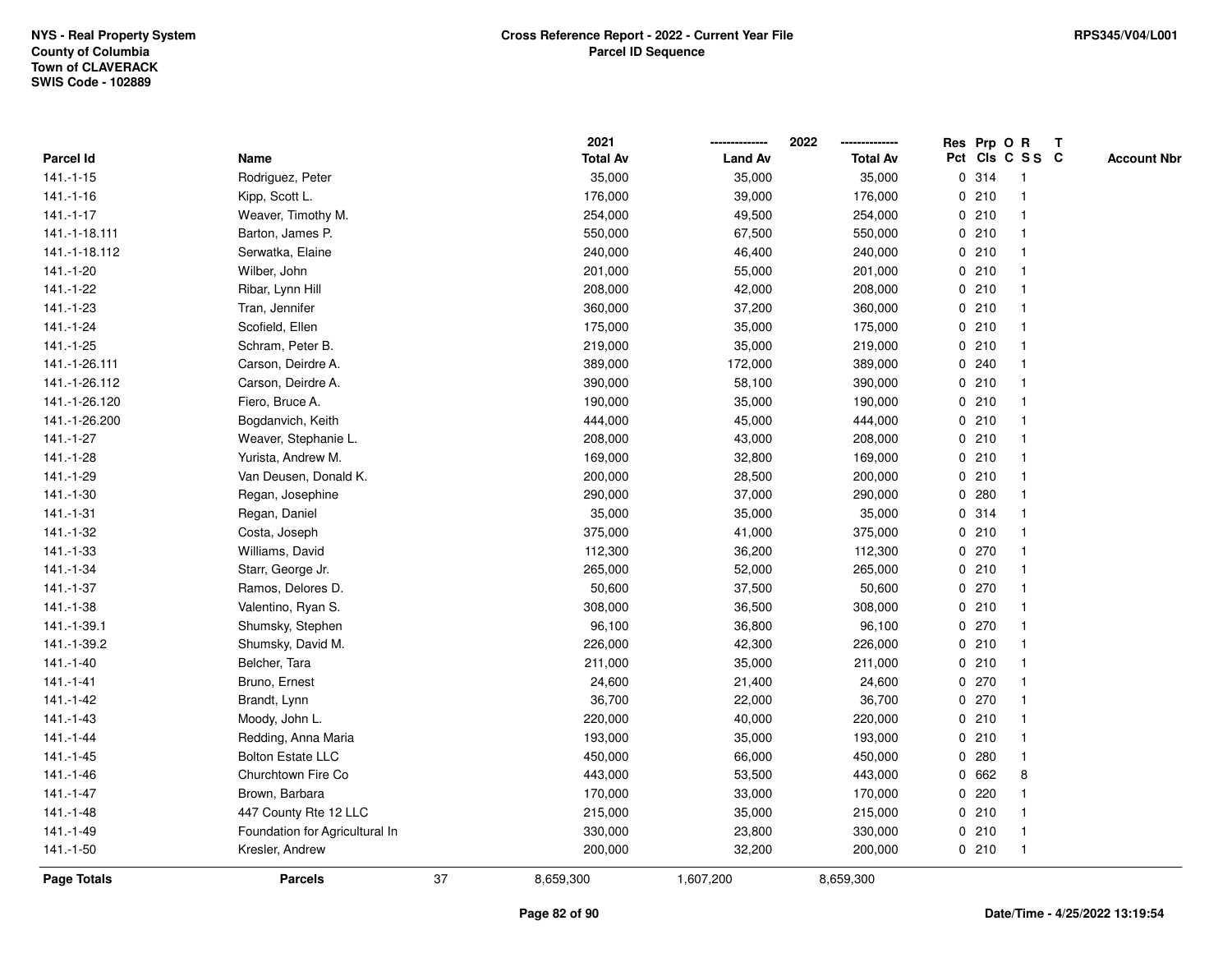|                |                             |    | 2021            |                | 2022            |             |         | Res Prp O R     | $\mathbf{T}$ |                    |
|----------------|-----------------------------|----|-----------------|----------------|-----------------|-------------|---------|-----------------|--------------|--------------------|
| Parcel Id      | Name                        |    | <b>Total Av</b> | <b>Land Av</b> | <b>Total Av</b> |             |         | Pct Cls C S S C |              | <b>Account Nbr</b> |
| $141 - 1 - 51$ | Stoddard, Melvin W. Jr.     |    | 188,000         | 13,600         | 188,000         |             | 0210    |                 |              |                    |
| 141.-1-52      | Hudson Labradoodles Inc     |    | 127,000         | 22,900         | 127,000         | $\mathbf 0$ | 484     |                 |              |                    |
| 141.-1-53.100  | Foundation for Agricultural |    | 2,816,000       | 961,700        | 2,816,000       |             | $0$ 112 |                 |              |                    |
| 141.-1-53.200  | Hoffman, Peter M.           |    | 475,000         | 104,300        | 475,000         | $\mathbf 0$ | 240     |                 |              |                    |
| $141.-1-55$    | Miller, James P.            |    | 250,000         | 52,000         | 250,000         |             | 0210    | $\mathbf 1$     |              |                    |
| 141.-1-56      | Mottoshiski, Samuel F.      |    | 170,000         | 50,300         | 170,000         |             | 0210    |                 |              |                    |
| 141.-1-57      | Barrett, Didi               |    | 842,000         | 75,000         | 842,000         |             | 0210    |                 |              |                    |
| 141.-1-58      | Cornwell, Steven            |    | 584,000         | 68,000         | 584,000         |             | 0210    |                 |              |                    |
| 141.-1-59      | Millbrook Road LLC          |    | 80,000          | 80,000         | 80,000          |             | 0.311   |                 |              |                    |
| 141.-1-60      | Millbrook Road LLC          |    | 134,500         | 134,500        | 134,500         | $\mathbf 0$ | 311     |                 |              |                    |
| $141 - 1 - 61$ | <b>GJTK LLC</b>             |    | 259,000         | 55,500         | 259,000         |             | 0 714   | $\mathbf{1}$    |              |                    |
| 141.-2-1.100   | Aldisert, Regina L.         |    | 3,550,000       | 1,377,000      | 3,550,000       |             | 0.240   |                 |              |                    |
| 141.-2-1.210   | Galluscio, Denise Ann       |    | 69,200          | 69,200         | 69,200          |             | 0.314   |                 |              |                    |
| 141.-2-1.220   | Quinion, Daniel S.          |    | 385,000         | 50,500         | 385,000         |             | 0210    |                 |              |                    |
| 141.-2-2.100   | Davis, Elizabeth A.         |    | 295,000         | 36,000         | 295,000         |             | 0210    |                 |              |                    |
| 141.-2-2.200   | Schwartz, Jonathan          |    | 915,000         | 116,900        | 915,000         |             | 0.240   |                 |              |                    |
| $141.-2-3$     | Todd, Michael               |    | 360,000         | 39,500         | 360,000         | $\mathbf 0$ | 210     |                 |              |                    |
| $141.-2-4$     | North, Charles              |    | 250,000         | 55,700         | 250,000         |             | 0210    | $\mathbf 1$     |              |                    |
| $141.-2-5$     | North, Charles L.           |    | 56,500          | 56,500         | 56,500          |             | 0.314   |                 |              |                    |
| $141.-2-6$     | Orr, Sean M.                |    | 500,000         | 36,800         | 500,000         |             | 0210    |                 |              |                    |
| 141.-2-7.3     | Monkash, Angela M.          |    | 675,000         | 244,500        | 675,000         |             | 0.240   |                 |              |                    |
| $141.-2-8$     | Shakshober, Stuart M.       |    | 500,000         | 74,200         | 500,000         |             | 0210    |                 |              |                    |
| 141.-2-9       | Cole, David N. III.         |    | 249,000         | 48,400         | 249,000         |             | 0 449   |                 |              |                    |
| 141.-2-10      | Wheeler, Lance              |    | 350,000         | 39,500         | 350,000         | $\mathbf 0$ | 210     | $\mathbf{1}$    |              |                    |
| $141.-2-11$    | Porreca, Larry              |    | 98,500          | 86,500         | 98,500          |             | 0.312   |                 |              |                    |
| 141.-2-12      | Rosa, Frank                 |    | 286,000         | 42,800         | 346,000         |             | 0210    | $\mathbf 1$     |              |                    |
| 141.-2-13.111  | Lagos Realty II LLC         |    | 850,000         | 651,000        | 850,000         |             | 0210    |                 |              |                    |
| 141.-2-13.112  | Novak, Terrance             |    | 313,200         | 313,200        | 313,200         |             | 0.322   |                 |              |                    |
| 141.-2-13.120  | Valentin, Rafael            |    | 196,400         | 160,200        | 196,400         |             | 0.312   |                 |              |                    |
| 141.-2-13.200  | Borbely, Antal              |    | 625,000         | 155,000        | 625,000         | 0           | 240     |                 |              |                    |
| 141.-2-14      | Valentin, Rafael            |    | 840,000         | 281,500        | 840,000         | $\mathbf 0$ | 240     |                 |              |                    |
| $141.-2-15$    | Rodriguez, Peter            |    | 935,000         | 506,000        | 935,000         |             | 0.240   |                 |              |                    |
| 141.-2-16      | Snyder, Francis W.          |    | 171,000         | 38,400         | 171,000         |             | 0210    |                 |              |                    |
| $141.-2-17$    | Weed, Charles D. Jr.        |    | 170,000         | 30,300         | 170,000         |             | 0210    |                 |              |                    |
| 141.-2-18      | Miller, James R. Jr.        |    | 840,000         | 266,500        | 840,000         |             | 0.240   |                 |              |                    |
| 141.-2-19      | Weaver, William H. Jr.      |    | 32,700          | 31,100         | 32,700          |             | $0$ 270 | $\mathbf{1}$    |              |                    |
| 141.-2-20      | Bouchard, Wayne             |    | 260,000         | 37,500         | 260,000         |             | 0210    | $\mathbf{1}$    |              |                    |
| Page Totals    | <b>Parcels</b>              | 37 | 19,698,000      | 6,462,500      | 19,758,000      |             |         |                 |              |                    |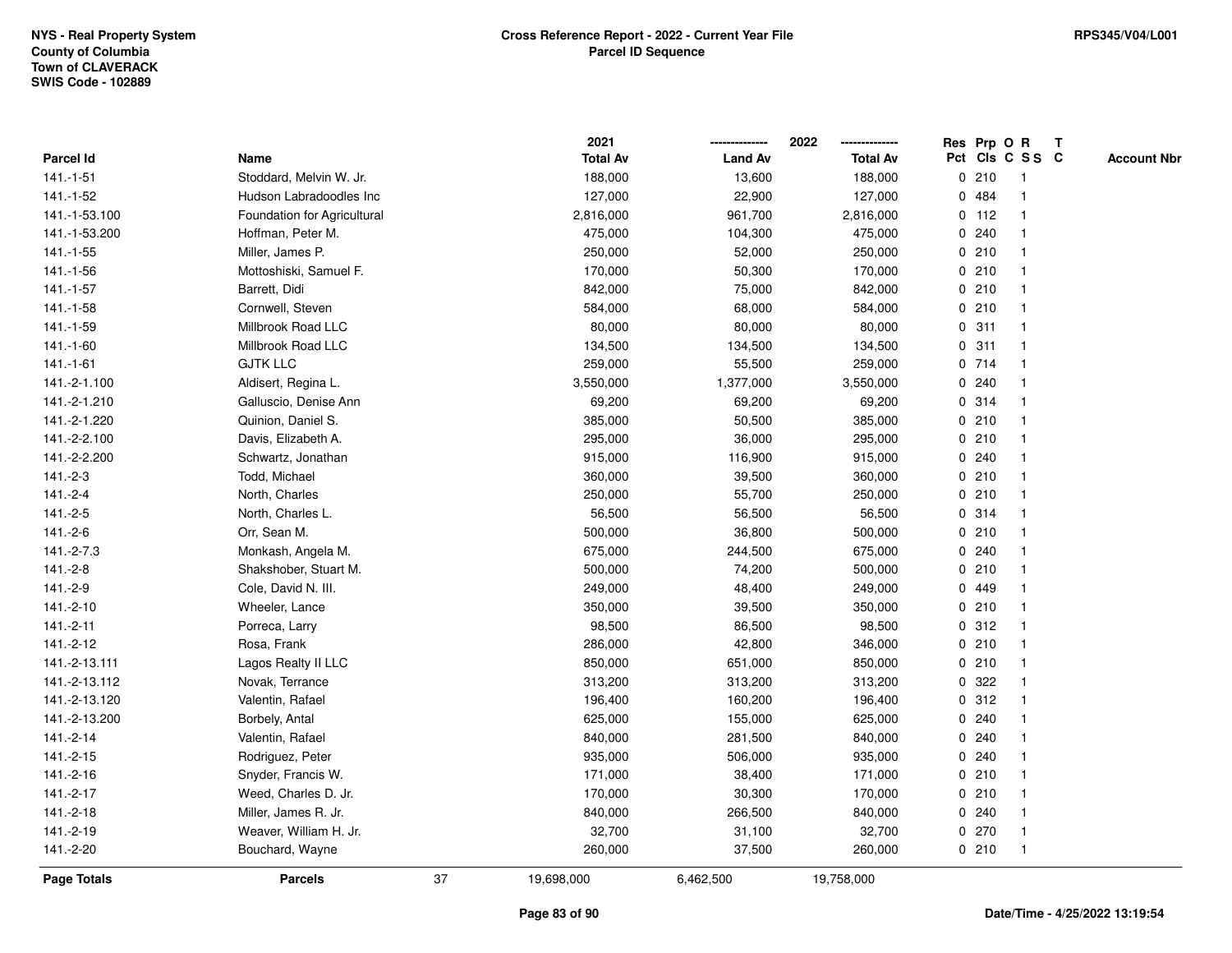|               |                            |    | 2021            |                | 2022            |             | Res Prp O R |                 | T |                    |
|---------------|----------------------------|----|-----------------|----------------|-----------------|-------------|-------------|-----------------|---|--------------------|
| Parcel Id     | Name                       |    | <b>Total Av</b> | <b>Land Av</b> | <b>Total Av</b> |             |             | Pct Cls C S S C |   | <b>Account Nbr</b> |
| 141.-2-21     | Molinski, Walter J.        |    | 260,000         | 32,800         | 260,000         |             | 0210        | -1              |   |                    |
| 141.-2-22     | Fiero, Brian A.            |    | 170,000         | 42,000         | 170,000         | 0           | 210         | $\overline{1}$  |   |                    |
| 141.-2-23     | Hotter, Daniel             |    | 236,000         | 37,700         | 236,000         |             | 0210        | $\mathbf{1}$    |   |                    |
| 141.-2-24     | Diamond, Doris E.          |    | 209,000         | 35,400         | 209,000         |             | 0210        |                 |   |                    |
| 141.-2-25     | Bishop, J.V. Wernicke-     |    | 100,000         | 10,000         | 100,000         |             | 0210        |                 |   |                    |
| 141.-2-26     | St Thomas Lutheran Church  |    | 249,000         | 22,600         | 249,000         |             | 0210        | 8               |   |                    |
| 141.-2-27     | St Thomas Lutheran Church  |    | 400,000         | 42,400         | 400,000         |             | 0 620       | 8               |   |                    |
| 141.-2-28     | St Thomas Lutheran Church  |    | 38,300          | 38,300         | 38,300          | 0           | 695         | 8               |   |                    |
| 141.-2-29     | Stowe, Rebecca G.          |    | 164,000         | 35,000         | 164,000         |             | 0210        |                 |   |                    |
| 141.-2-30     | Forshaw, Richard III.      |    | 125,000         | 21,400         | 125,000         |             | 0210        |                 |   |                    |
| 141.-2-31     | Adriance, Nancy            |    | 169,000         | 26,000         | 169,000         |             | 0210        |                 |   |                    |
| 141.-2-32     | Miller, Joanne L.          |    | 305,000         | 23,500         | 305,000         |             | 0210        |                 |   |                    |
| 141.-2-33.100 | Miller, Joanne             |    | 132,000         | 34,200         | 132,000         |             | 0 449       |                 |   |                    |
| 141.-2-33.200 | Foutch, Thomas J.          |    | 350,000         | 53,200         | 350,000         |             | 0210        |                 |   |                    |
| 141.-2-34     | Helmhotz, Robert W. Jr.    |    | 165,000         | 35,700         | 375,000         | $\mathbf 0$ | 210         |                 |   |                    |
| 141.-2-35     | Godson, G. Nigel           |    | 290,000         | 40,000         | 290,000         |             | 0210        | $\overline{1}$  |   |                    |
| 141.-2-36.11  | Miller, James R. Jr.       |    | 114,000         | 114,000        | 114,000         |             | 0 314       | $\mathbf{1}$    |   |                    |
| 141.-2-36.12  | Miller, Nancy M.           |    | 154,000         | 34,200         | 154,000         |             | 0210        |                 |   |                    |
| 141.-2-36.200 | Miller, Steven J.          |    | 168,000         | 36,300         | 168,000         |             | 0210        |                 |   |                    |
| 141.-2-37     | Funk, Bryan                |    | 170,000         | 34,900         | 170,000         |             | 0210        |                 |   |                    |
| 141.-2-38     | 111 Miller LLC             |    | 800,000         | 109,000        | 800,000         |             | 0.240       |                 |   |                    |
| 141.-2-39     | Petrovsky, David           |    | 350,000         | 37,500         | 350,000         |             | 0210        |                 |   |                    |
| 141.-2-40     | Ayzenberg, Daniel          |    | 605,000         | 44,900         | 605,000         |             | 0210        | $\mathbf{1}$    |   |                    |
| 141.-2-41.100 | Gravett, Antony H.         |    | 210,000         | 39,500         | 210,000         |             | 0210        | $\mathbf{1}$    |   |                    |
| 141.-2-41.200 | Honey Hill Enterprises LLC |    | 695,000         | 160,500        | 695,000         |             | 0.240       |                 |   |                    |
| 141.-2-42     | Skabowski, Robert J.       |    | 245,000         | 48,500         | 245,000         |             | 0210        |                 |   |                    |
| 141.-2-43     | Galatioto, Antonino        |    | 273,000         | 48,000         | 273,000         |             | 0210        |                 |   |                    |
| 141.-2-44.2   | Seery, Michael             |    | 295,000         | 55,000         | 295,000         |             | 0210        |                 |   |                    |
| 141.-2-44.11  | Tranchita, Paul I.         |    | 175,000         | 175,000        | 175,000         | $\mathbf 0$ | 322         |                 |   |                    |
| 141.-2-44.12  | Culhane, Douglas           |    | 220,000         | 35,600         | 220,000         | 0           | 210         | 1               |   |                    |
| 141.-2-45     | Ayres, George              |    | 502,000         | 40,000         | 502,000         |             | 0210        | $\mathbf{1}$    |   |                    |
| 141.-2-46     | Wilson, Minnie             |    | 248,000         | 113,000        | 248,000         |             | 0.240       |                 |   |                    |
| 141.-2-47     | Mans, Brian M.             |    | 270,000         | 115,000        | 270,000         |             | 0.240       |                 |   |                    |
| 141.-2-48     | Anderson, William E.       |    | 44,000          | 44,000         | 44,000          |             | 0 323       |                 |   |                    |
| 141.-2-49     | McNamee, James M.          |    | 48,000          | 48,000         | 48,000          |             | 0 314       |                 |   |                    |
| 141.-2-50     | McNamee, James M.          |    | 180,000         | 44,500         | 180,000         |             | 0210        |                 |   |                    |
| 141.-2-51     | McNamee, James M.          |    | 45,000          | 45,000         | 45,000          |             | 0 314       | $\mathbf{1}$    |   |                    |
| Page Totals   | <b>Parcels</b>             | 37 | 9,173,300       | 1,952,600      | 9,383,300       |             |             |                 |   |                    |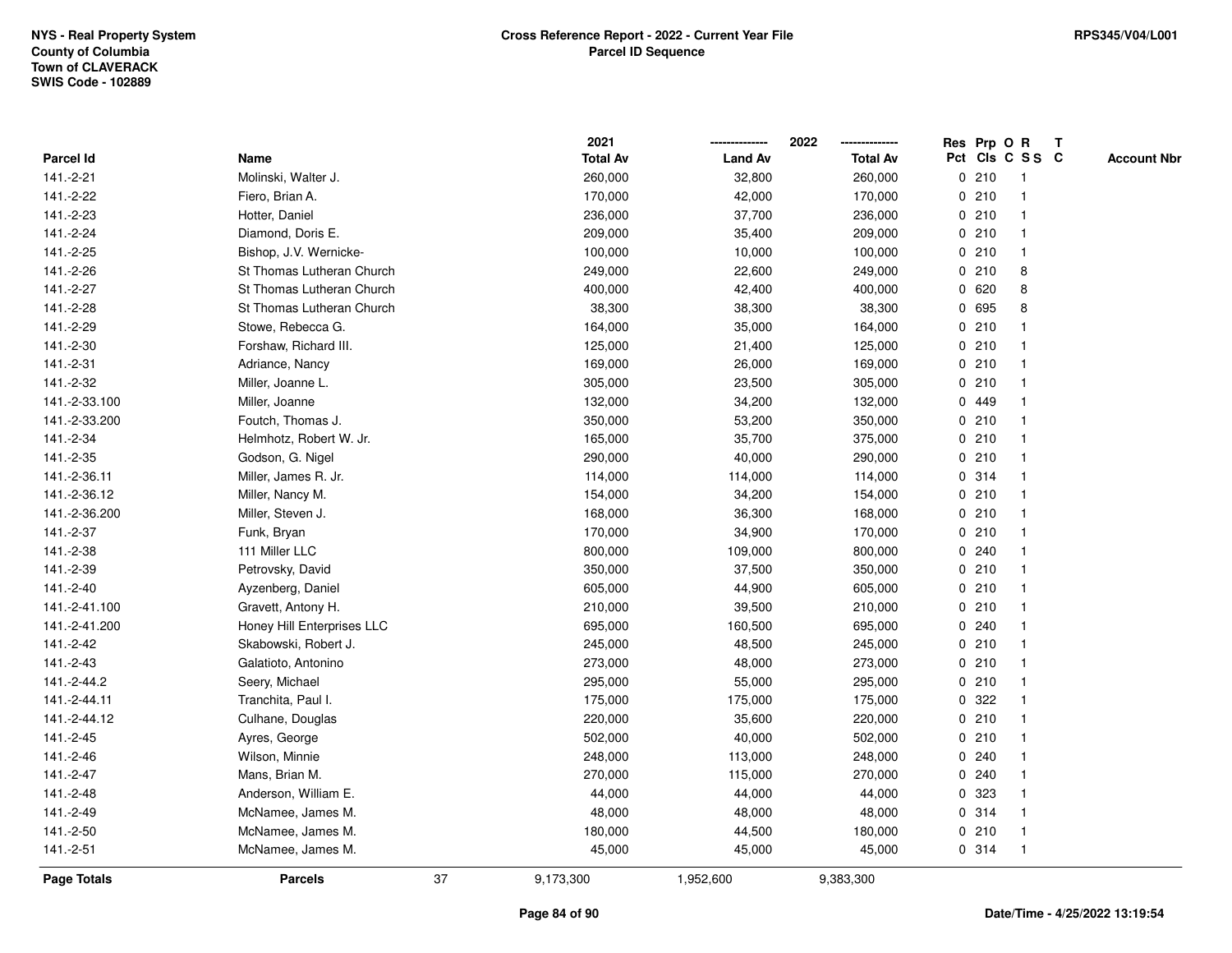|                |                                          | 2021            |                | 2022            | Res Prp O R |       |                 | T |                    |
|----------------|------------------------------------------|-----------------|----------------|-----------------|-------------|-------|-----------------|---|--------------------|
| Parcel Id      | Name                                     | <b>Total Av</b> | <b>Land Av</b> | <b>Total Av</b> |             |       | Pct Cls C S S C |   | <b>Account Nbr</b> |
| 141.-2-52      | Gordon, Dennis                           | 640,000         | 317,000        | 640,000         | 0.240       |       | -1              |   |                    |
| 141.-2-53      | Pettit, Lowell                           | 499,000         | 71,000         | 499,000         | 0210        |       | $\mathbf{1}$    |   |                    |
| 141.-2-54.2    | Valentin, Rafael                         | 425,000         | 162,500        | 425,000         | 30 280      |       | $\mathbf{1}$    |   |                    |
| 141.-2-54.11   | Bruce Madlem Hunt Club, Inc.             | 150,000         | 150,000        | 150,000         | 0.322       |       | $\mathbf{1}$    |   |                    |
| 141.-2-54.12   | Keyser, Raymond A.                       | 41,500          | 41,500         | 41,500          | 0.314       |       | 1               |   |                    |
| 141.-2-55      | Weitman, Joshua S.                       | 180,000         | 22,300         | 180,000         | 0210        |       | $\mathbf{1}$    |   |                    |
| 141.-2-56      | Sabo, Sarah                              | 265,000         | 13,000         | 265,000         | 0.230       |       | $\mathbf{1}$    |   |                    |
| 141.-2-57      | Barrett, William G.                      | 525,000         | 137,500        | 525,000         | 0.240       |       | $\mathbf{1}$    |   |                    |
| 141.-2-58      | Galluscio, Denise A.                     | 72,100          | 72,100         | 72,100          | 0 105       |       | $\mathbf{1}$    |   |                    |
| 141.-2-59      | Sametz, Roger                            | 1,599,000       | 325,800        | 1,599,000       | 0.240       |       | $\mathbf{1}$    |   |                    |
| 141.-3-49      | <b>Triform Enterprises Limited</b>       | 6,000,000       | 2,378,000      | 6,000,000       | 0.341       |       | 8               |   |                    |
| 141.-3-50.1    | Var-Rez, Associates                      | 157,700         | 157,700        | 157,700         | 0.321       |       | 1               |   |                    |
| 141.-3-50.2    | Apple Hill Farm Dressage LLC             | 939,000         | 344,300        | 939,000         | 0.240       |       | 1               |   |                    |
| $142.-1-1$     | O'Neill, Dwayne R.                       | 115,000         | 35,500         | 115,000         | 0210        |       | $\mathbf{1}$    |   |                    |
| $142.-1-2$     | Pulver, Keith Scott                      | 362,000         | 41,000         | 362,000         | 0.280       |       | $\mathbf{1}$    |   |                    |
| $142.-1-3$     | Pulver, Keith Scott                      | 13,800          | 13,800         | 13,800          | 0.314       |       | $\mathbf{1}$    |   |                    |
| $142.-1-4$     | Pulver, Keith Scott                      | 47,000          | 47,000         | 47,000          | 0 314       |       | $\mathbf{1}$    |   |                    |
| $142.-1-5$     | O'Neill, Dwayne R.                       | 15,000          | 15,000         | 15,000          | 0.314       |       | -1              |   |                    |
| 142.-1-6.11    | Smith Irrevocable Trust, Timothy & Nancy | 822,300         | 822,300        | 822,300         | 0 105       |       | 1               |   |                    |
| 142.-1-6.12    | Herzhauser, Gregory F.                   | 280,000         | 70,000         | 280,000         |             | 0.240 | $\mathbf{1}$    |   |                    |
| 142.-1-6.200   | Smith Irrevocable Trust, Timothy & Nancy | 275,000         | 49,200         | 275,000         | 0210        |       | 1               |   |                    |
| $142.-1-7.1$   | Gaschel, John T.                         | 330,000         | 39,100         | 330,000         | 0.240       |       | $\mathbf{1}$    |   |                    |
| $142.-1-7.3$   | Raynes, Michael                          | 619,100         | 367,700        | 800,000         | 0.240       |       | $\mathbf{1}$    |   |                    |
| $142.-1-8$     | Harrington, James B.                     | 215,000         | 52,900         | 215,000         | 0210        |       | $\mathbf{1}$    |   |                    |
| $142.-1-9$     | Yang, Thomas                             | 275,000         | 55,600         | 275,000         | 0210        |       | $\mathbf{1}$    |   |                    |
| 142.-1-10.100  | Mazon, Owen                              | 670,000         | 144,400        | 670,000         | 0.240       |       | 1               |   |                    |
| 142.-1-10.200  | Kromer, Kenneth                          | 149,000         | 149,000        | 149,000         | 0.322       |       | 1               |   |                    |
| $142.-1-11$    | Stevenson, Deborah                       | 180,000         | 36,000         | 180,000         | 0210        |       | $\mathbf{1}$    |   |                    |
| 142.-1-12      | Babuin, Mark                             | 54,600          | 50,700         | 330,000         |             | 0210  | $\mathbf{1}$    |   |                    |
| 142.-1-13.110  | County Of Columbia                       | 230,000         | 101,000        | 230,000         | 0.240       |       | 8               |   |                    |
| 142.-1-13.120  | Menzies, Matthew C.                      | 230,000         | 43,000         | 230,000         | 0210        |       | $\mathbf{1}$    |   |                    |
| 142.-1-13.200  | Menzies, Matthew C.                      | 47,000          | 47,000         | 47,000          | 0.314       |       | $\mathbf{1}$    |   |                    |
| $142 - 1 - 14$ | Barry, Margaret                          | 200,000         | 46,500         | 200,000         | 0210        |       | $\mathbf{1}$    |   |                    |
| $142.-1-15$    | Barry, Anthony J.                        | 200,000         | 75,500         | 200,000         | 0210        |       | $\mathbf{1}$    |   |                    |
| 142.-1-16      | Drago, Salvatore                         | 91,000          | 91,000         | 91,000          | 0.910       |       | $\mathbf{1}$    |   |                    |
| 142.-1-17.3    | Goff, James R.                           | 303,100         | 303,100        | 548,200         | 0210        |       | $\mathbf{1}$    |   |                    |
| 142.-1-17.4    | Kromer Properties LLC                    | 155,500         | 155,500        | 155,500         | 0 322       |       | $\mathbf{1}$    |   |                    |
| Page Totals    | 37<br><b>Parcels</b>                     | 17,372,700      | 7,044,500      | 18,074,100      |             |       |                 |   |                    |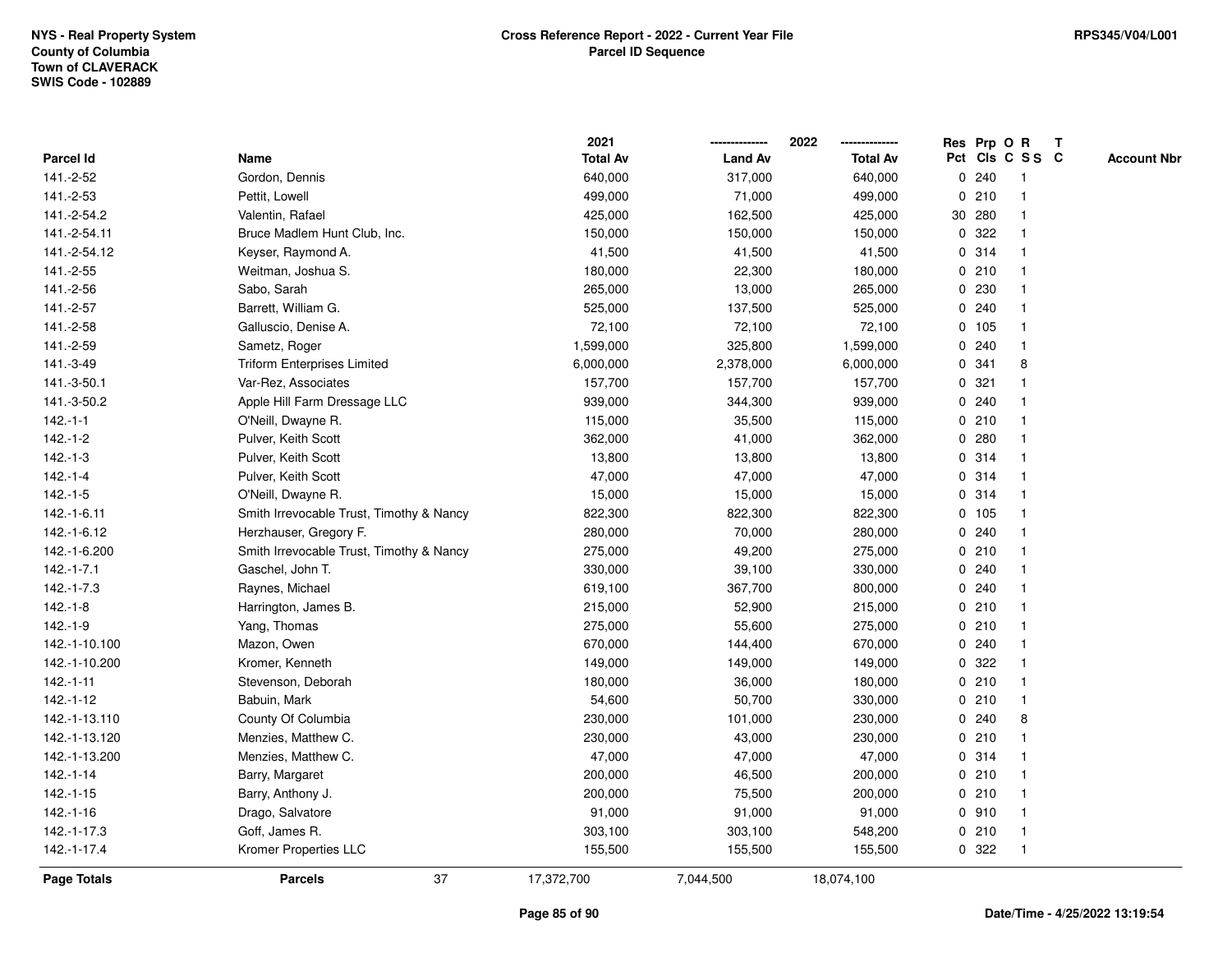|                 |                        |    | 2021            |                | 2022            |             |        | Res Prp O R             | T |                    |
|-----------------|------------------------|----|-----------------|----------------|-----------------|-------------|--------|-------------------------|---|--------------------|
| Parcel Id       | Name                   |    | <b>Total Av</b> | <b>Land Av</b> | <b>Total Av</b> |             |        | Pct Cls C S S C         |   | <b>Account Nbr</b> |
| 142.-1-17.200   | Apollonides, John      |    | 605,300         | 605,300        | 605,300         | 0           | 321    | $\mathbf{1}$            |   |                    |
| 142.-1-19       | Bertoldo, Richard      |    | 6,500           | 6,500          | 6,500           | 0           | 910    | -1                      |   |                    |
| 142.-1-20.1     | Browne, Margaret E.    |    | 396,000         | 245,000        | 396,000         |             | 0.240  | $\mathbf 1$             |   |                    |
| 142.-1-21       | Delorge, Leonard       |    | 15,000          | 15,000         | 15,000          |             | 0.314  |                         |   |                    |
| 142.-1-22.-1    | <b>NYSEG</b>           |    | 81,000          | 81,000         | 81,000          |             | 0 330  | 6                       |   |                    |
| 142.-1-22.-2    | <b>NYSEG</b>           |    | 7,000           | 7,000          | 7,000           |             | 0 380  | 6                       |   |                    |
| 142.-1-23       | Town Of Claverack      |    | 400             | 400            | 400             |             | 0852   | 8                       |   |                    |
| $142.-1-24$     | Mayzler, Mark V.       |    | 250,000         | 142,200        | 250,000         | 0           | 260    |                         |   |                    |
| 142.-1-25       | Kilgallon, Timothy     |    | 12,500          | 12,500         | 12,500          | 0           | 314    | -1                      |   |                    |
| 142.-1-26.110   | Reed, John C.          |    | 255,000         | 41,300         | 255,000         |             | 0210   | -1                      |   |                    |
| 142.-1-26.120   | Haner, Regina C.       |    | 76,400          | 38,100         | 76,400          |             | 0270   |                         |   |                    |
| 142.-1-26.200   | Plass, Lisa M.         |    | 124,000         | 35,000         | 124,000         |             | 0210   |                         |   |                    |
| 142.-1-27       | Kilgallon, Timothy     |    | 600,000         | 97,500         | 600,000         |             | 0.240  |                         |   |                    |
| 142.-1-28.100   | County Of Columbia     |    | 593,700         | 530,000        | 593,700         |             | 0.312  | 8                       |   |                    |
| 142.-1-28.100-1 | Crown Atlantic Co LLC  |    | 425,000         | 0              | 425,000         | $\mathbf 0$ | 837    | 6                       |   |                    |
| 142.-1-28.200   | Town Of Claverack      |    | 18,600          | 18,600         | 18,600          | $\mathbf 0$ | 852    | 8                       |   |                    |
| 142.-1-29       | Ungaro., Robert Esq.   |    | 1,100,000       | 490,500        | 1,100,000       | $\mathbf 0$ | 240    | $\mathbf{1}$            |   |                    |
| 142.-1-30       | County Of Columbia     |    | 105,000         | 105,000        | 105,000         |             | 0.322  | 8                       |   |                    |
| 142.-1-31       | Bruce Madlem Hunt Club |    | 494,700         | 493,500        | 494,700         |             | 0.312  |                         |   |                    |
| 142.-1-32       | Maron, April           |    | 237,500         | 237,500        | 237,500         |             | 0, 105 |                         |   |                    |
| 142.-1-33       | Noonan, John C.        |    | 225,000         | 36,300         | 225,000         |             | 0210   |                         |   |                    |
| $142.-1-34$     | Rosner, David K.       |    | 295,000         | 64,700         | 295,000         |             | 0210   |                         |   |                    |
| 142.-1-35       | Lindig, Roberta        |    | 43,900          | 39,000         | 43,900          |             | 0270   | $\mathbf{1}$            |   |                    |
| 142.-1-36       | Marsh, James B. III.   |    | 120,000         | 38,500         | 120,000         | $\mathbf 0$ | 210    | $\overline{\mathbf{1}}$ |   |                    |
| 142.-1-37.100   | Maron, April           |    | 550,000         | 83,800         | 550,000         |             | 0.240  |                         |   |                    |
| 142.-1-37.200   | Roberts, Helen M.      |    | 79,000          | 79,000         | 79,000          |             | 0.314  |                         |   |                    |
| 142.-1-38       | Myslinski, Stephen H.  |    | 54,900          | 40,500         | 54,900          |             | 0270   |                         |   |                    |
| 142.-1-39       | Rote, Randy            |    | 235,000         | 39,000         | 235,000         |             | 0210   |                         |   |                    |
| 142.-1-40       | Eggena, Brandon K.     |    | 385,000         | 46,000         | 385,000         |             | 0210   |                         |   |                    |
| 142.-1-41       | Stickle, Robert        |    | 300,000         | 38,500         | 300,000         | 0           | 210    | -1                      |   |                    |
| 142.-1-43       | Emiroglu, Mehmet H.    |    | 230,000         | 62,900         | 230,000         |             | 0210   | -1                      |   |                    |
| 142.-1-44       | Chess, Nathan          |    | 215,000         | 99,000         | 215,000         |             | 0.240  | $\mathbf 1$             |   |                    |
| 142.-1-45       | Anderson, Rosemary D.  |    | 210,000         | 160,500        | 210,000         |             | 0.240  |                         |   |                    |
| 142.-1-46       | Previte, Robert        |    | 208,000         | 70,500         | 208,000         |             | 0210   |                         |   |                    |
| 142.-1-47       | Fattore, Thomas        |    | 175,000         | 52,000         | 175,000         |             | 0.260  |                         |   |                    |
| 142.-1-48       | Burns, Christopher     |    | 140,000         | 98,000         | 140,000         | 0           | 260    | -1                      |   |                    |
| 142.-1-49       | Hendrickson, John M.   |    | 62,500          | 62,500         | 62,500          |             | 0.314  | $\mathbf{1}$            |   |                    |
| Page Totals     | <b>Parcels</b>         | 37 | 8,931,900       | 4,312,600      | 8,931,900       |             |        |                         |   |                    |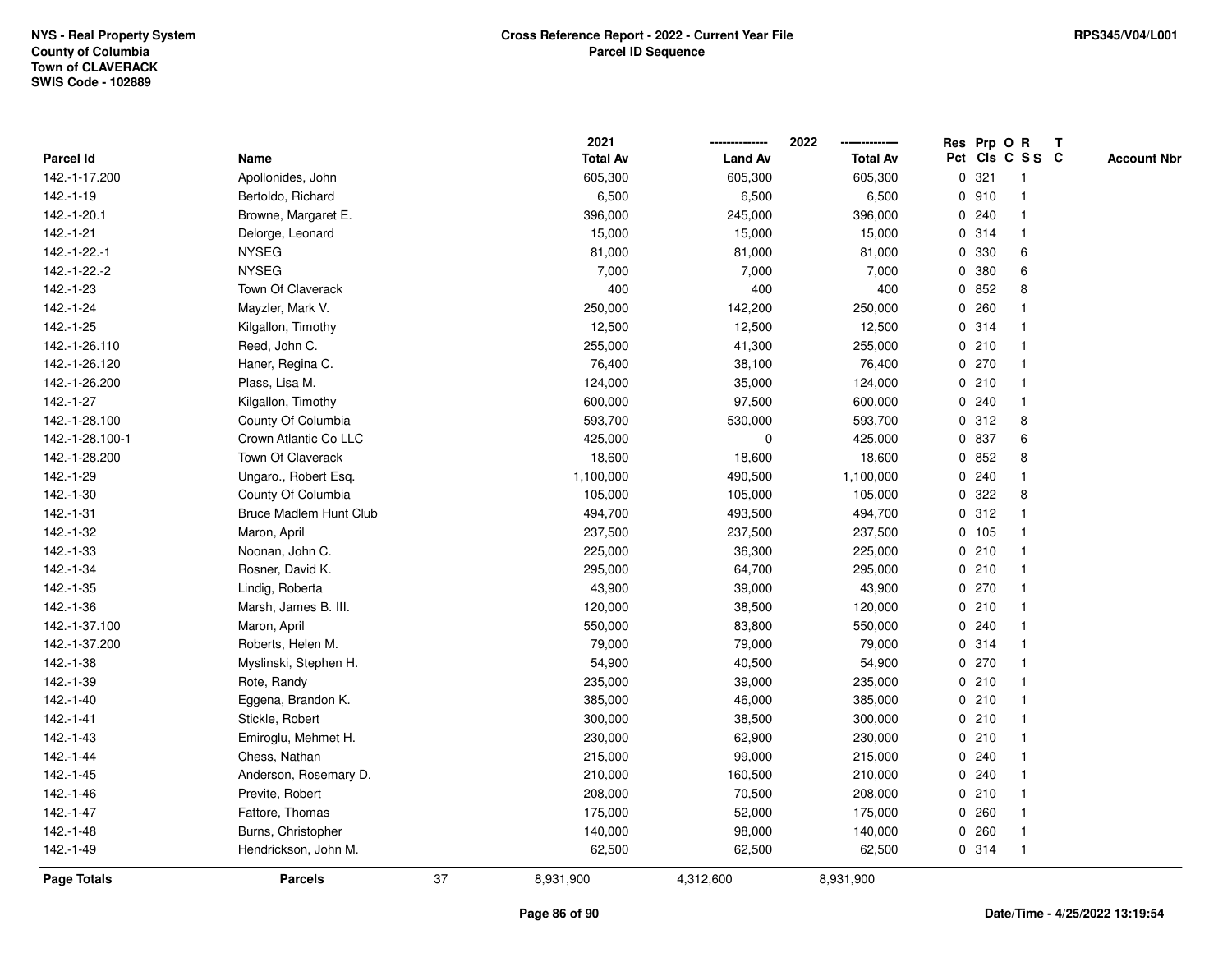|                    |                               |    | 2021            |                | 2022<br>-------------- |             |       | Res Prp O R    | $\mathbf{T}$    |                    |
|--------------------|-------------------------------|----|-----------------|----------------|------------------------|-------------|-------|----------------|-----------------|--------------------|
| Parcel Id          | Name                          |    | <b>Total Av</b> | <b>Land Av</b> | <b>Total Av</b>        |             |       |                | Pct Cls C S S C | <b>Account Nbr</b> |
| 142.-1-50          | Hendrickson, John M.          |    | 190,000         | 51,000         | 190,000                |             | 0210  | -1             |                 |                    |
| 142.-1-52          | Sheehan, Sandra C.            |    | 335,000         | 97,100         | 335,000                | 0           | 240   |                |                 |                    |
| 142.-1-53          | Puff, Richard Sr              |    | 62,000          | 62,000         | 62,000                 |             | 0.314 |                |                 |                    |
| 142.-1-54          | Barnes, Andrew W.             |    | 185,000         | 61,000         | 185,000                | 0           | 210   |                |                 |                    |
| 142.-1-56.100      | Polletta, Michael             |    | 480,000         | 300,000        | 480,000                | 0           | 260   | $\mathbf{1}$   |                 |                    |
| 142.-1-56.200      | Hotaling, Earl F.             |    | 156,000         | 45,200         | 156,000                |             | 0210  | -1             |                 |                    |
| 142.-1-57.111      | Bertol, Daniela               |    | 660,000         | 357,000        | 660,000                |             | 0.240 |                |                 |                    |
| 142.-1-57.112      | Xeroderma Pigmentosum Society |    | 203,200         | 202,000        | 203,200                |             | 0.312 |                |                 |                    |
| 142.-1-57.120      | Corcoran, Francis T.          |    | 168,000         | 168,000        | 168,000                |             | 0.321 |                |                 |                    |
| 142.-1-57.200      | Zornada, Jeanne E.            |    | 400,000         | 169,000        | 400,000                |             | 0.240 |                |                 |                    |
| 142.-1-58          | <b>NYSEG</b>                  |    | 134,987         | 62,000         | 134,987                |             | 0 882 | 6              |                 |                    |
| 142.-1-58.-1       | <b>NYSEG</b>                  |    | 134,987         | 0              | 134,987                |             | 0 872 | 6              |                 |                    |
| 142.-1-59          | Kromer, Hugh                  |    | 51,300          | 51,300         | 51,300                 |             | 0 314 |                |                 |                    |
| 142.-1-60          | Goff, James R.                |    | 86,000          | 86,000         | 86,000                 |             | 0.322 |                |                 |                    |
| 142.-1-61.3        | Sunnybrae Holdings LLC        |    | 492,700         | 492,700        | 492,700                | 0           | 322   |                |                 |                    |
| 142.-1-62          | Kromer, Hugh                  |    | 49,600          | 49,600         | 49,600                 |             | 0.322 | -1             |                 |                    |
| 142.-1-63          | Columbia Land Conservancy Inc |    | 114,500         | 114,500        | 114,500                | 0           | 322   | 8              |                 |                    |
| 142.-1-64          | Columbia Land Conservancy Inc |    | 114,500         | 114,500        | 114,500                | 0           | 322   | 8              |                 |                    |
| 142.-1-65          | Brady, Kathleen R.            |    | 180,000         | 54,000         | 180,000                |             | 0210  |                |                 |                    |
| 142.-1-66          | Roberts, Henry                |    | 152,000         | 28,500         | 152,000                |             | 0210  |                |                 |                    |
| 142.-1-67          | Mac Donald, Keith             |    | 170,000         | 44,600         | 170,000                |             | 0210  |                |                 |                    |
| 142.-1-68          | Milio, Filippo                |    | 400,000         | 400,000        | 400,000                |             | 0 910 |                |                 |                    |
| $143.-1-1$         | Britten, Michael              |    | 105,000         | 105,000        | 105,000                |             | 0.910 | 8              |                 |                    |
| $143.-1-2$         | Rockstroh, William J.         |    | 180,000         | 180,000        | 180,000                | $\mathbf 0$ | 240   |                |                 |                    |
| $143.-1-3$         | Belcher a/k/a Hanna, Robin    |    | 220,000         | 75,000         | 220,000                |             | 0210  | -1             |                 |                    |
| $143.-1-4$         | Chirichella, Joseph           |    | 208,700         | 205,000        | 208,700                |             | 0270  |                |                 |                    |
| 143.-1-5.100       | Velasquez, Manuel             |    | 310,000         | 57,600         | 310,000                |             | 0210  |                |                 |                    |
| 143.-1-5.200       | Ribeiro, Adelino              |    | 232,000         | 40,000         | 232,000                |             | 0210  |                |                 |                    |
| 143.-1-6.100       | Becker, David S.              |    | 332,000         | 332,000        | 332,000                |             | 0 322 |                |                 |                    |
| 143.-1-6.200       | Becker, David S.              |    | 1,000,000       | 287,500        | 1,000,000              | 0           | 240   |                |                 |                    |
| 143.-1-7.100       | Montague, Sarah               |    | 36,000          | 36,000         | 36,000                 |             | 0.314 | $\overline{1}$ |                 |                    |
| 143.-1-7.200       | Montague, Sarah               |    | 220,000         | 40,500         | 220,000                |             | 0210  | $\overline{1}$ |                 |                    |
| $143.-1-8$         | Cullen, Kevin                 |    | 85,000          | 84,000         | 85,000                 |             | 0.312 |                |                 |                    |
| $143.-1-8.-1$      | SBA Towers III -LLC           |    | 215,000         | 0              | 215,000                |             | 0 837 | 6              |                 |                    |
| $143.-1-10$        | Pascarella, Daniel E.         |    | 240,000         | 54,000         | 240,000                |             | 0210  |                |                 |                    |
| $143 - 1 - 11$     | Becker, David                 |    | 49,000          | 49,000         | 49,000                 |             | 0 314 | $\overline{1}$ |                 |                    |
| 143.-1-12.111      | Cullen, Kevin                 |    | 39,600          | 39,600         | 39,600                 |             | 0.314 | $\overline{1}$ |                 |                    |
| <b>Page Totals</b> | <b>Parcels</b>                | 37 | 8,392,074       | 4,595,200      | 8,392,074              |             |       |                |                 |                    |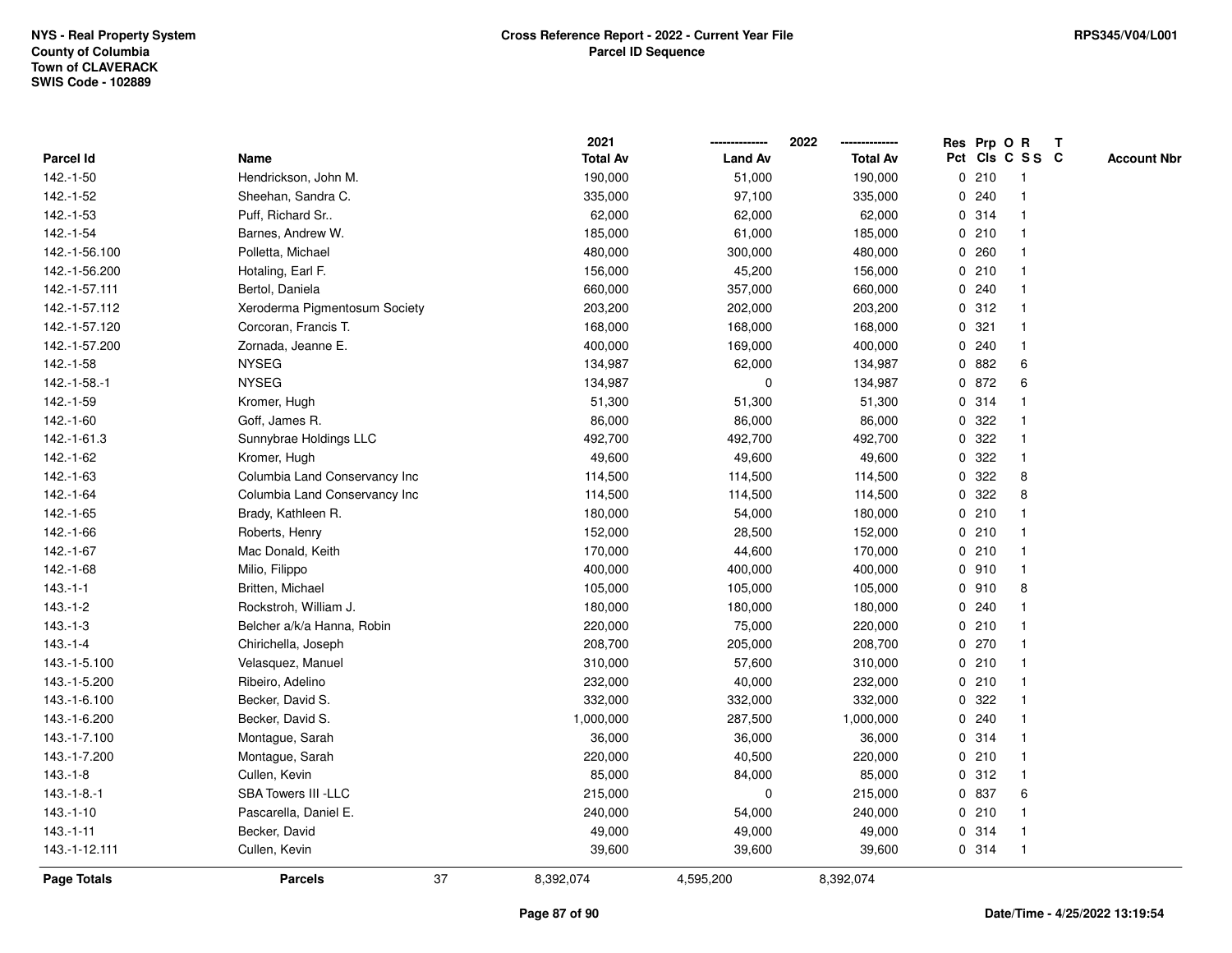|                  |                               |    | 2021            |                | 2022            |              |        | Res Prp O R     | T |                    |
|------------------|-------------------------------|----|-----------------|----------------|-----------------|--------------|--------|-----------------|---|--------------------|
| <b>Parcel Id</b> | Name                          |    | <b>Total Av</b> | <b>Land Av</b> | <b>Total Av</b> |              |        | Pct Cls C S S C |   | <b>Account Nbr</b> |
| 143.-1-12.112    | Cullen, Kevin                 |    | 39,600          | 39,600         | 39,600          |              | 0.314  | -1              |   |                    |
| 143.-1-12.120    | Anderson, Shan                |    | 225,000         | 40,100         | 260,000         | 0            | 210    | $\mathbf 1$     |   |                    |
| 143.-1-14.111    | Corbett, Jeremy W.            |    | 600,000         | 114,000        | 600,000         |              | 0.240  | $\mathbf 1$     |   |                    |
| 143.-1-14.112    | Webb, Randall S.              |    | 330,000         | 81,600         | 330,000         |              | 0.240  |                 |   |                    |
| 143.-1-14.120    | Matthiesen, Gregory J.        |    | 50,000          | 50,000         | 247,200         |              | 0210   |                 |   |                    |
| 143.-1-14.200    | Valenti, Karan M.             |    | 400,000         | 43,000         | 400,000         |              | 0210   |                 |   |                    |
| $143.-1-15$      | Wiencke, Leroy W. Jr.         |    | 135,000         | 58,000         | 135,000         |              | 0210   |                 |   |                    |
| $143.-1-16$      | Rohe, Constance               |    | 1,700           | 1,700          | 1,700           | 0            | 314    | $\overline{1}$  |   |                    |
| 143.-1-17        | Tom Hill LLC                  |    | 7,000           | 7,000          | 7,000           |              | 0 314  | -1              |   |                    |
| $143.-1-18$      | Drake Petroleum Co Inc.       |    | 425,000         | 36,000         | 425,000         |              | 0486   | $\mathbf 1$     |   |                    |
| 143.-1-19        | <b>Vijaylily Corp</b>         |    | 331,000         | 42,500         | 331,000         |              | 0415   |                 |   |                    |
| 143.-1-20        | Pineda, Oscar                 |    | 236,000         | 60,000         | 236,000         |              | 0411   |                 |   |                    |
| 143.-1-21        | Junkertown LLC                |    | 250,000         | 36,000         | 250,000         | $\mathbf{0}$ | 485    |                 |   |                    |
| 143.-1-22        | Churchhill, Thomas R.         |    | 215,000         | 42,000         | 215,000         |              | 0210   |                 |   |                    |
| 143.-1-23        | Policastro, Gerald A.         |    | 230,000         | 37,500         | 230,000         | 0            | 210    |                 |   |                    |
| 143.-1-24        | Craryville Rod & Gun Club     |    | 265,000         | 218,000        | 265,000         | 0            | 920    | 1               |   |                    |
| 143.-1-25        | Mac Arthur, Beverly           |    | 185,000         | 35,800         | 185,000         |              | 0210   | $\mathbf{1}$    |   |                    |
| 143.-1-26        | Kuhnow, Jeffrey R.            |    | 196,000         | 45,000         | 196,000         |              | 0.280  |                 |   |                    |
| 143.-1-27        | Windhorst, Robert A.          |    | 3,900           | 3,900          | 3,900           |              | 0.314  |                 |   |                    |
| 143.-1-28        | Rieker, Diana                 |    | 880,000         | 673,000        | 880,000         |              | 0.240  |                 |   |                    |
| 143.-1-29        | Freedman, Henry A.            |    | 300,000         | 96,500         | 300,000         |              | 0.240  |                 |   |                    |
| 143.-1-30.100    | Freedman, Helen E.            |    | 48,000          | 48,000         | 48,000          | 0            | 322    |                 |   |                    |
| 143.-1-30.200    | EB 5 LLC                      |    | 80,000          | 80,000         | 80,000          | 0            | 322    | -1              |   |                    |
| 143.-1-32        | Freedman, Henry A.            |    | 31,000          | 31,000         | 31,000          |              | 0.314  | $\overline{1}$  |   |                    |
| 143.-1-33        | Brechner, Ritalynne           |    | 400,000         | 159,000        | 400,000         |              | 0.280  |                 |   |                    |
| 143.-1-34.100    | Cullen, Kevin F.              |    | 68,000          | 68,000         | 68,000          |              | 0.314  |                 |   |                    |
| 143.-1-34.200    | Cullen, Kevin                 |    | 364,000         | 80,500         | 364,000         |              | 0210   |                 |   |                    |
| 143.-1-35        | Cullen, Kevin F.              |    | 84,000          | 84,000         | 84,000          |              | 0 105  |                 |   |                    |
| 143.-1-36        | Cullen, Kevin F.              |    | 240,000         | 61,500         | 240,000         | 0            | 210    |                 |   |                    |
| 143.-1-38        | DeGidio, Eugene               |    | 239,900         | 226,300        | 239,900         |              | 0.910  |                 |   |                    |
| 143.-1-39        | 133 Lincoln Road Realty Corp. |    | 350,000         | 185,000        | 350,000         | $\mathbf{0}$ | 240    | -1              |   |                    |
| $143.-1-40$      | Winter, Susan Daley M.        |    | 145,000         | 39,700         | 145,000         |              | 30 210 | -1              |   |                    |
| $143 - 1 - 41$   | Cullen, Kevin F.              |    | 90,000          | 90,000         | 90,000          |              | 0.314  | -1              |   |                    |
| 143.-1-42        | Village of Philmont           |    | 29,800          | 29,800         | 29,800          |              | 0822   | 6               |   |                    |
| 143.-1-42.-1     | <b>Insite Towers</b>          |    | 215,000         | 0              | 215,000         |              | 0 837  | 6               |   |                    |
| 143.-1-42.2      | T-Mobile Northeast LLC        |    | 70,000          | 0              | 70,000          | 0            | 835    | 6               |   |                    |
| $153.-1-1$       | Krieger, Karl                 |    | 600,000         | 455,000        | 600,000         |              | 0.910  | $\overline{1}$  |   |                    |
| Page Totals      | <b>Parcels</b>                | 37 | 8,359,900       | 3,399,000      | 8,592,100       |              |        |                 |   |                    |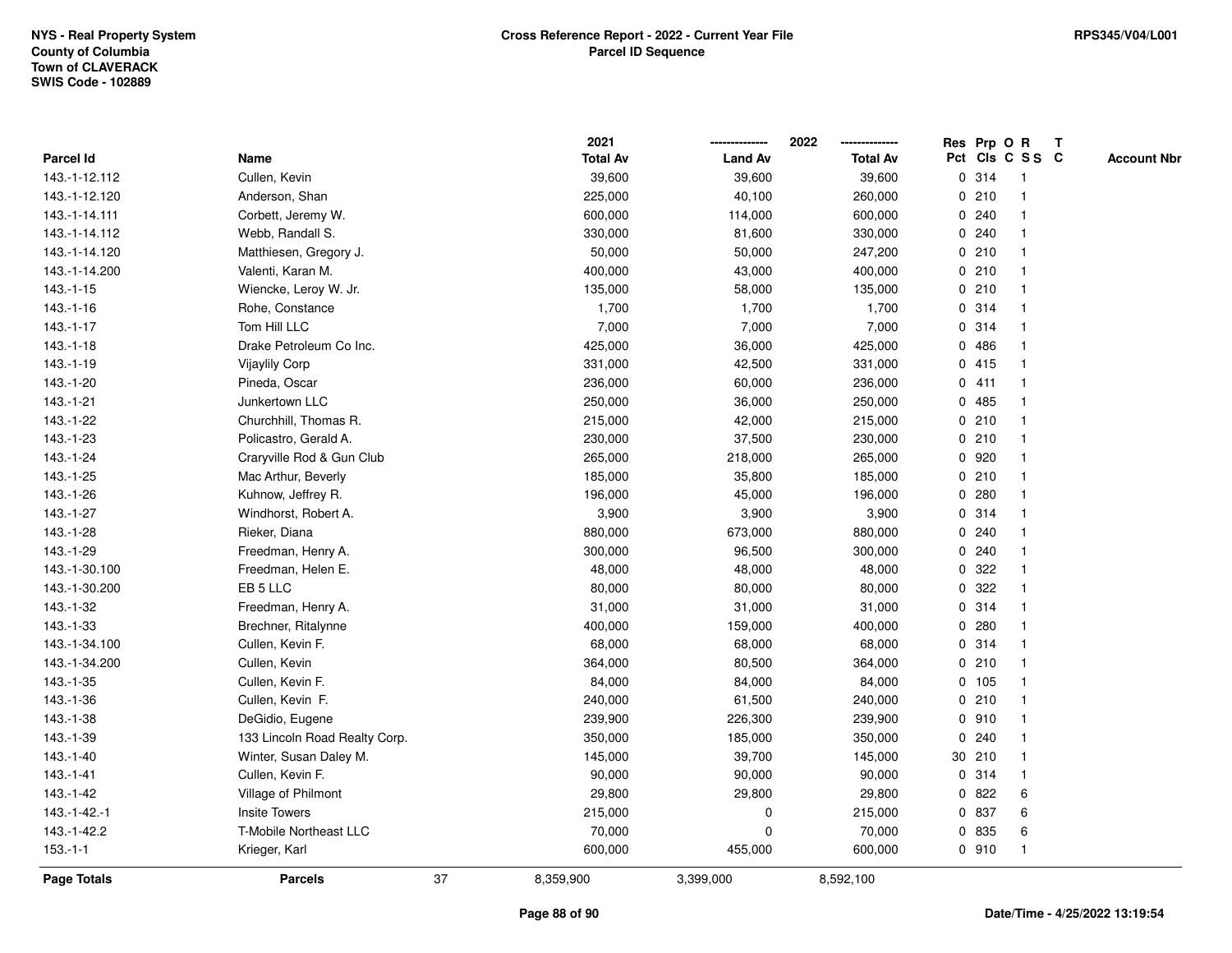|                           |                                 |    | 2021            |                | 2022            | Res Prp O R |       |                 | $\mathbf{T}$ |                    |
|---------------------------|---------------------------------|----|-----------------|----------------|-----------------|-------------|-------|-----------------|--------------|--------------------|
| <b>Parcel Id</b>          | Name                            |    | <b>Total Av</b> | <b>Land Av</b> | <b>Total Av</b> |             |       | Pct Cls C S S C |              | <b>Account Nbr</b> |
| $153.-1-2$                | Xeroderma Pigmentosum Society   |    | 1,825,000       | 157,200        | 1,825,000       |             | 0.240 | 8               |              |                    |
| $153.-1-2.3$              | Xeroderma Pigmentosum Society   |    |                 | 123,000        | 1,790,800       | 0           | 240   | 8               |              |                    |
| $153.-1-2.4$              | Kiplinger, Jeffrey P.           |    |                 | 34,200         | 34,200          |             | 0.314 | 1               |              |                    |
| $153.-1-4$                | Good, Christine A.              |    | 290,000         | 76,000         | 290,000         | 0           | 210   | $\overline{1}$  |              |                    |
| $153.-1-5$                | Koslowski, Brian H.             |    | 265,000         | 72,000         | 265,000         |             | 0210  | $\mathbf{1}$    |              |                    |
| $153.-1-6$                | Travers, Eileen M.              |    | 252,000         | 64,200         | 252,000         |             | 0210  | 1               |              |                    |
| $153.-1-7$                | Molinski, Michael J.            |    | 243,000         | 88,100         | 243,000         |             | 0.240 |                 |              |                    |
| $153.-1-9$                | Rogers, William Frederick       |    | 240,000         | 60,000         | 240,000         |             | 0210  | 1               |              |                    |
| 628.089-0000-631.900-1881 | Verizon New York Inc            |    | 139,626         | 0              | 139,626         |             | 0 836 | 6               |              |                    |
| 628.089-0000-631.900-1882 | Verizon New York Inc            |    | 205,983         | $\mathbf 0$    | 205,983         |             | 0 836 | 6               |              |                    |
| 628.089-0000-797.400-1881 | Crown Castle Fiber LLC          |    | 913             | 0              | 913             | 0           | 867   | 6               |              |                    |
| 628.89-9999-131.600-1001  | <b>NYSEG</b>                    |    | 73              | $\Omega$       | 73              | 0           | 882   | 6               |              |                    |
| 628.89-9999-131.600-1002  | <b>NYSEG</b>                    |    | 92              | 0              | 92              | 0           | 882   | 6               |              |                    |
| 628.89-9999-131.600-1011  | <b>NYSEG</b>                    |    | 165,458         | $\mathbf{0}$   | 165,458         |             | 0.882 | 6               |              |                    |
| 628.89-9999-131.600-1012  | <b>NYSEG</b>                    |    | 209,816         | 0              | 209,816         | 0           | 882   | 6               |              |                    |
| 628.89-9999-131.600-1021  | <b>NYSEG</b>                    |    | 79,214          | $\mathbf 0$    | 79,214          | 0           | 882   | 6               |              |                    |
| 628.89-9999-131.600-1022  | <b>NYSEG</b>                    |    | 100,451         | $\mathbf 0$    | 100,451         | 0           | 882   | 6               |              |                    |
| 628.89-9999-131.600-1032  | <b>NYSEG</b>                    |    | 335,378         | 0              | 335,378         | 0           | 872   | 6               |              |                    |
| 628.89-9999-131.600-1881  | <b>NYSEG</b>                    |    | 816,373         | 0              | 816,373         |             | 0 884 | 6               |              |                    |
| 628.89-9999-131.600-1882  | <b>NYSEG</b>                    |    | 1,035,233       | 0              | 1,035,233       |             | 0 884 | 6               |              |                    |
| 628.89-9999-132.350-1001  | Niagara Mohawk                  |    | 104,657         | 0              | 104,657         |             | 0 882 | 6               |              |                    |
| 628.89-9999-132.350-1002  | Niagara Mohawk                  |    | 132,715         | $\mathbf 0$    | 132,715         | 0           | 882   | 6               |              |                    |
| 628.89-9999-132.350-1011  | Niagara Mohawk Power Corp       |    | 30,089          | $\mathbf 0$    | 30,089          | 0           | 882   | 6               |              |                    |
| 628.89-9999-132.350-1012  | Niagara Mohawk Power Corp       |    | 38,156          | $\mathbf 0$    | 38,156          | 0           | 882   | 6               |              |                    |
| 628.89-9999-132.350-1021  | Niagara Mohawk Power Corp       |    | 187,693         | 0              | 187,693         | 0           | 882   | 6               |              |                    |
| 628.89-9999-132.350-1022  | Niagara Mohawk Power Corp       |    | 238,011         | 0              | 238,011         |             | 0 882 | 6               |              |                    |
| 628.89-9999-132.350-1881  | Niagara Mohawk Power Corp       |    | 789,956         | $\mathbf 0$    | 789,956         |             | 0 884 | 6               |              |                    |
| 628.89-9999-132.350-1882  | Niagara Mohawk Power Corp       |    | 1,001,733       | 0              | 1,001,733       |             | 0 884 | 6               |              |                    |
| 628.89-9999-132.350-2002  | Niagara Mohawk                  |    | 61,950          | $\mathbf 0$    | 61,950          | 0           | 883   | 6               |              |                    |
| 628.89-9999-223.-1001     | City Of Hudson                  |    | 118,066         | $\mathbf 0$    | 118,066         | 0           | 827   | 6               |              |                    |
| 628.89-9999-223.-1002     | City Of Hudson                  |    | 31,385          | $\Omega$       | 31,385          | 0           | 827   | 6               |              |                    |
| 628.89-9999-236.660-1002  | Village Of Philmont             |    | 158,519         | 35,000         | 158,519         |             | 0 827 | 6               |              |                    |
| 628.89-9999-290.300-1001  | <b>Greenport Water District</b> |    | 81,749          | 0              | 81,749          |             | 0827  | 6               |              |                    |
| 628.89-9999-798.760-1881  | Hudson Valley Data Net          |    | 991             | $\mathbf 0$    | 991             |             | 0 836 | 6               |              |                    |
| 628.89-9999-798.760-1882  | <b>Hudson Valley DataNet</b>    |    | 1,462           | 0              | 1,462           |             | 0 836 | 6               |              |                    |
| $777.-2-1$                | Verizon New York Inc            |    | 419,089         | 0              | 382,189         | 0           | 866   | 5               |              |                    |
| $777.-2-3$                | Verizon New York Inc            |    | 479,087         | 0              | 436,905         |             | 0 866 | 5               |              |                    |
| <b>Page Totals</b>        | <b>Parcels</b>                  | 36 | 8,253,918       | 552,500        | 9,999,836       |             |       |                 |              |                    |